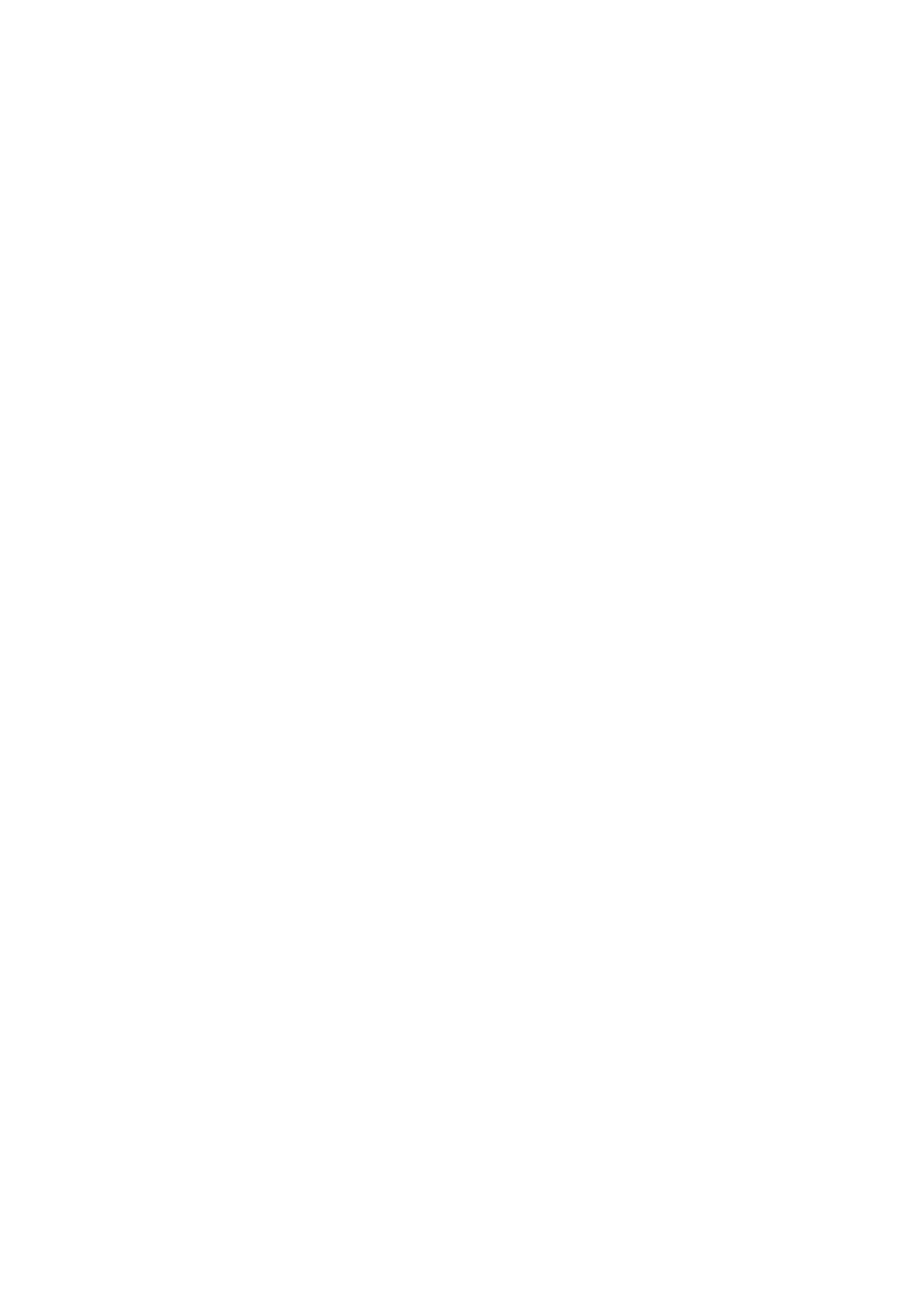(Reprint No. 4)

# SOUTH AUSTRALIA

# **POLLUTION OF WATERS BY OIL AND NOXIOUS SUBSTANCES ACT 1987**

*This Act is reprinted pursuant to the Acts Republication Act 1967 and incorporates all amendments in force as at 2 October 1995.*

*It should be noted that the Act was not revised (for obsolete references, etc.) by the Commissioner of Statute Revision prior to the publication of this reprint.*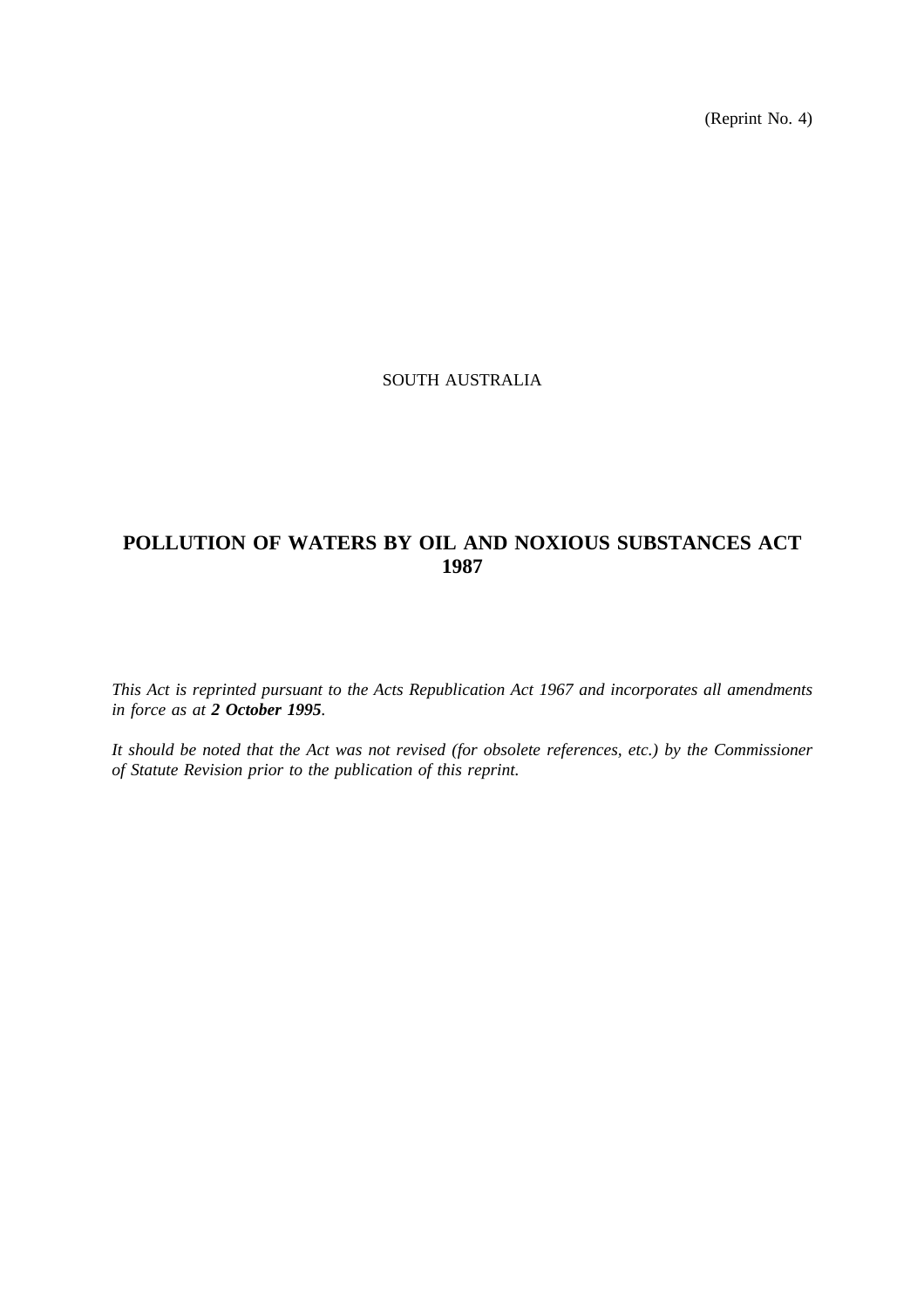# **SUMMARY OF PROVISIONS**

# **PART 1 PRELIMINARY**

- 1. Short title<br>2. Commence
- 2. Commencement<br>3. Interpretation
- **Interpretation**
- 4. Act to bind Crown
- 5. Saving of other laws
- 6. Delegation

#### **PART 2 POLLUTION BY OIL**

- 7. Interpretation
- 8. Prohibition of discharge of oil or oily mixtures into State waters
- 9. Oil residues
- 10. Duty to report certain incidents involving oil or an oily mixture
- 10A. Shipboard oil pollution emergency plan
- 11. Oil record book
- 12. False entries in oil record book<br>13 Oil record book to be retained
- Oil record book to be retained

## **PART 3 POLLUTION BY NOXIOUS SUBSTANCES**

- 14. Interpretation
- 15. Application of Act to mixture of oil and liquid substance
- 16. Categories of noxious liquid substances
- 17. Appendix III substances
- 18. Prohibition of discharge of substances into State waters
- 19. Certain liquid substances to be treated as oil
- 20. Duty to report certain incidents involving certain substances
- 21. Cargo record book
- 22. False entries in cargo record book
- 23. Cargo record book to be retained
- 24. Cleaning of tanks of ships

#### **PART 3A CONSTRUCTION OF SHIPS**

#### **DIVISION 1—PRELIMINARY**

24A. Preliminary

#### **DIVISION 2—SHIPS CARRYING OR USING OIL**

- 24B. Interpretation<br>24C. Regulations to
- 24C. Regulations to give effect to Regulations 13 to 19 (inclusive) of Annex I<br>24D. Ship construction certificates
- 24D. Ship construction certificates<br>24E. Alteration, etc., of construction
- Alteration, etc., of construction of ships and cancellation of certificates
- 24F. Ships to be surveyed periodically
- 24G. Requirement for ship construction certificates

## **DIVISION 3—SHIPS CARRYING NOXIOUS LIQUID SUBSTANCES IN BULK**

- 24H. Interpretation<br>24I. Regulations to
- 24I. Regulations to give effect to Regulation 13 of Annex II<br>24J. Chemical tanker construction certificates
- 24J. Chemical tanker construction certificates<br>24K. Alteration. etc.. of construction of ships a
- Alteration, etc., of construction of ships and cancellation of certificates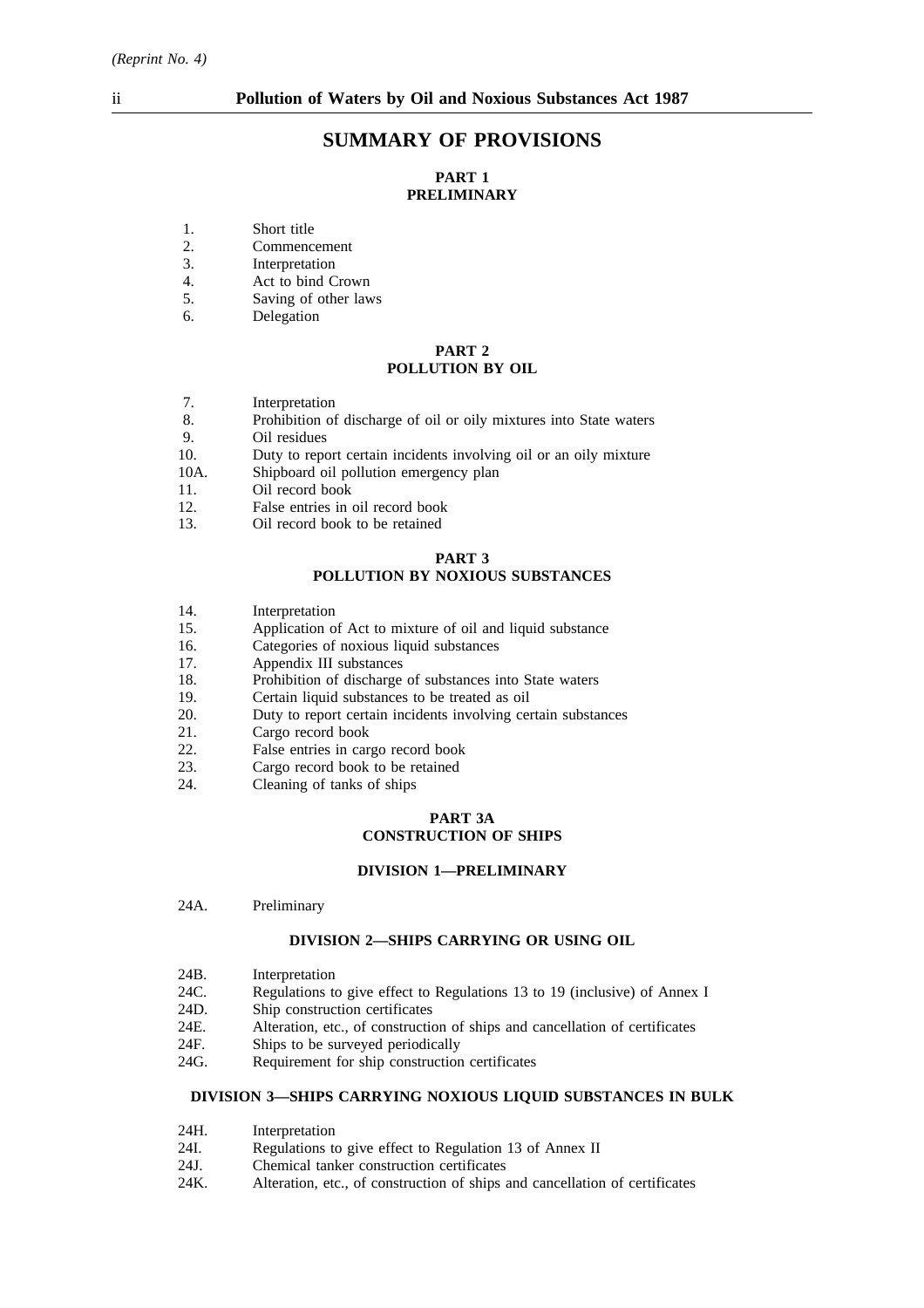- 24L. Ships to be surveyed periodically
- 24M. Requirement for chemical tanker construction certificates

#### **DIVISION 4—REGULATIONS**

24N. Regulations

#### **PART 4 MISCELLANEOUS**

## **DIVISION 1—PRELIMINARY**

25. Interpretation

# **DIVISION 2—DISCHARGES OCCURRING OTHER THAN FROM SHIPS**

- 26. Discharge of oil into waters from vehicles, etc.<br>27. Notification of discharge
- Notification of discharge

## **DIVISION 3—REMOVAL AND PREVENTION OF POLLUTION AND RECOVERY OF COSTS**

- 28. Removal and prevention of pollution<br>29. Recovery of costs
- 29. Recovery of costs<br>30. Detention of ship.
- 30. Detention of ship, vehicle or apparatus<br>31 Recovery of costs by one person from
- 31. Recovery of costs by one person from another 32 Service of notices
- 32. Service of notices<br>32A. Recovery of dama
- Recovery of damages

# **DIVISION 4—OTHER MATTERS**

- 33. Powers of inspectors<br>34. Oil recention facilities
- 34. Oil reception facilities<br>35. Transfer of oil at night
- 35. Transfer of oil at night
- 36. Prosecution<br>37. Service of s
- Service of summonses
- 38. Evidence
- 39. Evidence of analyst
- 40. Immunity of inspectors
- 41. Regulations
- 42. Orders
- 43. Prescribing matters by reference to other instruments
- 44. Repeal and saving

#### **SCHEDULES**

#### **APPENDIX LEGISLATIVE HISTORY**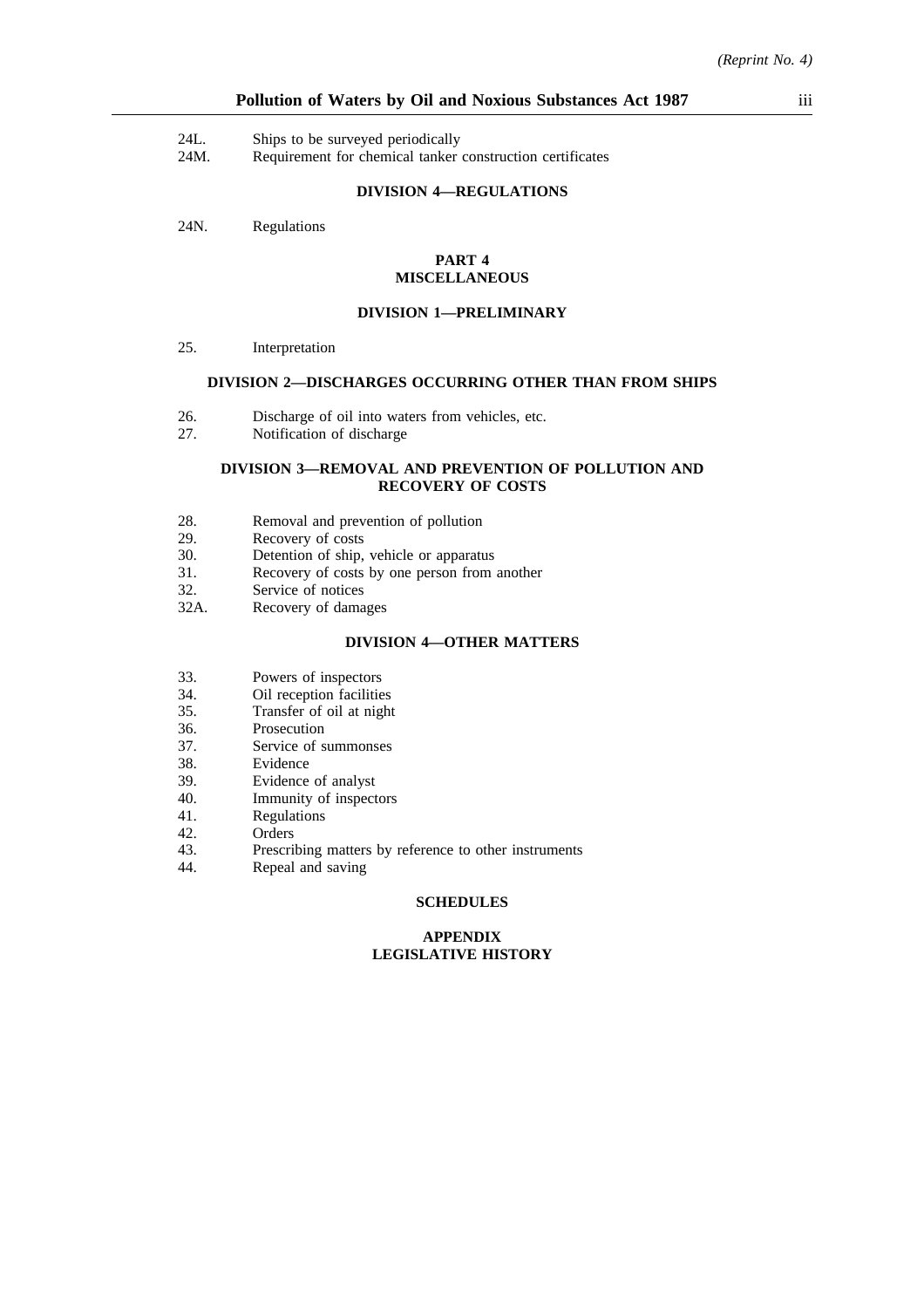# **POLLUTION OF WATERS BY OIL AND NOXIOUS SUBSTANCES ACT 1987**

being

Pollution of Waters by Oil and Noxious Substances Act 1987 No. 56 of 1987 [Assented to 7 May 1987]<sup>1</sup>

#### as amended by

Statutes Amendment (Water Resources) Act 1991 No. 7 of 1991 [Assented to 28 March 1991]<sup>2</sup> Pollution of Waters by Oil and Noxious Substances (Miscellaneous) Amendment Act 1991 No. 59 of 1991 [Assented to 28 November 1991]<sup>3</sup>

Pollution of Waters by Oil and Noxious Substances (Consistency with Commonwealth) Amendment Act 1994 No. 72 of 1994 [Assented to 24 November 1994]<sup>4</sup>

- <sup>1</sup> Came into operation 1 December 1990: *Gaz*. 1 November 1990, p. 1338.
- <sup>2</sup> Came into operation 15 July 1991: *Gaz*. 11 July 1991, p. 244.
- <sup>3</sup> Came into operation 3 February 1992: *Gaz*. 9 January 1992, p. 2.
- <sup>4</sup> Came into operation (except s. 6) 1 January 1995: *Gaz*. 15 December 1994, p. 2129; s. 6 came into operation 2 October 1995: *Gaz*. 21 September 1995, p. 782.
- N.B. The amendments effected to this Act by the *Pollution of Waters by Oil and Noxious Substances (Miscellaneous) Amendment Act 1998* had not been brought into operation at the date of, and have not been included in, this reprint.

*NOTE:*

*Asterisks indicate repeal or deletion of text. For the legislative history of the Act see Appendix. Entries appearing in the Appendix in bold type indicate the amendments incorporated since the last reprint.*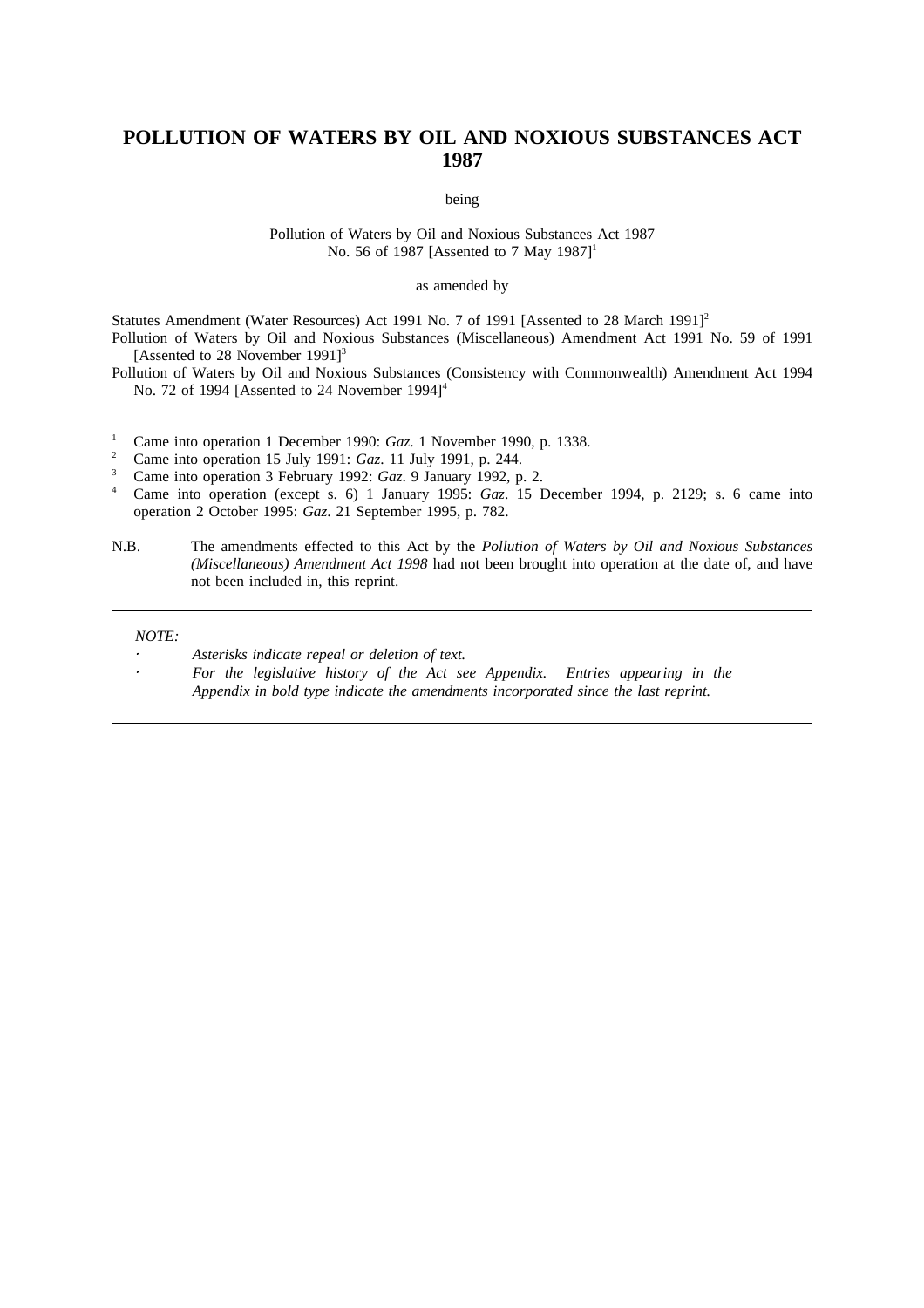**An Act relating to the protection of the sea and certain waters from pollution by oil and other noxious substances; to repeal the Prevention of Pollution of Waters by Oil Act 1961; and for other purposes.**

The Parliament of South Australia enacts as follows:

# **PART 1 PRELIMINARY**

# **Short title**

**1.** This Act may be cited as the *Pollution of Waters by Oil and Noxious Substances Act 1987*.

## **Commencement**

**2.** This Act will come into operation on a day to be fixed by proclamation.

# **Interpretation**

**3.** (1) In this Act, unless the contrary intention appears—

"**Australian fishing vessel**" means a fishing vessel that is registered, or entitled to be registered, in Australia or in relation to which an instrument under section 4(2) of the *Fisheries Act 1952* of the Commonwealth (as amended and in force for the time being) is in force;

"**Australian ship**" means—

- *(a)* a ship registered in Australia; or
- *(b)* an unregistered ship having Australian nationality;

"**Convention**" means the 1973 Convention as modified and added to by the 1978 Protocol;

"**fishing vessel**" means a vessel used or intended to be used for catching fish or other living resources of the sea or seabed for trading or manufacturing purposes but excludes any vessel engaged in harvesting or transportation of algae or aquatic plants;

"**inspector**" means—

- *(a)* a person who is appointed in writing by the Minister to be an inspector for the purposes of this Act; or
- *(b)* a port manager; or
- *(c)* a member of the police force;

"**master**" in relation to a ship, means a person, other than a pilot, having command or charge of the ship;

"**Navigation Act, 1912**" means the *Navigation Act* 1912 of the Commonwealth (as amended and in force for the time being);

"**pleasure vessel**" means—

*(a)* a vessel used wholly for the purpose of recreational or sporting activities and not for hire or reward; or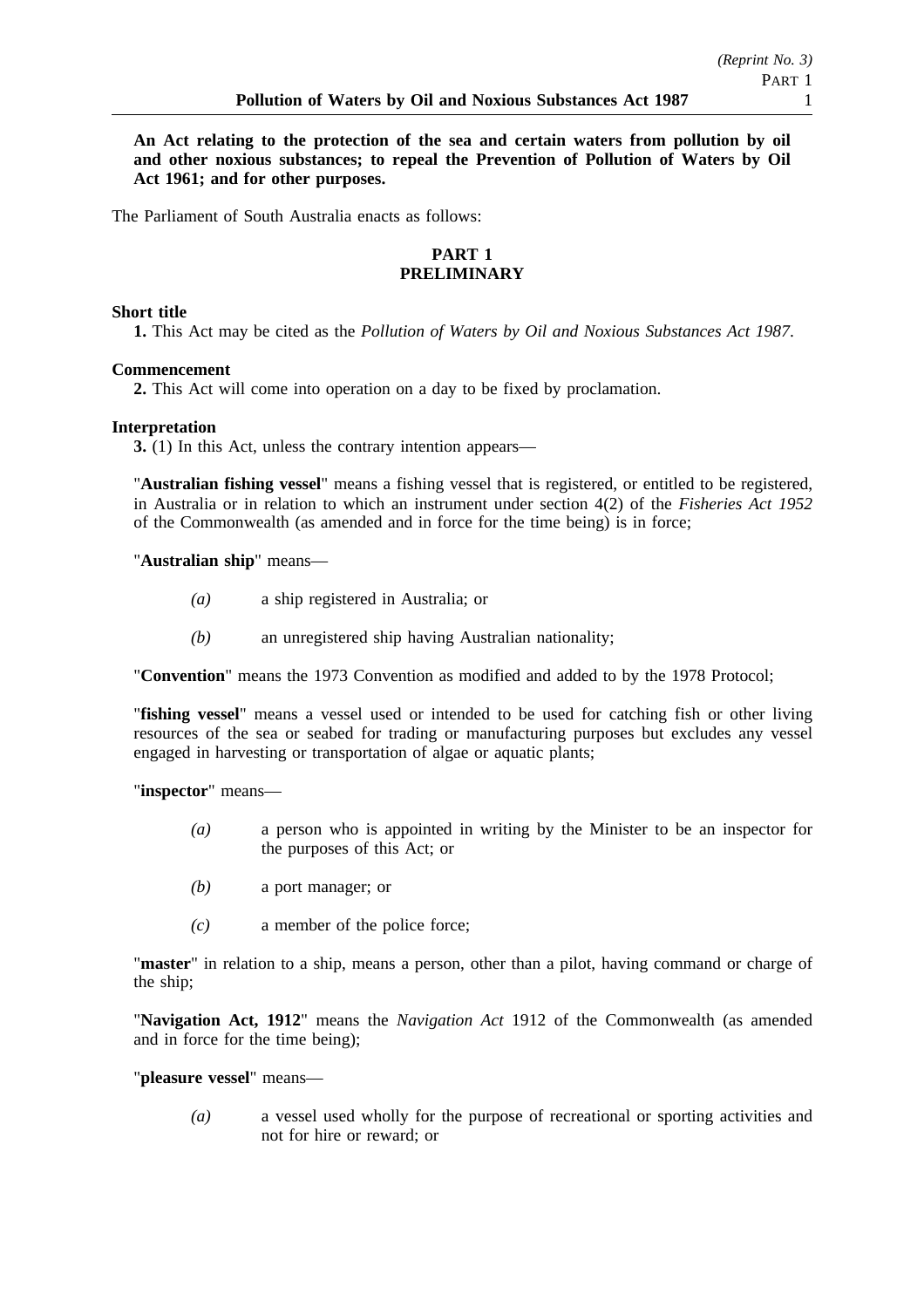*(b)* any other vessel declared to be a vessel to which this Act applies by notice of the Minister published in the *Gazette*;

"**port manager**" means a person holding or acting in a position, the holder of which is designated by the Minister as having responsibility for the management of a harbor;

"**State waters**" means—

- *(a)* the territorial sea adjacent to the State; and
- *(b)* the sea on the landward side of the territorial sea adjacent to the State that is not within the limits of the State; and
- *(c)* waters within the limits of the State that are subject to the ebb and flow of the tide;

"**the 1973 Convention**" means the International Convention for the Prevention of Pollution from Ships 1973, as corrected by the Proces-Verbal of Rectification dated 13 June, 1978 (a copy of the English text of which, apart from Annexes III, IV and V, as so corrected is set out in Schedule 1), as affected by any amendment, other than an amendment not accepted by Australia, made under Article 16 of the Convention;

"**the 1978 Protocol**" means the Protocol of 1978 relating to the International Convention for the Prevention of Pollution from Ships, 1973 (a copy of the English text of which, apart from Annexes III, IV and V to it, is set out in Schedule 2) as affected by—

- *(a)* the amendments to the Annex to the Protocol adopted on 7 September, 1984 (a copy of the English text of which amendments is set out in Schedule 3); and
- *(b)* the amendments to the Protocol adopted on 5 December 1985 (a copy of the English text of which relating to the Annex of the Protocol is set out in Schedule 4); and
- *(c)* any other amendment to the Protocol, other than an amendment not accepted by Australia, made under Article VI of the Protocol;

"**Tonnage Measurement Convention**" has the same meaning as in Part XA of the Navigation Act, 1912;

"**trading Ship**" means a ship that is used, or, being a ship in the course of construction, is intended to be used, for, or in connection with, any business or commercial activity and, without limiting the generality of the foregoing, includes a vessel that is used, or, being a vessel in the course of construction, is intended to be used, wholly or principally for—

- *(a)* the carriage of passengers or cargo for hire or reward; or
- *(b)* the provision of services to ships or shipping, whether for reward or otherwise,

but does not include a Commonwealth ship within the meaning of the Navigation Act, 1912, or a fishing vessel.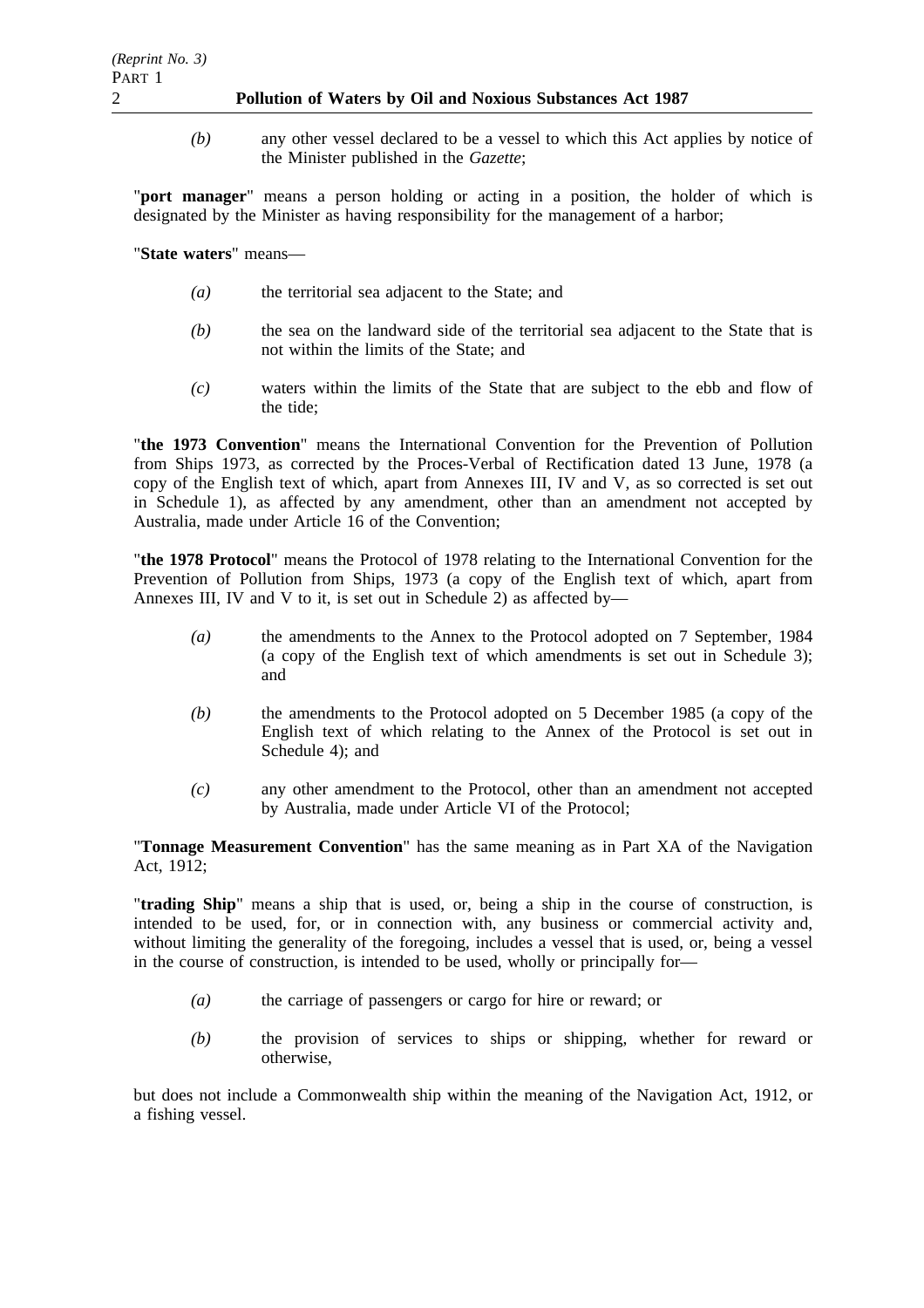(2) A reference in a section of this Act to a prescribed officer is a reference to the person for the time being occupying, or performing the duties of, an office in the Department or public authority of the State that deals with matters arising under that section, being an office that is prescribed for the purposes of that section.

(3) Except insofar as the contrary intention appears, an expression that is used in this Act and in the Convention, otherwise than in an annex to the Convention, (whether or not a particular meaning is assigned to it by the Convention) has, in this Act, the same meaning as in the Convention.

(4) Where, at any time, the gross tonnage applicable to a ship has been determined otherwise than in accordance with the Tonnage Measurement Convention, then, in the application of this Act to the ship at that time, a reference in this Act to the gross tonnage of a ship not expressed in tons shall be taken to be a reference to the gross tonnage of the ship expressed in tons.

- (5) For the purposes of this Act—
- *(a)* "**inter-state voyage**" and "**overseas voyage**" have the same respective meanings as in the Navigation Act, 1912; and
- *(b)* an intra-state voyage is a voyage other than an inter-state voyage or an overseas voyage; and
- *(c)* for the purposes of paragraphs *(a)* and *(b)*, a ship shall be deemed to be proceeding on a voyage from the time when it is got under way for the purpose of proceeding on the voyage until the time when it is got under way for the purpose of proceeding on another voyage.

(6) Where there is a discharge of oil or of an oily mixture or of a liquid substance or a mixture containing a liquid substance on to or into waters or any structure or thing and the whole or any part of the oil or oily mixture or liquid substance or mixture containing a liquid substance eventually enters any State waters, the discharge is for the purposes of this Act deemed to be a discharge into those State waters of the oil or oily mixture or liquid substance or mixture containing a liquid substance.

# **Act to bind Crown**

**4.** (1) This Act binds the Crown in right of South Australia and, so far as the legislative power of the Parliament permits, the Crown in all its other capacities.

(2) Nothing in this Act renders the Commonwealth or a State or Territory of the Commonwealth liable to be prosecuted for an offence.

(3) Subsection (2) does not affect any liability of any servant or agent of the Commonwealth or of a State or Territory of the Commonwealth to be prosecuted for an offence.

## **Saving of other laws**

**5.** This Act shall be read and construed as being in addition to and not in derogation of any other law of the State.

# **Delegation**

**6.** (1) The Minister may, by instrument, delegate to a person any power or function of the Minister under this Act, other than this power of delegation.

(2) A port manager may, by instrument, delegate to a person any power or function of the port manager as an inspector under this Act, other than this power of delegation.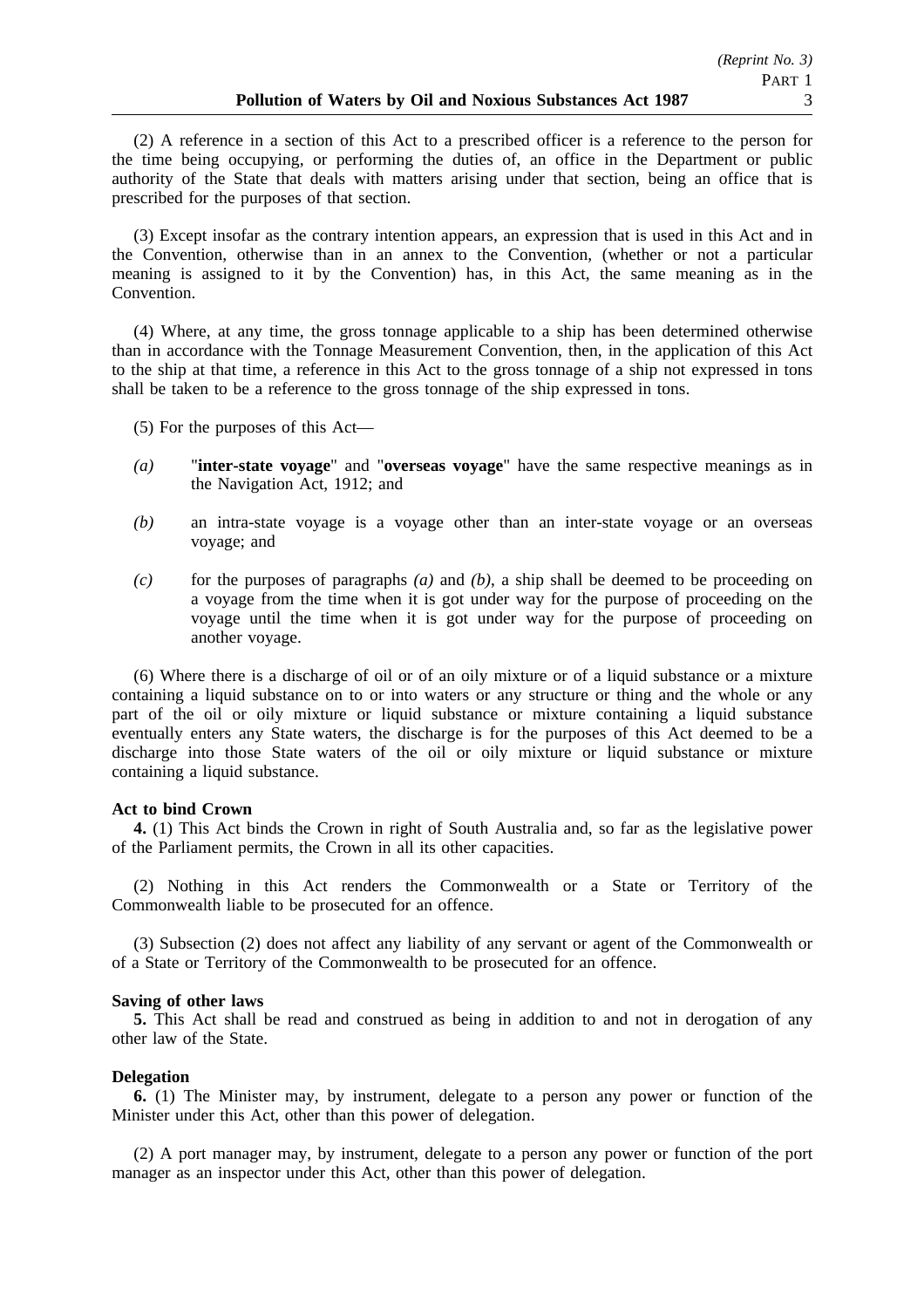- (3) A delegation under this section—
- *(a)* may be made conditionally or subject to conditions; and
- *(b)* is revocable at will; and
- *(c)* does not derogate from the power of the Minister or port manager to act in any matter personally.

(4) A delegation under this section may be made to a specified person or to persons of a specified class, or may be made to the holder or holders for the time being of a specified office or class of offices.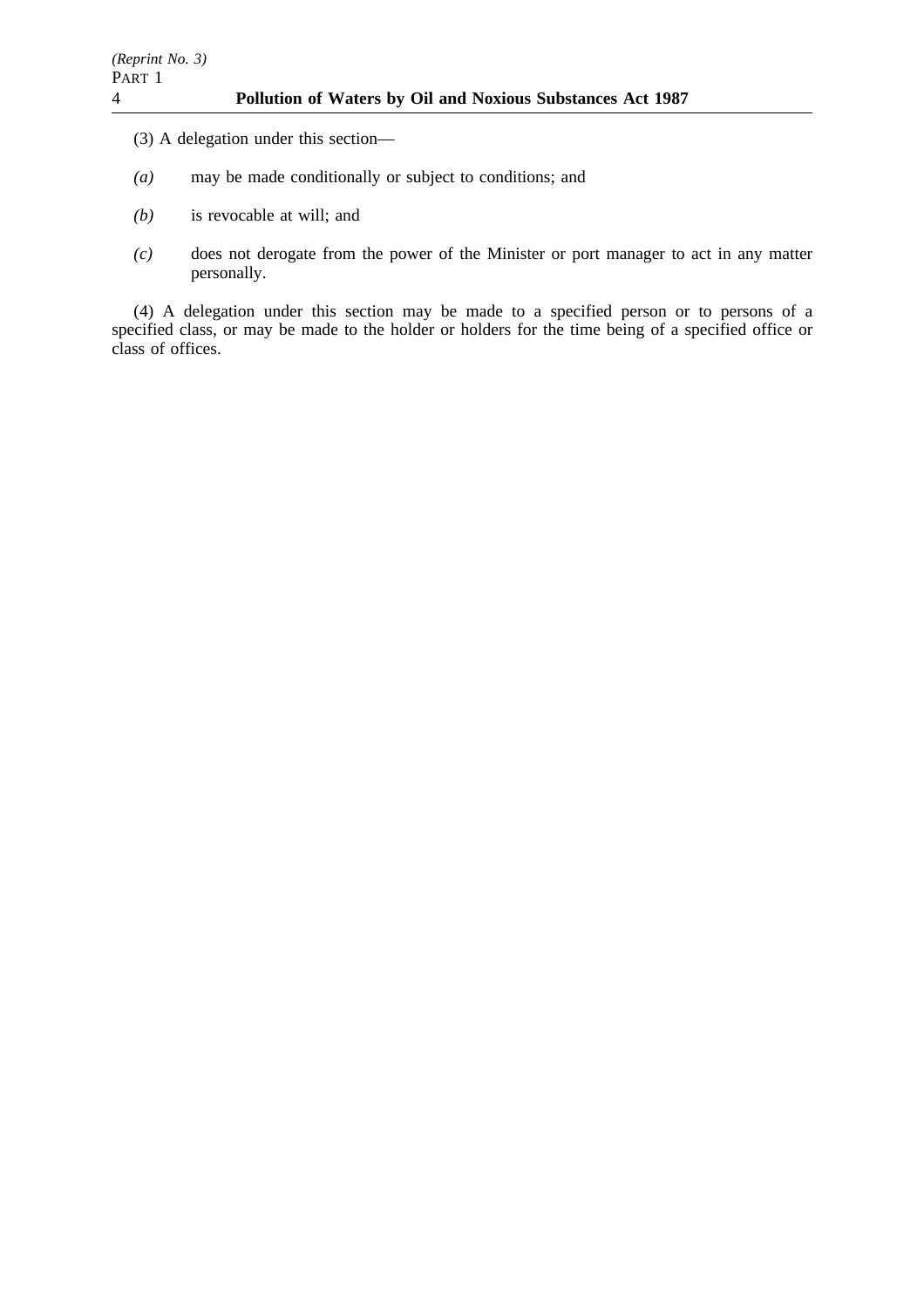# **PART 2 POLLUTION BY OIL**

# **Interpretation**

**7.** Except insofar as the contrary intention appears, an expression that is used in this Part and in Annex 1 to the Convention (whether or not a particular meaning is assigned to it by that Annex) has, in this Part, the same meaning as in that Annex.

# **Prohibition of discharge of oil or oily mixtures into State waters**

**8.** (1) Subject to subsections (2) and (4), if any discharge of oil or of an oily mixture occurs from a ship into State waters, the master and the owner of the ship are each guilty of an offence punishable, upon conviction, by a fine not exceeding—

- *(a)* if the offender is a natural person—\$200 000; or
- *(b)* if the offender is a body corporate—\$1 000 000.

(2) Subsection (1) does not apply to the discharge of oil or of an oily mixture from a ship—

- *(a)* for the purpose of securing the safety of a ship or saving life at sea; or
- *(b)* if the oil or oily mixture, as the case may be, escaped from the ship in consequence of damage, other than intentional damage, to the ship or its equipment, and all reasonable precautions were taken after the occurrence of the damage or the discovery of the discharge for the purpose of preventing or minimising the escape of oil or oily mixture, as the case may be; or
- *(c)* in the case of an oily mixture, if the discharge was for the purpose of combating specific pollution incidents in order to minimise the damage from pollution and was approved by a prescribed officer.

(3) For the purposes of subsection (2), damage to a ship or to its equipment shall be taken to be intentional damage if, and only if, the damage arose in circumstances in which the master or owner of the ship—

- *(a)* acted with intent to cause the damage; or
- *(b)* acted recklessly and with knowledge that damage would probably result.

(4) Without limiting the generality of subsection (2) but subject to subsection (5), subsection (1) does not apply to—

- *(a)* the discharge from an oil tanker of oil or an oily mixture, not being oil or an oily mixture of the kind referred to in paragraph *(c)*, if the following conditions are satisfied—
	- (i) the oil tanker is not within a special area and is more than 50 nautical miles from the nearest land;
	- (ii) the oil tanker is proceeding *en route*;
	- (iii) the instantaneous rate of discharge of oil content does not exceed 30 litres per nautical mile;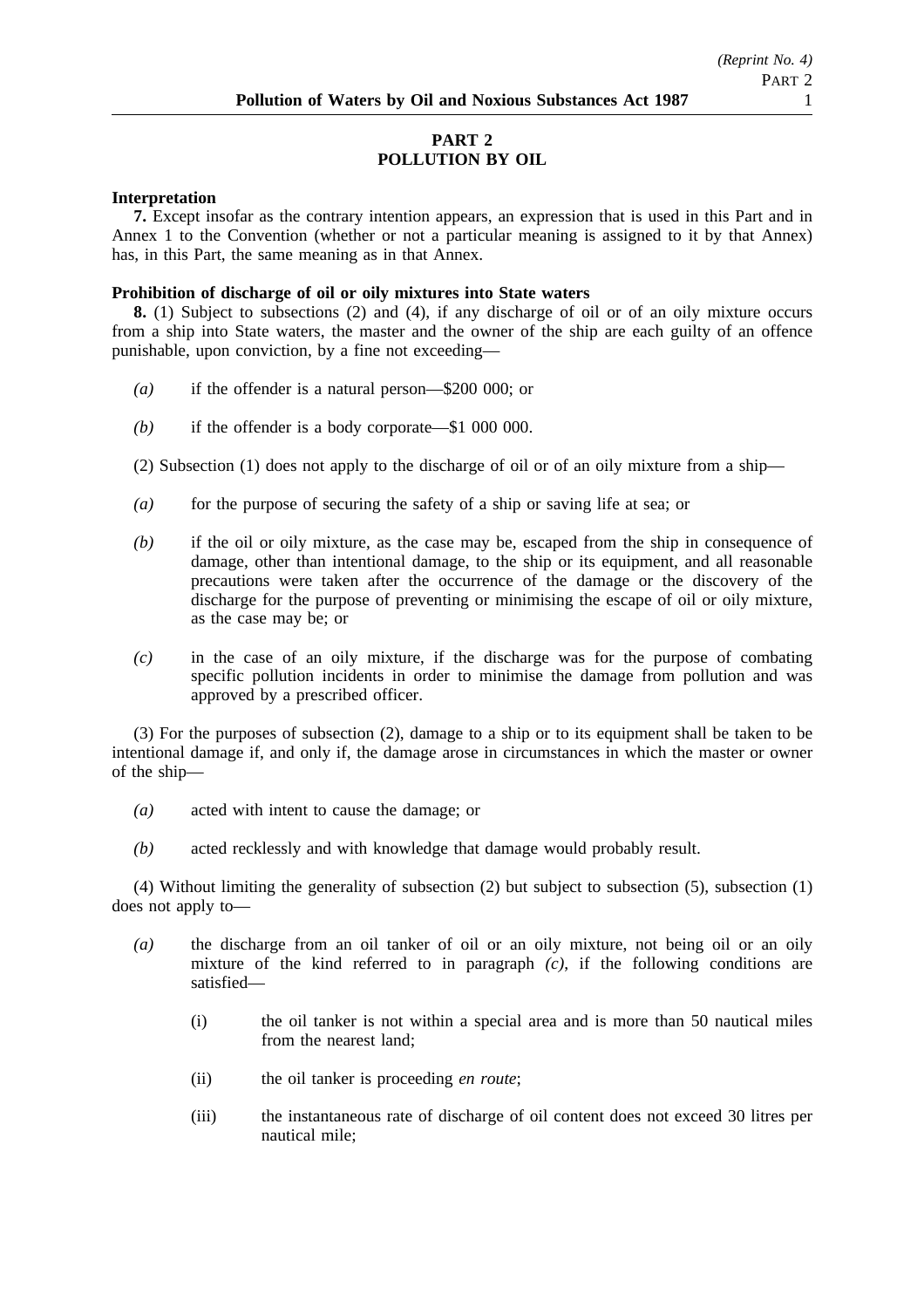- (iv) the total quantity of oil discharged into the sea does not exceed—
	- (A) in the case of an oil tanker that is an existing tanker—one part in 15 000 parts of the total quantity of the cargo of oil of which oil discharged formed a part; or
	- (B) in the case of an oil tanker that is a new tanker—one part in 30 000 parts of the total quantity of the cargo of oil of which oil discharged formed a part;
- (v) the oil tanker has in operation an oil discharge monitoring and control system and a slop tank arrangement as required by regulations made under the *Marine Act 1936* or made by virtue of section 267A of the Navigation Act, 1912; or
- *(b)* the discharge from a ship that is not an oil tanker of oil or an oily mixture if the following conditions are satisfied—
	- (i) the ship is not within a special area;
	- (ii) the ship is proceeding *en route*;
	- (iii) the oil content of the effluent is less than 15 parts in 1 000 000 parts;
	- (iv) the ship has in operation equipment as required by regulations made under the *Marine Act 1936* or made by virtue of section 267A of the Navigation Act, 1912; or
- *(c)* the discharge from an oil tanker of oil or an oily mixture, being oil or an oily mixture that is from the machinery space bilges (other than the cargo pump room bilges) of the oil tanker and does not include oil cargo residue, if the conditions specified in paragraph *(b)* are satisfied in relation to the discharge; or
- *(d)* the discharge from an oil tanker, or another ship that has a gross tonnage of 400 or more, of an unprocessed oily mixture, not being an oily mixture that originated from the cargo pump room bilges of the ship or includes oil cargo residue, if the following conditions are satisfied; or
	- (i) the ship is not within a special area;
	- (ii) the oil content of the unprocessed oily mixture without dilution is not more than 15 parts in 1 000 000 parts; or
- *(e)* subject to subsection (4a), the discharge of oil or an oily mixture from a machinery space bilge of a ship that has a gross tonnage of 400 or more if—
	- (i) the ship was delivered before 6 July 1993; and
	- (ii) the oil or oily mixture did not originate from a cargo pump-room bilge; and
	- (iii) the oil or oily mixture is not mixed with oil cargo residues; and
	- (iv) the ship is not within a special area; and
	- (v) the ship is more than 12 nautical miles from the nearest land; and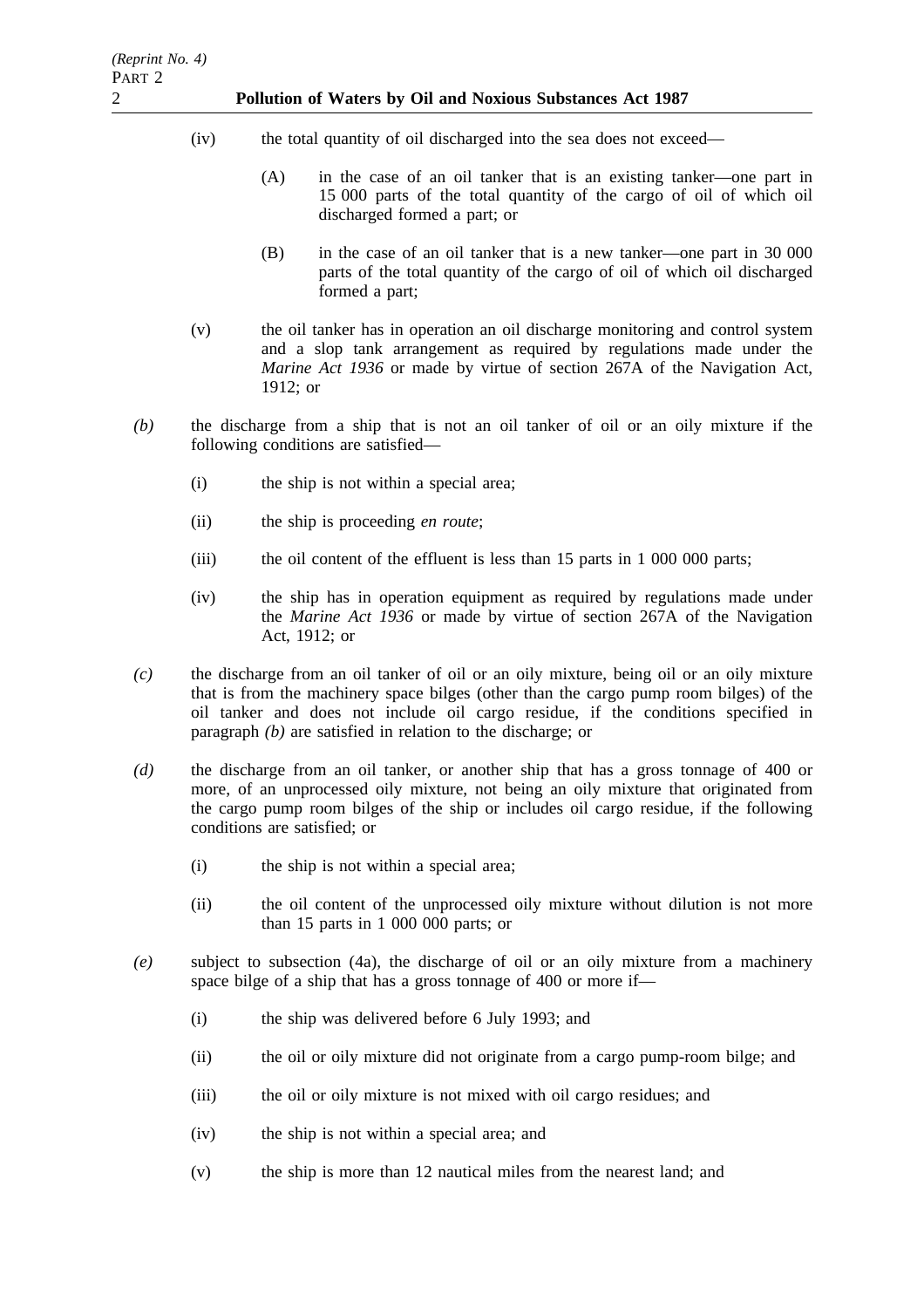- (vi) the ship is proceeding *en route*; and
- (vii) the oil content of the effluent is less than 100 parts per 1 000 000 parts; and
- (viii) the ship has in operation oily-water separating equipment as required by regulations made by virtue of section 267A of the Navigation Act, 1912; or

\*\*\*\*\*\*\*\*\*\*

- *(g)* the discharge within a special area from an oil tanker, or another ship that has a gross tonnage of 400 or more, of processed bilge water from machinery spaces, not being bilge water that originated from the cargo pump room bilges of the ship or includes oil cargo residue, if the following conditions are satisfied—
	- (i) the ship is proceeding *en route*;
	- (ii) the oil content of the effluent without dilution is not more than 15 parts in 1 000 000 parts;
	- (iii) the ship has in operation oil filtering equipment as required by regulations made under the *Marine Act 1936* or made by virtue of section 267A of the Navigation Act, 1912;
	- (iv) the oil filtering equipment is equipped with a stopping device that automatically prevents any discharge of effluent when the oil content of the effluent without dilution is more than 15 parts in 1 000 000 parts; or
- *(h)* the discharge, within a special area from a ship that has a gross tonnage of less than 400 and is not an oil tanker of oil or an oily mixture, if the oil content of the effluent without dilution is less than 15 parts in 1 000 000 parts; or

\*\*\*\*\*\*\*\*\*\*

*(j)* the discharge from a ship of clean or segregated ballast.

(4a) Subsection (4)*(e)* does not apply after—

*(a)* 6 July 1998; or

*(b)* the date on which the ship is fitted with equipment of a kind described in Regulation 16 of the amendments to the Annex of the Protocol of 1978 relating to the International Convention for the Prevention of Pollution from Ships 1973 set out in Schedule 13 of the *Protection of the Sea (Prevention of Pollution from Ships) Act 1983* of the Commonwealth,

whichever is the earlier.

(5) A reference to an oily mixture in subsection (4) shall be read as not including a reference to an oily mixture that contains—

*(a)* chemicals or other substances in quantities or concentrations that are hazardous to the marine environment; or

PART<sub>2</sub>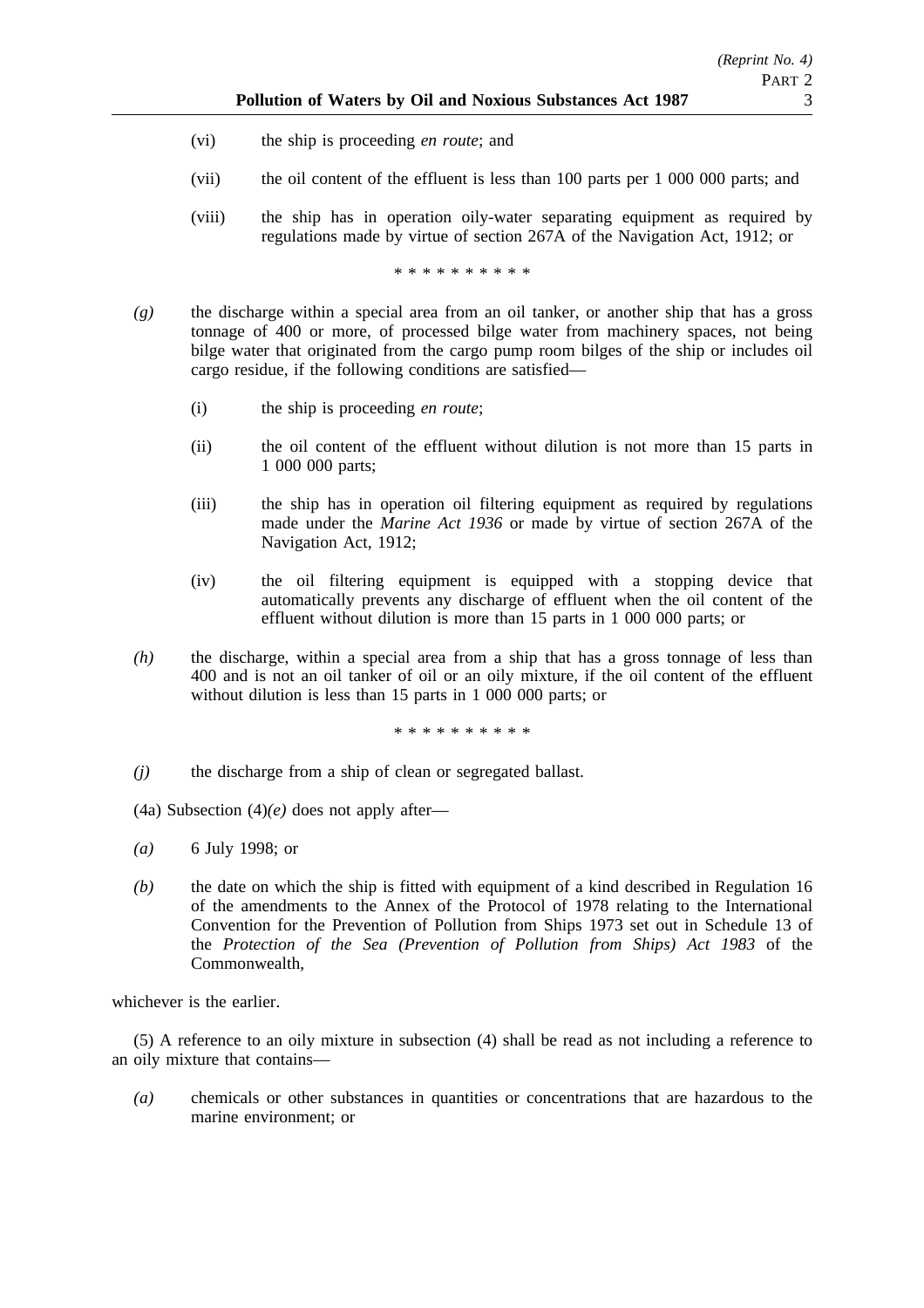*(b)* chemicals or other substances that have been introduced for the purpose of attempting to prevent the application of subsection (1) to the discharge of an oily mixture from a ship.

(6) In proceedings for an offence against subsection (1) in relation to a ship, it is sufficient for the prosecution to allege and prove that a discharge of oil or of an oily mixture occurred from the ship into State waters, but it is a defence if it is proved that, by virtue of subsection (2) or (4), subsection (1) does not apply in relation to the discharge.

## **Oil residues**

**9.** (1) Subject to subsection (2), if any oil residues that cannot be discharged from a ship into State waters without the commission of an offence against section 8(1) are not retained on board the ship while the ship is in State waters, the master and the owner of the ship are each guilty of an offence punishable, upon conviction, by a fine not exceeding—

- *(a)* if the offender is a natural person—\$200 000; or
- *(b)* if the offender is a body corporate—\$1 000 000.

(2) Oil residues may be discharged from a ship to a reception facility provided in accordance with Regulation 12 of Annex I to the Convention.

# **Duty to report certain incidents involving oil or an oily mixture**

**10.** (1) Where a prescribed incident occurs in relation to a ship in State waters, the master of the ship shall, without delay, notify, in the prescribed manner, a prescribed officer of the incident.

# Penalty: \$50 000.

(2) In a prosecution of a person for an offence against subsection (1) in relation to a prescribed incident, it is a defence if the person proves that the person was unable to comply with the subsection in relation to the incident.

- (3) Where a prescribed incident occurs in relation to a ship in State waters and—
- *(a)* the master of the ship is unable to comply with subsection (1) in relation to the incident; or
- *(b)* the incident occurs in circumstances in which the ship is abandoned,

the owner, charterer, manager or operator of the ship or an agent of the owner, charterer, manager or operator of the ship shall, without delay, notify, in the prescribed manner, a prescribed officer of the incident and, if a prescribed officer is not so notified, each of those persons is guilty of an offence punishable, upon conviction, by a fine not exceeding—

- *(c)* if the offender is a natural person—\$50 000; or
- *(d)* if the offender is a body corporate—\$250 000.

(4) In a prosecution of a person for an offence against subsection (3) in relation to a prescribed incident in relation to a ship, it is a defence if the person proves—

*(a)* that the person was not aware of the incident; or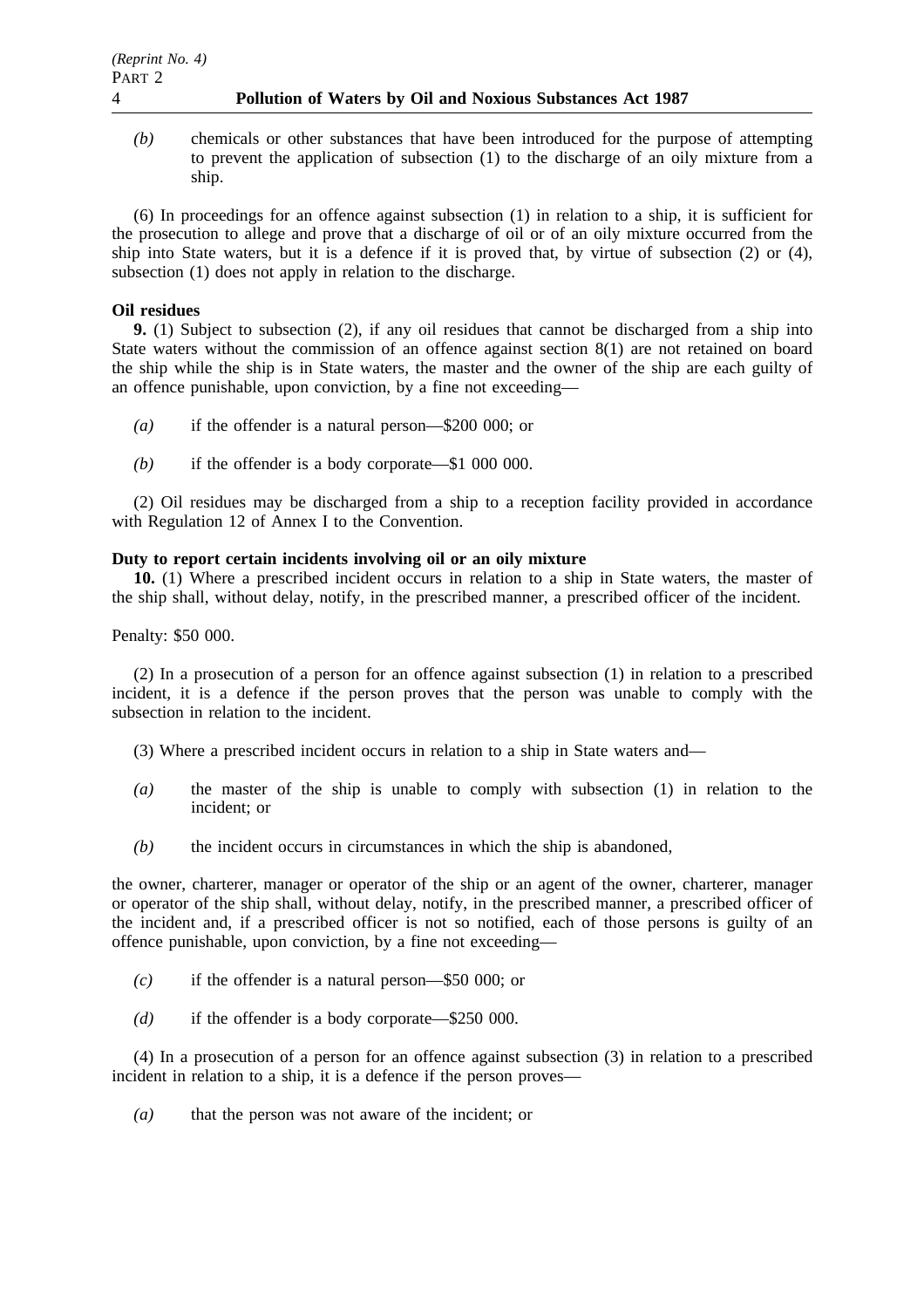*(b)* in the case of a prescribed incident to which subsection (3)*(a)* applies—that the person neither knew nor suspected that the master of the ship was unable to comply with subsection  $(1)$  in relation to the incident.

(5) Subsection (4) shall not be taken to limit by implication any defence that would, but for that subsection, be available to a person charged with an offence against subsection (3).

(6) A master of a ship who, pursuant to subsection (1), has notified a prescribed officer of the occurrence of a prescribed incident shall, if so requested by a prescribed officer, furnish, within the prescribed time, a report to a prescribed officer in relation to the incident in accordance with the prescribed form.

Penalty: \$20 000.

(7) Where subsection (3) applies in relation to a prescribed incident in relation to a ship, a person who, pursuant to that subsection, has notified a prescribed officer of the occurrence of the prescribed incident shall, if so requested by a prescribed officer, furnish, within the prescribed time, a report to a prescribed officer in relation to the incident in accordance with the prescribed form.

Penalty: \$20 000.

(8) A person shall not, in a notice given to a prescribed officer pursuant to subsection (1) or (3) or in a report furnished to a prescribed officer pursuant to subsection (6) or (7), make a statement that is false or misleading in a material particular.

Penalty: \$20 000.

(9) A notice given to a prescribed officer pursuant to subsection (1) or (3), and a report furnished to a prescribed officer pursuant to subsection (6) or (7), shall not, without the consent of the person charged, be admitted in evidence in a prosecution for an offence against section 8(1).

- (10) In this section, "**prescribed incident**", in relation to a ship, means—
- *(a)* a discharge from the ship of oil or an oily mixture, not being a discharge to which section 8(4) applies; or
- *(b)* an incident involving the probability of a discharge from the ship of oil or an oily mixture, not being a discharge to which section 8(4) would apply.

# **Shipboard oil pollution emergency plan**

**10A.** (1) This section applies to—

- *(a)* a trading ship proceeding on an intra-state voyage; or
- *(b)* an Australian fishing vessel proceeding on a voyage other than an overseas voyage; or
- *(c)* a pleasure vessel,

that—

- *(d)* is an oil tanker with a gross tonnage of 150 or more; or
- *(e)* has a gross tonnage of 400 or more and is not an oil tanker.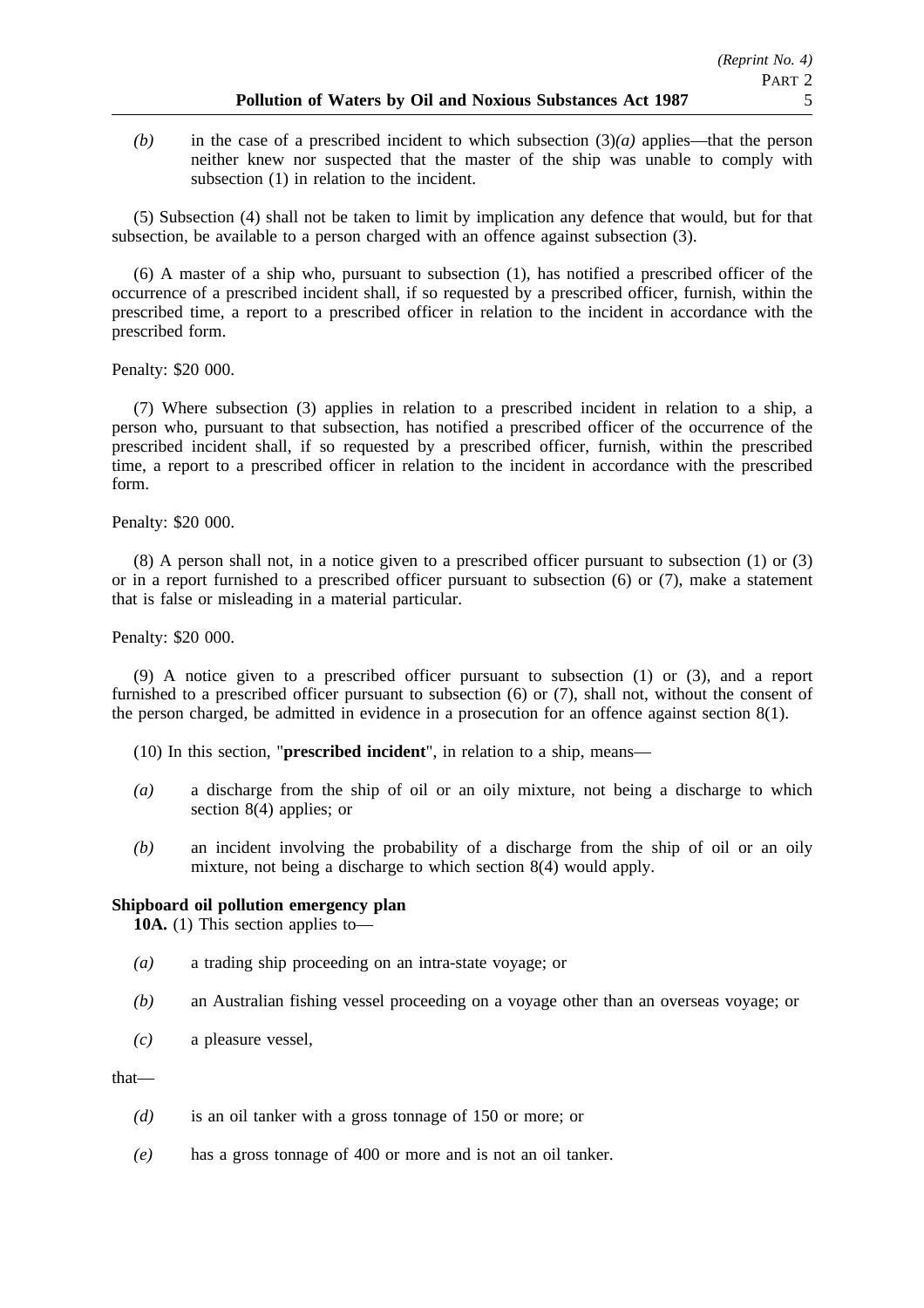(2) In this section—

"**prescribed incident**", in relation to a ship, has the same meaning as in section 10.

(3) There must be kept on board a ship to which this section applies a shipboard oil pollution emergency plan written in the working language of the master of, and the officers on board, the ship.

(4) A shipboard oil pollution emergency plan must be in accordance with the prescribed form and set out the following particulars:

- *(a)* the procedure to be followed by the master, or any other person having charge, of the ship in notifying a prescribed incident in relation to the ship;
- *(b)* a list of the authorities or persons that are to be notified by persons on the ship if a prescribed incident occurs in relation to the ship;
- *(c)* a detailed description of the action to be taken, immediately after a prescribed incident, by persons on board the ship to reduce or control any discharge from the ship resulting from the incident;
- *(d)* the procedures to be followed for co-ordinating with the authorities or persons that have been contacted (whether in Australia or in a country near to the place where the incident occurred) any action taken in combating the pollution caused by the incident and, in particular, the person on board the ship through whom all communications are to be made.

(5) The procedure referred to in subsection  $(4)(a)$  must be in accordance with the regulations prescribing, for the purposes of section  $10(1)$ , the manner in which a prescribed incident is to be notified.

(6) Subsection (4) does not prevent other relevant particulars from being included in the shipboard oil pollution emergency plan.

(7) If a ship to which this section applies does not have on board a shipboard oil pollution emergency plan, the master of the ship and the owner of the ship are each guilty of an offence.

Penalty: \$50 000.

# **Oil record book**

**11.** (1) This section applies to—

- *(a)* a trading ship proceeding on an intra-state voyage; or
- *(b)* an Australian fishing vessel proceeding on a voyage other than an overseas voyage; or
- *(c)* a pleasure vessel,

that—

- *(d)* is an oil tanker; or
- *(e)* has a gross tonnage of 400 or more and is not an oil tanker.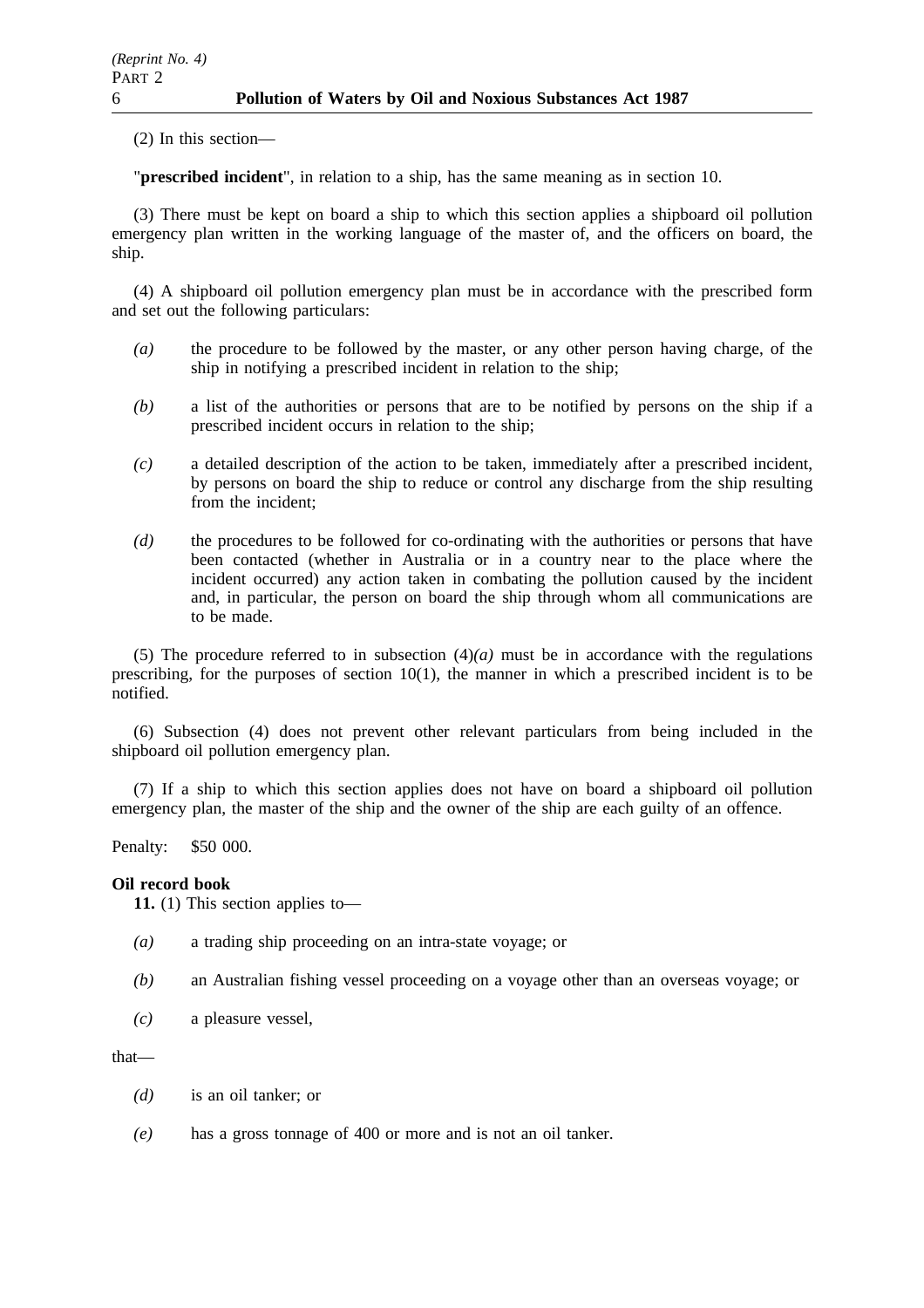(2) Every ship to which this section applies shall carry such oil record books as are required by the regulations to be carried on the ship.

(3) An oil record book shall be in accordance with the appropriate prescribed form with provision made for a signature, in accordance with subsection (6), in relation to each entry made in it and for a signature, in accordance with subsection (7), in relation to each page of it.

(4) Where a ship to which this section applies does not carry an oil record book as required by this section, the master and the owner of the ship are each guilty of an offence punishable, upon conviction, by a fine not exceeding—

- *(a)* if the offender is a natural person—\$20 000; or
- *(b)* if the offender is a body corporate—\$100 000.

(5) Whenever a prescribed operation or prescribed occurrence is carried out or occurs in, or in relation to, a ship to which this section applies, the master of the ship shall make, without delay, appropriate entries in, or cause appropriate entries to be made, without delay, in the ship's oil record book, being entries in accordance with subsection (6).

Penalty: \$20 000.

- (6) An entry in a ship's oil record book—
- *(a)* must be made in the English language; and
- *(b)* must be signed by the master of the ship and, in the case of an entry made in relation to a prescribed operation, by the officer or other person in charge of the operation.

(7) Where a page of a ship's oil record book is completed, the master of the ship shall, without delay, sign the page.

Penalty: \$20 000.

# **False entries in oil record book**

**12.** A person shall not make, in an oil record book of a ship to which section 11 applies, an entry that is false or misleading in a material particular.

Penalty: \$20 000.

# **Oil record book to be retained**

**13.** (1) The owner of a ship to which section 11 applies shall cause each of the ship's oil record books to be retained—

- *(a)* in the ship; or
- *(b)* at the registered office in the State of the owner,

until the expiration of the period of three years after the day on which the last entry was made in the book and to be readily available for inspection at all reasonable times.

(2) Where an oil record book of a ship is not retained in accordance with subsection (1), the owner of the ship is guilty of an offence punishable, upon conviction, by a fine not exceeding—

*(a)* if the owner is a natural person—\$20 000; or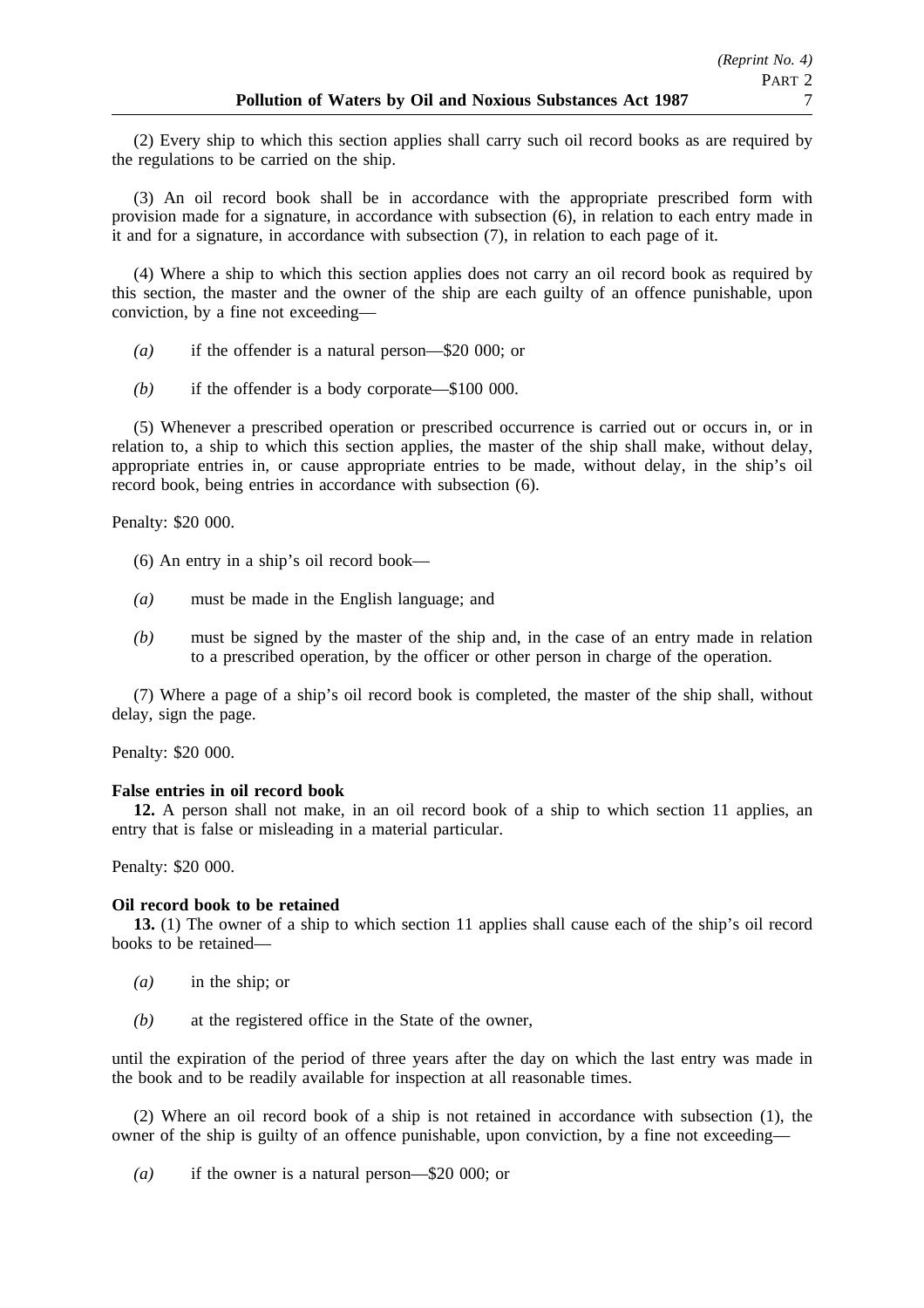*(b)* if the owner is a body corporate—\$100 000.

(3) The owner of a ship to which section 11 applies who resides in the State, or has an office or agent in the State, may from time to time furnish to a prescribed officer notice, in writing, of an address, being the address of—

- *(a)* the place in the State at which the person so resides; or
- *(b)* the office of the person in the State, or if the person has more than one office in the State, the principal office in the State; or
- *(c)* the office or place of residence in the State of an agent or, if the agent has more than one office in the State, the principal office in the State of the agent,

and the place or office of which an address is furnished for the time being under this subsection is the registered office in the State of the owner of the ship for the purposes of subsection (1).

(4) Where the owner of a ship to which section 11 applies does not reside in the State and does not have an office or agent in the State, the owner may deposit an oil record book of the ship with a prescribed officer and, while the book is so deposited, the book is, for the purposes of subsection (1), deemed to be retained at the registered office in the State of the owner.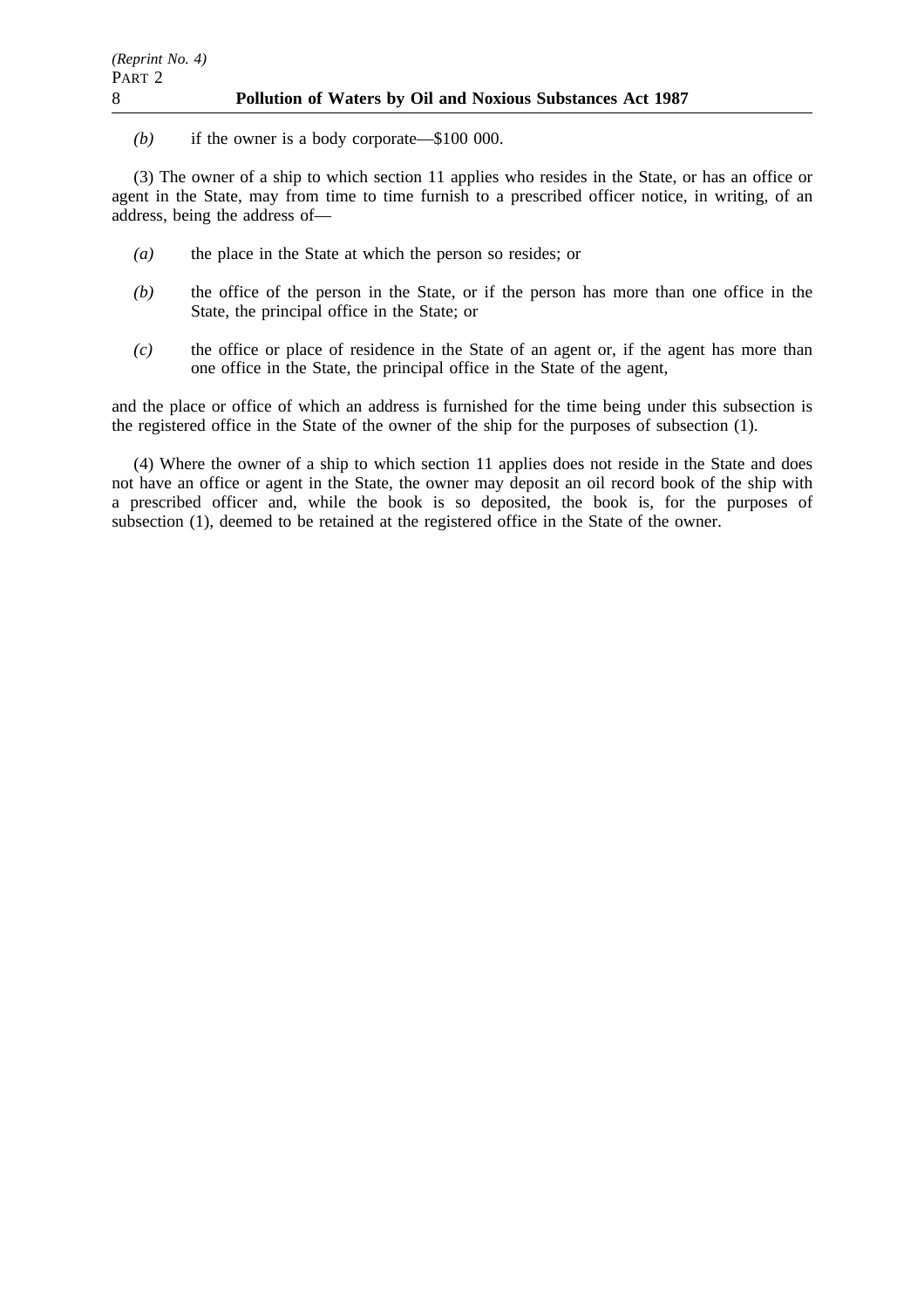# **PART 3 POLLUTION BY NOXIOUS SUBSTANCES**

#### **Interpretation**

**14.** (1) In this Part—

"**Annex II**" means Annex II to the Convention;

"**liquid substance**" does not include oil;

"**mixture**" includes ballast water, tank washings and other residues;

"**oil**" has the same meaning as it has in Part 2.

(2) Except insofar as the contrary intention appears, an expression that is used in this Part and in Annex II (whether or not a particular meaning is assigned to it by that Annex) has, in this Part, the same meaning as in that Annex.

## **Application of Act to mixture of oil and liquid substance**

**15.** Where a mixture contains oil and a liquid substance or oil and liquid substances, Part 2 and this Part apply in relation to the mixture.

#### **Categories of noxious liquid substances**

**16.** (1) The regulations may declare that a liquid substance specified in the regulations is, for the purposes of this Act, deemed to be designated in Appendix II to Annex II and to be categorised in a category specified in the regulations, being Category A, B, C or D.

(2) Where, in accordance with subsection (1), the regulations declare that a liquid substance is deemed to be designated in Appendix II to Annex II and to be categorised in Category A, the regulations shall declare that, for the purposes of this Act—

- *(a)* a residual concentration specified in the regulations shall be deemed to be the residual concentration prescribed for that substance in column III of that Appendix; and
- *(b)* a residual concentration specified in the regulations shall be deemed to be the residual concentration prescribed for that substance in column IV of that Appendix.

(3) The regulations may declare that a liquid substance designated in Appendix II to Annex II is, for the purposes of this Act, deemed not to be so designated.

(4) The regulations may declare that a liquid substance designated in Appendix II to Annex II and categorised in a particular category is, for the purposes of this Act, deemed not to be so categorised but to be categorised in a category specified in the regulations.

## **Appendix III substances**

**17.** (1) The regulations may declare that a liquid substance specified in the regulations is, for the purposes of this Act, deemed to be listed in Appendix III to Annex II.

(2) The regulations may declare that a liquid substance listed in Appendix III to Annex II is, for the purposes of this Act, deemed not to be so listed.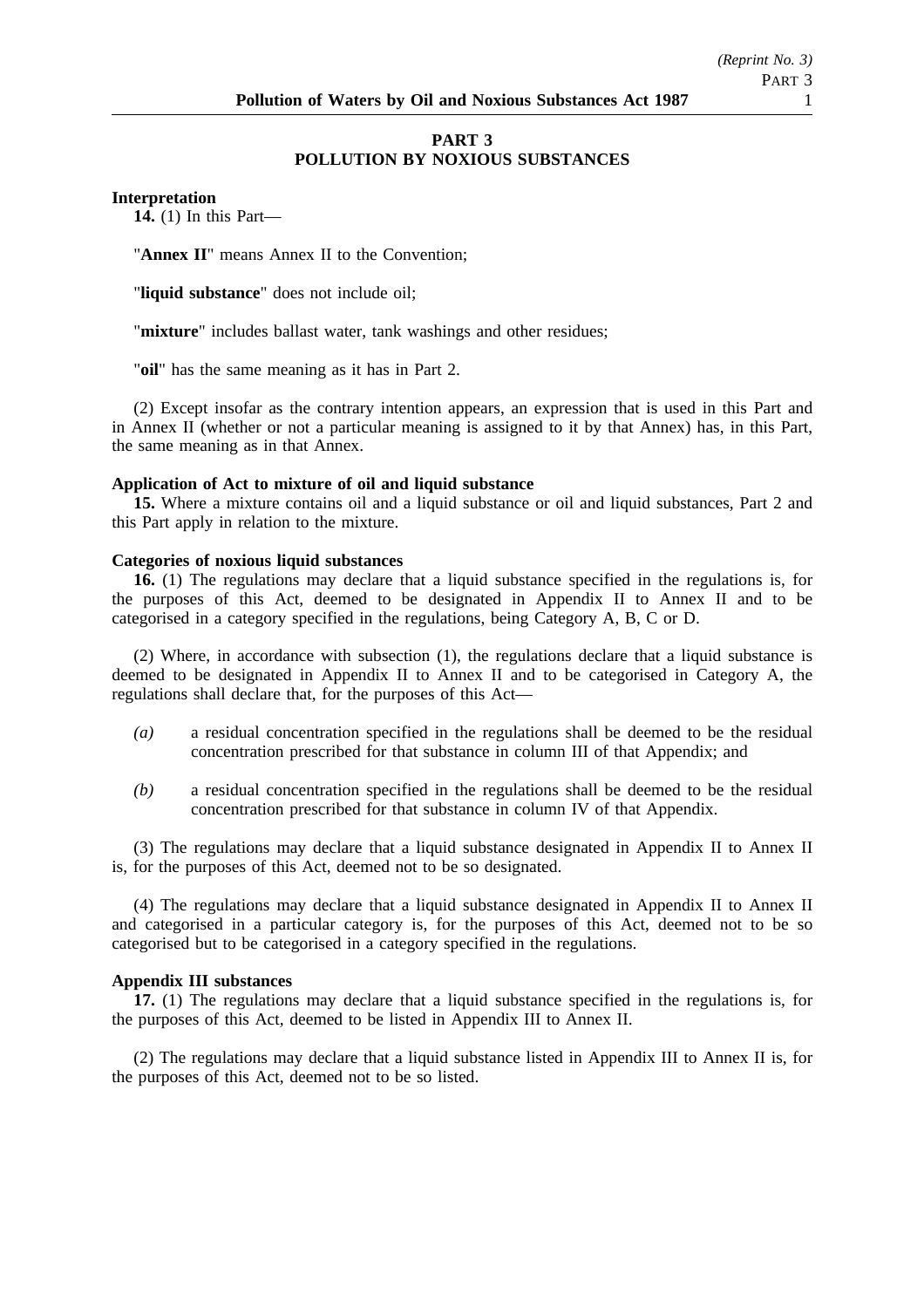# **Prohibition of discharge of substances into State waters**

**18.** (1) Subject to subsection (2) and subsections (4) to (12) (inclusive), if any discharge of a liquid substance, or of a mixture containing a liquid substance, being a substance or mixture carried as cargo or part cargo in bulk, occurs from a ship into State waters, the master and the owner of the ship are each guilty of an offence punishable, upon conviction, by a fine not exceeding—

- *(a)* if the offender is a natural person—\$200 000; or
- *(b)* if the offender is a body corporate—\$1 000 000.

(2) Subsection (1) does not apply to the discharge of a liquid substance or a mixture from a ship—

- *(a)* for the purpose of securing the safety of a ship or saving life at sea; or
- *(b)* if the substance or the mixture, as the case may be, escaped from the ship in consequence of damage, other than intentional damage, to the ship or its equipment, and all reasonable precautions were taken after the occurrence of the damage or the discovery of the discharge for the purpose of preventing or minimising the escape of the substance or the mixture, as the case may be; or
- *(c)* if the discharge was for the purpose of combating specific pollution incidents in order to minimise the damage from pollution and was approved by a prescribed officer.

(3) For the purposes of subsection (2), damage to a ship or to its equipment shall be taken to be intentional damage if, and only if, the damage arose in circumstances in which the master or owner of the ship—

- *(a)* acted with intent to cause the damage; or
- *(b)* acted recklessly and with knowledge that damage would probably result.

(4) Without limiting the generality of subsection (2), (5) or (12) but subject to subsection (13), where—

- *(a)* the tank of a ship that held a substance in Category A or a mixture containing a substance in Category A has been cleaned in accordance with regulations made under section 24; and
- *(b)* the resulting residues in the tank have been discharged to a reception facility until the concentration of that substance in the effluent to that facility is, in the opinion of an inspector, at or below the residual concentration prescribed for that substance in column III of Appendix II to Annex II and until the tank is empty; and
- *(c)* the residue then remaining in the tank has been subsequently diluted by the addition of a volume of water,

subsection (1) does not apply to the discharge from the ship of the water containing that residue if the following conditions are satisfied—

*(d)* the discharge is made when the ship is not within a special area; and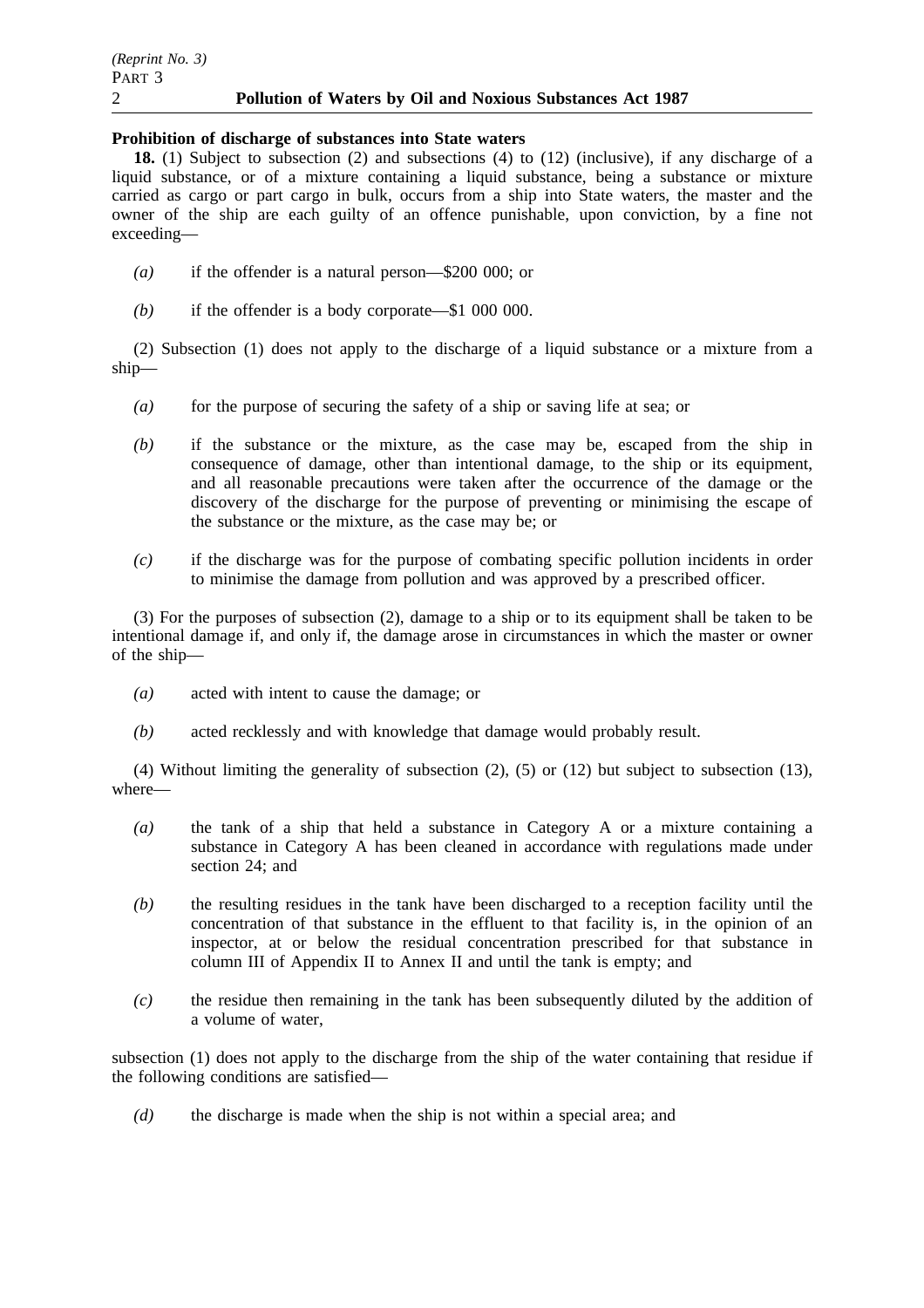- *(e)* the discharge is made when the ship is proceeding *en route* at a speed of—
	- (i) where the ship is self-propelled, at least 7 knots; or
	- (ii) where the ship is not self-propelled, at least 4 knots; and
- *(f)* the discharge is made below the water line of the ship, taking into account the location of the seawater intakes; and
- *(g)* the discharge is made when the ship is at a distance of not less than 12 nautical miles from the nearest land and in a depth of water of not less than 25 metres.

(5) Without limiting the generality of subsection (2), (4) or (12) but subject to subsection (13), where—

- *(a)* the tank of a ship that held a substance in Category A or a mixture containing a substance in Category A has been washed in accordance with regulations made under section 24; and
- *(b)* the resulting residues in the tank have been discharged to a reception facility provided in accordance with Regulation 7 of Annex II by a State bordering a special area until the concentration of that substance in the effluent to that facility is, in the opinion of an inspector, at or below the residual concentration prescribed for that substance in column IV of Appendix II to Annex II and until the tank is empty; and
- *(c)* the residue then remaining in the tank has been subsequently diluted by the addition of a volume of water of not less than 5 per cent of the total volume of the tank,

subsection (1) does not apply to the discharge into State waters of the residue diluted by that water if the conditions specified in paragraphs *(e)*, *(f)* and *(g)* of subsection (4) are satisfied in relation to the discharge from the ship.

(6) Without limiting the generality of subsection (2), (7) or (12) but subject to subsection (13), subsection (1) does not apply to the discharge from a ship of—

- *(a)* a substance in Category B; or
- *(b)* a mixture containing a substance in Category B, not being a mixture containing a substance in Category A,

if the following conditions are satisfied—

- *(c)* the discharge is made when the ship is not within a special area; and
- *(d)* the discharge is made when the ship is proceeding *en route* at a speed of—
	- (i) where the ship is self-propelled, at least 7 knots; or
	- (ii) where the ship is not self-propelled, at least 4 knots; and
- *(e)* the procedures and arrangements for the discharge have been approved by a prescribed officer, being procedures and arrangements that ensure that the concentration and rate of discharge of the effluent is such that the concentration of the substance in Category B in the wake astern of the ship does not exceed 1 part in 1 000 000 parts; and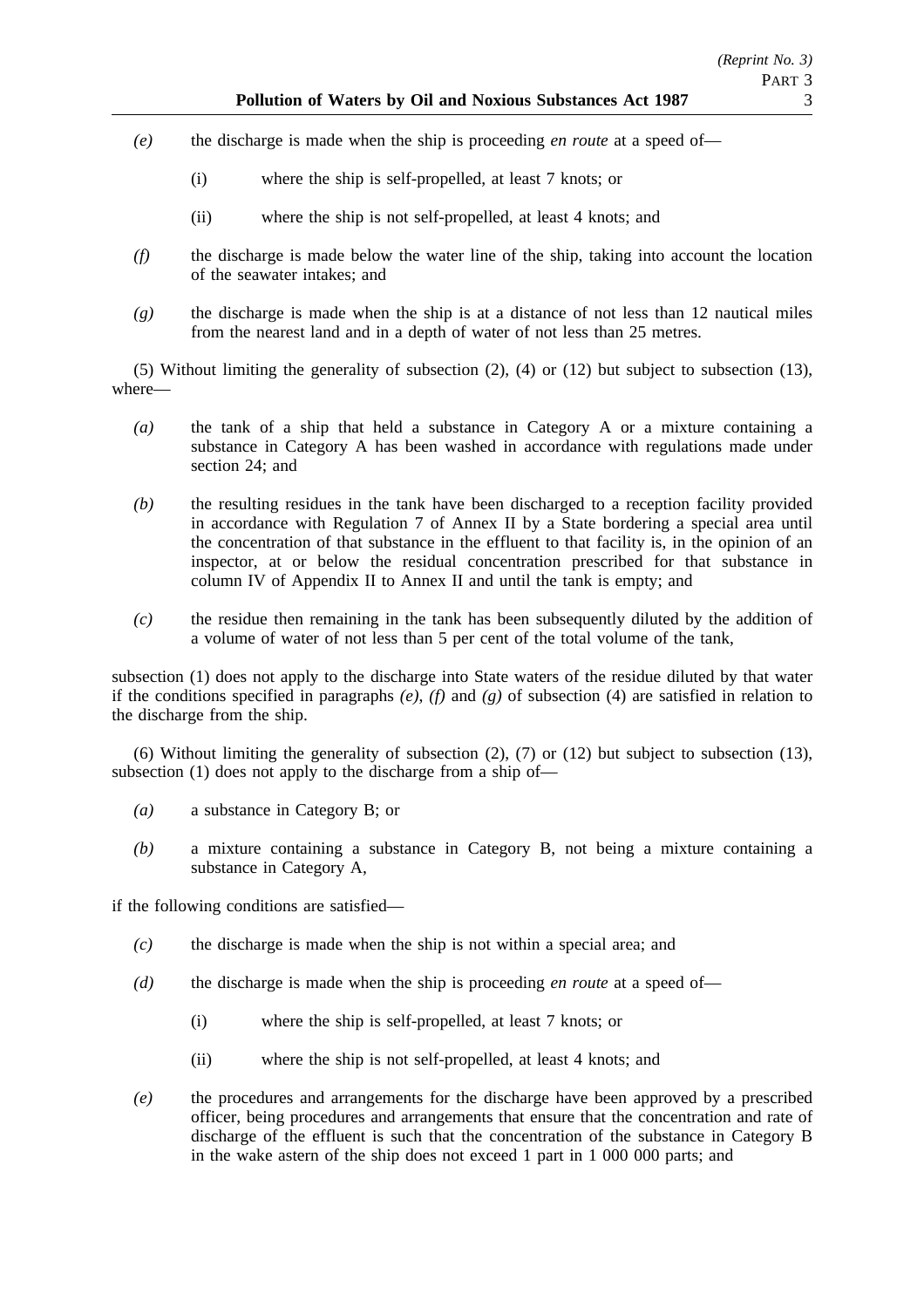- *(f)* the maximum quantity of cargo discharged from each tank of the ship (including the associated piping system of the tank) does not exceed the maximum quantity specified in the procedures referred to in paragraph  $(e)$ , not being a quantity exceeding 1 cubic metre or 1 part in 3 000 parts of the tank capacity in cubic metres, whichever is the greater; and
- *(g)* the discharge is made below the water line of the ship, taking into account the location of the seawater intakes; and
- *(h)* the discharge is made when the ship is at a distance of not less than 12 nautical miles from the nearest land and in a depth of water of not less than 25 metres.

(7) Without limiting the generality of subsection (2), (6) or (12) but subject to subsection (13), where—

- *(a)* the tank of a ship that held—
	- (i) a substance in Category B; or
	- (ii) a mixture containing a substance in Category B, not being a mixture containing a substance in Category A,

has been pre-washed in accordance with a procedure approved by a prescribed officer; and

*(b)* the resulting tank washings have been discharged to a reception facility,

subsection (1) does not apply to the discharge from the ship of the residue in that tank if the conditions specified in paragraphs *(d)*, *(e)*, *(g)* and *(h)* of subsection (6) are satisfied in relation to the discharge from the ship.

(8) Without limiting the generality of subsection (2), (9) or (12) but subject to subsection (13), subsection (1) does not apply to the discharge from a ship of—

- *(a)* a substance in Category C; or
- *(b)* a mixture containing a substance in Category C, not being a mixture containing a substance in Category A or B,

if the following conditions are satisfied—

- *(c)* the discharge is made when the ship is not within a special area; and
- *(d)* the discharge is made when the ship is proceeding *en route* at a speed of—
	- (i) where the ship is self-propelled, at least 7 knots; or
	- (ii) where the ship is not self-propelled, at least 4 knots; and
- *(e)* the procedures and arrangements for the discharge have been approved by a prescribed officer, being procedures and arrangements that ensure that the concentration and rate of discharge of the effluent are such that the concentration of the substance in Category C in the wake astern of the ship does not exceed 10 parts in 1 000 000 parts; and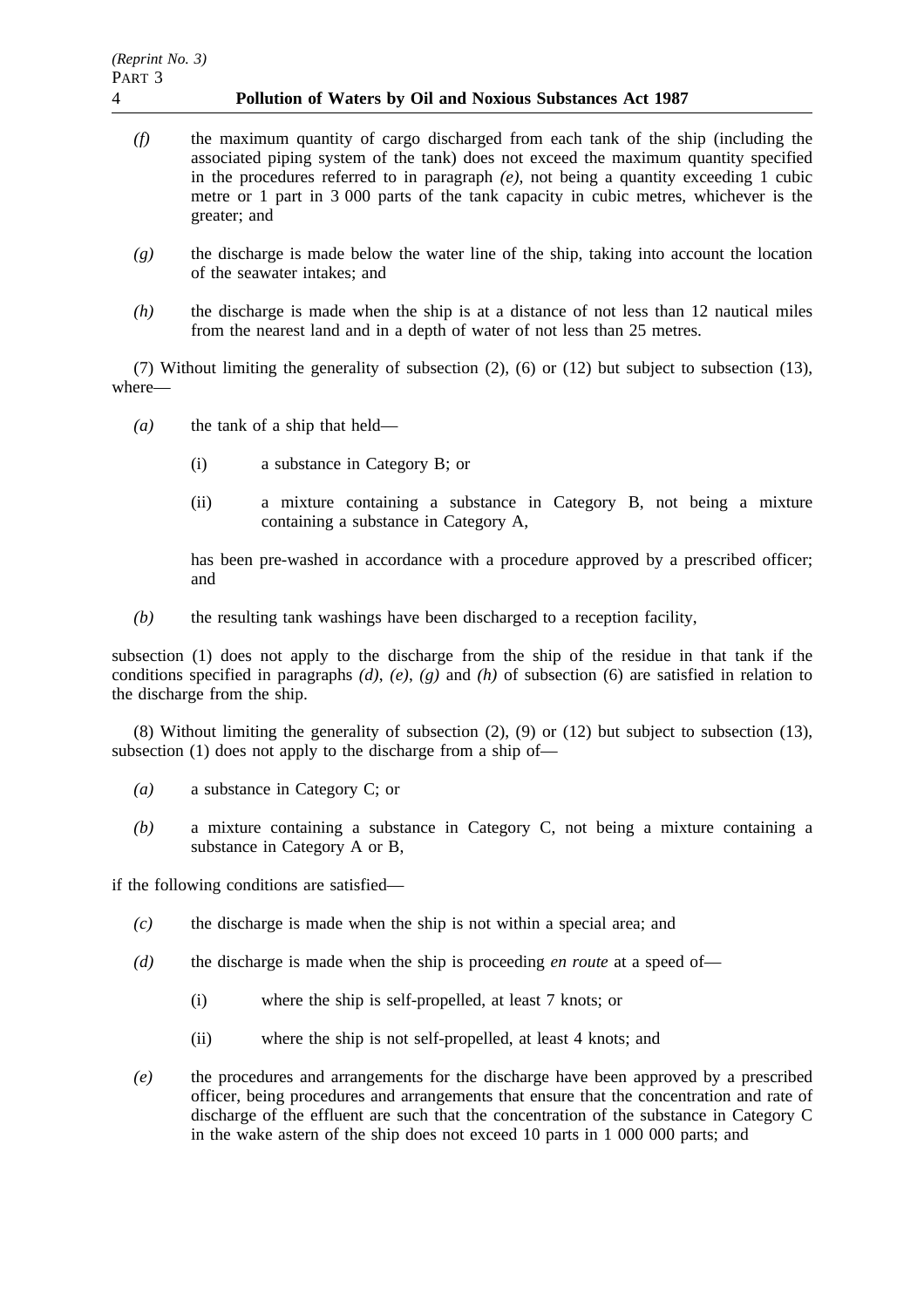- *(f)* the maximum quantity of cargo discharged from each tank of the ship (including the associated piping system of the tank) does not exceed the maximum quantity specified in the procedures referred to in paragraph  $(e)$ , not being a quantity exceeding 3 cubic metres or 1 part in 1 000 parts of the tank capacity in cubic metres, whichever is the greater; and
- *(g)* the discharge is made below the water line of the ship, taking into account the location of the seawater intakes; and
- *(h)* the discharge is made when the ship is at a distance of not less than 12 nautical miles from the nearest land and in a depth of water of not less than 25 metres.

(9) Without limiting the generality of subsection  $(2)$ ,  $(8)$  or  $(12)$  but subject to subsection  $(13)$ , subsection (1) does not apply to the discharge from a ship of—

- *(a)* a substance in Category C; or
- *(b)* a mixture containing a substance in Category C, not being a mixture containing a substance in Category A or B,

if the following conditions are satisfied—

- *(c)* the discharge is made when the ship is proceeding *en route* at a speed of—
	- (i) where the ship is self-propelled, at least 7 knots;
	- (ii) where the ship is not self-propelled, at least 4 knots; and
- *(d)* the procedures and arrangements for the discharge have been approved by a prescribed officer, being procedures and arrangements that ensure that the concentration and rate of discharge of the effluent are such that the concentration of the substance in Category C in the wake astern of the Ship does not exceed 1 part in 1 000 000 parts; and
- *(e)* the maximum quantity of cargo discharged from each tank of the ship (including the associated piping system of the tank) does not exceed the maximum quantity specified in the procedures referred to in paragraph  $(d)$ , not being a quantity exceeding 1 cubic metre or 1 part in 3 000 parts of the tank capacity in cubic metres, whichever is the greater; and
- *(f)* the discharge is made below the water line of the ship, taking into account the location of the seawater intakes; and
- *(g)* the discharge is made when the ship is at a distance of not less than 12 nautical miles from the nearest land and in a depth of water of not less than 25 metres.

(10) Without limiting the generality of subsection (2) or (12) but subject to subsection (13), subsection (1) does not apply to the discharge from a ship of—

- *(a)* a substance in Category D; or
- *(b)* a mixture containing a substance in Category D, not being a mixture containing a substance in Category A, B or C,

if the following conditions are satisfied—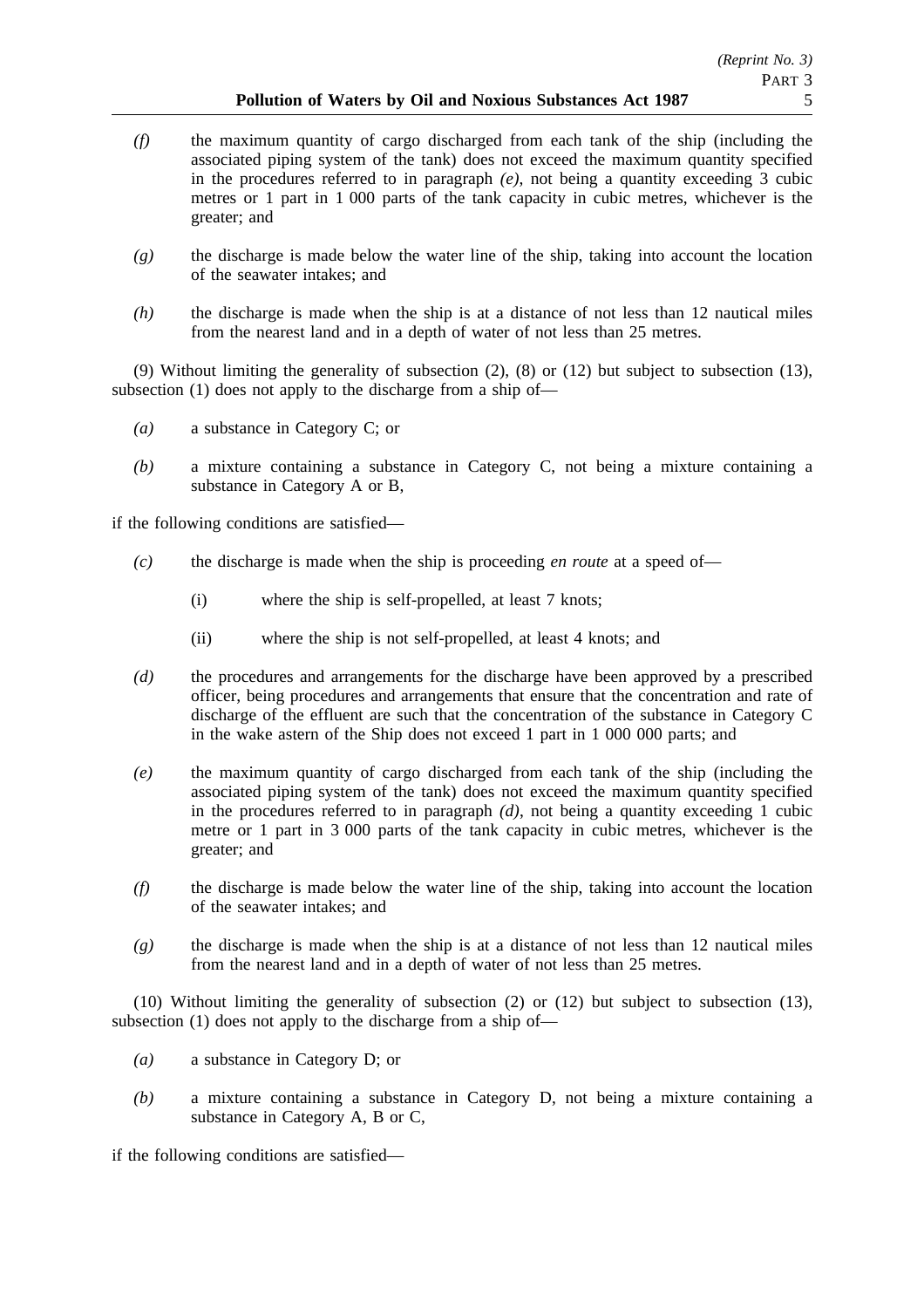- *(c)* the discharge is made when the ship is proceeding *en route* at a speed of—
	- (i) where the ship is self-propelled, at least 7 knots; or
	- (ii) where the ship is not self-propelled, at least 4 knots; and
- *(d)* the substance or mixture has been mixed with water so that the concentration of the substance in Category D in the effluent does not exceed 1 part in 11 parts; and
- *(e)* the discharge occurs when the ship is not less than 12 nautical miles from the nearest land.

(11) Without limiting the generality of subsection (2), subsection (1) does not apply to the discharge from a ship of bilge water, or of a mixture resulting from tank cleaning or de-ballasting operations, that contains a liquid substance, or liquid substances, listed in Appendix III to Annex II but does not contain any other liquid substance.

(12) Without limiting the generality of subsection (2) or subsections (4) to (10) (inclusive), subsection (1) does not apply to the discharge from a ship of clean ballast or segregated ballast.

(13) Subsections (4) to (10) (inclusive) do not apply in relation to a mixture that contains a liquid substance that is neither a noxious liquid substance nor a liquid substance listed in Appendix III to Annex II.

(14) In proceedings for an offence against subsection (1) in relation to a ship, it is sufficient for the prosecution to allege and prove that a discharge of a substance, or a mixture containing a substance, carried as cargo of the ship occurred from the ship into State waters, but it is a defence if it is proved that, by virtue of subsection  $(2)$ ,  $(4)$ ,  $(5)$ ,  $(6)$ ,  $(7)$ ,  $(8)$ ,  $(9)$ ,  $(10)$ ,  $(11)$  or  $(12)$ , subsection (1) does not apply in relation to the discharge.

(15) In this section, "**inspector**" includes a surveyor appointed or authorised by the Government of a country that is a Party to the Convention for the purpose of implementing Regulation 8 of Annex II.

# **Certain liquid substances to be treated as oil**

**19.** (1) Notwithstanding any other provision of this Act, a prescribed substance in Category C or D, being a substance that has been identified by the Organisation as an oil-like substance under criteria developed by the Organisation, may be carried on an oil tanker within the meaning of Part 2 if the following conditions are satisfied:

- *(a)* the oil tanker complies with the provisions of Annex I of the Convention as applicable to product carriers within the meaning of that Annex; and
- *(b)* the oil tanker carries an International Oil Pollution Prevention Certificate and its Supplement B, being a certificate that has an endorsement—
	- (i) that indicates that the ship is permitted to carry oil-like substances in conformity with Regulation 14 of Annex II of the Convention; and
	- (ii) that specifies the oil-like substance or substances that the tanker is permitted to carry; and
- *(c)* the prescribed substance is the substance, or a substance, referred to in paragraph *(b)*(ii); and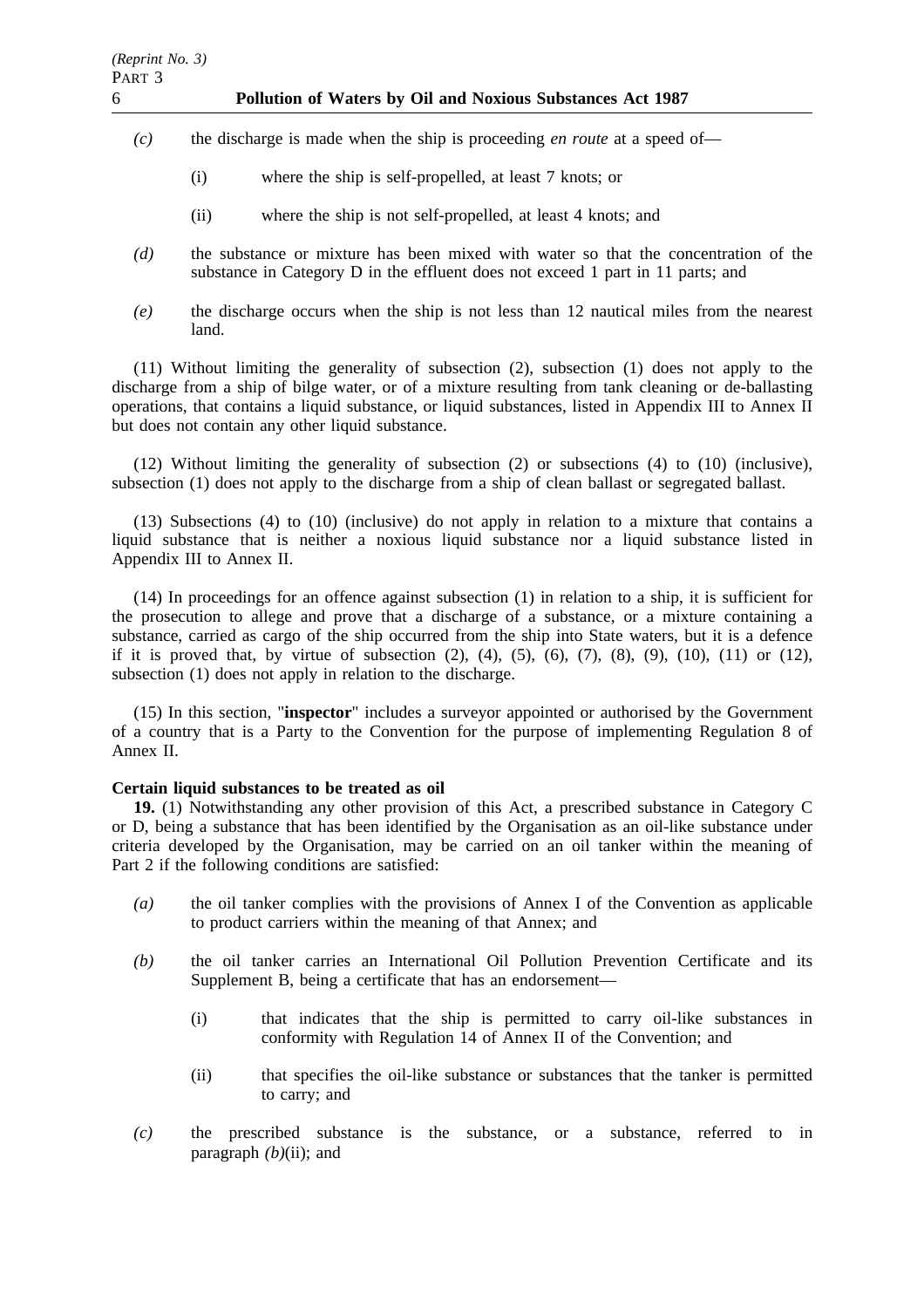- *(d)* in the case of a substance in Category C—the tanker complies with the ship type 3 damage stability requirements of—
	- (i) in the case of a tanker constructed on or after 1 July 1986—the International Bulk Chemical Code; or
	- (ii) in the case of a tanker constructed before 1 July 1986—the Bulk Chemical Code applicable under Regulation 13 of Annex II of the Convention; and
- *(e)* the oil content meter in the oil discharge monitoring and control system of the tanker has been approved by an inspector for use in monitoring the oil-like substances to be carried.

(2) Where, by virtue of subsection (1), a substance is carried on an oil tanker within the meaning of Part 2—

- *(a)* section 8 applies in relation to the discharge of the substance as if the substance were oil within the meaning of Part 2; and
- *(b)* section 18 does not apply in relation to the discharge of the substance.

#### **Duty to report certain incidents involving certain substances**

**20.** (1) Where a prescribed incident occurs in relation to a ship in State waters, the master of the ship shall, without delay, notify, in the prescribed manner, a prescribed officer of the incident.

Penalty: \$50 000.

(2) In a prosecution of a person for an offence against subsection (1) in relation to a prescribed incident, it is a defence if the person proves that the person was unable to comply with the subsection in relation to the incident.

- (3) Where a prescribed incident occurs in relation to a ship in State waters and—
- *(a)* the master of the ship is unable to comply with subsection (1) in relation to the incident; or
- *(b)* the incident occurs in circumstances in which the ship is abandoned,

the owner, charterer, manager or operator of the ship or an agent of the owner, charterer, manager or operator of the ship shall, without delay, notify, in the prescribed manner, a prescribed officer of the incident and, if a prescribed officer is not so notified, each of those persons is guilty of an offence punishable, upon conviction, by a fine not exceeding—

- *(c)* if the offender is a natural person—\$50 000; or
- *(d)* if the offender is a body corporate—\$250 000.

(4) In a prosecution of a person for an offence against subsection (3) in relation to a prescribed incident in relation to a ship, it is a defence if the person proves—

- *(a)* that the person was not aware of the incident; or
- *(b)* in the case of a prescribed incident to which subsection (3)(*a)* applies—that the person neither knew nor suspected that the master of the ship was unable to comply with subsection  $(1)$  in relation to the incident.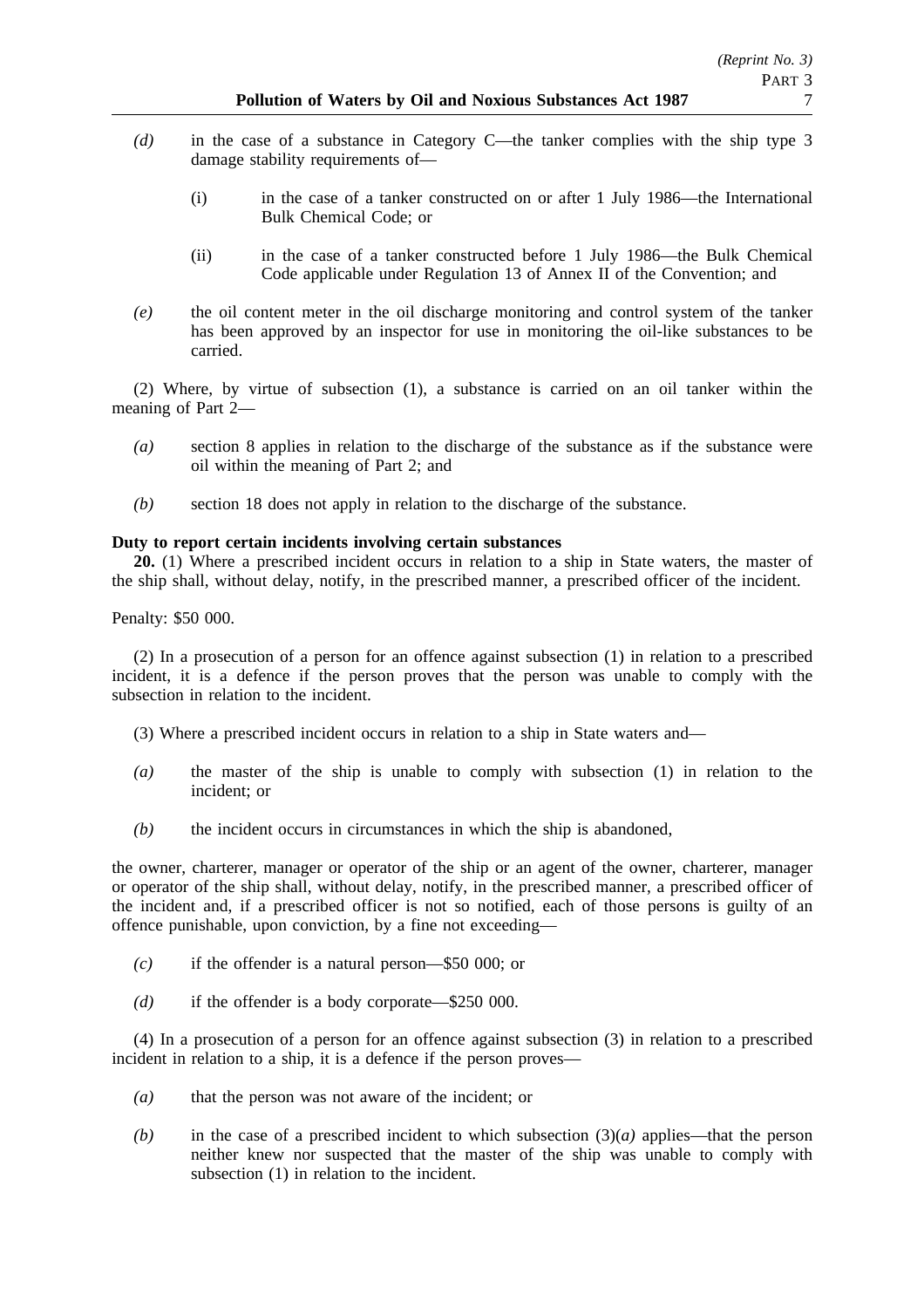(5) Subsection (4) shall not be taken to limit by implication any defence that would, but for that subsection, be available to a person charged with an offence against subsection (3).

(6) A master of a ship who, pursuant to subsection (1), has notified a prescribed officer of the occurrence of a prescribed incident shall, if so requested by a prescribed officer, furnish, within the prescribed time, a report to a prescribed officer in relation to the incident in accordance with the prescribed form.

Penalty: \$20 000.

(7) Where subsection (3) applies in relation to a prescribed incident in relation to a ship, a person who, pursuant to that subsection, has notified a prescribed officer of the occurrence of the prescribed incident shall, if so requested by a prescribed officer, furnish, within the prescribed time, a report to a prescribed officer in relation to the incident in accordance with the prescribed form.

Penalty: \$20 000.

(8) A person shall not, in a notice given to a prescribed officer pursuant to subsection (1) or (3) or in a report furnished to a prescribed officer pursuant to subsection (6) or (7), make a statement that is false or misleading in a material particular.

Penalty: \$20 000.

(9) A notice given to a prescribed officer pursuant to subsection (1) or (3), and a report furnished to a prescribed officer pursuant to subsection (6) or (7), shall not, without the consent of the person charged, be admitted in evidence in a prosecution for an offence against section 18(1).

(10) In this section—

"**liquid substance**" does not include a substance listed in Appendix III to Annex II;

"**prescribed incident**", in relation to a ship, means—

- *(a)* a discharge from the ship of a liquid substance, or a mixture containing a liquid substance, carried as cargo or part cargo in bulk, not being a discharge to which section 18(4), (5), (6), (7), (8), (9), (10), (11) or (12) applies; or
- *(b)* an incident involving the probability of a discharge from the ship of a liquid substance, or a mixture containing a liquid substance, carried as cargo or part cargo in bulk, not being a discharge to which section  $18(4)$ ,  $(5)$ ,  $(6)$ ,  $(7)$ ,  $(8)$ , (9), (10), (11) or (12) would apply.

## **Cargo record book**

**21.** (1) This section applies to a trading ship proceeding on an intra-state voyage that carries liquid substance in bulk.

(2) A cargo record book shall be carried in every ship to which this section applies.

(3) A cargo record book shall be in accordance with the prescribed form with provision made for a signature, in accordance with subsection (7), in relation to each entry made in it and for a signature, in accordance with subsection (8), on each page of it.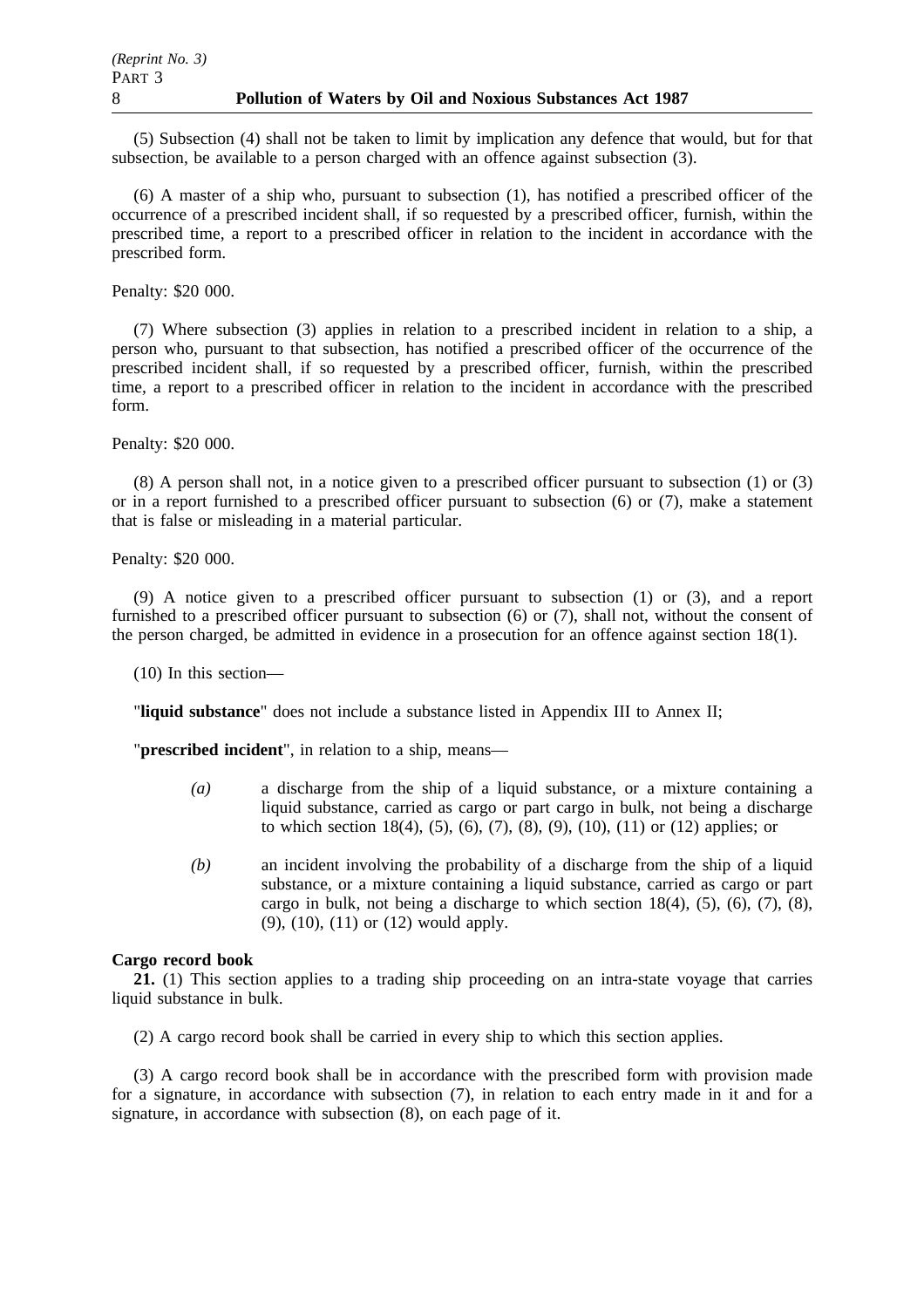(4) Where a ship to which this section applies does not carry a cargo record book as required by this section, the master and the owner of the ship are each guilty of an offence punishable, upon conviction, by a fine not exceeding—

- *(a)* if the offender is a natural person—\$20 000; or
- *(b)* if the offender is a body corporate—\$100 000.

(5) Whenever a prescribed operation or occurrence is carried out or occurs in, or in relation to, a ship to which this section applies, the master of the ship shall make, without delay, appropriate entries in, or cause appropriate entries to be made, without delay, in the ship's cargo record book, being entries in accordance with subsection (7).

Penalty: \$20 000.

(6) Where an inspector has inspected a ship to which this section applies, the inspector must make, without delay, appropriate entries in the ship's cargo record book in accordance with subsection (7).

- (7) An entry in a ship's cargo record book—
- *(a)* must be made in the English language; and
- *(b)* in the case of an entry made in relation to a prescribed operation, must be signed by the officer or other person in charge of the operation.

(8) Where a page of a ship's cargo record book is completed, the master of the ship shall, without delay, sign the page.

Penalty: \$20 000.

## **False entries in cargo record book**

**22.** A person shall not make, in a cargo record book of a ship to which section 21 applies, an entry that is false or misleading in a material particular.

Penalty: \$20 000.

## **Cargo record book to be retained**

**23.** (1) A cargo record book of a ship to which section 21 applies shall be retained in the ship until the expiration of a period of two years after the day on which the last entry was made in the book and shall be readily available for inspection at all reasonable times.

(2) Where a cargo record book is not retained in a ship in accordance with subsection (1), the master and the owner of the ship are each guilty of an offence punishable, upon conviction, by a fine not exceeding—

- *(a)* if the offender is a natural person—\$20 000; or
- *(b)* if the offender is a body corporate—\$100 000.

(3) The owner of a ship to which section 21 applies shall cause each of the ship's cargo record books to be retained—

*(a)* in the ship; or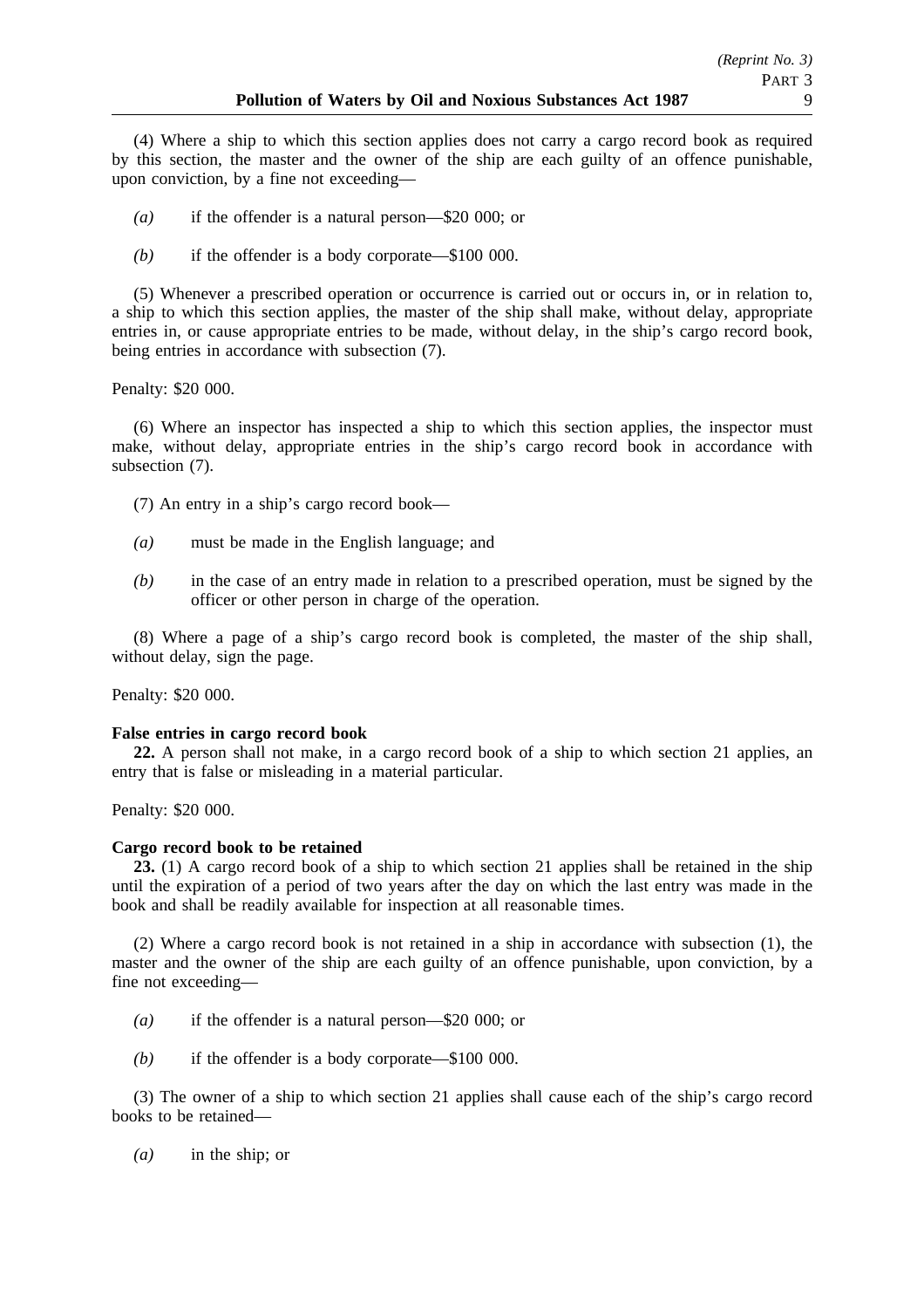*(b)* at the registered office in the State of the owner,

until the expiration of the period of one year next following the expiration of the period during which the book is required to be retained in the ship by virtue of subsection (1) and to be readily available for inspection at all reasonable times.

(4) Where a cargo record book of a ship is not retained in accordance with subsection (3), the owner of the ship is guilty of an offence punishable, upon conviction, by a fine not exceeding—

- *(a)* if the owner is a natural person—\$20 000; or
- *(b)* if the owner is a body corporate—\$100 000.

(5) The owner of a ship to which section 21 applies who resides in the State, or has an office or agent in the State, may from time to time furnish to a prescribed officer notice, in writing, of an address, being the address of—

- *(a)* the place in the State at which the person so resides; or
- *(b)* the office of the person in the State or, if the person has more than one office in the State, the principal office in the State; or
- *(c)* the office or place of residence in the State of an agent or, if the agent has more than one office in the State, the principal office in the State of the agent,

and the place or office of which an address is furnished for the time being under this subsection is the registered office in the State of the owner of the ship for the purposes of subsection (3).

(6) Where the owner of a ship to which section 21 applies does not reside in the State and does not have an office or agent in the State, the owner may deposit a cargo record book of the ship with a prescribed officer and, while the book is so deposited, the book is, for the purposes of subsection (3), deemed to be retained at the registered office in the State of the owner.

## **Cleaning of tanks of ships**

**24.** The regulations may make provision for and in relation to giving effect to Regulation 8 of Annex II.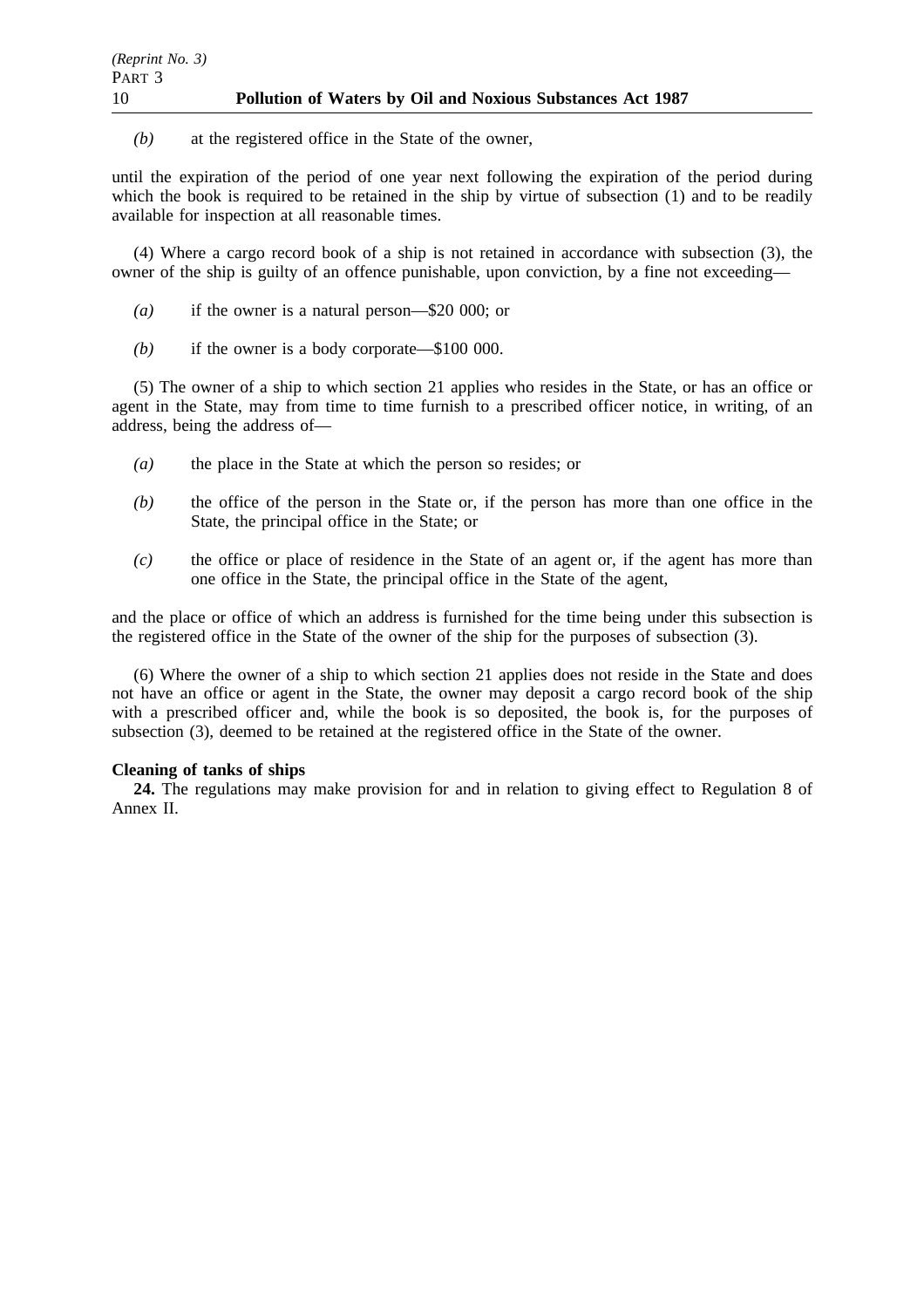# **PART 3A CONSTRUCTION OF SHIPS**

# **DIVISION 1—PRELIMINARY**

#### **Preliminary**

**24A.** (1) In this Part, unless the contrary intention appears—

"**Annex I**" means Annex I to the Convention;

"**Annex II**" means Annex II to the Convention.

(2) This Part applies to—

- *(a)* a trading ship proceeding on an intra-state voyage; and
- *(b)* an Australian fishing vessel proceeding on a voyage other than an overseas voyage; and
- *(c)* a pleasure vessel.

# **DIVISION 2—SHIPS CARRYING OR USING OIL**

#### **Interpretation**

**24B.** (1) Except insofar as the contrary intention appears, an expression that is used in this Division and in the Convention, including Annex I but not including any other Annex to the Convention, (whether or not a particular meaning is assigned to it by the Convention) has, in this Division, the same meaning as in the Convention.

(2) For the purposes of this Division, a ship is not to be taken to comply with the provisions of Annex I if it does not comply with the regulations and orders referred to in section 24C.

#### **Regulations to give effect to Regulations 13 to 19 (inclusive) of Annex I**

**24C.** (1) The regulations may make provision for and in relation to giving effect to Regulations 13 to 19 (inclusive) of Annex I.

(2) Without limiting the generality of subsection (1), regulations made for the purposes of that subsection may empower the Minister to make orders with respect to any matter for or in relation to which provision may be made by the regulations by virtue of this section.

(3) Orders made in pursuance of regulations made under subsection (1) are subject to disallowance by Parliament.

(4) Sections 10, 11 and 12 of the *Subordinate Legislation Act 1978* apply in relation to orders made in pursuance of regulations made under subsection (1) as if references in those sections to regulations were references to such orders.

(5) Where an order made in pursuance of the regulations made under subsection (1) is inconsistent with a provision of this Act or the regulations, the latter prevails and the former is, to the extent of the inconsistency, of no force or effect.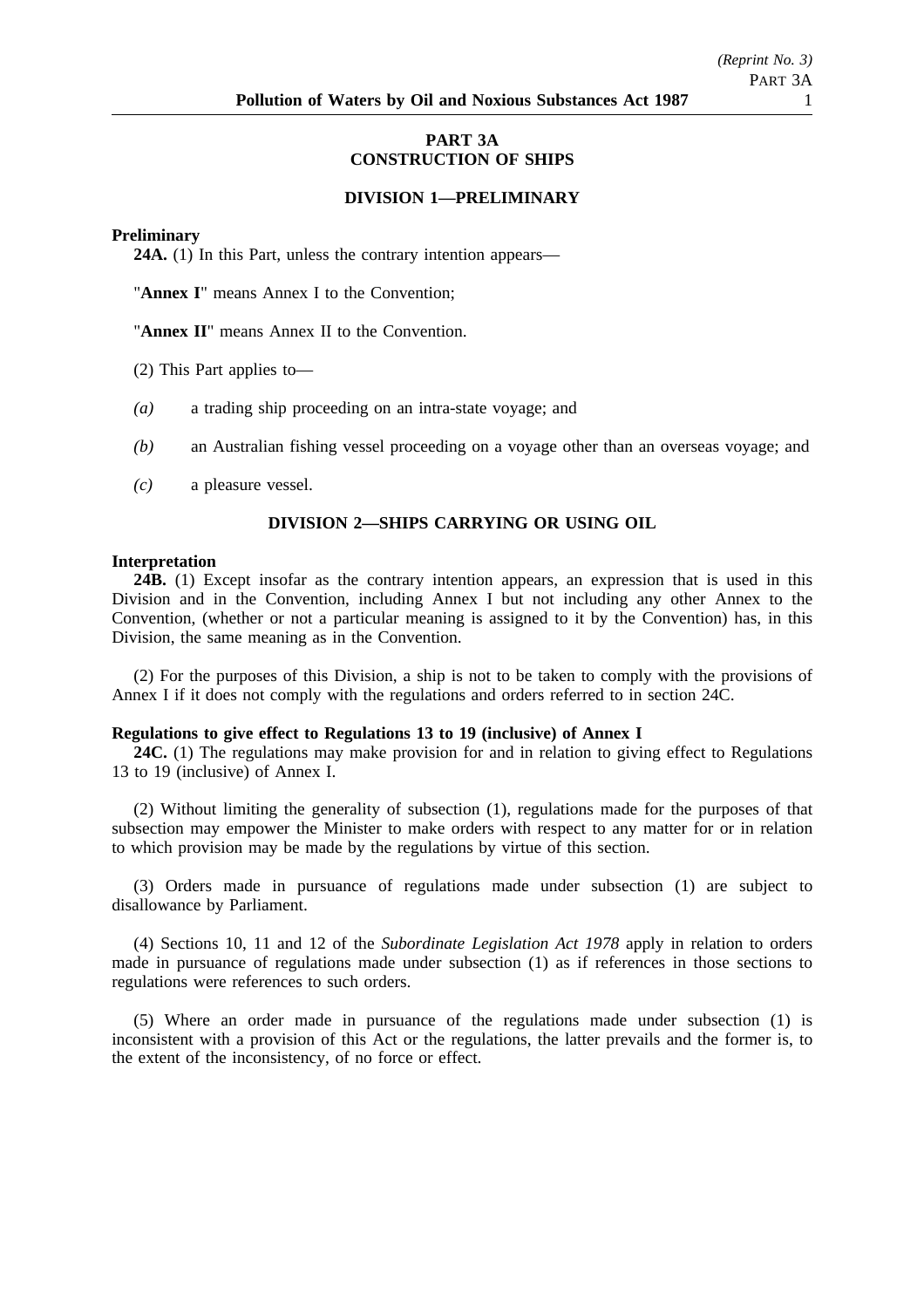## **Ship construction certificates**

**24D.** Where, on receipt of declarations of survey in respect of a ship, the Minister is satisfied that the ship is constructed in accordance with the provisions of Annex I, the Minister may, whether or not the ship is required by Annex I to be constructed in accordance with those provisions, issue in respect of the ship a ship construction certificate in the prescribed form attesting such compliance.

# **Alteration, etc., of construction of ships and cancellation of certificates**

**24E.** (1) Where the construction of a ship in respect of which a ship construction certificate issued under section 24D is in force is altered, or such a ship is damaged, in a manner which affects its compliance with the provisions of Annex I, the master or owner of the ship must, within seven days after the construction of the ship is altered or the ship is damaged, as the case may be, give a notice in writing of the alteration or damage to such person, and in such form, as are prescribed and, if the notice is not so given, the master and the owner of the ship are each guilty of an offence punishable upon conviction by a fine not exceeding—

- *(a)* if the offender is a natural person—\$5 000; or
- *(b)* if the offender is a body corporate—\$25 000.

(2) Where a notice required to be given under subsection (1) is not given within the period referred to in that subsection, the following provisions of this subsection have effect:

- *(a)* the obligation to give the notice continues, notwithstanding that that period has expired, until the notice is given;
- *(b)* the master and the owner of the ship are each guilty of a separate and further offence in respect of each day during which the notice is not given, being a day after the expiration of that period;
- *(c)* the penalty applicable to each such separate and further offence is a fine not exceeding—
	- (i) if the offender is a natural person—\$5 000; or
	- (ii) if the offender is a body corporate—\$25 000.
- (3) Where the Minister has reason to believe that—
- *(a)* the report of a surveyor concerning a ship in respect of which a ship construction certificate issued under section 24D is in force was fraudulently or erroneously made or obtained; or
- *(b)* a ship construction certificate has been issued under section 24D in respect of a ship upon false or erroneous information; or
- *(c)* the construction of the ship in respect of which a ship construction certificate issued under section 24D is in force has been altered, or such a ship has been damaged, in a manner which affects its compliance with the provisions of Annex I; or
- *(d)* the owner of the ship in respect of which a ship construction certificate issued under section 24D is in force has failed to comply with section 24F in respect of the ship,

the Minister may, by instrument, cancel the certificate.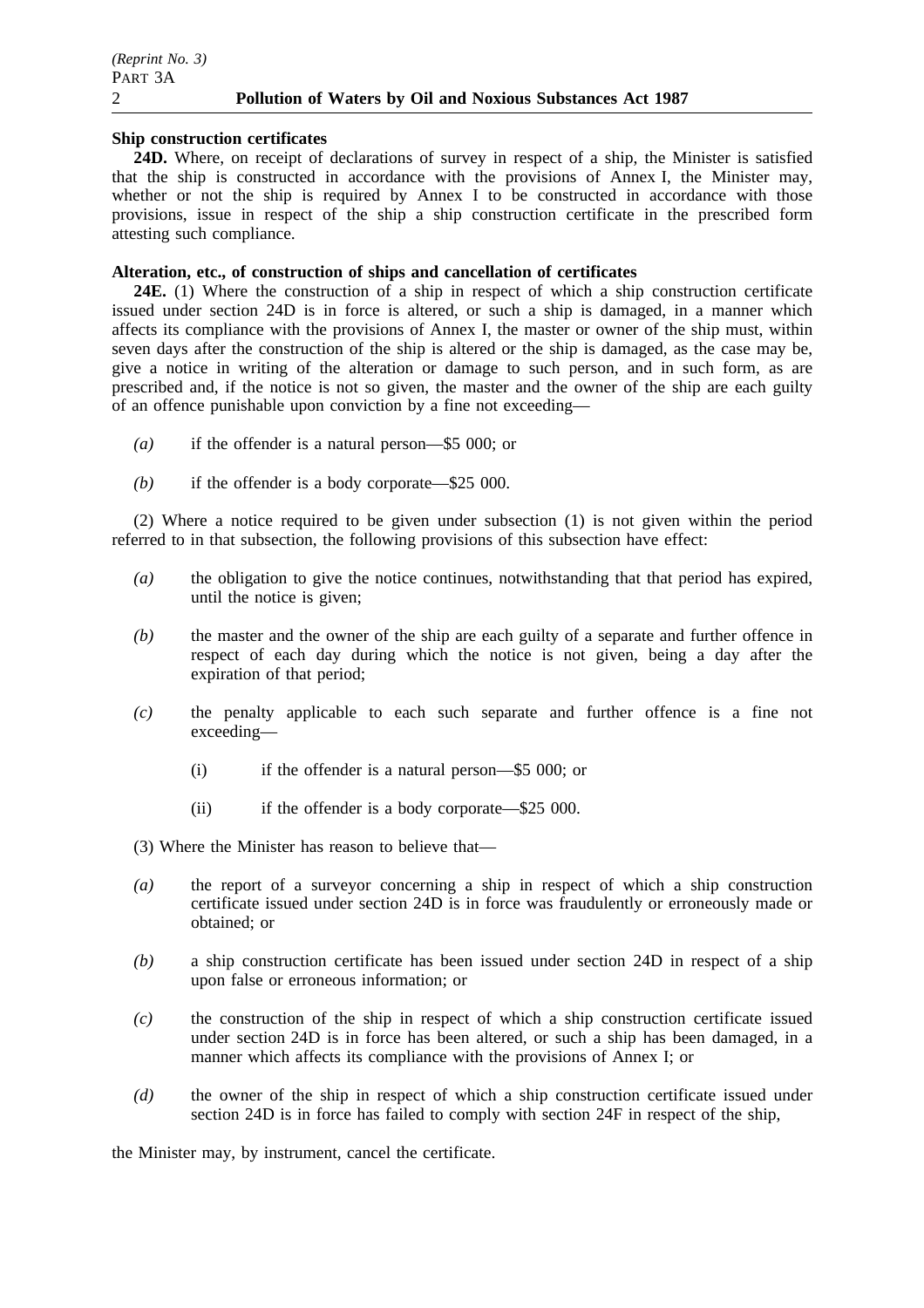(4) Where the Minister cancels a ship construction certificate issued by the Minister in respect of a ship, the certificate is of no force or effect after the Minister has given notice in writing of the cancellation addressed to the owner, agent or master of the ship and served in accordance with the regulations.

(5) Where a ship construction certificate issued in respect of a ship is cancelled under this section, the Minister may, by notice in writing addressed to the owner, agent or master of the ship and served in accordance with the regulations, require the certificate to be delivered up to the Minister or to such other person as the Minister specifies, and the Minister may detain the ship until the requirement is complied with.

# **Ships to be surveyed periodically**

**24F.** (1) The owner of a ship in respect of which a ship construction certificate issued under section 24D is in force must, at least once during each period that is a prescribed period in relation to the ship for the purposes of this section, cause the ship to be surveyed for the purpose of ensuring its compliance with the provisions of Annex I.

(2) Where the owner of a ship in respect of which a ship construction certificate issued under section 24D is in force fails to comply with subsection (1) in relation to the ship and to a period that is a prescribed period in relation to the ship, the owner is guilty of an offence punishable on conviction by a fine not exceeding—

- *(a)* if the owner is a natural person—\$8 000; or
- *(b)* if the owner is a body corporate—\$40 000.

# **Requirement for ship construction certificates**

**24G.** (1) This section applies to—

- *(a)* a trading ship proceeding on an intra-state voyage; or
- *(b)* an Australian fishing vessel proceeding on a voyage other than an overseas voyage; or
- *(c)* a pleasure vessel,

## that is—

- *(d)* an oil tanker which has a gross tonnage of 150 or more; or
- *(e)* a ship, other than an oil tanker, which has a gross tonnage of 400 or more.

(2) The master of a ship to which this section applies must not begin a voyage unless there is in force in respect of the ship a ship construction certificate.

Penalty: \$40 000 or imprisonment for 4 years, or both.

(3) The owner of a ship to which this section applies must not permit the ship to begin a voyage unless there is in force in respect of the ship a ship construction certificate.

- Penalty: *(a)* if the offender is a natural person—\$40 000, or imprisonment for 4 years, or both;
	- *(b)* if the offender is a body corporate—\$200 000.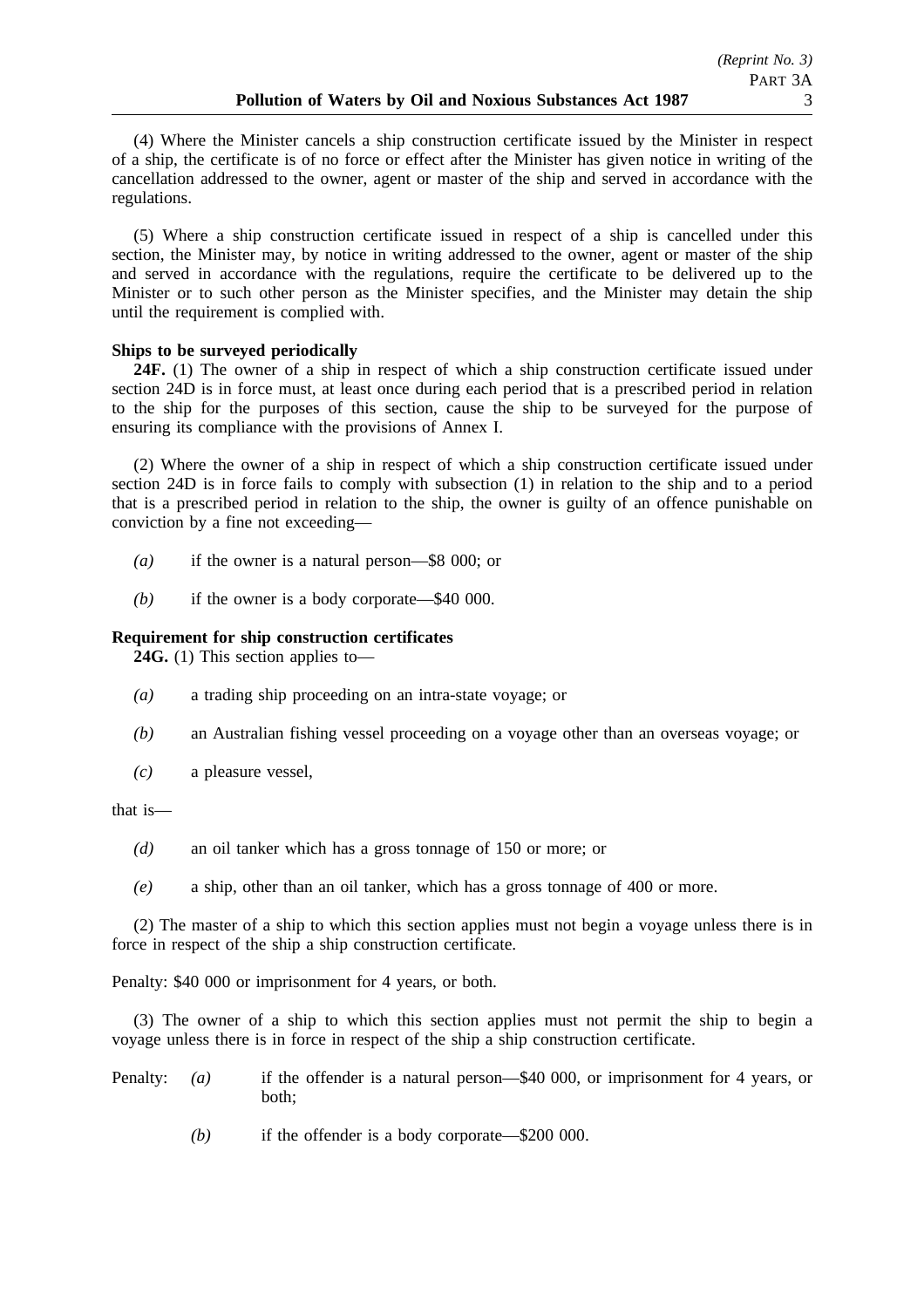(4) The regulations may exempt ships included in a prescribed class of ships from the application of subsection (1), either absolutely or subject to conditions.

## (5) In this section "**ship construction certificate**" means—

- *(a)* a ship construction certificate issued under section 24D; or
- *(b)* a ship construction certificate issued under section 267B of the Navigation Act, 1912; or
- *(c)* a ship construction certificate issued under a law of another State or of the Northern Territory and being a certificate of the kind prescribed as acceptable for the purposes of this Division; or
- *(d)* an International Oil Pollution Prevention Certificate issued to a foreign ship under section 267C of the Navigation Act, 1912; or
- *(e)* an International Oil Pollution Prevention Certificate issued to an Australian ship under the law of a country other than Australia giving effect to Regulation 6 of Annex I.

(6) The owner of a ship to which this section applies in respect of which a ship construction certificate is in force must cause the certificate to be carried on board the ship.

Penalty: \$5 000.

# **DIVISION 3—SHIPS CARRYING NOXIOUS LIQUID SUBSTANCES IN BULK**

#### **Interpretation**

**24H.** (1) Except insofar as the contrary intention appears, an expression that is used in this Division and in the Convention, including Annex II but not including any other Annex to the Convention, (whether or not a particular meaning is assigned to it by the Convention) has, in the Division, the same meaning as in the Convention.

(2) For the purposes of this Division, a ship is not to be taken to comply with the provisions of Annex II if it does not comply with the regulations and orders referred to in section 24I.

#### **Regulations to give effect to Regulation 13 of Annex II**

**24I**. (1) The regulations may make provision for and in relation to giving effect to Regulation 13 of Annex II.

(2) Without limiting the generality of subsection (1), regulations made for the purposes of that subsection may empower the Minister to make orders with respect to any matter for or in relation to which provision may be made by the regulations by virtue of this section.

(3) Orders made in pursuance of regulations made under subsection (1) are subject to disallowance by Parliament.

(4) Sections 10, 11 and 12 of the *Subordinate Legislation Act 1978* apply in relation to orders made in pursuance of regulations made under subsection (1) as if references in those sections to regulations were references to such orders.

(5) Where an order made in pursuance of the regulations made under subsection (1) is inconsistent with a provision of this Act or the regulations, the latter prevails and the former is, to the extent of the inconsistency, of no force or effect.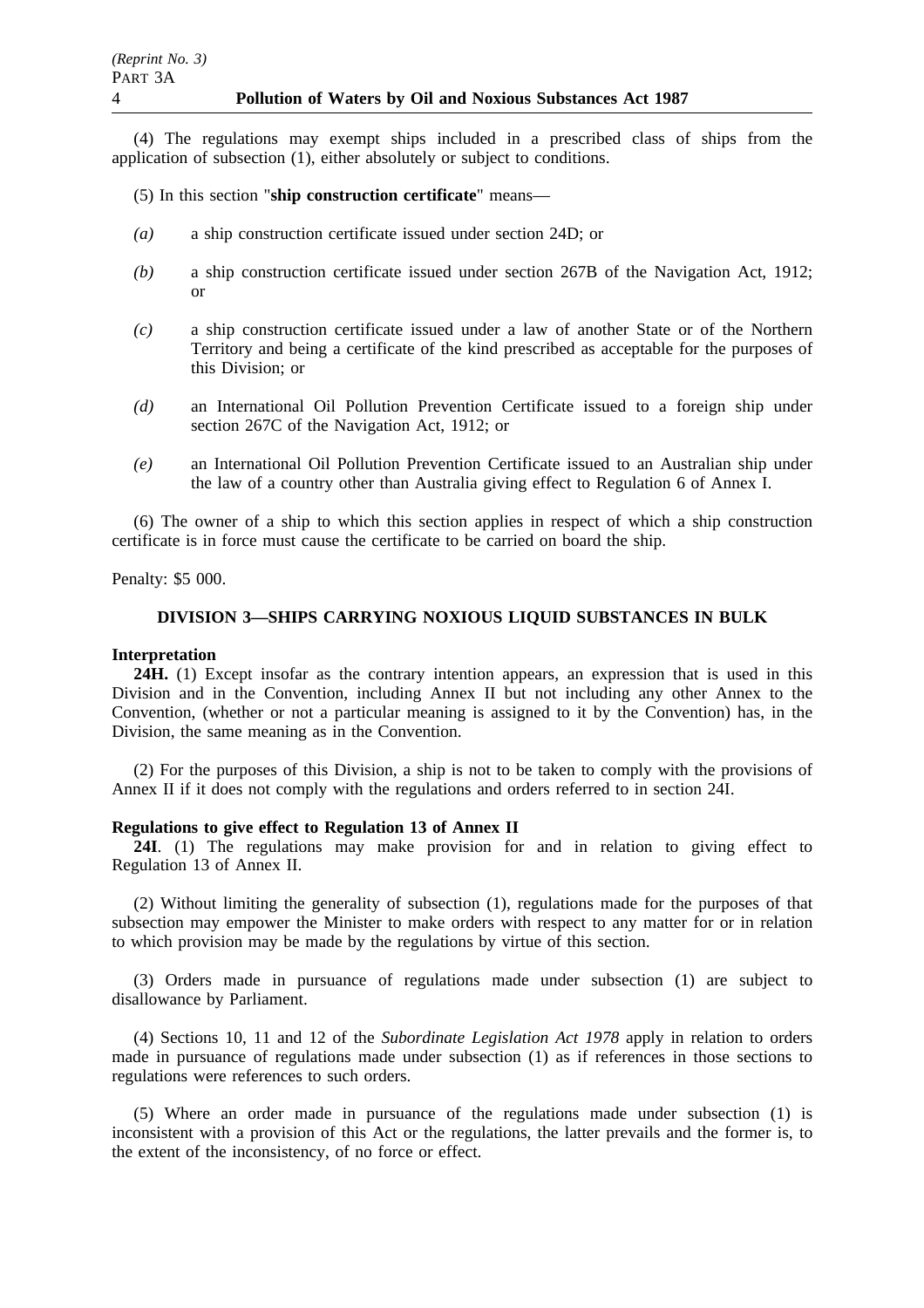## **Chemical tanker construction certificates**

**24J.** Where, on receipt of declarations of survey in respect of a ship, the Minister is satisfied that the ship is constructed in accordance with the provisions of Annex II, the Minister may, whether or not the ship is required by Annex II to be constructed in accordance with those provisions, issue in respect of the ship a chemical tanker construction certificate in the prescribed form attesting such compliance.

# **Alteration, etc., of construction of ships and cancellation of certificates**

**24K.** (1) Where the construction of a ship in respect of which a chemical tanker construction certificate issued under section 24J is in force is altered, or such a ship is damaged, in a manner which affects its compliance with the provisions of Annex II, the master or owner of the ship must, within seven days after the construction of the ship is altered or the ship is damaged, as the case may be, give a notice in writing of the alteration or damage to such person, and in such form, as are prescribed and, if the notice is not so given, the master and the owner of the ship are each guilty of an offence punishable upon conviction by a fine not exceeding—

- *(a)* if the offender is a natural person—\$5 000; or
- *(b)* if the offender is a body corporate—\$25 000.

(2) Without limiting the generality of subsection (1), a ship in respect of which a chemical tanker construction certificate is in force is, for the purposes of that subsection, to be taken to be damaged if the ship becomes unfit to proceed to sea without presenting an unreasonable threat of harm to the marine environment.

(3) Where a notice required to be given under subsection (1) is not given within the period referred to in that subsection, the following provisions of this subsection have effect:

- *(a)* the obligation to give the notice continues, notwithstanding that the period has expired, until the notice is given;
- *(b)* the master and the owner of the ship are each guilty of a separate and further offence in respect of each day during which the notice is not given, being a day after the expiration of that period;
- *(c)* the penalty applicable to each such separate and further offence is a fine not exceeding—
	- (i) if the offender is a natural person—\$5 000; or
	- (ii) if the offender is a body corporate—\$25 000.
- (4) Where the Minister has reason to believe that—
- *(a)* the report of a surveyor concerning a ship in respect of which a chemical tanker construction certificate issued under section 24J is in force was fraudulently or erroneously made or obtained; or
- *(b)* a chemical tanker construction certificate has been issued under section 24J in respect of a ship upon false or erroneous information; or
- *(c)* the construction of a ship in respect of which a chemical tanker construction certificate issued under section 24J is in force has been altered, or such a ship has been damaged, in a manner which affects its compliance with the provisions of Annex II; or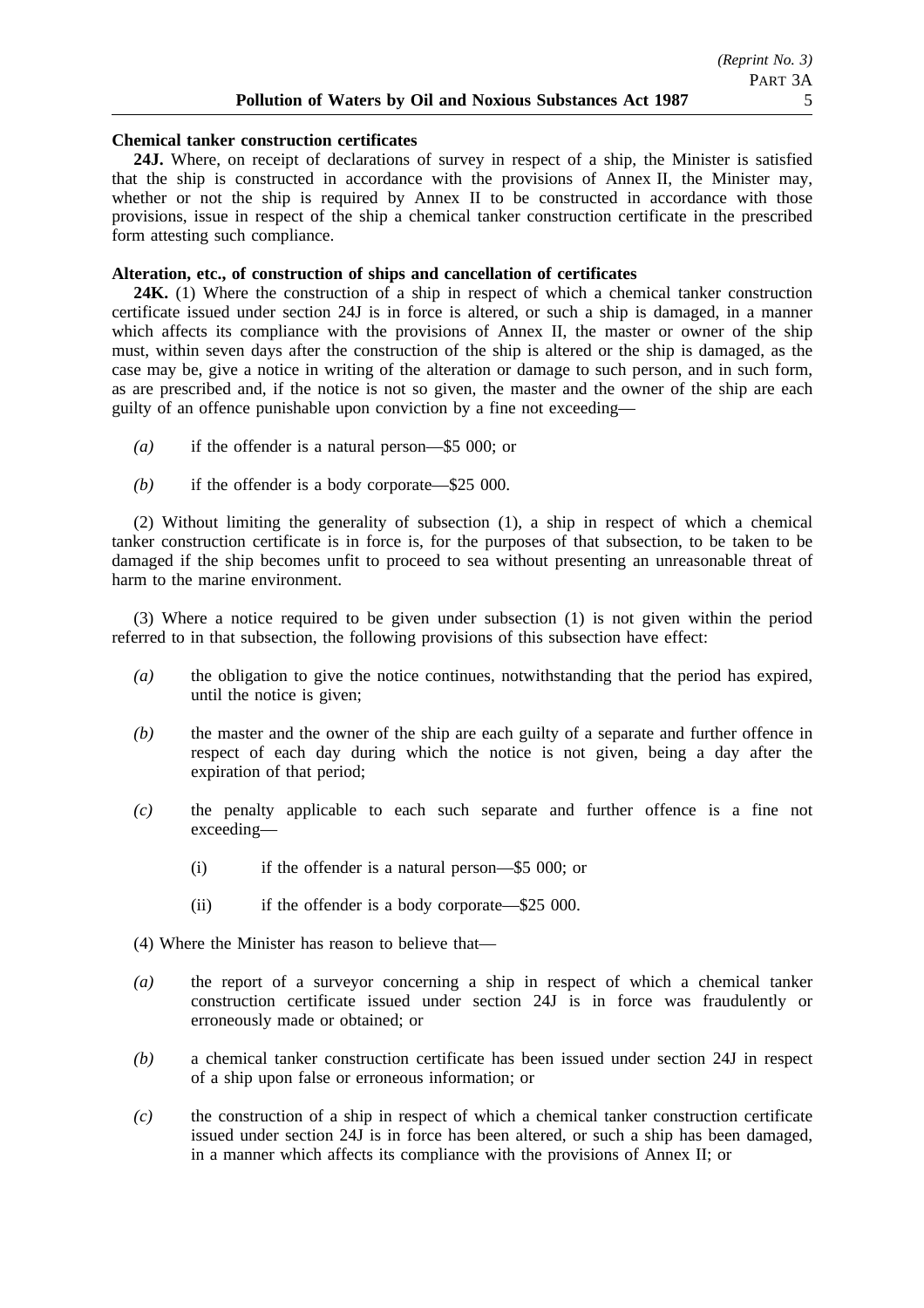*(d)* the owner of a ship in respect of which a chemical tanker construction certificate issued under section 24J is in force has failed to comply with section 24L in respect of the ship,

the Minister may, by instrument, cancel the certificate.

(5) Where the Minister cancels a chemical tanker construction certificate issued by the Minister in respect of a ship, the certificate is of no force or effect after the Minister has given notice in writing of the cancellation addressed to the owner, agent or master of the ship and served in accordance with the regulations.

(6) Where a chemical tanker construction certificate issued in respect of a ship is cancelled under this section, the Minister may, by notice in writing addressed to the owner, agent or master of the ship and served in accordance with the regulations, require the certificate to be delivered up to the Minister or to such other person as the Minister specifies, and the Minister may detain the ship until the requirement is complied with.

# **Ships to be surveyed periodically**

**24L.** (1) The owner of a ship in respect of which a chemical tanker construction certificate issued under section 24J is in force must, at least once during each period that is a prescribed period in relation to the ship for the purposes of this section, cause the ship to be surveyed for the purpose of ensuring its compliance with the provisions of Annex II.

(2) Where the owner of a ship in respect of which a chemical tanker construction certificate issued under section 24J is in force fails to comply with subsection (1) in relation to the ship and to a period that is a prescribed period in relation to the ship, the owner is guilty of an offence punishable on conviction by a fine not exceeding—

- *(a)* if the owner is a natural person—\$8 000; or
- *(b)* if the owner is a body corporate—\$40 000.

## **Requirement for chemical tanker construction certificates**

**24M.** (1) Where a trading ship proceeding on an intra-state voyage is constructed or adapted so that it can carry as cargo, or part cargo, in bulk any substance that, for the purposes of Part 3 is a substance in Category A, B, C or D, the master of that ship must not begin a voyage, and the owner of that ship must not permit that ship to begin a voyage, unless there is in force in respect of that ship a chemical tanker construction certificate.

- Penalty: *(a)* if the offender is a natural person—\$40 000, or imprisonment for 4 years, or both; or
	- *(b)* if the offender is a body corporate—\$200 000.

(2) The regulations may exempt ships included in a prescribed class of ships from the application of subsection (1), either absolutely or subject to conditions.

(3) In this section "**chemical tanker construction certificate**" means—

- *(a)* a chemical tanker construction certificate issued under section 24J; or
- *(b)* a chemical tanker construction certificate issued under section 267Q of the Navigation Act, 1912; or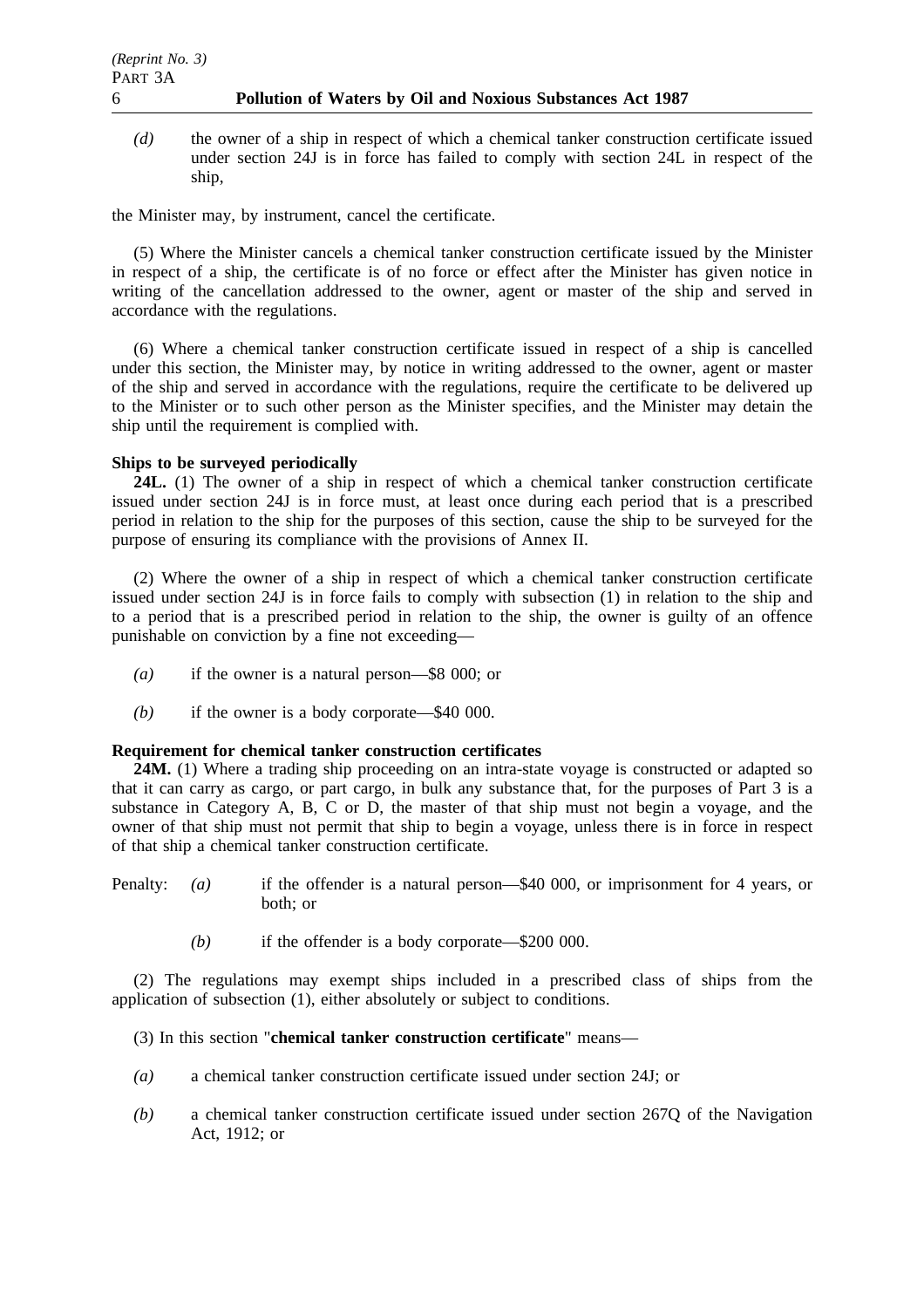- *(c)* a chemical tanker construction certificate issued under a law of another State or of the Northern Territory and being a certificate of a kind prescribed as acceptable for the purposes of this Division; or
- *(d)* an International Pollution Prevention Certificate for the Carriage of Noxious Liquid Substances in Bulk issued to a foreign ship under section 267R of the Navigation Act, 1912.

(4) The owner of a ship of the kind referred to in subsection (1) in respect of which a chemical tanker construction certificate is in force must cause the certificate to be carried on board the ship.

Penalty: \$5 000.

# **DIVISION 4—REGULATIONS**

# **Regulations**

**24N.** (1) The Governor may make regulations prescribing matters—

- *(a)* required or permitted by this Part to be prescribed; or
- *(b)* necessary or expedient to be prescribed for carrying out or giving effect to this Part.

(2) The regulations may make provision for or in relation to a matter by applying, adopting or incorporating either wholly or in part or with modifications, any regulations, rules, codes, orders, instructions or other subordinate legislation made, determined or issued under any other Act or under any Act of the Parliament of the Commonwealth.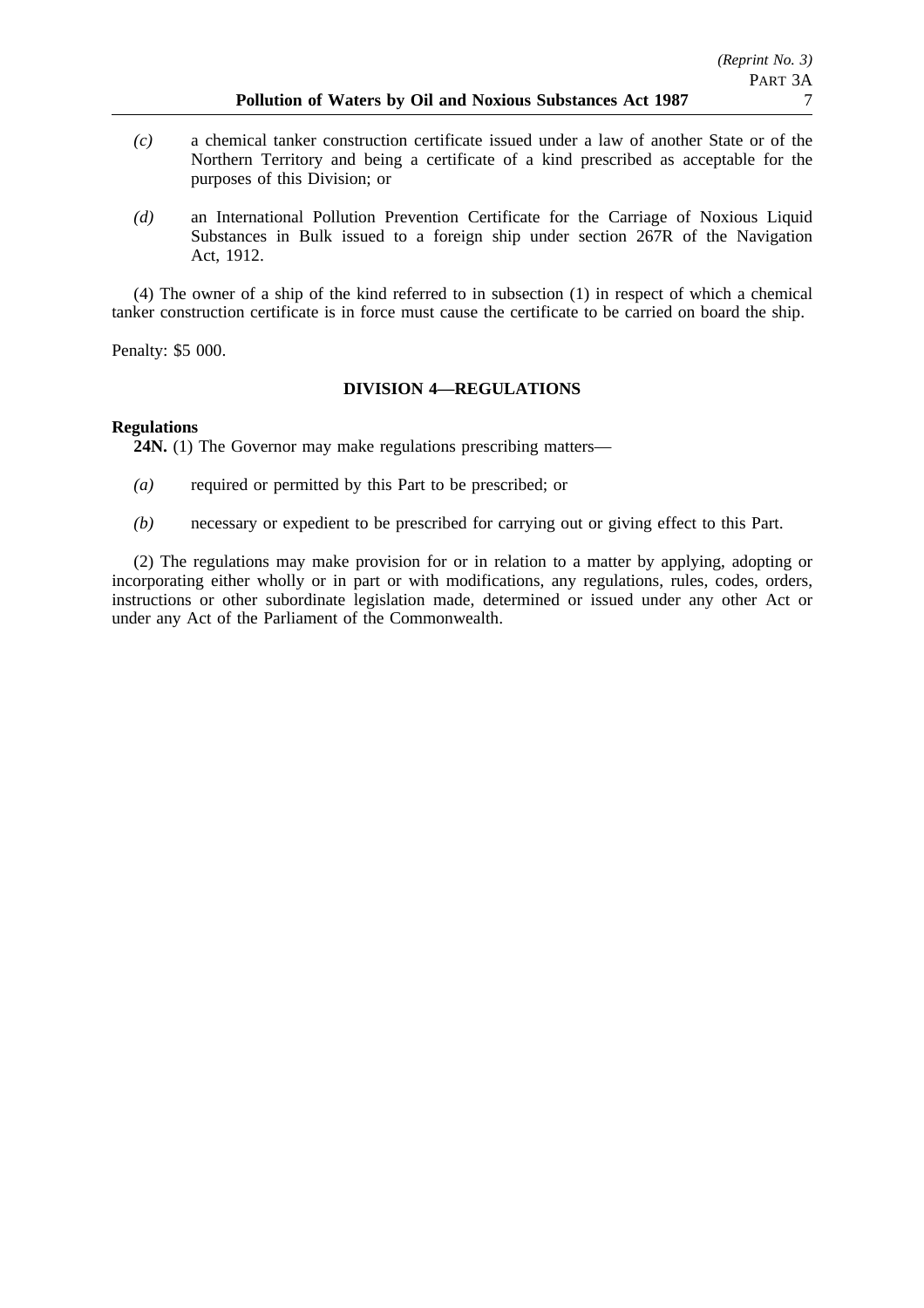# **PART 4 MISCELLANEOUS**

# **DIVISION 1—PRELIMINARY**

## **Interpretation**

**25.** In this Part—

"**agent**" in relation to a ship, means any person in the State who, for or on behalf of the owner of the ship—

- *(a)* performs any function or duty under or for the purposes of the *Harbors Act 1936* or the *Marine Act 1936*; or
- *(b)* makes any arrangements for the berthing of the ship or the loading or unloading of cargo;

"**apparatus**" includes a pipeline, a structure on land, a receptacle used for the storage of oil and equipment used in the exploration for, or recovery of, oil;

"**liquid substance**" has the same meaning as it has in Part 3;

"**oil**" has the same meaning as it has in Part 2;

"**oily mixture**" has the same meaning as it has in Part 2;

"**premises**" means—

- *(a)* a building, structure or place (including an apparatus); or
- *(b)* a part of premises;

"**relevant person**" means—

- *(a)* in relation to a ship—the owner or the master of the ship;
- *(b)* in relation to a vehicle—the owner or the person in charge of the vehicle;
- *(c)* in relation to an apparatus—the owner or the person in charge of the apparatus.

# **DIVISION 2—DISCHARGES OCCURRING OTHER THAN FROM SHIPS**

#### **Discharge of oil into waters from vehicles, etc.**

**26.** (1) Subject to subsection (3), if any discharge of oil or of any oily mixture occurs from a vehicle into State waters, any relevant person and any other person responsible for the discharge from the vehicle are each guilty of an offence.

Penalty: \$200 000.

(2) Subject to subsection (3), if any discharge of oil or of an oily mixture occurs from an apparatus into State waters, any relevant person and any other person responsible for the discharge from the apparatus are each guilty of an offence.

Penalty: \$200 000.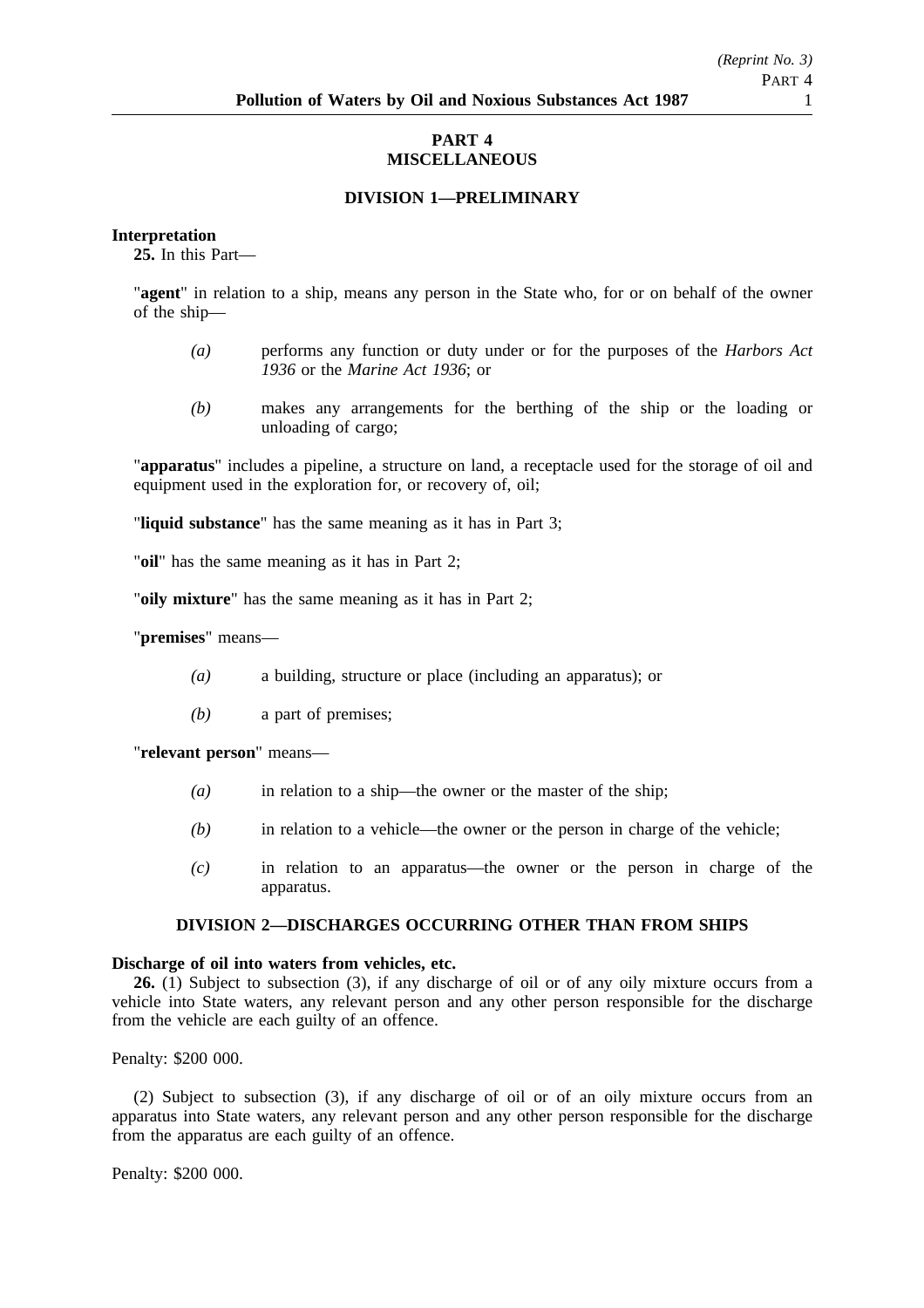(3) It is a defence to a charge for an offence against subsection (1) or (2) for the defendant to prove that the alleged offence—

- *(a)* resulted from the need to save life; or
- *(b)* resulted from an act of terrorism or a natural phenomenon of an exceptional and irresistible nature; or
- *(c)* resulted from carrying out, or attempting to carry out, a direction of the Minister; or
- *(d)* was wholly caused by the negligent or unlawful act or omission of another person, not being an employee or agent of the defendant.

# **Notification of discharge**

**27.** (1) Where a discharge of oil or of an oily mixture occurs from a vehicle or apparatus—

- *(a)* into State waters; or
- *(b)* onto any land in circumstances where it is reasonably likely that the oil or mixture will flow into State waters.

a relevant person shall, without delay, notify the Minister of the occurrence.

Penalty: \$20 000.

(2) A person who, pursuant to subsection (1), has notified the Minister of the occurrence of a discharge shall, if so requested by the Minister, furnish, within the prescribed time, a report to the Minister in relation to the occurrence in accordance with the prescribed form.

# Penalty: \$20 000.

(3) A person shall not, in a notice given to the Minister pursuant to subsection (1) or in a report furnished to the Minister pursuant to subsection (2), make a statement that is false or misleading in a material particular.

# Penalty: \$20 000.

(4) A notice given to the Minister pursuant to subsection (1), and a report furnished to the Minister pursuant to subsection (2), shall not, without the consent of the person charged, be admitted in evidence in a prosecution for an offence against section 26.

# **DIVISION 3—REMOVAL AND PREVENTION OF POLLUTION AND RECOVERY OF COSTS**

# **Removal and prevention of pollution**

**28.** (1) Where there has been or the Minister is of the opinion that there is likely to be—

- *(a)* a discharge of oil or of an oily mixture from a ship, vehicle or apparatus into State waters; or
- *(b)* a discharge of a liquid substance, or a mixture containing a liquid substance, being a liquid substance or mixture carried as cargo or part cargo in bulk, from a ship into State waters,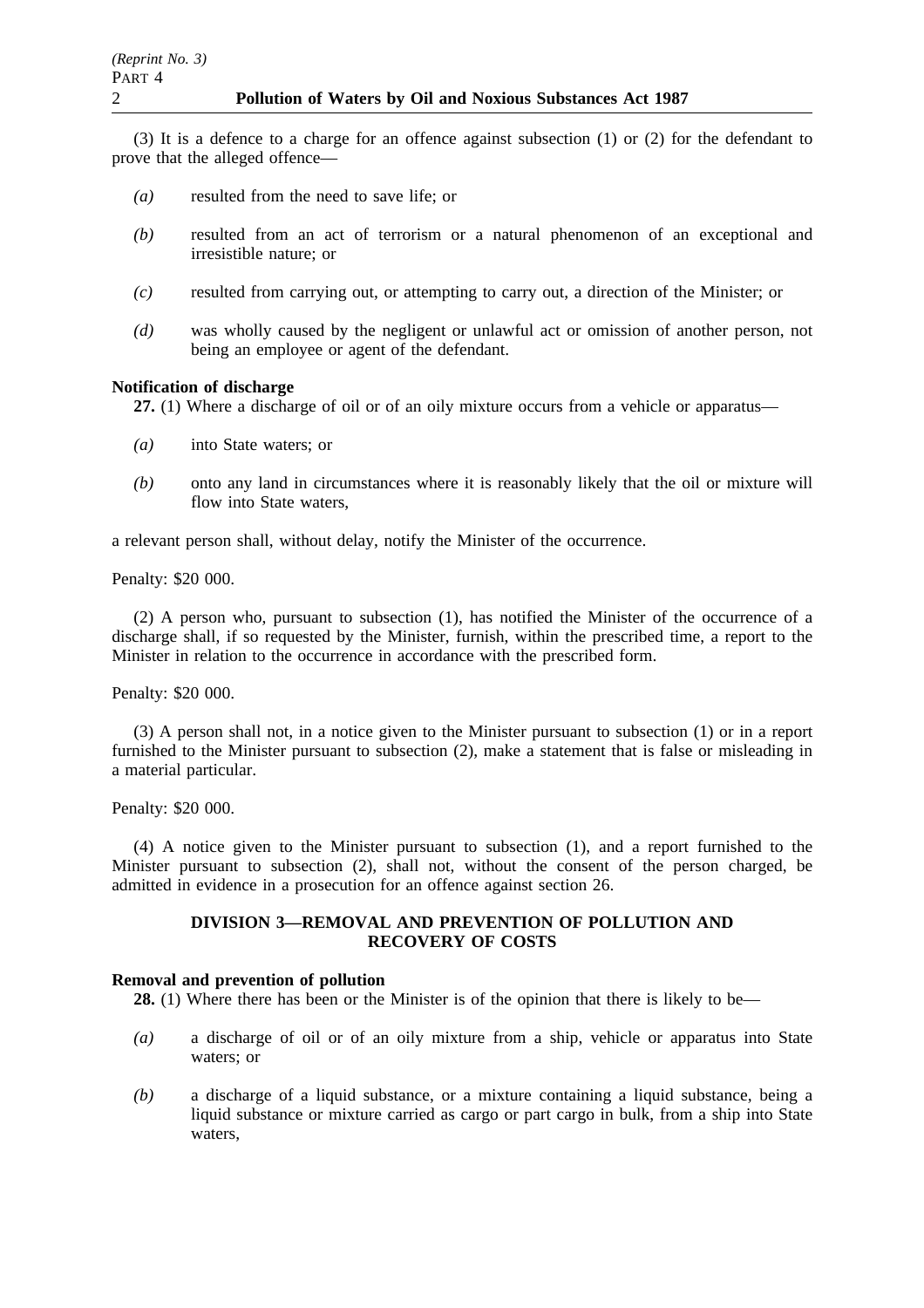(being called, for the purposes of this section, "**substances**") the Minister may take or cause to be taken such action as the Minister thinks fit—

- *(c)* to prevent or limit the discharge;
- *(d)* to dispense or contain the substances that have been discharged;
- *(e)* to remove substances that have been discharged from waters or land affected by the discharged;
- *(f)* to minimise the damage from pollution resulting from or likely to result from the discharge.

(2) The Minister may, in taking action under subsection (1), by notice in writing addressed to a relevant person, direct—

- *(a)* that any operation or activity involving the use of a ship, vehicle or apparatus cease;
- *(b)* that a ship, vehicle or apparatus be removed in a specified manner to a specified place;
- *(c)* that a ship, vehicle or apparatus may not be removed except with the approval of the Minister and in accordance with his or her directions;
- *(d)* that all or a specified part of a substance contained in a ship, vehicle or apparatus be removed in a specified manner to a specified place;
- *(e)* that a substance contained in a ship, vehicle or apparatus may not be removed except with the approval of the Minister and in accordance with his or her directions;
- *(f)* that no substance, no further substance or no substance in excess of a specified amount be received into a ship, vehicle or apparatus;
- *(g)* that any restrictions specified in the notice be complied with in the reception, removal or transfer of a substance into, from or within a ship, vehicle or apparatus;
- *(h)* that any equipment or machinery ancillary to a ship, vehicle or apparatus be used or put into operating condition;
- *(i)* that specified repair or construction work be carried out on a ship, vehicle or apparatus;
- *(j)* that such other specified action be taken in relation to a ship, vehicle or apparatus, or anything contained in a ship, vehicle or apparatus, as the Minister thinks fit.

(3) A person to whom a notice under subsection (2) is addressed shall not, without reasonable excuse, fail to comply with the notice.

## Penalty: \$200 000.

(4) The Minister may, by further notice in writing, vary or revoke a notice given under subsection (2).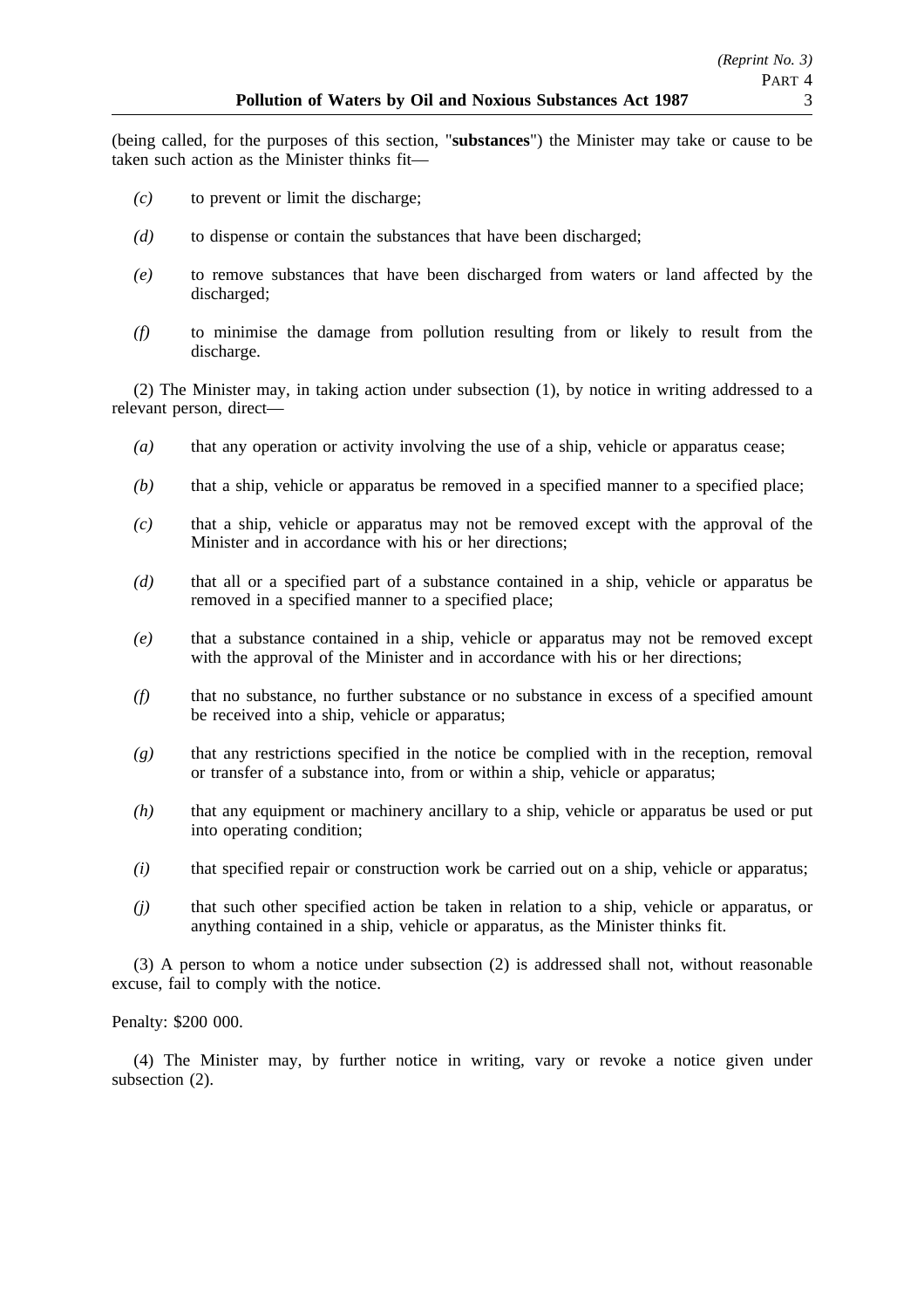(5) If the requirements of a notice given under this section are not complied with, the Minister may cause the requirements to be carried out and where reasonably necessary for that purpose any person authorised by the Minister may enter and take possession of any ship, vehicle or premises (using such force as is necessary for the purpose) and do, or cause to be done, such things as full and proper compliance with the notice may require.

(6) No civil liability attaches to the Minister for any act or failure to act under this section.

# **Recovery of costs**

**29.** (1) Subject to this section, the Minister may recover the costs and expenses reasonably incurred in exercising a power under this Division from a relevant person.

- (2) The costs and expenses referred to in subsection (1)—
- *(a)* may be awarded in the course of proceedings for an offence in respect of a discharge (whether or not the relevant person is convicted of an offence); or
- *(b)* may or be recovered as a debt due to the Crown (whether or not proceedings have been taken for an offence in respect of a discharge).

(3) A person is not liable to pay for the costs and expenses of the Minister under this Division where the act or omission giving rise to the exercise of power by the Minister—

- *(a)* resulted from the need to save life; or
- *(b)* resulted from an act of terrorism or a natural phenomenon of an exceptional and irresistible nature; or
- *(c)* was wholly caused by the negligence or the failure of a government or other authority in carrying out its functions; or
- *(d)* was wholly caused by the negligent or unlawful act or omission of another person, not being an employee or agent of the person.

(4) The exemption from liability provided under subsection (3)*(d)* is not, in respect of a discharge from a ship, available—

- *(a)* to an agent, in respect of an act or omission of the owner, master or a member of the crew of the ship; or
- *(b)* to the owner of the ship, in respect of an act or omission of the agent, master or a member of the crew of the ship; or
- *(c)* to the master of the ship, in respect of an act or omission of a member of the crew of the ship.

(5) A person is not liable to pay for the costs and expenses of the Minister under this Division in respect of preventing a discharge of oil or of an oily mixture that the Minister believed was likely to occur if the person proves—

- *(a)* that there was no reasonable likelihood of the discharge occurring; or
- *(b)* that the directions given by the Minister were unreasonable; or
- *(c)* that the manner in which the Minister acted was unreasonable.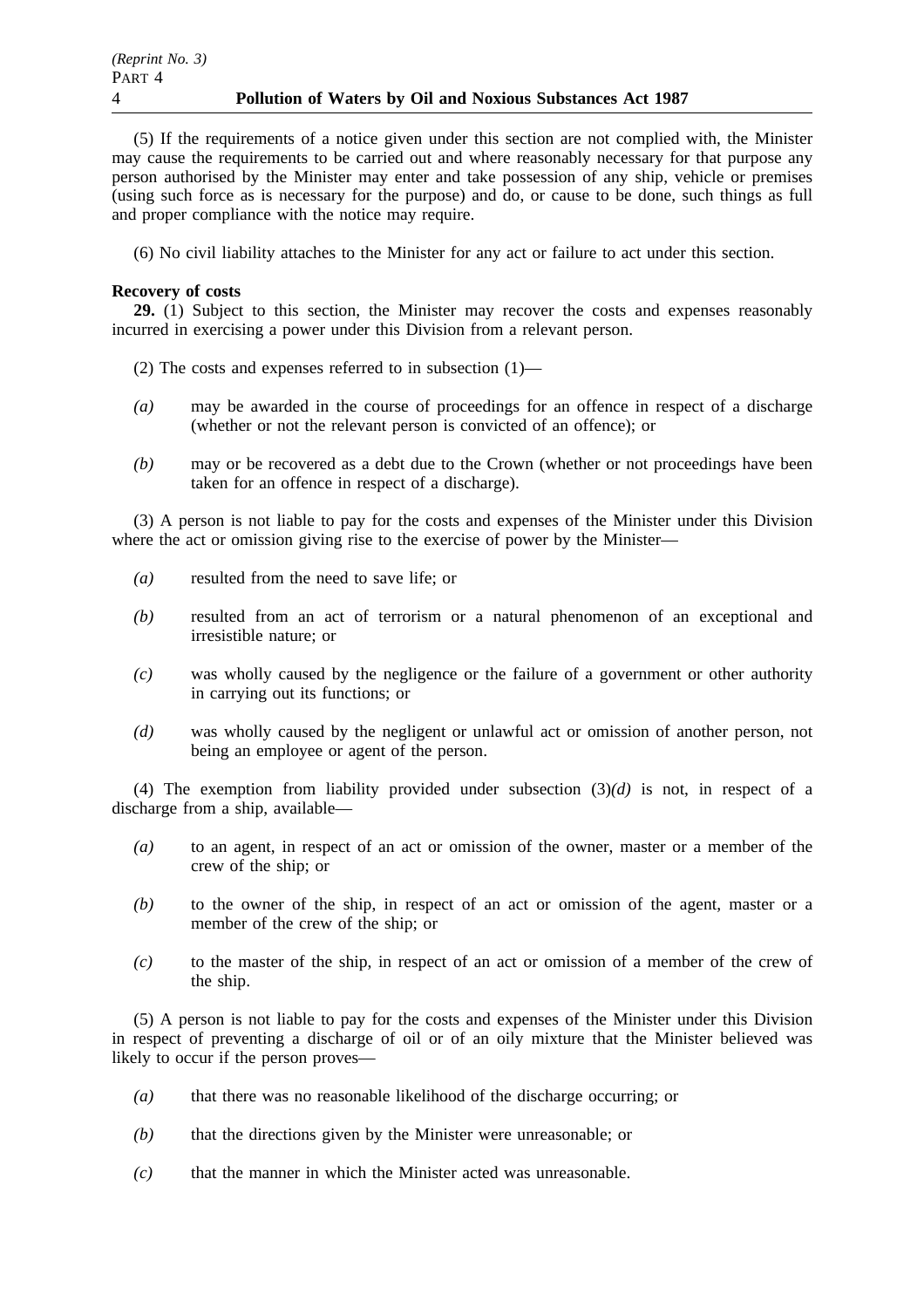(6) Nothing in this Division affects or qualifies any other right of the Minister or the State to recover damages in respect of the consequences of a discharge into State waters.

# **Detention of ship, vehicle or apparatus**

**30.** (1) An amount recoverable by the Minister pursuant to this Division in respect of a ship, vehicle or apparatus is a charge against that ship, vehicle or apparatus.

(2) The Minister may cause a ship, vehicle or apparatus referred to in subsection (1) to be detained until the amount recoverable by the Minister is paid or until security for payment of that amount is provided to the satisfaction of the Minister.

(3) Where a ship, vehicle or apparatus that is being detained pursuant to this section is removed from any place without the consent of the Minister, the master of the ship or the person in charge of the vehicle or apparatus is guilty of an offence.

Penalty: \$50 000.

**Recovery of costs by one person from another 31.** Where—

- *(a)* a person—
	- (i) is by notice given under this Division required to take any action; or
	- (ii) is liable for the payment of costs and expenses incurred by the Minister in exercising a power under this Division; and
- *(b)* the circumstances giving rise to the giving of the notice or the incurring of the costs and expenses were caused by another person or arose on account of the neglect of another person,

the person may recover the costs and expenses reasonably incurred in complying with the notice or in satisfying the liability to the Minister from that other person, as a debt in a court of competent jurisdiction.

# **Service of notices**

**32.** (1) Where a notice under this Division is addressed to the owner or master of a ship, that notice may be served—

- *(a)* personally; and
- *(b)* in the case of service on the owner—by serving the notice on the agent or master of the ship; and
- *(c)* in the case of service on the master—by serving the notice on the agent of the ship or a person on board the ship who is apparently a member of the crew of the ship; and
- *(d)* where it is not reasonably practicable to serve the owner or master in any other manner—
	- (i) by transmitting the contents of the notice to the master of the ship; or
	- (ii) by affixing the notice to the ship in a reasonably conspicuous place.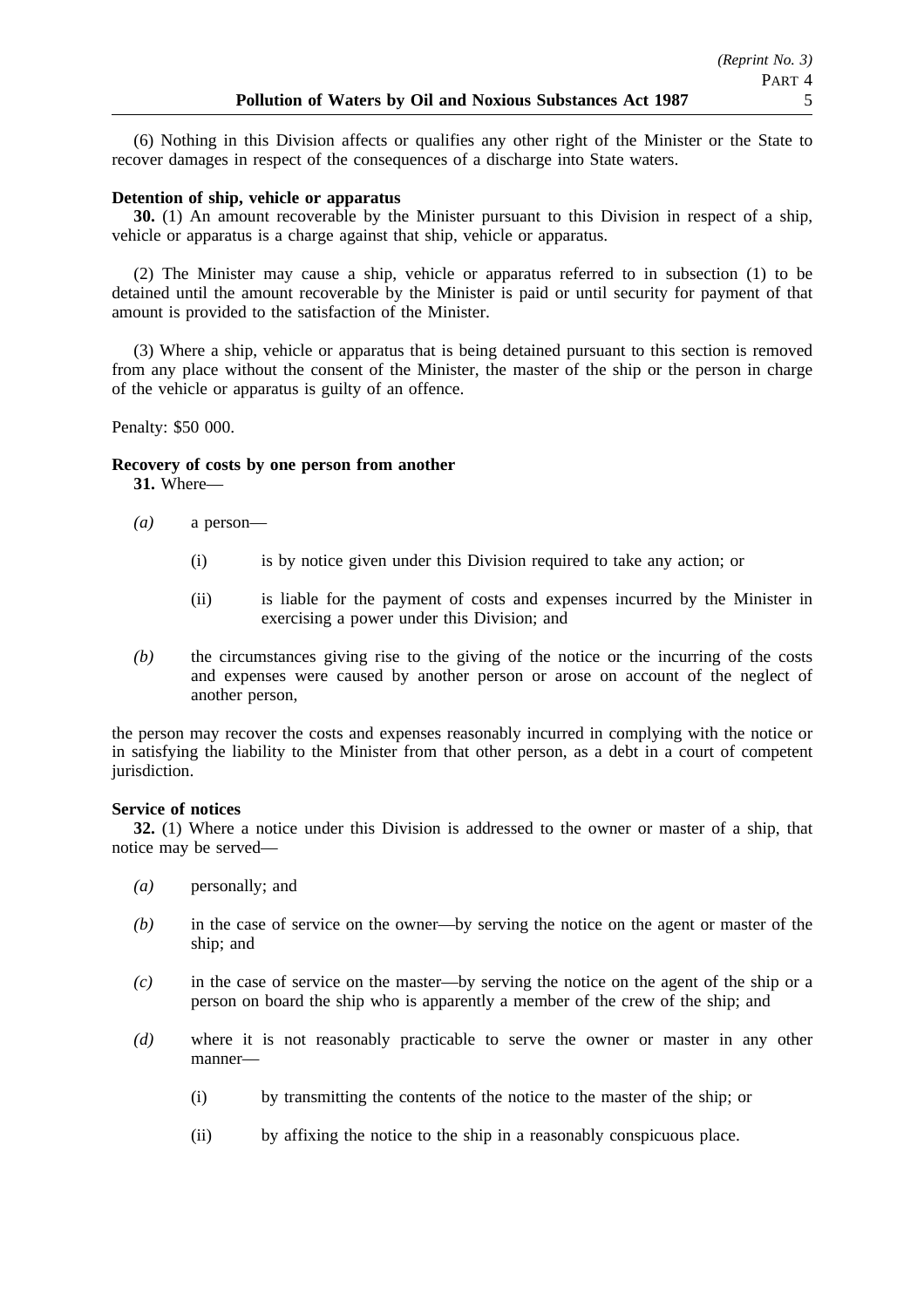(2) Where a notice under this Division in respect of a vehicle is addressed to a relevant person, that notice may be served—

- *(a)* personally; or
- *(b)* by serving the notice on any owner of the vehicle; or
- *(c)* where it is not reasonably practicable to serve the person in any other manner, by affixing the notice to the vehicle in a reasonably conspicuous place.

(3) Where a notice under this Division in respect of an apparatus is addressed to a relevant person, that notice may be served—

- *(a)* personally; or
- *(b)* by serving the notice on any owner of the apparatus; or
- *(c)* where it is not reasonably practicable to serve the person in any other manner, by affixing the notice to the apparatus in a reasonably conspicuous place.

(4) A notice that is to be served on a company may be served by handing it to a director, secretary or other officer of the company.

(5) A statement in writing, purporting to be made and signed by a person employed as a communications officer whose duties include the transmission of messages to ships at sea, that person—

- *(a)* cause the contents of a notice to be transmitted to a ship at sea; and
- *(b)* received a clear acknowledgment of the receipt of those contents from a person purporting to be on board the ship,

shall be deemed, in the absence of proof to the contrary, to be proof of service for the purposes of subsection  $(1)(d)(i)$ .

# **Recovery of damages**

**32A.** (1) If, because of a discharge prohibited by this Act, a person (including the Board)—

- *(a)* suffers loss of or damage to property; or
- *(b)* incurs costs or expenses in preventing or mitigating or in attempting to prevent or mitigate any loss of or damage to property (including the property of another),

the person may recover from the appropriate person, or any person whose act caused the discharge, the amount of the loss or damage and the expense incurred as a debt in a court of competent jurisdiction.

(2) In this section—

"**appropriate person**" means—

*(a)* in relation to a discharge to which Part 2 or 3 applies—the owner or the master of the ship concerned; or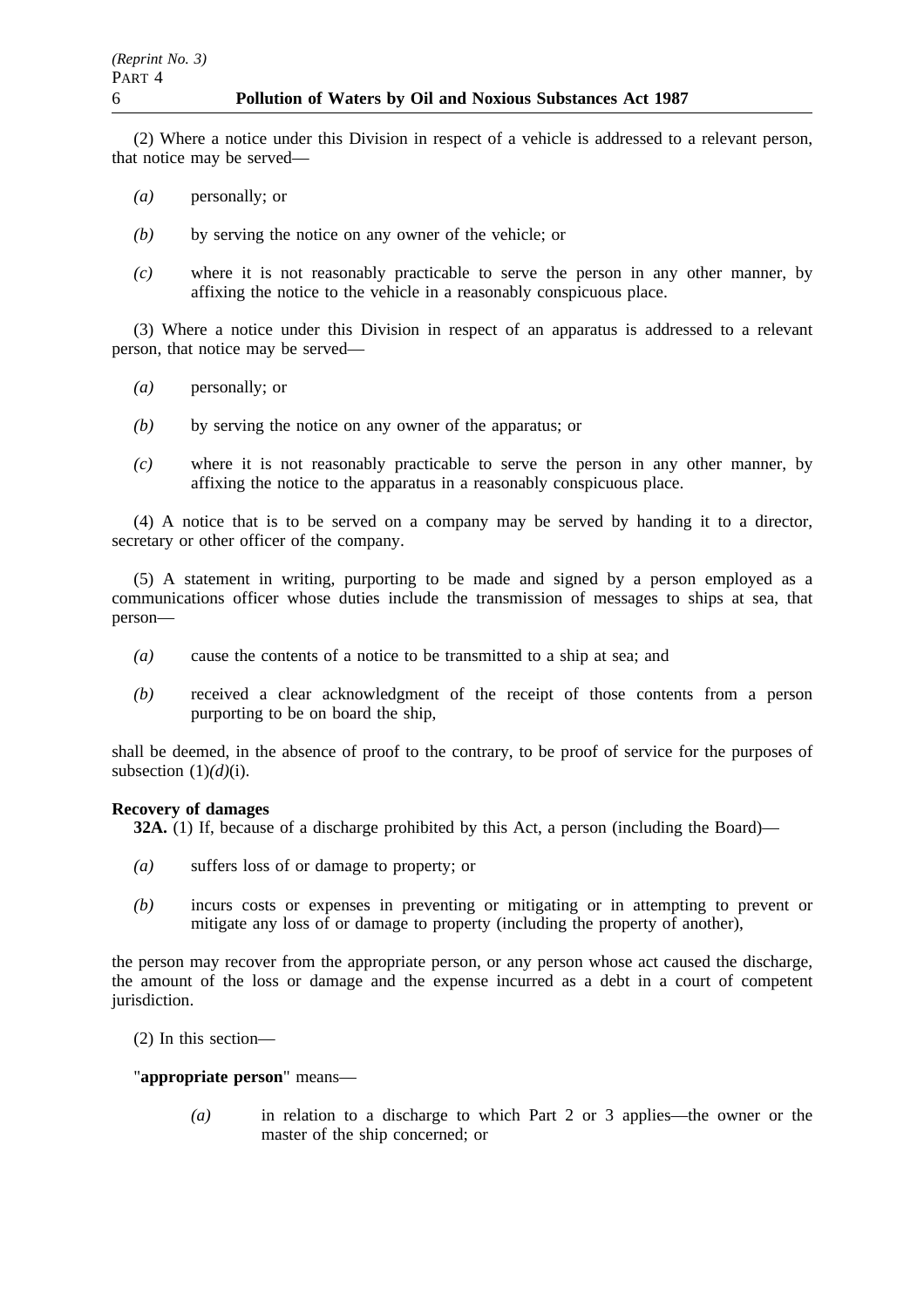*(b)* in relation to a discharge to which Part 4 applies—the relevant person in relation to the discharge within the meaning of that Part.

# **DIVISION 4—OTHER MATTERS**

# **Powers of inspectors**

**33.** (1) For the purposes of—

- *(a)* ascertaining whether a provision of this Act that is applicable in relation to a ship has been complied with in respect of a ship; or
- *(b)* ascertaining whether there has been a discharge into State waters in contravention of this Act; or
- *(c)* carrying out any other investigation required for the purposes of this Act,

an inspector may—

- *(d)* go on board a ship with such assistants and equipment as the inspector considers necessary; and
- *(e)* require the master of a ship to take such steps as the inspector directs to facilitate the boarding; and
- *(f)* inspect and test any machinery or equipment of a ship; and
- *(g)* require the master of a ship to take such steps as the inspector directs to facilitate the inspection or testing of any machinery or equipment of a ship; and
- *(h)* open, or require the master of a ship to cause to be opened, any hold, bunker, tank, compartment or receptacle in or on board the ship and inspect the contents of any hold, bunker, tank, compartment or receptacle in or on board the ship; and
- *(i)* require the master of a ship to produce a record book required by this Act to be carried in the ship or any other books, documents or records relating to the ship or its cargo that are carried in the ship; and
- *(j)* make copies of, or take extracts from, any such books, documents or records; and
- *(k)* require the master of a ship to certify that a true copy of an entry in a record book required by this Act to be carried in the ship made by the inspector is a true copy of such an entry; and
- *(l)* examine, and take samples of, any substances being in, on, or in the vicinity of a ship in respect of which an investigation of a discharge or suspected discharge in breach of a provision of this Act is being made; and
- *(m)* require the master of a ship, or any person representing the master, to certify the taking of the samples; and
- *(n)* require a person to answer question.
- (2) For any purpose related to—
- *(a)* the administration or enforcement of this Act; or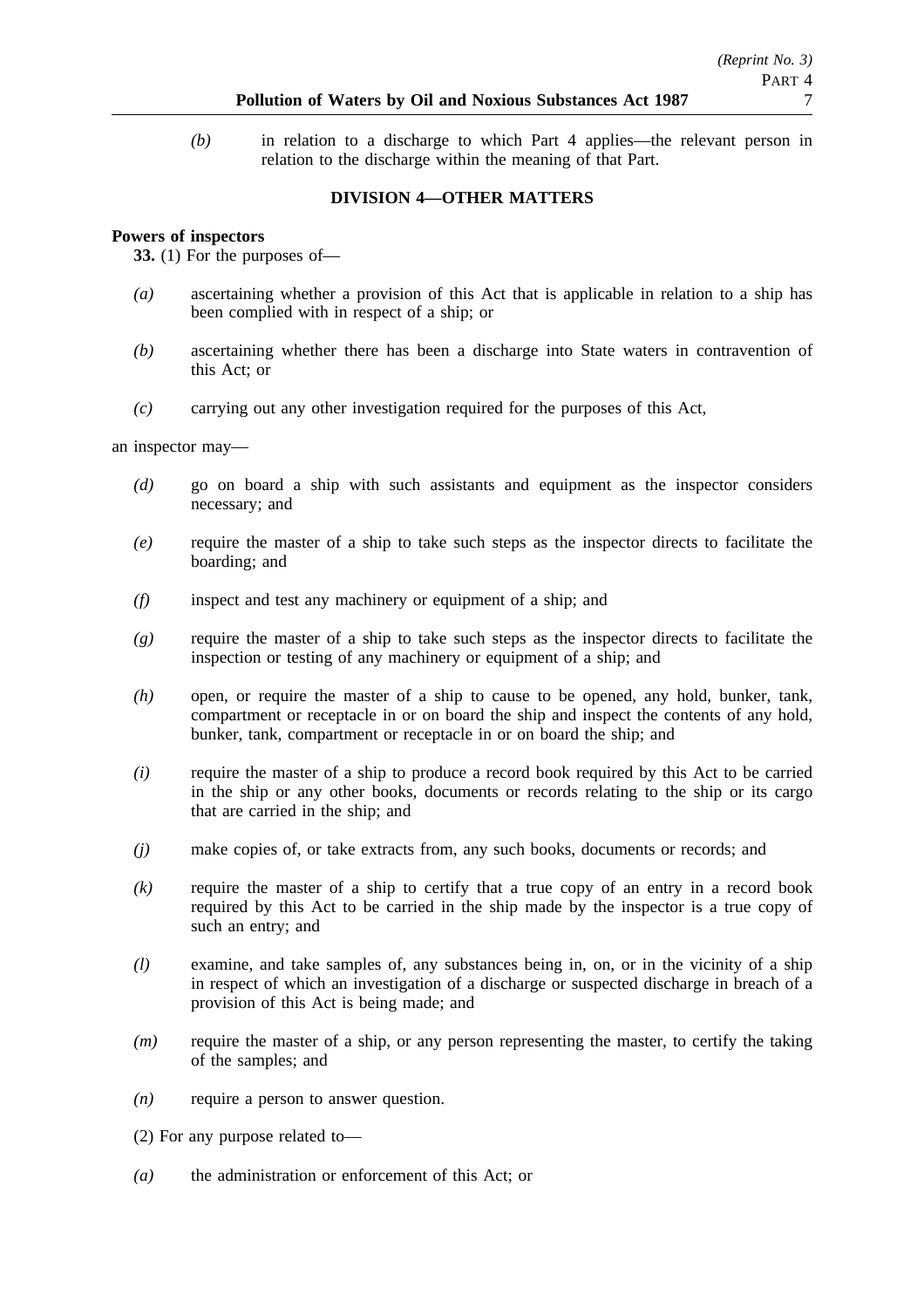*(b)* ascertaining whether there has been a discharge into State waters in contravention of this Act,

an inspector may—

- *(c)* enter any vehicle or premises with such assistants and equipment as the inspector considers necessary; and
- *(d)* inspect any vehicle or premises and test any machinery or equipment; and
- *(e)* require a person apparently in charge of a vehicle or premises to take such steps as the inspector directs to facilitate the inspection or testing of any apparatus, machinery or equipment in or on the vehicle or at the premises; and
- *(f)* examine, and take samples of, any substances being in, on or in the vicinity of, a vehicle or premises in respect of which an investigation of a discharge or suspected discharge in breach of a provision of this Act is being made; and
- *(g)* require a person to answer question.

(3) A person must not, without reasonable excuse, hinder or obstruct or refuse or fail to comply with a requirement made of the person by an inspector under subsection (1) or (2).

Penalty: \$8 000.

(3A) A person must not, in answering a question that the person is required to answer under subsection (1) or (2), make a statement that is false or misleading in a material particular.

Penalty: \$20 000

(4) An inspector shall not, in exercising powers under subsection (1), unnecessarily delay a ship from beginning a voyage.

# **Oil reception facilities**

**34.** (1) The Minister may—

- *(a)* provide facilities for enabling ships to dispose of oil residues; or
- *(b)* join with any other person or authority to provide facilities for enabling ships to dispose of oil residues; or
- *(c)* arrange for another person or an authority to provide facilities for enabling ships to dispose of oil residues.

(2) The regulations may fix charges and impose conditions or limitations in respect of the use of facilities provided under subsection (1).

(3) Regulations may be made requiring—

- *(a)* the owners or occupiers of oil terminals, oil depots, oil installations or other similar establishments used for the loading or unloading of oil in bulk; and
- *(b)* the owners or occupiers of establishments at which ships are repaired or any other work is performed in relation to ships which may involve the disposal of oil residues from ships,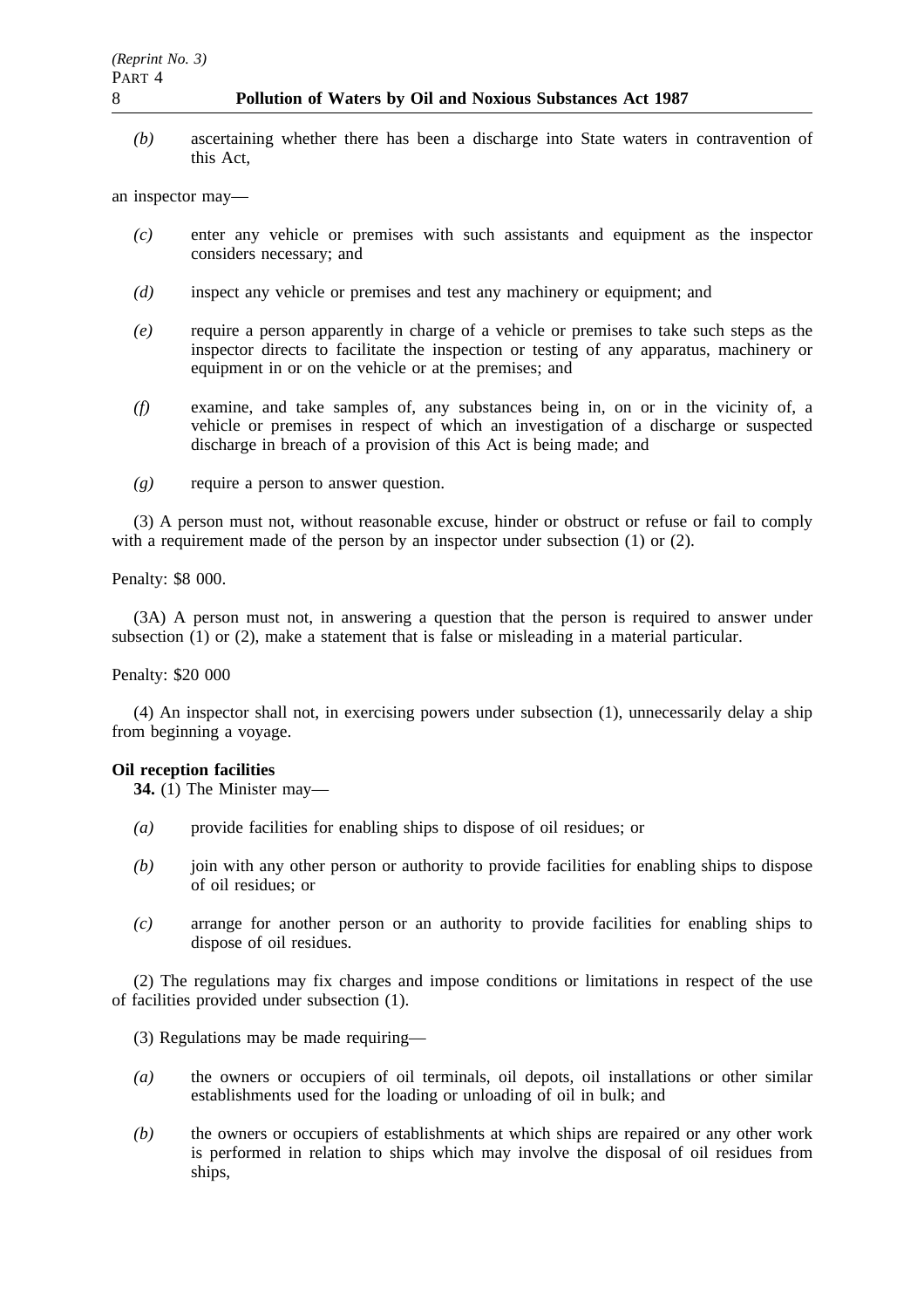to provide facilities of a standard approved by the Minister, to maintain those facilities in good order and condition and to keep prescribed records.

(4) A person who fails to comply with a regulation made under subsection (3) is guilty of an offence.

Penalty: \$20 000.

(5) In this section—

"**oil residues**" means those parts of a mixture containing oil that remain after undergoing a separation process.

# **Transfer of oil at night**

**35.** (1) No oil shall be transferred between sunset and sunrise to or from a ship in State waters without the written permission of—

- *(a)* a port manager; or
- *(b)* the Minister.

(2) Permission under this section to transfer oil may be given—

- *(a)* in individual cases or generally to transfers that are carried out in specified circumstances;
- *(b)* subject to such conditions or limitations as the port manager or Minister thinks fit.

\*\*\*\*\*\*\*\*\*\*

(4) If oil is transferred to or from a ship in contravention of this section or a condition or limitation imposed under this section, the owner and master of the ship and, if the oil is transferred from or to a place on land, the person in charge of that place, are each guilty of an offence.

Penalty: \$8 000.

# **Prosecutions**

**36.** (1) A prosecution for an offence against this Act may be brought at any time.

(2) Offences constituted by this Act are—

- *(a)* in the case of offences under this Division or the regulations—summary offences;
- *(b)* in any other case—minor indictable offences.

(3) Where, in proceedings for an offence against this Act in respect of any conduct engaged in by a body corporate, it is necessary to establish the state of mind of the body corporate, it is sufficient to show that a director, servant or agent of the body corporate, being a director, servant or agent by whom the conduct was engaged in within the scope of his or her actual or apparent authority, had that state of mind.

- (4) Any conduct engaged in on behalf of a body corporate—
- *(a)* by a director, servant or agent of the body corporate within the scope of his or her actual or apparent authority; or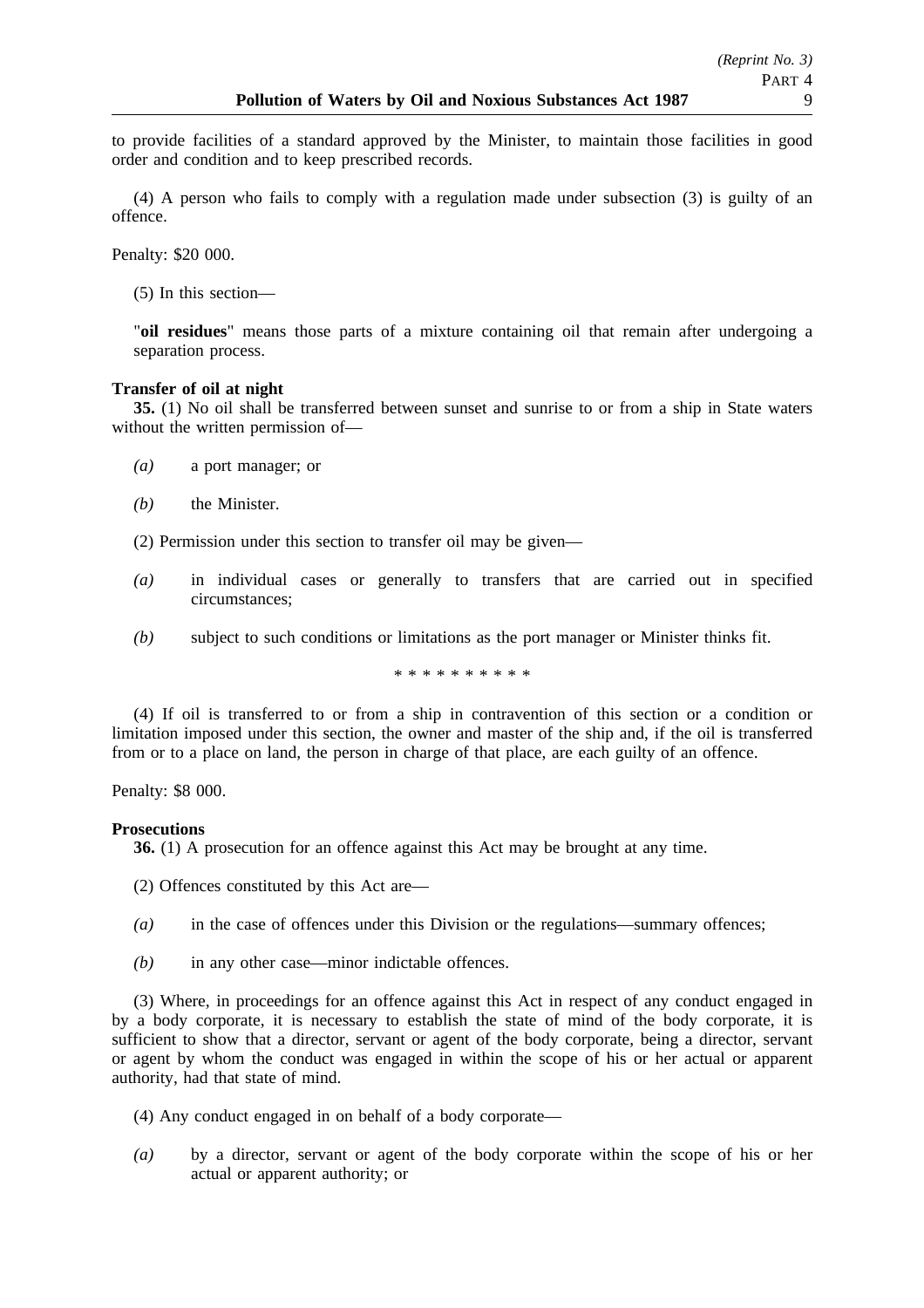*(b)* by any other person at the direction or with the consent or agreement (whether express or implied) of a director, servant or agent of the body corporate, where the giving of such direction, consent or agreement is within the scope of the actual or apparent authority of the director, servant or agent,

shall be deemed, for the purposes of a provision of this Act that creates an offence, to have been engaged in by the body corporate.

(5) A reference in subsection (3) to the state of mind of a person includes a reference to the knowledge, intention, opinion, belief or purpose of the person and the person's reasons for the intention, opinion, belief or purpose.

# **Service of summonses**

**37.** (1) Any summons to be served on the owner or master of a ship in respect of an offence against this Act may be served by serving it on the agent of the ship in any manner in which it might have been served on the owner or master.

(2) A summons served on an agent of a ship pursuant to subsection (1) shall be deemed to have been served on the owner or master of the ship.

(3) Any summons in respect of an offence against this Act may be issued and served on a Sunday as on any other day.

# **Evidence**

**38.** In any proceedings for an offence against a provision of this Act—

- *(a)* any record kept in pursuance of this Act is admissible as *prima facie* evidence of the facts stated in the record; and
- *(b)* a copy of an entry in such a record, being a copy certified by the person by whom the record is required to be kept to be a true copy of the entry, is admissible as *prima facie* evidence of the facts stated in the entry; and
- *(c)* a document purporting to be a record kept in pursuance of this Act or purporting to be such a certified copy as referred to in paragraph *(b)*, shall, unless the contrary is proved, be deemed to be such a record or certified copy, as the case may be; and
- *(d)* an allegation in a complaint that notification of a discharge was not given in accordance with this Act shall, unless the contrary is proved, be accepted as proved.

# **Evidence of analyst**

**39.** (1) The Minister may, by instrument, appoint appropriately qualified persons to be analysts for the purposes of this Act.

(2) Subject to subsection (4), a certificate signed by an analyst appointed under subsection (1) setting out, in relation to a substance, one or more of the following:

- *(a)* when and from whom the substance was received;
- *(b)* what labels or other means of identifying the substance accompanied it when it was received;
- *(c)* what container the substance was in when it was received;
- *(d)* a description of the substance received;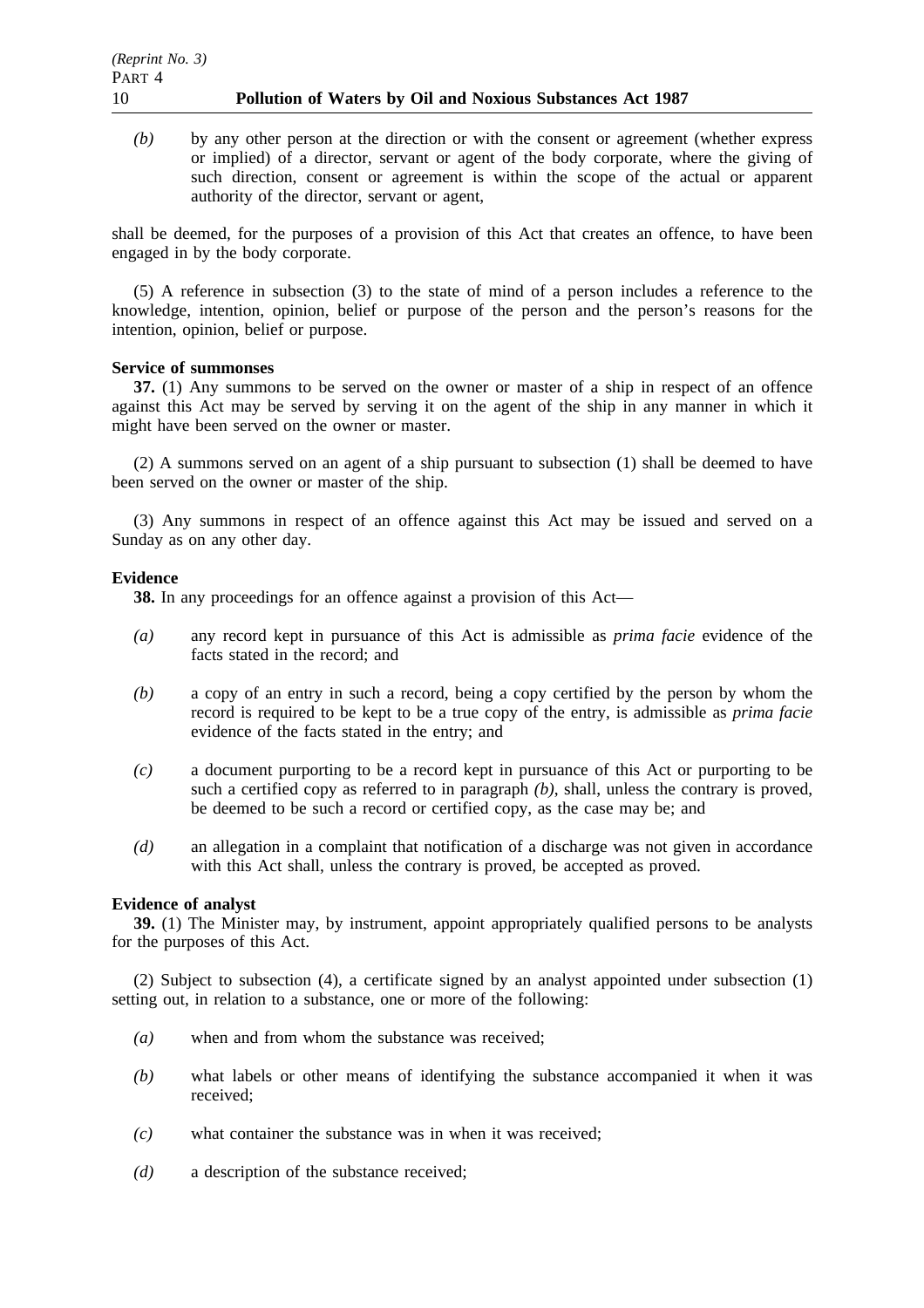- *(e)* that he or she has analysed or examined the substance;
- *(f)* the date on which the analysis or examination was carried out;
- *(g)* the method used in conducting the analysis or examination;
- *(h)* the results of the analysis or examination,

is in any proceedings for an offence against this Act proof, in the absence of proof to the contrary, of the matters in the certificate and the correctness of the results of the analysis or examination.

(3) For the purposes of this section, a document purporting to be a certificate referred to in subsection (2) shall, unless the contrary is proved, be deemed to be such a certificate.

(4) A certificate referred to in subsection (2) shall not be received in evidence in pursuance of that subsection unless the person charged has been given a copy of the certificate together with reasonable notice of the intention of the prosecution to produce the certificate as evidence in the proceedings.

(5) Where, in pursuance of subsection (2), a certificate of an analyst appointed under subsection (1) is admitted in evidence, the person charged may require the analyst to be called as a witness for the prosecution and the analyst may be cross-examined as if the analyst had given evidence of the matters stated in the certificate.

(6) Subsection (5) does not entitle a person to require an analyst to be called as a witness for the prosecution unless—

- *(a)* the prosecutor has been given at least 5 days notice of the person's intention to require the analyst to be so called; or
- *(b)* the court, by order, allows the person to require the analyst to be so called.

# **Immunity of inspectors**

**40.** No liability shall attach to an inspector, or any person acting with the authority or on the direction of an inspector, in good faith and in the exercise or purported exercise of a power or in the discharge or purported discharge of a duty under this Act.

# **Regulations**

**41.** (1) The Governor may make regulations prescribing matters—

- *(a)* required or permitted by this Act to be prescribed; or
- *(b)* necessary or convenient to be prescribed for carrying out or giving effect to this Act,

and, in particular—

- *(c)* for and in relation to giving effect to the Convention, other than provisions of the Convention to which effect is given by a provision of this Act; and
- *(d)* empowering the Minister to make orders for and in relation to—
	- (i) giving effect to the Convention, other than provisions of the Convention to which effect is given by a provision of this Act; and
	- (ii) the fixing of fees to be paid in respect of any matters under the orders; and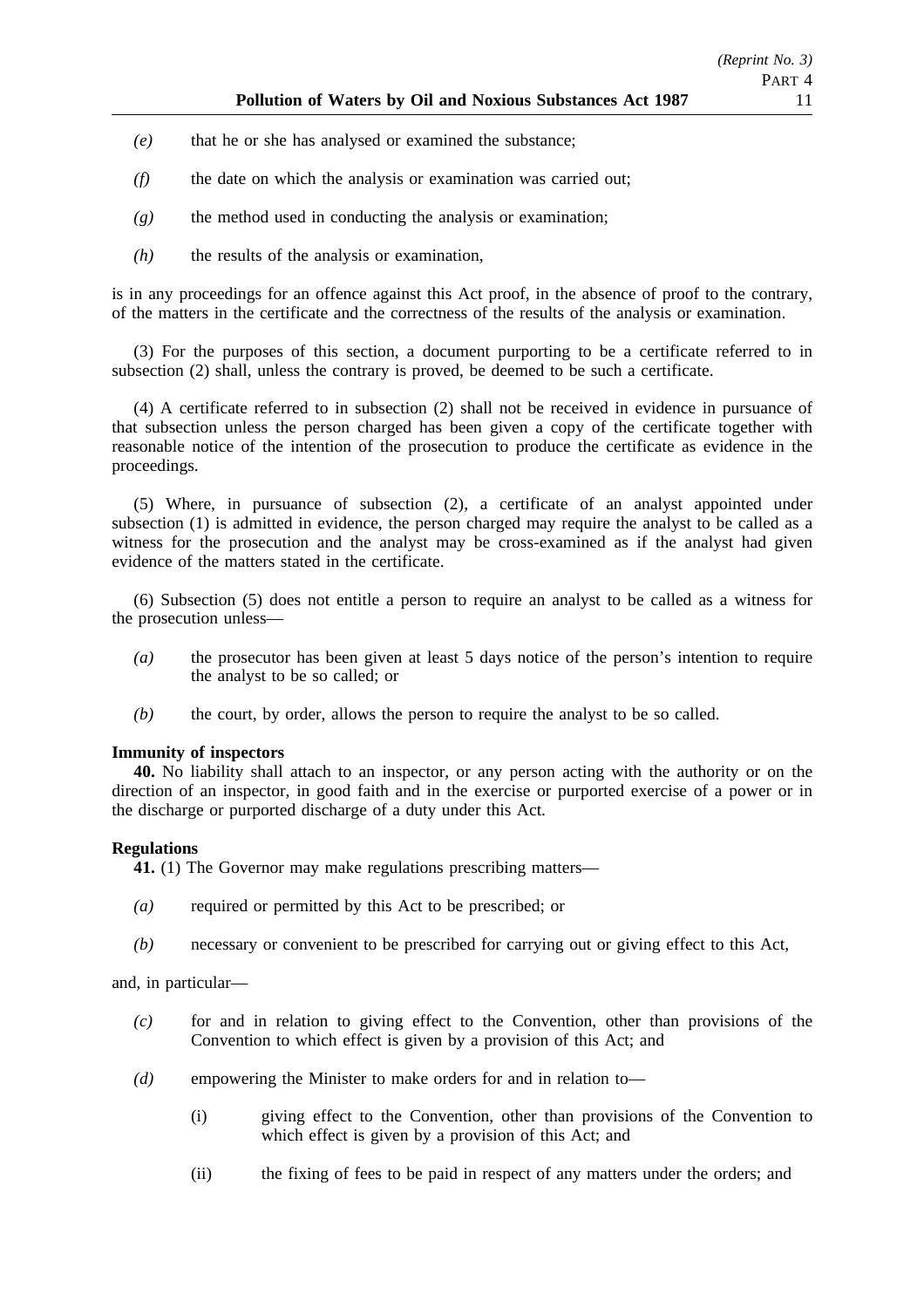- *(e)* fixing fees to be paid in respect of any matters under this Act; and
- *(f)* prescribing penalties, not exceeding—
	- (i) in the case of an individual—a fine of \$8 000 or imprisonment for one year; or
	- (ii) in the case of a body corporate—a fine of \$20 000,

for a contravention of, or failure to comply with, a provision of the regulations or of any of the orders made in pursuance of the regulations; and

- $(g)$  so as to apply—
	- (i) generally or in a particular class of case or in particular classes of case; and
	- (ii) throughout the State and all State waters or in a prescribed part or prescribed parts of the State or State waters; and
- *(h)* exempting, either absolutely or subject to conditions, a prescribed ship or person, or ships or persons included in a prescribed class of ships or persons, from all or any of the provisions of this Act or of the regulations.

(2) If the Convention is amended, other than by an amendment objected to by Australia, the Governor may by regulations—

- *(a)* amend Schedule 1, Schedule 2, Schedule 3 or Schedule 4; or
- *(b)* add a further schedule or schedules,

in order that the schedules may contain relevant parts of the Convention as in force from time to time.

# **Orders**

**42.** (1) Orders made pursuant to the regulations are subject to disallowance by Parliament.

(2) Sections 10, 11 and 12 of the *Subordinate Legislation Act 1978* apply in relation to orders made pursuant to the regulations as if references in those sections to regulations were references to such orders.

(3) Unless the contrary intentions appears, expressions used in orders made pursuant to the regulations have the same meanings as in this Act.

(4) Orders made pursuant to the regulations shall be read subject to this Act and the regulations and so as not to exceed the power conferred by this Act and the regulations to the intent that, where such orders would, but for this subsection, have been construed as being in excess of the power conferred by this Act and the regulations, they shall be deemed to be valid orders to the extent to which they are not in excess of that power.

(5) Where an order made pursuant to the regulations is inconsistent with a provision of this Act or the regulations, the latter shall prevail and the former shall, to the extent of the inconsistency, be of no force or effect.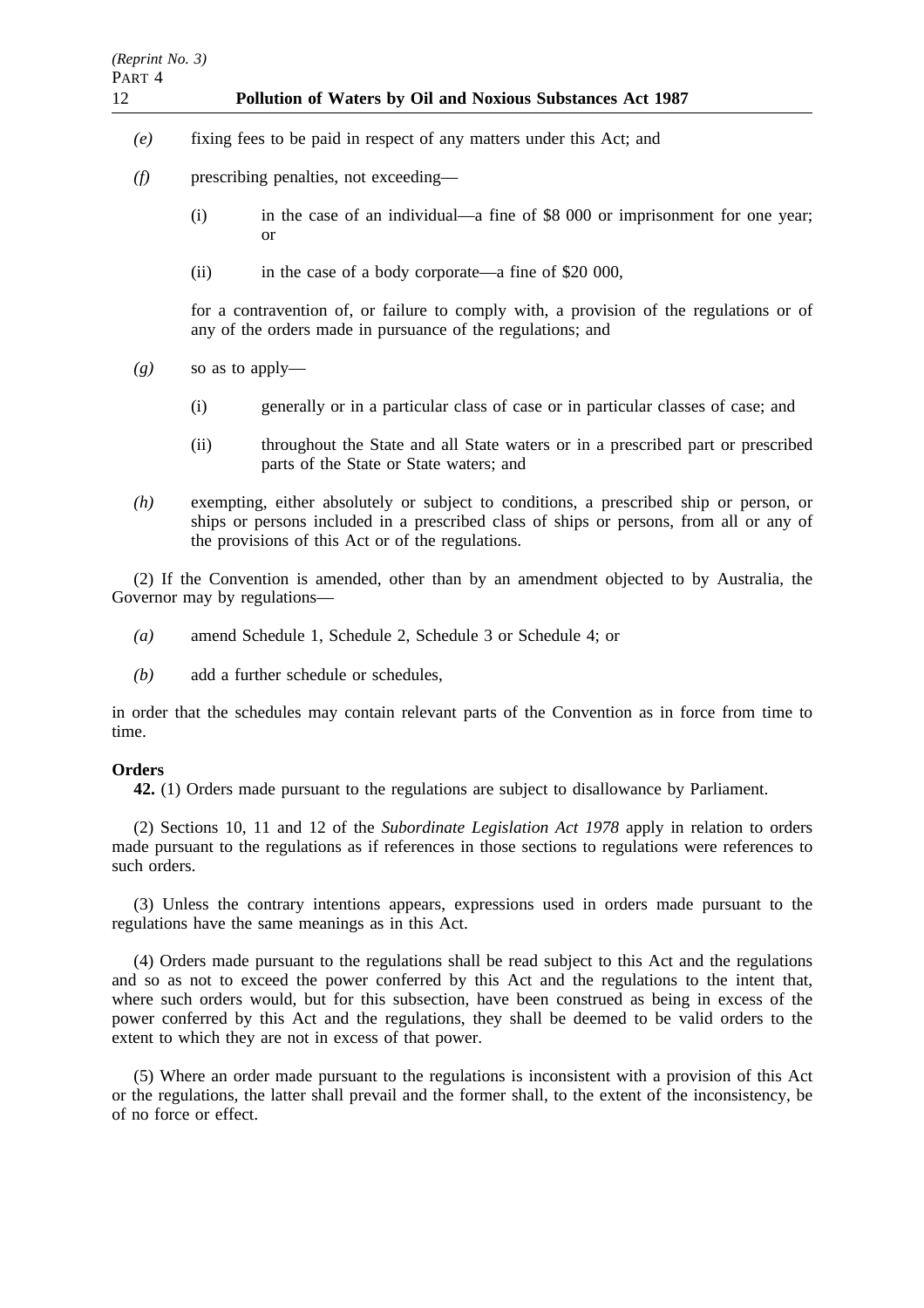# **Prescribing matters by reference to other instruments**

**43.** (1) The regulations or orders under this Act may make provision for or in relation to a matter by applying, adopting or incorporating either wholly or in part or with modifications, any regulations, rules, codes, orders, instructions or other subordinate legislation made, determined or issued under any other Act or under any Act of the Parliament of the Commonwealth.

(2) The regulations made under this Act may make provision for or in relation to a matter by applying, adopting or incorporating any matter contained in orders made in pursuance of the regulations.

# **Repeal and saving**

**44.** (1) The *Prevention of Pollution of Waters by Oil Act 1961* is repealed.

(2) Notwithstanding the repeal of the Act referred to in subsection (1) effected by that subsection, the provisions of that Act continue to apply, after the commencement of this section, in relation to any discharge of oil, or of a mixture containing oil, within the meaning of that Act that occurred or commenced before the commencement of this section as if that Act had not been repealed.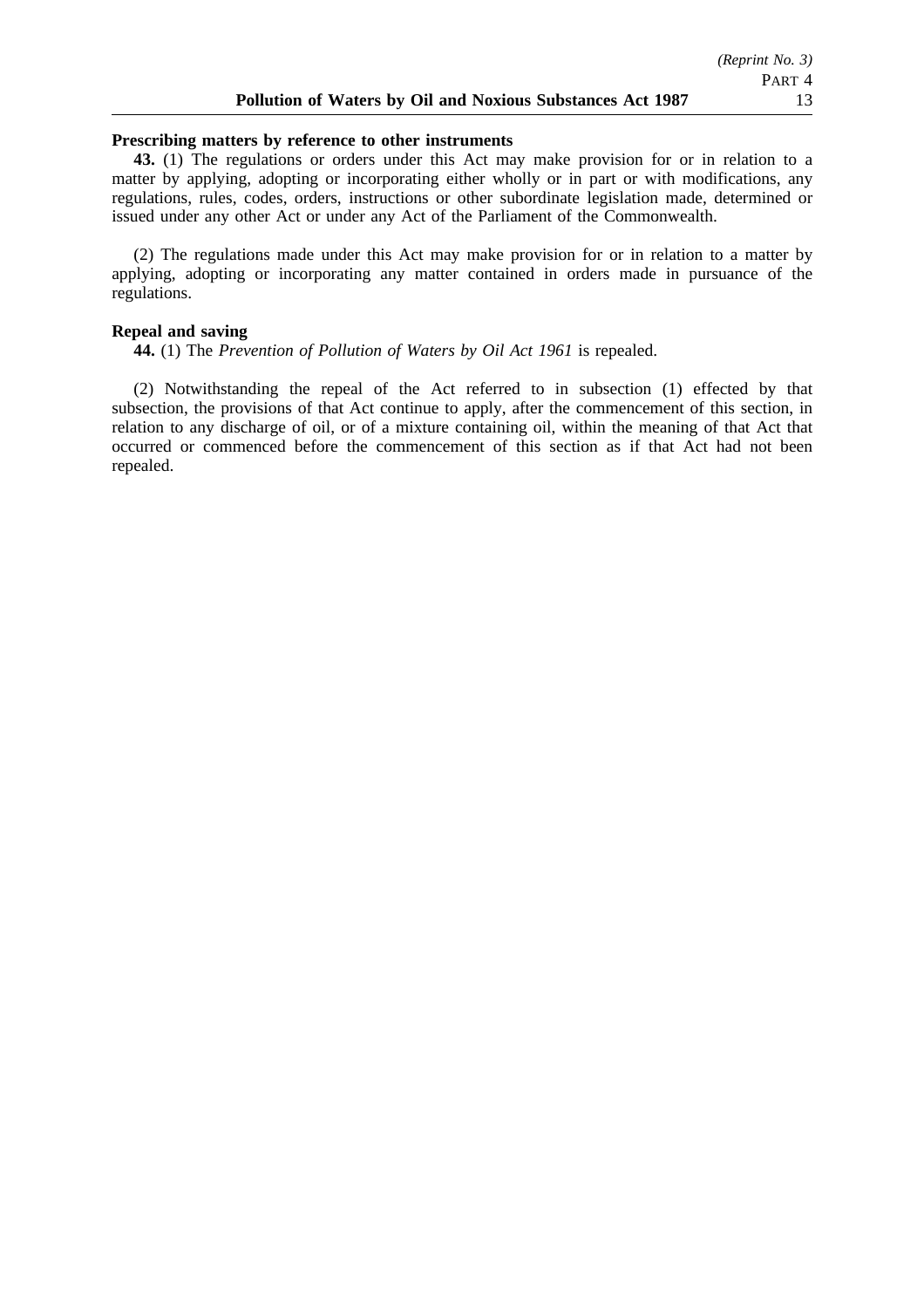# **SCHEDULE 1**

## THE INTERNATIONAL CONVENTION FOR THE PREVENTION OF POLLUTION FROM SHIPS 1973

[s. 3]

## THE PARTIES TO THE CONVENTION,

BEING CONSCIOUS of the need to preserve the human environment in general and the marine environment in particular,

RECOGNIZING that deliberate, negligent or accidental release of oil and other harmful substances from ships constitutes a serious source of pollution,

RECOGNIZING ALSO the importance of the International Convention for the Prevention of Pollution of the Sea by Oil, 1954, as being the first multilateral instrument to be concluded with the prime objective of protecting the environment, and appreciating the significant contribution which that Convention has made in preserving the seas and coastal environment from pollution,

DESIRING to achieve the complete elimination of intentional pollution of the marine environment by oil and other harmful substances and the minimization of accidental discharge of such substances,

CONSIDERING that this object may best be achieved by establishing rules not limited to oil pollution having a universal purport,

HAVE AGREED as follows:

### ARTICLE 1

#### *General Obligations under the Convention*

(1) The Parties to the Convention undertake to give effect to the provisions of the present Convention and those Annexes thereto by which they are bound, in order to prevent the pollution of the marine environment by the discharge of harmful substances or effluents containing such substances in contravention of the present Convention.

(2) Unless expressly provided otherwise, a reference to the present Convention constitutes at the same time a reference to its Protocols and to the Annexes.

# ARTICLE 2

#### *Definitions*

For the purposes of the present Convention, unless expressly provided otherwise:

(1) "Regulations" means the Regulations contained in the Annexes to the present Convention.

(2) "Harmful substance" means any substance which, if introduced into the sea, is liable to create hazards to human health, to harm living resources and marine life, to damage amenities or to interfere with other legitimate uses of the sea, and includes any substance subject to control by the present Convention.

(3) *(a)* "Discharge", in relation to harmful substances or effluents containing such substances, means any release howsoever caused from a ship and includes any escape, disposal, spilling, leaking, pumping, emitting or emptying;

*(b)* "Discharge" does not include—

- (i) dumping within the meaning of the Convention on the Prevention of Marine Pollution by Dumping of Wastes and Other Matter, done at London on 13 November 1972; or
- (ii) release of harmful substances directly arising from the exploration, exploitation and associated off-shore processing of sea-bed mineral resources; or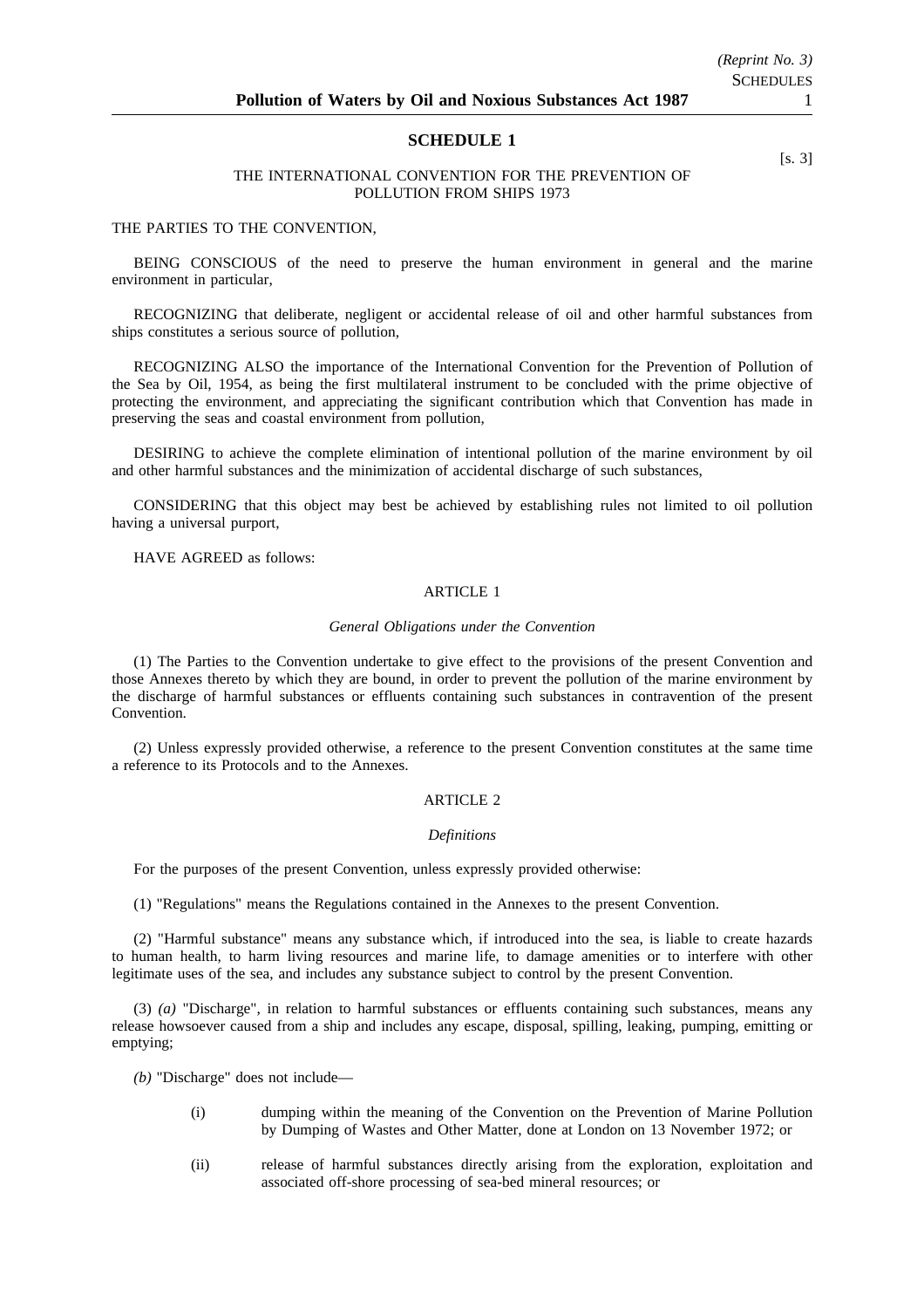(iii) release of harmful substances for purposes of legitimate scientific research into pollution abatement or control.

(4) "Ship" means a vessel of any type whatsoever operating in the marine environment and includes hydrofoil boats, air-cushion vehicles, submersibles, floating craft and fixed or floating platforms.

(5) "Administration" means the Government of the State under whose authority the ship is operating. With respect to a ship entitled to fly a flag of any State, the Administration is the Government of that State. With respect to fixed or floating platforms engaged in exploration and exploitation of the sea-bed and subsoil thereof adjacent to the coast over which the coastal State exercises sovereign rights for the purposes of exploration and exploitation of their natural resources, the Administration is the Government of the coastal State concerned.

(6) "Incident" means an event involving the actual or probable discharge into the sea of a harmful substance, or effluents containing such a substance.

(7) "Organization" means the Inter-Governmental Maritime Consultative Organization.

## ARTICLE 3

#### *Application*

(1) The present Convention shall apply to—

- *(a)* ships entitled to fly the flag of a Party to the Convention; and
- *(b)* ships not entitled to fly the flag of a Party but which operate under the authority of a Party.

(2) Nothing in the present Article shall be construed as derogating from or extending the sovereign rights of the Parties under international law over the sea-bed and subsoil thereof adjacent to their coasts for the purposes of exploration and exploitation of their natural resources.

(3) The present Convention shall not apply to any warship, naval auxiliary or other ship owned or operated by a State and used, for the time being, only on government non-commercial service. However, each Party shall ensure by the adoption of appropriate measures not impairing the operations or operational capabilities of such ships owned or operated by it, that such ships act in a manner consistent, so far as is reasonable and practicable, with the present Convention.

### ARTICLE 4

#### *Violation*

(1) Any violation of the requirements of the present Convention shall be prohibited and sanctions shall be established therefor under the law of the Administration of the ship concerned wherever the violation occurs. If the Administration is informed of such a violation and is satisfied that sufficient evidence is available to enable proceedings to be brought in respect of the alleged violation, it shall cause such proceedings to be taken as soon as possible, in accordance with its law.

(2) Any violation of the requirements of the present Convention within the jurisdiction of any Party to the Convention shall be prohibited and sanctions shall be established therefor under the law of that Party. Whenever such a violation occurs, that Party shall either-

- *(a)* cause proceedings to be taken in accordance with its law; or
- *(b)* furnish to the Administration of the ship such information and evidence as may be in its possession that a violation has occurred.

(3) Where information or evidence with respect to any violation of the present Convention by a ship is furnished to the Administration of that ship, the Administration shall promptly inform the Party which has furnished the information or evidence, and the Organization, of the action taken.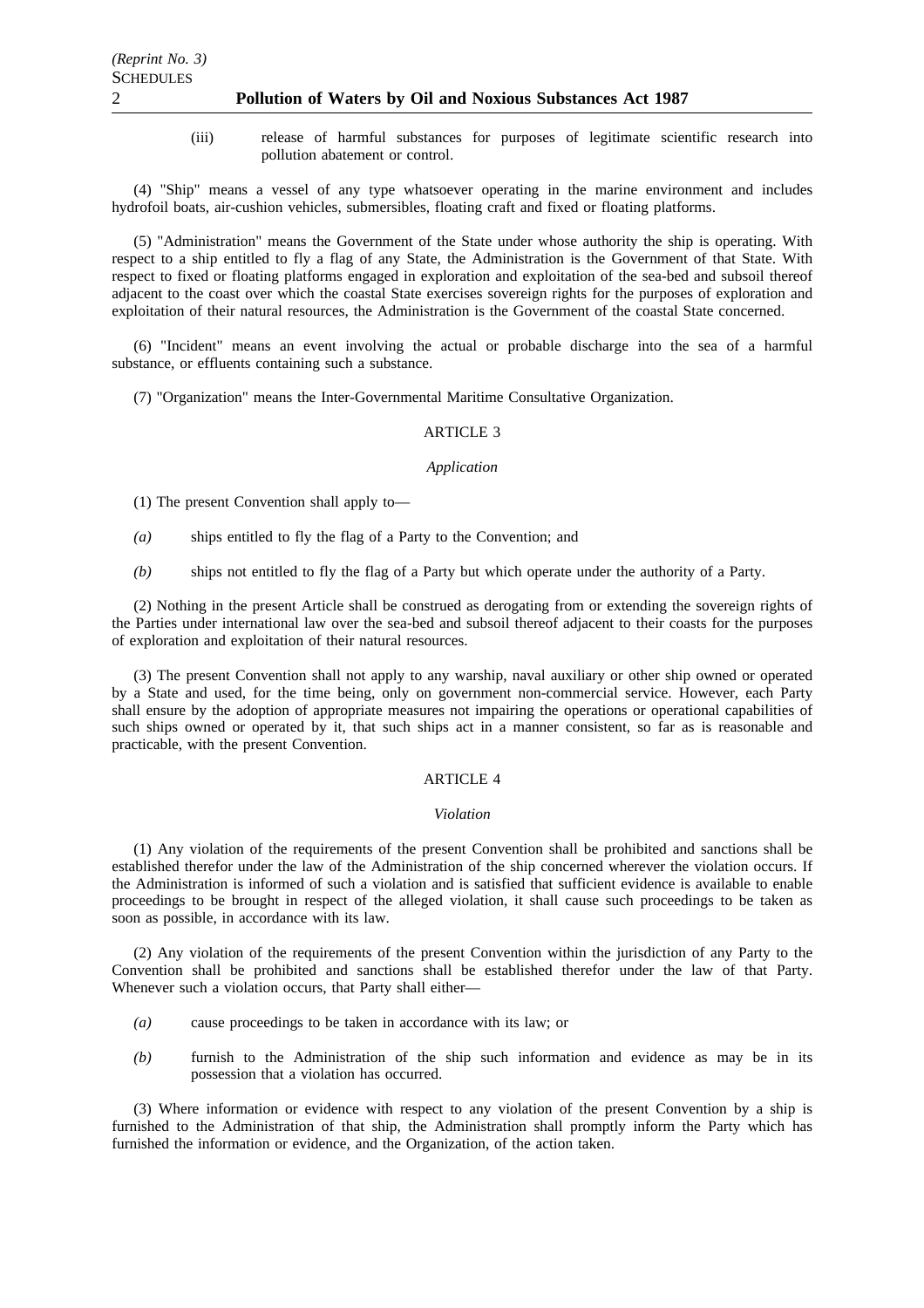(4) The penalties specified under the law of a Party pursuant to the present Article shall be adequate in severity to discourage violations of the present Convention and shall be equally severe irrespective of where the violations occur.

### ARTICLE 5

### *Certificates and Special Rules on Inspection of Ships*

(1) Subject to the provisions of paragraph (2) of the present Article a certificate issued under the authority of a Party to the Convention in accordance with the provisions of the Regulations shall be accepted by the other Parties and regarded for all purposes covered by the present Convention as having the same validity as a certificate issued by them.

(2) A ship required to hold a certificate in accordance with the provisions of the Regulations is subject, while in the ports or off-shore terminals under the jurisdiction of a Party, to inspection by officers duly authorized by that Party. Any such inspection shall be limited to verifying that there is on board a valid certificate, unless there are clear grounds for believing that the condition of the ship or its equipment does not correspond substantially with the particulars of that certificate. In that case, or if the ship does not carry a valid certificate, the Party carrying out the inspection shall take such steps as will ensure that the ship shall not sail until it can proceed to sea without presenting an unreasonable threat of harm to the marine environment. That Party may, however, grant such a ship permission to leave the port or off-shore terminal for the purpose of proceeding to the nearest appropriate repair yard available.

(3) If a Party denies a foreign ship entry to the ports or off-shore terminals under its jurisdiction or takes any action against such a ship for the reason that the ship does not comply with the provisions of the present Convention, the Party shall immediately inform the consul or diplomatic representative of the Party whose flag the ship is entitled to fly, or if this is not possible, the Administration of the ship concerned. Before denying entry or taking such action the Party may request consultation with the Administration of the ship concerned. Information shall also be given to the Administration when a ship does not carry a valid certificate in accordance with the provisions of the Regulations.

(4) With respect to the ships of non-Parties to the Convention, Parties shall apply the requirements of the present Convention as may be necessary to ensure that no more favourable treatment is given to such ships.

# ARTICLE 6

### *Detection of Violations and Enforcement of the Convention*

(1) Parties to the Convention shall co-operate in the detection of violations and the enforcement of the provisions of the present Convention, using all appropriate and practicable measures of detection and environmental monitoring, adequate procedures for reporting and accumulation of evidence.

(2) A ship to which the present Convention applies may, in any port or off-shore terminal of a Party, be subject to inspection by officers appointed or authorized by that Party for the purpose of verifying whether the ship has discharged any harmful substances in violation of the provisions of the Regulations. If an inspection indicates a violation of the Convention, a report shall be forwarded to the Administration for any appropriate action.

(3) Any Party shall furnish to the Administration evidence, if any, that the ship has discharged harmful substances or effluents containing such substances in violation of the provisions of the Regulations. If it is practicable to do so, the competent authority of the former Party shall notify the Master of the ship of the alleged violation.

(4) Upon receiving such evidence, the Administration so informed shall investigate the matter, and may request the other Party to furnish further or better evidence of the alleged contravention. If the Administration is satisfied that sufficient evidence is available to enable proceedings to be brought in respect of the alleged violation, it shall cause such proceedings to be taken in accordance with its law as soon as possible. The Administration shall promptly inform the Party which has reported the alleged violation, as well as the Organization, of the action taken.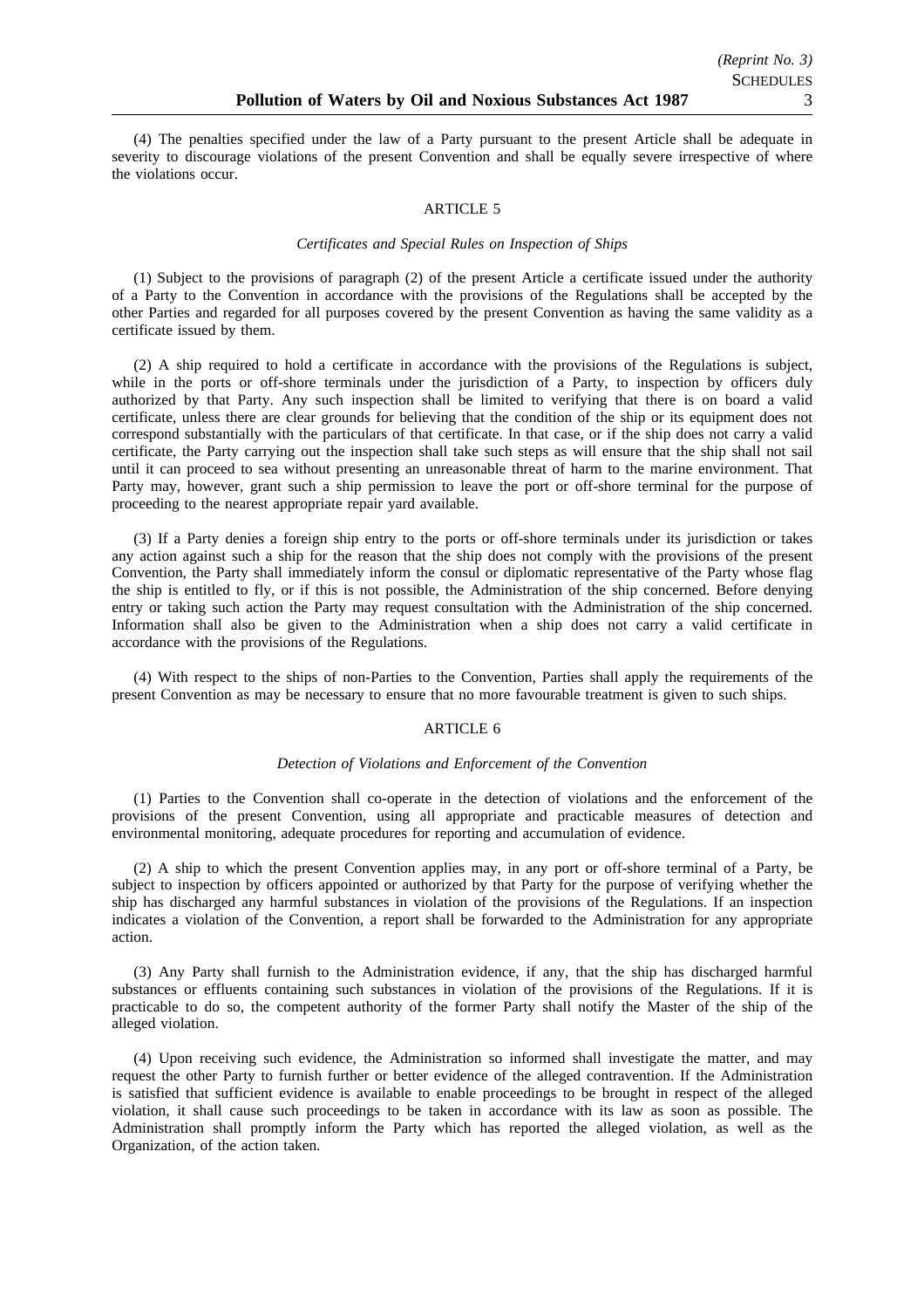(5) A Party may also inspect a ship to which the present Convention applies when it enters the ports or off-shore terminals under its jurisdiction, if a request for an investigation is received from any Party together with sufficient evidence that the ship has discharged harmful substances or effluents containing such substances in any place. The report of such investigation shall be sent to the Party requesting it and to the Administration so that the appropriate action may be taken under the present Convention.

### ARTICLE 7

### *Undue Delay to Ships*

(1) All possible efforts shall be made to avoid a ship being unduly detained or delayed under Article 4, 5 or 6 of the present Convention.

(2) When a ship is unduly detained or delayed under Article 4, 5 or 6 of the present Convention, it shall be entitled to compensation for any loss or damage suffered.

## ARTICLE 8

### *Reports on Incidents Involving Harmful Substances*

(1) A report of an incident shall be made without delay to the fullest extent possible in accordance with the provisions of Protocol I to the present Convention.

(2) Each Party to the Convention shall—

- *(a)* make all arrangements necessary for an appropriate officer or agency to receive and process all reports on incidents; and
- *(b)* notify the Organization with complete details of such arrangements for circulation to other Parties and Member States of the Organization.

(3) Whenever a Party receives a report under the provisions of the present Article, that Party shall relay the report without delay to—

- *(a)* the Administration of the ship involved; and
- *(b)* any other State which may be affected.

(4) Each Party to the Convention undertakes to issue instructions to its maritime inspection vessels and aircraft and to other appropriate services, to report to its authorities any incident referred to in Protocol I to the present Convention. That Party shall, if it considers it appropriate, report accordingly to the Organization and to any other party concerned.

## ARTICLE 9

#### *Other Treaties and Interpretation*

(1) Upon its entry into force, the present Convention supersedes the International Convention for the Prevention of Pollution of the Sea by Oil, 1954, as amended, as between Parties to that Convention.

(2) Nothing in the present Convention shall prejudice the codification and development of the law of the sea by the United Nations Conference on the Law of the Sea convened pursuant to Resolution 2750 C(XXV) of the General Assembly of the United Nations nor the present or future claims and legal views of any State concerning the law of the sea and the nature and extent of coastal and flag State jurisdiction.

(3) The term "jurisdiction" in the present Convention shall be construed in the light of international law in force at the time of application or interpretation of the present Convention.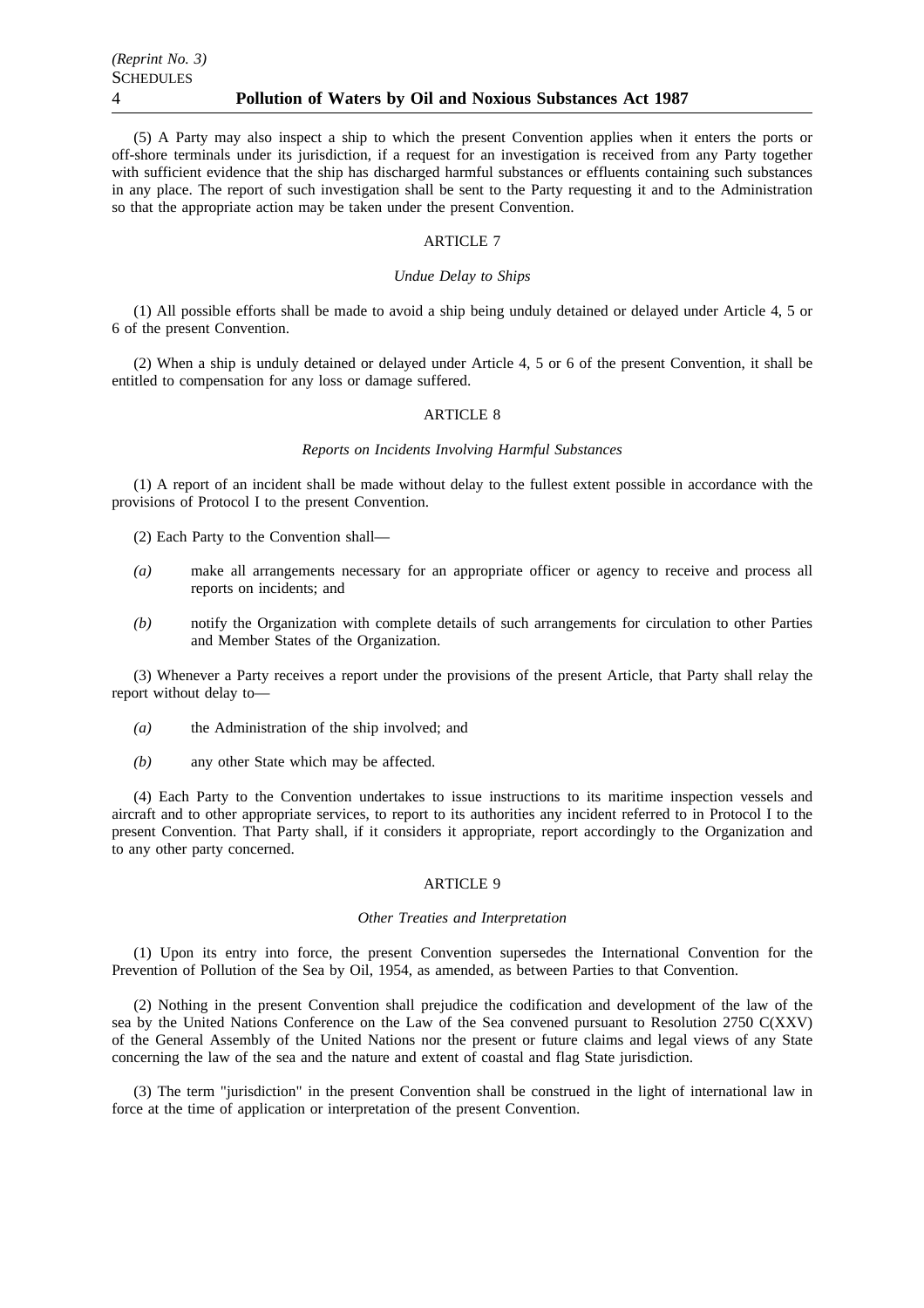## ARTICLE 10

#### *Settlement of Disputes*

Any dispute between two or more Parties to the Convention concerning the interpretation or application of the present Convention shall, if settlement by negotiation between the Parties involved has not been possible, and if these Parties do not otherwise agree, be submitted upon request of any of them to arbitration as set out in Protocol II to the present Convention.

## ARTICLE 11

### *Communication of Information*

(1) The Parties to the Convention undertake to communicate to the Organization—

- *(a)* the text of laws, orders, decrees and regulations and other instruments which have been promulgated on the various matters within the scope of the present Convention;
- *(b)* a list of non-governmental agencies which are authorized to act on their behalf in matters relating to the design, construction and equipment of ships carrying harmful substances in accordance with the provisions of the Regulations;
- *(c)* a sufficient number of specimens of their certificates issued under the provisions of the Regulations;
- *(d)* a list of reception facilities including their location, capacity and available facilities and other characteristics;
- *(e)* official reports or summaries of official reports in so far as they show the results of the application of the present Convention; and
- *(f)* an annual statistical report, in a form standardized by the Organization, of penalties actually imposed for infringement of the present Convention.

(2) The Organization shall notify Parties of the receipt of any communications under the present Article and circulate to all Parties any information communicated to it under subparagraphs  $(1)(b)$  to  $(f)$  of the present Article.

## ARTICLE 12

#### *Casualties to Ships*

(1) Each Administration undertakes to conduct an investigation of any casualty occurring to any of its ships subject to the provisions of the Regulations if such casualty has produced a major deleterious effect upon the marine environment.

(2) Each Party to the Convention undertakes to supply the Organization with information concerning the findings of such investigation, when it judges that such information may assist in determining what changes in the present Convention might be desirable.

## ARTICLE 13

### *Signature, Ratification, Acceptance, Approval and Accession*

(1) The present Convention shall remain open for signature at the Headquarters of the Organization from 15 January 1974 until 31 December 1974 and shall thereafter remain open for accession. States may become Parties to the present Convention by—

*(a)* signature without reservation as to ratification, acceptance or approval; or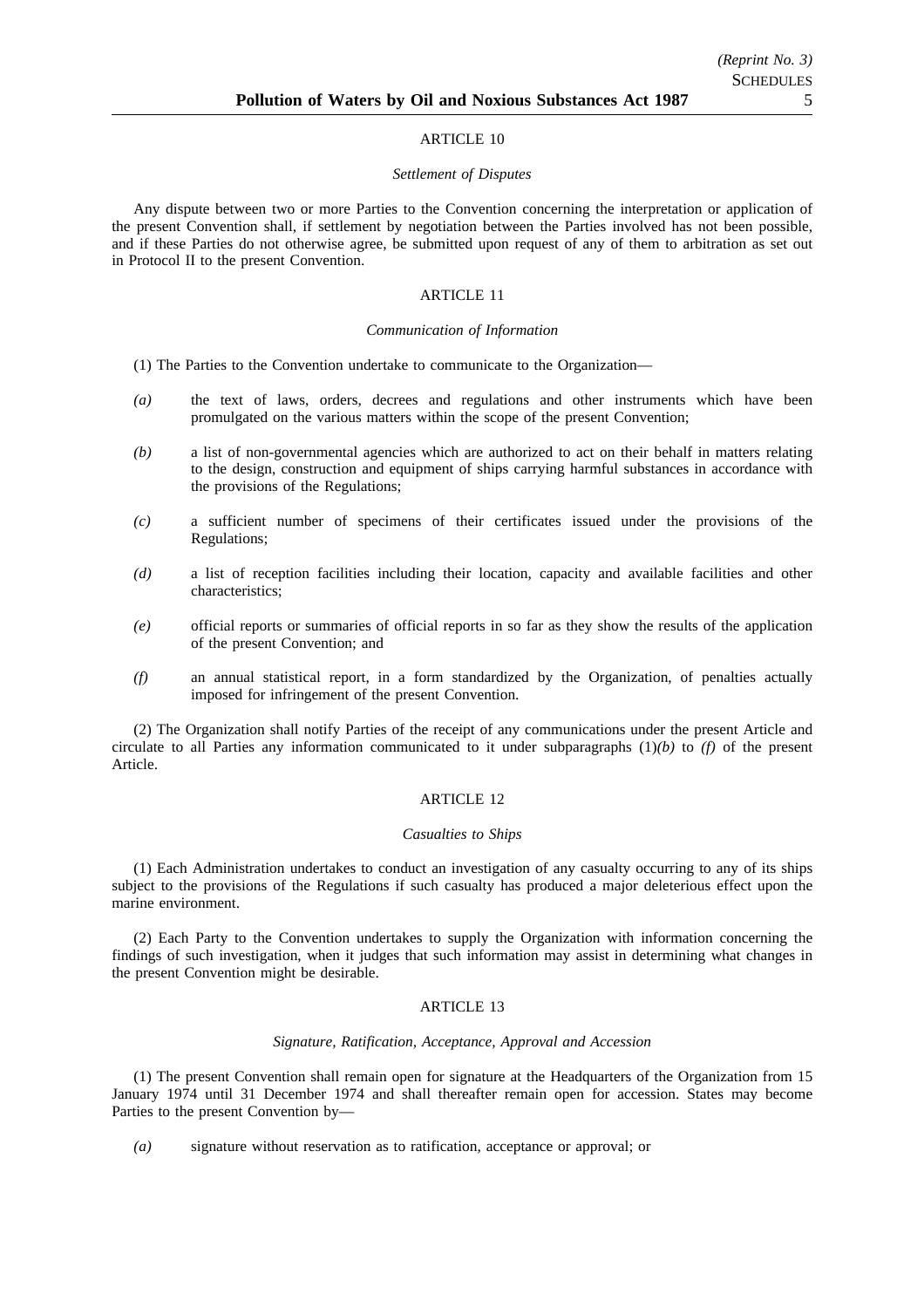- *(b)* signature subject to ratification, acceptance or approval, followed by ratification, acceptance or approval; or
- *(c)* accession.

(2) Ratification, acceptance, approval or accession shall be effected by the deposit of an instrument to that effect with the Secretary-General of the Organization.

(3) The Secretary-General of the Organization shall inform all States which have signed the present Convention or acceded to it of any signature or of the deposit of any new instrument of ratification, acceptance, approval or accession and the date of its deposit.

### ARTICLE 14

## *Optional Annexes*

(1) A State may at the time of signing, ratifying, accepting, approving or acceding to the present Convention declare that it does not accept any one or all of Annexes III, IV and V (hereinafter referred to as "Optional Annexes") to the present Convention. Subject to the above, Parties to the Convention shall be bound by any Annex in its entirety.

(2) A State which has declared that it is not bound by an Optional Annex may at any time accept such Annex by depositing with the Organization an instrument of the kind referred to in Article 13(2) of the present Convention.

(3) A State which makes a declaration under paragraph (1) of the present Article in respect of an Optional Annex and which has not subsequently accepted that Annex in accordance with paragraph (2) of the present Article shall not be under any obligation nor entitled to claim any privileges under the present Convention in respect of matters related to such Annex and all references to Parties in the present Convention shall not include that State in so far as matters related to such Annex are concerned.

(4) The Organization shall inform the States which have signed or acceded to the present Convention of any declaration under the present Article as well as the receipt of any instrument deposited in accordance with the provisions of paragraph (2) of the present Article.

### ARTICLE 15

#### *Entry into Force*

(1) The present Convention shall enter into force twelve months after the date on which not less than fifteen States, the combined merchant fleets of which constitute not less than fifty per cent of the gross tonnage of the world's merchant shipping, have become parties to it in accordance with Article 13 of the present Convention.

(2) An Optional Annex shall enter into force twelve months after the date on which the conditions stipulated in paragraph (1) of the present Article have been satisfied in relation to that Annex.

(3) The Organization shall inform the States which have signed the present Convention or acceded to it of the date on which it enters into force and of the date on which an Optional Annex enters into force in accordance with paragraph (2) of the present Article.

(4) For States which have deposited an instrument of ratification, acceptance, approval or accession in respect of the present Convention or any Optional Annex after the requirements for entry into force thereof have been met but prior to the date of entry into force, the ratification, acceptance, approval or accession shall take effect on the date of entry into force of the Convention or such Annex or three months after the date of deposit of the instrument whichever is the later date.

(5) For States which have deposited an instrument of ratification, acceptance, approval or accession after the date on which the Convention or an Optional Annex entered into force, the Convention or the Optional Annex shall become effective three months after the date of deposit of the instrument.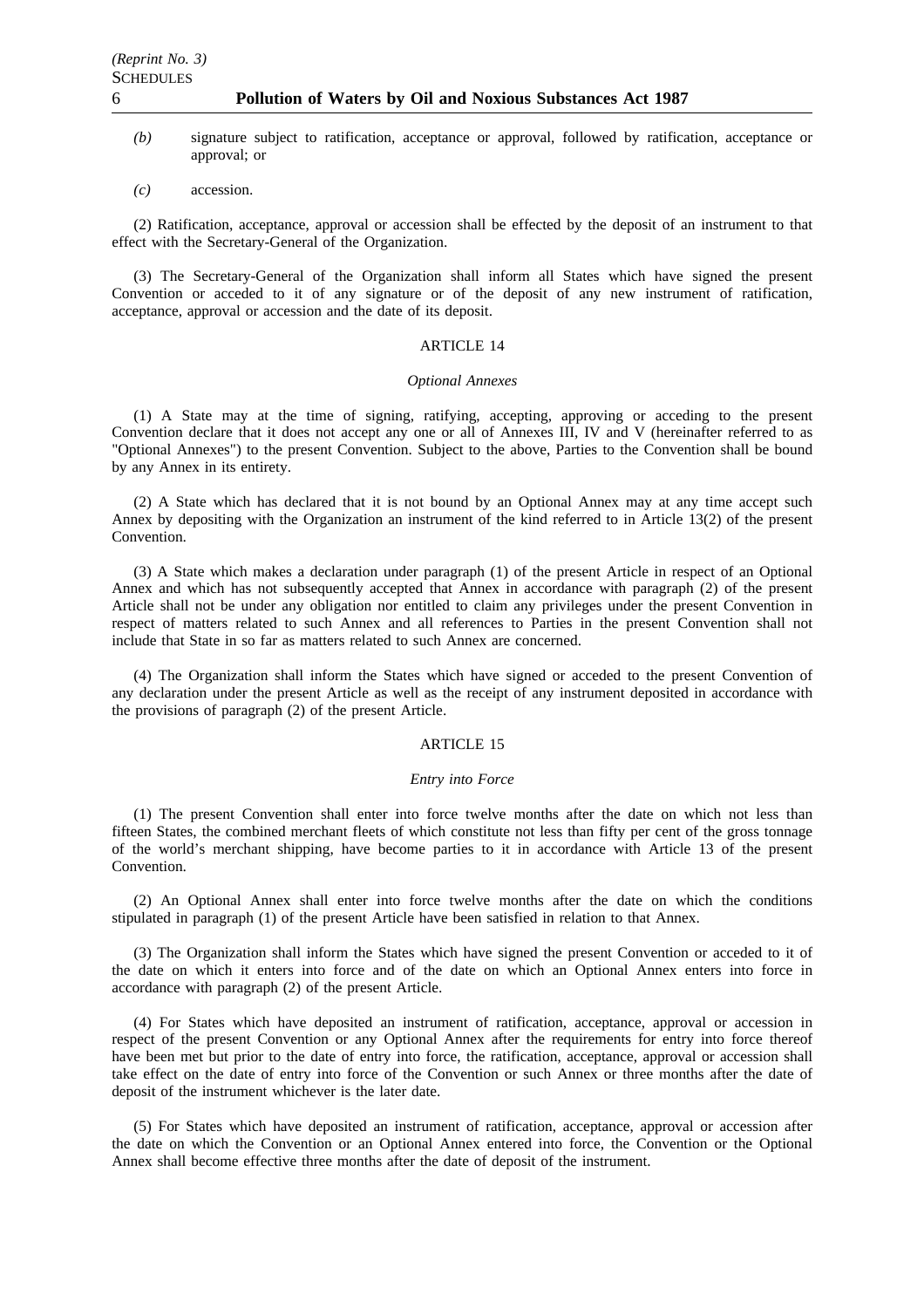(6) After the date on which all the conditions required under Article 16 to bring an amendment to the present Convention or an Optional Annex into force have been fulfilled, any instrument of ratification, acceptance, approval or accession deposited shall apply to the Convention or Annex as amended.

## ARTICLE 16

### *Amendments*

(1) The present Convention may be amended by any of the procedures specified in the following paragraphs.

(2) Amendments after consideration by the Organization:

- *(a)* Any amendment proposed by a Party to the Convention shall be submitted to the Organization and circulated by its Secretary-General to all Members of the Organization and all Parties at least six months prior to its consideration;
- *(b)* Any amendment proposed and circulated as above shall be submitted to an appropriate body by the Organization for consideration;
- *(c)* Parties to the Convention, whether or not Members of the Organization, shall be entitled to participate in the proceedings of the appropriate body;
- *(d)* Amendments shall be adopted by a two-thirds majority of only the Parties to the Convention present and voting;
- *(e)* If adopted in accordance with sub-paragraph *(d)* of this paragraph, amendments shall be communicated by the Secretary-General of the Organization to all the Parties to the Convention for acceptance;
- *(f)* An amendment shall be deemed to have been accepted in the following circumstances:
	- (i) An amendment to an Article of the Convention shall be deemed to have been accepted on the date on which it is accepted by two-thirds of the Parties, the combined merchant fleets of which constitute not less than fifty per cent of the gross tonnage of the world's merchant fleet;
	- (ii) An amendment to an Annex to the Convention shall be deemed to have been accepted in accordance with the procedure specified in sub-paragraph *(f)*(iii) of this paragraph unless the appropriate body, at the time of its adoption, determines that the amendment shall be deemed to have been accepted on the date on which it is accepted by two-thirds of the Parties, the combined merchant fleets of which constitute not less than fifty per cent of the gross tonnage of the world's merchant fleet. Nevertheless, at any time before the entry into force of an amendment to an Annex to the Convention, a Party may notify the Secretary-General of the Organization that its express approval will be necessary before the amendment enters into force for it. The latter shall bring such notification and the date of its receipt to the notice of Parties;
	- (iii) An amendment to an Appendix to an Annex to the Convention shall be deemed to have been accepted at the end of a period to be determined by the appropriate body at the time of its adoption, which period shall be not less than ten months, unless within that period an objection is communicated to the Organization by not less than one-third of the Parties or by Parties the combined merchant fleets of which constitute not less than fifty per cent of the gross tonnage of the world's merchant fleet whichever condition is fulfilled;
	- (iv) An amendment to Protocol I to the Convention shall be subject to the same procedures as for the amendments to the Annexes to the Convention, as provided for in sub-paragraphs *(f)*(ii) or *(f)*(iii) of this paragraph;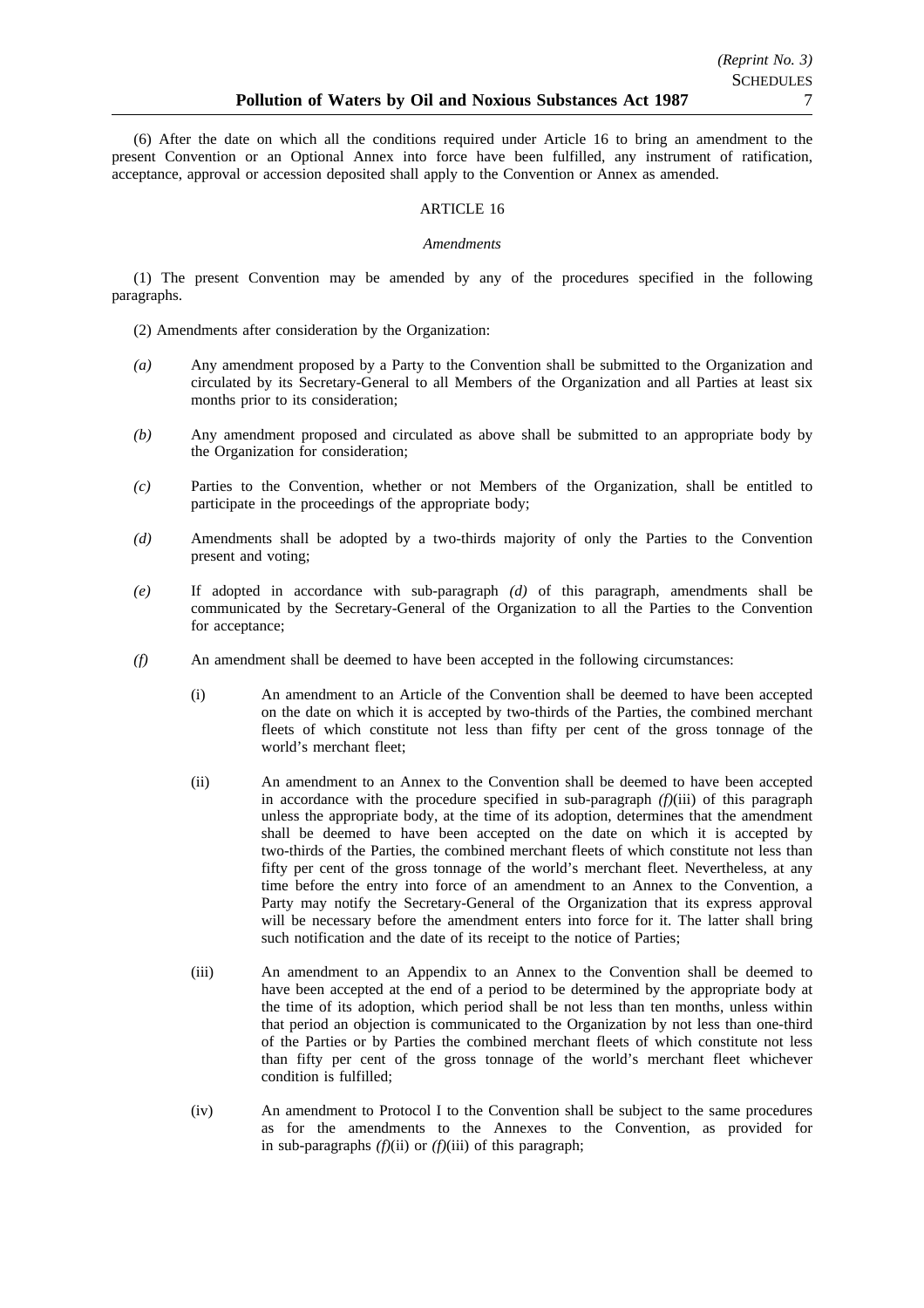- (v) An amendment to Protocol II to the Convention shall be subject to the same procedures as for the amendments to an Article of the Convention, as provided for in sub-paragraph *(f)*(i) of this paragraph;
- *(g)* The amendment shall enter into force under the following conditions:
	- (i) In the case of an amendment to an Article of the Convention, to Protocol II, or to Protocol I or to an Annex to the Convention not under the procedure specified in sub-paragraph  $(f)(iii)$  of this paragraph, the amendment accepted in conformity with the foregoing provisions shall enter into force six months after the date of its acceptance with respect to the Parties which have declared that they have accepted it;
	- (ii) In the case of an amendment to Protocol I, to an Appendix to an Annex or to an Annex to the Convention under the procedure specified in sub-paragraph *(f)*(iii) of this paragraph, the amendment deemed to have been accepted in accordance with the foregoing conditions shall enter into force six months after its acceptance for all the Parties with the exception of those which, before that date, have made a declaration that they do not accept it, or a declaration under sub-paragraph *(f)*(ii) of this paragraph, that their express approval is necessary.
- (3) Amendment by a Conference:
- *(a)* Upon the request of a Party, concurred in by at least one-third of the Parties, the Organization shall convene a Conference of Parties to the convention to consider amendments to the present Convention.
- *(b)* Every amendment adopted by such a Conference by a two-thirds majority of those present and voting of the Parties shall be communicated by the Secretary-General of the Organization to all Contracting Parties for their acceptance.
- *(c)* Unless the Conference decides otherwise, the amendment shall be deemed to have been accepted and to have entered into force in accordance with the procedures specified for that purpose in sub-paragraphs (2)*(f)* and *(g)* of the present Article.

(4) *(a)* In the case of an amendment to an Optional Annex, a reference in the present Article to a "Party to the Convention" shall be deemed to mean a reference to a Party bound by that Annex.

*(b)* Any Party which has declined to accept an amendment to an Annex shall be treated as a non-Party only for the purpose of application of that Amendment.

(5) The adoption and entry into force of a new Annex shall be subject to the same procedures as for the adoption and entry into force of an amendment to an Article of the Convention.

(6) Unless expressly provided otherwise, any amendment to the present Convention made under this Article, which relates to the structure of a ship, shall apply only to ships for which the building contract is placed, or in the absence of a building contract, the keel of which is laid, on or after the date on which the amendment comes into force.

(7) Any amendment to a Protocol or to an Annex shall relate to the substance of that Protocol or Annex and shall be consistent with the Articles of the present Convention.

(8) The Secretary-General of the Organization shall inform all Parties of any amendments which enter into force under the present Article, together with the date on which each such amendment enters into force.

(9) Any declaration of acceptance or of objection to an amendment under the present Article shall be notified in writing to the Secretary-General of the Organization. The latter shall bring such notification and the date of its receipt to the notice of the Parties to the Convention.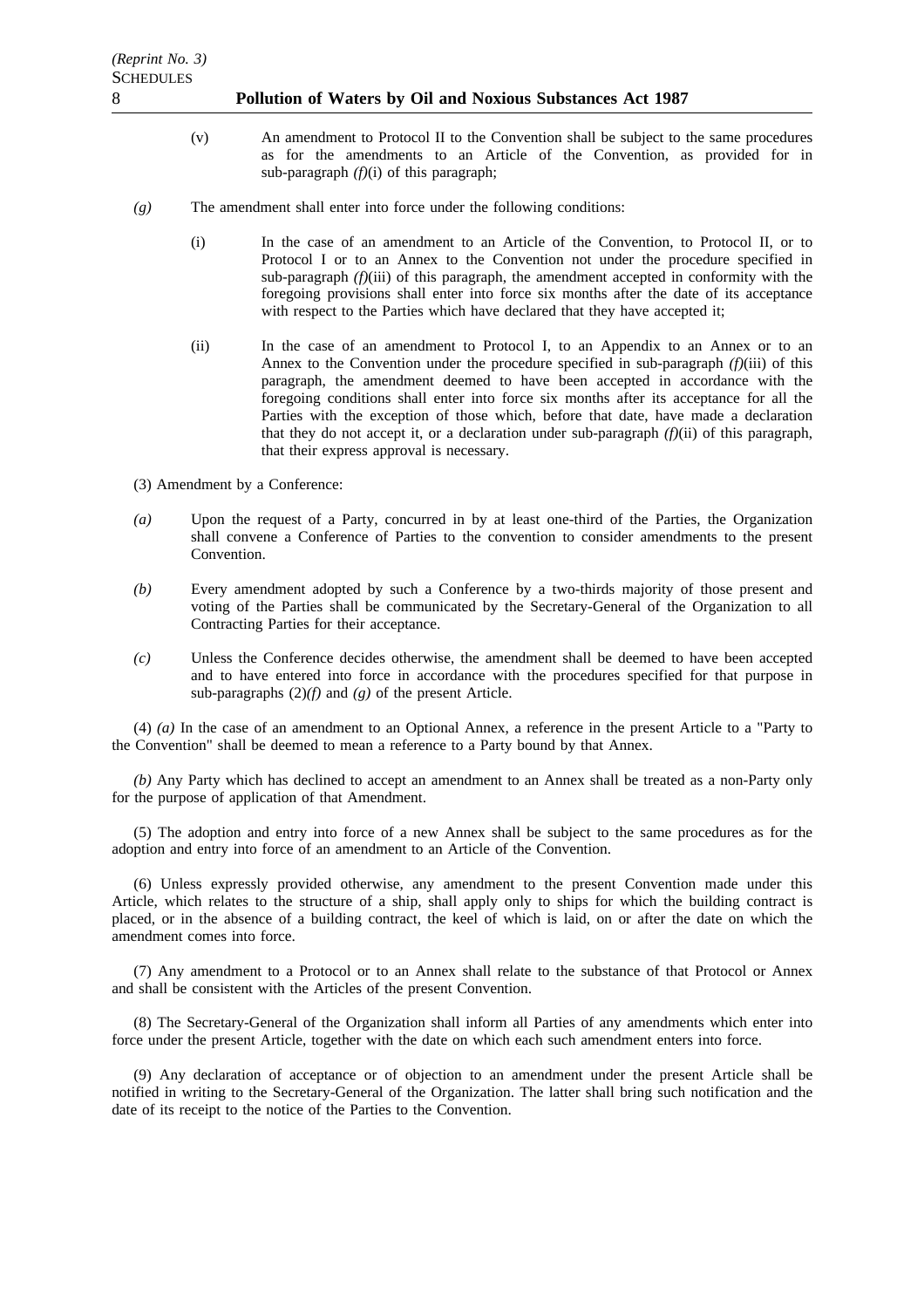## ARTICLE 17

### *Promotion of Technical Co-operation*

The Parties to the Convention shall promote, in consultation with the Organization and other international bodies, with assistance and co-ordination by the Executive Director of the United Nations Environment Programme, support for those Parties which request technical assistance for—

- *(a)* the training of scientific and technical personnel;
- *(b)* the supply of necessary equipment and facilities for reception and monitoring;
- *(c)* the facilitation of other measures and arrangements to prevent or mitigate pollution of the marine environment by ships; and
- *(d)* the encouragement of research—

preferably within the countries concerned, so furthering the aims and purposes of the present Convention.

# ARTICLE 18

#### *Denunciation*

(1) The present Convention or any Optional Annex may be denounced by any Parties to the Convention at any time after the expiry of five years from the date on which the Convention or such Annex enters into force for that Party.

(2) Denunciation shall be effected by notification in writing to the Secretary-General of the Organization who shall inform all the other Parties of any such notification received and of the date of its receipt as well as the date on which such denunciation takes effect.

(3) A denunciation shall take effect twelve months after receipt of the notification of denunciation by the Secretary-General of the Organization or after the expiry of any other longer period which may be indicated in the notification.

# ARTICLE 19

#### *Deposit and Registration*

(1) The present Convention shall be deposited with the Secretary-General of the Organization who shall transmit certified true copies thereof to all States which have signed the present Convention or acceded to it.

(2) As soon as the present Convention enters into force, the text shall be transmitted by the Secretary-General of the Organization to the Secretary-General of the United Nations for registration and publication, in accordance with Article 102 of the Charter of the United Nations.

### ARTICLE 20

#### *Languages*

The present Convention is established in a single copy in the English, French, Russian and Spanish languages, each text being equally authentic. Official translations in the Arabic, German, Italian and Japanese languages shall be prepared and deposited with the signed original.

IN WITNESS WHEREOF the undersigned\* being duly authorized by their respective Governments for that purpose have signed the present Convention.

DONE AT LONDON this second day of November, one thousand nine hundred and seventy-three.

\* Signatures omitted.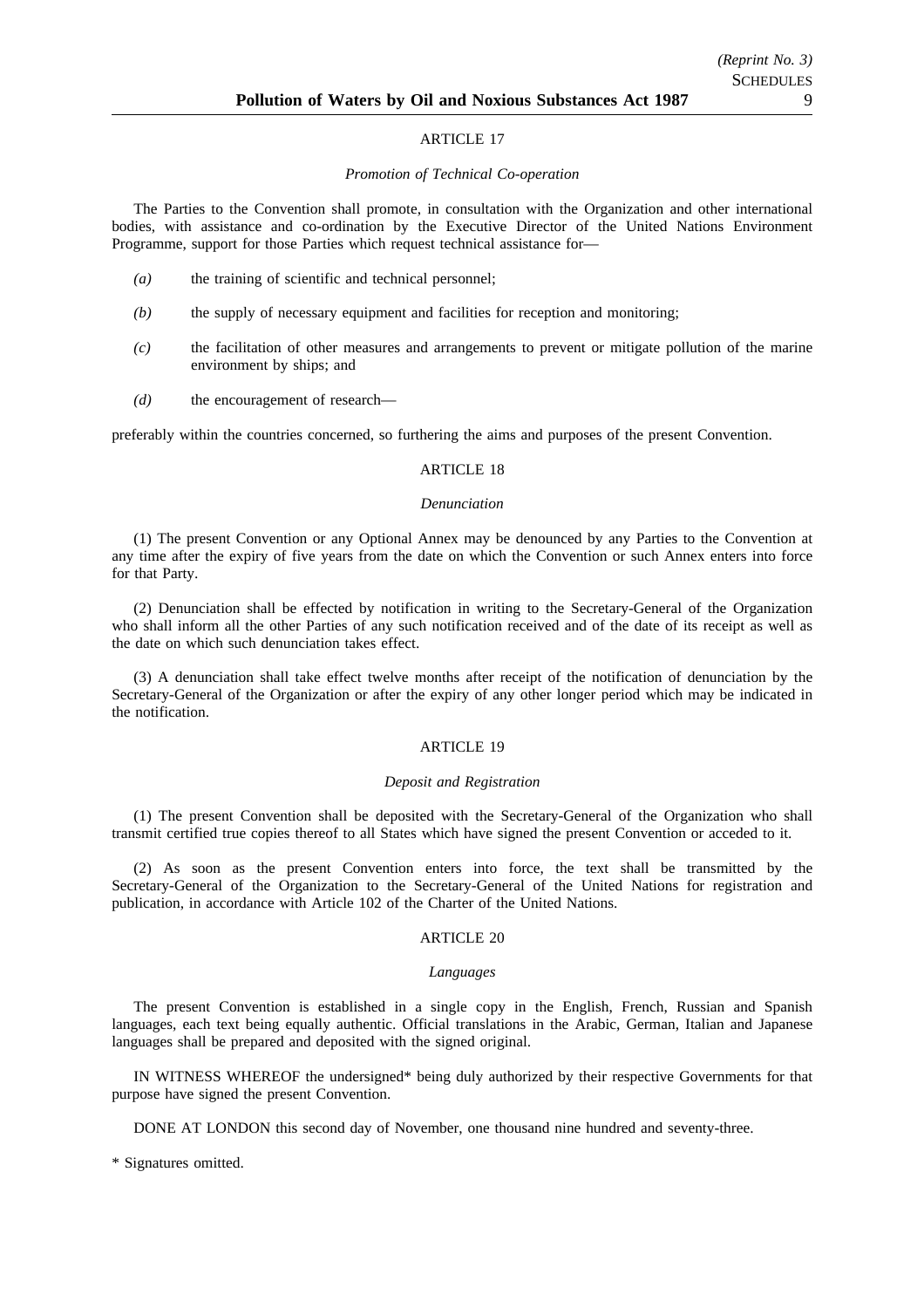#### **PROTOCOL I**

## **PROVISIONS CONCERNING REPORTS ON INCIDENTS INVOLVING HARMFUL SUBSTANCES** (in accordance with Article 8 of the Convention)

#### Article I

#### *Duty to Report*

(1) The Master of a ship involved in an incident referred to in Article III of this Protocol, or other person having charge of the ship, shall report the particulars of such incident without delay and to the fullest extent possible in accordance with the provisions of this Protocol.

(2) In the event of the ship referred to in paragraph (1) of the present Article being abandoned, or in the event of a report from such ship being incomplete or unobtainable, the owner, charterer, manager or operator of the ship, or their agents shall, to the fullest extent possible assume the obligations placed upon the Master under the provisions of this Protocol.

## Article II

## *Methods of Reporting*

(1) Each report shall be made by radio whenever possible, but in any case by the fastest channels available at the time the report is made. Reports made by radio shall be given the highest possible priority.

(2) Reports shall be directed to the appropriate officer or agency specified in paragraph  $(2)(a)$  of Article 8 of the Convention.

### Article III

#### *When to make Reports*

The report shall be made whenever an incident involves—

- *(a)* a discharge other than as permitted under the present Convention; or
- *(b)* a discharge permitted under the present Convention by virtue of the fact that—
	- (i) it is for the purpose of securing the safety of a ship or saving life at sea;
	- or
	- (ii) it results from damage to the ship or its equipment; or
- *(c)* a discharge of a harmful substance for the purpose of combating a specific pollution incident or for purposes of legitimate scientific research into pollution abatement or control; or
- *(d)* the probability of a discharge referred to in sub-paragraph *(a)*, *(b)* or *(c)* of the present Article.

#### Article IV

#### *Contents of Report*

- (1) Each report shall contain in general—
- *(a)* the identity of the ship;
- *(b)* the time and date of the occurrence of the incident;
- *(c)* the geographic position of the ship when the incident occurred;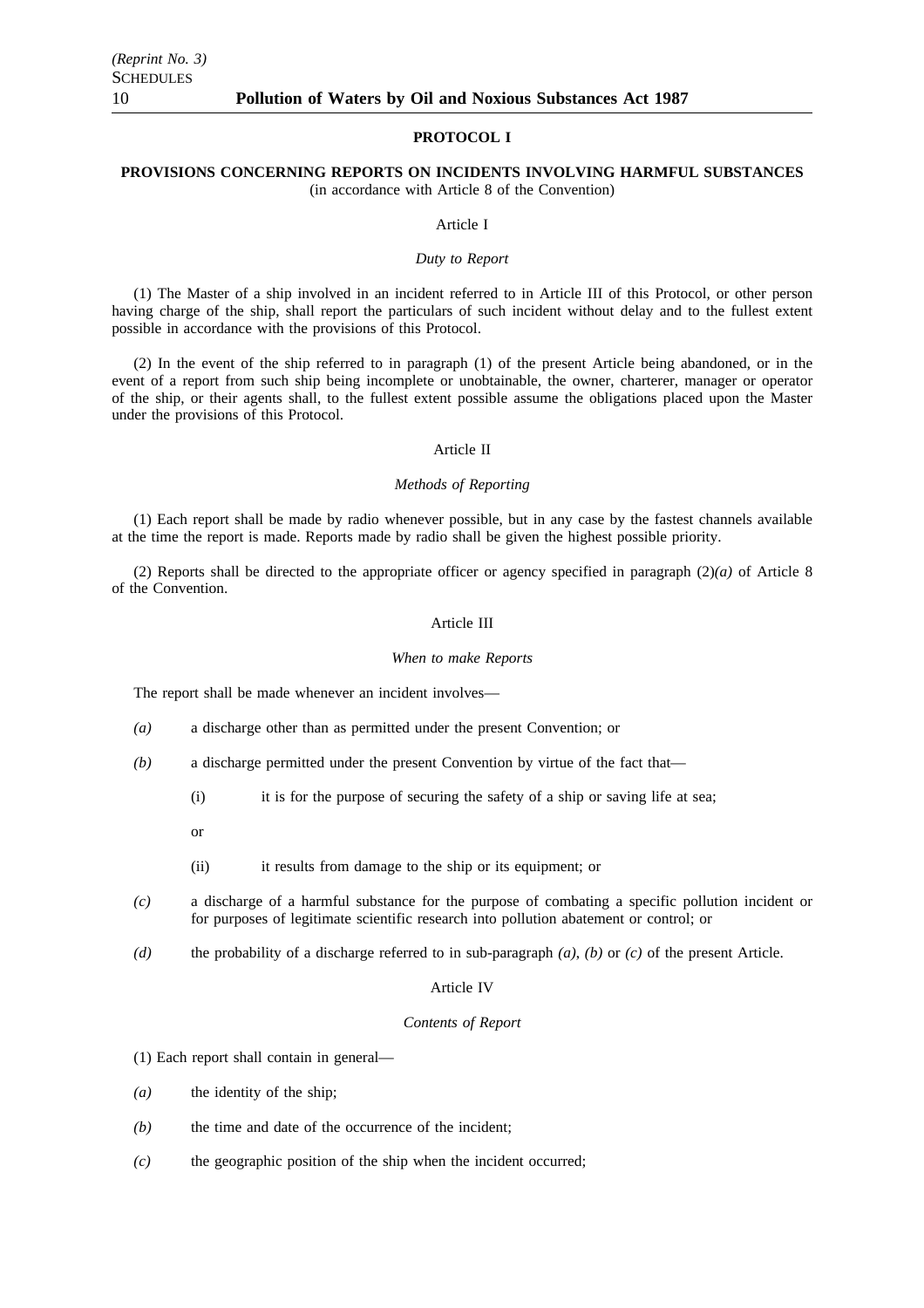- *(d)* the wind and sea conditions prevailing at the time of the incident; and
- *(e)* relevant details respecting the condition of the ship.
- (2) Each report shall contain, in particular—
- *(a)* a clear indication or description of the harmful substances involved, including, if possible, the correct technical names of such substances (trade names should not be used in place of the correct technical names);
- *(b)* a statement or estimate of the quantities, concentrations and likely conditions of harmful substances discharged or likely to be discharged into the sea; and
- *(c)* where relevant, a description of the packaging and identifying marks; and
- *(d)* if possible, the names of the consignor, consignee or manufacturer.

(3) Each report shall clearly indicate whether the harmful substance discharged, or likely to be discharged is oil, a noxious liquid substance, a noxious solid substance or a noxious gaseous substance and whether such substance was or is carried in bulk or contained in packaged form, freight containers, portable tanks, or road and rail tank wagons.

(4) Each report shall be supplemented as necessary by any other relevant information requested by a recipient of the report or which the person sending the report deems appropriate.

## Article V

### *Supplementary Report*

Any person who is obliged under the provisions of this Protocol to send a report shall, when possible—

- *(a)* supplement the initial report, as necessary, with information concerning further developments; and
- *(b)* comply as fully as possible with requests from affected States for additional information concerning the incident.

## **PROTOCOL II**

### **ARBITRATION**

(in accordance with Article 10 of the Convention)

#### Article I

Arbitration procedure, unless the Parties to the dispute decide otherwise, shall be in accordance with the rules set out in this Protocol.

#### Article II

(1) An Arbitration Tribunal shall be established upon the request of one Party to the Convention addressed to another in application of Article 10 of the present Convention. The request for arbitration shall consist of a statement of the case together with any supporting documents.

(2) The requesting Party shall inform the Secretary-General of the Organization of the fact that it has applied for the establishment of a Tribunal, of the names of the Parties to the dispute, and of the Articles of the Convention or Regulations over which there is in its opinion disagreement concerning their interpretation or application. The Secretary-General shall transmit this information to all Parties.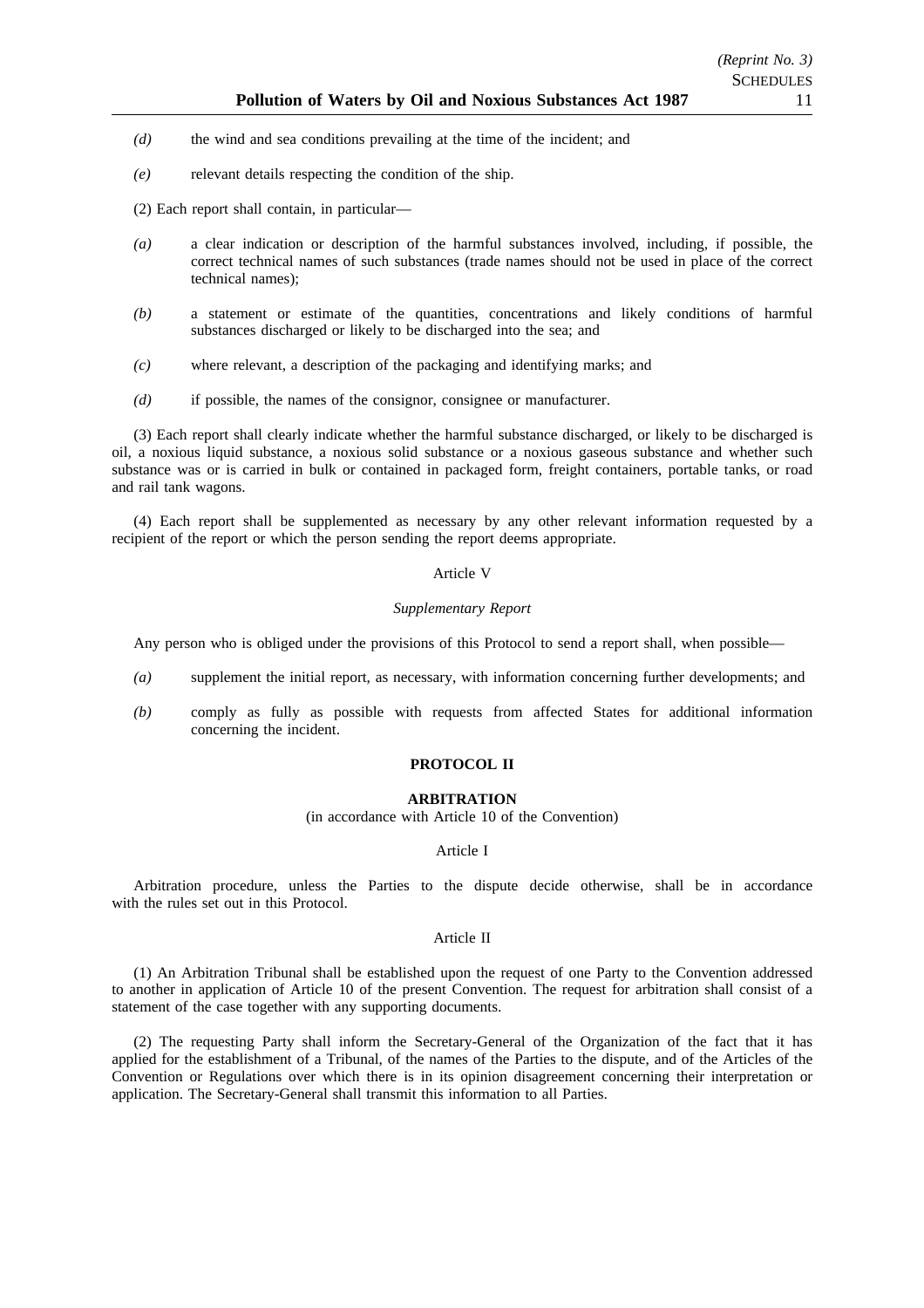#### Article III

The Tribunal shall consist of three members: one Arbitrator nominated by each Party to the dispute and a third Arbitrator who shall be nominated by agreement between the two first named, and shall act as its Chairman.

#### Article IV

(1) If, at the end of a period of sixty days from the nomination of the second Arbitrator, the Chairman of the Tribunal shall not have been nominated, the Secretary-General of the Organization upon request of either Party shall within a further period of sixty days proceed to such nomination, selecting him from a list of qualified persons previously drawn up by the Council of the Organization.

(2) If, within a period of sixty days from the date of the receipt of the request, one of the Parties shall not have nominated the member of the Tribunal for whose designation it is responsible, the other Party may directly inform the Secretary-General of the Organization who shall nominate the Chairman of the Tribunal within a period of sixty days, selecting him from the list prescribed in paragraph (1) of the present Article.

(3) The Chairman of the Tribunal shall, upon nomination, request the Party which has not provided an Arbitrator, to do so in the same manner and under the same conditions. If the Party does not make the required nomination, the Chairman of the Tribunal shall request the Secretary-General of the Organization to make the nomination in the form and conditions prescribed in the preceding paragraph.

(4) The Chairman of the Tribunal, if nominated under the provisions of the present Article, shall not be or have been a national of one of the Parties concerned, except with the consent of the other Party.

(5) In the case of the decease or default of an Arbitrator for whose nomination one of the Parties is responsible, the said Party shall nominate a replacement within a period of sixty days from the date of decease or default. Should the said Party not make the nomination, the arbitration shall proceed under the remaining Arbitrators. In case of the decease or default of the Chairman of the Tribunal, a replacement shall be nominated in accordance with the provisions of Article III above, or in the absence of agreement between the members of the Tribunal within a period of sixty days of the decease or default, according to the provisions of the present Article.

### Article V

The Tribunal may hear and determine counter-claims arising directly out of the subject matter of the dispute.

# Article VI

Each Party shall be responsible for the remuneration of its Arbitrator and connected costs and for the costs entailed by the preparation of its own case. The remuneration of the Chairman of the Tribunal and of all general expenses incurred by the Arbitration shall be borne equally by the Parties. The Tribunal shall keep a record of all its expenses and shall furnish a final statement thereof.

### Article VII

Any Party to the Convention which has an interest of a legal nature and which may be affected by the decision in the case may, after giving written notice to the Parties which have originally initiated the procedure, join in the arbitration procedure with the consent of the Tribunal.

## Article VIII

Any Arbitration Tribunal established under the provisions of the present Protocol shall decide its own rules of procedure.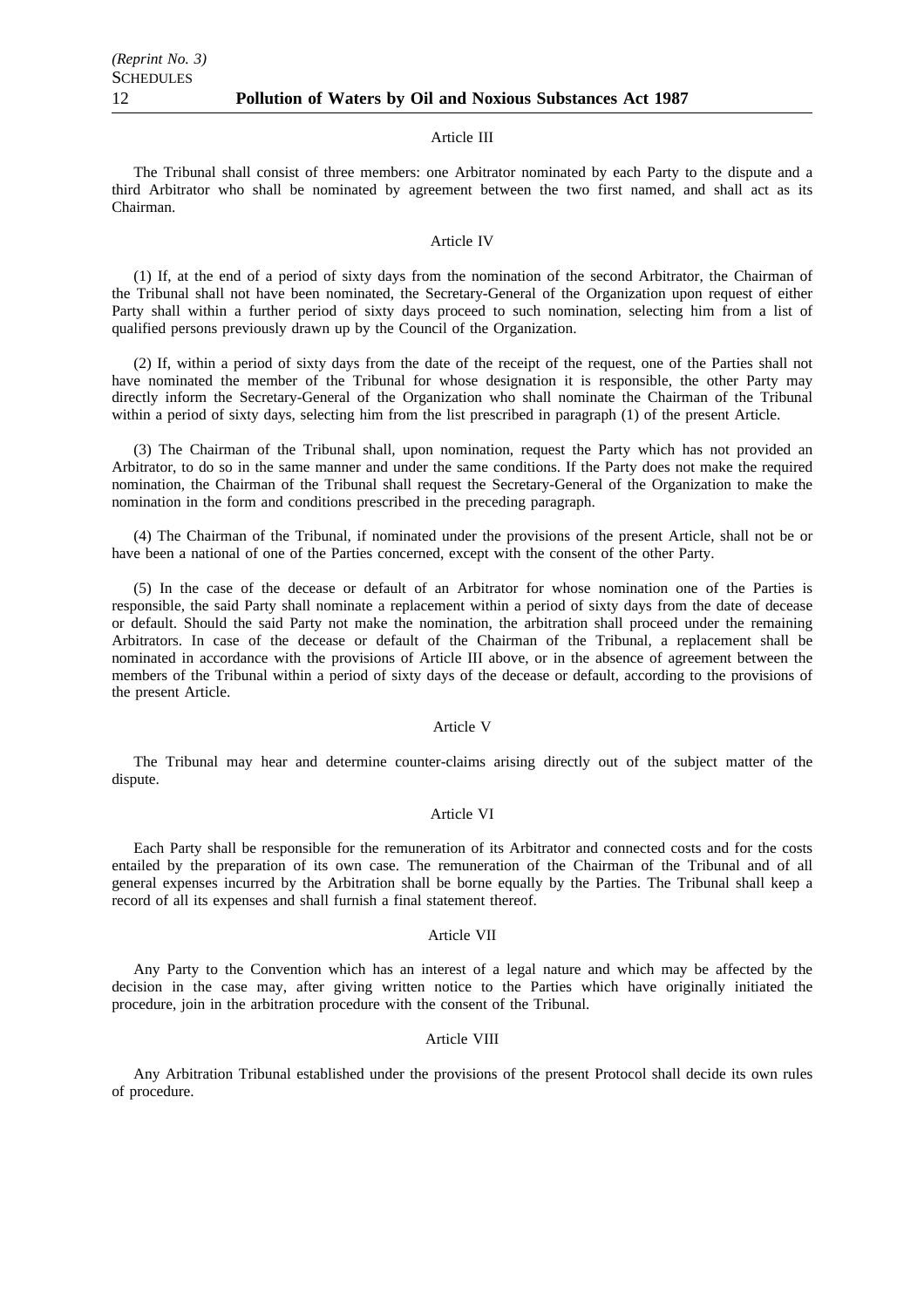## Article IX

(1) Decisions of the Tribunal both as to its procedure and its place of meeting and as to any question laid before it, shall be taken by majority votes of its members; the absence or abstention of one of the members of the Tribunal for whose nomination the Parties were responsible, shall not constitute an impediment to the Tribunal reaching a decision. In cases of equal voting, the vote of the Chairman shall be decisive.

(2) The Parties shall facilitate the work of the Tribunal and in particular, in accordance with their legislation, and using all means at their disposal—

- *(a)* provide the Tribunal with the necessary documents and information;
- *(b)* enable the Tribunal to enter their territory, to hear witnesses or experts, and to visit the scene.
- (3) Absence or default of one Party shall not constitute an impediment to the procedure.

## Article X

(1) The Tribunal shall render its award within a period of five months from the time it is established unless it decides, in the case of necessity, to extend the time limit for a further period not exceeding three months. The award of the Tribunal shall be accompanied by a statement of reasons. It shall be final and without appeal and shall be communicated to the Secretary-General of the Organization. The Parties shall immediately comply with the award.

(2) Any controversy which may arise between the Parties as regards interpretation or execution of the award may be submitted by either Party for judgment to the Tribunal which made the award, or, if it is not available, to another Tribunal constituted for this purpose, in the same manner as the original Tribunal.

# **Annex I**

## **REGULATIONS FOR THE PREVENTION OF POLLUTION BY OIL**

## CHAPTER I—GENERAL

#### Regulation 1

### *Definitions*

For the purposes of this Annex—

(1) "Oil" means petroleum in any form including crude oil, fuel oil, sludge, oil refuse and refined products (other than petrochemicals which are subject to the provisions of Annex II of the present Convention) and, without limiting the generality of the foregoing, includes the substances listed in Appendix I to this Annex.

(2) "Oily mixture" means a mixture with any oil content.

(3) "Oil fuel" means any oil used as fuel in connection with the propulsion and auxiliary machinery of the ship in which such oil is carried.

(4) "Oil tanker" means a ship constructed or adapted primarily to carry oil in bulk in its cargo spaces and includes combination carriers and any "chemical tanker" as defined in Annex II of the present Convention when it is carrying a cargo or part cargo of oil in bulk.

(5) "Combination carrier" means a ship designed to carry either oil or solid cargoes in bulk.

- (6) "New ship" means a ship—
- *(a)* for which the building contract is placed after 31 December 1975; or
- *(b)* in the absence of a building contract, the keel of which is laid or which is at a similar stage of construction after 30 June 1976; or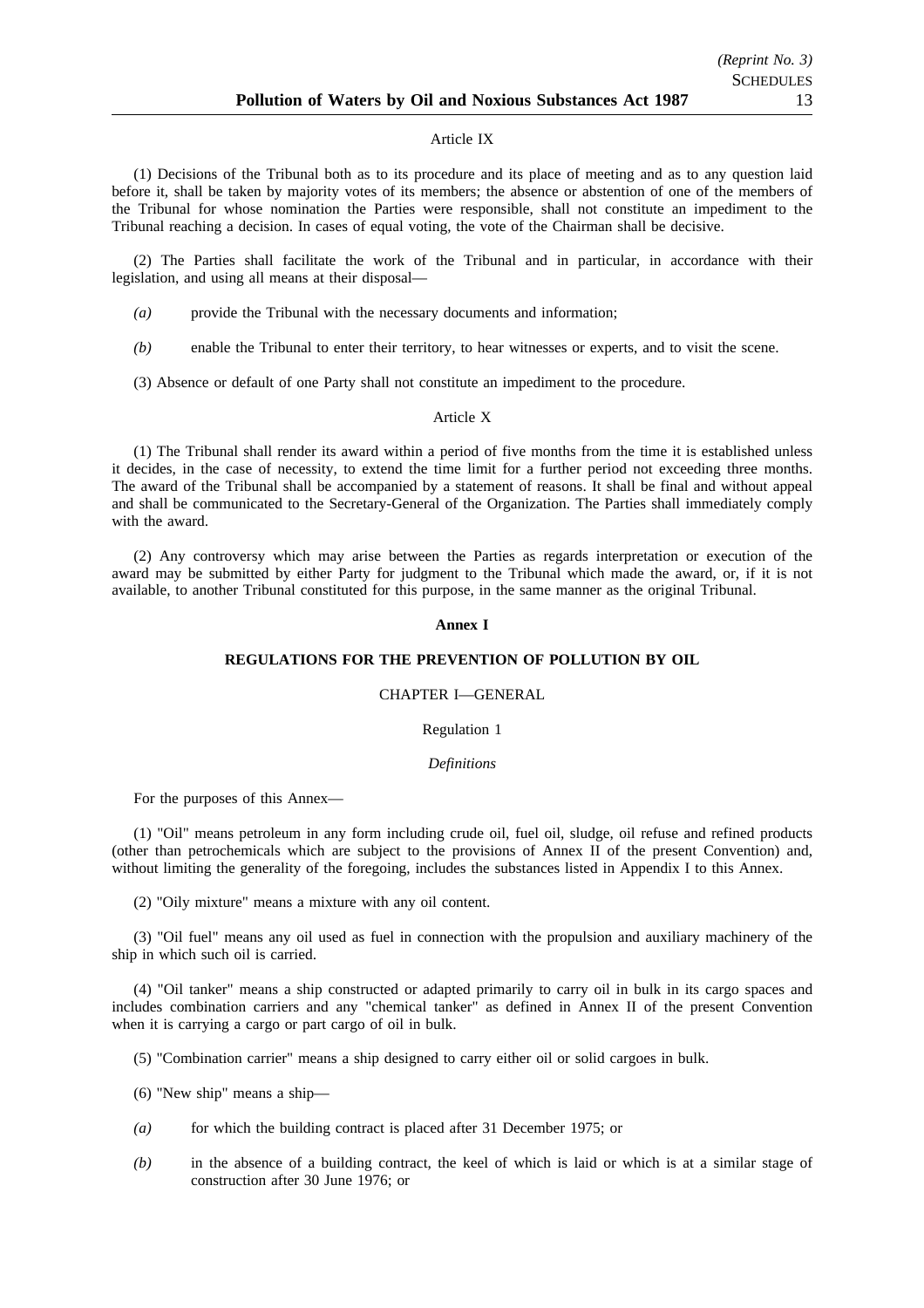- *(c)* the delivery of which is after 31 December 1979; or
- *(d)* which has undergone a major conversion—
	- (i) for which the contract is placed after 31 December 1975; or
	- (ii) in the absence of a contract, the construction work of which is begun after 30 June 1976; or
	- (iii) which is completed after 31 December 1979.
- (7) "Existing ship" means a ship which is not a new ship.
- (8) "Major conversion" means a conversion of an existing ship—
- *(a)* which substantially alters the dimensions or carrying capacity of the ship; or
- *(b)* which changes the type of the ship; or
- *(c)* the intent of which in the opinion of the Administration is substantially to prolong its life; or
- *(d)* which otherwise so alters the ship that if it were a new ship, it would become subject to relevant provisions of the present Convention not applicable to it as an existing ship.

(9) "Nearest land". The term "from the nearest land" means from the baseline from which the territorial sea of the territory in question is established in accordance with international law, except that, for the purposes of the present Convention "from the nearest land" off the north eastern coast of Australia shall mean from a line drawn from a point on the coast of Australia in

- latitude 11°00′ South, longitude 142°08′ East to a point in latitude 10°35′ South,
- longitude 141°55′ East—thence to a point latitude 10°00′ South,
- longitude 142°00′ East, thence to a point latitude 9°10′ South,
- longitude 143°52′ East, thence to a point latitude 9°00′ South,
- longitude 144°30′ East, thence to a point latitude 13°00′ South,
- longitude 144°00′ East, thence to a point latitude 15°00′ South,
- longitude 146°00′ East, thence to a point latitude 18°00′ South,
- longitude 147°00′ East, thence to a point latitude 21°00′ South,
- longitude 153°00′ East, thence to a point on the coast of Australia in latitude 24°42′ South, longitude 153°15′ East.

(10) "Special area" means a sea area where for recognized technical reasons in relation to its oceanographical and ecological condition and to the particular character of its traffic the adoption of special mandatory methods for the prevention of sea pollution by oil is required. Special areas shall include those listed in Regulation 10 of this Annex.

(11) "Instantaneous rate of discharge of oil content" means the rate of discharge of oil in litres per hour at any instant divided by the speed of the ship in knots at the same instant.

(12) "Tank" means an enclosed space which is formed by the permanent structure of a ship and which is designed for the carriage of liquid in bulk.

- (13) "Wing tank" means any tank adjacent to the side shell plating.
- (14) "Centre tank" means any tank inboard of a longitudinal bulkhead.

(15) "Slop tank" means a tank specifically designated for the collection of tank drainings, tank washings and other oily mixtures.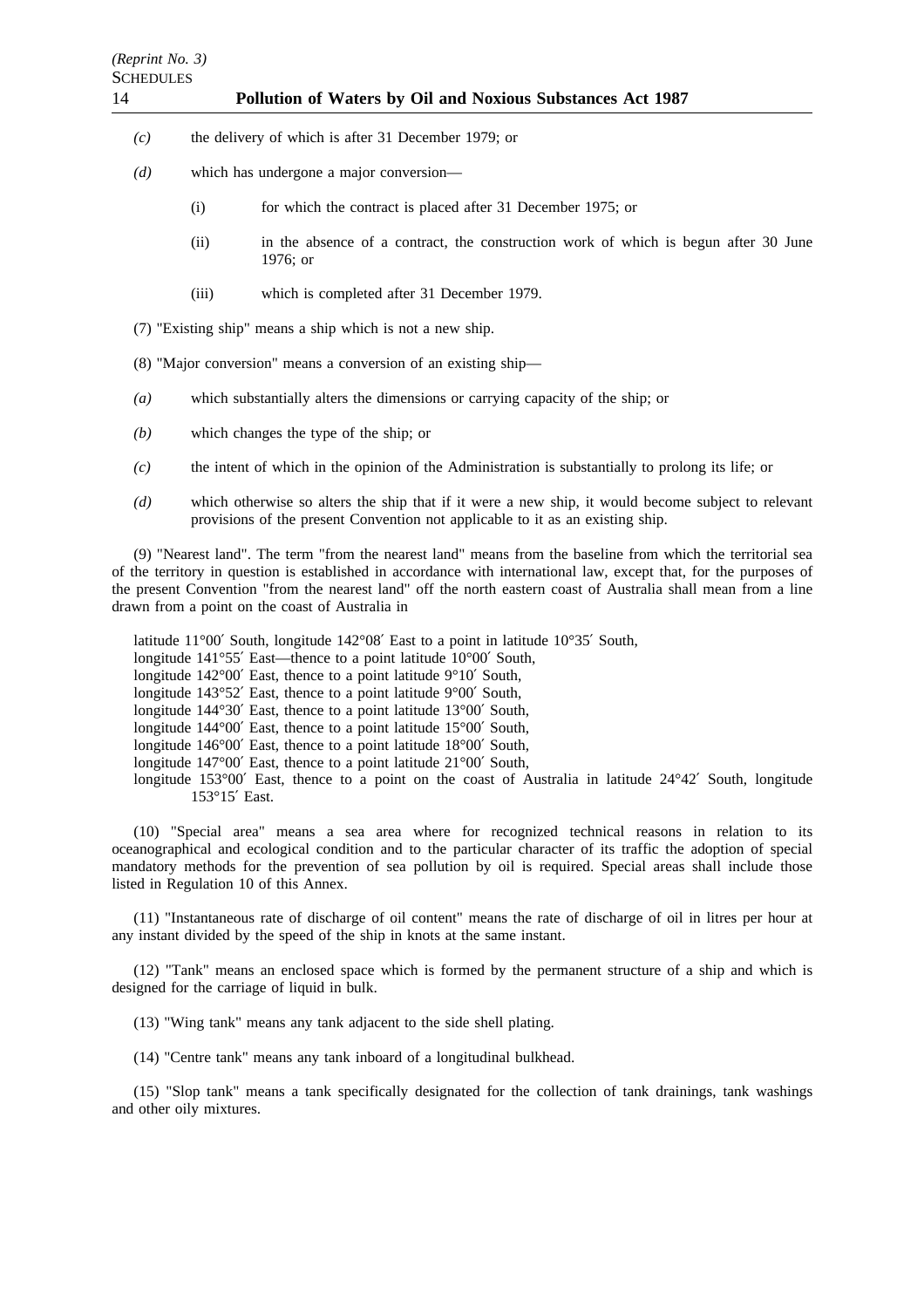(16) "Clean ballast" means the ballast in a tank which since oil was last carried therein, has been so cleaned that effluent therefrom if it were discharged from a ship which is stationary into clean calm water on a clear day would not produce visible traces of oil on the surface of the water or on adjoining shorelines or cause a sludge or emulsion to be deposited beneath the surface of the water or upon adjoining shorelines. If the ballast is discharged through an oil discharge monitoring and control system approved by the Administration, evidence based on such a system to the effect that the oil content of the effluent did not exceed 15 parts per million shall be determinative that the ballast was clean, notwithstanding the presence of visible traces.

(17) "Segregated ballast" means the ballast water introduced into a tank which is completely separated from the cargo oil and oil fuel system and which is permanently allocated to the carriage of ballast or to the carriage of ballast or cargoes other than oil or noxious substances as variously defined in the Annexes of the present Convention.

(18) "Length" (L) means 96 per cent of the total length on a waterline at 85 per cent of the least moulded depth measured from the top of the keel, or the length from the foreside of the stem to the axis of the rudder stock on that waterline, if that be greater. In ships designed with a rake of keel the waterline on which this length is measured shall be parallel to the designed waterline. The length (L) shall be measured in metres.

(19) "Forward and after perpendiculars" shall be taken at the forward and after ends of the length (L). The forward perpendicular shall coincide with the foreside of the stem on the waterline on which the length is measured.

(20) "Amidships" is at the middle of the length (L).

(21) "Breadth" (B) means the maximum breadth of the ship, measured amidships to the moulded line of the frame in a ship with a metal shell and to the outer surface of the hull in a ship with a shell of any other material. The breadth (B) shall be measured in metres.

(22) "Deadweight" (DW) means the difference in metric tons between the displacement of a ship in water of a specific gravity of 1.025 at the load waterline corresponding to the assigned summer freeboard and the lightweight of the ship.

(23) "Lightweight" means the displacement of a ship in metric tons without cargo, oil fuel, lubricating oil, ballast water, fresh water and feedwater in tanks, consumable stores, passengers and their effects.

(24) "Permeability" of a space means the ratio of the volume within that space which is assumed to be occupied by water to the total volume of that space.

(25) "Volumes" and "areas" in a ship shall be calculated in all cases to moulded lines.

## Regulation 2

### *Application*

(1) Unless expressly provided otherwise, the provisions of this Annex shall apply to all ships.

(2) In ships other than oil tankers fitted with cargo spaces which are constructed and utilized to carry oil in bulk of an aggregate capacity of 200 cubic metres or more, the requirements of Regulations 9, 10, 14, 15(1), (2) and (3), 18, 20 and 24(4) of this Annex for oil tankers shall also apply to the construction and operation of those spaces, except that where such aggregate capacity is less than 1 000 cubic metres the requirements of Regulation 15(4) of this Annex may apply in lieu of Regulation 15(1), (2) and (3).

(3) Where a cargo subject to the provisions of Annex II of the present Convention is carried in a cargo space of an oil tanker, the appropriate requirements of Annex II of the present Convention shall also apply.

(4) *(a)* Any hydrofoil, air-cushion vehicle and other new type of vessel (near-surface craft, submarine craft, etc.) whose constructional features are such as to render the application of any of the provisions of Chapters II and III of this Annex relating to construction and equipment unreasonable or impracticable may be exempted by the Administration from such provisions, provided that the construction and equipment of that ship provides equivalent protection against pollution by oil, having regard to the service for which it is intended.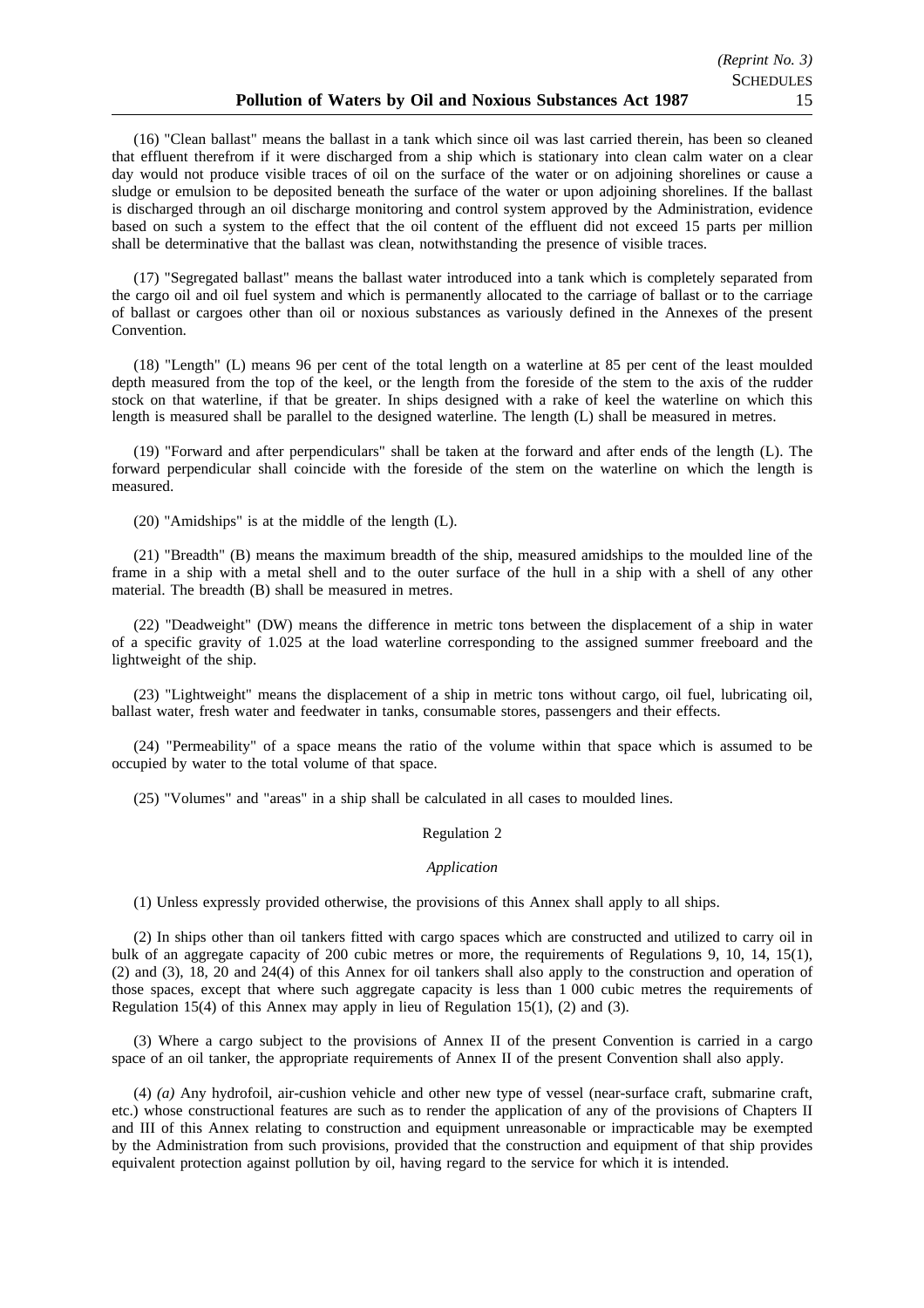*(b)* Particulars of any such exemption granted by the Administration shall be indicated in the Certificate referred to in Regulation 5 of this Annex.

*(c)* The Administration which allows any such exemption shall, as soon as possible, but not more than ninety days thereafter, communicate to the Organization particulars of same and the reasons therefor, which the Organization shall circulate to the Parties to the Convention for their information and appropriate action, if any.

### Regulation 3

### *Equivalents*

(1) The Administration may allow any fitting, material, appliance or apparatus to be fitted in a ship as an alternative to that required by this Annex if such fitting, material, appliance or apparatus is at least as effective as that required by this Annex. This authority of the Administration shall not extend to substitution of operational methods to effect the control of discharge of oil as equivalent to those design and construction features which are prescribed by Regulations in this Annex.

(2) The Administration which allows a fitting, material, appliance or apparatus, as an alternative to that required by this Annex shall communicate to the Organization for circulation to the Parties to the Convention particulars thereof, for their information and appropriate action, if any.

# Regulation 4

# *Surveys*

(1) Every oil tanker of 150 tons gross tonnage and above, and every other ship of 400 tons gross tonnage and above shall be subject to the surveys specified below:

- *(a)* An initial survey before the ship is put in service or before the Certificate required under Regulation 5 of this annex is issued for the first time, which shall include a complete survey of its structure, equipment, fittings, arrangements and material in so far as the ship is covered by this Annex. This survey shall be such as to ensure that the structure, equipment, fittings, arrangements and material fully comply with the applicable requirements of this Annex.
- *(b)* Periodical surveys at intervals specified by the Administration, but not exceeding five years, which shall be such as to ensure that the structure, equipment, fittings, arrangements and material fully comply with the applicable requirements of this Annex. However, where the duration of the International Oil Pollution Prevention Certificate (1973) is extended as specified in Regulation 8(3) or (4) of this Annex, the interval of the periodical survey may be extended correspondingly.
- *(c)* Intermediate surveys at intervals specified by the Administration but not exceeding thirty months, which shall be such as to ensure that the equipment and associated pump and piping systems, including oil discharge monitoring and control systems, oily-water separating equipment and oil filtering systems, fully comply with the applicable requirements of this Annex and are in good working order. Such intermediate surveys shall be endorsed on the International Oil Pollution Prevention Certificate (1973) issued under Regulation 5 of this Annex.

(2) The Administration shall establish appropriate measures for ships which are not subject to the provisions of paragraph (1) of this Regulation in order to ensure that the applicable provisions of this Annex are complied with.

(3) Surveys of the ship as regards enforcement of the provisions of this Annex shall be carried out by officers of the Administration. The Administration may, however, entrust the surveys either to surveyors nominated for the purpose or to organizations recognized by it. In every case the Administration concerned fully guarantees the completeness and efficiency of the surveys.

(4) After any survey of the ship under this Regulation has been completed, no significant change shall be made in the structure, equipment, fittings, arrangements or material covered by the survey without the sanction of the Administration, except the direct replacement of such equipment or fittings.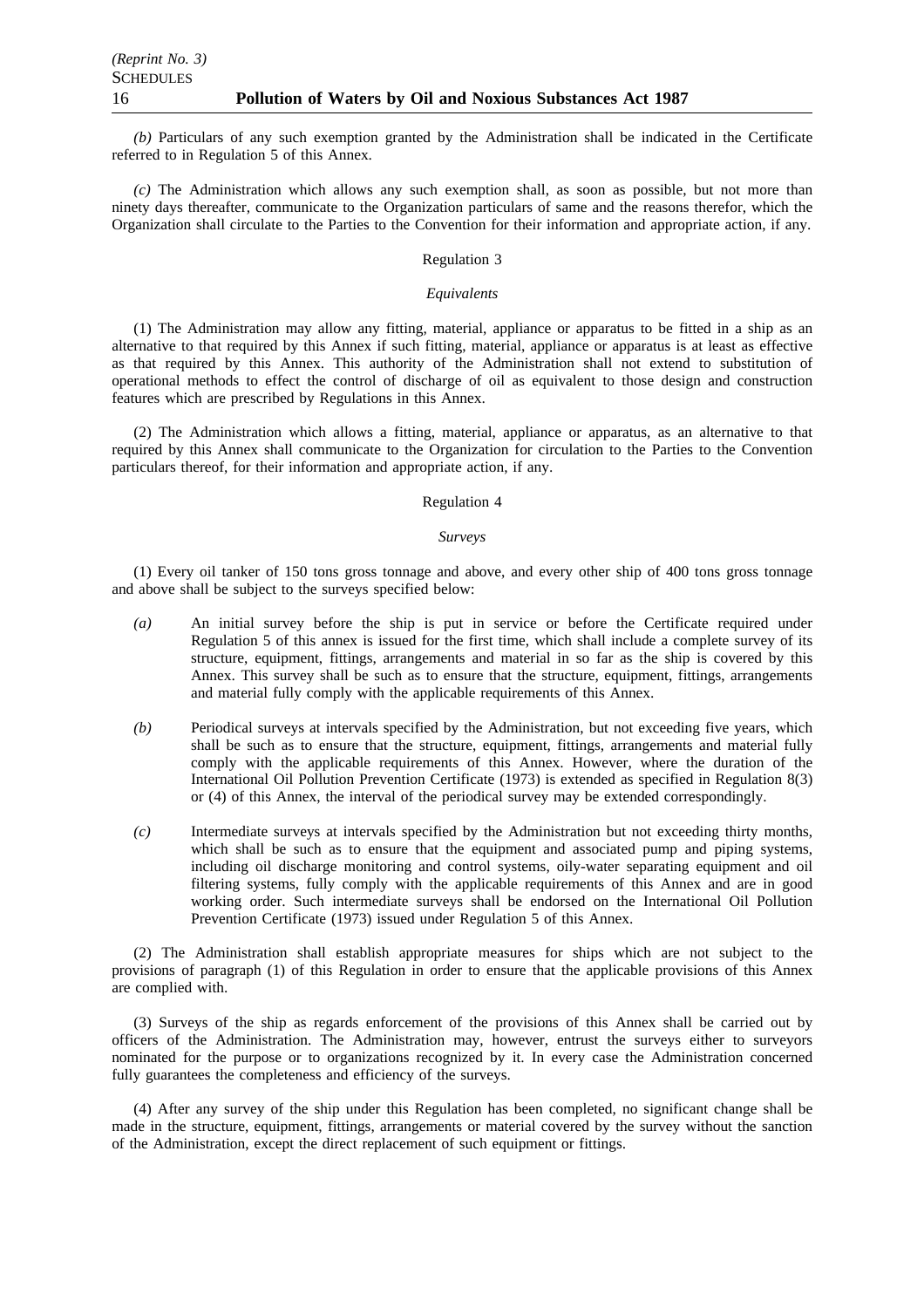## Regulation 5

### *Issue of Certificate*

(1) An International Oil Pollution Prevention Certificate (1973) shall be issued, after survey in accordance with the provisions of Regulation 4 of this Annex, to any oil tanker of 150 tons gross tonnage and above and any other ships of 400 tons gross tonnage and above which are engaged in voyages to ports or off-shore terminals under the jurisdiction of other Parties to the Convention. In the case of existing ships this requirement shall apply twelve months after the date of entry into force of the present Convention.

(2) Such Certificate shall be issued either by the Administration or by any persons or organization duly authorized by it. In every case the Administration assumes full responsibility for the certificate.

### Regulation 6

#### *Issue of a Certificate by another Government*

(1) The Government of a Party to the Convention may, at the request of the Administration, cause a ship to be surveyed and, if satisfied that the provisions of this Annex are complied with, shall issue or authorize the issue of an International Oil Pollution Prevention Certificate (1973) to the ship in accordance with this Annex.

(2) A copy of the Certificate and a copy of the survey report shall be transmitted as soon as possible to the requesting Administration.

(3) A Certificate so issued shall contain a statement to the effect that it has been issued at the request of the Administration and it shall have the same force and receive the same recognition as the Certificate issued under Regulation 5 of this Annex.

(4) No International Oil Pollution Prevention Certificate (1973) shall be issued to a ship which is entitled to fly the flag of a State which is not a Party.

## Regulation 7

## *Form of Certificate*

The International Oil Pollution Prevention Certificate (1973) shall be drawn up in an official language of the issuing country in the form corresponding to the model given in Appendix II to this Annex. If the language used is neither English nor French, the text shall include a translation into one of these languages.

## Regulation 8

## *Duration of Certificate*

(1) An International Oil Pollution Prevention Certificate (1973) shall be issued for a period specified by the Administration, which shall not exceed five years from the date of issue, except as provided in paragraphs (2), (3) and (4) of this Regulation.

(2) If a ship at the time when the Certificate expires is not in a port or off-shore terminal under the jurisdiction of the Party to the Convention whose flag the ship is entitled to fly, the Certificate may be extended by the Administration, but such extension shall be granted only for the purpose of allowing the ship to complete its voyage to the State whose flag the ship is entitled to fly or in which it is to be surveyed and then only in cases where it appears proper and reasonable to do so.

(3) No Certificate shall be thus extended for a period longer than five months and a ship to which such extension is granted shall not on its arrival in the State whose flag it is entitled to fly or the port in which it is to be surveyed, be entitled by virtue of such extension to leave that port or State without having obtained a new Certificate.

(4) A Certificate which has not been extended under the provisions of paragraph (2) of this Regulation may be extended by the Administration for a period of grace of up to one month from the date of expiry stated on it.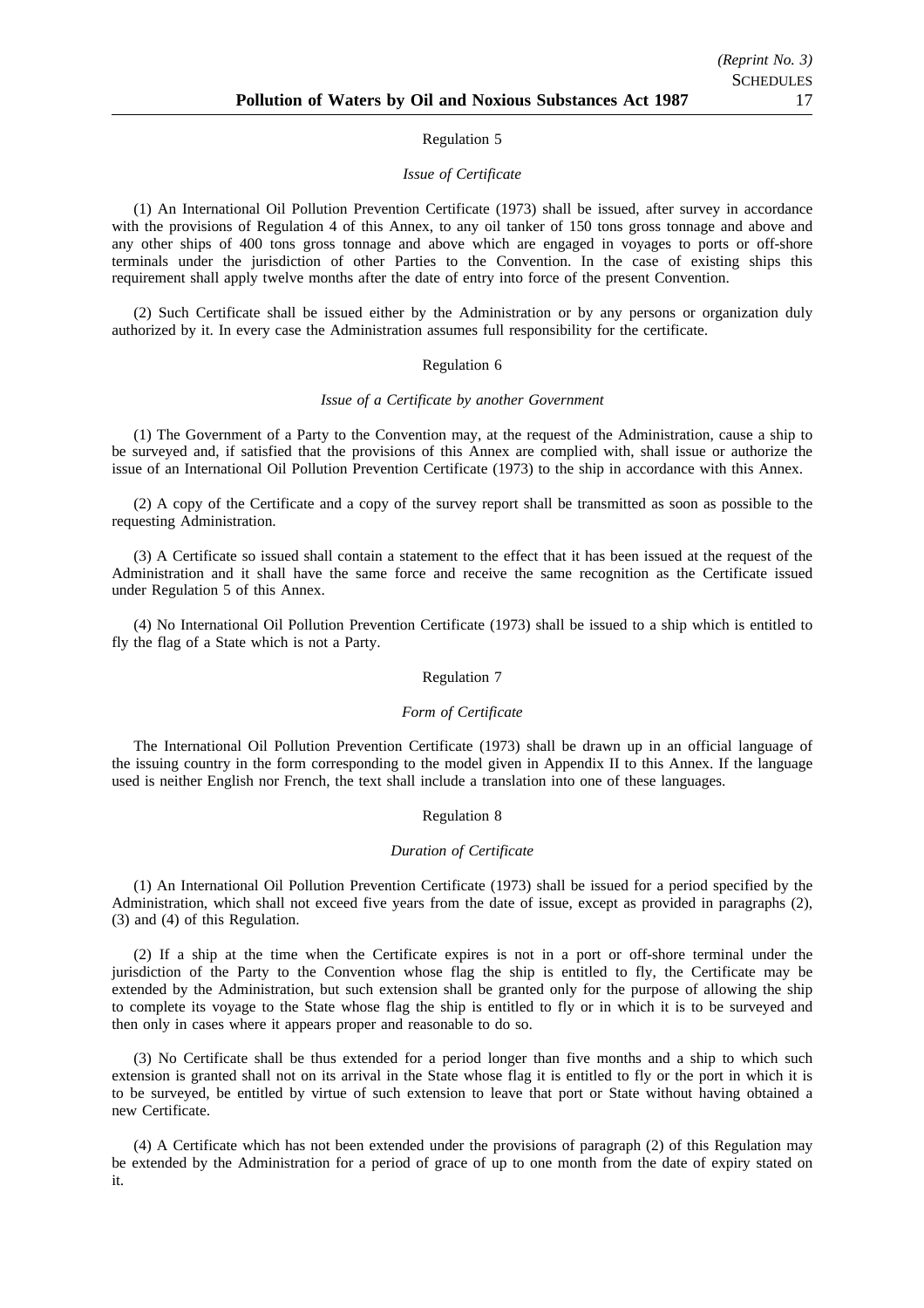(5) A Certificate shall cease to be valid if significant alterations have taken place in the construction, equipment, fittings, arrangements, or material required without the sanction of the Administration, except the direct replacement of such equipment or fittings, or if intermediate surveys as specified by the Administration under Regulation  $4(1)(c)$  of this Annex are not carried out.

(6) A Certificate issued to a ship shall cease to be valid upon transfer of such a ship to the flag of another State, except as provided in paragraph (7) of this Regulation.

(7) Upon transfer of a ship to the flag of another Party, the Certificate shall remain in force for a period not exceeding five months provided that it would not have expired before the end of that period, or until the Administration issues a replacement Certificate, whichever is earlier. As soon as possible after the transfer has taken place the Government of the Party whose flag the ship was formerly entitled to fly shall transmit to the Administration a copy of the Certificate carried by the ship before the transfer, and, if available, a copy of the relevant survey report.

# CHAPTER II—REQUIREMENTS FOR CONTROL OF OPERATIONAL POLLUTION

## Regulation 9

# *Control of Discharge of Oil*

(1) Subject to the provisions of Regulations 10 and 11 of this Annex and paragraph (2) of this Regulation, any discharge into the sea of oil or oily mixtures from ships to which this Annex applies shall be prohibited except when all the following conditions are satisfied:

- *(a)* For an oil tanker, except as provided for in sub-paragraph *(b)* of this paragraph—
	- (i) the tanker is not within a special area;
	- (ii) the tanker is more than 50 nautical miles from the nearest land;
	- (iii) the tanker is proceeding en route;
	- (iv) the instantaneous rate of discharge of oil content does not exceed 60 litres per nautical mile;
	- (v) the total quantity of oil discharged into the sea does not exceed for existing tankers 1/15 000 of the total quantity of the particular cargo of which the residue formed a part, and for new tankers 1/30 000 of the total quantity of the particular cargo of which the residue formed a part; and
	- (vi) the tanker has in operation, except as provided for in Regulation 15(5) and (6) of this Annex, an oil discharge monitoring and control system and a slop tank arrangement as required by Regulation 15 of this Annex;
- *(b)* From a ship of 400 tons gross tonnage and above other than an oil tanker and from machinery space bilges excluding cargo pump room bilges of an oil tanker unless mixed with oil cargo residue—
	- (i) the ship is not within a special area;
	- (ii) the ship is more than 12 nautical miles from the nearest land;
	- (iii) the ship proceeding en route;
	- (iv) the oil content of the effluent is less than 100 parts per million; and
	- (v) the ship has in operation an oil discharge monitoring and control system, oily-water separating equipment, oil filtering system or other installation as required by Regulation 16 of this Annex.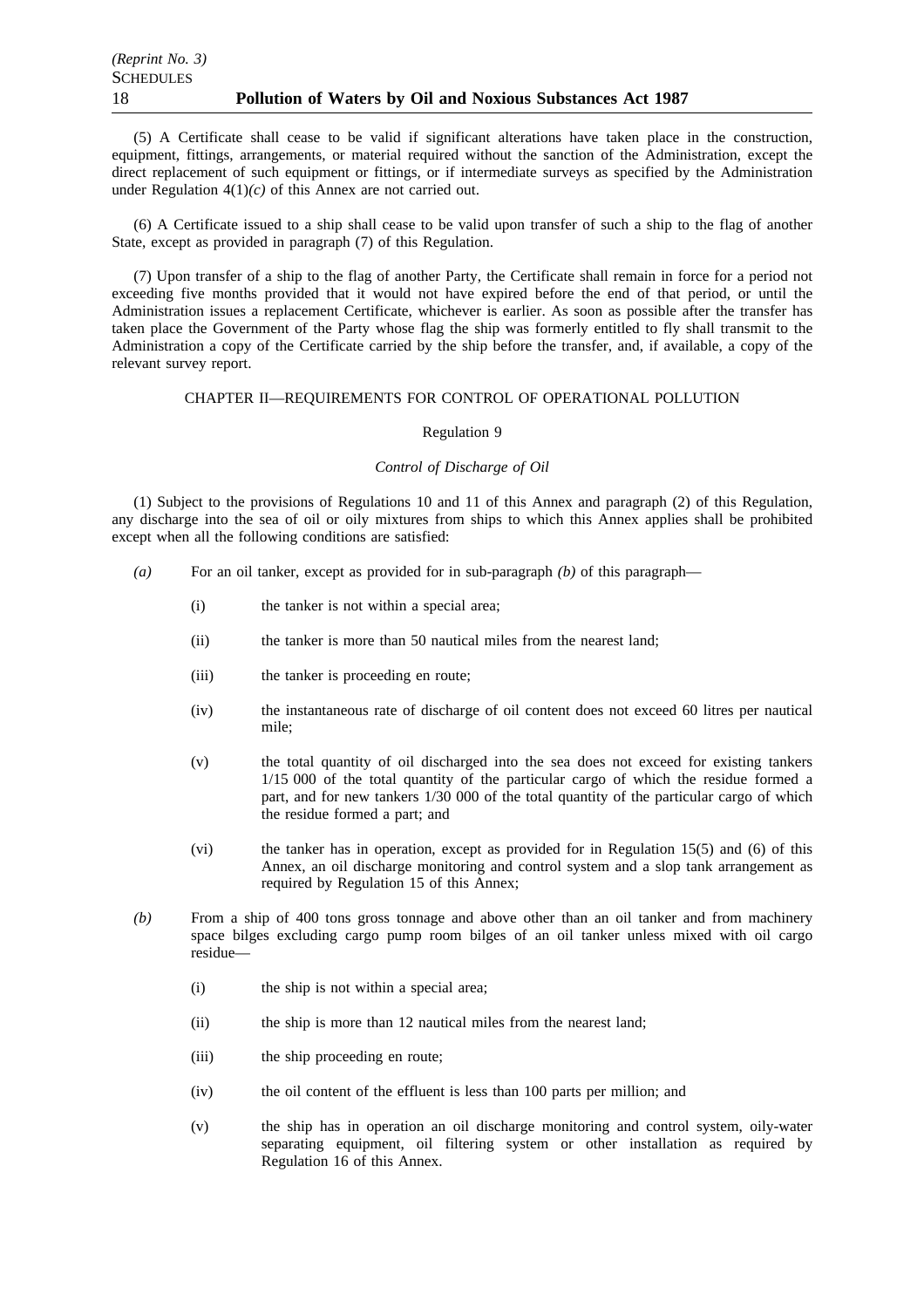(2) In the case of a ship of less than 400 tons gross tonnage other than an oil tanker whilst outside the special area, the Administration shall ensure that it is equipped as far as practicable and reasonable with installations to ensure the storage of oil residues on board and their discharge to reception facilities or into the sea in compliance with the requirements of paragraph (1)*(b)* of this Regulation.

(3) Whenever visible traces of oil are observed on or below the surface of the water in the immediate vicinity of a ship or its wake, Governments of Parties to the Convention should, to the extent they are reasonably able to do so, promptly investigate the facts bearing on the issue of whether there has been a violation of the provisions of this Regulation or Regulation 10 of this Annex. The investigation should include, in particular, the wind and sea conditions, the track and speed of the ship, other possible sources of the visible traces in the vicinity, and any relevant oil discharge records.

(4) The provisions of paragraph (1) of this Regulation shall not apply to the discharge of clean or segregated ballast. The provisions of sub-paragraph  $(1)(b)$  of this Regulation shall not apply to the discharge of oily mixture which without dilution has an oil content not exceeding 15 parts per million.

(5) No discharge into the sea shall contain chemicals or other substances in quantities or concentrations which are hazardous to the marine environment or chemicals or other substances introduced for the purpose of circumventing the conditions of discharge specified in this Regulation.

(6) The oil residues which cannot be discharged into the sea in compliance with paragraphs (1), (2) and (4) of this Regulation shall be retained on board or discharged to reception facilities.

# Regulation 10

## *Methods for the Prevention of Oil Pollution from Ships while operating in Special Areas*

(1) For the purposes of this Annex the special areas are the Mediterranean Sea area, the Baltic Sea area, the Black Sea area, the Red Sea area and the Gulfs area which are defined as follows:

- *(a)* The Mediterranean Sea area means the Mediterranean Sea proper including the gulfs and seas therein with the boundary between the Mediterranean and the Black Sea constituted by the 41°N parallel and bounded to the west by the Straits of Gibraltar at the meridian of 5°36′W.
- *(b)* The Baltic Sea area means the Baltic Sea proper with the Gulf of Bothnia, the Gulf of Finland and the entrance to the Baltic sea bounded by the parallel of the Skaw in the Skagerrak at 57°44.8′N.
- *(c)* The Black Sea area means the Black Sea proper with the boundary between the Mediterranean and the Black Sea constituted by the parallel  $41^{\circ}$ N.
- *(d)* The Red Sea area means the Red Sea proper including the Gulfs of Suez and Aqaba bounded at the south by the rhumb line between Ras si Ane (12°8.5′N, 43°19.6′E) and Husn Murad (12°40.4′N, 43°30.2′E).
- *(e)* The Gulfs area means the sea area located north west of the rhumb line between Ras al Hadd (22°30′N, 59°48′E) and Ras Al Fasteh (25°04′N, 61°25′E).

(2) *(a)* Subject to the provisions of Regulation 11 of this Annex, any discharge into the sea of oil or oily mixture from any oil tanker and any ship of 400 tons gross tonnage and above other than an oil tanker shall be prohibited, while in a special area.

*(b)* Such ships while in a special area shall retain on board all oil drainage and sludge, dirty ballast and tank washing waters and discharge them only to reception facilities.

(3) *(a)* Subject to the provisions of Regulation 11 of this Annex, any discharge into the sea of oil or oily mixture from a ship of less than 400 tons gross tonnage, other than an oil tanker, shall be prohibited while in a special area, except when the oil content of the effluent without dilution does not exceed 15 parts per million or alternatively when all of the following conditions are satisfied:

(i) The ship is proceeding en route;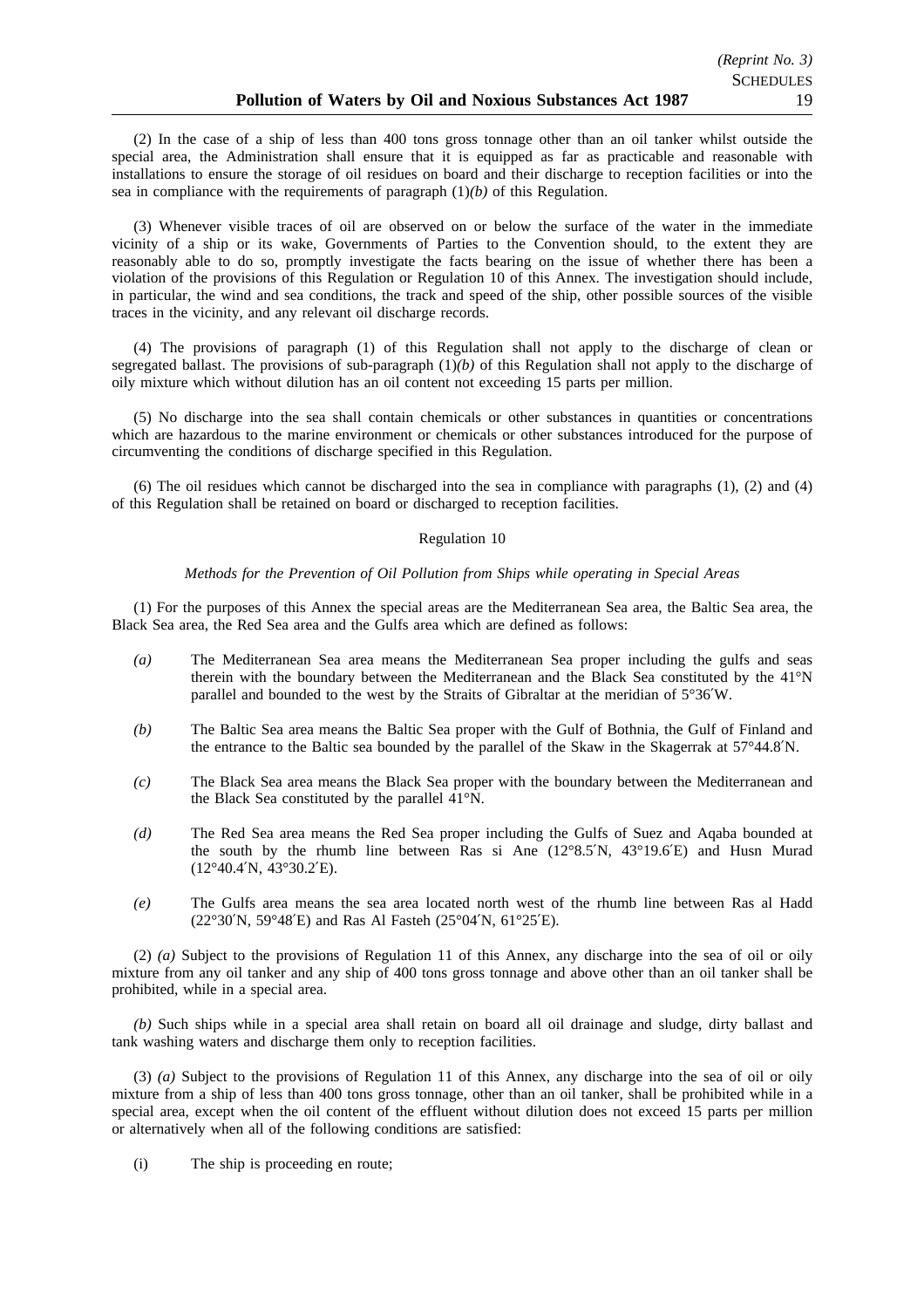- (ii) The oil content of the effluent is less than 100 parts per million; and
- (iii) The discharge is made as far as practicable from the land, but in no case less than 12 nautical miles from the nearest land.

*(b)* No discharge into the sea shall contain chemicals or other substances in quantities or concentrations which are hazardous to the marine environment or chemicals or other substances introduced for the purpose of circumventing the conditions of discharge specified in this Regulation.

*(c)* The oil residues which cannot be discharged into the sea in compliance with sub-paragraph *(a)* of this paragraph shall be retained on board or discharged to reception facilities.

(4) The provisions of this Regulation shall not apply to the discharge of clean or segregated ballast.

(5) Nothing in this Regulation shall prohibit a ship on a voyage only part of which is in a special area from discharging outside the special area in accordance with Regulation 9 of this Annex.

(6) Whenever visible traces of oil are observed on or below the surface of the water in the immediate vicinity of a ship or its wake, the Governments of Parties to the Convention should, to the extent they are reasonably able to do so, promptly investigate the facts bearing on the issue of whether there has been a violation of the provisions of this Regulation or Regulation 9 of this Annex. The investigation should include, in particular, the wind and sea conditions, the track and speed of the ship, other possible sources of the visible traces in the vicinity, and any relevant oil discharge records.

- (7) Reception facilities within special areas:
- *(a)* Mediterranean Sea, Black Sea and Baltic Sea areas:
	- (i) The Government of each Party to the Convention, the coastline of which borders on any given special area, undertakes to ensure that not later than 1 January 1977 all oil loading terminals and repair ports within the special area are provided with facilities adequate for the reception and treatment of all the dirty ballast and tank washing water from oil tankers. In addition all ports within the special area shall be provided with adequate reception facilities for other residues and oily mixtures from all ships. Such facilities shall have adequate capacity to meet the needs of the ships using them without causing undue delay.
	- (ii) The Government of each Party having under its jurisdiction entrances to seawater courses with low depth contour which might require a reduction of draught by the discharge of ballast undertakes to ensure the provision of the facilities referred to in sub-paragraph  $(a)(i)$  of this paragraph but with the proviso that ships required to discharge slops or dirty ballast could be subject to some delay.
	- (iii) During the period between the entry into force of the present Convention (if earlier than 1 January 1977) and 1 January 1977 ships while navigating in the special areas shall comply with the requirements of Regulation 9 of this Annex. However, the Governments of Parties the coastlines of which boarder on any of the special areas under this sub-paragraph may establish a date earlier than 1 January 1977 but after the date of entry into force of the present Convention, from which the requirements of this Regulation in respect of the special areas in question shall take effect—
		- (1) if all the reception facilities required have been provided by the date so established; and
		- (2) provided that the Parties concerned notify the Organization of the date so established at least six months in advance, for circulation to other Parties.
	- (iv) After 1 January 1977, or the date established in accordance with subparagraph *(a)*(iii) of this paragraph if earlier, each Party shall notify the Organization for transmission to the Contracting Governments concerned of all cases where the facilities are alleged to be inadequate.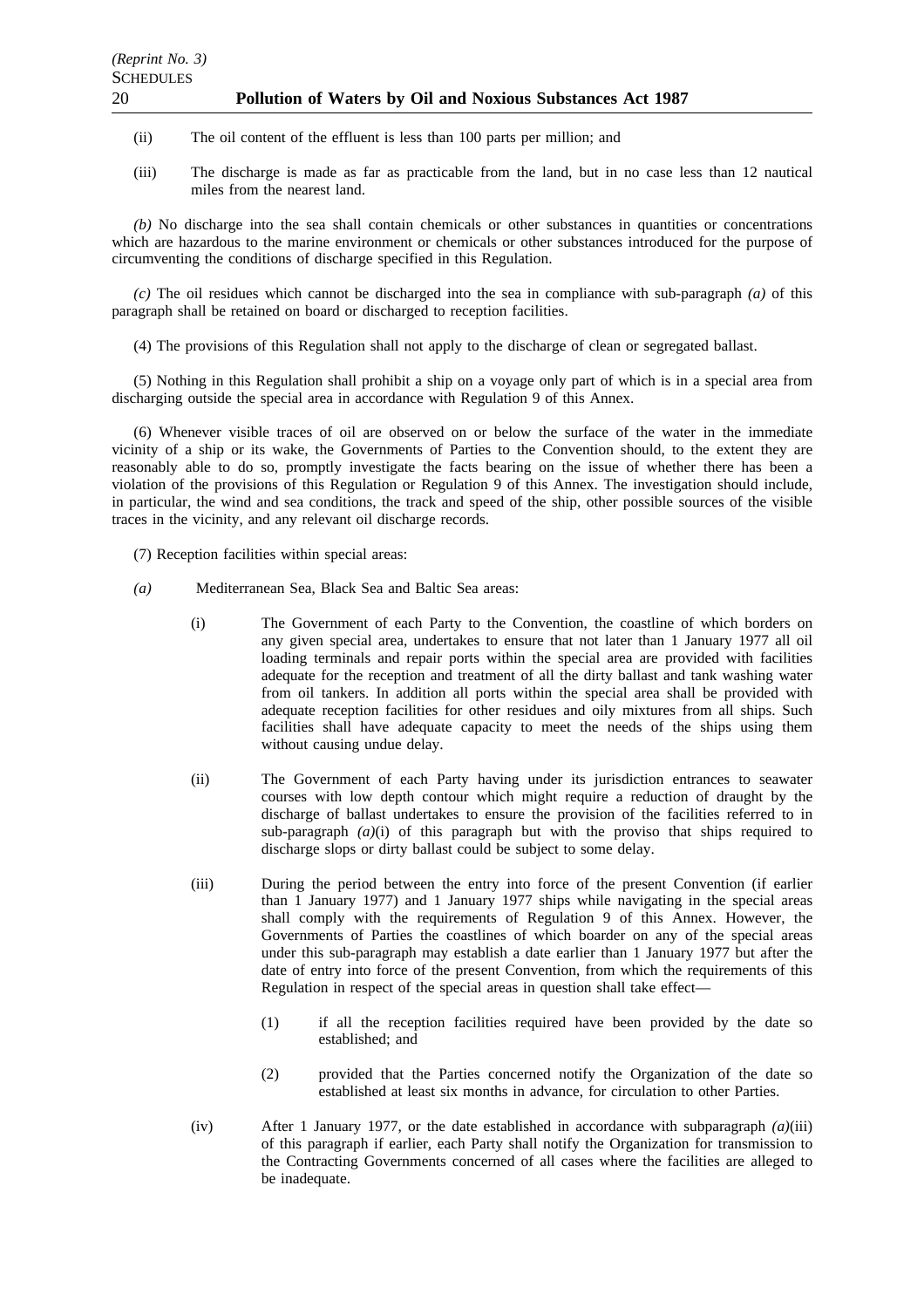- *(b)* Red Sea area and Gulfs area:
	- (i) The Government of each Party the coastline of which boarders on the special areas undertakes to ensure that as soon as possible all oil loading terminals and repair ports within these special areas are provided with facilities adequate for the reception and treatment of all the dirty ballast and tank washing water from tankers. In addition all ports within the special area shall be provided with adequate reception facilities for other residues and oily mixtures from all ships. Such facilities shall have adequate capacity to meet the needs of the ships using them without causing undue delay.
	- (ii) The Government of each Party having under its jurisdiction entrances to seawater courses with low depth contour which might require a reduction of draught by the discharge of ballast shall undertake to ensure the provision of the facilities referred to in sub-paragraph *(b)*(i) of this paragraph but with the proviso that ships required to discharge slops or dirty ballast could be subject to some delay.
	- (iii) Each Party concerned shall notify the Organization of the measures taken pursuant to provisions of sub-paragraph  $(b)(i)$  and  $(ii)$  of this paragraph. Upon receipt of sufficient notifications the Organization shall establish a date from which the requirements of this Regulation in respect of the area in question shall take effect. The Organization shall notify all Parties of the date so established no less than twelve months in advance of that date.
	- (iv) During the period between the entry into force of the present Convention and the date so established, ships while navigating in the special area shall comply with the requirements of Regulation 9 of this Annex.
	- (v) After such date oil tankers loading in ports in these special areas where such facilities are not yet available shall also fully comply with the requirements of this Regulation. However, oil tankers entering these special areas for the purpose of loading shall make every effort to enter the area with only clean ballast on board.
	- (vi) After the date on which the requirements for the special area in question take effect, each Party shall notify the Organization for transmission to the Parties concerned of all cases where the facilities are alleged to be inadequate.
	- (vii) At least the reception facilities as prescribed in Regulation 12 of this Annex shall be provided by 1 January 1977 or one year after the date of entry into force of the present Convention, whichever occurs later.

## Regulation 11

## *Exceptions*

Regulations 9 and 10 of this Annex shall not apply to—

- *(a)* the discharge into the sea of oil or oily mixture necessary for the purpose of securing the safety of a ship or saving life at sea; or
- *(b)* the discharge into the sea of oil or oily mixture resulting from damage to a ship or its equipment—
	- (i) provided that all reasonable precautions have been taken after the occurrence of the damage or discovery of the discharge for the purpose of preventing or minimizing the discharge; and
	- (ii) except if the owner or the Master acted either with intent to cause damage, or recklessly and with knowledge that damage would probably result; or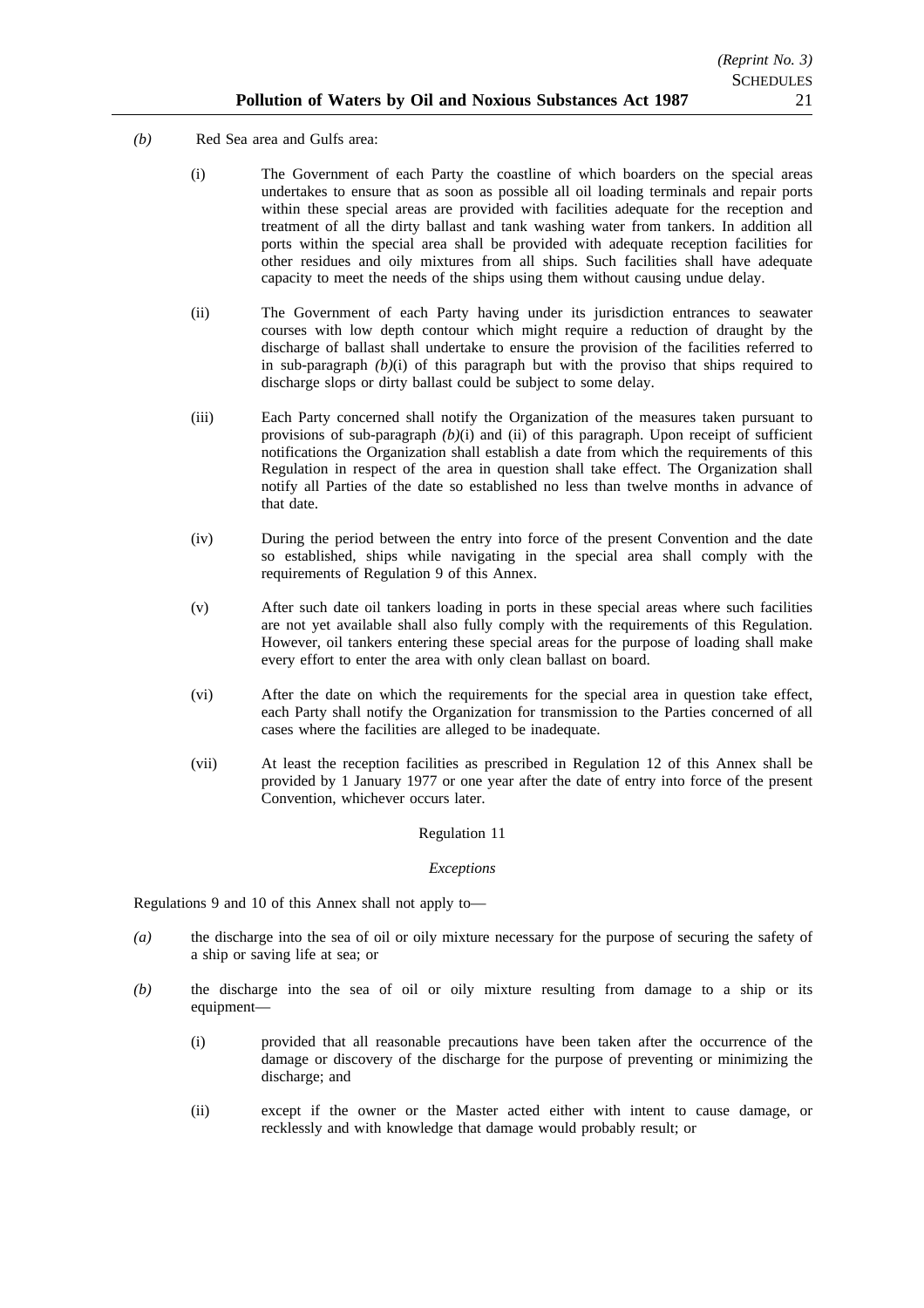*(c)* the discharge into the sea of substances containing oil, approved by the Administration, when being used for the purpose of combating specific pollution incidents in order to minimize the damage from pollution. Any such discharge shall be subject to the approval of any Government in whose jurisdiction it is contemplated the discharge will occur.

# Regulation 12

## *Reception Facilities*

(1) Subject to the provisions of Regulation 10 of this Annex, the Government of each Party undertakes to ensure the provision at oil loading terminals, repair ports, and in other ports in which ships have oily residues to discharge, of facilities for the reception of such residues and oily mixtures as remain from oil tankers and other ships adequate to meet the needs of the ships using them without causing undue delay to ships.

- (2) Reception facilities in accordance with paragraph (1) of this Regulation shall be provided in—
- *(a)* all ports and terminals in which crude oil is loaded into oil tankers where such tankers have immediately prior to arrival completed a ballast voyage of not more than 72 hours or not more than 1 200 nautical miles;
- *(b)* all ports and terminals in which oil other than crude oil in bulk is loaded at an average quantity of more than 1 000 metric tons per day;
- *(c)* all ports having ship repair yards or tank cleaning facilities;
- *(d)* all ports and terminals which handle ships provided with the sludge tank(s) required by Regulation 17 of this Annex;
- *(e)* all ports in respect of oily bilge waters and other residues, which cannot be discharged in accordance with Regulation 9 of this Annex; and
- *(f)* all loading ports for bulk cargoes in respect of oil residues from combination carriers which cannot be discharged in accordance with Regulation 9 of this Annex.
- (3) The capacity for the reception facilities shall be as follows:
- *(a)* Crude oil loading terminals shall have sufficient reception facilities to receive oil and oily mixtures which cannot be discharged in accordance with the provisions of Regulation 9(1)*(a)* of this Annex from all oil tankers on voyages as described in paragraph (2)*(a)* of this Regulation.
- *(b)* Loading ports and terminals referred to in paragraph (2)*(b)* of this Regulation shall have sufficient reception facilities to receive oil and oily mixtures which cannot be discharged in accordance with the provisions of Regulation  $9(1)(a)$  of this Annex from oil tankers which load oil other than crude oil in bulk.
- *(c)* All ports having ship repair yards or tank cleaning facilities shall have sufficient reception facilities to receive all residues and oily mixtures which remain on board for disposal from ships prior to entering such yards or facilities.
- *(d)* All facilities provided in ports and terminals under paragraph (2)*(d)* of this Regulation shall be sufficient to receive all residues retained according to Regulation 17 of this Annex from all ships that may reasonably be expected to call at such ports and terminals.
- *(e)* All facilities provided in ports and terminals under this Regulation shall be sufficient to receive oily bilge waters and other residues which cannot be discharged in accordance with Regulation 9 of this Annex.
- *(f)* The facilities provided in loading ports for bulk cargoes shall take into account the special problems of combination carriers as appropriate.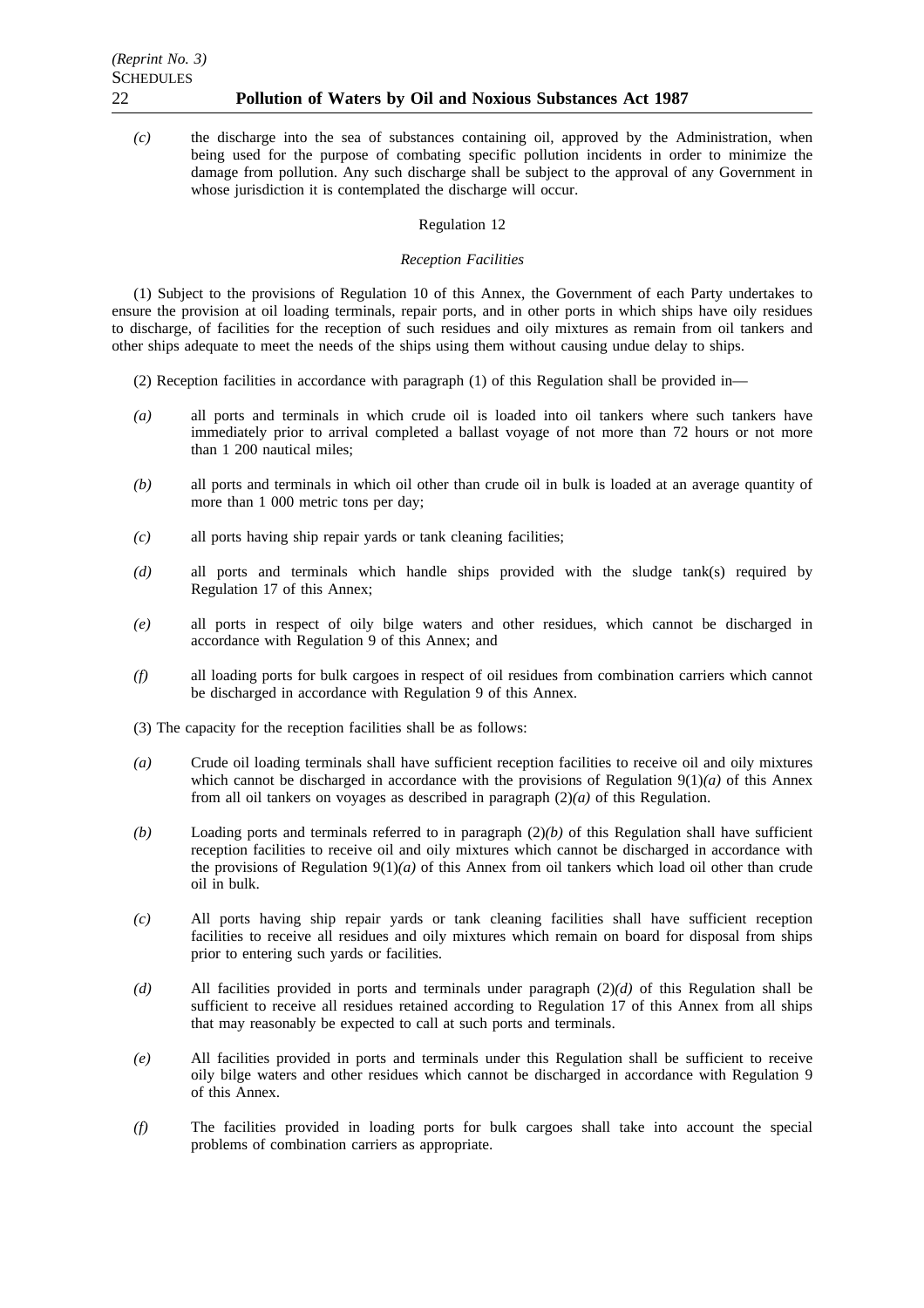(4) The reception facilities prescribed in paragraphs (2) and (3) of this Regulation shall be made available no later than one year from the date of entry into force of the present Convention or by 1 January 1977, whichever occurs later.

(5) Each Party shall notify the Organization for transmission to the Parties concerned of all cases where the facilities provided under this Regulation are alleged to be inadequate.

### Regulation 13

## *Segregated Ballast Oil Tankers*

(1) Every new oil tanker of 70 000 tons deadweight and above shall be provided with segregated ballast tanks and shall comply with the requirements of this Regulation.

(2) The capacity of the segregated ballast tanks shall be so determined that the ship may operate safely on ballast voyages without recourse to the use of oil tanks for water ballast except as provided for in paragraph (3) of this Regulation. In all cases, however, the capacity of segregated ballast tanks shall be at least such that in any ballast condition at any part of the voyage, including the conditions consisting of lightweight plus segregated ballast only, the ship's draughts and trim can meet each of the following requirements:

*(a)* The moulded draught amidships (dm) in metres (without taking into account any ship's deformation) shall not be less than:

$$
dm = 2.0 + 0.02L;
$$

- *(b)* The draughts at the forward and after perpendiculars shall correspond to those determined by the draught amidships (dm), as specified in sub-paragraph *(a)* of this paragraph, in association with the trim by the stern of not greater than 0.015L; and
- *(c)* In any case the draught at the after perpendicular shall not be less than that which is necessary to obtain full immersion of the propeller(s).

(3) In no case shall ballast water be carried in oil tanks except in weather conditions so severe that, in the opinion of the Master, it is necessary to carry additional ballast water in oil tanks for the safety of the ship. Such additional ballast water shall be processed and discharged in compliance with Regulation 9 and in accordance with the requirements of Regulation 15 of this Annex, and entry shall be made in the Oil Record Book referred to in Regulation 20 of this Annex.

(4) Any oil tanker which is not required to be provided with segregated ballast tanks in accordance with paragraph (1) of this Regulation may, however, be qualified as a segregated ballast tanker, provided that in the case of an oil tanker of 150 metres in length and above it fully complies with the requirements of paragraphs (2) and (3) of this Regulation and in the case of an oil tanker of less than 150 metres in length the segregated ballast conditions shall be to the satisfaction of the Administration.

## Regulation 14

#### *Segregation of Oil and Water Ballast*

(1) Except as provided in paragraph (2) of this Regulation, in new ships of 4 000 tons gross tonnage and above other than oil tankers, and in new oil tankers of 150 tons gross tonnage and above, no ballast water shall be carried in any oil fuel tank.

(2) Where abnormal conditions or the need to carry large quantities of oil fuel render it necessary to carry ballast water which is not a clean ballast in any oil fuel tank, such ballast water shall be discharged to reception facilities or into the sea in compliance with Regulation 9 using the equipment specified in Regulation 16(2) of this Annex, and an entry shall be made in the Oil Record Book to this effect.

(3) All other ships shall comply with the requirements of paragraph (1) of this Regulation as far as reasonable and practicable.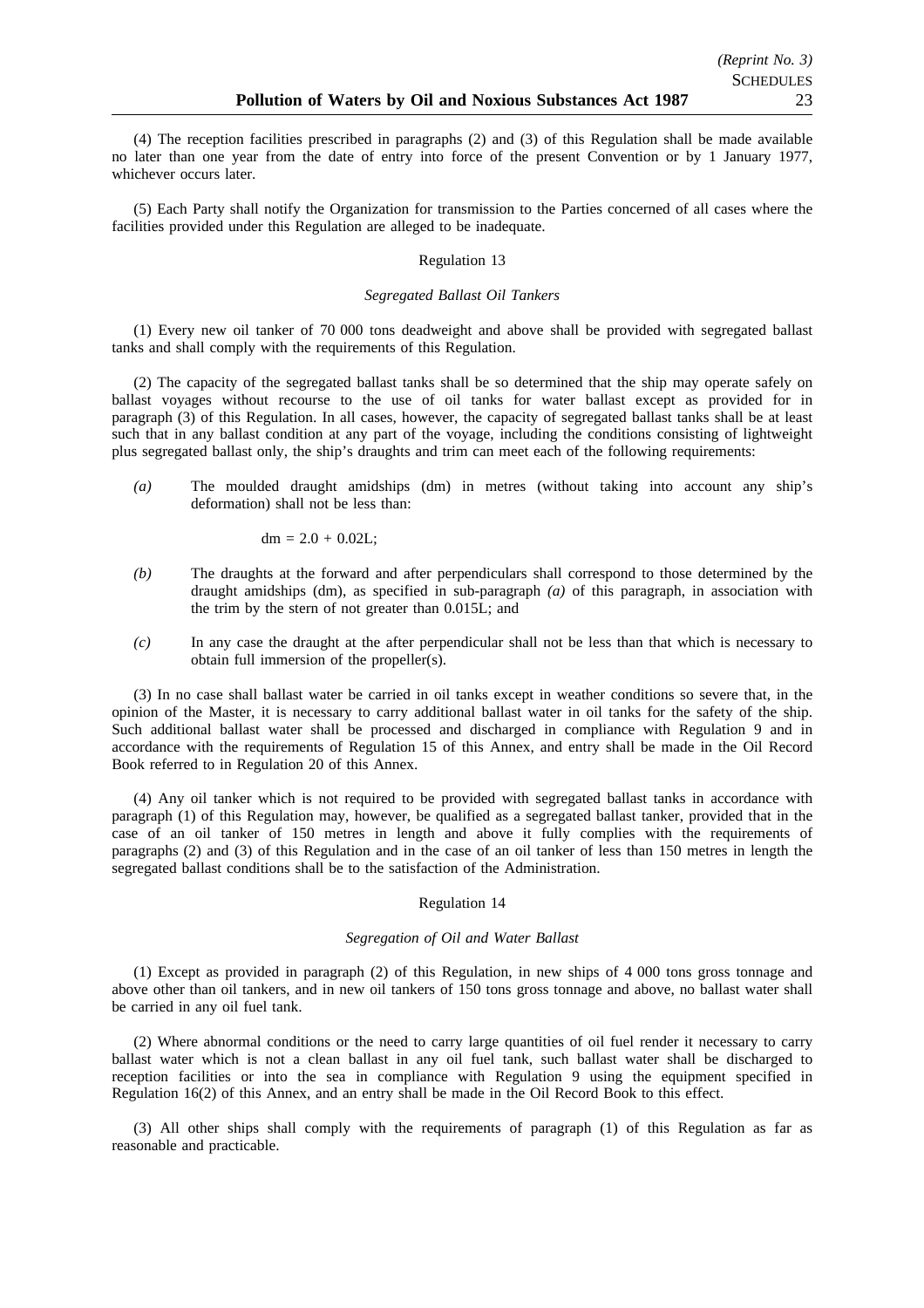### Regulation 15

#### *Retention of Oil on Board*

(1) Subject to the provisions of paragraphs (5) and (6) of this Regulation, oil tankers of 150 tons gross tonnage and above shall be provided with arrangements in accordance with the requirements of paragraphs (2) and (3) of this Regulation, provided that in the case of existing tankers the requirements for oil discharge monitoring and control systems and slop tank arrangements shall apply three years after the date of entry into force of the present Convention.

(2) *(a)* Adequate means shall be provided for cleaning the cargo tanks and transferring the dirty ballast residue and tank washings from the cargo tanks into a slop tank approved by the Administration. In existing oil tankers, any cargo tank may be designated as a slop tank.

*(b)* In this system arrangements shall be provided to transfer the oily waste into a slop tank or combination of slop tanks in such a way that any effluent discharged into the sea will be such as to comply with the provisions of Regulation 9 of this Annex.

*(c)* The arrangements of the slop tank or combination of slop tanks shall have a capacity necessary to retain the slops generated by tank washing, oil residues and dirty ballast residues but the total shall be not less than 3 per cent of the oil carrying capacity of the ship, except that, where segregated ballast tanks are provided in accordance with Regulation 13 of this Annex, or where arrangements such as eductors involving the use of water additional to the washing water are not fitted, the Administration may accept 2 per cent. New oil tankers over 70 000 tons deadweight shall be provided with at least two slop tanks.

*(d)* Slop tanks shall be so designed particularly in respect of the position of inlets, outlets, baffles or weirs where fitted, so as to avoid excessive turbulence and entrainment of oil or emulsion with the water.

(3) *(a)* An oil discharge monitoring and control system approved by the Administration shall be fitted. In considering the design of the oil content meter to be incorporated in the system, the Administration shall have regard to the specification recommended by the Organization.\* The system shall be fitted with a recording device to provide a continuous record of the discharge in litres per nautical mile and total quantity discharged, or the oil content and rate of discharge. This record shall be identifiable as to time and date and shall be kept for at least three years. The oil discharge monitor and control system shall come into operation when there is any discharge of effluent into the sea and shall be such as will ensure that any discharge of oily mixture is automatically stopped when the instantaneous rate of discharge of oil exceeds that permitted by Regulation  $9(1)(a)$  of this Annex. Any failure of this monitoring and control system shall stop the discharge and be noted in the Oil Record Book. A manually operated alternative method shall be provided and may be used in the event of such failure, but the defective unit shall be made operable before the oil tanker commences its next ballast voyage unless it is proceeding to a repair port. Existing oil tankers shall comply with all of the provisions specified above except that the stopping of the discharge may be performed manually and the rate of discharge may be estimated from the pump characteristic.

Reference is made to the recommendation on International Performance Specifications for Oily-Water Separating Equipment and Oil Content Meters adopted by the Organization by Resolution A.233 (VII).

*(b)* Effective oil/water interface detectors approved by the Administration shall be provided for a rapid and accurate determination of the oil/water interface in slop tanks and shall be available for use in other tanks where the separation of oil and water is effected and from which it is intended to discharge effluent direct to the sea.

*(c)* Instructions as to the operation of the system shall be in accordance with an operational manual approved by the Administration. They shall cover manual as well as automatic operations and shall be intended to ensure that at no time shall oil be discharged except in compliance with the conditions specified in Regulation 9 of this Annex.\*

Reference is made to "Clean Seas Guide for Oil Tankers", published by the International Chamber of Shipping and the Oil Companies International Marine Forum.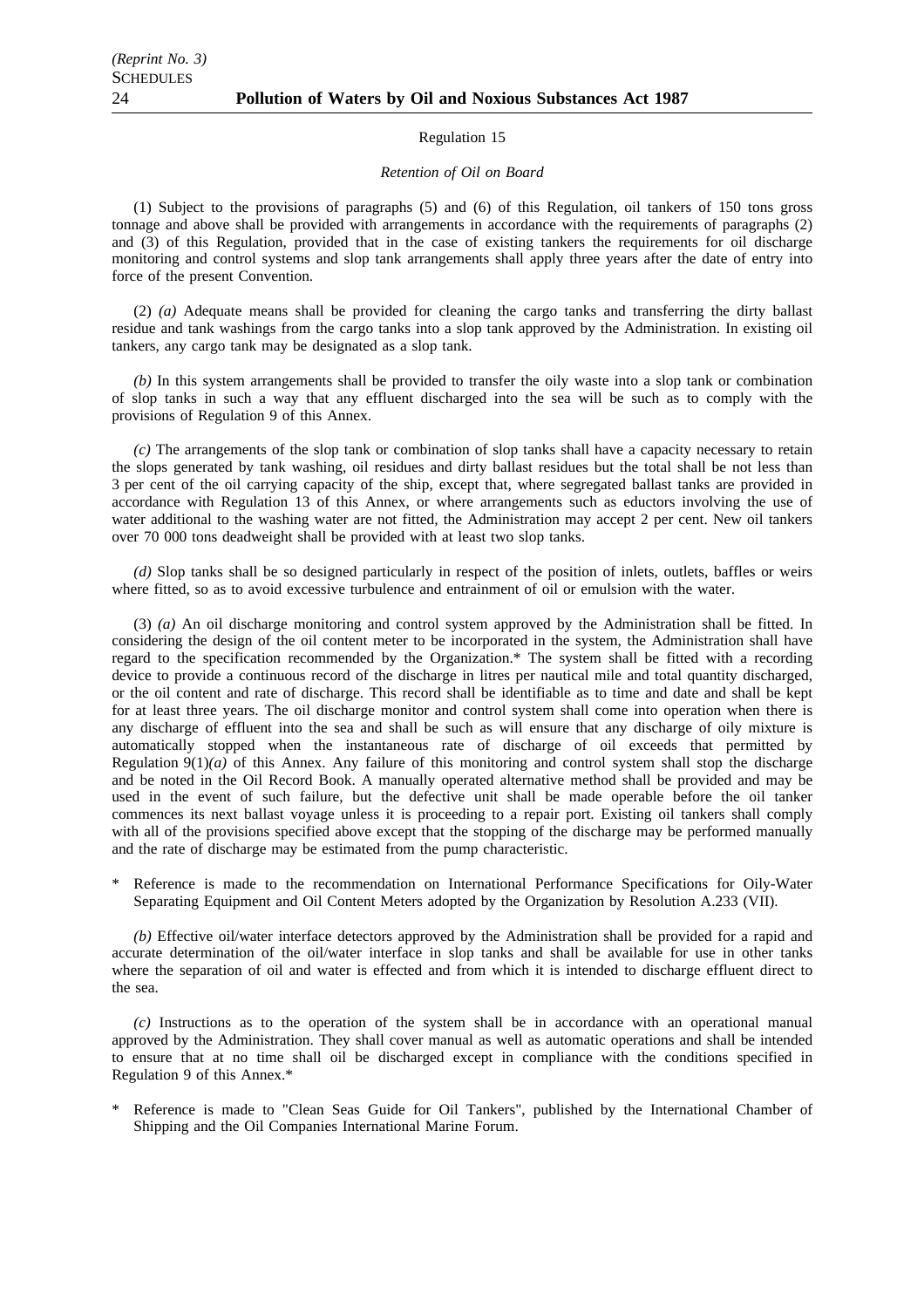(4) The requirements of paragraphs (1), (2) and (3) of this Regulation shall not apply to oil tankers of less than 150 tons gross tonnage, for which the control of discharge of oil under Regulation 9 of this Annex shall be effected by the retention of oil on board with subsequent discharge of all contaminated washings to reception facilities. The total quantity of oil and water used for washing and returned to a storage tank shall be recorded in the Oil Record Book. This total quantity shall be discharged to reception facilities unless adequate arrangements are made to ensure that any effluent which is allowed to be discharged into the sea is effectively monitored to ensure that the provisions of Regulation 9 of this Annex are complied with.

(5) The Administration may waive the requirements of paragraphs (1), (2) and (3) of this Regulation for any oil tanker which engages exclusively on voyages both of 72 hours or less in duration and within 50 miles from the nearest land, provided that the oil tanker is not required to hold and does not hold an International Oil Pollution Prevention Certificate (1973). Any such waiver shall be subject to the requirement that the oil tanker shall retain on board all oily mixtures for subsequent discharge to reception facilities and to the determination by the Administration that facilities available to receive such oily mixtures are adequate.

(6) Where in the view of the Organization equipment required by Regulation  $9(1)(a)(vi)$  of this Annex and specified in sub-paragraph  $(3)(a)$  of this Regulation is not obtainable for the monitoring of discharge of light refined products (white oils), the Administration may waive compliance with such requirement, provided that discharge shall be permitted only in compliance with procedures established by the Organization which shall satisfy the conditions of Regulation 9(1) of this Annex except the obligation to have an oil discharge monitoring and control system in operation. The Organization shall review the availability of equipment at intervals not exceeding twelve months.

(7) The requirements of paragraphs (1), (2) and (3) of this Regulation shall not apply to oil tankers carrying asphalt, for which the control of discharge of asphalt under Regulation 9 of this Annex shall be effected by the retention of asphalt residues on board with discharge of all contaminated washings to reception facilities.

## Regulation 16

# *Oil Discharge Monitoring and Control System and Oily-Water Separating Equipment*

(1) Any ship of 400 tons gross tonnage and above shall be fitted with an oily-water separating equipment or filtering system complying with the provisions of paragraph (6) of this Regulation. Any such ship which carries large quantities of oil fuel shall comply with paragraph (2) of this Regulation or paragraph (1) of Regulation 14.

- (2) Any ship of 10 000 tons gross tonnage and above shall be fitted—
- *(a)* in addition to the requirements of paragraph (1) of this Regulation with an oil discharge monitoring and control system complying with paragraph (5) of this Regulation; or
- *(b)* as an alterative to the requirements of paragraph (1) and sub-paragraph  $(2)(a)$  of this Regulation, with an oily-water separating equipment complying with paragraph (6) of this Regulation and an effective filtering system, complying with paragraph (7) of this Regulation.

(3) The Administration shall ensure that ships of less than 400 tons gross tonnage are equipped, as far as practicable, to retain on board oil or oily mixtures or discharge them in accordance with the requirements of Regulation 9(1)*(b)* of this Annex.

(4) For existing ships the requirements of paragraphs (1), (2) and (3) of this Regulation shall apply three years after the date of entry into force of the present Convention.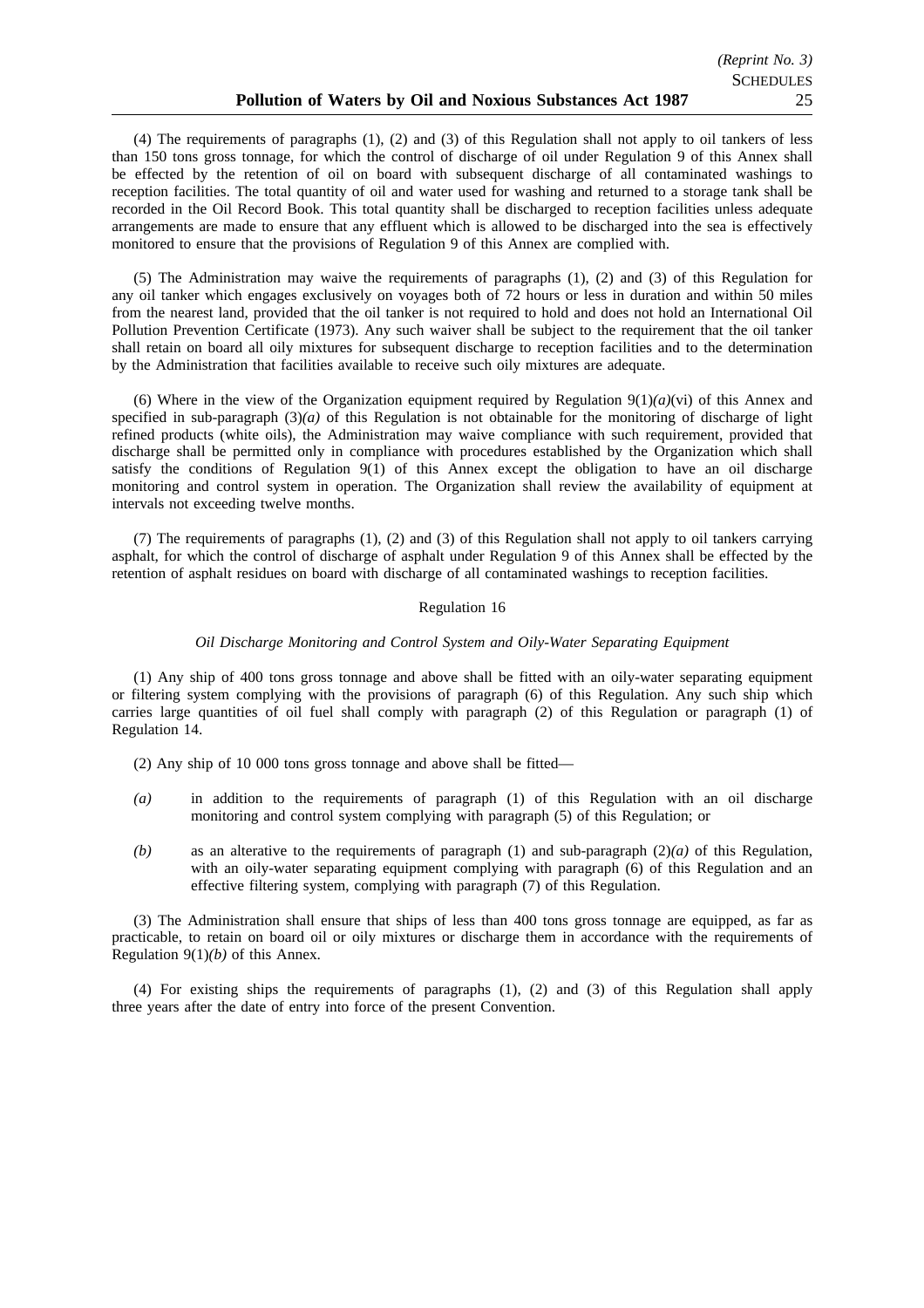(5) An oil discharge monitoring and control system shall be of a design approved by the Administration. In considering the design of the oil content meter to be incorporated into the system, the Administration shall have regard to the specification recommended by the Organization.\* The system shall be fitted with a recording device to provide a continuous record of the oil content in parts per million. This record shall be identifiable as to time and date and shall be kept for at least three years. The monitoring and control system shall come into operation when there is any discharge of effluent into the sea and shall be such as will ensure that any discharge of oily mixture is automatically stopped when the oil content of effluent exceeds that permitted by Regulation 9(1)*(b)* of this Annex. Any failure of this monitoring and control system shall stop the discharge and be noted in the Oil Record Book. The defective unit shall be made operable before the ship commences its next voyage unless it is proceeding to a repair port. Existing ships shall comply with all of the provisions specified above except that the stopping of the discharge may be performed manually.

(6) Oily-water separating equipment or an oil filtering system shall be of a design approved by the Administration and shall be such as will ensure that any oily mixture discharged into the sea after passing through the separator or filtering systems shall have an oil content of not less than 100 parts per million. In considering the design of such equipment, the Administration shall have regard to the specification recommended by the Organization.\*

(7) The oil filtering system referred to in paragraph  $(2)(b)$  of this Regulation shall be of a design approved by the Administration and shall be such that it will accept the discharge from the separating system and produce an effluent the oil content of which does not exceed 15 parts per million. It shall be provided with alarm arrangements to indicate when this level cannot be maintained.

# Regulation 17

# *Tanks for Oil Residues (Sludge)*

(1) Every ship of 400 ton gross tonnage and above shall be provided with a tank or tanks of adequate capacity, having regard to the type of machinery and length of voyage, to receive the oily residues (sludges) which cannot be dealt with otherwise in accordance with the requirements of this Annex, such as those resulting from the purification of fuel and lubricating oils and oil leakages in the machinery spaces.

(2) In new ships, such tanks shall be designed and constructed so as facilitate their cleaning and the discharge of residues to reception facilities. Existing ships shall comply with this requirement as far as is reasonable and practicable.

## Regulation 18

## *Pumping, Piping and Discharge Arrangements of Oil Tankers*

(1) In every oil tanker, a discharge manifold for connection to reception facilities for the discharge of dirty ballast water or oil contaminated water shall be located on the open deck on both sides of the ship.

(2) In every oil tanker, pipelines for the discharge to the sea of effluent which may be permitted under Regulation 9 of this Annex shall be led to the open deck or to the ship's side above the waterline in the deepest ballast condition. Different piping arrangements to permit operation in the manner permitted in sub-paragraphs (4)*(a)* and *(b)* of this Regulation may be accepted.

Reference is made to the Recommendation on International Performance Specifications for Oily-Water Separating Equipment and Oil Content Meters adopted by the Organization by Resolution A.233 (VII).

(3) In new oil tankers means shall be provided for stopping the discharge of effluent into the sea from a position on upper deck or above located so that the manifold in use referred to in paragraph (1) of this Regulation and the effluent from the pipelines referred to in paragraph (2) of this Regulation may be visually observed. Means for stopping the discharge need not be provided at the observation position if a positive communication system such as telephone or radio system is provided between the observation position and the discharge control position.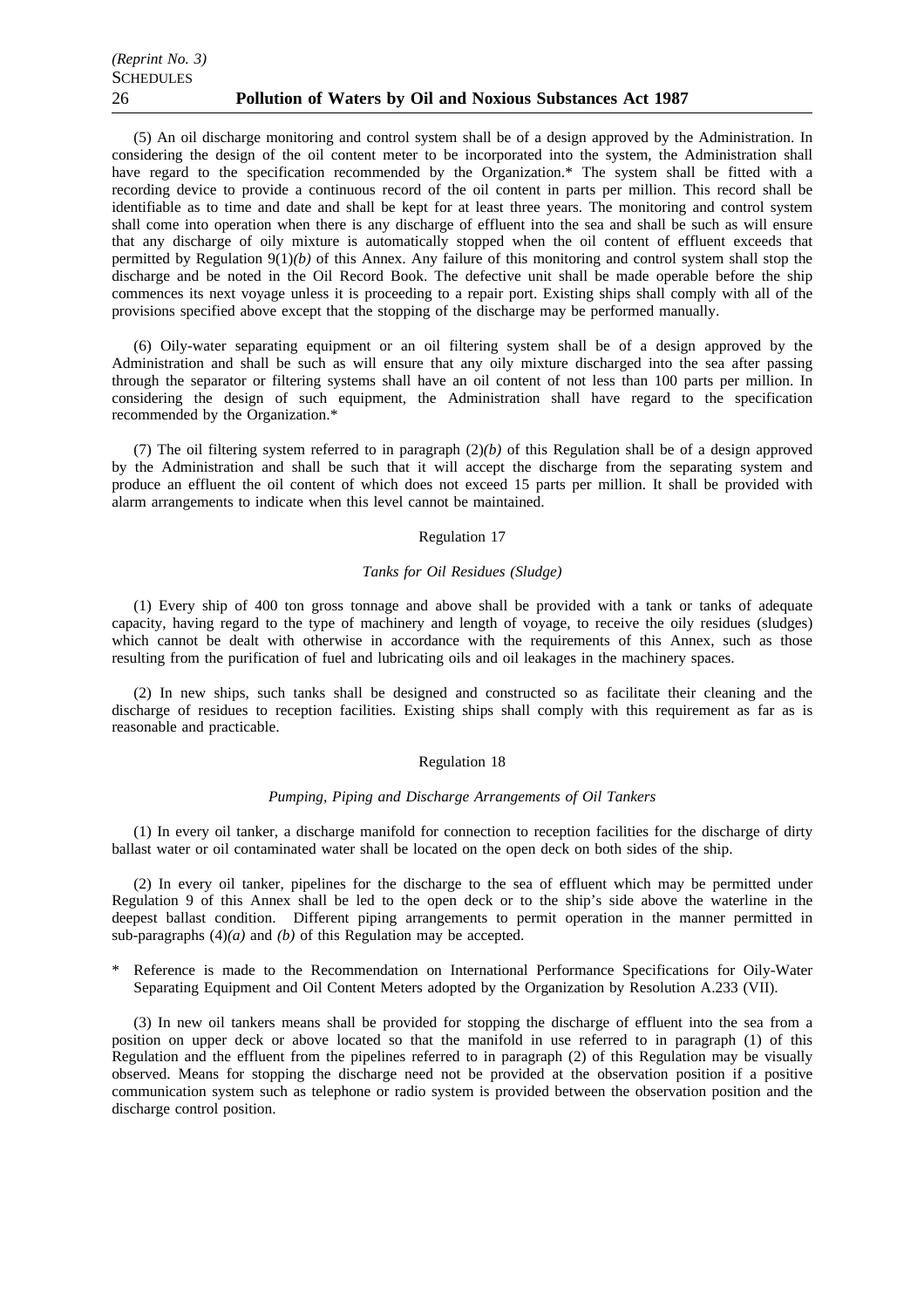- (4) All discharges shall take place above the waterline except as follows:
- *(a)* Segregated ballast and clean ballast may be discharged below the waterline in ports or at off-shore terminals.
- *(b)* Existing ships which, without modification, are not capable of discharging segregated ballast above the waterline may discharge segregated ballast below the waterline provided that an examination of the tank immediately before the discharge has established that no contamination with oil has taken place.

# Regulation 19

## *Standard Discharge Connection*

To enable pipes of reception facilities to be connected with the ship's discharge pipeline for residues from machinery bilges, both lines shall be fitted with a standard discharge connection in accordance with the following table:

# STANDARD DIMENSIONS OF FLANGES FOR DISCHARGE CONNECTIONS

| Description                        | Dimension                                                                                                                                                   |  |
|------------------------------------|-------------------------------------------------------------------------------------------------------------------------------------------------------------|--|
| Outside diameter                   | $215 \text{ mm}$                                                                                                                                            |  |
| Inner Diameter                     | According to pipe outside diameter                                                                                                                          |  |
| Bolt circle diameter               | $183 \text{ mm}$                                                                                                                                            |  |
| Slots in flange                    | 6 holes 22 mm in diameter equidistantly<br>placed on a bolt circle of the above<br>diameter, slotted to the flange periphery.<br>The slot width to be 22 mm |  |
| Flange thickness                   | $20 \text{ mm}$                                                                                                                                             |  |
| Bolts and nuts: quantity, diameter | 6, each of 20 mm in diameter and of<br>suitable length                                                                                                      |  |
|                                    |                                                                                                                                                             |  |

The flange is designed to accept pipes up to a maximum internal diameter of 125 mm and shall be of steel or other equivalent material having a flat face. This flange, together with a gasket of oilproof material, shall be suitable for a service pressure of 6 kg/cm<sup>2</sup>.

# Regulation 20

## *Oil Record Book*

(1) Every oil tanker of 150 tons gross tonnage and above and every ship of 400 tons gross tonnage and above other than an oil tanker shall be provided with an Oil Record Book, whether as part of the ship's official log book or otherwise, in the form specified in Appendix III to this Annex.

(2) The Oil Record Book shall be completed on each occasion, on a tank-to-tank basis, whenever any of the following operations take place in the ship:

- *(a)* For oil tankers—
	- (i) loading of oil cargo;
	- (ii) internal transfer of oil cargo during voyage;
	- (iii) opening or closing before and after loading and unloading operations of valves or similar devices which inter-connect cargo tanks;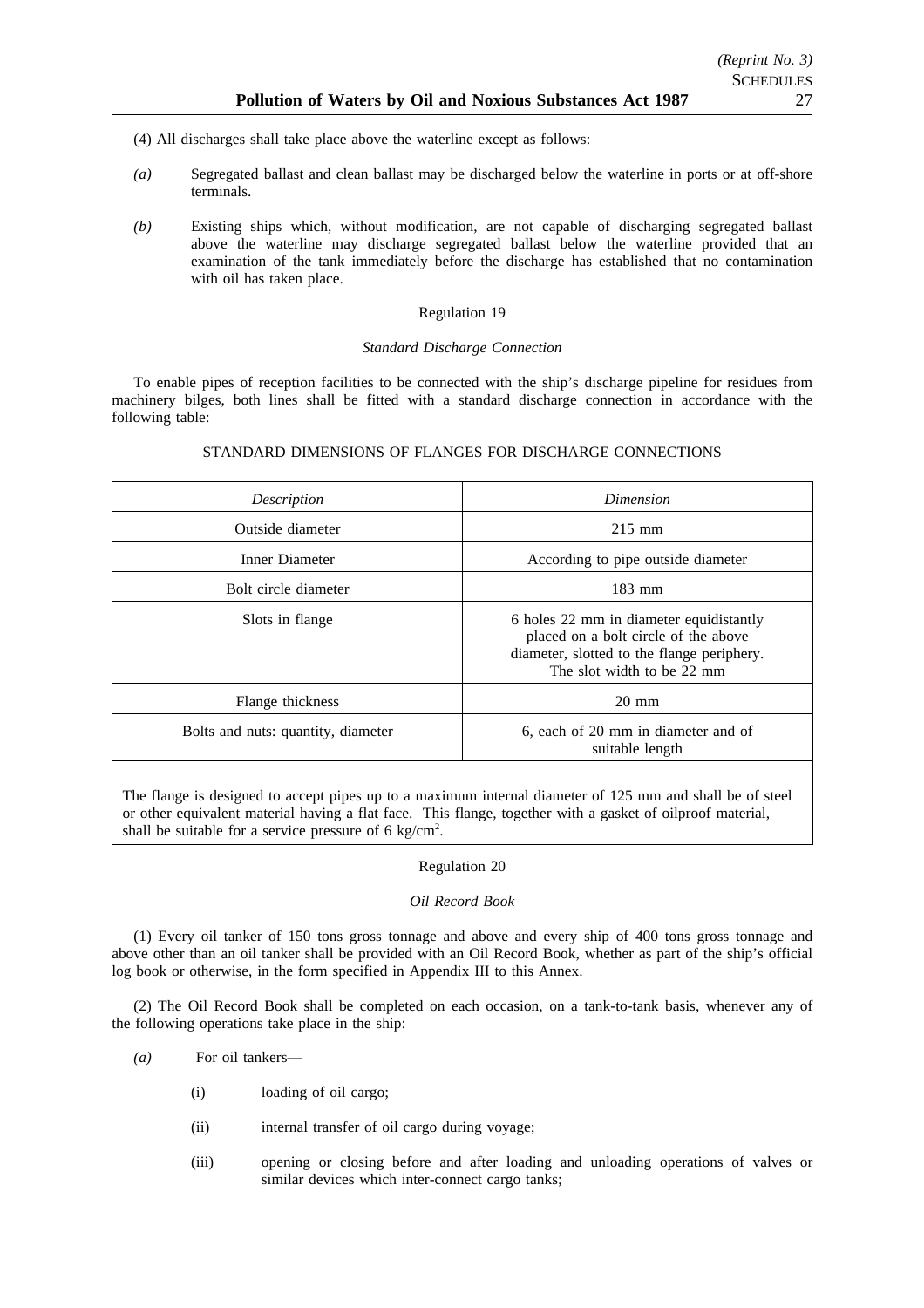- (iv) opening or closing of means of communication between cargo piping and seawater ballast piping;
- (v) opening or closing of ships' side valves before, during and after loading and unloading operations;
- (vi) unloading of oil cargo;
- (vii) ballasting of cargo tanks;
- (viii) cleaning of cargo tanks;
- (ix) discharge of ballast except from segregated ballast tanks;
- (x) discharge of water from slop tanks;
- (xi) disposal of residues;
- (xii) discharge overboard of bilge water which has accumulated in machinery spaces whilst in port, and the routine discharge at sea of bilge water which has accumulated in machinery spaces;
- *(b)* For ships other than oil tankers—
	- (i) ballasting or cleaning of fuel oil tanks or oil cargo spaces;
	- (ii) discharge of ballast or cleaning water from tanks referred to under (i) of this sub-paragraph;
	- (iii) disposal of residues;
	- (iv) discharge overboard of bilge water which has accumulated in machinery spaces whilst in port, and the routine discharge at sea of bilge water which has accumulated in machinery spaces.

(3) In the event of such discharge of oil or oily mixture as is referred to in Regulation 11 of this Annex or in the event of accidental or other exceptional discharge of oil not excepted by that Regulation, a statement shall be made in the Oil Record Book of the circumstances of, and the reasons for, the discharge.

(4) Each operation described in paragraph (2) of this Regulation shall be fully recorded without delay in the Oil Record Book so that all the entries in the book appropriate to that operation are completed. Each section of the book shall be signed by the officer or officers in charge of the operations concerned and shall be countersigned by the Master of the ship. The entries in the Oil Record Book shall be in an official language of the State whose flag the ship is entitled to fly, and, for ships holding an International Oil Pollution Prevention Certificate (1973), in English or French. The entries in an official national language of the State whose flag the ship is entitled to fly shall prevail in case of a dispute or discrepancy.

(5) The Oil Record Book shall be kept in such a place as to be readily available for inspection at all reasonable times and, except in the case of unmanned ships under tow, shall be kept on board the ship. It shall be preserved for a period of three years after the last entry has been made.

(6) The competent authority of the Government of a Party to the Convention may inspect the Oil Record Book on board any ship to which this Annex applies while the ship is in its port or off-shore terminals and may make a copy of any entry in that book and may require the Master of the ship to certify that the copy is a true copy of such entry. Any copy so made which has been certified by the Master of the ship as a true copy of an entry in the ship's Oil Record Book shall be made admissible in any judicial proceedings as evidence of the facts stated in the entry. The inspection of an Oil Record Book and the taking of a certified copy by the competent authority under this paragraph shall be performed as expeditiously as possible without causing the ship to be unduly delayed.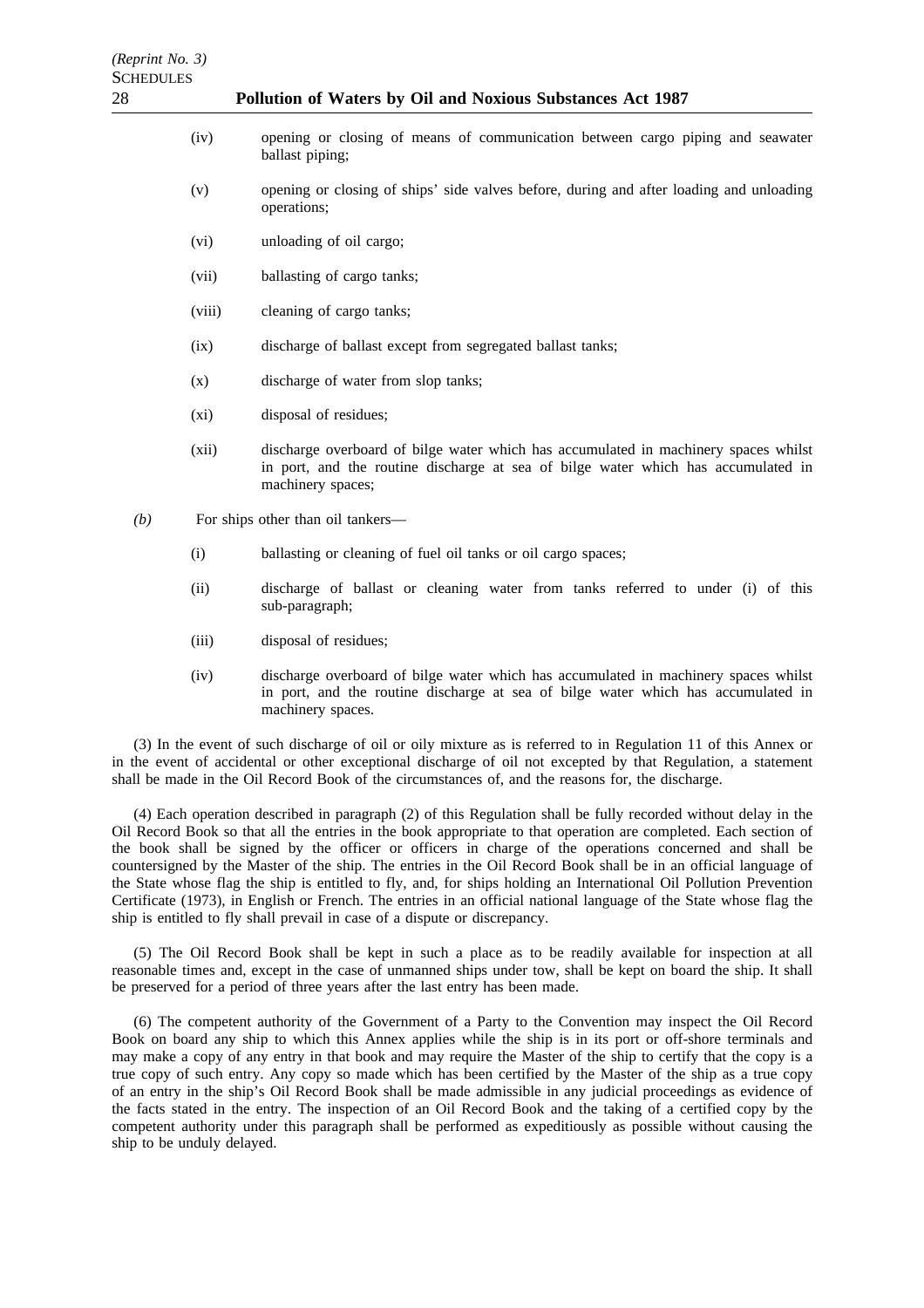whichever is less

# Regulation 21

## *Special Requirements for Drilling Rigs and other Platforms*

Fixed and floating drilling rigs when engaged in the exploration, exploitation and associated off-shore processing of sea-bed mineral resources and other platforms shall comply with the requirements of this Annex applicable to ships of 400 tons gross tonnage and above other than oil tankers, except that—

- *(a)* they shall be equipped as far as practicable with the installations required in Regulations 16 and 17 of this Annex;
- *(b)* they shall keep a record of all operations involving oil or oily mixture discharges, in a form approved by the Administration; and
- *(c)* in any special area and subject to the provisions of Regulation 11 of this Annex, the discharge into the sea of oil or oily mixture shall be prohibited except when the oil content of the discharge without dilution does not exceed 15 parts per million.

# CHAPTER III—REQUIREMENTS FOR MINIMIZING OIL POLLUTION FROM OIL TANKERS DUE TO SIDE AND BOTTOM DAMAGES

## Regulation 22

### *Damage Assumptions*

(1) For the purpose of calculating hypothetical oil outflow from oil tankers, three dimensions of the extent of damage of a parallelepiped on the side and bottom of the ship are assumed as follows. In the case of bottom damages two conditions are set forth to be applied individually to the stated portions of the oil tanker.

| $\left(a\right)$ |  | Side damage |
|------------------|--|-------------|
|------------------|--|-------------|

 $(b)$ 

| (i)   | Longitudinal extent $(l_c)$ :                                                                                                            | $\frac{1}{3}$ or 14.5 metres,<br>whichever is less |                                        |
|-------|------------------------------------------------------------------------------------------------------------------------------------------|----------------------------------------------------|----------------------------------------|
| (ii)  | Transverse extent $(t_c)$ :                                                                                                              | <sub>B</sub><br>— or 11.5 metres,<br>5             |                                        |
|       | (inboard from the ship's<br>side at right angles to<br>the centreline at the<br>level corresponding to the<br>assigned summer freeboard) | whichever is less                                  |                                        |
| (iii) | Vertical extent $(V_c)$ :                                                                                                                | from the base line<br>upwards without limit        |                                        |
|       | Bottom damage                                                                                                                            |                                                    |                                        |
|       | For $0.3L$                                                                                                                               | from the forward<br>perpendicular of<br>the ship   | Any other part of<br>the ship          |
| (i)   | Longitudinal<br>extent $(l_s)$ :                                                                                                         | L<br>10                                            | $\mathbf{I}$ .<br>— or 5 metres,<br>10 |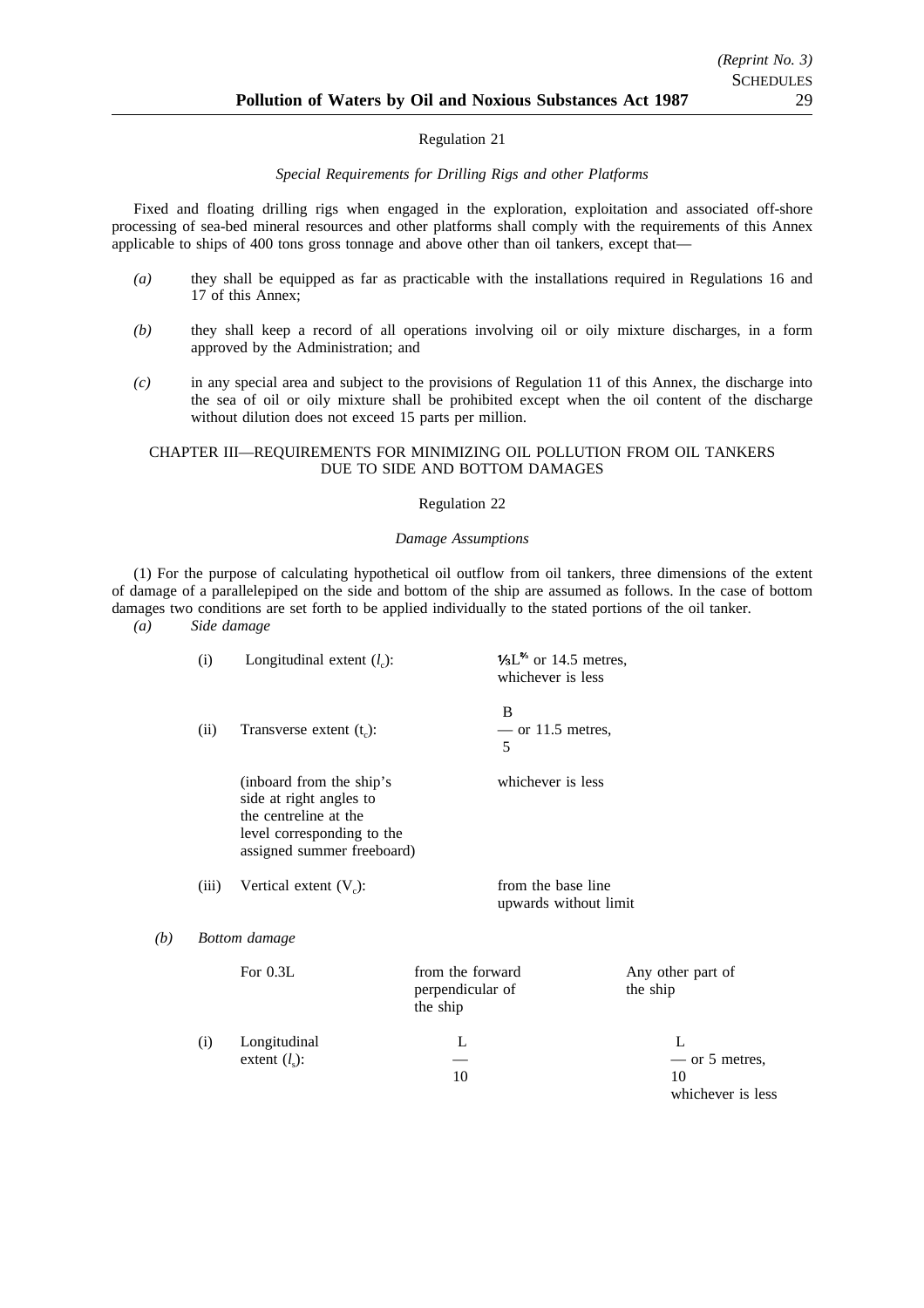| (11)  | Transverse              | В                                |          |
|-------|-------------------------|----------------------------------|----------|
|       | extent $(t_s)$ :        | $-$ or 10 metres.                | 5 metres |
|       |                         | 6                                |          |
|       |                         | whichever is less                |          |
|       |                         | but not less than                |          |
|       |                         | 5 metres                         |          |
| (iii) | Vertical extent from    | B                                |          |
|       | the base line $(v_s)$ : | — or 6 metres, whichever is less |          |
|       |                         | 15                               |          |

(2) Wherever the symbols given in this Regulation appear in this Chapter, they have the meaning as defined in this Regulation.

## Regulation 23

# *Hypothetical Outflow of Oil*

(1) The hypothetical outflow of oil in the case of side damage  $(O<sub>c</sub>)$  and bottom damage  $(O<sub>c</sub>)$  shall be calculated by the following formulae with respect to compartments breached by damage to all conceivable locations along the length of the ship to the extent as defined in Regulation 22 of this Annex.

*(a)* for side damages:

$$
O_c = \Sigma W_i + \Sigma K_i C_i \tag{I}
$$

*(b)* for bottom damages:

$$
O_{S} = V_{3} \left( \Sigma Z_{i} W_{i} + \Sigma Z_{i} C_{i} \right)
$$
 (II)

 $\mathbf{r}$ 

- where:  $W_i$  = volume of a wing tank in cubic metres assumed to be breached by the damages as specified in Regulation 22 of this Annex;  $W_i$  for a segregated ballast tank may be taken equal to zero,
	- $C_i$  = volume of a centre tank in cubic metres assumed to be breached by the damage as specified in Regulation 22 of this Annex;  $C_i$  for a segregated ballast tank may be taken equal to zero,

$$
K_i = 1
$$
 -  $\frac{b_i}{t_c}$  when  $b_i$  is equal to or greater than  $t_c$ ,  $K_i$  shall be taken equal to zero,

- $Z_i = \begin{array}{cccc} & & & h_i \\ 1 & & & \\ \end{array}$ when  $h_i$  is equal to or greater than  $v_s$ ,  $Z_i$  shall be taken equal to zero,
- $b_i$  = width of wing tank in metres under consideration measured inboard from the ship's side at right angles to the centreline at the level corresponding to the assigned summer freeboard,
- $h_i =$  minimum depth of the double bottom in metres under consideration; where no double bottom is fitted  $h_i$  shall be taken equal to zero.

Whenever symbols given in this paragraph appear in this Chapter, they have the meaning as defined in this Regulation.

(2) If a void space or segregated ballast tank of a length less than  $l_c$  as defined in Regulation 22 of this Annex is located between wing oil tanks,  $O<sub>c</sub>$  in formula (I) may be calculated on the basis of volume  $W<sub>i</sub>$  being the actual volume of one such tank (where they are of equal capacity) or the smaller of the two tanks (if they differ in capacity), adjacent to such space, multiplied by  $S_i$  as defined below and taking for all other wing tanks involved in such a collision the value of the actual full volume.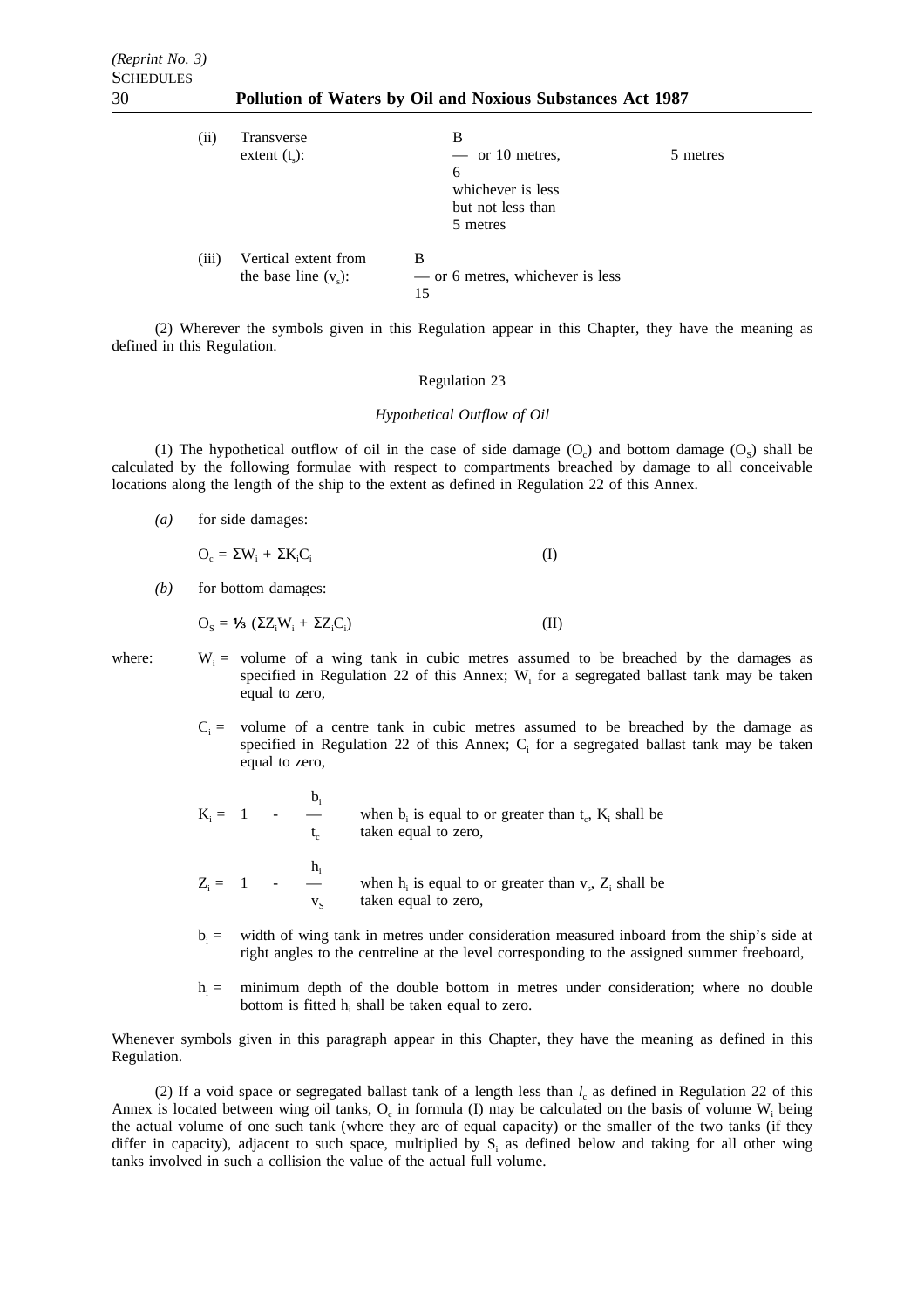$$
S_i = 1 - \frac{l_i}{l_c}
$$

where  $l_i$  = length in metres of void space or segregated ballast tank under consideration.

(3) *(a)* Credit shall only be given in respect of double bottom tanks which are either empty or carrying clean water when cargo is carried in the tanks above.

*(b)* Where the double bottom does not extend for the full length and width of the tank involved, the double bottom is considered non-existent and the volume of the tanks above the area of the bottom damage shall be included in formula (II) even if the tank is not considered breached because of the installation of such a partial double bottom.

*(c)* Suction wells may be neglected in the determination of the value hi provided such wells are not excessive in area and extend below the tank for a minimum distance and in no case more than half the height of the double bottom. If the depth of such a well exceeds half the height of the double bottom, hi shall be taken equal to the double bottom height minus the well height.

Piping serving such wells if installed within the double bottom shall be fitted with valves or other closing arrangements located at the point of connection to the tank served to prevent oil outflow in the event of damage to the piping. Such piping shall be installed as high from the bottom shell as possible. These valves shall be kept closed at sea at any time when the tank contains oil cargo, except that they may be opened only for cargo transfer needed for the purpose of trimming of the ship.

(4) In the case where bottom damage simultaneously involves four centre tanks, the value of  $O_s$  may be calculated according to the formula

$$
O_{S} = \frac{1}{4} \left( \Sigma Z_{i} W_{i} + \Sigma Z_{i} C_{i} \right) \tag{III}
$$

(5) An Administration may credit as reducing oil outflow in case of bottom damage, an installed cargo transfer system having an emergency high suction in each cargo oil tank, capable of transferring from a breached tank or tanks to segregated ballast tanks or to available cargo tankage if it can be assured that such tanks will have sufficient ullage. Credit for such a system would be governed by ability to transfer in two hours of operation oil equal to one half of the largest of the breached tanks involved and by availability of equivalent receiving capacity in ballast or cargo tanks. The credit shall be confined to permitting calculation of  $O_s$ , according to formula (III). The pipes for such suctions shall be installed at least at a height not less than the vertical extent of the bottom damage v<sub>s</sub>. The Administration shall supply the Organization with the information concerning the arrangements accepted by it, for circulation to other Parties to the Convention.

## Regulation 24

## *Limitation of Size and Arrangement of Cargo Tanks*

(1) Every new oil tanker shall comply with the provisions of this Regulation. Every existing oil tanker shall be required, within two years after the date of entry into force of the present Convention, to comply with the provisions of this Regulation if such a tanker falls into either of the following categories:

- *(a)* A tanker, the delivery of which is after 1 January 1977; or
- *(b)* A tanker to which both the following conditions apply:
	- (i) Delivery is not later than 1 January 1977; and
	- (ii) The building contract is placed after 1 January 1974, or in cases where no building contract has previously been placed, the keel is laid or the tanker is at a similar stage of construction after 30 June 1974.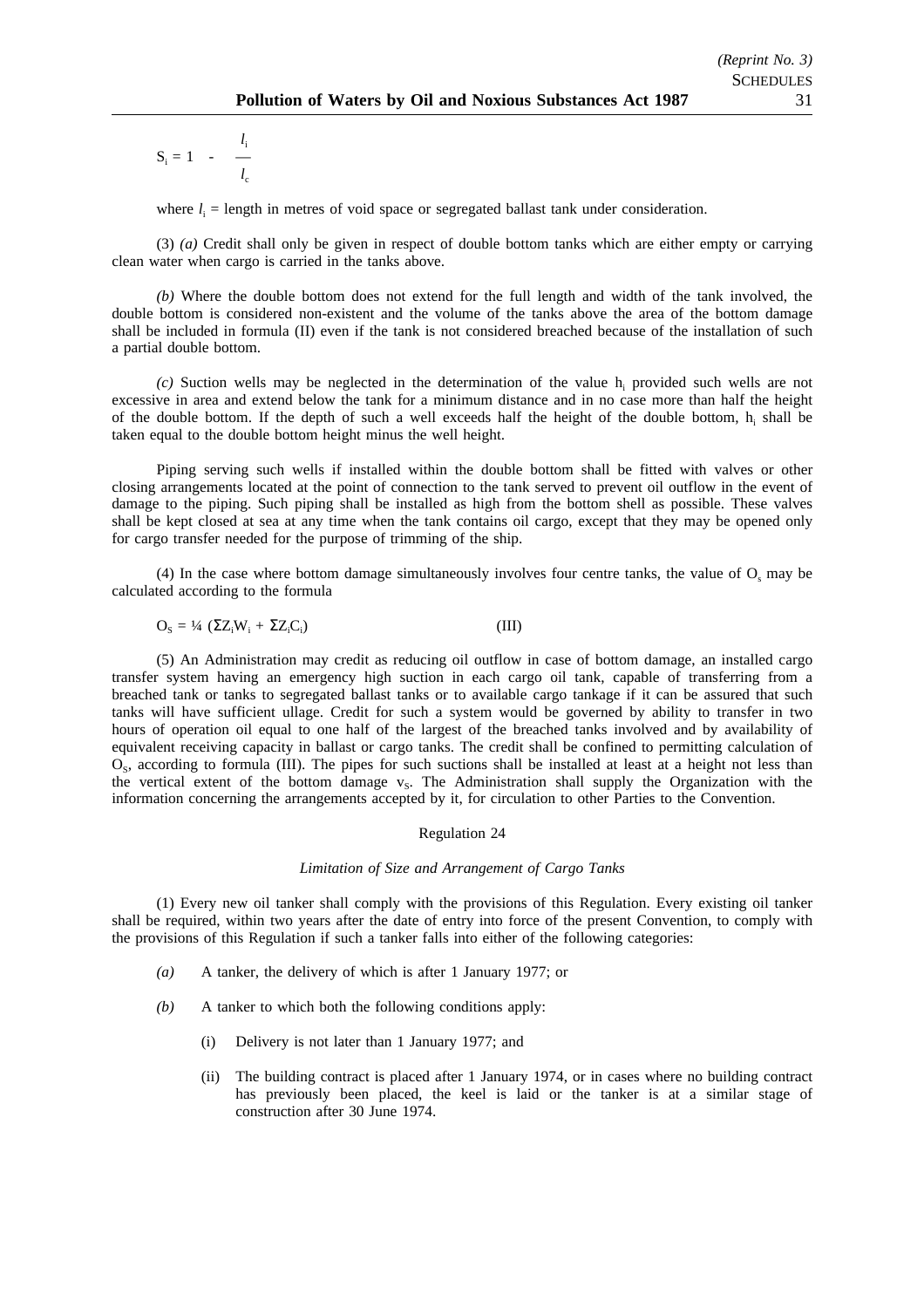(2) Cargo tanks of oil tankers shall be of such size and arrangements that the hypothetical outflow  $O_c$  or Os calculated in accordance with the provisions of Regulation 23 of this Annex anywhere in the length of the ship does not exceed 30 000 cubic metres or  $400\sqrt[3]{DW}$ , whichever is the greater, but subject to a maximum of 40 000 cubic metres.

(3) The volume of any one wing cargo oil tank of an oil tanker shall not exceed seventy-five per cent of the limits of the hypothetical oil outflow referred to in paragraph (2) of this Regulation. The volume of any one centre cargo oil tank shall not exceed 50 000 cubic metres. However, in segregated ballast oil tankers as defined in Regulation 13 of this Annex, the permitted volume of a wing cargo oil tank situated between two segregated ballast tanks, each exceeding  $l_c$  in length, may be increased to the maximum limit of hypothetical oil outflow provided that the width of the wing tanks exceeds  $t<sub>c</sub>$ .

(4) The length of each cargo tank shall not exceed 10 metres or one of the following values, whichever is the greater:

*(a)* Where no longitudinal bulkhead is provided—

0.1L

*(b)* Where a longitudinal bulkhead is provided at the centreline only—

0.15L

- *(c)* Where two or more longitudinal bulkheads are provided—
	- (i) for wing tanks—

0.2L

(ii) for centre tanks:

(1) if 
$$
\frac{b_i}{b_i}
$$
 is equal to or greater than  $\frac{1}{5}$   
\n0.2L  
\n $\frac{b_i}{b_i}$  is less than  $\frac{1}{5}$   
\n(2) if  $\frac{b_i}{b_i}$  is less than  $\frac{1}{5}$ 

—where no centreline longitudinal bulkhead is provided

$$
\begin{array}{c}\n\overline{b_i} \\
(0.5 \quad B + 0.1)L\n\end{array}
$$

—where a centreline longitudinal bulkhead is provided

$$
\begin{array}{c}\n\hline\n\\(0.25\end{array}\n\begin{array}{c}\n\overline{b_i}\\
+ 0.15)L\n\end{array}
$$

(5) In order not to exceed the volume limits established by paragraphs (2), (3) and (4) of this Regulation and irrespective of the accepted type of cargo transfer system installed, when such system interconnects two or more cargo tanks, valves or other similar closing devices shall be provided for separating the tanks from each other. These valves or devices shall be closed when the tanker is at sea.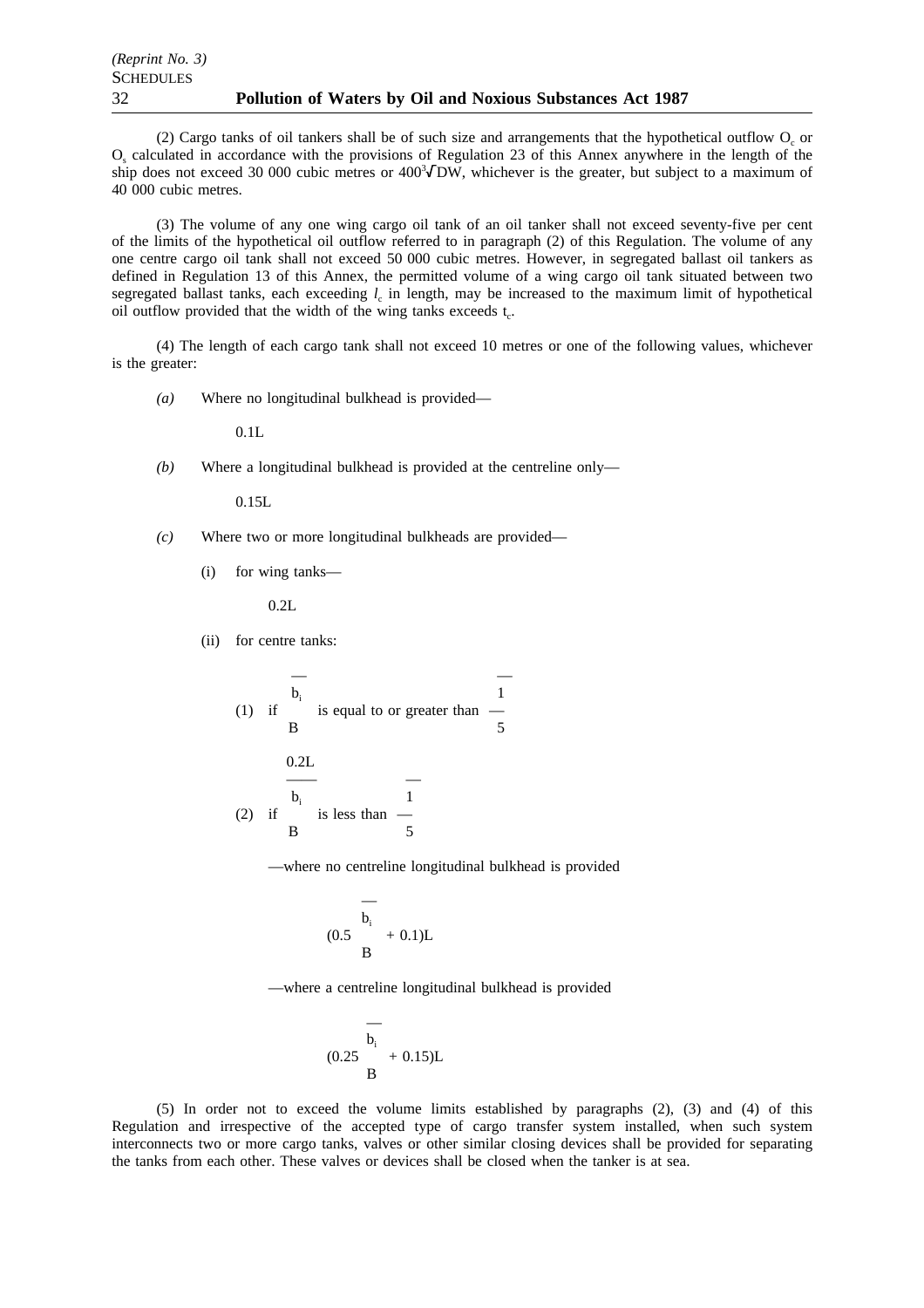(6) Lines of piping which run through cargo tanks in a position less than t<sub>r</sub> from the ship's side or less than  $v<sub>s</sub>$  from the ship's bottom shall be fitted with valves or similar closing devices at the point at which they open into any cargo tank. These valves shall be kept closed at sea at any time when the tanks contain cargo oil, except that they may be opened only for cargo transfer needed for the purpose of trimming of the ship.

# Regulation 25

# *Subdivision and Stability*

(1) Every new oil tanker shall comply with the subdivision and damage stability criteria as specified in paragraph (3) of this Regulation, after the assumed side or bottom damage as specified in paragraph (2) of this Regulation, for any operating draught reflecting actual partial or full load conditions consistent with trim and strength of the ship as well as specific gravities of the cargo. Such damage shall be applied to all conceivable locations along the length of the ship as follows:

- *(a)* In tankers of more than 225 metres in length, anywhere in the ship's length;
- *(b)* In tankers of more than 150 metres, but not exceeding 225 metres in length, anywhere in the ship's length except involving either after or forward bulkhead bounding the machinery space located aft. The machinery space shall be treated as a single floodable compartment;
- *(c)* In tankers not exceeding 150 metres in length, anywhere in the ship's length between adjacent transverse bulkheads with the exception of the machinery space. For tankers of 100 metres or less in length where all requirements of paragraph (3) of this Regulation cannot be fulfilled without materially impairing the operational qualities of the ship, Administrations may allow relaxations from these requirements.

Ballast conditions where the tanker is not carrying oil in cargo tanks excluding any oil residues, shall not be considered.

- (2) The following provisions regarding the extent and the character of the assumed damage shall apply:
- *(a)* The extent of side or bottom damage shall be as specified in Regulation 22 of this Annex, except that the longitudinal extent of bottom damage within 0.3L from the forward perpendicular shall be the same as for side damage, as specified in Regulation  $22(1)(a)(i)$  of this Annex. If any damage of lesser extent results in a more severe condition such damage shall be assumed.
- *(b)* Where the damage involving transverse bulkheads is envisaged as specified in sub-paragraphs (1)*(a)* and *(b)* of this Regulation, transverse watertight bulkheads shall be spaced at least at a distance equal to the longitudinal extent of assumed damage specified in sub-paragraph *(a)* of this paragraph in order to be considered effective. Where transverse bulkheads are spaced at a lesser distance, one or more or these bulkheads within such extent of damage shall be assumed as non-existent for the purpose of determining flooded compartments.
- *(c)* Where the damage between adjacent transverse watertight bulkheads is envisaged as specified in sub-paragraph  $(1)(c)$  of this Regulation, no main transverse bulkhead or a transverse bulkhead bounding side tanks or double bottom tanks shall be assumed damaged, unless—
	- (i) the spacing of the adjacent bulkheads is less than the longitudinal extent of assumed damage specified in sub-paragraph *(a)* of this paragraph; or
	- (ii) there is a step or a recess in a transverse bulkhead of more than 3.05 metres in length, located within the extent of penetration of assumed damage. The step formed by the after peak bulkhead and after peak tank top shall not be regarded as a step for the purpose of this Regulation.
- *(d)* If pipes, ducts or tunnels are situated within the assumed extent of damage, arrangements shall be made so that progressive flooding cannot thereby extend to compartments other than those assumed to be floodable for each case of damage.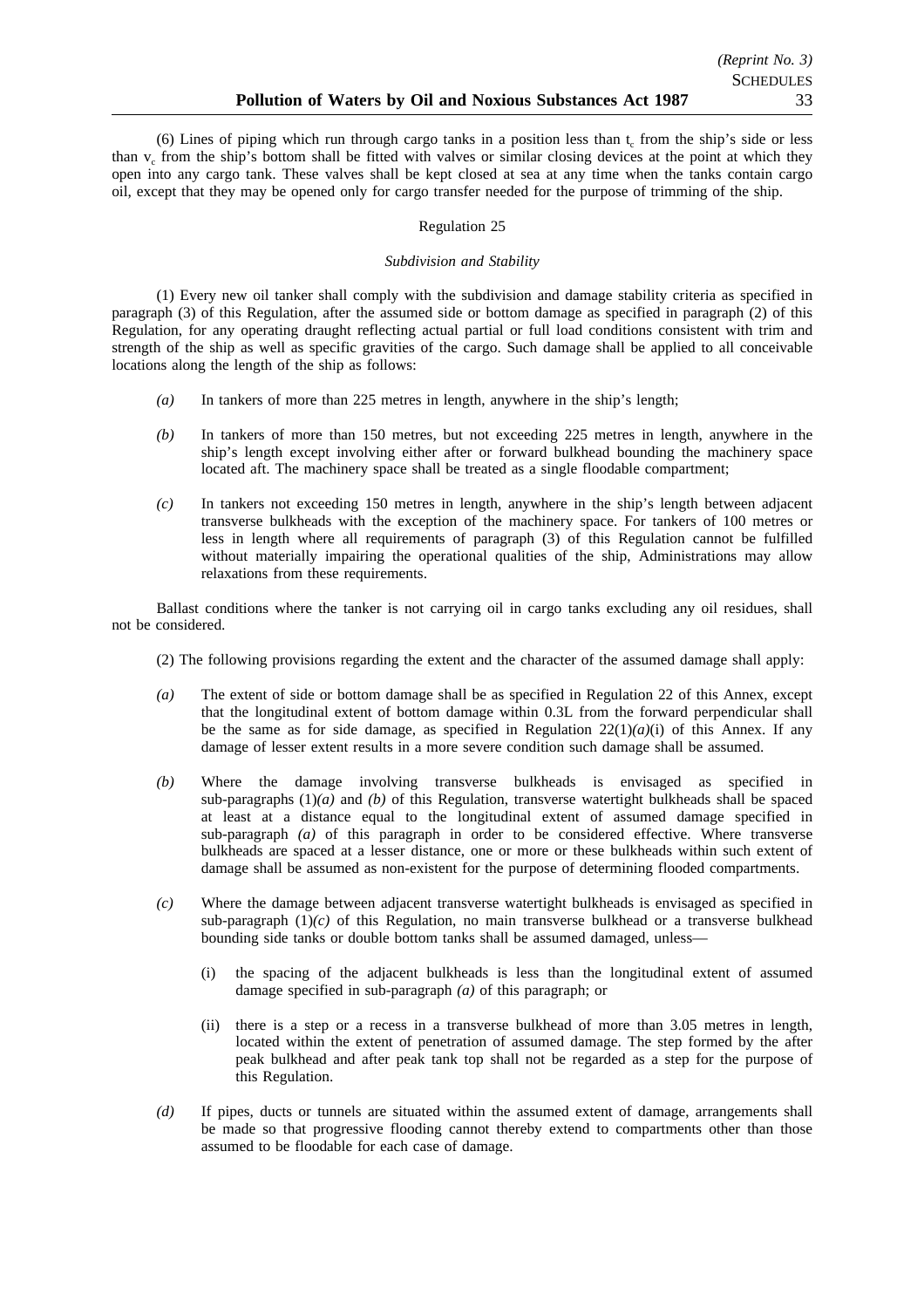(3) Oil tankers shall be regarded as complying with the damage stability criteria if the following requirements are met:

- *(a)* The final waterline, taking into account sinkage, heel and trim, shall be below the lower edge of any opening through which progressive flooding may take place. Such openings shall include air pipes and those which are closed by means of weathertight doors or hatch covers and may exclude those openings closed by means of watertight manhole covers and flush scuttles, small watertight cargo tank hatch covers which maintain the high integrity of the deck, remotely operated watertight sliding doors, and side scuttles of the non-opening type.
- *(b)* In the final stage of flooding, the angle of heel due to unsymmetrical flooding shall not exceed 25 degrees, provided that this angle may be increased up to 30 degrees if no deck edge immersion occurs.
- *(c)* The stability in the final stage of flooding shall be investigated and may be regarded as sufficient if the righting lever curve has at least a range of 20 degrees beyond the position of equilibrium in association with a maximum residual righting lever of a least 0.1 metre. The Administration shall give consideration to the potential hazard presented by protected or unprotected openings which may become temporarily immersed within the range or residual stability.
- *(d)* The Administration shall be satisfied that the stability is sufficient during intermediate stages of flooding.

(4) The requirements of paragraph (1) of this Regulation shall be confirmed by calculations which take into consideration the design characteristics of the ship, the arrangements, configuration and contents of the damaged compartments; and the distribution, specific gravities and the free surface effect of liquids. The calculations shall be based on the following:

- *(a)* Account shall be taken of any empty or partially filled tank, the specific gravity of cargoes carried, as well an any outflow of liquids from damaged compartments.
	- *Spaces Permeability* Appropriated to stores 0.60 Occupied by accommodation 0.95 Occupied by machinery 0.85 Voids 0.95 Intended for consumable liquids 0 or  $0.95*$ Intended for other liquids 0 to 0.95<sup>†</sup>
- *(b)* The permeabilities are assumed as follows:

- \* Whichever results in the more severe requirements.
- † The permeability of partially filled compartments shall be consistent with the amount of liquid carried.
	- *(c)* The buoyancy of any superstructure directly above the side damage shall be disregarded. The unflooded parts of superstructures beyond the extent of damage, however, may be taken into consideration provided that they are separated from the damaged space by watertight bulkheads and the requirements of sub-paragraph  $(3)(a)$  of this Regulation in respect of these intact spaces are complied with. Hinged watertight doors may be acceptable in watertight bulkheads in the superstructure.
	- *(d)* The free surface effect shall be calculated at an angle of heel of 5 degrees for each individual compartment. The Administration may require or allow the free surface corrections to be calculated at an angle of heel greater than 5 degrees for partially filled tanks.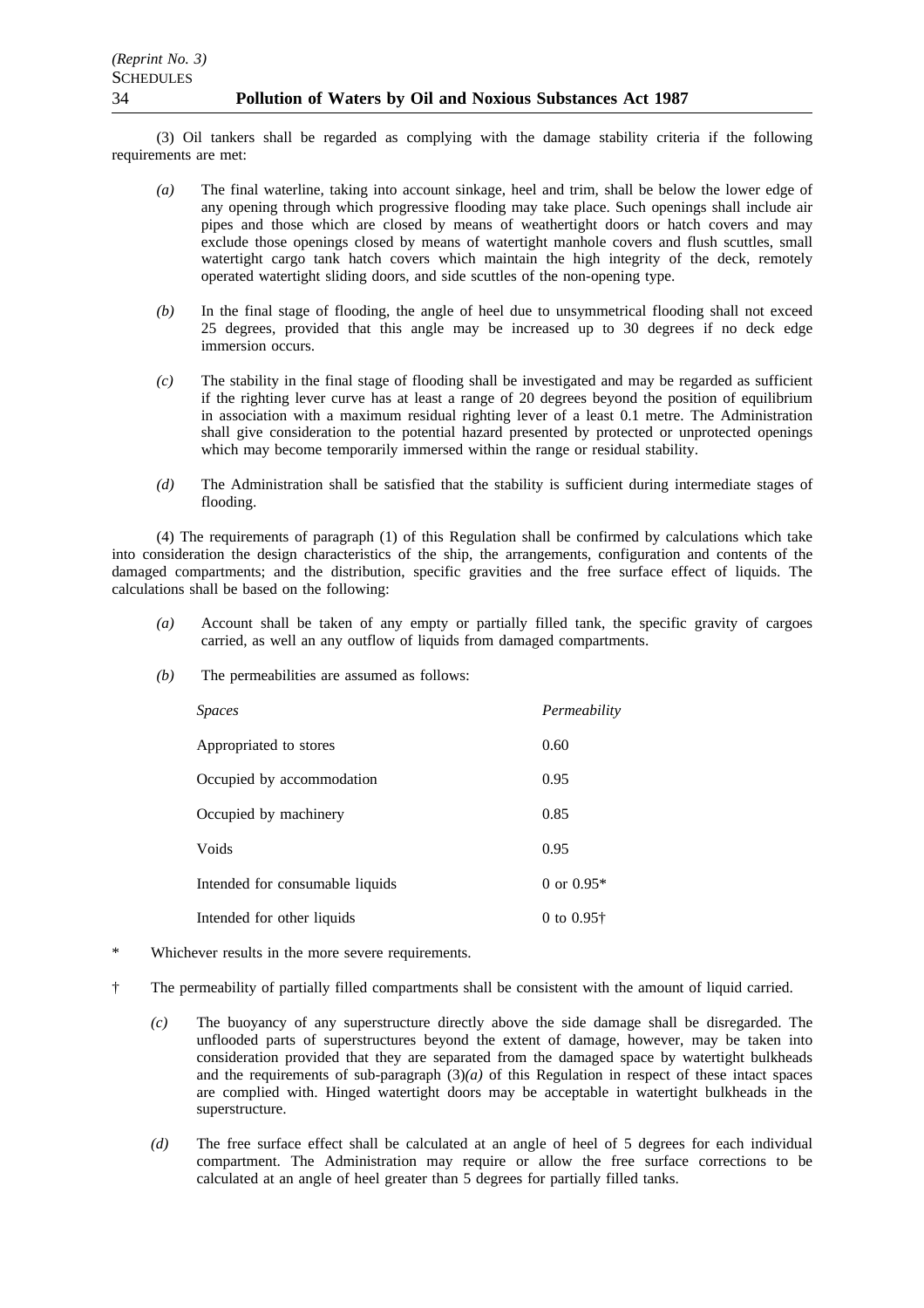*(e)* In calculating the effect of free surfaces of consumable liquids it shall be assumed that, for each type of liquid at least one transverse pair or a single centreline tank has a free surface and the tank or combination of tanks to be taken into account shall be those where the effect of free surfaces is the greatest.

(5) The Master of every oil tanker and the person in charge of a non-self-propelled oil tanker to which this Annex applies shall be supplied in an approved form with—

- *(a)* information relative to loading and distribution of cargo necessary to ensure compliance with the provisions of this Regulation; and
- *(b)* data on the ability of the ship to comply with damage stability criteria as determined by this Regulation, including the effect of relaxations that may have been allowed under sub-paragraph (1)*(c)* of this Regulation.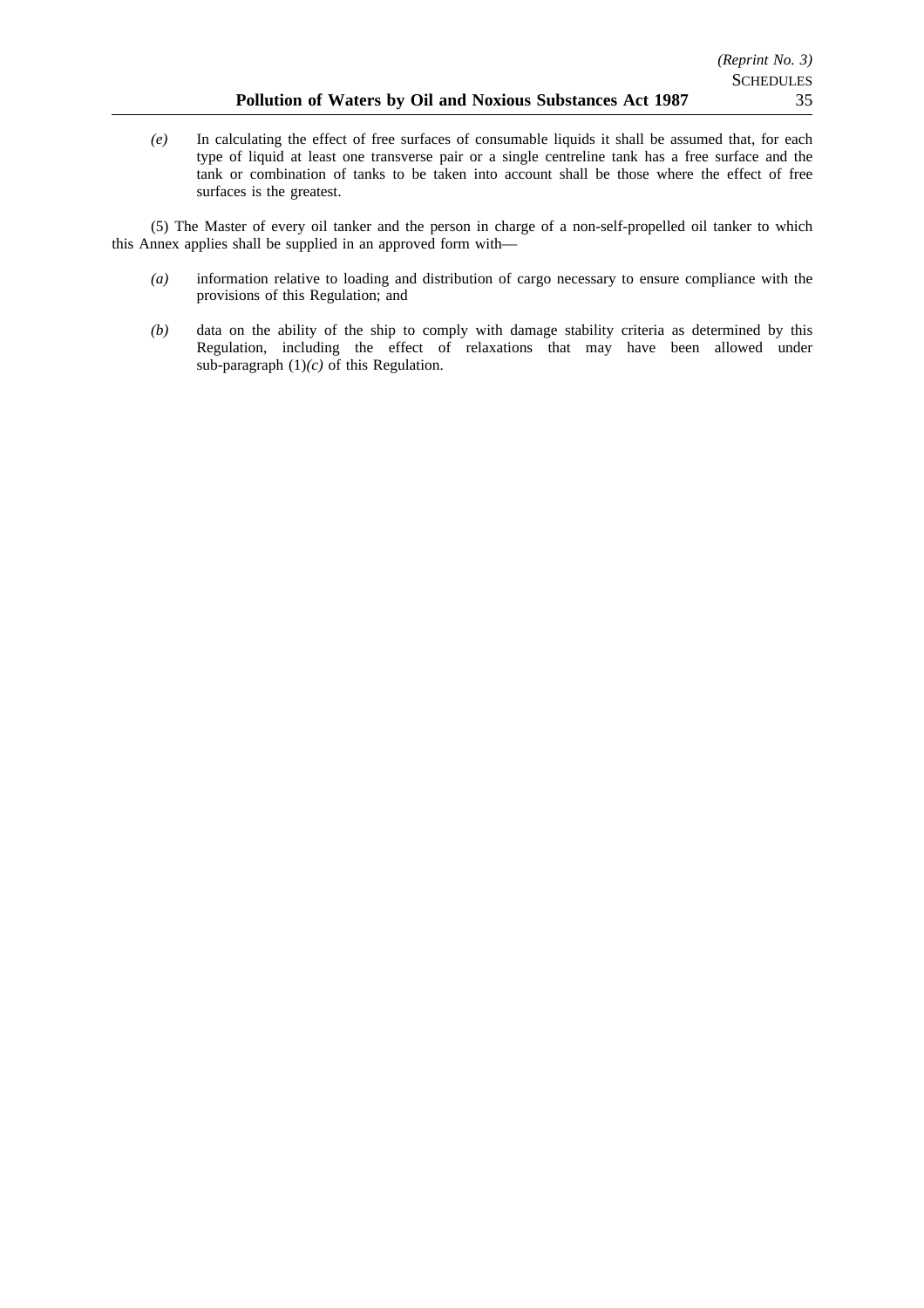# **Appendix I**

# LIST OF OILS\*

Blending Stocks Alkylates—fuel Roofers Flux Reformates Straight Run Residue Polymer—fuel

Clarified Casinghead (natural) Crude Oil Automotive Mixtures containing crude oil Aviation Diesel Oil Straight Run Fuel Oil No. 4<br>
Fuel Oil No. 4<br>
Fuel Oil No. Fuel Oil No. 4<br>Fuel Oil No. 5<br>Fuel Oil No. 1 (Kerosene)<br>Fuel Oil No. 1 -D Fuel Oil No. 5<br>
Fuel Oil No. 6<br>
Fuel Oil No. 2<br>
Fuel Oil No. 2 Residual Fuel Oil Road Oil Transformer Oil<br>Aromatic Oil (excluding vegetable oil)<br>JP-1 (Kerosene) Aromatic Oil (excluding vegetable oil) JP-1<br>Lubricating Oils and Blending Stocks JP-3 Lubricating Oils and Blending Stocks JP-3<br>Mineral Oil JP-4 Mineral Oil<br>Motor Oil Penetrating Oil Turbo Fuel Turbo Fuel Turbo Fuel Spindle Oil Turbo Fuel Serosene Spindle Oil<br>Turbine Oil

Flashed Feed Stocks

## **Gas Oil Cracked**

\* The list of oils shall not necessarily be considered as comprehensive.

# **Asphalt solutions Gasoline Blending Stocks**

# **Oils Gasolines**

Fuel Oil No. 2<br>Fuel Oil No. 2-D

JP-5 (Kerosene, Heavy)<br>Turbo Fuel Mineral Spirit

# **Naphtha**

Solvent **Distillates** Petroleum<br> **Petroleum**<br> **Petroleum**<br> **Petroleum**<br> **Petroleum** Heartcut Distillate Oil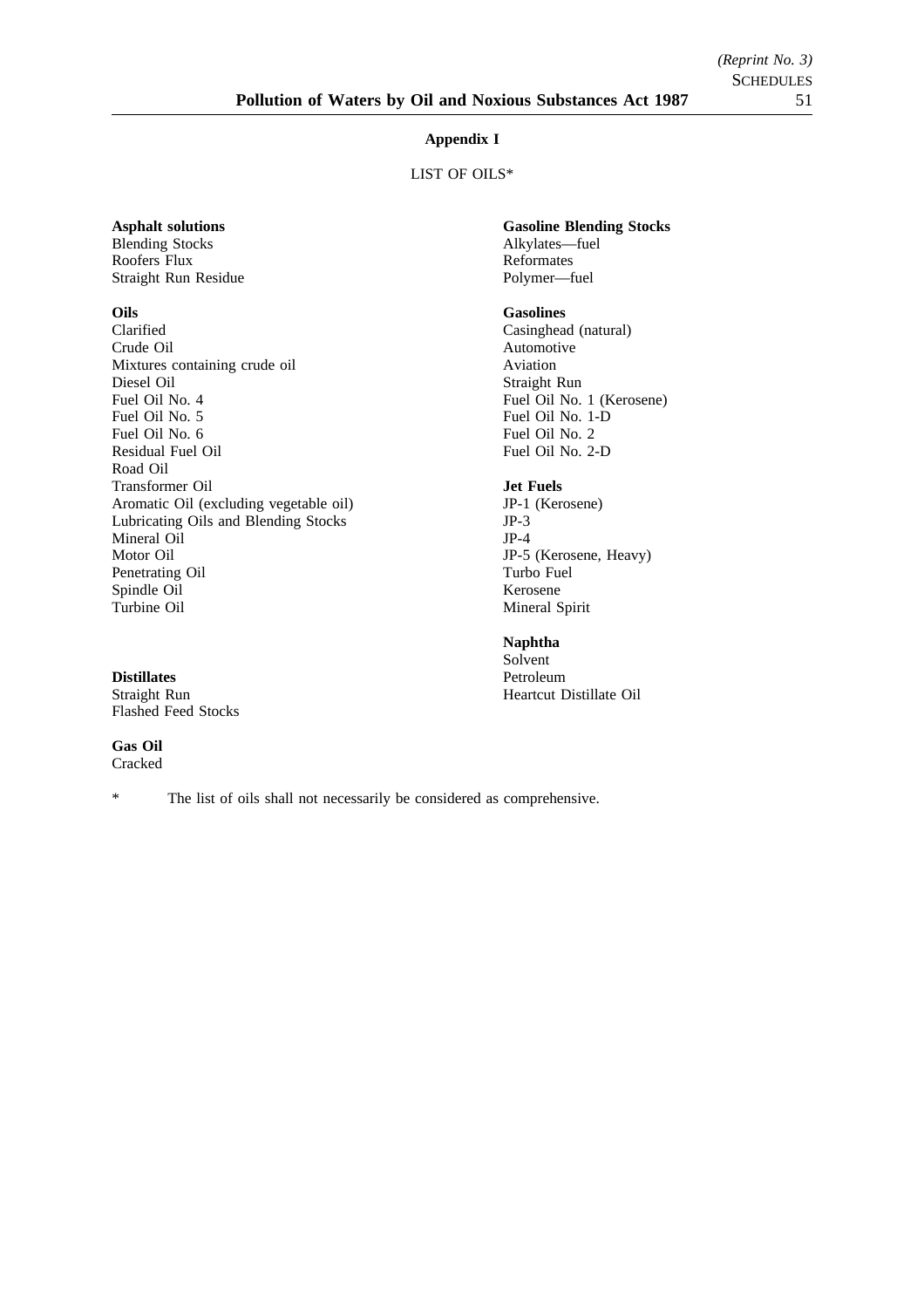## **Appendix II**

## FORM OF CERTIFICATE

# INTERNATIONAL OIL POLLUTION PREVENTION CERTIFICATE (1973)

Issued under the Provisions of the International Convention for the Prevention of Pollution from Ships, 1973, under the Authority of the Government of

...................................................................... *(full designation of the country)*

by . . . . . . . . . . . . . . . . . . . . . . . . . . . . . . . . . . . . . . . . . . . . . . . . . . . . . . . . . . . . . . . . . . . . . . *(full designation of the competent person or organization authorized under the provisions of the International Convention for the Prevention of Pollution from Ships, 1973)*

| Name of Ship | <i>Distinctive</i><br>Number or<br>Letter | Port of Registry | Gross Tonnage |
|--------------|-------------------------------------------|------------------|---------------|
|              |                                           |                  |               |

Type of ship:

Oil tanker, including combination carrier\*

Asphalt carrier\*

Ship other than an oil tanker with cargo tanks coming under Regulation  $2(2)$  of Annex I of the Convention\* Ship other than any of the above\*

New/existing ship\*

\* Delete as appropriate.

Date on which keel was laid or ship was at a similar stage of construction or on which

major conversion was commenced ...............................................

Date of delivery or completion of major conversion ...................................

# PART A ALL SHIPS

The ship is equipped with:

For ships of 400 tons gross tonnage and above—

- *(a)* oily-water separating equipment\* (capable of producing the effluent with oil content not exceeding 100 parts per million); or
- *(b)* an oil filtering system\* (capable of producing the effluent with oil content not exceeding 100 parts per million);

For ships of 10 000 tons gross tonnage and above—

- *(c)* an oil discharge monitoring and control system\* (additional to *(a)* or *(b)* above); or
- *(d)* oily-water separating equipment and an oil filtering system\* (capable of producing the effluent with oil content not exceeding 15 parts per million) in lieu of *(a)* or *(b)* above.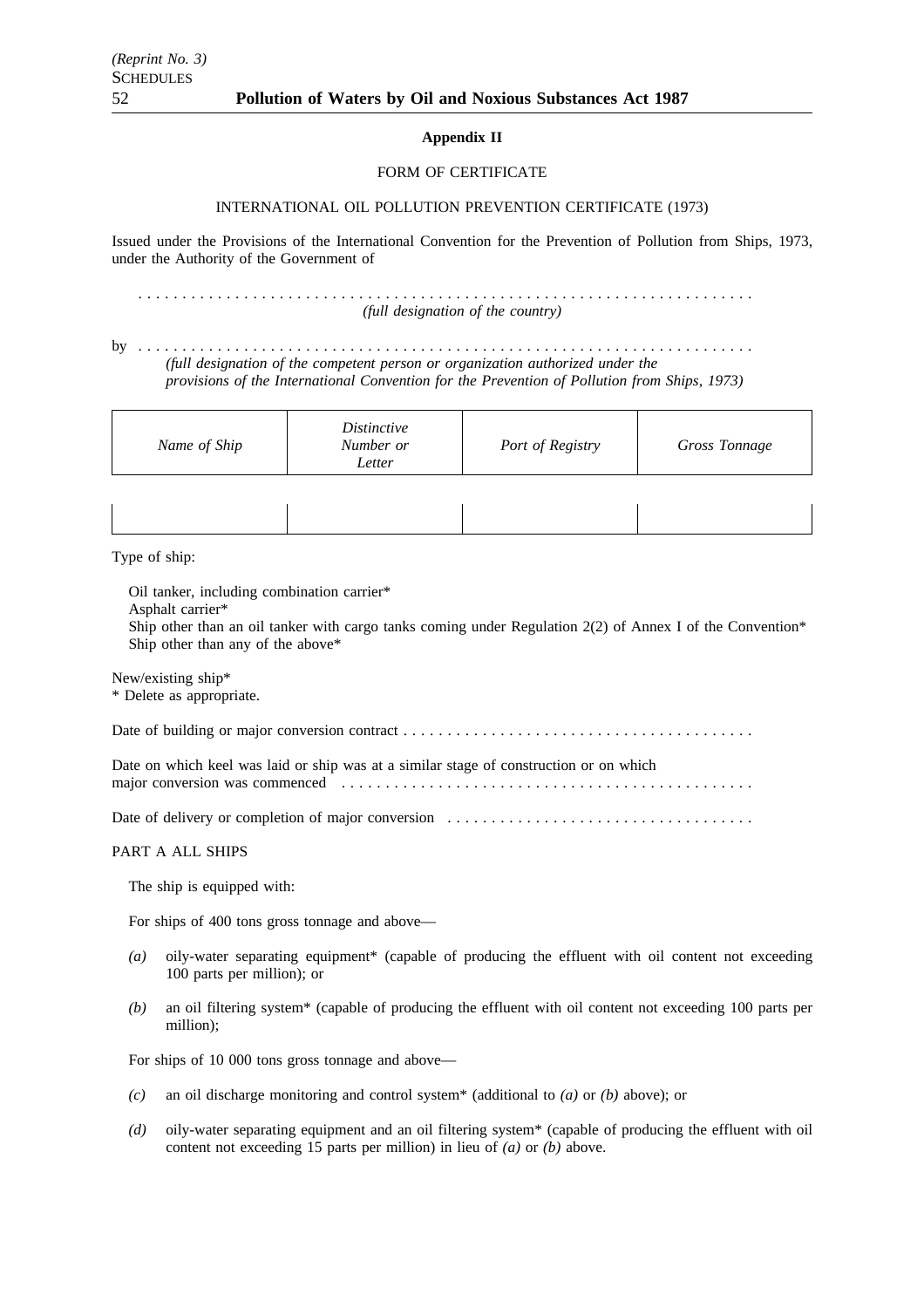\*

Particulars of requirements from which exemption is granted under Regulation 2(2) and 2(4)*(a)* of Annex I of the Convention:

......................................................................

......................................................................

*Remarks:*

PART B OIL TANKER<sup>12</sup>

Deadweight .............. metric tons. Length of ship ................ metres

It is certified that this ship is—

- $(a)$  required to be constructed according to and complies with<sup>3</sup>
- *(b)* not required to be constructed according to<sup>3</sup>
- $(c)$  not required to be constructed according to, but complies with<sup>3</sup>

the requirements of Regulation 24 of Annex I of the Convention.

- <sup>1</sup> This Part should be completed for oil tankers including combination carriers and asphalt carriers, and those entries which are applicable should be completed for ships other than oil tankers which are constructed and utilized to carry oil in bulk of an aggregate capacity of 200 cubic metres or above.
- <sup>2</sup> Part B need not be reproduced on a Certificate issued to any ship other than those referred to in footnote 1.
- <sup>3</sup> Delete as appropriate.

The capacity of segregated ballast tanks is ................ cubic metres and complies with the requirements of Regulation 13 of Annex I of the Convention.

The segregated ballast is distributed as follows:

| Tank | Quantity | Tank | Quantity |
|------|----------|------|----------|
|      |          |      |          |
|      |          |      |          |
|      |          |      |          |

\* *End of Part B*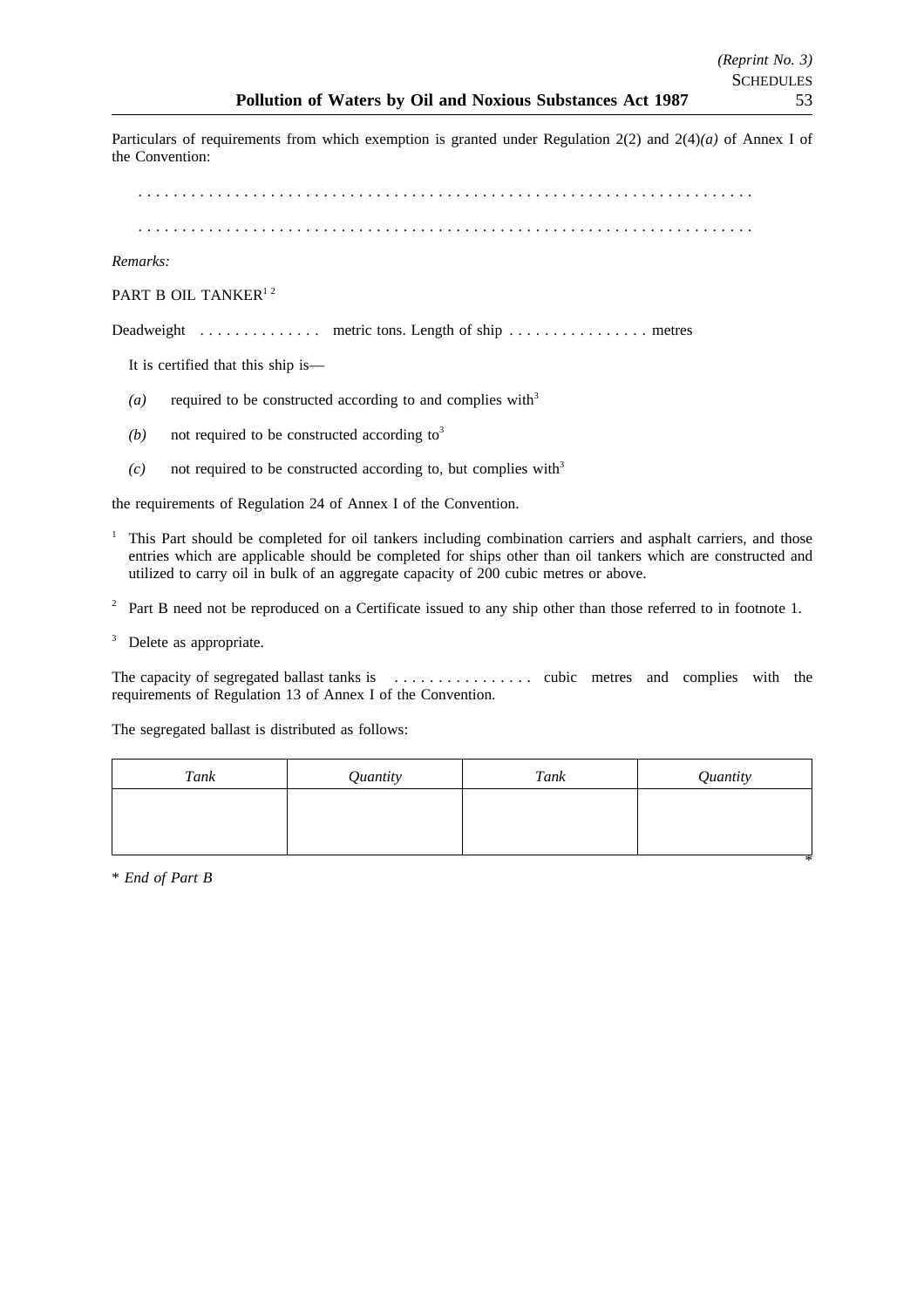THIS IS TO CERTIFY:

That the ship has been surveyed in accordance with Regulation 4 of Annex I of the International Convention for the Prevention of Pollution from Ships, 1973, concerning the prevention of pollution by oil; and

That the survey shows that the structure, equipment, fittings, arrangement and material of the ship and the condition thereof are in all respects satisfactory and that the ship complies with the applicable requirements of Annex I of the Convention.

This Certificate is valid until .................................................... subject to intermediate survey(s) at intervals of ....................................... Issued at ................................................................. *(place of issue of Certificate)* . . . . . . . . . 19 . . . . . . . . . . . . . . . . . . . . . . . . . . . . . . . . . . . . . . . . . . . . . . . . . *(Signature of duly authorized official issuing the Certificate)*

*(Seal or stamp of the issuing Authority, as appropriate)*

Endorsement for existing ships $4$ 

This is to certify that this ship has been so equipped as to comply with the requirements of the International Convention for the Prevention of Pollution from Ships, 1973 as relating to existing ships three years from the date of entry into force of the Convention.

> Signed .................................... *(Signature of duly authorized official)* Place of endorsement .......................... Date of endorsement ........................... *(Seal or stamp of the Authority, as appropriate)*

### **Intermediate survey**

This is to certify that at an intermediate survey required by Regulation  $4(1)(c)$  of Annex I of the Convention, this ship and the condition thereof are found to comply with the relevant provisions of the Convention.

| (Signature of duly authorized official)          |
|--------------------------------------------------|
|                                                  |
|                                                  |
| (Seal or stamp of the Authority, as appropriate) |
| (Signature of duly authorized official)          |
|                                                  |
|                                                  |
| (Seal or stamp of the Authority, as appropriate) |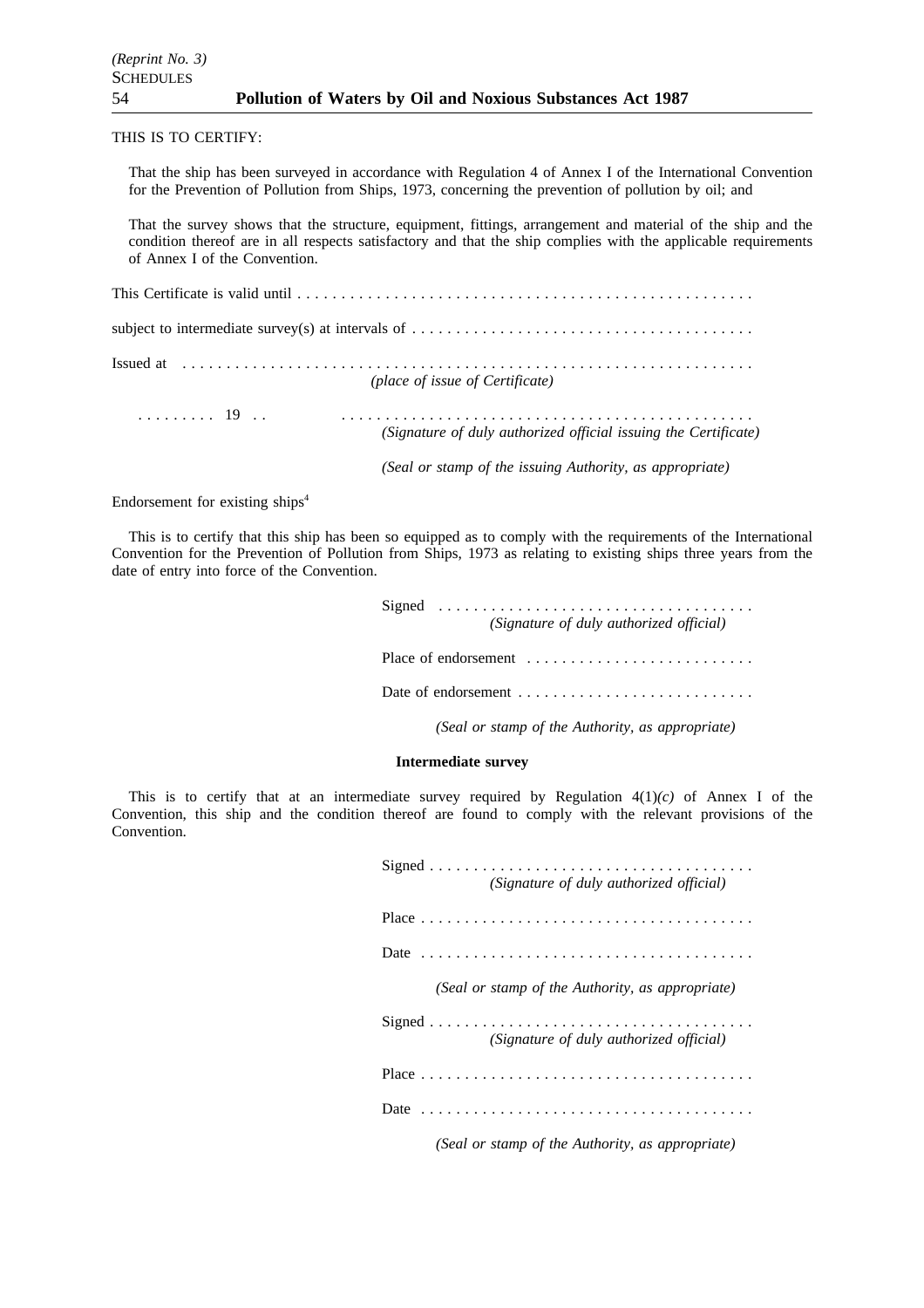Under the provisions of Regulation 8(2) and (4) of Annex I of the Convention the validity of this Certificate is extended until

......................................................................

| (Signature of duly authorized official)          |
|--------------------------------------------------|
|                                                  |
|                                                  |
| (Seal or stamp of the Authority, as appropriate) |

<sup>4</sup> This entry need not be reproduced on a Certificate other than the first Certificate issued to any ship.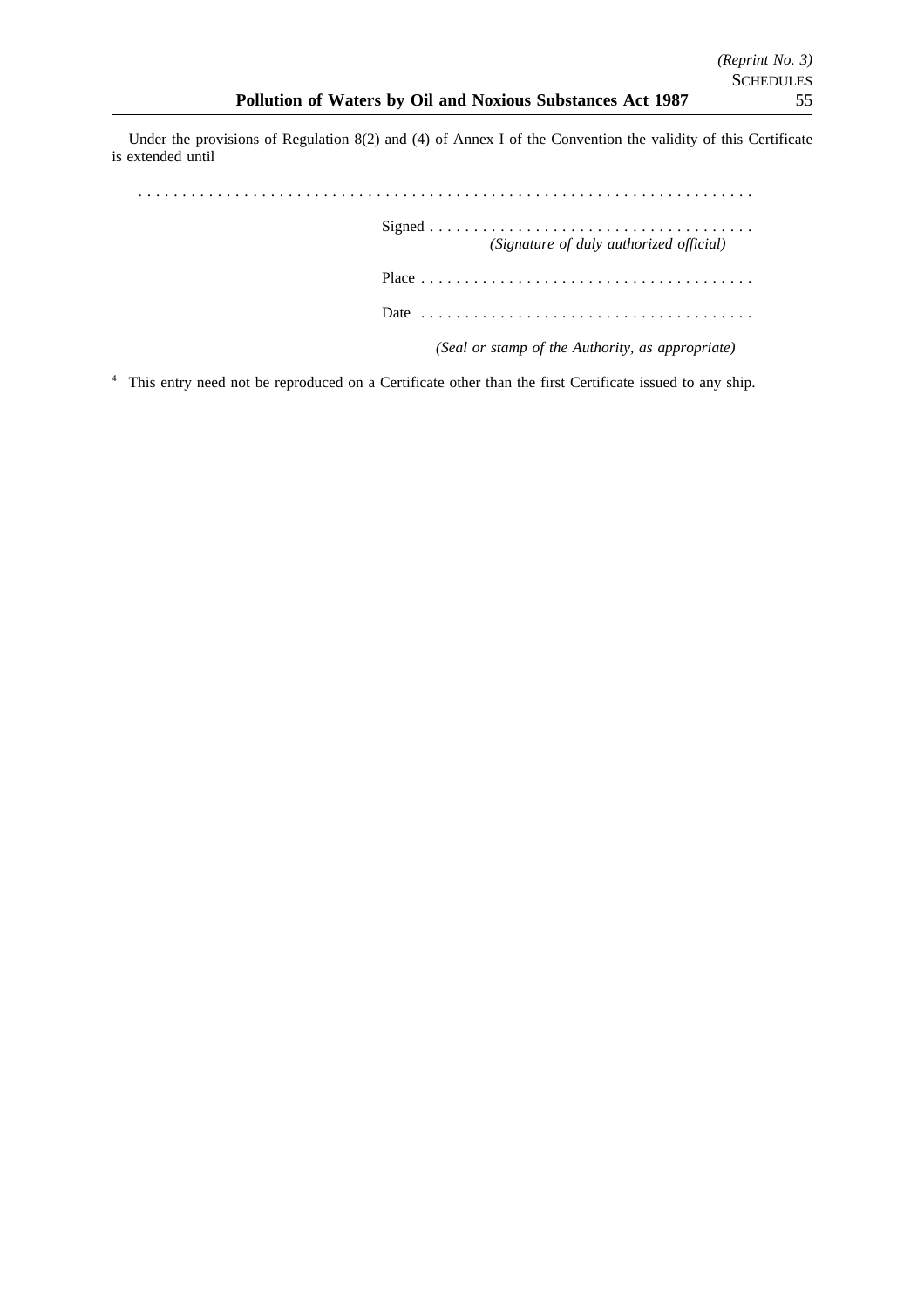# **Appendix III**

## FORM OF OIL RECORD BOOK

## **OIL RECORD BOOK**

## I-FOR OIL TANKERS<sup>1</sup>

Voyage from  $\dots\dots\dots\dots$  (date)  $\dots\dots\dots\dots\dots$  to  $\dots\dots\dots\dots\dots\dots$  (date)  $\dots\dots\dots$ 

*(a)* Loading of oil cargo

| 1. Date and place of loading                                                                                              |  |  |
|---------------------------------------------------------------------------------------------------------------------------|--|--|
| 2. Types of oil loaded                                                                                                    |  |  |
| 3. Identity of tank(s) loaded                                                                                             |  |  |
| 4. Closing of applicable cargo tank<br>valves and applicable line cut-off<br>valves on completion of loading <sup>2</sup> |  |  |

The undersigned certifies that in addition to the above, all sea valves, overboard discharge valves, cargo tank and pipeline connections and inter-connections, were secured on completion of loading oil cargo.

Date of entry ............. Officer in charge .............................

Master .....................................

## *(b)* Internal transfer of oil cargo during voyage

| 5. Date of internal transfer               |      |      |  |  |  |
|--------------------------------------------|------|------|--|--|--|
| 6. Identity of $tank(s)$                   | (i)  | From |  |  |  |
|                                            | (ii) | To   |  |  |  |
| 7. Was (were) $tank(s)$ in $6(i)$ emptied? |      |      |  |  |  |

The undersigned certifies that in addition to the above, all sea valves, overboard discharge valves, cargo tank and pipeline connections and inter-connections, were secured on completion of internal transfer of oil cargo.

Date of entry .............. Officer in charge .............................

Master .....................................

- <sup>1</sup> This part should be completed for oil tankers including combination carriers and asphalt carriers, and those entries which are applicable shall be completed for ships other than oil tankers which are constructed and utilized to carry oil in bulk of an aggregate capacity of 200 cubic metres or above. This part need not be reproduced on an Oil Record Book issued to any ship other than those referred to above.
- <sup>2</sup> Applicable valves and similar devices are those referred to in Regulations 20(2)*(a)*(iii), 23 and 24 of Annex I of the Convention.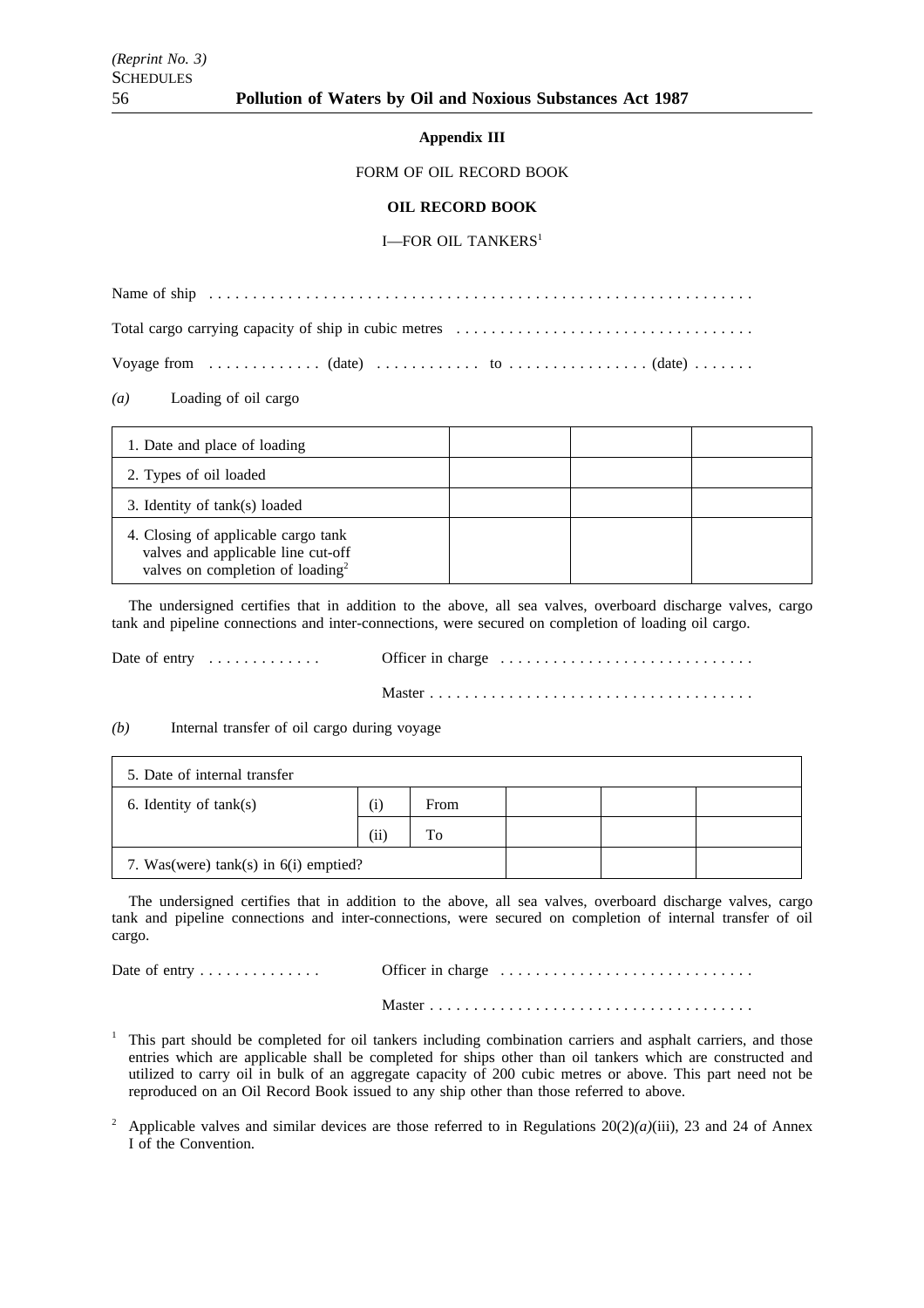*(c)* Unloading of oil cargo

| 8. Date and place of unloading                                                                                               |  |  |
|------------------------------------------------------------------------------------------------------------------------------|--|--|
| 9. Identity of tank(s) unloaded                                                                                              |  |  |
| 10. Was (were) $tank(s)$ emptied?                                                                                            |  |  |
| 11. Opening of applicable cargo tank<br>valves and applicable line cut-off<br>valves prior to cargo unloading <sup>2</sup>   |  |  |
| 12. Closing of applicable cargo tank<br>valves and applicable line cut-off<br>valves on completion of unloading <sup>2</sup> |  |  |

The undersigned certifies that in addition to the above, all sea valves, overboard discharge valves, cargo tank and pipeline connections and inter-connections, were secured on completion of unloading of oil cargo.

Date of entry .............. Officer in charge .............................

Master .....................................

# *(d)* Ballasting of cargo tanks

| 13. Identity of tank(s) ballasted                                                                                                                                            |  |  |
|------------------------------------------------------------------------------------------------------------------------------------------------------------------------------|--|--|
| 14. Date and position of ship at start<br>of ballasting                                                                                                                      |  |  |
| 15. If valves connecting cargo lines<br>and segregated ballast lines were<br>used give time, date and position of<br>ship when valves were $(a)$ opened,<br>and $(b)$ closed |  |  |

The undersigned certifies that in addition to the above all sea valves, overboard discharge valves, cargo tank and pipeline connections and inter-connections, were secured on the completion of ballasting.

Date of entry ............. Officer in charge .............................

Master .....................................

# *(e)* Cleaning of cargo tanks

| 16. Identity of $tank(s)$ cleaned    |  |  |
|--------------------------------------|--|--|
| 17. Date and duration of cleaning    |  |  |
| 18. Methods of cleaning <sup>3</sup> |  |  |
|                                      |  |  |

Date of entry .............. Officer in charge .............................

Master .....................................

<sup>2</sup> Applicable valves and similar devices are those referred to in Regulations  $20(2)(a)(iii)$ , 23 and 24 of Annex I of the Convention.

<sup>3</sup> Hand hosing, machine washing and/or chemical cleaning. Where chemically cleaned, the chemical concerned and the amount used should be stated.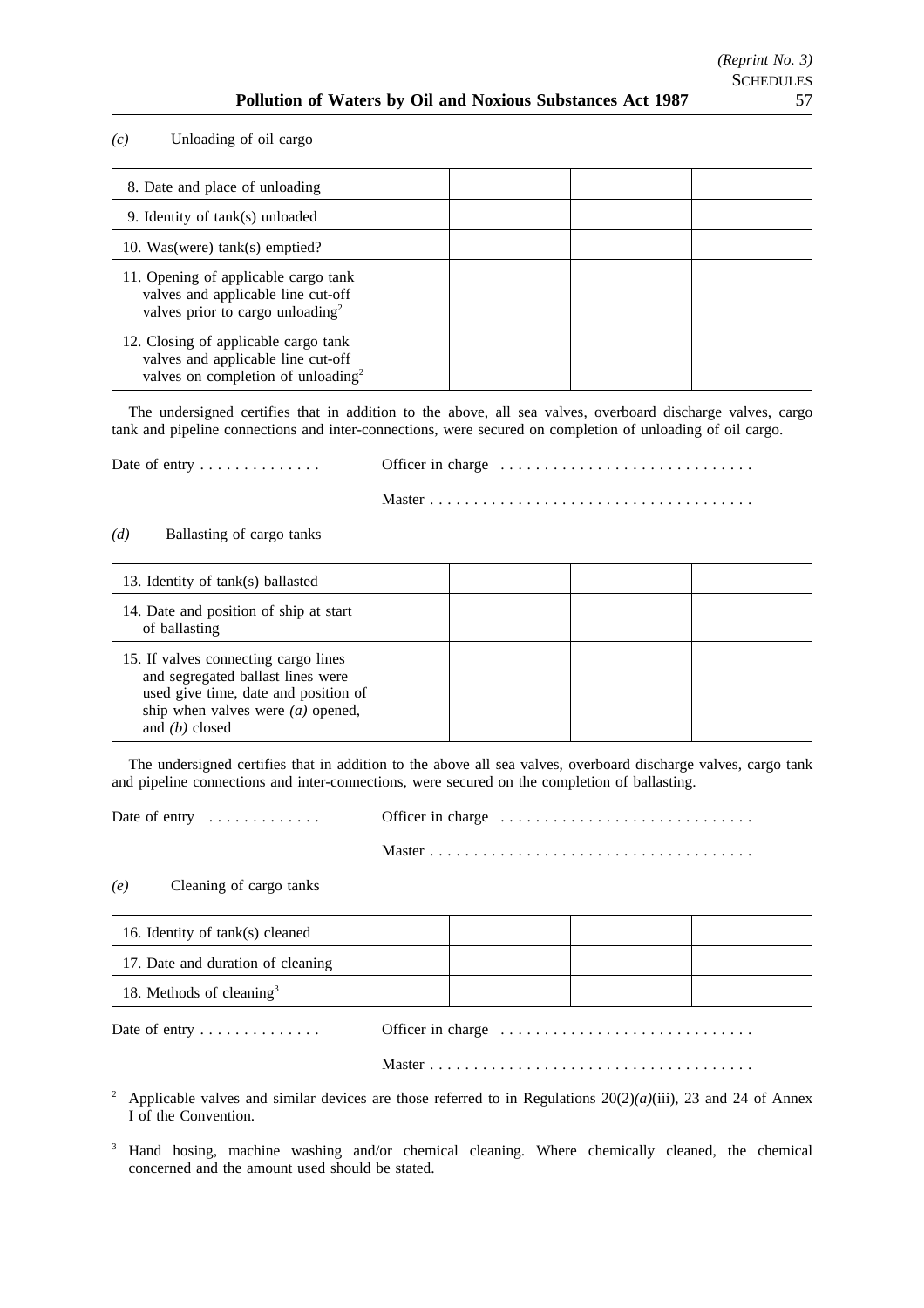# *(f)* Discharge of dirty ballast

| 19. Identity of $tank(s)$                                                                                            |  |
|----------------------------------------------------------------------------------------------------------------------|--|
| 20. Date and position of ship at start<br>of discharge to sea                                                        |  |
| 21. Date and position of ship at finish<br>of discharge to sea                                                       |  |
| 22. Ship's speed(s) during discharge                                                                                 |  |
| 23. Quantity discharged to sea                                                                                       |  |
| 24. Quantity of polluted water<br>transferred to slop tank(s) (identify<br>slop $tank(s)$                            |  |
| 25. Date and port of discharge into<br>shore reception facilities (if<br>applicable)                                 |  |
| 26. Was any part of the discharge<br>conducted during darkness, if so,<br>for how long?                              |  |
| 27. Was a regular check kept on the<br>effluent and the surface of the<br>water in the locality of the<br>discharge? |  |
| 28. Was any oil observed on the<br>surface of the water in the locality<br>of the discharge?                         |  |

Date of entry .............. Officer in charge .............................

Master ..................................... *(g)* Discharge of water from slop tanks

| 29. Identity of slop $tank(s)$                               |  |  |
|--------------------------------------------------------------|--|--|
| 30. Time of settling from last entry of<br>residues, or      |  |  |
| 31. Time of settling from last<br>discharge                  |  |  |
| 32. Date, time and position of ship at<br>start of discharge |  |  |
| 33. Sounding of total contents at start<br>of discharge      |  |  |
| 34. Sounding of oil/water interface at<br>start of discharge |  |  |
| 35. Bulk quantity discharged and rate<br>of discharge        |  |  |
| 36. Final quantity discharged and rate<br>of discharge       |  |  |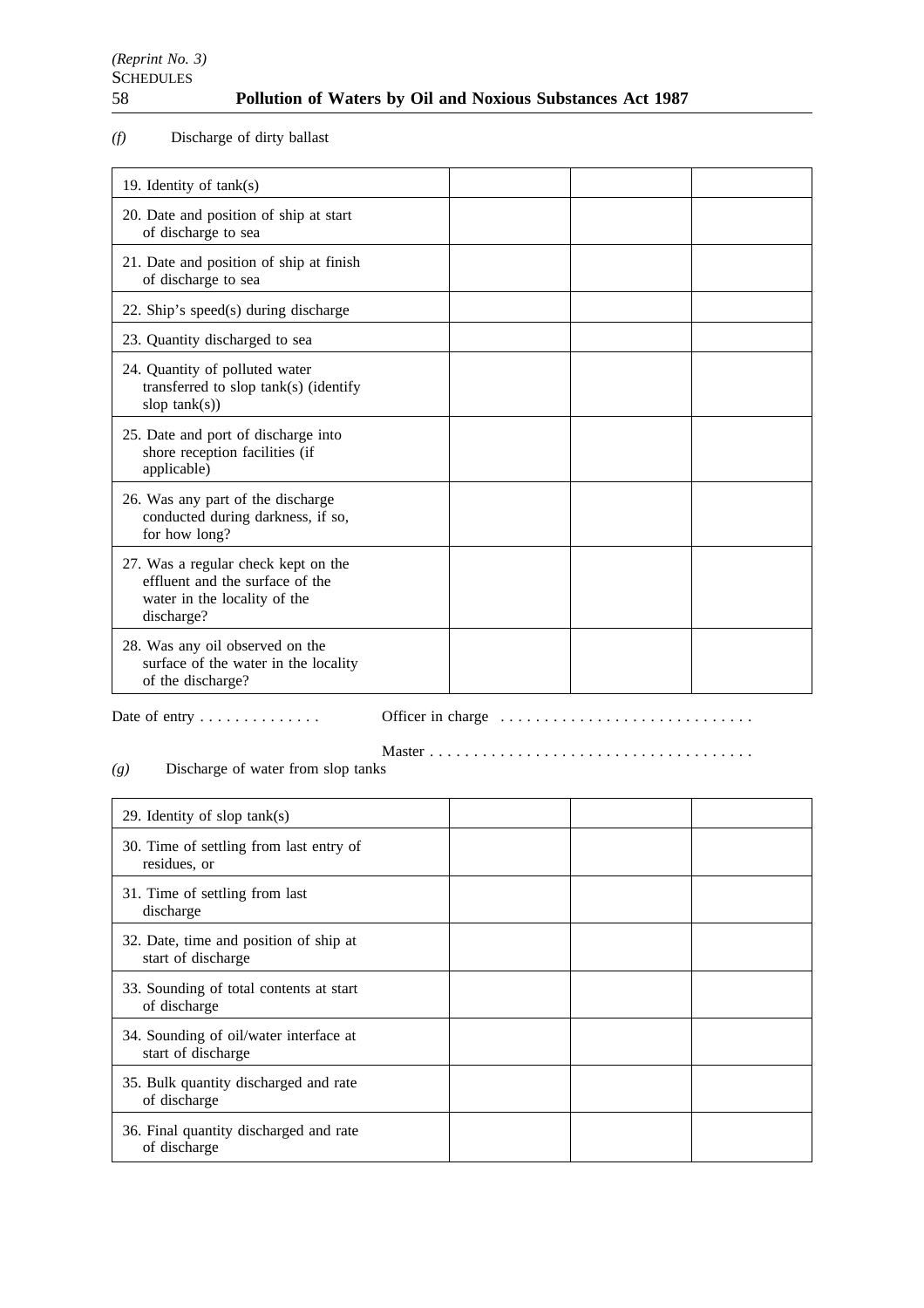# **Pollution of Waters by Oil and Noxious Substances Act 1987** 59

| 37. Date, time and position of ship at<br>end of discharge                                                           |  |
|----------------------------------------------------------------------------------------------------------------------|--|
| 38. Ship's speed(s) during discharge                                                                                 |  |
| 39. Sounding of oil/water interface at<br>end of discharge                                                           |  |
| 40. Was any part of the discharge<br>conducted during darkness, if so,<br>for how long?                              |  |
| 41. Was a regular check kept on the<br>effluent and the surface of the<br>water in the locality of the<br>discharge? |  |
| 42. Was any oil observed on the<br>surface of the water in the locality<br>of the discharge?                         |  |

Date of entry ............. Officer in charge .............................

Master .....................................

# *(h)* Disposal of residues

| 43. Identity of $tank(s)$                                                                                                                                                                               |  |  |
|---------------------------------------------------------------------------------------------------------------------------------------------------------------------------------------------------------|--|--|
| 44. Quantity disposed from each tank                                                                                                                                                                    |  |  |
| 45. Method of disposal of residue:<br>$(a)$ Reception facilities<br>$(b)$ Mixed with cargo<br>$(c)$ Transferred to another (other)<br>$tank(s)$ (identify $tank(s)$ )<br>(d) Other method (state which) |  |  |
| 46. Date and port of disposal of<br>residue                                                                                                                                                             |  |  |

Date of entry .............. Officer in charge .............................

Master .....................................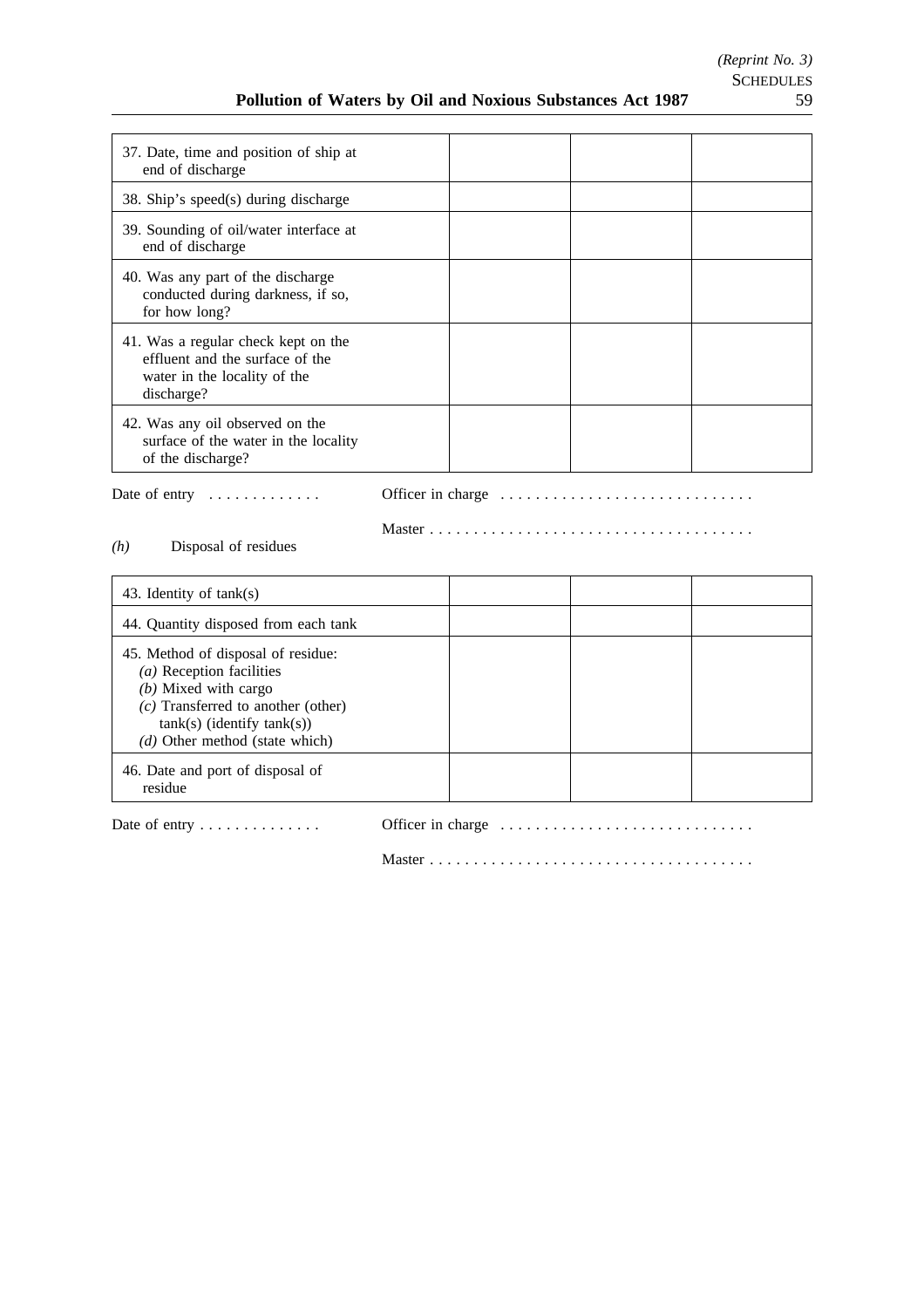# *(i)* Discharge of clean ballast contained in cargo tanks

| 47. Date and position of ship at<br>commencement of discharge of<br>clean ballast                                    |  |  |
|----------------------------------------------------------------------------------------------------------------------|--|--|
| 48. Identity of tank(s) discharged                                                                                   |  |  |
| 49. Was (were) the $tank(s)$ empty on<br>completion?                                                                 |  |  |
| 50. Position of vessel on completion if<br>different from 47                                                         |  |  |
| 51. Was any part of the discharge<br>conducted during darkness, if so,<br>for how long?                              |  |  |
| 52. Was a regular check kept on the<br>effluent and the surface of the<br>water in the locality of the<br>discharge? |  |  |
| 53. Was any oil observed on the<br>surface of the water in the locality<br>of the discharge?                         |  |  |

Date of entry .............. Officer in charge .............................

Master .....................................

*(f)* Discharge overboard of bilge water containing oil which has accumulated in machinery spaces whilst in port $4$ 

| 54. Port                                                       |  |  |
|----------------------------------------------------------------|--|--|
| 55. Duration of stay                                           |  |  |
| 56. Quantity disposed                                          |  |  |
| 57. Date and place of disposal                                 |  |  |
| 58. Method of disposal (state whether<br>a separator was used) |  |  |

Date of entry ............. Officer in charge .............................

Master .....................................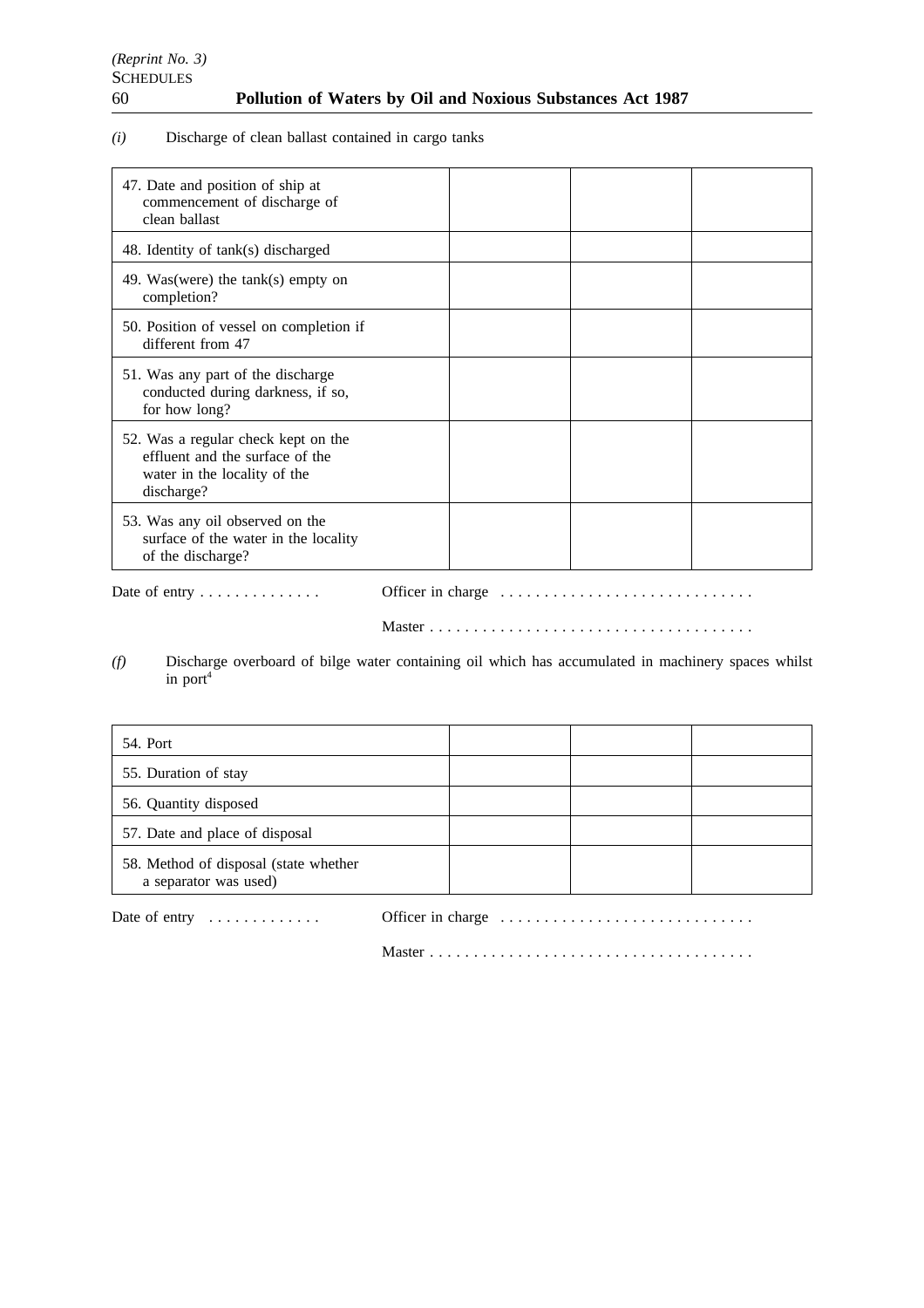# *(k)* Accidental or other exceptional discharges of oil

| 59. Date and time of occurrence                                                                                                                                                                                                                                         |                   |  |
|-------------------------------------------------------------------------------------------------------------------------------------------------------------------------------------------------------------------------------------------------------------------------|-------------------|--|
| 60. Place or position of ship at time of<br>occurrence                                                                                                                                                                                                                  |                   |  |
| 61. Approximate quantity and type of<br>oil                                                                                                                                                                                                                             |                   |  |
| 62. Circumstances of discharge or<br>escape, the reasons therefor and<br>general remarks                                                                                                                                                                                |                   |  |
| Date of entry                                                                                                                                                                                                                                                           | Officer in charge |  |
|                                                                                                                                                                                                                                                                         |                   |  |
| Where the pump starts automatically and discharges through a separator at all times it will be sufficient to<br>enter each day "Automatic discharge from bilges through a separator".                                                                                   |                   |  |
| Has the oil monitoring and control system been out of operation at any time when discharging<br>(l)<br>overboard? If so, give time and date of failure and time and date of restoration and confirm that this<br>was due to equipment failure and state reason if known |                   |  |
|                                                                                                                                                                                                                                                                         |                   |  |
|                                                                                                                                                                                                                                                                         |                   |  |
| Date of entry $\dots \dots \dots$                                                                                                                                                                                                                                       | Officer in charge |  |
|                                                                                                                                                                                                                                                                         |                   |  |
| Additional operational procedures and general remarks<br>(m)                                                                                                                                                                                                            |                   |  |
|                                                                                                                                                                                                                                                                         |                   |  |
|                                                                                                                                                                                                                                                                         |                   |  |
|                                                                                                                                                                                                                                                                         |                   |  |

For oil tankers of less than 150 tons gross tonnage operating in accordance with Regulation 15(4) of Annex I of the Convention, an appropriate oil record book should be developed by the Administration.

For asphalt carriers, a separate oil record book may be developed by the Administration utilizing sections *(a)*, *(b)*, *(c)*, *(e)*, *(h)*, *(j)*, *(k)* and *(m)* of this form of oil record book.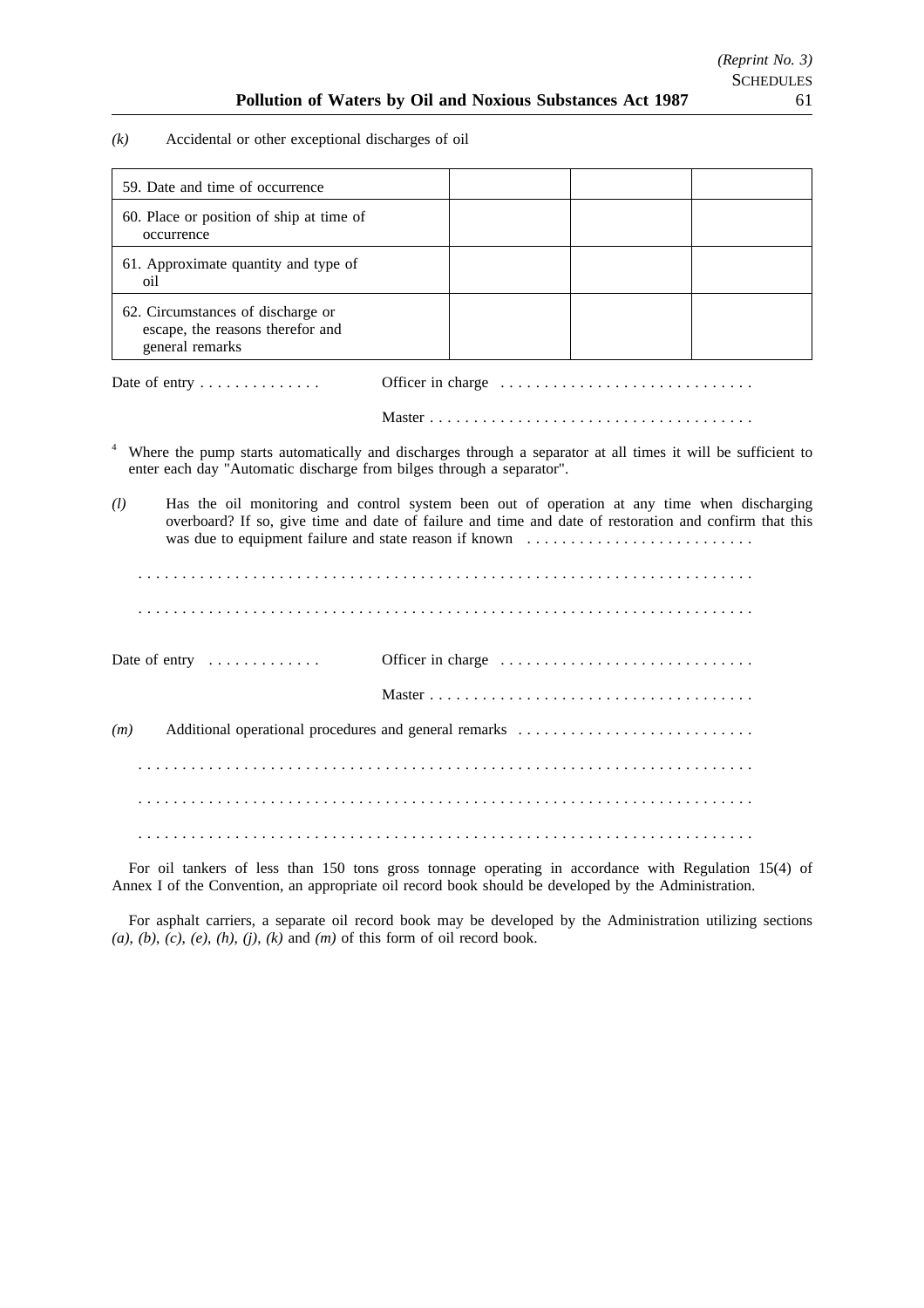# II—FOR ALL SHIPS OTHER THAN OIL TANKERS

Name of ship ..............................................................

Operations from ................. (date), to .......... (date) ...................

# *(a)* Ballasting or cleaning of oil fuel tanks

| 1. Identify of tank(s) ballasted                                                                   |  |  |
|----------------------------------------------------------------------------------------------------|--|--|
| 2. Whether cleaned since they last<br>contained oil and, if not, type of oil<br>previously carried |  |  |
| 3. Date and position of ship at start<br>of cleaning                                               |  |  |
| 4. Date and position of ship at start of<br>ballasting                                             |  |  |

Date of entry .............. Officer in charge .............................

Master .....................................

# *(b)* Discharge of dirty ballast or cleaning water from tanks referred to under section *(a)*

| 5. Identity of tank(s)                                                                            |  |  |
|---------------------------------------------------------------------------------------------------|--|--|
| 6. Date and position of ship at start<br>of discharge                                             |  |  |
| 7. Date and position of ship at finish<br>of discharge                                            |  |  |
| 8. Ship's speed(s) during discharge                                                               |  |  |
| 9. Method of discharge (state whether<br>to reception facility or through<br>installed equipment) |  |  |
| 10. Quantity discharged                                                                           |  |  |

Date of entry ............. Officer in charge .............................

Master .....................................

# *(c)* Disposal of residues

| 11. Quantity of residue retained on<br>board                                                                                                                                                  |  |  |
|-----------------------------------------------------------------------------------------------------------------------------------------------------------------------------------------------|--|--|
| 12. Methods of disposal of residue:<br>$(a)$ Reception facilities<br>$(b)$ Mixed with next bunkering<br>$(c)$ Transferred to another<br>(other) $tank(s)$<br>$(d)$ Other method (state which) |  |  |
| 13. Date and port of disposal of<br>residue                                                                                                                                                   |  |  |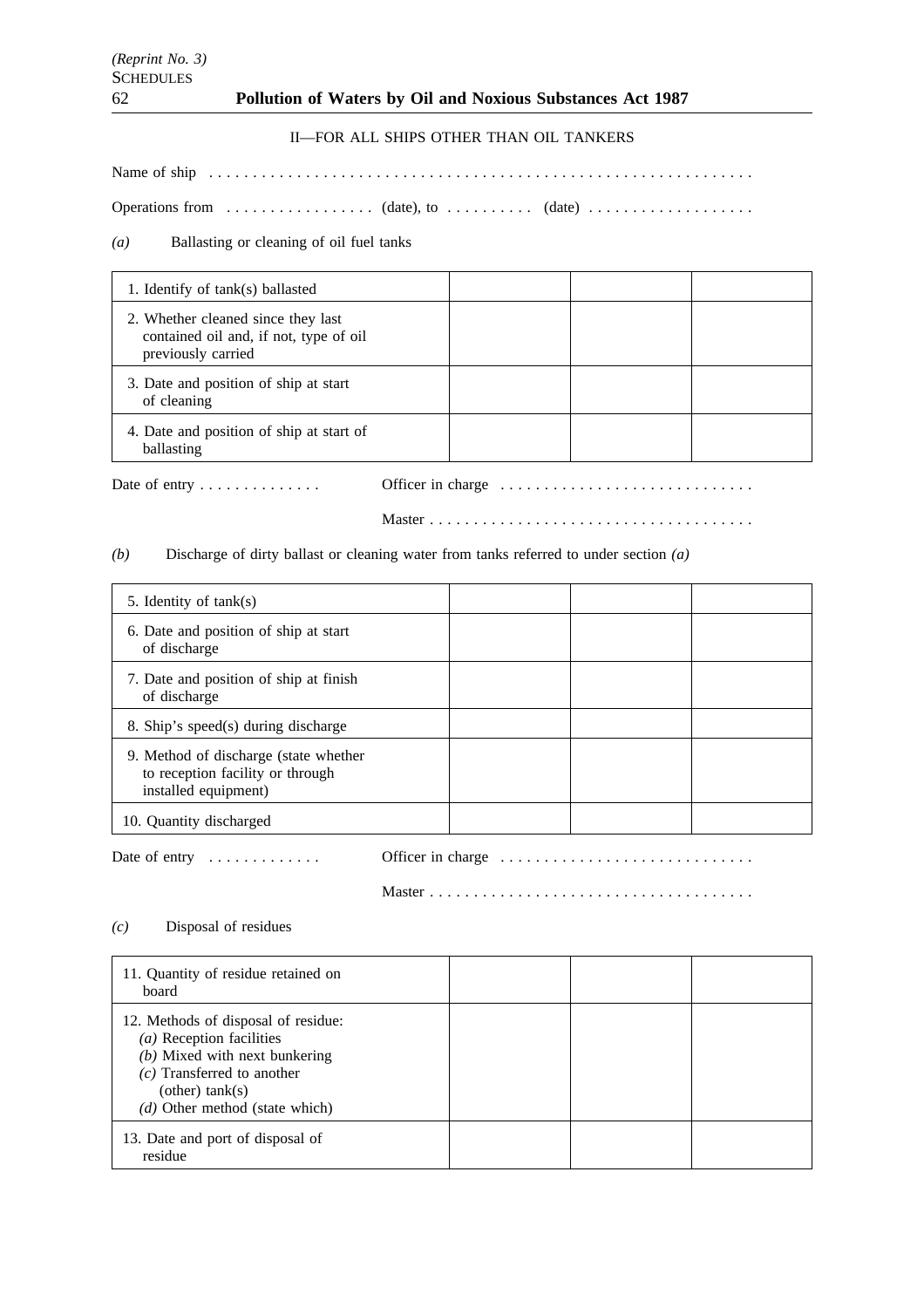Date of entry ............. Officer in charge .............................

Master .....................................

*(d)* Discharge overboard of bilge water containing oil which has accumulated in machinery spaces whilst in port $5$ 

| 14. Port                                                                                                                                                                                                                               |  |  |
|----------------------------------------------------------------------------------------------------------------------------------------------------------------------------------------------------------------------------------------|--|--|
| 15. Duration of stay                                                                                                                                                                                                                   |  |  |
| 16. Quantity discharged                                                                                                                                                                                                                |  |  |
| 17. Date and place of discharge                                                                                                                                                                                                        |  |  |
| 18. Method of discharge:<br>$(a)$ Through oily-water separating<br>equipment<br>$(b)$ Through oil filtering system<br>$(c)$ Through oily-water separating<br>equipment and an oil filtering<br>system<br>$(d)$ To reception facilities |  |  |

Date of entry ............. Officer in charge .............................

Master .....................................

<sup>5</sup> Where the pump starts automatically and discharges through a separator at all times it will be sufficient to enter each day "Automatic discharge from bilges through a separator".

# *(e)* Accidental or other exceptional discharges of oil

| 19. Date and time of occurrence                                                          |  |  |
|------------------------------------------------------------------------------------------|--|--|
| 20. Place or position of ship at time of<br>occurrence                                   |  |  |
| 21. Approximate quantity and type of<br>0il                                              |  |  |
| 22. Circumstances of discharge or<br>escape, the reasons therefor and<br>general remarks |  |  |

Date of entry ............. Officer in charge .............................

Master .....................................

*(f)* Has the required oil monitoring and control system been out of operation at any time when discharging overboard? If so, state time and date of failure and time and date of restoration, and confirm that this was due to equipment failure, and state reason if known.

*(g)* New ships of 4 000 tons gross tonnage and above: has dirty ballast been carried in oil fuel tanks? Yes/No ......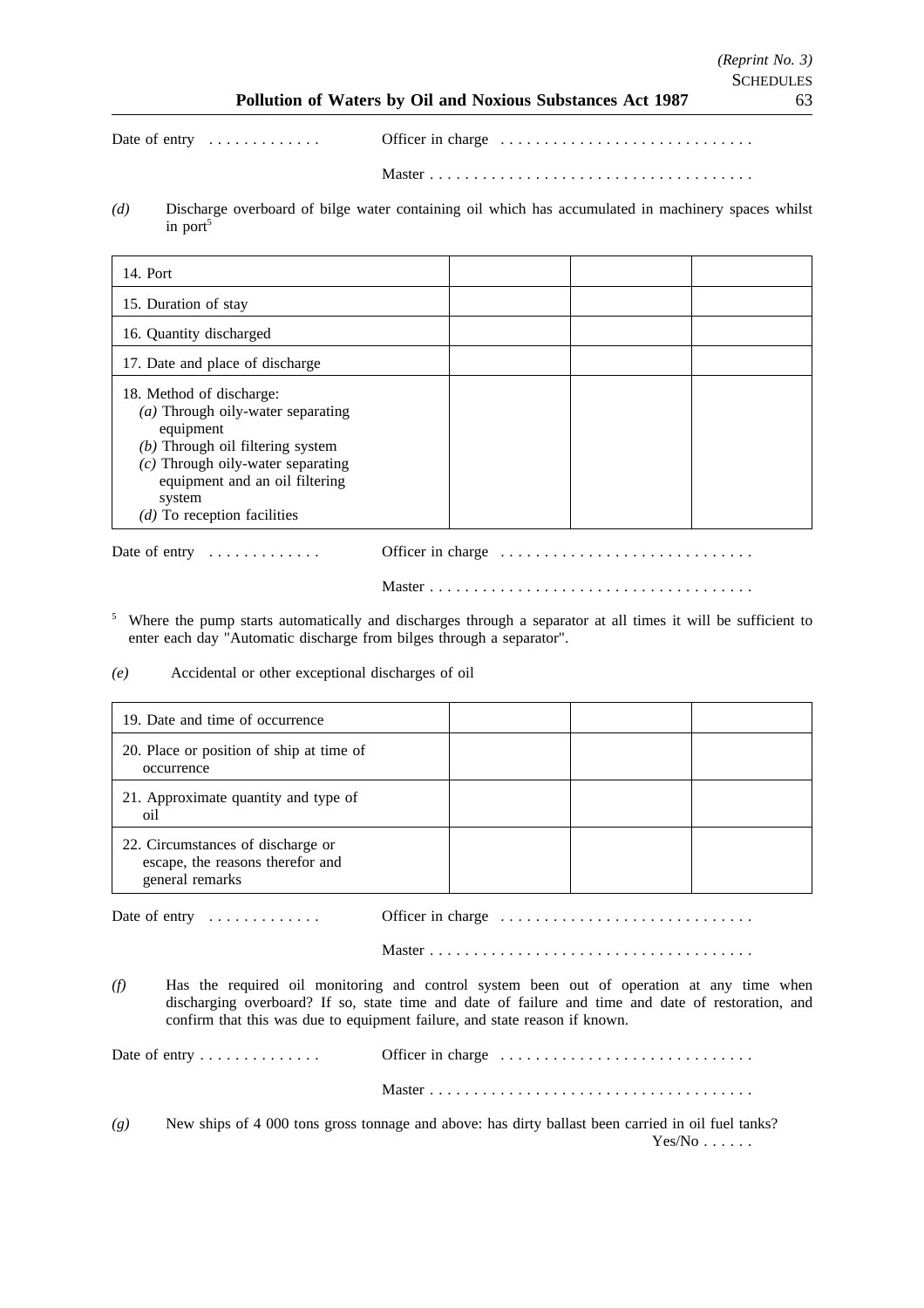| (Reprint No. 3)  |                                                            |
|------------------|------------------------------------------------------------|
| <b>SCHEDULES</b> |                                                            |
| 64               | Pollution of Waters by Oil and Noxious Substances Act 1987 |

| If so, state which tanks were so ballasted and method of discharge of the dirty ballast $\dots \dots$ |                                                       |
|-------------------------------------------------------------------------------------------------------|-------------------------------------------------------|
|                                                                                                       |                                                       |
|                                                                                                       |                                                       |
| Date of entry $\dots \dots \dots$                                                                     |                                                       |
|                                                                                                       |                                                       |
| (h)                                                                                                   | Additional operational procedures and general remarks |
|                                                                                                       |                                                       |
|                                                                                                       |                                                       |
|                                                                                                       |                                                       |
| Date of entry $\dots \dots \dots \dots$                                                               | Officer in charge                                     |
|                                                                                                       |                                                       |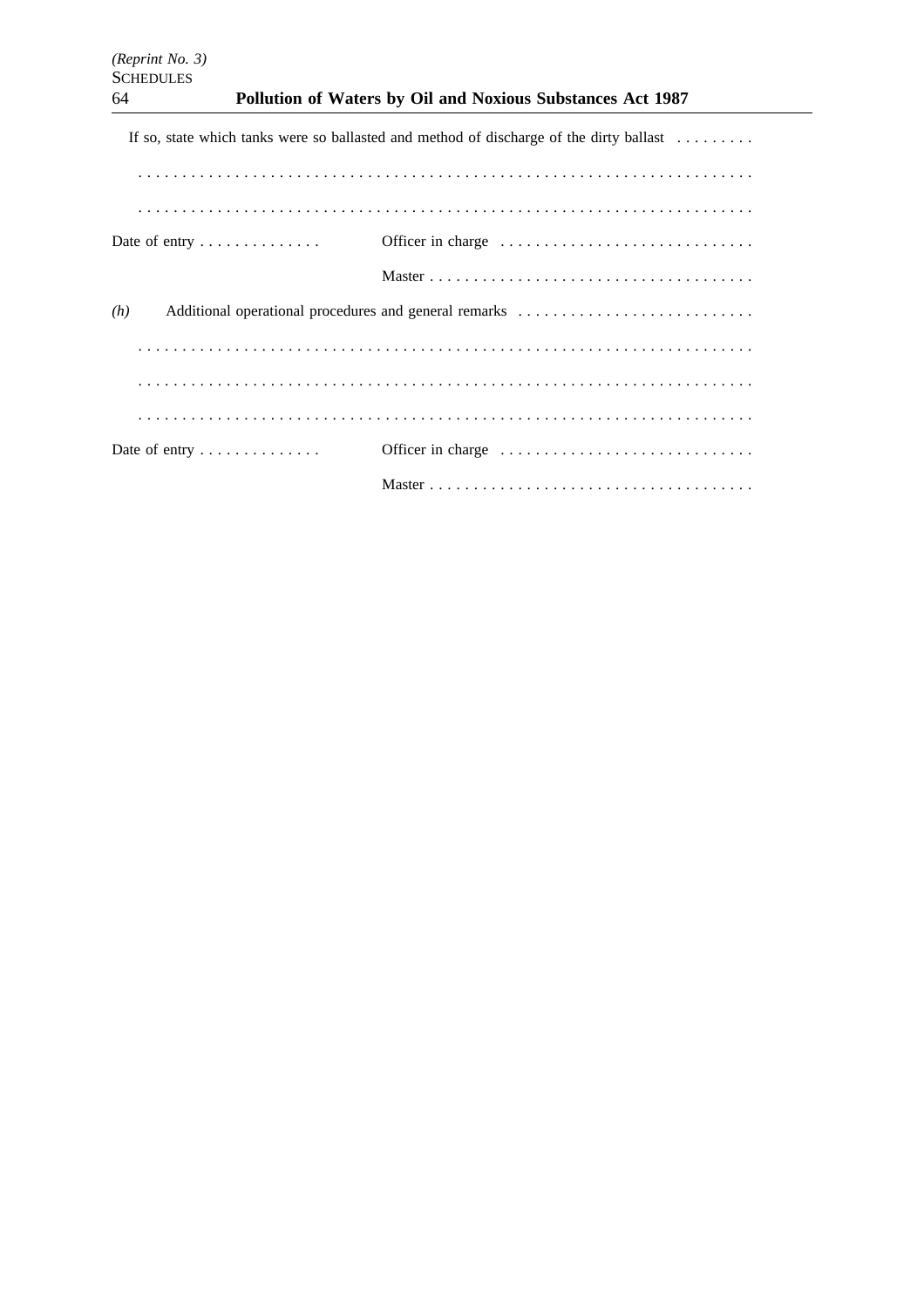## **Annex II**

## **REGULATIONS FOR THE CONTROL OF POLLUTION BY NOXIOUS LIQUID SUBSTANCES IN BULK**

## Regulation 1

#### *Definitions*

For the purposes of this Annex—

(1) "Chemical tanker" means a ship constructed or adapted primarily to carry a cargo of noxious liquid substances in bulk and includes an "oil tanker" as defined in Annex I of the Present Convention when carrying a cargo or part cargo of noxious liquid substances in bulk.

(2) "Clean ballast" means ballast carried in a tank which, since it was last used to carry a cargo containing a substance in Category A, B, C or D has been thoroughly cleaned and the residues resulting therefrom have been discharged and the tank emptied in accordance with the appropriate requirements of this Annex.

(3) "Segregated ballast" means ballast water introduced into a tank permanently allocated to the carriage of ballast or to the carriage of ballast or cargoes other than oil or noxious liquid substances as variously defined in the Annexes of the present Convention, and which is completely separated from the cargo and oil fuel system.

(4) "Nearest land" is as defined in Regulation 1(9) of Annex I of the present Convention.

(5) "Liquid substances" are those having a vapour pressure not exceeding 2.8 kp/cm2 at a temperature of 37.8°C.

(6) "Noxious liquid substance" means any substance designated in Appendix II to this Annex or provisionally assessed under the provisions of Regulation 3(4) as falling into Category A, B, C or D.

(7) "Special area" means a sea area where for recognized technical reasons in relation to its oceanographic and ecological condition and to its peculiar transportation traffic the adoption of special mandatory methods for the prevention of sea pollution by noxious liquid substances is required.

Special areas shall be:

- *(a)* The Baltic Sea Area; and
- *(b)* The Black Sea Area.

(8) "Baltic Sea Area" is as defined in Regulation  $10(1)(b)$  of Annex I of the present Convention.

(9) "Black Sea Area" is as defined in Regulation  $10(1)(c)$  of Annex I of the present Convention.

## Regulation 2

#### *Application*

(1) Unless expressly provided otherwise the provisions of this Annex shall apply to all ships carrying noxious liquid substances in bulk.

(2) Where a cargo subject to the provisions of Annex I of the present Convention is carried in a cargo space of a chemical tanker, the appropriate requirements of Annex I of the present Convention shall also apply.

(3) Regulation 13 of this Annex shall apply only to ships carrying substances which are categorized for discharge control purposes in Category A, B or C.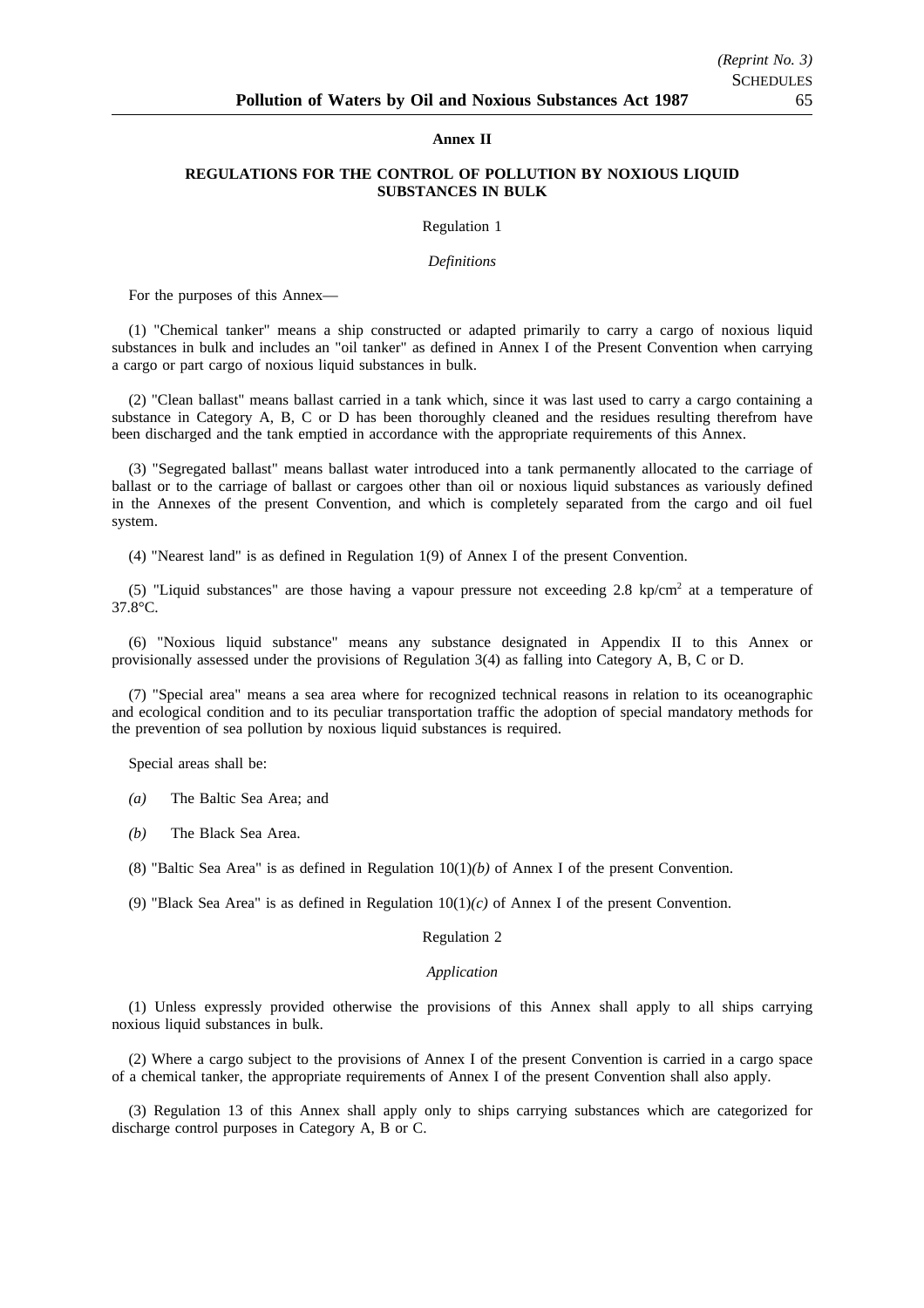## Regulation 3

## *Categorization and Listing of Noxious Liquid Substances*

(1) For the purpose of the Regulations of this Annex, except Regulation 13, noxious liquid substances shall be divided into four categories as follows:

- (a) Category A—Noxious liquid substances which if discharged into the sea from tank cleaning or deballasting operations would present a major hazard to either marine resources or human health or cause serious harm to amenities or other legitimate uses of the sea and therefore justify the application of stringent anti-pollution measures.
- (b) Category B—Noxious liquid substances which if discharged into the sea from tank cleaning or deballasting operations would present a hazard to either marine resources or human health or cause harm to amenities or other legitimate uses of the sea and therefore justify the application of special anti-pollution measures.
- (c) Category C—Noxious liquid substances which if discharged into the sea from tank cleaning or deballasting operations would present a minor hazard to either marine resources or human health or cause minor harm to amenities or other legitimate uses of the sea and therefore require special operational conditions.
- (d) Category D—Noxious liquid substances which if discharged into the sea from tank cleaning or deballasting operations would present a recognizable hazard to either marine resources or human health or cause minimal harm to amenities or other legitimate uses of the sea and therefore require some attention in operational conditions.

(2) Guidelines for use in the categorization of noxious liquid substances are given in Appendix I to this Annex.

(3) The list of noxious liquid substances carried in bulk and presently categorized which are subject to the provisions of this Annex is set out in Appendix II to this Annex.

(4) Where it is proposed to carry a liquid substance in bulk which has not been categorized under paragraph (1) of this Regulation or evaluated as referred to in Regulation 4(1) of this Annex, the Governments of Parties to the Convention involved in the proposed operation shall establish and agree on a provisional assessment for the proposed operation on the basis of the guidelines referred to in paragraph (2) of this Regulation. Until full agreement between the Governments involved has been reached, the substance shall be carried under the most severe conditions proposed. As soon as possible, but not later than ninety days after its first carriage, the Administration concerned shall notify the Organization and provide details of the substance and the provisional assessment for prompt circulation to all Parties for their information and consideration. The Government of each Party shall have a period of ninety days in which to forward its comments to the Organization, with a view to the assessment of the substance.

## Regulation 4

## *Other Liquid Substances*

(1) The substances listed in Appendix III to this Annex have been evaluated and found to fall outside the Categories A, B, C and D, as defined in Regulation 3(1) of this Annex because they are presently considered to present no harm to human health, marine resources, amenities or other legitimate uses of the sea, when discharged into the sea from tank cleaning or deballasting operations.

(2) The discharge of bilge or ballast water or other residues or mixtures containing only substances listed in Appendix III to this Annex shall not be subject to any requirement of this Annex.

(3) The discharge into the sea of clean ballast or segregated ballast shall not be subject to any requirement of this Annex.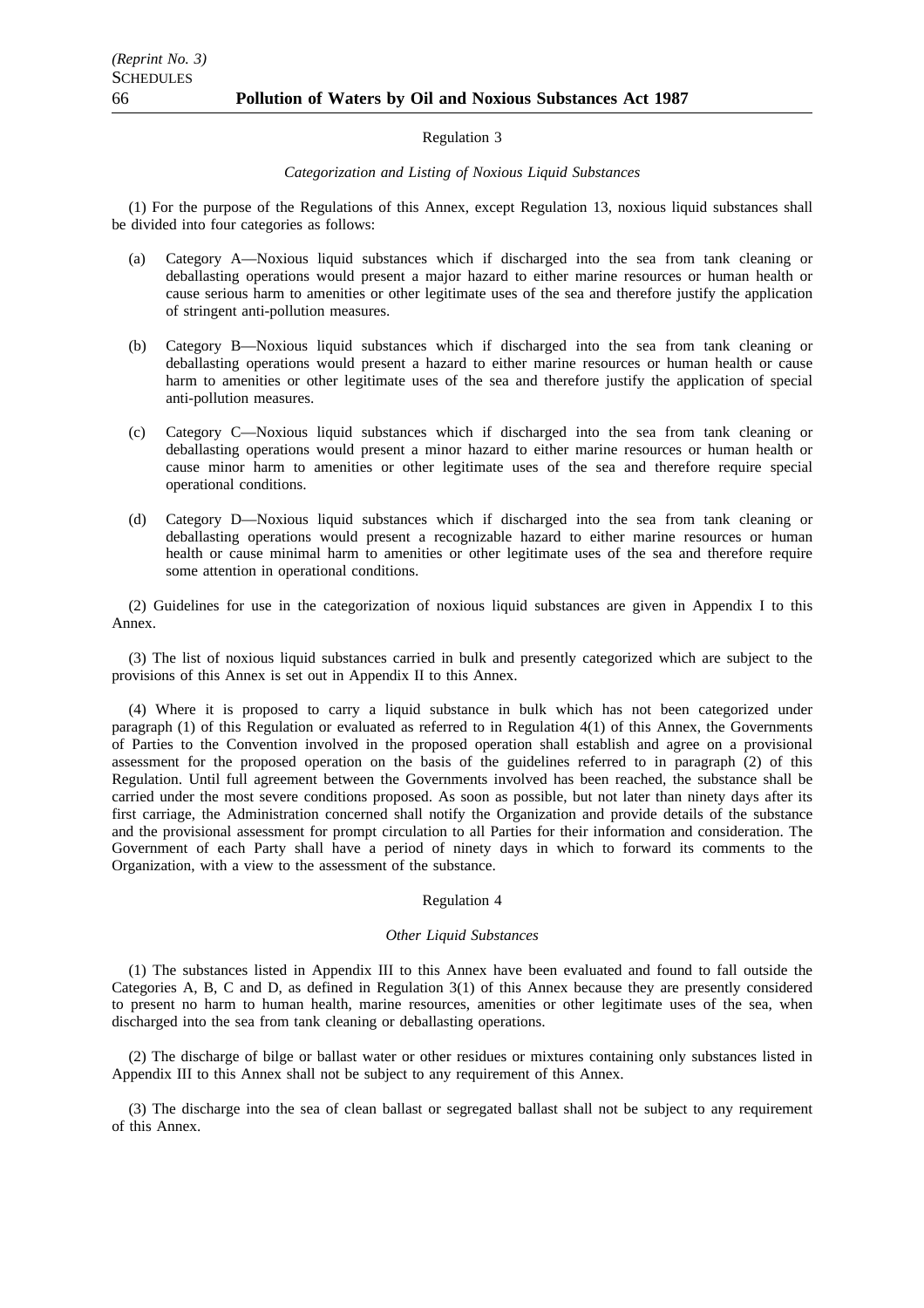# Regulation 5

## *Discharge of Noxious Liquid Substances*

## **Categories A, B and C Substances outside Special Areas and Category D Substances in all Areas**

Subject to the provisions of Regulation 6 of this Annex,

(1) The discharge into the sea of substances in Category A as defined in Regulation 3(1)(*a)* of this Annex or of those provisionally assessed as such or ballast water, tank washings, or other residues or mixtures containing such substances shall be prohibited. If tanks containing such substances or mixtures are to be washed, the resulting residues shall be discharged to a reception facility until the concentration of the substance in the effluent to such facility is at or below the residual concentration prescribed for that substance in column III of Appendix II to this Annex and until the tank is empty. Provided that the residue then remaining in the tank is subsequently diluted by the addition of a volume of water of not less than 5 per cent of the total volume of the tank, it may be discharged into the sea when all the following conditions are also satisfied:

- *(a)* The ship is proceeding en route at a speed of at least 7 knots in the case of self-propelled ships or at least 4 knots in the case of ships which are not self-propelled;
- *(b)* The discharge is made below the waterline, taking into account the location of the seawater intakes; and
- *(c)* The discharge is made at a distance of not less than 12 nautical miles from the nearest land and in a depth of water of not less than 25 metres.

(2) The discharge into the sea of substances in Category B as defined in Regulation 3(1)(*b)* of this Annex or of those provisionally assessed as such, or ballast water, tank washings, or other residues or mixtures containing such substances shall be prohibited except when all the following conditions are satisfied:

- *(a)* The ship is proceeding en route at a speed of at least 7 knots in the case of self-propelled ships or at least 4 knots in the case of ships which are not self-propelled;
- *(b)* The procedures and arrangements for discharge are approved by the Administration. Such procedures and arrangements shall be based upon standards developed by the Organization and shall ensure that the concentration and rate of discharge of the effluent is such that the concentration of the substance in the wake astern of the ship does not exceed 1 part per million;
- *(c)* The maximum quantity of cargo discharged from each tank and its associated piping system does not exceed the maximum quantity approved in accordance with the procedures referred to in sub-paragraph *(b)* of this paragraph, which shall in no case exceed the greater of 1 cubic metre or 1/3 000 of the tank capacity in cubic metres;
- *(d)* The discharge is made below the waterline, taking into account the location of the seawater intakes; and
- *(e)* The discharge is made at a distance of not less than 12 nautical miles from the nearest land and in a depth of water of not less than 25 metres.

(3) The discharge into the sea of substances in Category C as defined in Regulation 3(1)(*c)* of this Annex or of those provisionally assessed as such, or ballast water, tank washings, or other residues or mixtures containing such substances shall be prohibited except when all the following conditions are satisfied:

- *(a)* The ship is proceeding en route at a speed of at least 7 knots in the case of self-propelled ships or at least 4 knots in the case of ships which are not self-propelled;
- *(b)* The procedures and arrangements for discharge are approved by the Administration. Such procedures and arrangements shall be based upon standards developed by the Organization and shall ensure that the concentration and rate of discharge of the effluent is such that the concentration of the substance in the wake astern of the ship does not exceed 10 parts per million;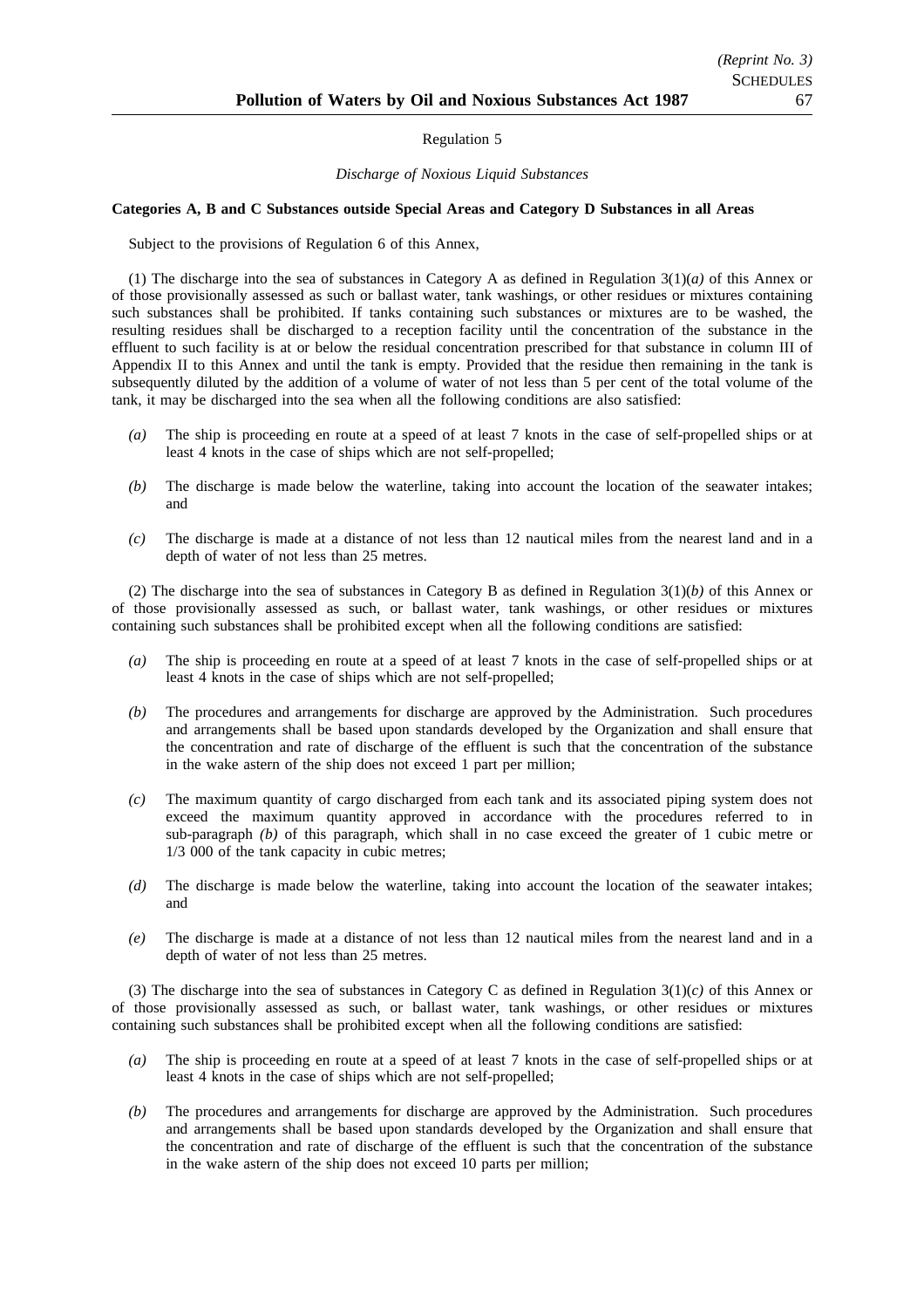- *(c)* The maximum quantity of cargo discharged from each tank and its associated piping system does not exceed the maximum quantity approved in accordance with the procedures referred to in sub-paragraph *(b)* of this paragraph, which shall in no case exceed the greater of 3 cubic metres or 1/1 000 of the tank capacity in cubic metres;
- *(d)* The discharge is made below the waterline, taking into account the location of the seawater intakes; and
- *(e)* The discharge is made at a distance of not less than 12 nautical miles from the nearest land and in a depth of water of not less than 25 metres.

(4) The discharge into the sea of substances in Category D as defined in Regulation 3(1)(*d)* of this Annex, or of those provisionally assessed as such, or ballast water, tank washings, or other residues or mixtures containing such substances shall be prohibited except when all the following conditions are satisfied:

- *(a)* The ship is proceeding en route at a speed of at least 7 knots in the case of self-propelled ships or at least 4 knots in the case of ships which are not self-propelled;
- *(b)* Such mixtures are of a concentration not greater than one part of the substance in ten parts of water; and
- *(c)* The discharge is made at a distance of not less than 12 nautical miles from the nearest land.

(5) Ventilation procedures approved by the Administration may be used to remove cargo residues from a tank. Such procedures shall be based upon standards developed by the Organization. If subsequent washing of the tank is necessary, the discharge into the sea of the resulting tank washings shall be made in accordance with paragraph  $(1)$ ,  $(2)$ ,  $(3)$  or  $(4)$  of this Regulation, whichever is applicable.

(6) The discharge into the sea of substances which have not been categorized, provisionally assessed, or evaluated as referred to in Regulation 4(1) of this Annex, or of ballast water, tank washings, or other residues or mixtures containing such substances shall be prohibited.

## **Categories A, B and C Substances within Special Areas**

Subject to the provisions of Regulation 6 of this Annex.

(7) The discharge into the sea of substances in Category A as defined in Regulation 3(1)*(a)* of this Annex, or of those provisionally assessed as such, or ballast water, tank washings, or other residues or mixtures containing such substances shall be prohibited. If tanks containing such substances or mixtures are to be washed the resulting residues shall be discharged to a reception facility which the States bordering the special area shall provide in accordance with Regulation 7 of this Annex, until the concentration of the substance in the effluent to such facility is at or below the residual concentration prescribed for that substance in column IV of Appendix II to this Annex and until the tank is empty. Provided that the residue then remaining in the tank is subsequently diluted by the addition of a volume of water of not less than 5 per cent of the total volume of the tank, it may be discharged into the sea when all the following conditions are also satisfied:

- *(a)* The ship is proceeding en route at a speed of at least 7 knots in the case of self-propelled ships or at least 4 knots in the case of ships which are not self-propelled;
- *(b)* The discharge is made below the waterline, taking into account the location of the seawater intakes; and
- *(c)* The discharge is made at a distance of not less than 12 nautical miles from the nearest land and in a depth of water of not less than 25 metres.

(8) The discharge into the sea of substances in Category B as defined in Regulation 3(1)*(b)* of this Annex or of those provisionally assessed as such, or ballast water, tank washings, or other residues or mixtures containing such substances shall be prohibited except when all the following conditions are satisfied: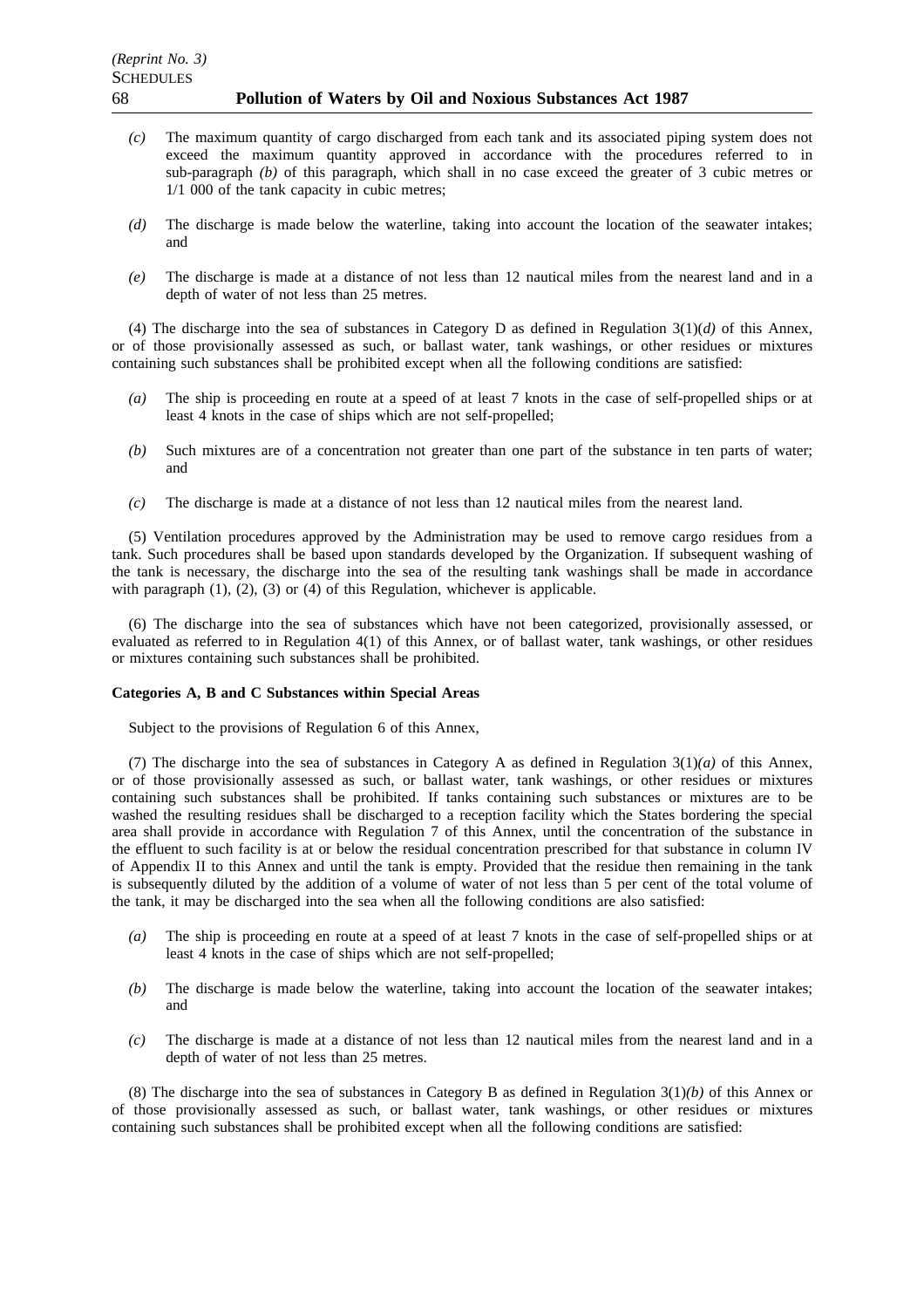- *(a)* The tank has been washed after unloading with a volume of water of not less than 0.5 per cent of the total volume of the tank, and the resulting residues have been discharged to a reception facility until the tank is empty;
- *(b)* The ship is proceeding en route at a speed of at least 7 knots in the case of self-propelled ships or at least 4 knots in the case of ships which are not self-propelled;
- *(c)* The procedures and arrangements for discharge and washings are approved by the Administration. Such procedures and arrangements shall be based upon standards developed by the Organization and shall ensure that the concentration and rate of discharge of the effluent is such that the concentration of the substance in the wake astern of the ship does not exceed 1 part per million;
- *(d)* The discharge is made below the waterline, taking into account the location of the seawater intakes; and
- *(e)* The discharge is made at a distance of not less than 12 nautical miles from the nearest land and in a depth of water of not less than 25 metres.

(9) The discharge into the sea of substances in Category C as defined in Regulation 3(1)(*c)* of this Annex or of those provisionally assessed as such, or ballast water, tank washings, or other residues or mixtures containing such substances shall be prohibited except when all the following conditions are satisfied:

- *(a)* The ship is proceeding en route at a speed of at least 7 knots in the case of self-propelled ships or at least 4 knots in the case of ships which are not self-propelled;
- *(b)* The procedures and arrangements for discharge are approved by the Administration. Such procedures and arrangements shall be based upon standards developed by the Organization and shall ensure that the concentration and rate of discharge of the effluent is such that the concentration of the substance in the wake astern of the ship does not exceed 1 part per million;
- *(c)* The maximum quantity of cargo discharged from each tank and its associated piping system does not exceed the maximum quantity approved in accordance with the procedures referred to in sub-paragraph *(b)* of this paragraph which shall in no case exceed the greater of 1 cubic metre or 1/3 000 of the tank capacity in cubic metres;
- *(d)* The discharge is made below the waterline, taking into account the location of the seawater intakes; and
- *(e)* The discharge is made at a distance of not less than 12 nautical miles from the nearest land and in a depth of water of not less than 25 metres.

(10) Ventilation procedures approved by the Administration may be used to remove cargo residues from a tank. Such procedures shall be based upon standards developed by the Organization. If subsequent washing of the tank is necessary, the discharge into the sea of the resulting tank washings shall be made in accordance with paragraph (7), (8) or (9) of this Regulation, whichever is applicable.

(11) The discharge into the sea of substances which have not been categorized, provisionally assessed or evaluated as referred to in Regulation 4(1) of this Annex, or of ballast water, tank washings, or other residues or mixtures containing such substances shall be prohibited.

(12) Nothing in this Regulation shall prohibit a ship from retaining on board the residues from a Category B or C cargo and discharging such residues into the sea outside a special area in accordance with paragraph (2) or (3) of this Regulation, respectively.

(13) *(a)* The Governments of Parties to the Convention, the coastlines of which border on any given special area, shall collectively agree and establish a date by which time the requirement of Regulation 7(1) of this Annex will be fulfilled and from which the requirements of paragraphs (7), (8), (9) and (10) of this Regulation in respect of that area shall take effect and notify the Organization of the date so established at least six months in advance of that date. The Organization shall then promptly notify all Parties of that date.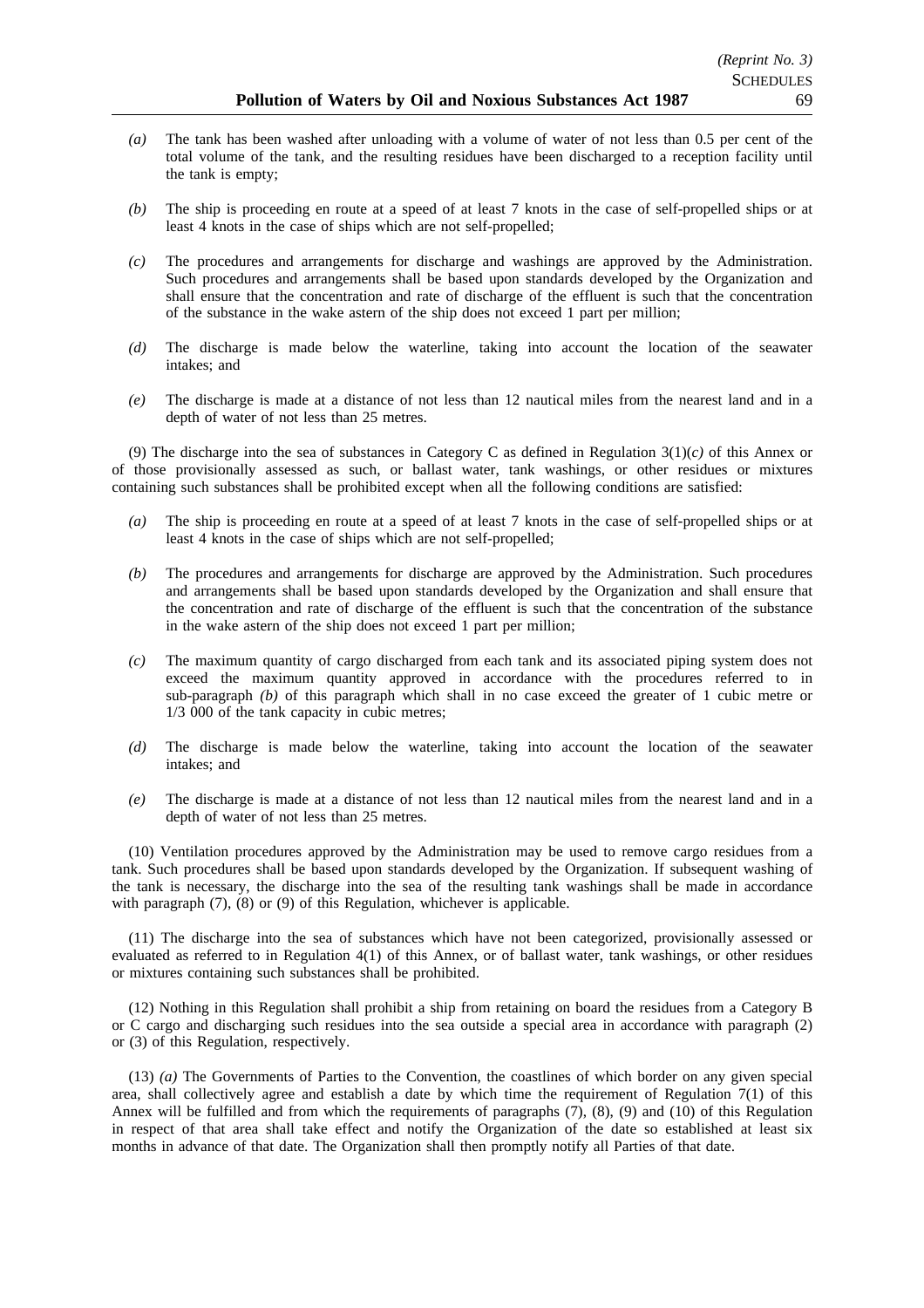*(b)* If the date of entry into force of the present Convention is earlier than the date established in accordance with sub-paragraph *(a)* of this paragraph, the requirements of paragraphs (1), (2) and (3) of this Regulation shall apply during the interim period.

## Regulation 6

#### *Exceptions*

Regulation 5 of this Annex shall not apply to—

- *(a)* the discharge into the sea of noxious liquid substances or mixtures containing such substances necessary for the purpose of securing the safety of a ship or saving life at sea; or
- *(b)* the discharge into the sea of noxious liquid substances or mixtures containing such substances resulting from damage to a ship or its equipment—
	- (i) provided that all reasonable precautions have been taken after the occurrence of the damage or discovery of the discharge for the purpose of preventing or minimizing the discharge, and
	- (ii) except if the owner or the Master acted either with intent to cause damage, or recklessly and with knowledge that damage would probably result; or
- *(c)* the discharge into the sea of noxious liquid substances or mixtures containing such substances, approved by the Administration, when being used for the purpose of combating specific pollution incidents in order to minimize the damage from pollution. Any such discharge shall be subject to the approval of any Government in whose jurisdiction it is contemplated the discharge will occur.

# Regulation 7

# *Reception Facilities*

(1) The Government of each Party to the Convention undertakes to ensure the provision of reception facilities according to the needs of ships using its ports, terminals or repair ports as follows:

- *(a)* Cargo loading and unloading ports and terminals shall have facilities adequate for reception without undue delay to ships of such residues and mixtures containing noxious liquid substances as would remain for disposal from ships carrying them as a consequence of the application of this Annex; and
- *(b)* Ship repair ports undertaking repairs to chemical tankers shall have facilities adequate for the reception of residues and mixtures containing noxious liquid substances.

(2) The Government of each Party shall determine the types of facilities provided for the purpose of paragraph (1) of this Regulation at each cargo loading and unloading port, terminal and ship repair port in its territories and notify the Organization thereof.

(3) Each Party shall notify the Organization, for transmission to the Parties concerned, of any case where facilities required under paragraph (1) of this Regulation are alleged to be inadequate.

## Regulation 8

### *Measures of Control*

(1) The Government of each Party to the Convention shall appoint or authorize surveyors for the purpose of implementing this Regulation.

### **Category A Substances in all Areas**

(2) *(a)* If a tank is partially unloaded or unloaded but not cleaned, an appropriate entry shall be made in the Cargo Record Book.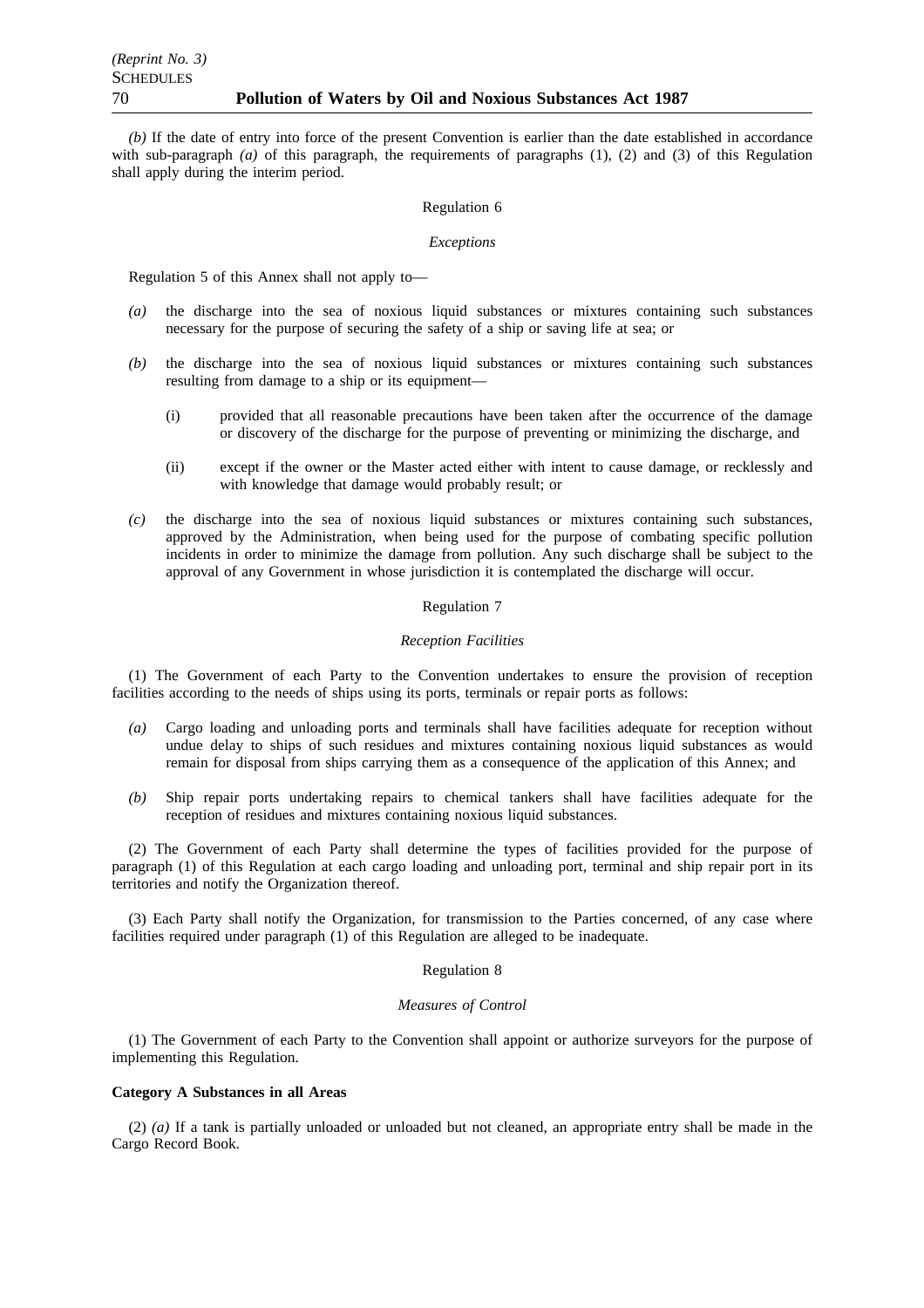*(b)* Until that tank is cleaned every subsequent pumping or transfer operation carried out in connexion with that tank shall also be entered in the Cargo Record Book.

- (3) If the tank is to be washed—
- *(a)* the effluent from the tank washing operation shall be discharged from the ship to a reception facility at least until the concentration of the substance in the discharge, as indicated by analyses of samples of the effluent taken by the surveyor, has fallen to the residual concentration specified for that substance in Appendix II to this Annex. When the required residual concentration has been achieved, remaining tank washings shall continue to be discharged to the reception facility until the tank is empty. Appropriate entries of these operations shall be made in the Cargo Record Book and certified by the surveyor; and
- *(b)* after diluting the residue then remaining in the tank with at least 5 per cent of the tank capacity of water, this mixture may be discharged into the sea in accordance with the provisions of sub-paragraphs  $(1)(a)$ ,  $(b)$  and  $(c)$  or  $7(a)$ ,  $(b)$  and  $(c)$ , whichever is applicable, of Regulation 5 of this Annex. Appropriate entries of these operations shall be made in the Cargo Record Book.

(4) Where the Government of the receiving Party is satisfied that it is impracticable to measure the concentration of the substance in the effluent without causing undue delay to the ship, that Party may accept an alternative procedure as being equivalent to sub-paragraph  $(3)(a)$  provided that—

- *(a)* a precleaning procedure for that tank and that substance, based on standards developed by the Organization, is approved by the Administration and that Party is satisfied that such procedure will fulfil the requirements of paragraph (1) or (7), whichever is applicable, of Regulation 5 of this Annex with respect to the attainment of the prescribed residual concentrations;
- *(b)* a surveyor duly authorized by that Party shall certify in the Cargo Record Book that—
	- (i) the tank, its pump and piping system have been emptied, and that the quantity of cargo remaining in the tank is at or below the quantity on which the approved precleaning procedure referred to in sub-paragraph (ii) of this paragraph has been based;
	- (ii) precleaning has been carried out in accordance with the precleaning procedure approved by the Administration for that tank and that substance; and
	- (iii) the tank washings resulting from such precleaning have been discharged to a reception facility and the tank is empty;
- *(c)* the discharge into the sea of any remaining residues shall be in accordance with the provisions of paragraph (3)(*b)* of this Regulation and an appropriate entry is made in the Cargo Record Book.

## **Category B Substances outside Special Areas and Category C Substances in all Areas**

(5) Subject to such surveillance and approval by the authorized or appointed surveyor as may be deemed necessary by the Government of the Party, the Master of a ship shall, with respect to a Category B substance outside special areas or a Category C substance in all areas, ensure compliance with the following:

- *(a)* If a tank is partially unloaded or unloaded but not cleaned, an appropriate entry shall be made in the Cargo Record Book.
- *(b)* If the tank is to be cleaned at sea—
	- (i) the cargo piping system serving that tank shall be drained and an appropriate entry made in the Cargo Record Book;
	- (ii) the quantity of substance remaining in the tank shall not exceed the maximum quantity which may be discharged into the sea for that substance under Regulation  $5(2)(c)$  of this Annex outside special areas in the case of Category B substances, or under Regulations  $5(3)(c)$  and  $5(9)(c)$  outside and within special areas respectively in the case of Category C substances. An appropriate entry shall be made in the Cargo Record Book;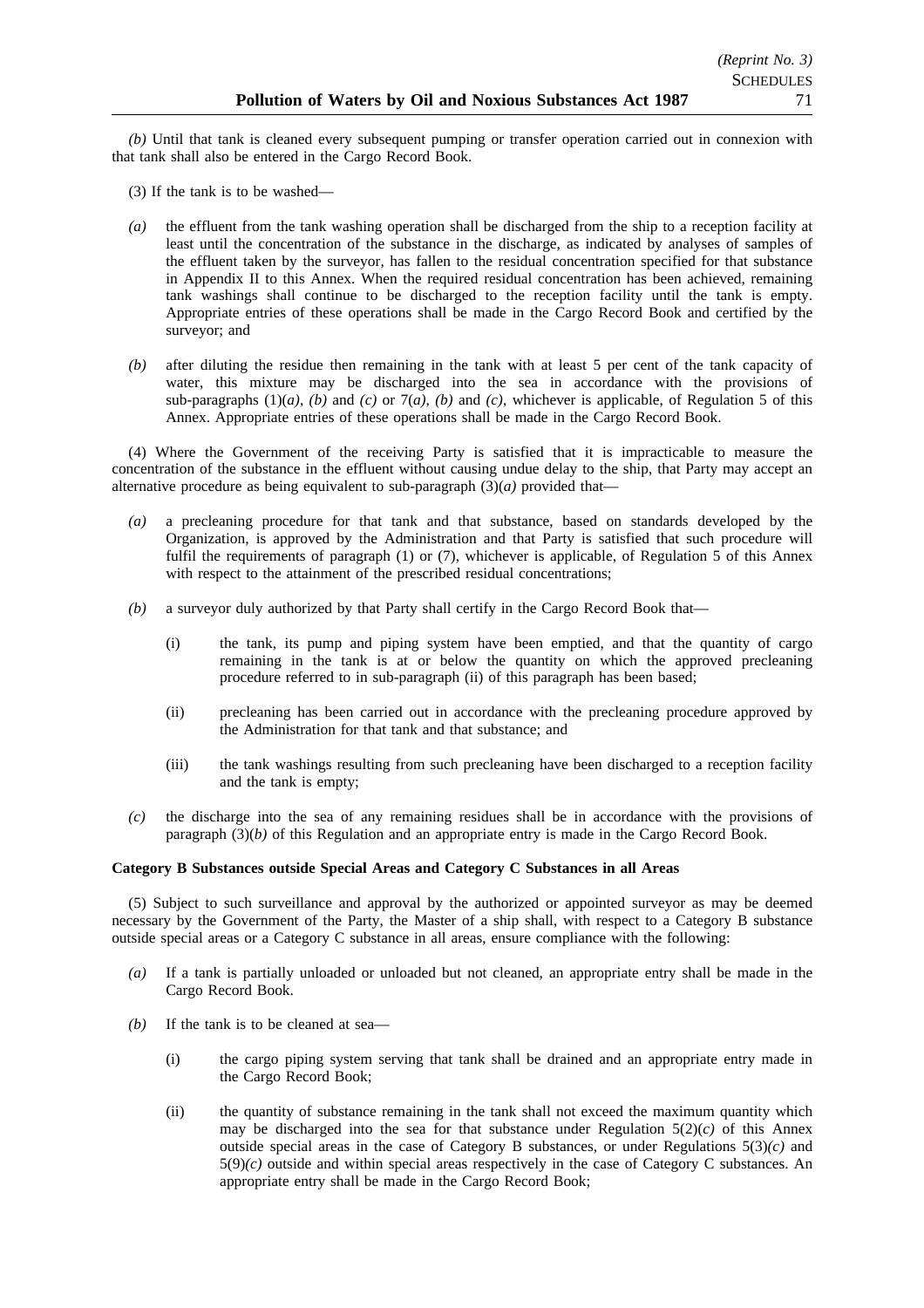- (iii) where it is intended to discharge the quantity of substance remaining into the sea the approved procedures shall be complied with, and the necessary dilution of the substance satisfactory for such a discharge shall be achieved. An appropriate entry shall be made in the Cargo Record Book; or
- (iv) where the tank washings are not discharged into the sea, if any internal transfer of tank washings takes place from that tank an appropriate entry shall be made in the Cargo Record Book; and
- (v) any subsequent discharge into the sea of such tank washings shall be made in accordance with the requirements of Regulation 5 of this Annex for the appropriate area and Category of substance involved.
- *(c)* If the tank is to be cleaned in port—
	- (i) the tank washings shall be discharged to a reception facility and an appropriate entry shall be made in the Cargo Record Book; or
	- (ii) the tank washings shall be retained on board the ship and an appropriate entry shall be made in the Cargo Record Book indicating the location and disposition of the tank washings.
- *(d)* If after unloading a Category C substance within a special area, any residues or tank washings are to be retained on board until the ship is outside the special area, the Master shall so indicate by an appropriate entry in the Cargo Record Book and in this case the procedures set out in Regulation 5(3) of this Annex shall be applicable.

# **Category B Substances within Special Areas**

(6) Subject to such surveillance and approval by the authorized or appointed surveyor as may be deemed necessary by the Government of the Party, the Master of a ship shall, with respect to a Category B substance within a special area, ensure compliance with the following:

- *(a)* If a tank is partially unloaded or unloaded but not cleaned, an appropriate entry shall be made in the Cargo Record Book.
- *(b)* Until that tank is cleaned every subsequent pumping or transfer operation carried out in connexion with that tank shall also be entered in the Cargo Record Book.
- *(c)* If the tank is to be washed, the effluent from the tank washing operation, which shall contain a volume of water not less than 0.5 per cent of the total volume of the tank, shall be discharged from the ship to a reception facility until the tank, its pump and piping system are empty. An appropriate entry shall be made in the Cargo Record Book.
- *(d)* If the tank is to be further cleaned and emptied at sea, the Master shall—
	- (i) ensure that the approved procedures referred to in Regulation 5(8)(*c)* of this Annex are complied with and that the appropriate entries are made in the Cargo Record Book; and
	- (ii) ensure that any discharge into the sea is made in accordance with the requirements of Regulation 5(8) of this Annex and an appropriate entry is made in the Cargo Record Book.
- *(e)* If after unloading a Category B substance within a special area, any residues or tank washings are to be retained on board until the ship is outside the special area, the Master shall so indicate by an appropriate entry in the Cargo Record Book and in this case the procedures set out in Regulation 5(2) of this Annex shall be applicable.

## **Category D Substances in all Areas**

(7) The Master of a ship shall, with respect to a Category D substance, ensure compliance with the following: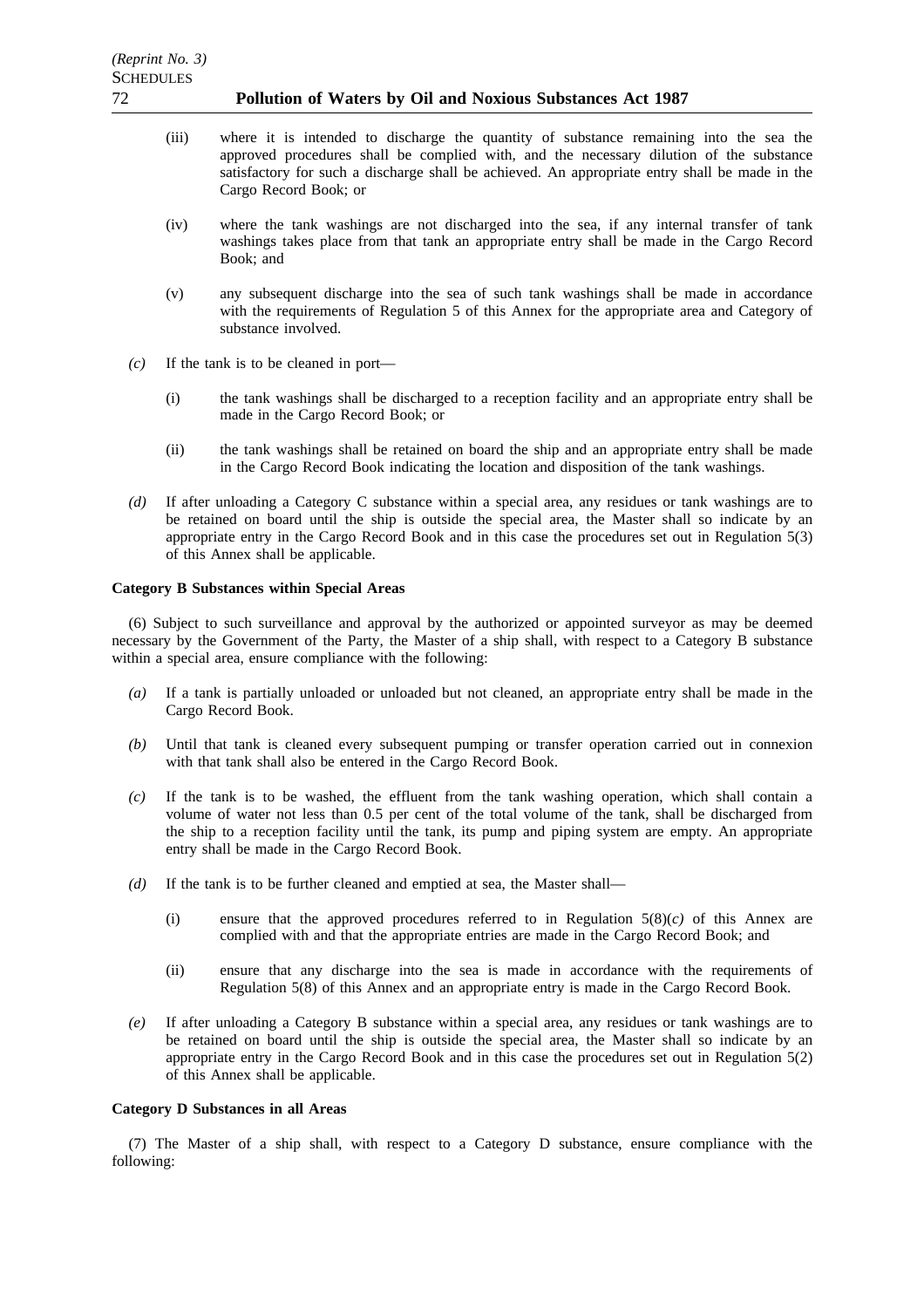- *(a)* If a tank is partially unloaded or unloaded but not cleaned, an appropriate entry shall be made in the Cargo Record Book.
- *(b)* If the tank is to be cleaned at sea—
	- (i) the cargo piping system serving that tank shall be drained and an appropriate entry made in the Cargo Record Book;
	- (ii) where it is intended to discharge the quantity of substance remaining into the sea, the necessary dilution of the substance satisfactory for such a discharge shall be achieved. An appropriate entry shall be made in the Cargo Record Book; or
	- (iii) where the tank washings are not discharged into the sea, if any internal transfer of tank washings takes place from that tank an appropriate entry shall be made in the Cargo Record Book; and
	- (iv) any subsequent discharge into the sea of such tank washings shall be made in accordance with the requirements of Regulation 5(4) of this Annex.
- *(c)* If the tank is to be cleaned in port—
	- (i) the tank washings shall be discharged to a reception facility and an appropriate entry shall be made in the Cargo Record Book; or
	- (ii) the tank washings shall be retained on board the ship and an appropriate entry shall be made in the Cargo Record Book indicating the location and disposition of the tank washings.

## **Discharge from a Slop Tank**

(8) Any residues retained on board in a slop tank, including those from pump room bilges, which contain a Category A substance, or within a special area either a Category A or Category B substance, shall be discharged to a reception facility in accordance with the provisions of Regulation 5(1), (7) or (8) of this Annex, whichever is applicable. An appropriate entry shall be made in the Cargo Record Book.

(9) Any residues retained on board in a slop tank, including those from pump room bilges, which contain a quantity of a Category B substance outside a special area or a Category C substance in all areas in excess of the aggregate of the maximum quantities specified in Regulation  $5(2)(c)$ ,  $(3)(c)$  or  $(9)(c)$  of this Annex, whichever is applicable, shall be discharged to a reception facility. An appropriate entry shall be made in the Cargo Record Book.

# Regulation 9

## *Cargo Record Book*

(1) Every ship to which this Annex applies shall be provided with a Cargo Record Book, whether as part of the ship's official log book or otherwise, in the form specified in Appendix IV to this Annex.

(2) The Cargo Record Book shall be completed, on a tank-to-tank basis, whenever any of the following operations with respect to a noxious liquid substance take place in the ship:

- (i) Loading of cargo;
- (ii) Unloading of cargo;
- (iii) Transfer of cargo;
- (iv) Transfer of cargo, cargo residues or mixtures containing cargo to a slop tank;
- (v) Cleaning of cargo tanks;
- (vi) Transfer from slop tanks;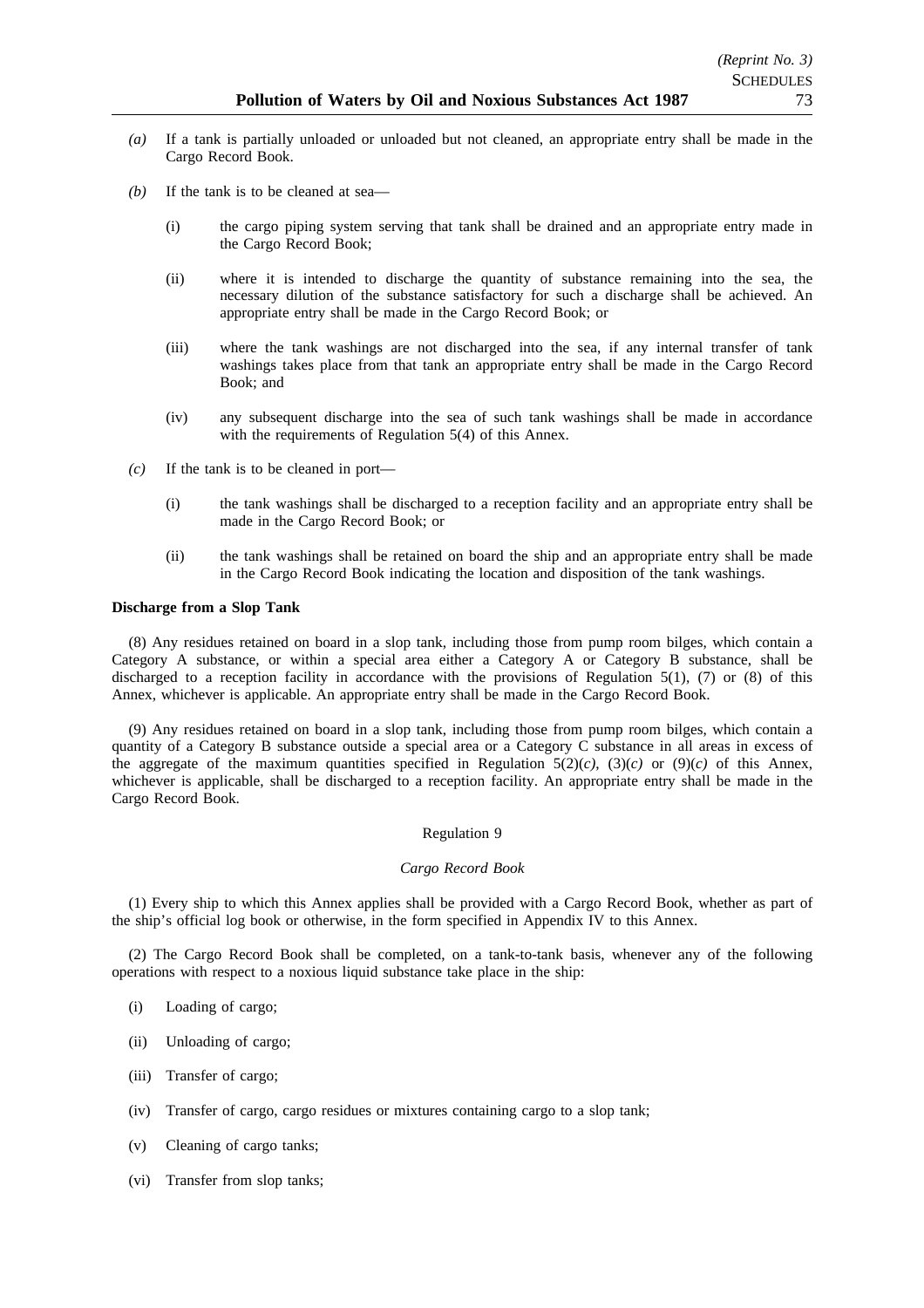- (vii) Ballasting of cargo tanks;
- (viii) Transfer of dirty ballast water;
- (ix) Discharge into the sea in accordance with Regulation 5 of this Annex.

(3) In the event of any discharge of the kind referred to in Article 8 of the present Convention and Regulation 6 of this Annex of any noxious liquid substance or mixture containing such substance, whether intentional or accidental, an entry shall be made in the Cargo Record Book stating the circumstances of, and the reason for, the discharge.

(4) When a surveyor appointed or authorized by the Government of the Party to the Convention to supervise any operations under this Annex has inspected a ship, then that surveyor shall make an appropriate entry in the Cargo Record Book.

(5) Each operation referred to in paragraphs (2) and (3) of this Regulation shall be fully recorded without delay in the Cargo Record Book so that all the entries in the book appropriate to that operation are completed. Each entry shall be signed by the officer or officers in charge of the operation concerned and, when the ship is manned, each page shall be signed by the Master of the ship. The entries in the Cargo Record Book shall be in an official language of the State whose flag the ship is entitled to fly, and, for ships holding an International Pollution Prevention Certificate for the Carriage of Noxious Liquid Substances in Bulk (1973), in English or French. The entries in an official national language of the State whose flag the ship is entitled to fly shall prevail in case of a dispute or discrepancy.

(6) The Cargo Record Book shall be kept in such a place as to be readily available for inspection and, except in the case of unmanned ships under tow, shall be kept on board the ship. It shall be retained for a period of two years after the last entry has been made.

(7) The competent authority of the Government of a Party may inspect the Cargo Record Book on board any ship to which this Annex applies while the ship is in its port, and may make a copy of any entry in that book and may require the Master of the ship to certify that the copy is a true copy of such entry. Any copy so made which has been certified by the Master of the ship as a true copy of an entry in the ship's Cargo Record Book shall be made admissible in any judicial proceedings as evidence of the facts stated in the entry. The inspection of a Cargo Record Book and the taking of a certified copy by the competent authority under this paragraph shall be performed as expeditiously as possible without causing the ship to be unduly delayed.

## Regulation 10

# *Surveys*

(1) Ships which are subject to the provisions of this Annex and which carry noxious liquid substances in bulk shall be surveyed as follows:

- *(a)* An initial survey before a ship is put into service or before the certificate required by Regulation 11 of this Annex is issued for the first time, which shall include a complete inspection of its structure, equipment, fittings, arrangements and material in so far as the ship is covered by this Annex. The survey shall be such as to ensure full compliance with the applicable requirements of this Annex.
- *(b)* Periodical surveys at intervals specified by the Administration which shall not exceed five years and which shall be such as to ensure that the structure, equipment, fittings, arrangements and material fully comply with the applicable requirements of this Annex. However, where the duration of the International Pollution Prevention Certificate for the Carriage of Noxious Liquid Substances in Bulk (1973) is extended as specified in Regulation 12(2) or (4) of this Annex, the interval of the periodical survey may be extended correspondingly.
- *(c)* Intermediate surveys at intervals specified by the Administration which shall not exceed thirty months and which shall be such as to ensure that the equipment and associated pumps and piping systems, fully comply with the applicable requirements of this Annex and are in good working order. The survey shall be endorsed on the International Pollution Prevention Certificate for the Carriage of Noxious Liquid Substances in Bulk (1973) issued under Regulation 11 of this Annex.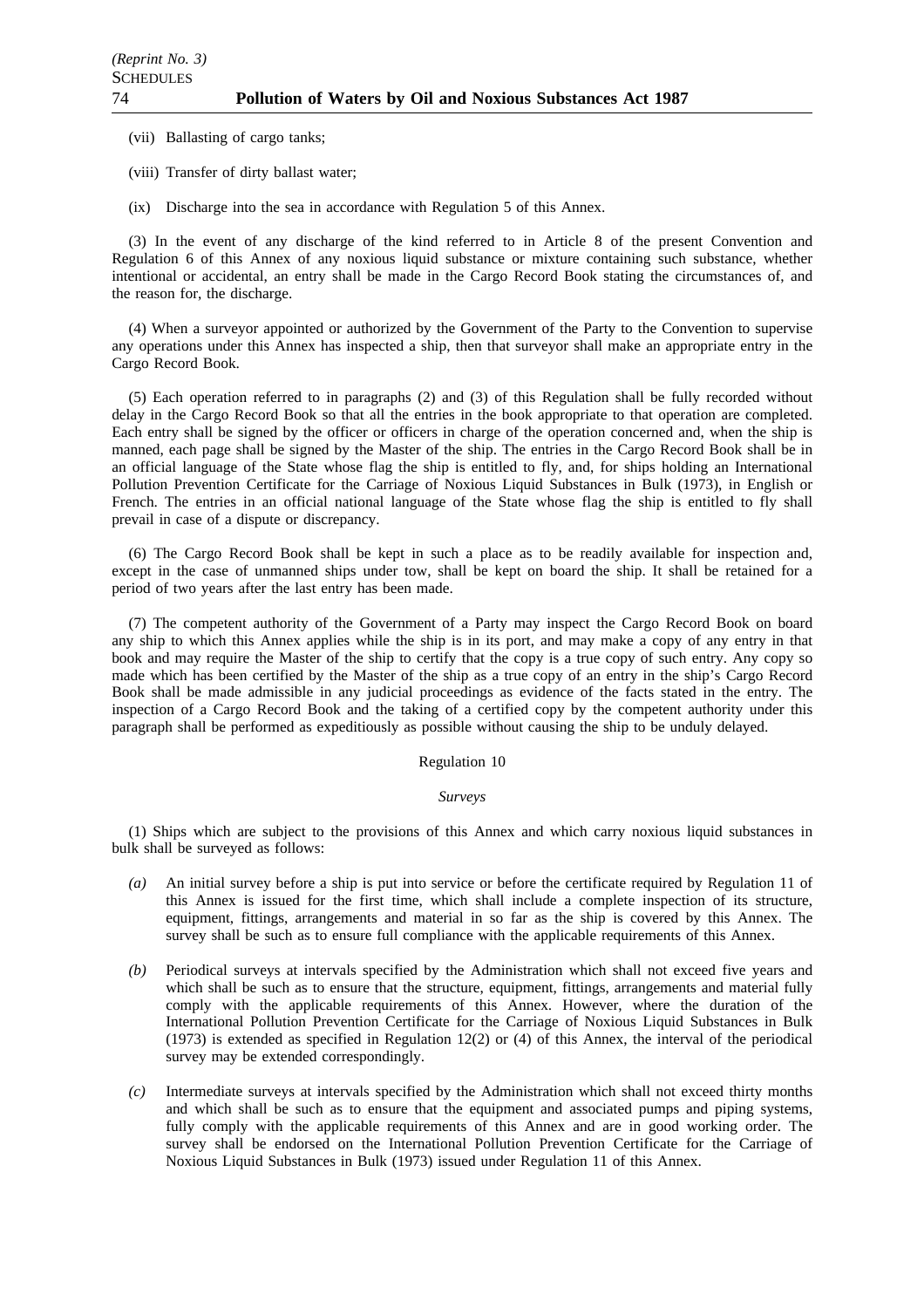(2) Surveys of a ship with respect to the enforcement of the provisions of this Annex shall be carried out by officers of the Administration. The Administration may, however, entrust the surveys either to surveyors nominated for the purpose or to organizations recognized by it. In every case the Administration concerned shall fully guarantee the completeness and efficiency of the surveys.

(3) After any survey of a ship under this Regulation has been completed, no significant change shall be made in the structure, equipment, fittings, arrangements of material, covered by the survey without the sanction of the Administration, except the direct replacement of such equipment and fittings for the purpose of repair or maintenance.

## Regulation 11

## *Issue of Certificate*

(1) An International Pollution Prevention Certificate for the Carriage of Noxious Liquid Substances in Bulk (1973) shall be issued to any ship carrying noxious liquid substances which is engaged in voyages to ports or off-shore terminals under the jurisdiction of other Parties to the Convention after survey of such ship in accordance with the provisions of Regulation 10 of this Annex.

(2) Such Certificate shall be issued either by the Administration or by a person or organization duly authorized by it. In every case the Administration shall assume full responsibility for the Certificate.

(3) *(a)* The Government of a Party may, at the request of the Administration, cause a ship to be surveyed and if satisfied that the provisions of this Annex are complied with shall issue or authorize the issue of a Certificate to the ship in accordance with this Annex.

*(b)* A copy of the Certificate and a copy of the survey report shall be transmitted as soon as possible to the requesting Administration.

*(c)* A Certificate so issued shall contain a statement to the effect that it has been issued at the request of the Administration and shall have the same force and receive the same recognition as a Certificate issued under paragraph (1) of this Regulation.

*(d)* No International Pollution Prevention Certificate for the Carriage of Noxious Liquid Substances in Bulk (1973) shall be issued to any ship which is entitled to fly the flag of a State which is not a Party.

(4) The Certificate shall be drawn up in an official language of the issuing country in a form corresponding to the model given in Appendix V to this Annex. If the language used is neither English nor French, the text shall include a translation into one of these languages.

## Regulation 12

## *Duration of Certificate*

(1) An International Pollution Prevention Certificate for the Carriage of Noxious Liquid Substances in Bulk (1973) shall be issued for a period specified by the Administration, which shall not exceed five years from the date of issue, except as provided in paragraphs (2) and (4) of this Regulation.

(2) If a ship at the time when the Certificate expires is not in a port or off-shore terminal under the jurisdiction of the Party to the Convention whose flag the ship is entitled to fly, the Certificate may be extended by the Administration, but such extension shall be granted only for the purpose of allowing the ship to complete its voyage to the State whose flag the ship is entitled to fly or in which it is to be surveyed and then only in cases where it appears proper and reasonable to do so.

(3) No Certificate shall be thus extended for a period longer than five months and a ship to which such extension is granted shall not on its arrival in the State whose flag it is entitled to fly or to the port in which it is to be surveyed, be entitled by virtue of such extension to leave that port or State without having obtained a new Certificate.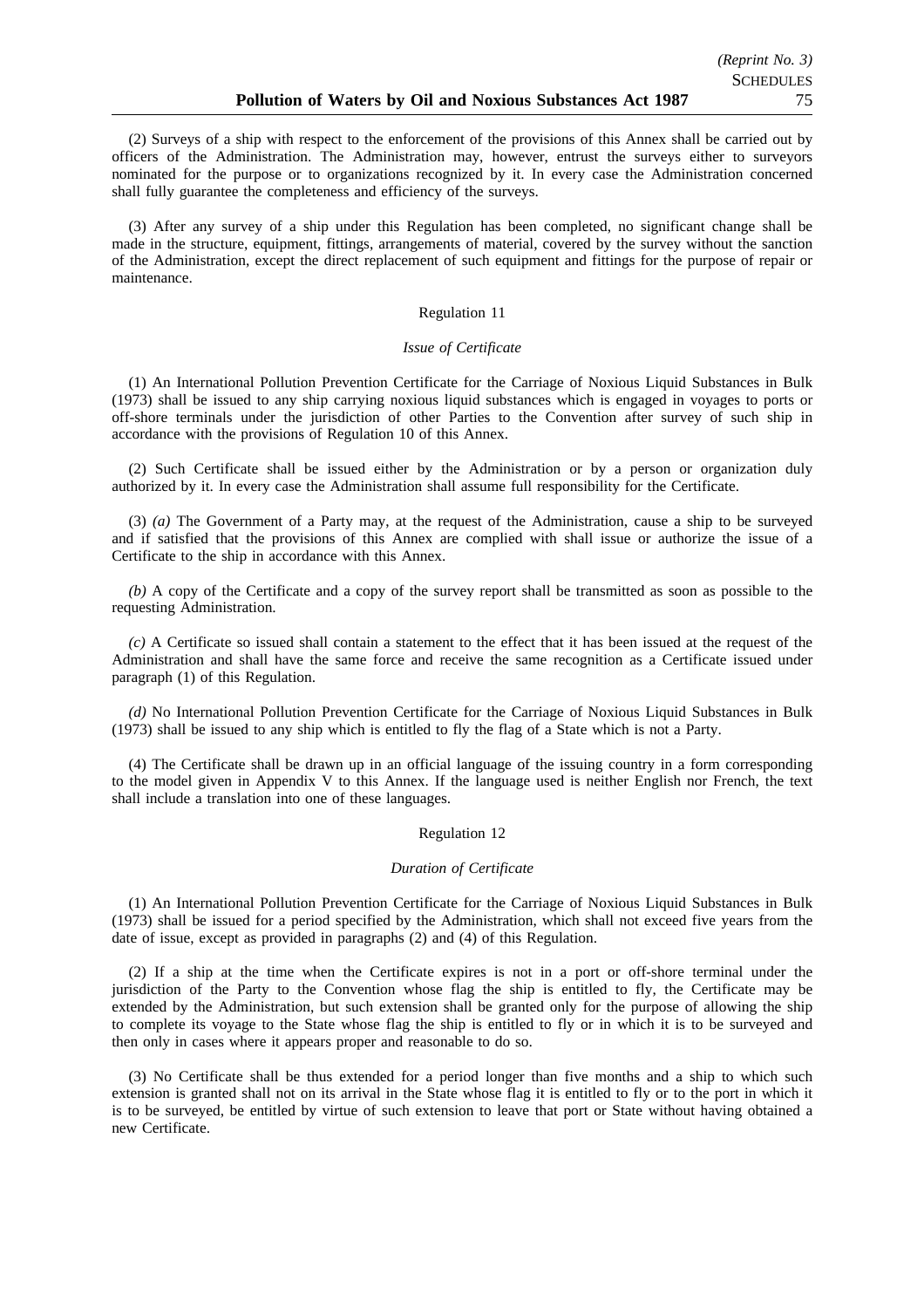(4) A Certificate which has not been extended under the provisions of paragraph (2) of this Regulation may be extended by the Administration for a period of grace of up to one month from the date of expiry stated on it.

(5) A Certificate shall cease to be valid if significant alterations have taken place in the structure, equipment, fittings, arrangements and material required by this Annex without the sanction of the Administration, except the direct replacement of such equipment or fitting for the purpose of repair or maintenance or if intermediate surveys as specified by the Administration under Regulation 10(1)(*c)* of this Annex are not carried out.

(6) A Certificate issued to a ship shall cease to be valid upon transfer of such a ship to the flag of another State, except as provided in paragraph (7) of this Regulation.

(7) Upon transfer of a ship to the flag of another Party, the Certificate shall remain in force for a period not exceeding five months provided that it would not have expired before the end of that period, or until the Administration issues a replacement Certificate, whichever is earlier. As soon as possible after the transfer has taken place the Government of the Party whose flag the ship was formerly entitled to fly shall transmit to the Administration a copy of the Certificate carried by the ship before the transfer and, if available, a copy of the relevant survey report.

# Regulation 13

# *Requirements for Minimizing Accidental Pollution*

(1) The design, construction, equipment and operation of ships carrying noxious liquid substances in bulk which are subject to the provisions of this Annex shall be such as to minimize the uncontrolled discharge into the sea of such substances.

(2) Pursuant to the provisions of paragraph (1) of this Regulation, the Government of each Party shall issue, or cause to be issued, detailed requirements on the design, construction, equipment and operation of such ships.

(3) In respect of chemical tankers, the requirements referred to in paragraph (2) of this Regulation shall contain at least all the provisions given in the Code for the Construction and Equipment of Ships carrying Dangerous Chemicals in Bulk adopted by the Assembly of the Organization in Resolution A.212 (VII) and as may be amended by the Organization, provided that the amendments to that Code are adopted and brought into force in accordance with the provisions of Article 16 of the present Convention for amendment procedures to an Appendix to an Annex.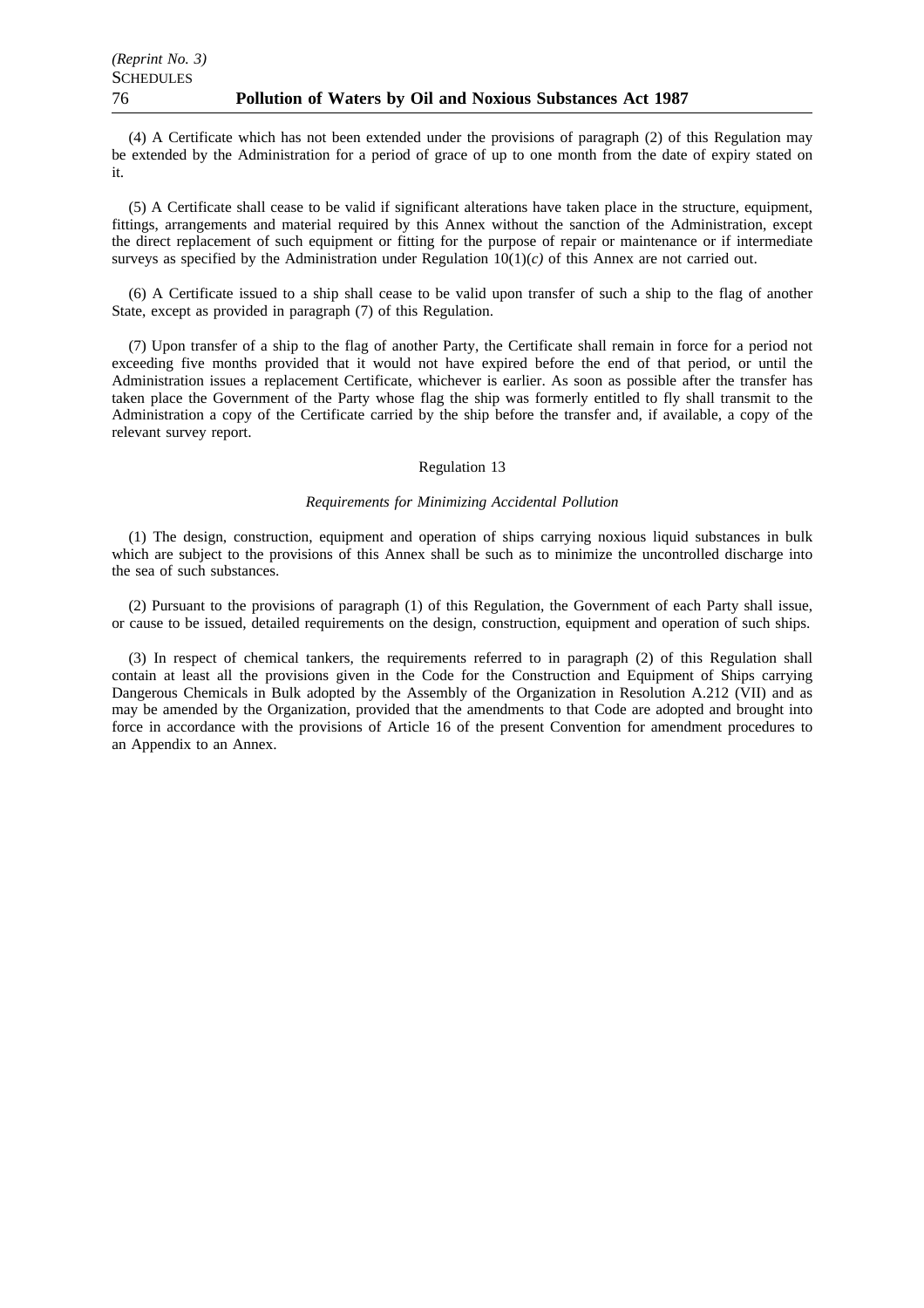# **Appendix I**

# **GUIDELINES FOR THE CATEGORIZATION OF NOXIOUS LIQUID SUBSTANCES**

#### **Category A**

Substances which are bioaccumulated and liable to produce a hazard to aquatic life or human health; or which are highly toxic to aquatic life (as expressed by a Hazard Rating 4, defined by a TLm less than 1 ppm); and additionally certain substances which are moderately toxic to aquatic life (as expressed by a Hazard Rating 3, defined by a TLm of 1 or more, but less than 10 ppm) when particular weight is given to additional factors in the hazard profile or to special characteristics of the substance.

#### **Category B**

Substances which are bioaccumulated with a short retention of the order of one week or less; or which are liable to produce tainting of the sea food; or which are moderately toxic to aquatic life (as expressed by a Hazard Rating 3, defined by a TLm of 1 ppm or more, but less than 10 ppm); and additionally certain substances which are slightly toxic to aquatic life (as expressed by a Hazard Rating 2, defined by a TLm of 10 ppm or more, but less than 100 ppm) when particular weight is given to additional factors in the hazard profile or to special characteristics of the substance.

#### **Category C**

Substances which are slightly toxic to aquatic life (as expressed by a Hazard Rating 2, defined by a TLm of 10 or more, but less than 100 ppm); and additionally certain substances which are practically non-toxic to aquatic life (as expressed by a Hazard Rating 1, defined by a TLm of 100 ppm or more, but less than 1000 ppm) when particular weight is given to additional factors in the hazard profile or to special characteristics of the substance.

# **Category D**

Substances which are practically non-toxic to aquatic life (as expressed by a Hazard Rating 1, defined by a TLm of 100 ppm or more, but less than 1000 ppm); or causing deposits blanketing the seafloor with a high biochemical oxygen demand (BOD); or highly hazardous to human health, with an  $LD_{50}$  of less than 5 mg/kg; or produce moderate reduction of amenities because of persistency, smell or poisonous or irritant characteristics, possibly interfering with use of beaches; or moderately hazardous to human health, with an  $LD_{50}$  of 5 mg/kg or more, but less than 50 mg/kg and produce slight reduction of amenities.

**Other Liquid Substances** (for the purposes of Regulation 4 of this Annex)

Substances other than those categorized in Categories A, B, C and D above.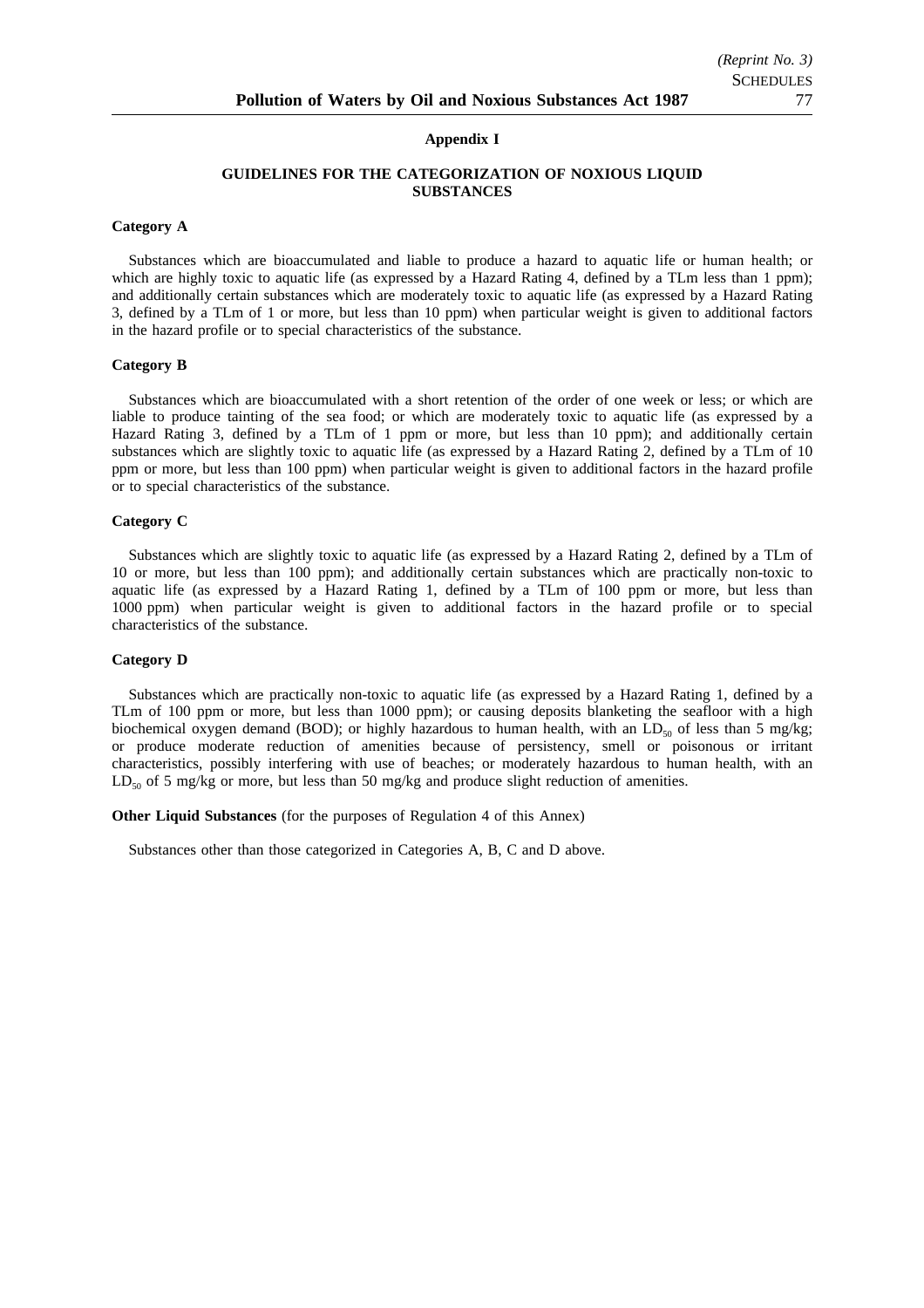# **Appendix II**

|                                                                                                                                                                                                                                                                                                                                                                                                                                                                                                                                                                                                                                          | UN<br>Number                                                                                                                                                                                                                                     | Pollution<br>Category<br>for<br>operational<br>discharge                                                                                                                                                                                                                                                                                                                                                             | Residual concentration<br>(per cent by weight) |                                       |
|------------------------------------------------------------------------------------------------------------------------------------------------------------------------------------------------------------------------------------------------------------------------------------------------------------------------------------------------------------------------------------------------------------------------------------------------------------------------------------------------------------------------------------------------------------------------------------------------------------------------------------------|--------------------------------------------------------------------------------------------------------------------------------------------------------------------------------------------------------------------------------------------------|----------------------------------------------------------------------------------------------------------------------------------------------------------------------------------------------------------------------------------------------------------------------------------------------------------------------------------------------------------------------------------------------------------------------|------------------------------------------------|---------------------------------------|
| <b>Substance</b>                                                                                                                                                                                                                                                                                                                                                                                                                                                                                                                                                                                                                         |                                                                                                                                                                                                                                                  | (Regulation<br>3 of Annex<br>II)                                                                                                                                                                                                                                                                                                                                                                                     | (Regulation<br>$5(1)$ of<br>Annex II)          | (Regulation<br>$5(7)$ of<br>Annex II) |
|                                                                                                                                                                                                                                                                                                                                                                                                                                                                                                                                                                                                                                          | $\boldsymbol{I}$                                                                                                                                                                                                                                 | I                                                                                                                                                                                                                                                                                                                                                                                                                    | Ш<br>Outside<br>special<br>areas               | IV<br>Within<br>special<br>areas      |
| Acetaldehyde<br>Acetic acid<br>Acetic anhydride<br>Acetone<br>Acetone cyanohydrin<br>Acetyl chloride<br>Acrolein<br>Acrylic acid*<br>Acrylonitrile<br>Andiponitrile<br>Alkylbenzene sulfonate<br>(straight chain)<br>(branched chain)<br>Allyl alcohol<br>Allyl chloride<br>Alum (15% solution)<br>Aminoethylethanolamine<br>(Hydroxyethyl-ethylene<br>-diamine)*<br>Ammonia (28% aqueous)<br>iso-Amyl acetate<br>n-Amyl acetate<br>n-Amyl alcohol<br>Aniline<br>Benzene<br>Benzyl alcohol<br>Benzyl chloride<br>n-Butyl acetate<br>sec-Butyl acetate<br>n-Butyl acrylate<br>Butyl butyrate*<br>Butylene glycol(s)<br>Butyl methacrylate | 1089<br>1842<br>1715<br>1090<br>1541<br>1717<br>1092<br>$\ddot{\phantom{1}}$ .<br>1093<br>. .<br>. .<br>1098<br>1100<br>. .<br>1005<br>1104<br>1104<br>$\ddotsc$<br>1547<br>1114<br>$\ddot{\phantom{0}}$ .<br>1738<br>1123<br>1124<br>. .<br>. . | $\mathsf C$<br>$\mathbf C$<br>$\mathsf{C}$<br>$\mathbf D$<br>A<br>$\mathsf{C}$<br>A<br>$\mathsf{C}$<br>$\, {\bf B}$<br>D<br>$\mathcal{C}$<br>$\, {\bf B}$<br>$\, {\bf B}$<br>$\mathsf{C}$<br>D<br>D<br>$\, {\bf B}$<br>$\mathbf C$<br>$\overline{C}$<br>${\rm D}$<br>$\mathbf C$<br>$\mathsf{C}$<br>${\rm D}$<br>$\, {\bf B}$<br>$\mathbf D$<br>$\mathbf D$<br>${\rm D}$<br>$\, {\bf B}$<br>${\rm D}$<br>$\mathbf D$ | 0.1<br>0.1                                     | 0.05<br>0.05                          |

# **LIST OF NOXIOUS LIQUID SUBSTANCES CARRIED IN BULK**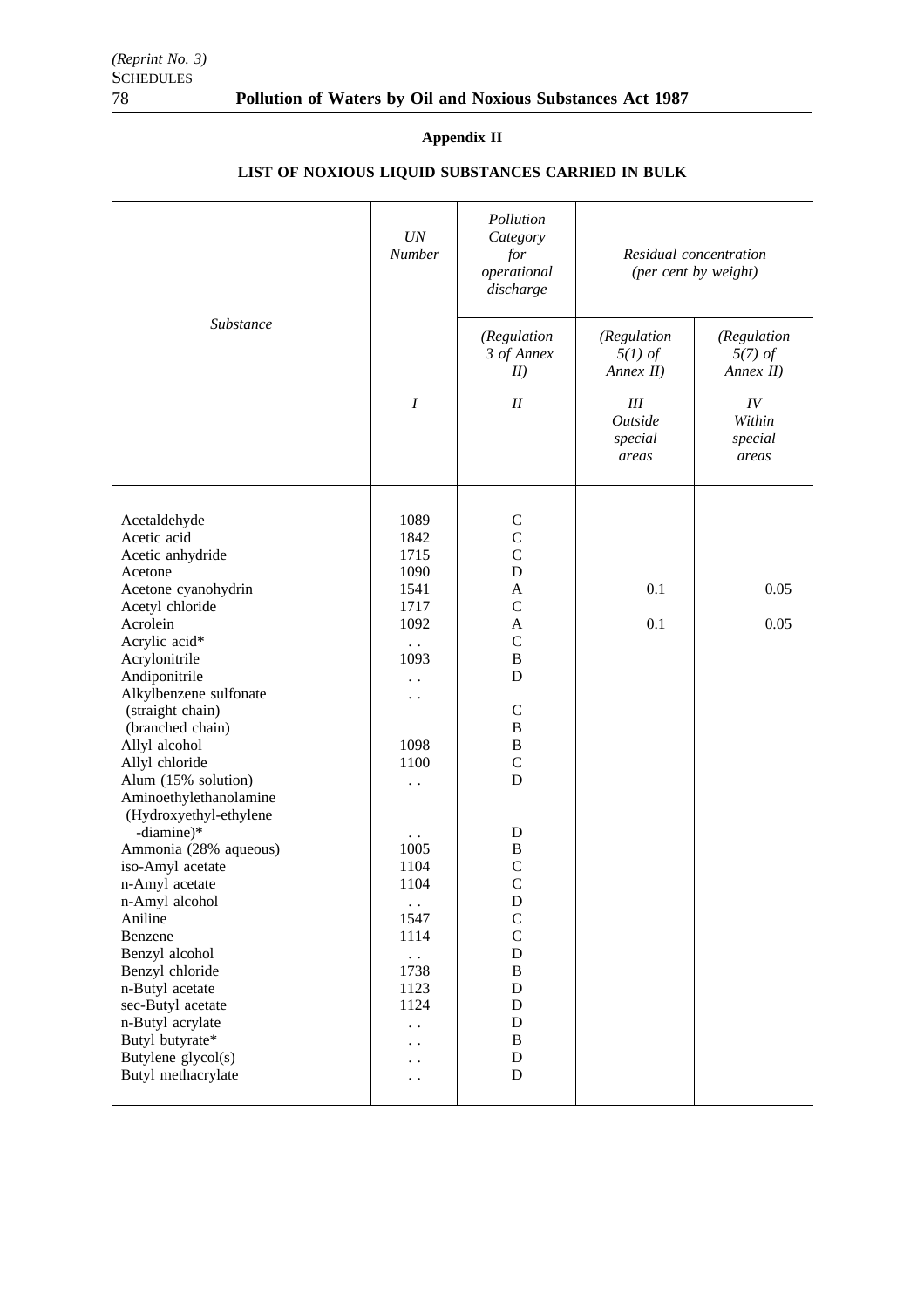*(Reprint No. 3)* **SCHEDULES** 

| Pollution of Waters by Oil and Noxious Substances Act 1987 | 79 |
|------------------------------------------------------------|----|
|------------------------------------------------------------|----|

| Substance                    | I                      | $\rm II$       | Ш    | IV    |
|------------------------------|------------------------|----------------|------|-------|
|                              |                        |                |      |       |
| n-Butyraldehyde              | 1129                   | B              |      |       |
| Butyric acid                 | $\ddotsc$              | B              |      |       |
| Calcium hydroxide (solution) | $\ddotsc$              | $\mathbf D$    |      |       |
| Camphor oil                  | 1130                   | B              |      |       |
| Carbon disulphide            | 1131                   | A              | 0.01 | 0.005 |
| Carbon tetrachloride         | 1846                   | B              |      |       |
| Caustic potash (potassium    |                        |                |      |       |
| hydroxide)                   | 1814                   | $\mathsf{C}$   |      |       |
| Chloroacetic acid            | 1750                   | $\mathsf{C}$   |      |       |
| Chloroform                   | 1888                   | $\, {\bf B}$   |      |       |
| Chlorohydrins (crude)*       | $\ddot{\phantom{a}}$ . | $\mathbf D$    |      |       |
| Chloroprene*                 | 1991                   | $\mathsf{C}$   |      |       |
| Chlorosulphonic acid         | 1754                   | $\overline{C}$ |      |       |
| para-Chlorotoluene           | $\ddot{\phantom{0}}$   | B              |      |       |
| Citric acid (10%-25%)        | $\ddot{\phantom{0}}$   | D              |      |       |
| Creosote                     | 1334                   | A              | 0.1  | 0.05  |
| Cresols                      | 2076                   | A              | 0.1  | 0.05  |
| Cresylic acid                | 2022                   | A              | 0.1  | 0.05  |
| Crotonaldehyde               | 1143                   | B              |      |       |
| Cumene                       | 1918                   | $\mathsf{C}$   |      |       |
| Cyclohexane                  | 1145                   | $\mathsf{C}$   |      |       |
| Cyclohexanol                 | $\ddot{\phantom{1}}$ . | D              |      |       |
| Cyclohexanone                | 1915                   | $\mathbf D$    |      |       |
| Cyclohexylamine*             | $\ddotsc$              | D              |      |       |
| para-Cymene                  |                        |                |      |       |
| (Isopropyltoluene)*          | 2046                   | D              |      |       |
| Decahydronaphthalene         | 1147                   | D              |      |       |
| Decane*                      | $\ddot{\phantom{0}}$   | D              |      |       |
| Diacetone alcohol*           | 1148                   | D              |      |       |
| Dibenzyl ether*              | $\ddot{\phantom{0}}$   | $\mathsf{C}$   |      |       |
| Dichlorobenzenes             | 1591                   | A              | 0.1  | 0.05  |
| Dichloroethyl ether          | 1916                   | B              |      |       |
| Dichloropropene-             | 2047                   | B              |      |       |
| Dichloropropane mixture      |                        |                |      |       |
| (D.D. Soil fumigant)         |                        |                |      |       |
| Diethylamine                 | 1154                   | $\mathcal{C}$  |      |       |
| Diethylbenzene (mixed        |                        |                |      |       |
| isomers)                     | 2049                   | $\mathsf C$    |      |       |
| Diethyl ether                | 1155                   | $\mathbf D$    |      |       |
| Diethylenetriamine*          | 2079                   | $\mathsf{C}$   |      |       |
| Diethylene glycol            |                        |                |      |       |
| monoethyl ether              | $\ddot{\phantom{0}}$   | $\mathsf C$    |      |       |
| Diethylketone (3-Pentanone)  | 1156                   | $\mathbf D$    |      |       |
| Diisobutylene*               | 2050                   | ${\bf D}$      |      |       |
| Diisobutyl ketone            | 1157                   | $\mathbf D$    |      |       |
| Diisopropanolamine           | $\ddot{\phantom{0}}$ . | $\mathbf C$    |      |       |
| Diisopropylamine             | 1158                   | $\mathsf{C}$   |      |       |
| Diisopropyl ether*           | 1159                   | $\mathbf D$    |      |       |
| Dimethylamine (40%           |                        |                |      |       |
| aqueous)                     | 1160                   | $\mathsf C$    |      |       |
|                              |                        |                |      |       |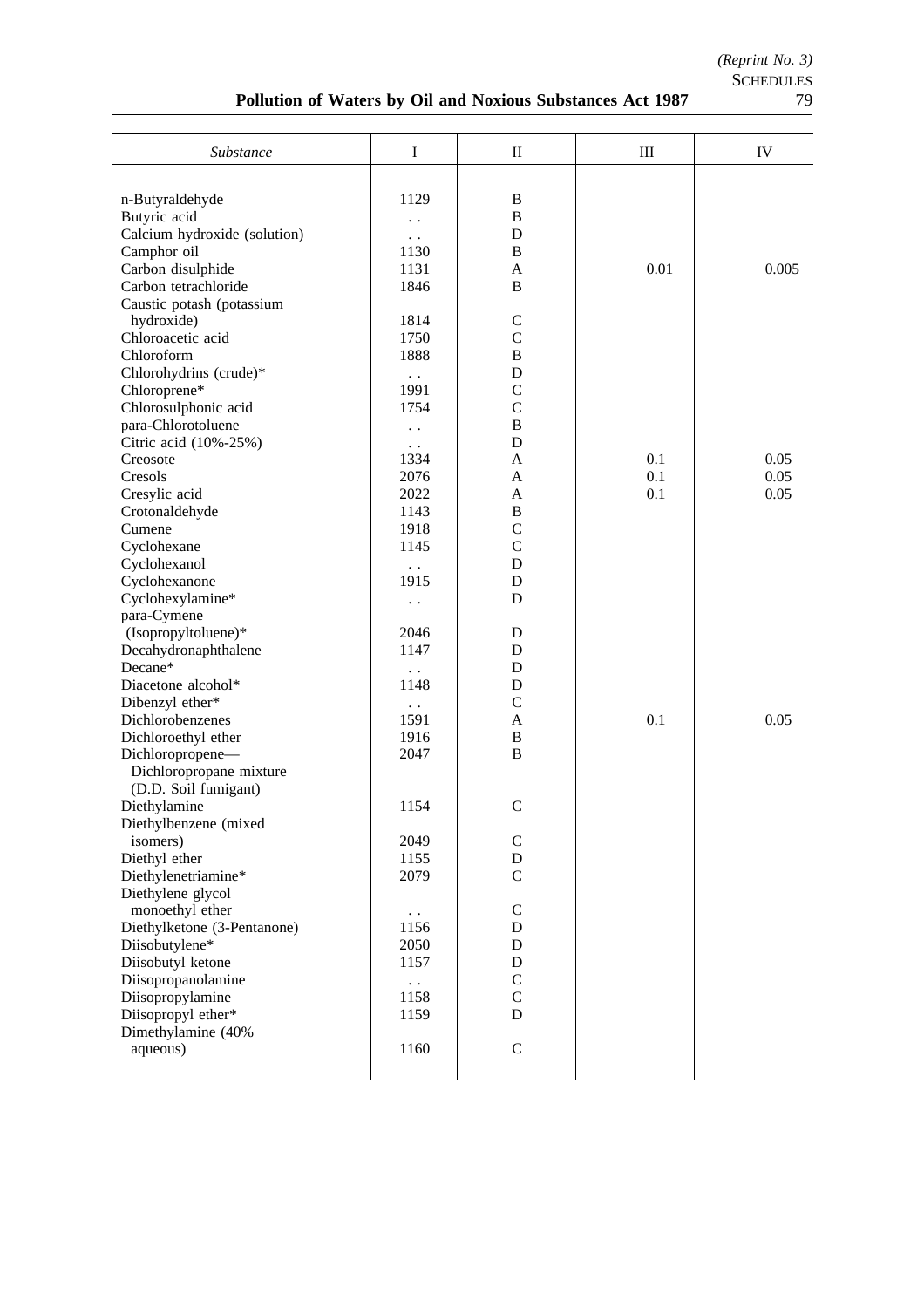# 80 **Pollution of Waters by Oil and Noxious Substances Act 1987**

| <b>Substance</b>          | I                    | $\mathop{\mathrm{II}}\nolimits$ | III | IV |
|---------------------------|----------------------|---------------------------------|-----|----|
|                           |                      |                                 |     |    |
| Dimethylethanolamine      |                      |                                 |     |    |
| (2-Dimethylamino-         |                      |                                 |     |    |
| ethanol)*                 | 2051                 | $\mathcal{C}$                   |     |    |
| Dimethylformamide         | $\ddot{\phantom{0}}$ | $\mathbf D$                     |     |    |
| 1,4-Dioxane*              | 1165                 | $\mathsf{C}$                    |     |    |
| Diphenyl/Diphenyloxide,   |                      |                                 |     |    |
| mixtures*                 | . .                  | D                               |     |    |
| Dodecylbenzene            | . .                  | $\mathcal{C}$                   |     |    |
| Epichlorohydrin           | 2023                 | B                               |     |    |
| 2-Ethoxyethyl acetate*    | 1172                 | D                               |     |    |
| Ethyl acetate             | 1173                 | D                               |     |    |
| Ethyl acrylate            | 1917                 | D                               |     |    |
| Ethyl amyl ketone*        | $\ddot{\phantom{0}}$ | $\mathsf{C}$                    |     |    |
| Ethylbenzene              | 1175                 | $\mathsf{C}$                    |     |    |
| Ethyl cyclohexane         | . .                  | D                               |     |    |
| Ethylene chlorohydrin     |                      |                                 |     |    |
| (2-Chloro-ethanol)        | 1135                 | D                               |     |    |
| Ethylene cyanohydrin*     | $\ddot{\phantom{0}}$ | D                               |     |    |
| Ethylenediamine           | 1604                 | $\mathcal{C}$                   |     |    |
| Ethylene dibromide        | 1605                 | B                               |     |    |
| Ethylene dichloride       | 1184                 | B                               |     |    |
| Ethylene glycol monoethyl |                      |                                 |     |    |
| ether (Methyl cellosolve) | 1171                 | D                               |     |    |
| 2-Ethylhexyl acrylate*    | . .                  | D                               |     |    |
|                           |                      |                                 |     |    |

\* Asterisk indicates that the substance has been provisionally included in this list and that further data are necessary in order to complete the evaluation of its environmental hazards, particularly in relation to living resources.

\* Asterisk indicates that the substance has been provisionally included in this list and that further data are necessary in order to complete the evaluation of its environmental hazards, particularly in relation to living resources.

| <i>Substance</i>           | I         | $\mathbf{I}$                | Ш | IV |
|----------------------------|-----------|-----------------------------|---|----|
|                            |           |                             |   |    |
| 2-Ethylhexyl alcohol       | $\ddotsc$ | $\mathcal{C}$               |   |    |
| Ethyl lactate*             | 1192      | D                           |   |    |
| 2-Ethyl 3-propyl-acrolein* | $\ddotsc$ | B                           |   |    |
| Formaldehyde (37-50%       |           |                             |   |    |
| solution)                  | 1198      | C                           |   |    |
| Formic acid                | 1779      | D                           |   |    |
| Furfuryl alcohol           | $\ddotsc$ | $\mathcal{C}$               |   |    |
| Heptanoic acid*            | $\ddotsc$ | D                           |   |    |
| Hexamethylenediamine*      | 1783      | $\mathcal{C}$               |   |    |
| Hyrochloric acid           | 1789      | D                           |   |    |
| Hydroflouric acid (40%     |           |                             |   |    |
| aqueous)                   | 1790      | B                           |   |    |
| Hydrogen peroxide (greater |           |                             |   |    |
| than $60\%$ )              | 2015      | $\mathcal{C}_{\mathcal{C}}$ |   |    |
|                            |           |                             |   |    |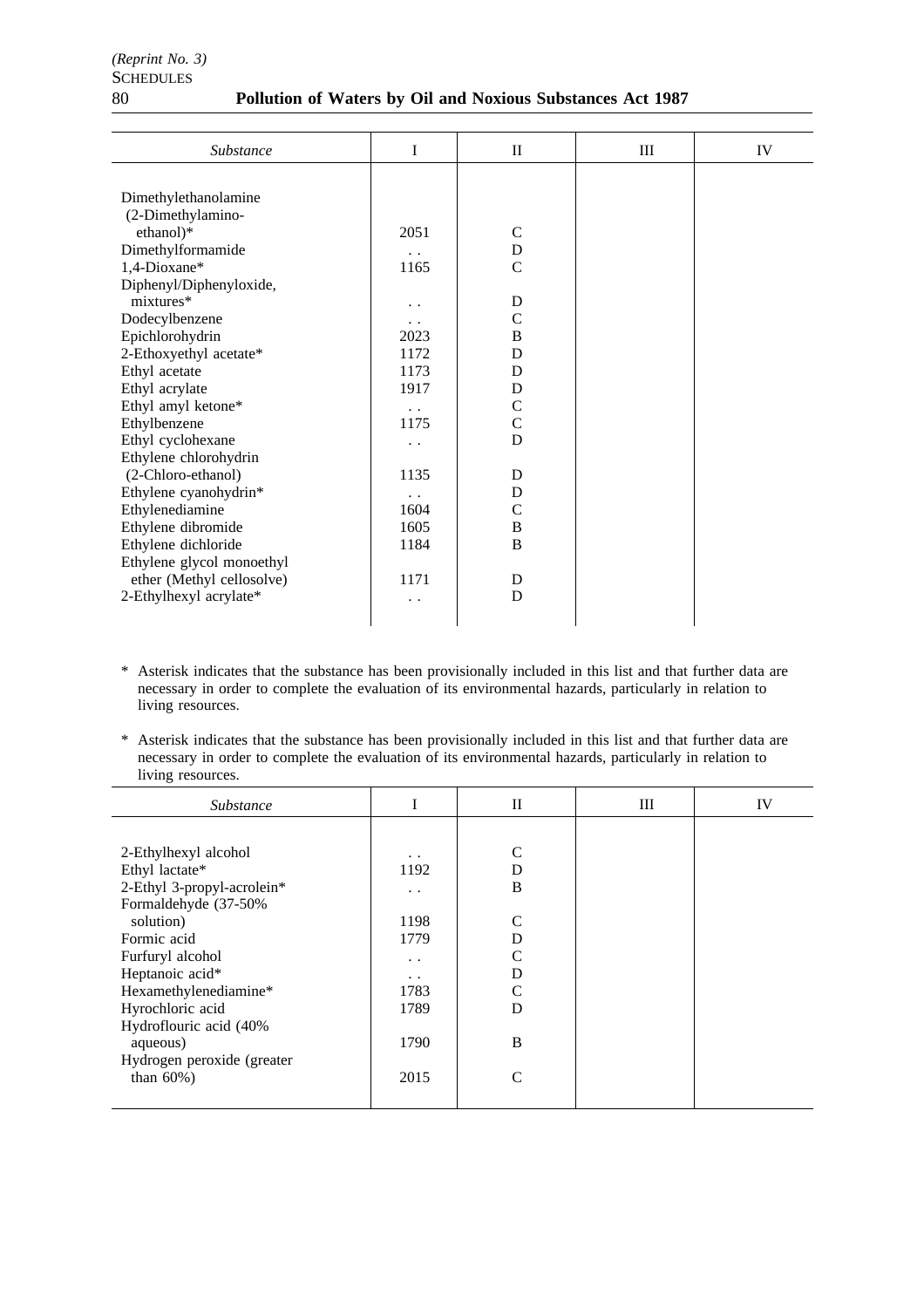*(Reprint No. 3)* **SCHEDULES** 

# Pollution of Waters by Oil and Noxious Substances Act 1987 81

| Substance                   | I                              | $\rm II$       | $\rm III$ | IV    |
|-----------------------------|--------------------------------|----------------|-----------|-------|
| Isobutyl acrylate           | $\ddot{\phantom{a}}$ .         | ${\bf D}$      |           |       |
| Isobutyl alcohol            | 1212                           | D              |           |       |
| Isobutyl methacrylate       | $\ddot{\phantom{1}}$ .         | ${\bf D}$      |           |       |
| Isobutyraldehyde            | 2045                           | $\mathcal{C}$  |           |       |
| Isooctane*                  |                                | ${\bf D}$      |           |       |
| Isopentane                  | . .                            | ${\bf D}$      |           |       |
| Isophorone                  | . .                            | ${\bf D}$      |           |       |
| Isopropylamine              | $\ddotsc$<br>1221              | $\mathcal{C}$  |           |       |
| Isopropyl cyclohexane       |                                | $\mathbf D$    |           |       |
| Isoprene                    | $\sim$ $\sim$<br>1218          | ${\bf D}$      |           |       |
| Lactic acid                 | $\ddot{\phantom{0}}$           | ${\bf D}$      |           |       |
| Mesityl oxide*              | 1229                           | $\mathcal{C}$  |           |       |
| Methyl acetate              | 1231                           | $\mathbf D$    |           |       |
| Methyl acrylate             | 1919                           | $\mathcal{C}$  |           |       |
| Methylamyl alcohol          |                                | ${\bf D}$      |           |       |
| Methylene chloride          | $\ddotsc$<br>1593              | $\, {\bf B}$   |           |       |
| 2-Methyl-5-Ethyl-pyridine*  |                                | B              |           |       |
| Methyl methacrylate         | $\ddot{\phantom{a}}$ .<br>1247 | D              |           |       |
| 2-Methylpentene*            |                                | ${\bf D}$      |           |       |
| alpha-Methylstyrene*        | $\ddotsc$                      | ${\bf D}$      |           |       |
| Monochlorobenzene           | $\ddot{\phantom{a}}$ .<br>1134 | $\, {\bf B}$   |           |       |
| Monoethanolamine            |                                | $\mathbf D$    |           |       |
| Monoisopropanolamine        | . .                            | $\mathsf{C}$   |           |       |
| Monomethyl ethanolamine     | . .                            | $\mathsf{C}$   |           |       |
| Mononitrobenzene            | . .                            | $\mathsf{C}$   |           |       |
| Monoisopropylamine          | . .                            | $\mathsf{C}$   |           |       |
| Morpholine*                 | $\ddot{\phantom{0}}$<br>2054   | $\mathbf C$    |           |       |
| Naphthalene (molten)        | 1334                           | A              | 0.1       | 0.05  |
| Naphthenic acids*           | $\ddot{\phantom{0}}$           | $\mathbf{A}$   | 0.1       | 0.05  |
| Nitric acid (90%)           | 2031/                          |                |           |       |
|                             | 2032                           | ${\bf C}$      |           |       |
| 2-Nitropropane              | $\ddotsc$                      | ${\bf D}$      |           |       |
| ortho-Nitrotoluene          | 1664                           | $\mathsf{C}$   |           |       |
| Nonyl alcohol*              | . .                            | $\mathsf{C}$   |           |       |
| Nonylphenol                 |                                | $\mathsf{C}$   |           |       |
| n-Octanol                   | $\ddot{\phantom{0}}$           | $\mathsf{C}$   |           |       |
| Oleum                       | $\ddot{\phantom{0}}$ .<br>1831 | $\overline{C}$ |           |       |
| Oxalic acid (10-25%)        |                                | $\mathbf D$    |           |       |
| Pentachloroethane           | $\ddot{\phantom{1}}$ .<br>1669 | $\, {\bf B}$   |           |       |
| n-Pentane                   | 1265                           | $\mathcal{C}$  |           |       |
| Perchloroethylene           |                                |                |           |       |
| (Tetrachloroethylene)       | 1897                           | $\, {\bf B}$   |           |       |
| Phenol                      | 1671                           | $\, {\bf B}$   |           |       |
| Phosphoric acid             | 1805                           | ${\bf D}$      |           |       |
| Phosphorus (elemental)      | 1338                           | A              | $0.01\,$  | 0.005 |
| Phthalic anhydride (molten) | $\ddot{\phantom{0}}$           | $\mathsf C$    |           |       |
| beta-Propiolactone*         | . .                            | $\, {\bf B}$   |           |       |
|                             |                                |                |           |       |

\* Asterisk indicates that the substance has been provisionally included in this list and that further data are necessary in order to complete the evaluation of its environmental hazards, particularly in relation to living resources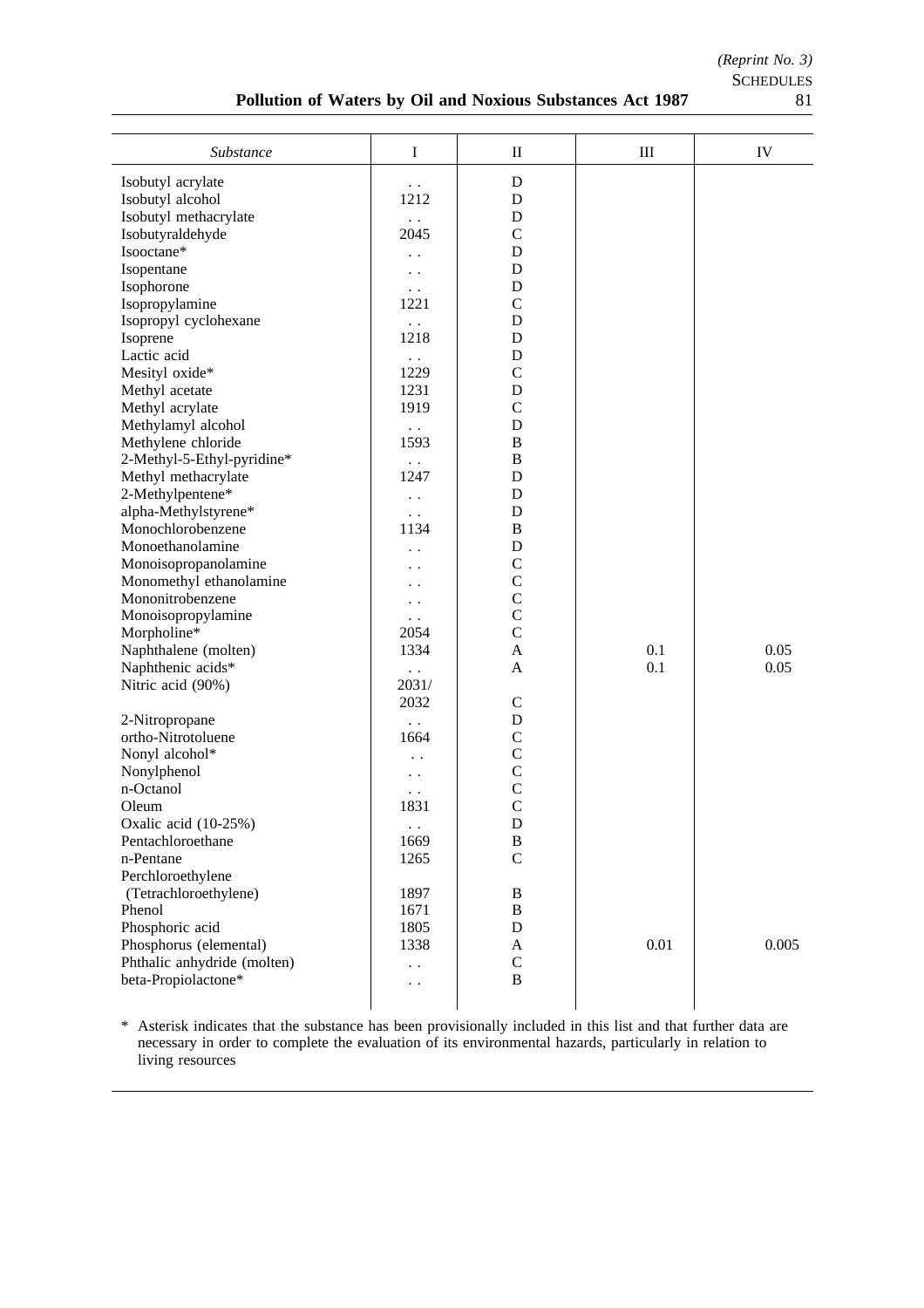# *(Reprint No. 3)* SCHEDULES<br>82

# 82 **Pollution of Waters by Oil and Noxious Substances Act 1987**

| Substance                     | $\bf I$                | $\rm II$       | $\rm III$ | IV   |
|-------------------------------|------------------------|----------------|-----------|------|
| Propionaldehyde               | 1275                   | D              |           |      |
| Propionic acid                | 1848                   | D              |           |      |
| Propionic anhydride           | $\ddot{\phantom{0}}$   | D              |           |      |
| n-Propyl acetate*             | 1276                   | $\mathcal{C}$  |           |      |
| n-Propyl alcohol              | 1274                   | D              |           |      |
| n-Propylamine                 | 1277                   | $\mathcal{C}$  |           |      |
| Pyridine                      | 1282                   | B              |           |      |
| Silicon tetrachloride         | 1818                   | $\mathbf D$    |           |      |
| Sodium bichromate             |                        |                |           |      |
| (solution)                    | $\ddot{\phantom{1}}$ . | $\mathsf C$    |           |      |
| Sodium hydroxide              | 1824                   | $\overline{C}$ |           |      |
| Sodium pentachlorophenate     |                        |                |           |      |
| (solution)                    | $\ddot{\phantom{0}}$   | A              | 0.1       | 0.05 |
| Styrene monomer               | 2055                   | ${\bf C}$      |           |      |
| Sulphuric acid                | 1830/                  | $\overline{C}$ |           |      |
|                               | 1831/                  |                |           |      |
|                               | 1832                   |                |           |      |
| Tallow                        | $\ddotsc$              | D              |           |      |
| Tetraethyl lead               | 1649                   | A              | 0.1       | 0.05 |
| Tetrahydrofuram               | 2056                   | D              |           |      |
| Tetrahydronaphthalene         | 1540                   | $\mathcal{C}$  |           |      |
| Tetramethylbenzene            | $\ddot{\phantom{0}}$ . | D              |           |      |
| Tetramethyl lead              | 1649                   | A              | 0.1       | 0.05 |
| Titanium tetrachloride        | 1838                   | $\mathbf D$    |           |      |
| Toluene                       | 1294                   | $\mathsf{C}$   |           |      |
| Toluene diisocyanate*         | 2078                   | B              |           |      |
| Trichloroethane               | $\ddot{\phantom{0}}$   | $\mathsf{C}$   |           |      |
| Trichlorethylene              | 1710                   | B              |           |      |
| Triethanolamine               | $\ddotsc$              | D              |           |      |
| Triethylamine                 | 1296                   | $\mathsf C$    |           |      |
| Trimethylbenzene*             | $\ddot{\phantom{0}}$   | $\overline{C}$ |           |      |
| Tritolyl phosphate (Tricresyl |                        |                |           |      |
| phosphate)*                   | $\ddotsc$              | B              |           |      |
| Turpentine (wood)             | 1299                   | $\, {\bf B}$   |           |      |
| Vinyl acetate                 | 1301                   | $\mathcal{C}$  |           |      |
| Vinylidene chloride*          | 1303                   | B              |           |      |
| Xylenes (mixed isomers)       | 1307                   | $\overline{C}$ |           |      |

\* Asterisk indicates that the substance has been provisionally included in this list and that further data are necessary in order to complete the evaluation of its environmental hazards, particularly in relation to living resources.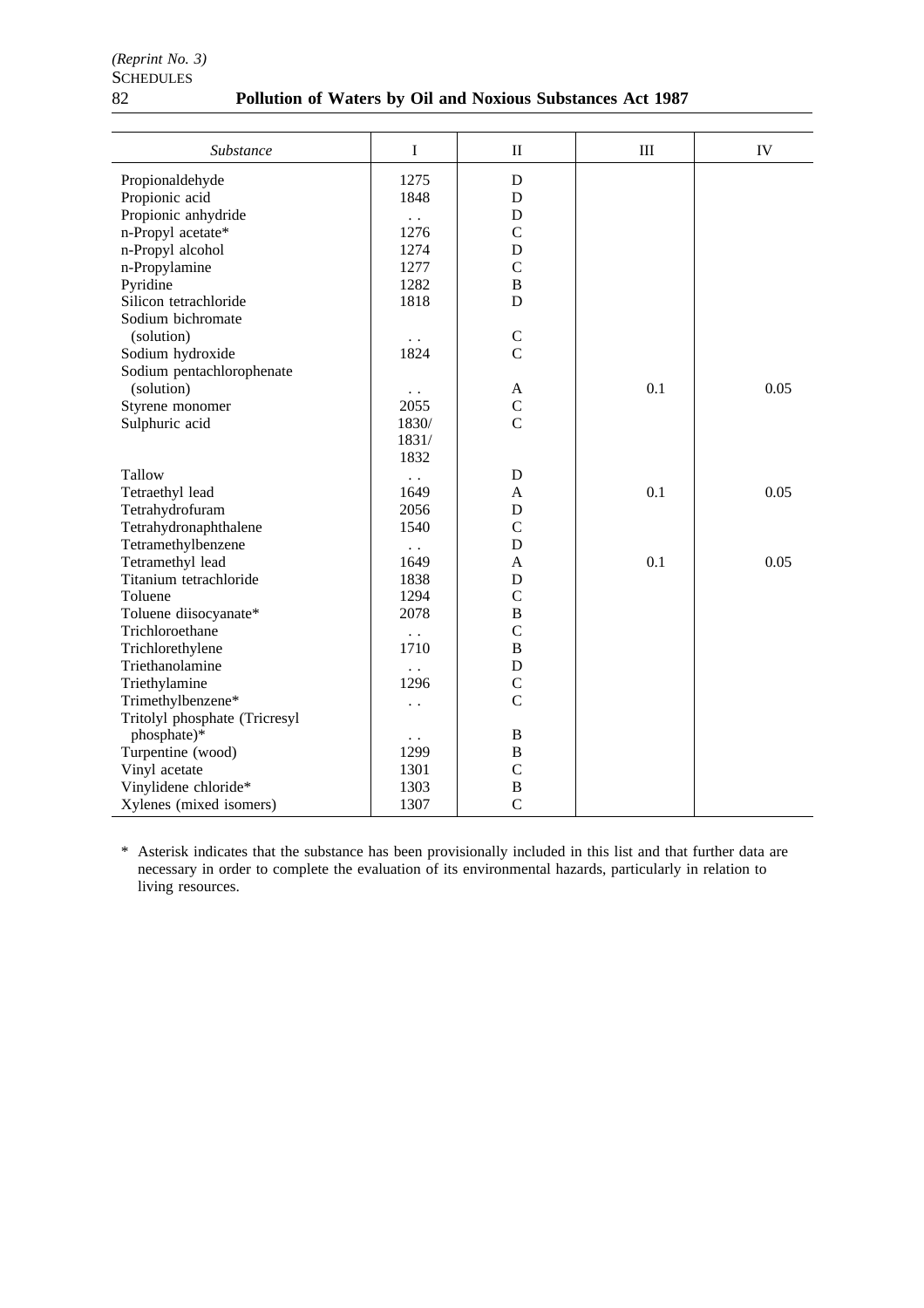# **Appendix III**

# **LIST OF OTHER LIQUID SUBSTANCES CARRIED IN BULK**

Acetonitrile (Methyl cyanide) Olive Oil tert-Amyl alcohol Polypropylene glycol n-Butyl-alcohol iso-Propyl acetate Butyrolactone iso-Propyl alcohol<br>Calcium chloride (solution) Propylene glycol<br>Propylene glycol Calcium chloride (solution) Castor Oil Propylene oxide Citric juices Propylene tetramer Coconut oil Propylene trimer Cod liver oil<br>
Sorbitol<br>
Sorbitol<br>
Sulphur (liquid)<br>
Sulphur (liquid) iso-Decyl alcohol Sulphur (liquid) Sulphur (liquid) Sulphur (liquid) Sulphur (liquid) Sulphur (liquid) Sulphur (liquid) Sulphur (liquid) Sulphur (liquid) Sulphur (liquid) Sulphur (liquid) Sulphur (liquid) Sulphur (liquid) n-Decyl alcohol Tridecanol Tridecanol Tridecanol Tridecanol Tridecanol Tridecanol Tridecanol Tridecanol Tridecanol Tridecanol Tridecanol Tridecanol Tridecanol Tridecanol Tridecanol Tridecanol Tridecanol Tridecanol Tridecan Decyl octyl alcohol<br>Dibutyl ether Dibutyl ether Triethylenetetramine<br>Diethanolamine Tripropylene glycol Diethylene glycol Water Dipentene Dipropylene glycol Ethyl alcohol Ethylene glycol Fatty alcohols  $(C_{12}-C_{20})$ Glycerine n-Heptane Heptene (Mixed isomers) n-Hexane Ligroin Methyl alcohol Methyamyl acetate Methylethyl ketone (2-butanone) Milk Molasses

Tripropylene glycol<br>Water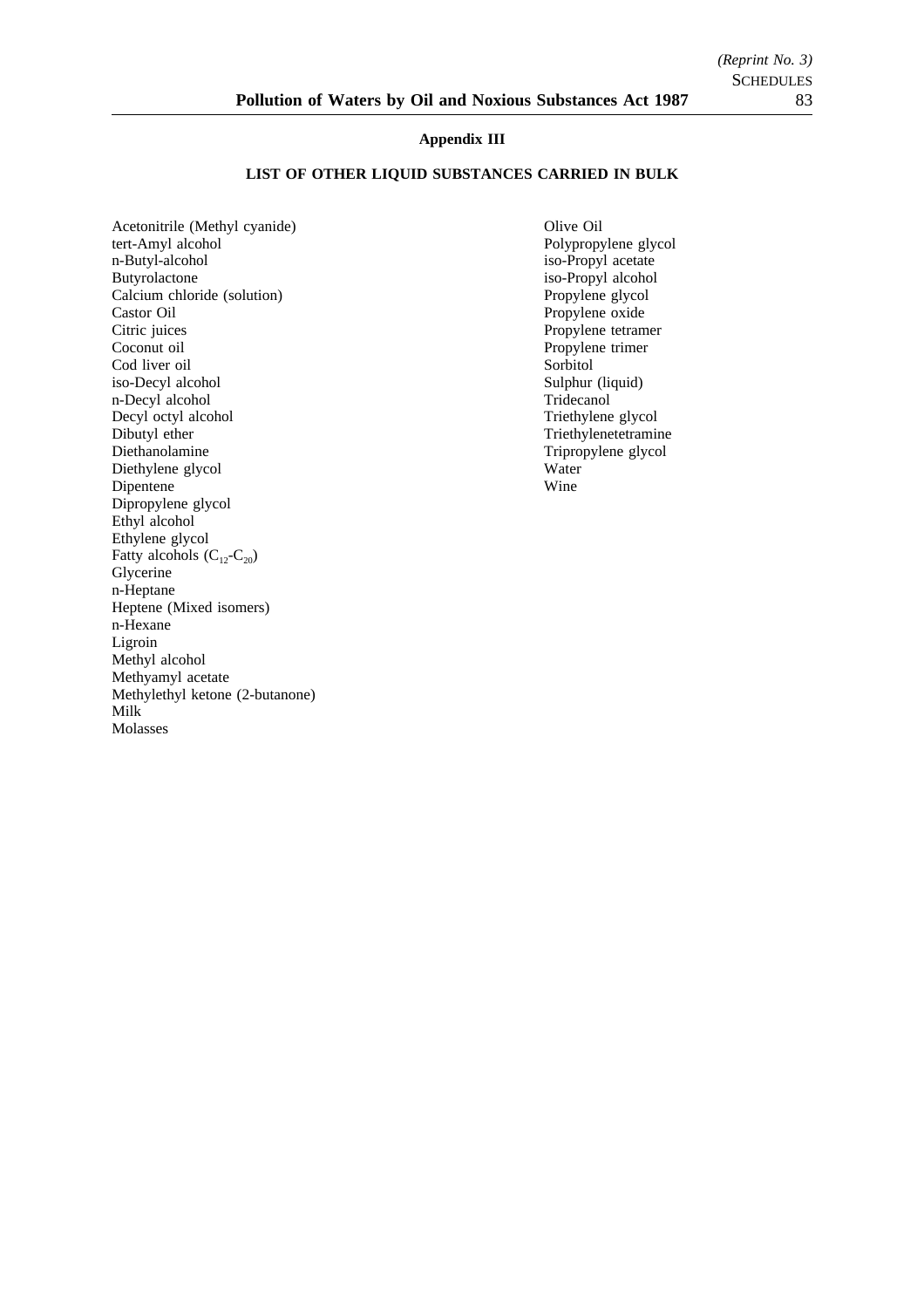# **Appendix IV**

# **CARGO RECORD BOOK FOR SHIPS CARRYING NOXIOUS LIQUID SUBSTANCES IN BULK**

|                  |                  | Cargo carrying capacity of each                    |
|------------------|------------------|----------------------------------------------------|
|                  |                  |                                                    |
| $\left(a\right)$ |                  | Loading of cargo                                   |
|                  | 1.               | Date and place of loading                          |
|                  | 2.               | Name and category of cargo(es) loaded              |
|                  | 3.               | Identity of tank(s) loaded                         |
| (b)              |                  | <b>Transfer of cargo</b>                           |
|                  | $\overline{4}$ . | Date of transfer                                   |
|                  | 5.               | Identity of $tank(s)$<br>(i)<br>From<br>(ii)<br>To |
|                  | 6.               | Was (were) $tank(s)$ in $5(i)$ emptied?            |
|                  | 7.               | If not, quantity remaining                         |
| (c)              |                  | <b>Unloading of cargo</b>                          |
|                  | 8.               | Date and place of unloading                        |
|                  | 9.               | Identity of tank(s) unloaded                       |
|                  | 10.              | Was (were) $tank(s)$ emptied?                      |
|                  | 11.              | If not, quantity remaining in $tank(s)$            |
|                  | 12.              | Is (are) $tank(s)$ to be cleaned?                  |
|                  | 13.              | Amount transferred to slop tank                    |
|                  | 14.              | Identity of slop tank                              |
| (d)              |                  | <b>Ballasting of cargo tanks</b>                   |
|                  | 15.              | Identity of tank(s) ballasted                      |
|                  | 16.              | Date and position of ship at start of ballasting   |
| (e)              |                  | <b>Cleaning of cargo tanks</b>                     |
|                  |                  | <b>Category A substances</b>                       |
|                  | 17.              | Identity of tank(s) cleaned                        |

18. Date and location of cleaning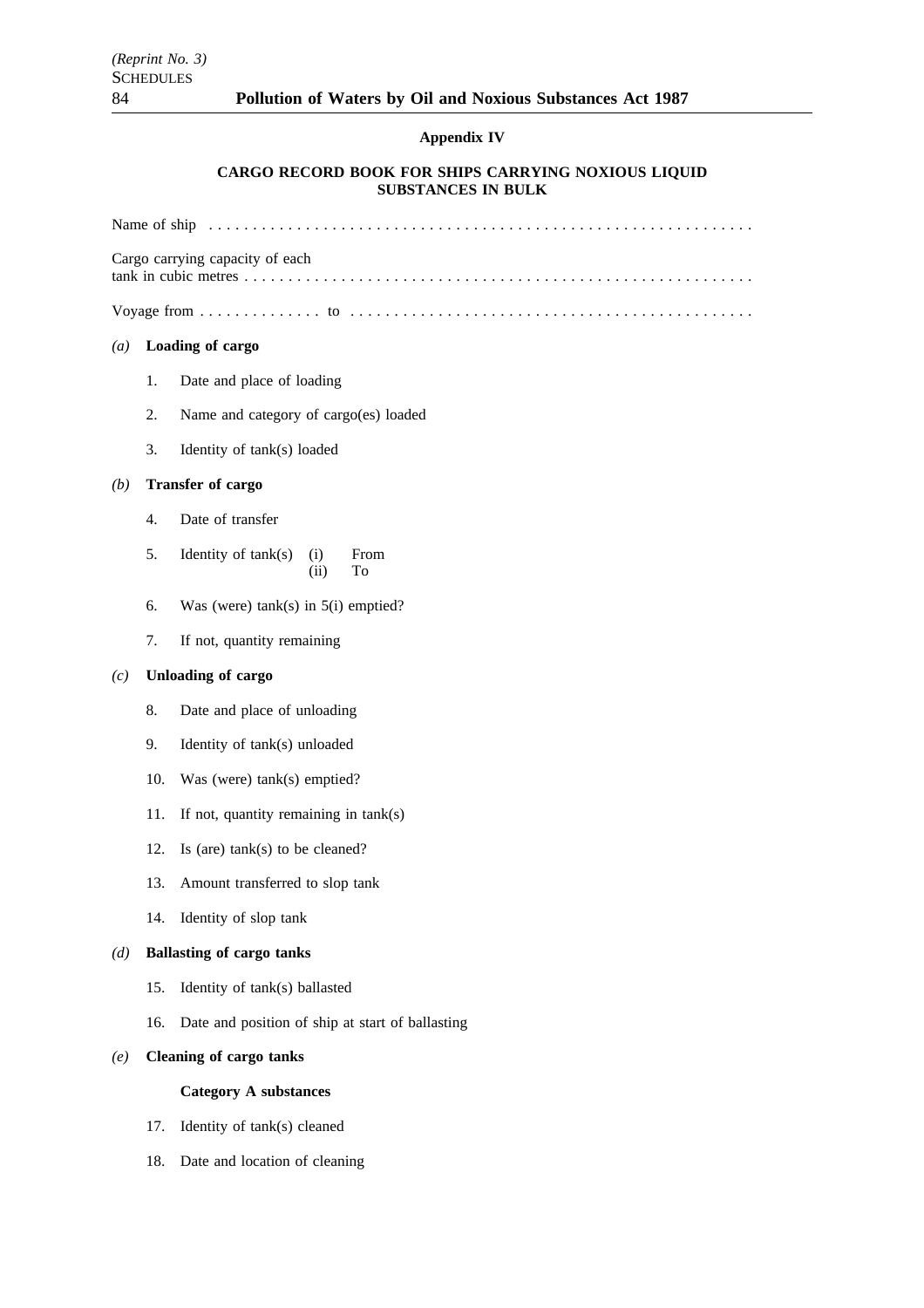- 19. Method(s) of cleaning
- 20. Location of reception facility used
- 21. Concentration of effluent when discharge to reception facility stopped
- 22. Quantity remaining in tank
- 23. Procedure and amount of water introduced into tank in final cleaning
- 24. Location, date of discharge into sea
- 25. Procedure and equipment used in discharge into the sea

# **Category B, C and D substances**

- 26. Washing procedure used
- 27. Quantity of water used
- 28. Date, location of discharge into sea
- 29. Procedure and equipment used in discharge into the sea

# *(f)* **Transfer of dirty ballast water**

- 30. Identity of tank(s)
- 31. Date and position of ship at start of discharge into sea
- 32. Date and position of ship at finish of discharge into sea
- 33. Ship's speed(s) during discharge
- 34. Quantity discharged into sea
- 35. Quantity of polluted water transferred to slop tank(s) (identify slop tank(s))
- 36. Date and port of discharge to shore reception facilities (if applicable)

# *(g)* **Transfer from slop tank/disposal of residue**

- 37. Identity of slop tank(s)
- 38. Quantity disposed from each tank
- 39. Method of disposal of residue:
	- *(a)* Reception facilities
	- *(b)* Mixed with cargo
	- *(c)* Transferred to another (other) tank(s) (identify tank(s))
	- *(d)* Other method
- 40. Date and port of disposal of residue

# *(h)* **Accidental or other exceptional discharge**

- 41. Date and time of occurrence
- 42. Place or position of ship at time of occurrence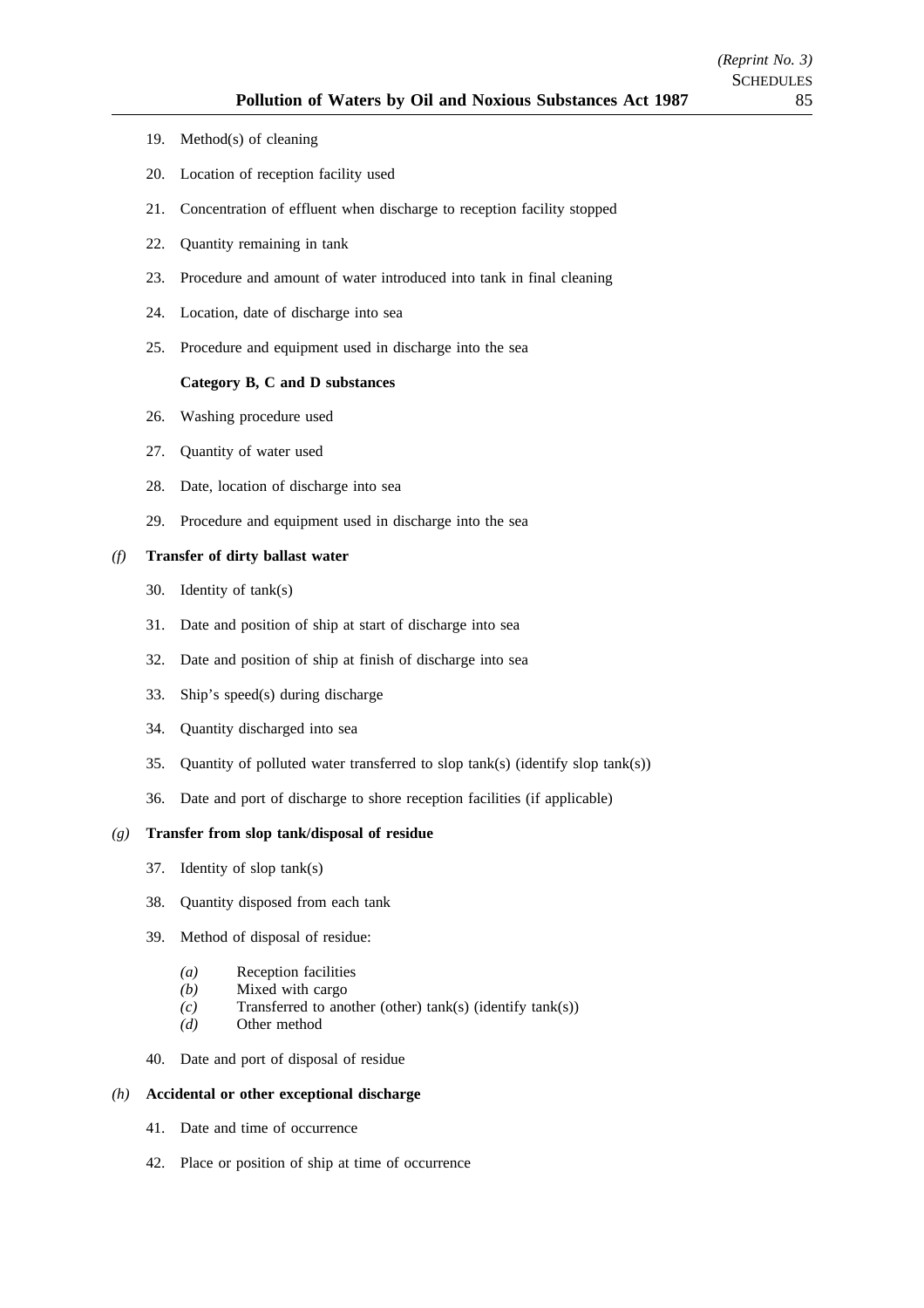- 43. Approximate quantity, name and category of substance
- 44. Circumstances of discharge or escape and general remarks.

......................... Signature of Master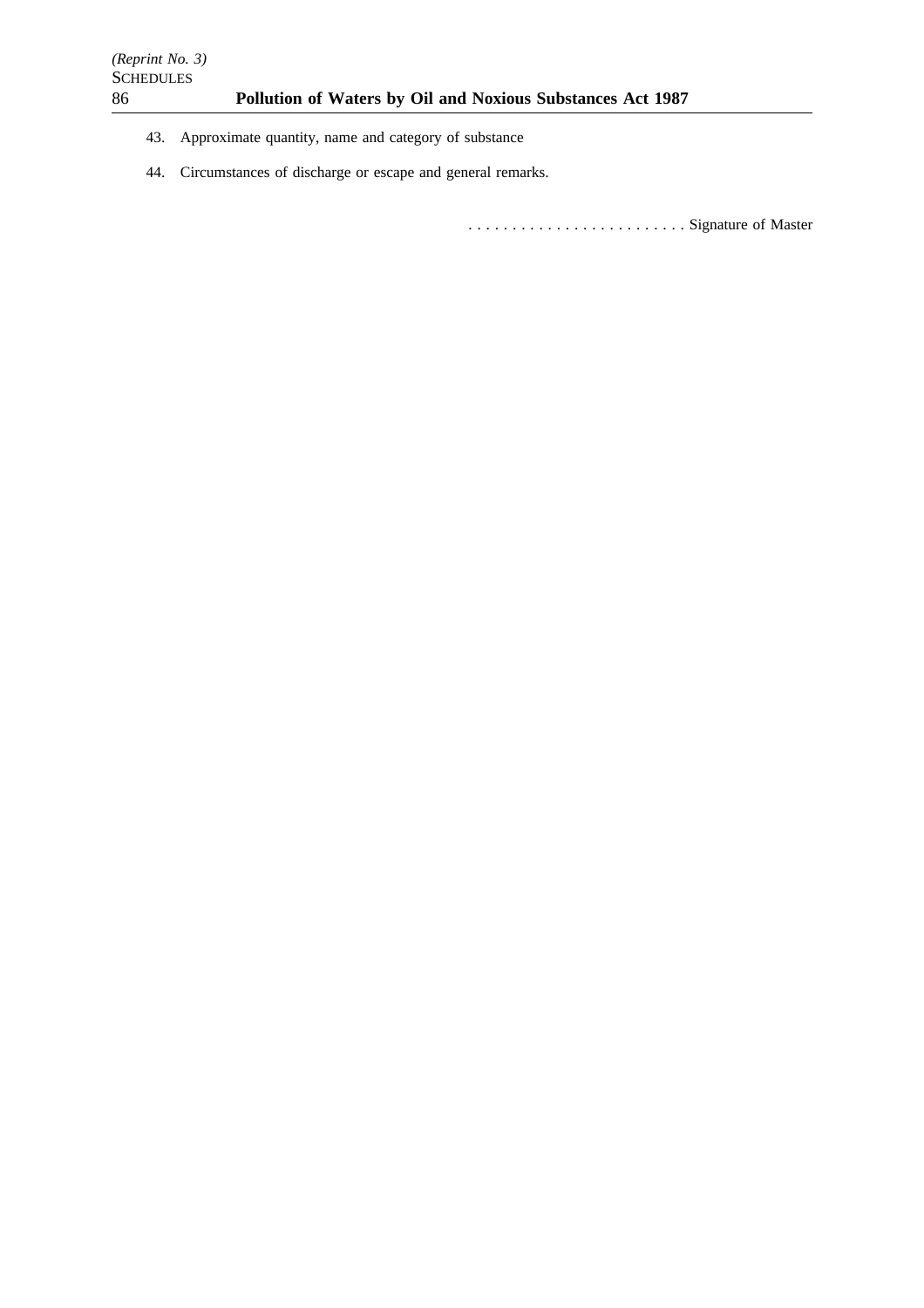# **Appendix V**

# **FORM OF CERTIFICATE**

# INTERNATIONAL POLLUTION PREVENTION CERTIFICATE FOR THE CARRIAGE OF NOXIOUS LIQUID SUBSTANCES IN BULK (1973)

(*Note*: This Certificate shall be supplemented in the case of a chemical tanker by the certificate required pursuant to the provisions of Regulation 13(3) of Annex II of the Convention)

# *(Official Seal)*

Issued under the provisions of the International Convention for the Prevention of Pollution from Ships, 1973, under the authority of the Government.

of . . . . . . . . . . . . . . . . . . . . . . . . . . . . . . . . . . . . . . . . . . . . . . . . . . . . . . . . . . . . . . . . . . . . . . *(full official designation of the country)*

by . . . . . . . . . . . . . . . . . . . . . . . . . . . . . . . . . . . . . . . . . . . . . . . . . . . . . . . . . . . . . . . . . . . . . . *(full official designation of the competent person or organization authorized under the provisions of the International Convention for the Prevention of Pollution from Ships, 1973)*

| Name of Ship | <b>Distinctive</b><br>Number or<br>Letter | Port of<br>Registry | Gross<br>Tonnage |
|--------------|-------------------------------------------|---------------------|------------------|
|              |                                           |                     |                  |
|              |                                           |                     |                  |
|              |                                           |                     |                  |
|              |                                           |                     |                  |

# THIS IS TO CERTIFY:

1. That the ship has been surveyed in accordance with the provisions of Regulation 10 of Annex II of the Convention.

2. That the survey showed that the design, construction and equipment of the ship are such as to minimize the uncontrolled discharge into the sea of noxious liquid substances.

3. That the following arrangements and procedures have been approved by the Administration in connection with the implementation of Regulation 5 of Annex II of the Convention:

...................................................................... *(Continued on the annexed signed and dated sheet(s))* This Certificate is valid until .................................................... subject to intermediate survey(s) at intervals of .......................................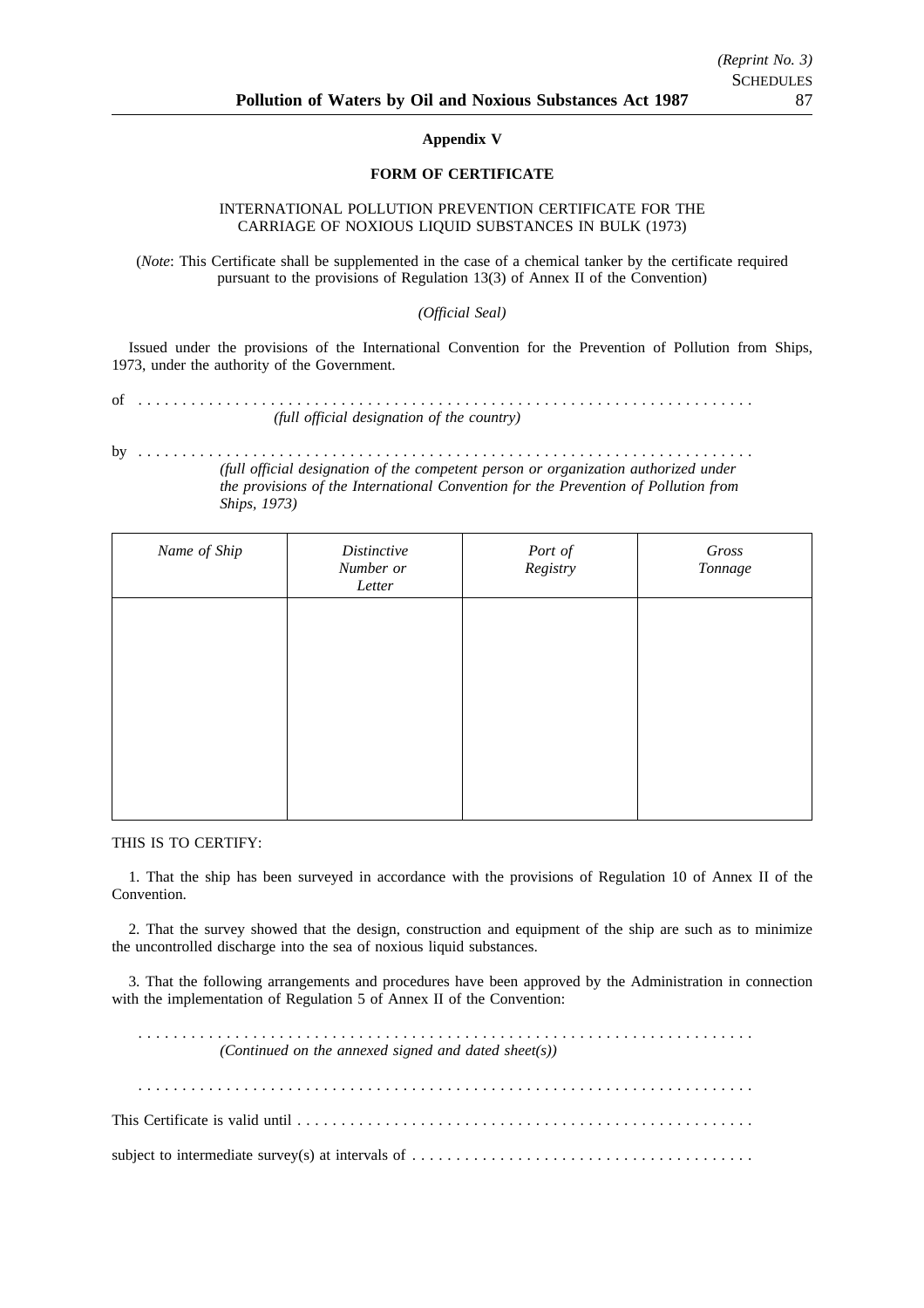| (place of issue of Certificate) |                                                                    |  |  |  |  |
|---------------------------------|--------------------------------------------------------------------|--|--|--|--|
| $19 \ldots$                     |                                                                    |  |  |  |  |
|                                 | (Signature of duly authorized official issuing the<br>Certificate) |  |  |  |  |

*(Seal or stamp of the issuing Authority, as appropriate)*

# **Intermediate Surveys**

This is to certify that at an intermediate survey required by Regulation  $10(1)(c)$  of Annex II of the Convention, this ship and the condition thereof are found to comply with the relevant provisions of the Convention.

| (Signature of duly authorized official)          |
|--------------------------------------------------|
|                                                  |
|                                                  |
| (Seal or stamp of the Authority, as appropriate) |
| (Signature of duly authorized official)          |
|                                                  |
|                                                  |

*(Seal or stamp of the Authority, as appropriate)*

Under the provisions of Regulation  $12(2)$  and  $(4)$  of Annex II of the Convention the validity of this Certificate is extended until

...................................................................... Signed  $\ldots \ldots \ldots \ldots \ldots \ldots \ldots$ *(Signature of duly authorized official)* Place ................................ Date ................................

*(Seal or stamp of the Authority, as appropriate)*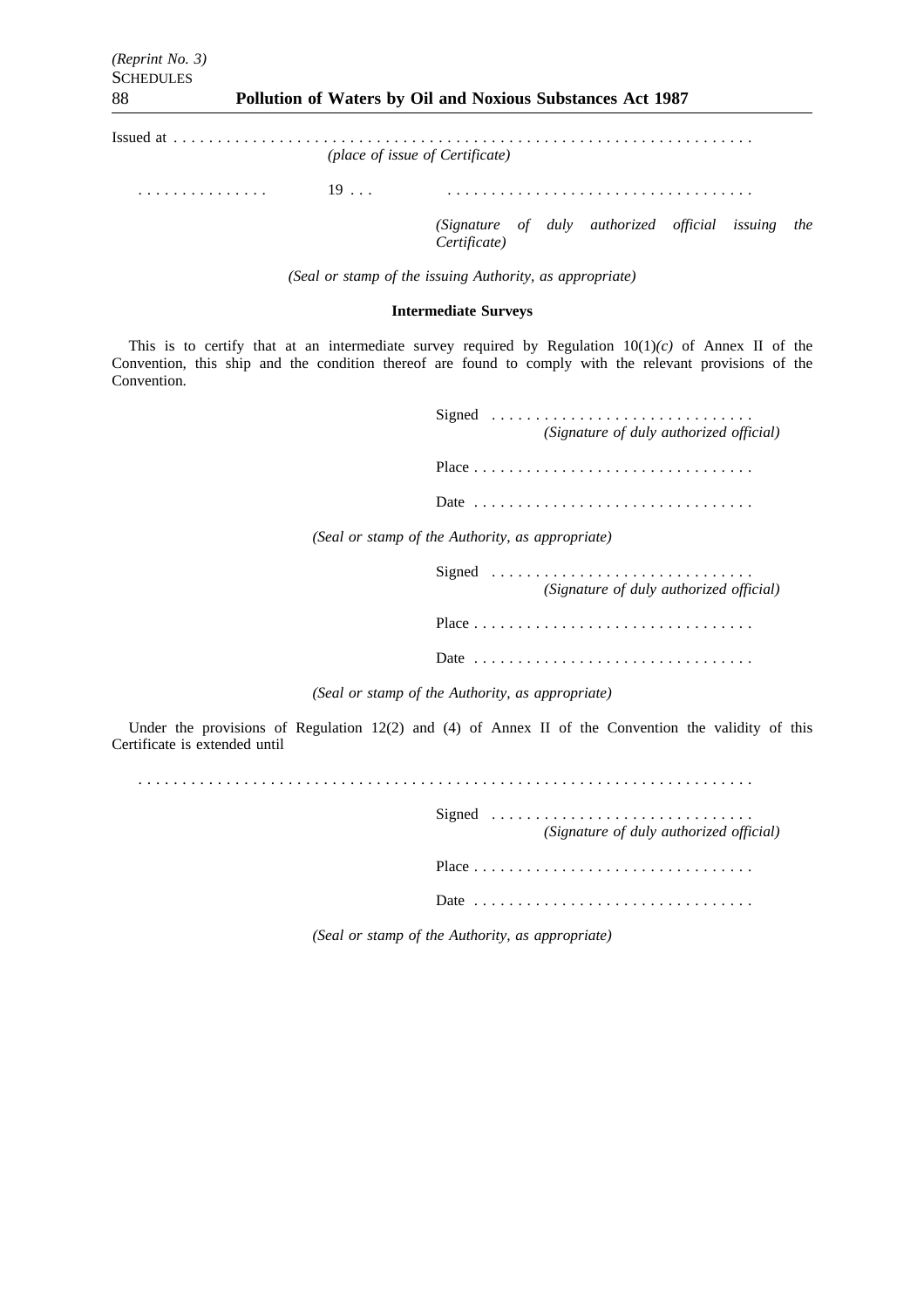# **SCHEDULE 2**

[s. 3]

### THE PROTOCOL OF 1978 RELATING TO THE INTERNATIONAL CONVENTION FOR THE PREVENTION OF POLLUTION FROM SHIPS, 1973

# THE PARTIES TO THE PRESENT PROTOCOL,

RECOGNIZING the significant contribution which can be made by the International Convention for the Prevention of Pollution from Ships, 1973, to the protection of the marine environment from pollution from ships,

RECOGNIZING ALSO the need to improve further the prevention and control of marine pollution from ships, particularly oil tankers,

RECOGNIZING FURTHER the need for implementing the Regulations for the Prevention of Pollution by Oil contained in Annex I of that Convention as early and as widely as possible,

ACKNOWLEDGING HOWEVER the need to defer the application of Annex II of that Convention until certain technical problems have been satisfactorily resolved,

CONSIDERING that these objectives may best be achieved by the conclusion of a Protocol relating to the International Convention for the Prevention of Pollution from Ships, 1973,

HAVE AGREED as follows:

### Article I

#### *General Obligations*

1. The Parties to the present Protocol undertake to give effect to the provisions of—

- *(a)* the present Protocol and the Annex hereto which shall constitute an integral part of the present Protocol; and
- *(b)* the International Convention for the Prevention of Pollution from Ships, 1973 (hereinafter referred to as "the Convention"), subject to the modifications and additions set out in the present Protocol.

2. The provisions of the Convention and the present Protocol shall be read and interpreted together as one single instrument.

3. Every reference to the present Protocol constitutes at the same time a reference to the Annex hereto.

Article II

#### *Implementation of Annex II of the Convention*

1. Notwithstanding the provisions of Article 14(1) of the Convention, the Parties to the present Protocol agree that they shall not be bound by the provisions of Annex II of the Convention for a period of three years from the date of entry into force of the present Protocol or for such longer period as may be decided by a twothirds majority of the Parties to the present Protocol in the Marine Environment Protection Committee (hereinafter referred to as "the Committee") of the Inter-Governmental Maritime Consultative Organization (hereinafter referred to as "the Organization").

2. During the period specified in paragraph 1 of this Article, the Parties to the present Protocol shall not be under any obligations nor entitled to claim any privileges under the Convention in respect of matters relating to Annex II of the Convention and all reference to Parties in the Convention shall not include the Parties to the present Protocol in so far as matters relating to that Annex are concerned.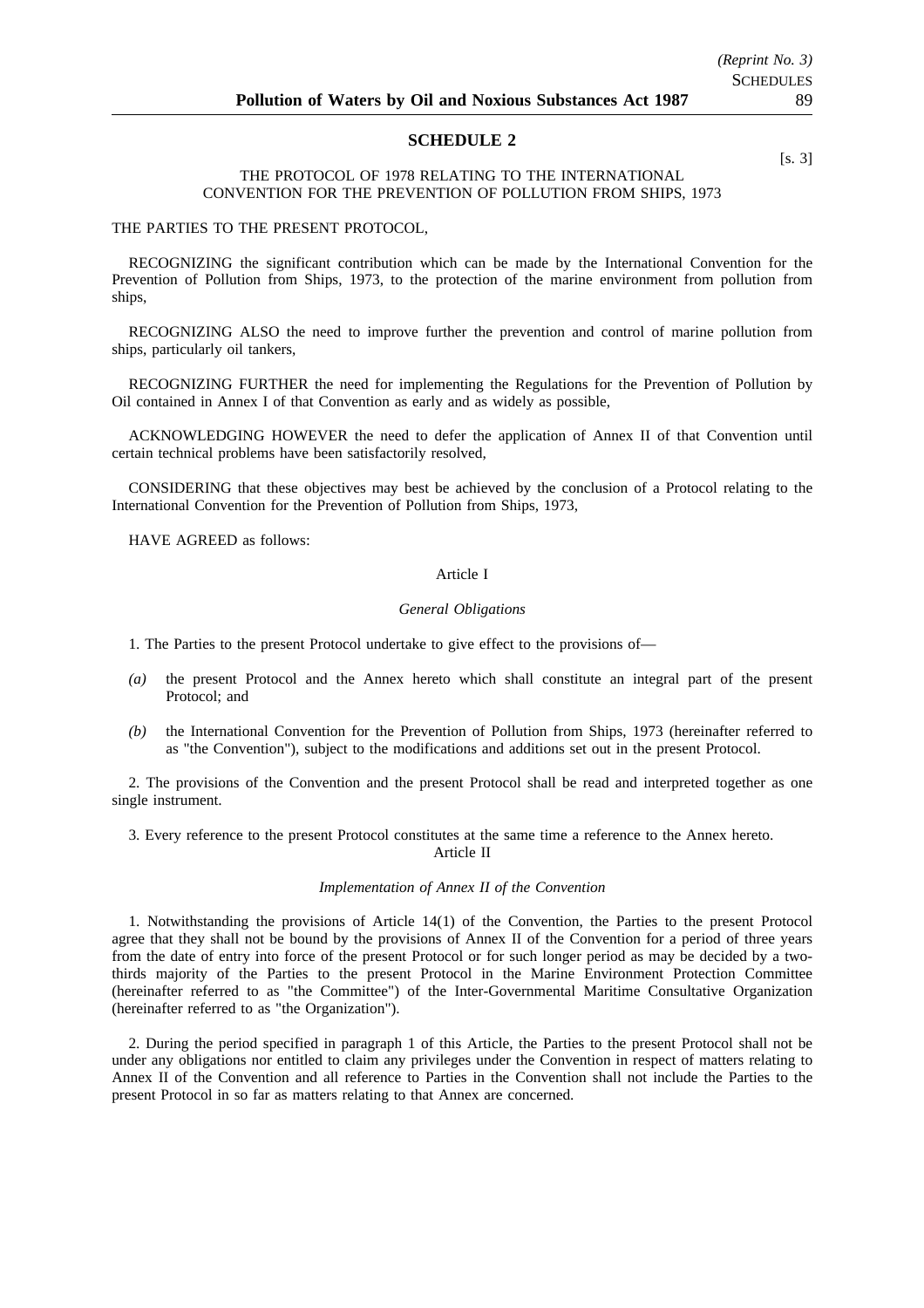#### Article III

#### *Communication of Information*

#### The text of Article  $II(1)(b)$  of the Convention is replaced by the following:

"a list of nominated surveyors or recognized organizations which are authorized to act on their behalf in the administration of matters relating to the design construction equipment and operation of ships carrying harmful substances in accordance with the provisions of the Regulations for circulation to the Parties for information of their officers. The Administration shall therefore notify the Organization of the specific responsibilities and conditions of the authority delegated to nominated surveyors or recognized organizations."

# Article IV

# *Signature, Ratification, Acceptance, Approval and Accession*

1. The present Protocol shall be open for signature at the Headquarters of the Organization from 1 June 1978 to 31 May 1979 and shall thereafter remain open for accession. States may become Parties to the present Protocol by—

- *(a)* signature without reservation as to ratification, acceptance or approval; or
- *(b)* signature, subject to ratification, acceptance or approval, followed by ratification, acceptance or approval; or
- *(c)* accession.

2. Ratification, acceptance, approval or accession shall be effected by the deposit of an instrument to that effect with the Secretary-General of the Organization.

# Article V

### *Entry into Force*

1. The present Protocol shall enter into force twelve months after the date on which not less than fifteen States, the combined merchant fleets of which constitute not less than fifty per cent of the gross tonnage of the world's merchant shipping, have become Parties to it in accordance with Article IV of the present Protocol.

2. Any instrument of ratification, acceptance, approval or accession deposited after the date on which the present Protocol enters into force shall take effect three months after the date of deposit.

3. After the date on which an amendment to the present Protocol is deemed to have been accepted in accordance with Article 16 of the Convention, any instrument of ratification, acceptance, approval or accession deposited shall apply to the present Protocol as amended.

#### Article VI

#### *Amendments*

The procedures set out in Article 16 of the Convention in respect of amendments to the Articles, an Annex and an Appendix to an Annex of the Convention shall apply respectively to amendments to the Articles, the Annex and an Appendix to the Annex of the present Protocol.

# Article VII

#### *Denunciation*

1. The present Protocol may be denounced by any Party to the present Protocol at any time after the expiry of five years from the date on which the Protocol enters into force for that Party.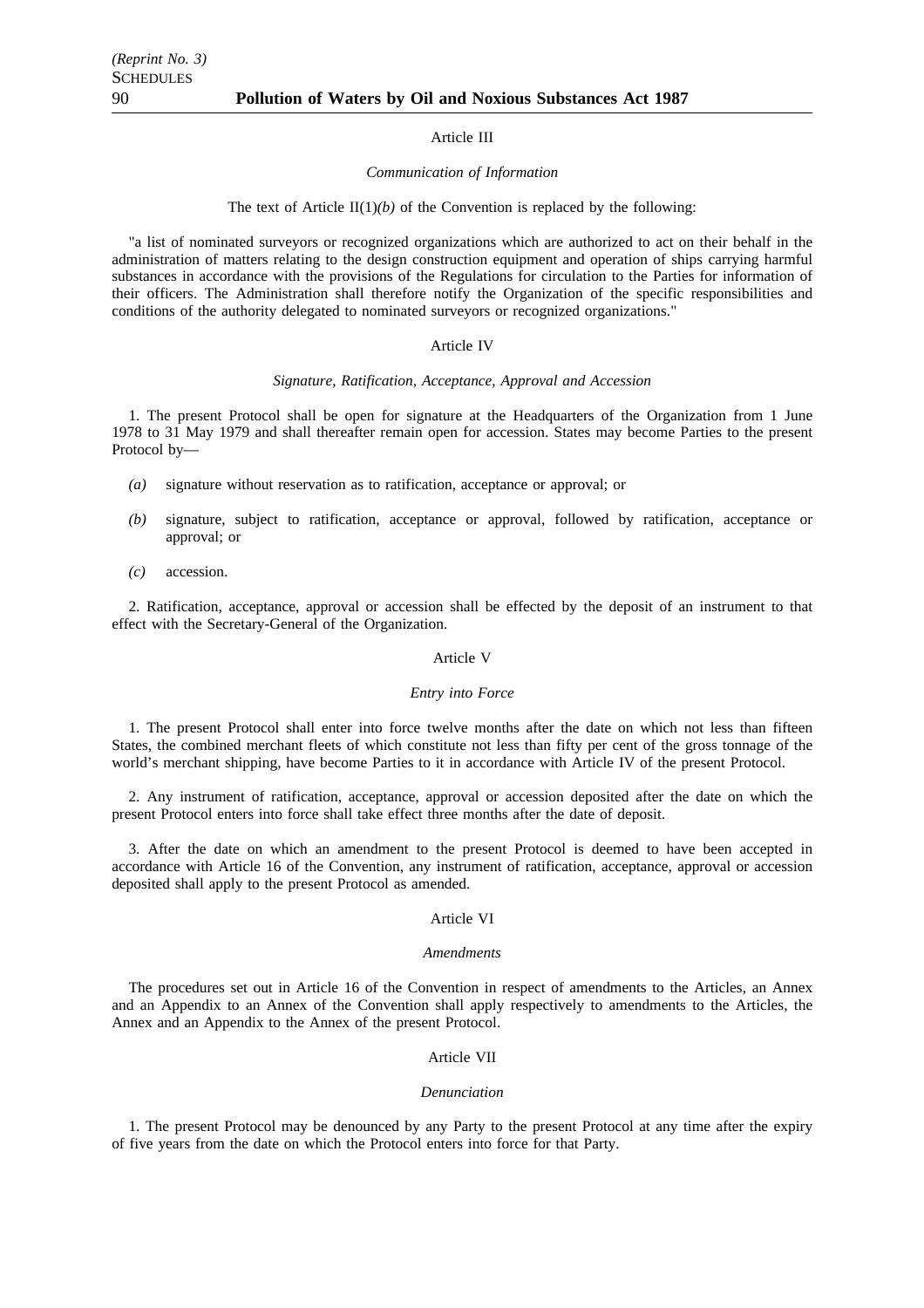2. Denunciation shall be effected by the deposit of an instrument of denunciation with the Secretary-General of the Organization.

3. A denunciation shall take effect twelve months after receipt of the notification by the Secretary-General of the Organization or after the expiry of any other longer period which may be indicated in the notification.

# Article VIII

# *Depositary*

1. The present Protocol shall be deposited with the Secretary-General of the Organization (hereinafter referred to as "the Depositary").

2. The Depositary shall—

- *(a)* inform all States which have signed the present Protocol or acceded thereto of—
	- (i) each new signature or deposit of an instrument of ratification, acceptance, approval or accession, together with the date thereof;
	- (ii) the date of entry into force of the present Protocol;
	- (iii) the deposit of any instrument of denunciation of the present Protocol together with the date on which it was received and the date on which the denunciation takes effect;
	- (iv) any decision made in accordance with Article II(1) of the present Protocol;
- *(b)* transmit certified true copies of the present Protocol to all States which have signed the present Protocol or acceded thereto.

3. As soon as the present Protocol enters into force, a certified true copy thereof shall be transmitted by the Depositary to the Secretariat of the United Nations for registration and publication in accordance with Article 102 of the Charter of the United Nations.

# Article IX

# *Languages*

The present Protocol is established in a single original in the English, French, Russian and Spanish languages, each text being equally authentic. Official translations in the Arabic, German, Italian and Japanese languages shall be prepared and deposited with the signed original.

IN WITNESS WHEREOF the undersigned being duly authorized by their respective Governments for that purpose have signed the present Protocol.

DONE AT LONDON this seventeenth day of February one thousand nine hundred and seventy-eight.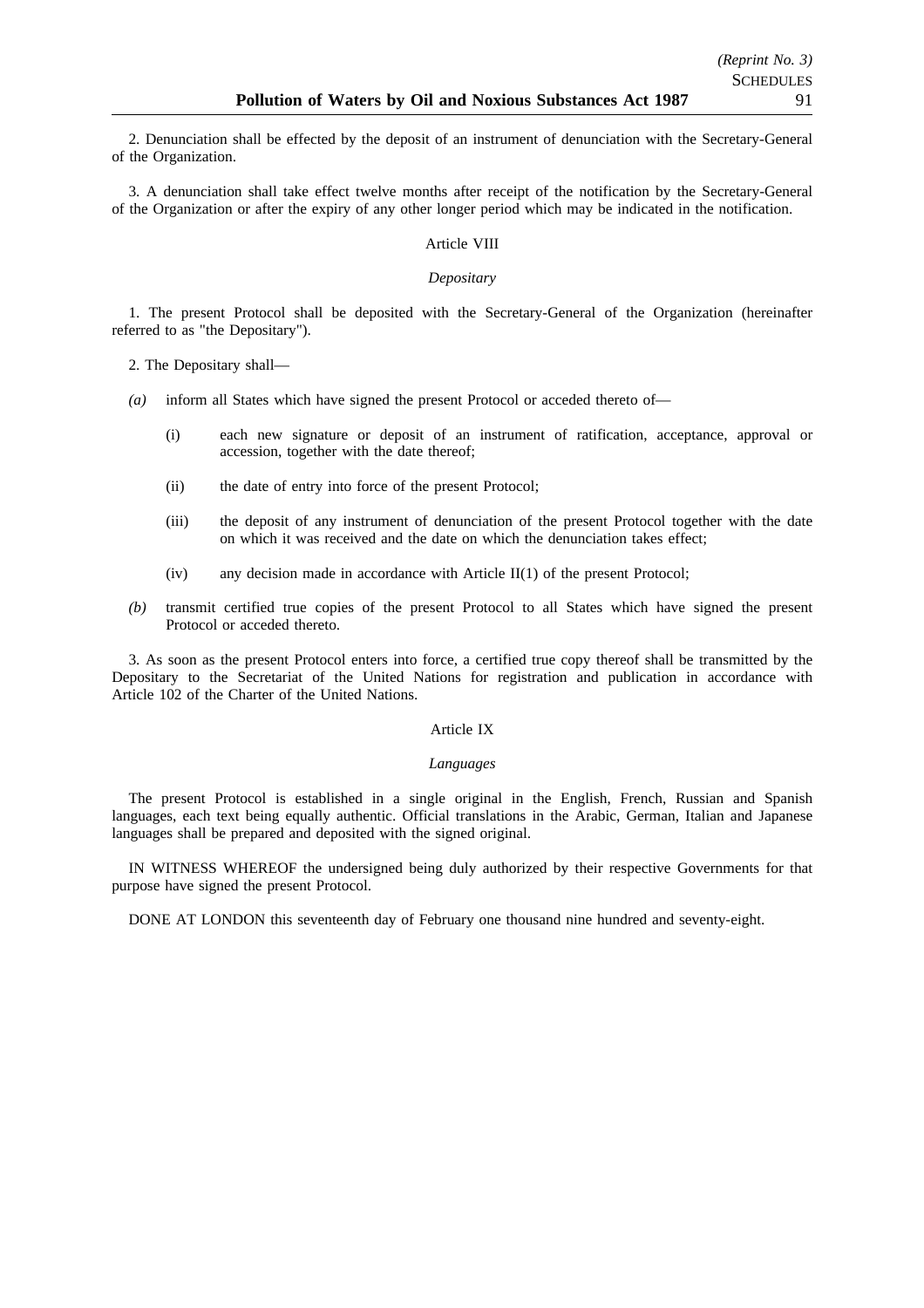#### **Annex**

# **MODIFICATIONS AND ADDITIONS TO THE INTERNATIONAL CONVENTION FOR THE PREVENTION OF POLLUTION FROM SHIPS, 1973**

#### **Annex I**

### **REGULATIONS FOR THE PREVENTION OF POLLUTION BY OIL**

Regulation 1

#### *Definitions*

Paragraphs (1) to (7)—*No change*

*The existing text of paragraph (8) is replaced by the following:*

- (8) *(a)* "Major conversion" means a conversion of an existing ship—
	- (i) which substantially alters the dimensions or carrying capacity of the ship; or
	- (ii) which changes the type of the ship; or
	- (iii) the intent of which in the opinion of the Administration is substantially to prolong its life; or
	- (iv) which otherwise so alters the ship that, if it were a new ship, it would become subject to relevant provisions of the present Protocol not applicable to it as an existing ship.
	- *(b)* Notwithstanding the provisions of sub-paragraph *(a)* of this paragraph, conversion of an existing oil tanker of 20 000 tons deadweight and above to meet the requirements of Regulation 13 of this Annex shall not be deemed to constitute a major conversion for the purposes of this Annex.

Paragraphs (9) to (22)—*No change*

*The existing text of paragraph (23) is replaced by the following:*

(23) "Lightweight" means the displacement of a ship in metric tons without cargo, fuel, lubricating oil, ballast water, fresh water and feed water in tanks, consumable stores, and passengers and crew and their effects.

Paragraphs (24) and (25)—*No change*

*The following paragraphs are added to the existing text:*

(26) Notwithstanding the provisions of paragraph (6) of this Regulation, for the purposes of Regulations 13, 13B, 13E and 18(5) of this Annex, "new oil tanker" means an oil tanker—

- *(a)* for which the building contract is placed after 1 June 1979; or
- *(b)* in the absence of a building contract, the keel of which is laid, or which is at a similar stage of construction after 1 January 1980; or
- *(c)* the delivery of which is after 1 June 1982; or
- *(d)* which has undergone a major conversion—
	- (i) for which the contract is placed after 1 June 1979; or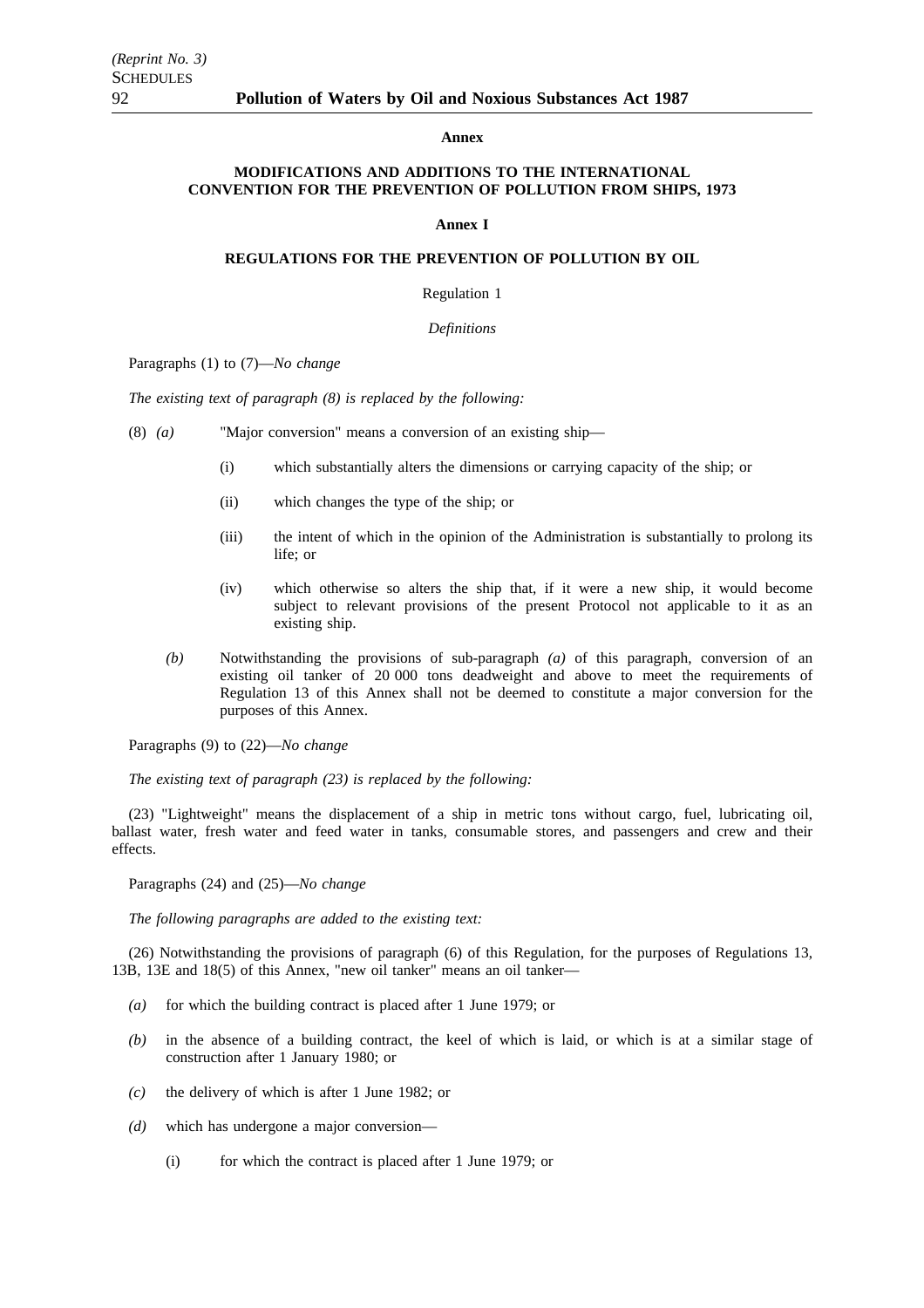- (ii) in the absence of a contract, the construction work of which is begun after 1 January 1980; or
- (iii) which is completed after 1 June 1982—

except that, for oil tankers of 70 000 tons deadweight and above, the definition in paragraph (6) of this Regulation shall apply for the purposes of Regulation 13(1) of this Annex.

(27) Notwithstanding the provisions of paragraph (7) of this Regulation, for the purposes of Regulations 13, 13A, 13B, 13C, 13D and 18(6) of this Annex, "existing oil tanker" means an oil tanker which is not a new oil tanker as defined in paragraph (26) of this Regulation.

(28) "Crude oil" means any liquid hydrocarbon mixture occurring naturally in the earth whether or not treated to render it suitable for transportation and includes—

- *(a)* crude oil from which certain distillate fractions may have been removed; and
- *(b)* crude oil to which certain distillate fractions may have been added.
- (29) "Crude oil tanker" means an oil tanker engaged in the trade of carrying crude oil.
- (30) "Product carrier" means an oil tanker engaged in the trade of carrying oil other crude oil.

# Regulations 2 and 3—*No change*

# Regulation 4

*The existing text of Regulation 4 is replaced by the following:*

# *Surveys and Inspections*

(1) Every oil tanker of 150 tons gross tonnage and above and every other ship of 400 tons gross tonnage and above shall be subject to the surveys specified below:

- *(a)* An initial survey before the ship is put in service or before the Certificate required under Regulation 5 of this Annex is issued for the first time, which shall include a complete survey of its structure, equipment, systems, fittings, arrangements and material in so far as the ship is covered by this Annex. This survey shall be such as to ensure that the structure, equipment, systems, fittings, arrangements and material fully comply with the applicable requirements of this Annex.
- *(b)* Periodical surveys at intervals specified by the Administration, but not exceeding five years, which shall be such as to ensure that the structure, equipment, systems, fittings, arrangements and material fully comply with the requirements of this Annex.
- *(c)* A minimum of one intermediate survey during the period of validity of the Certificate which shall be such as to ensure that the equipment and associated pump and piping systems, including oil discharge monitoring and control systems, crude oil washing systems, oily-water separating equipment and oil filtering systems, fully comply with the applicable requirements of this Annex and are in good working order. In cases where only one such intermediate survey is carried out in any one Certificate validity period, it shall be held not before six months prior to, nor later than six months after the half-way date of the Certificate's period of validity. Such intermediate surveys shall be endorsed on the Certificate issued under Regulation 5 of this Annex.

(2) The Administration shall establish appropriate measures for ships which are not subject to the provisions of paragraph (1) of this Regulation in order to ensure that the applicable provisions of this Annex are complied with.

(3) *(a)* Surveys of ships as regards the enforcement of the provisions of this Annex shall be carried out by officers of the Administration. The Administration may, however, entrust the surveys either to surveyors nominated for the purpose or to organizations recognized by it.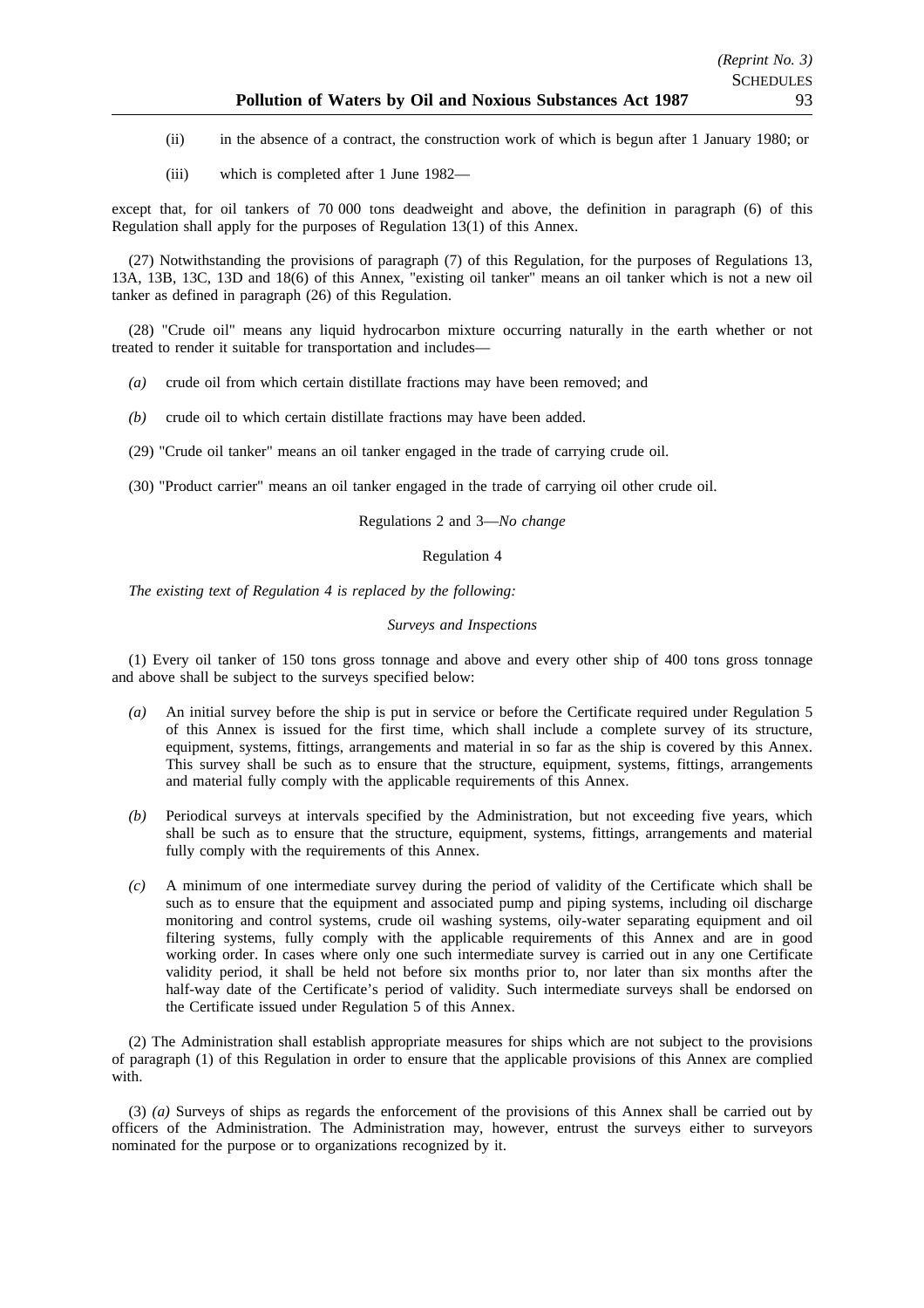*(b)* The Administration shall institute arrangements for unscheduled inspections to be carried out during the period of validity of the Certificate. Such inspections shall ensure that the ship and its equipment remain in all respects satisfactory for the service for which the ship is intended. These inspections may be carried out by their own inspection services, or by nominated surveyors or by recognized organizations, or by other Parties upon request of the Administration. Where the Administration, under the provisions of paragraph (1) of this Regulation, establishes mandatory annual surveys, the above unscheduled inspections shall not be obligatory.

*(c)* An administration nominating surveyors or recognizing organizations to conduct surveys and inspections as set forth in sub-paragraphs *(a)* and *(b)* of this paragraph, shall as a minimum empower any nominated surveyor or recognized organization to—

- (i) require repairs to a ship; and
- (ii) carry out surveys and inspections if requested by the appropriate authorities of a Port State.

The Administration shall notify the Organization of the specific responsibilities and conditions of the authority delegated to the nominated surveyors or recognized organizations, for circulation to Parties to the present Protocol for the information of their officers.

*(d)* When a nominated surveyor or recognized organization determines that the condition of the ship or its equipment does not correspond substantially with the particulars of the Certificate or is such that the ship is not fit to proceed to sea without presenting an unreasonable threat of harm to the marine environment, such surveyor or organization shall immediately ensure that corrective action is taken and shall in due course notify the Administration. If such corrective action is not taken the Certificate should be withdrawn and the Administration shall be notified immediately; and if the ship is in a port of another Party, the appropriate authorities of the Port State shall also be notified immediately. When an officer of the Administration, a nominated surveyor or recognized organization has notified the appropriate authorities of the Port State, the Government of the Port State concerned shall give such officer, surveyor or organization any necessary assistance to carry out their obligations under this Regulation. When applicable, the Government of the Port State concerned shall take such steps as will ensure that the ship shall not sail until it can proceed to sea or leave the port for the purpose of proceeding to the nearest appropriate repair yard available without presenting an unreasonable threat of harm to the marine environment.

*(e)* In every case, the Administration concerned shall fully guarantee the completeness and efficiency of the survey and inspection and shall undertake to ensure the necessary arrangements to satisfy this obligation.

(4) *(a)* The condition of the ship and its equipment shall be maintained to conform with the provisions of the present Protocol to ensure that the ship in all respects will remain fit to proceed to sea without presenting an unreasonable threat of harm to the marine environment.

*(b)* After any survey of the ship under paragraph (1) of this Regulation has been completed, no change shall be made in the structure, equipment, systems, fittings, arrangements or material covered by the survey, without the sanction of the Administration, except the direct replacement of such equipment and fittings.

*(c)* Whenever an accident occurs to a ship or a defect is discovered which substantially affects the integrity of the ship or the efficiency or completeness of its equipment covered by this Annex the master or owner of the ship shall report at the earliest opportunity to the Administration, the recognized organization or the nominated surveyor responsible for issuing the relevant Certificate, who shall cause investigations to be initiated to determine whether a survey as required by paragraph (1) of this Regulation is necessary. If the ship is in a port of another Party, the master or owner shall also report immediately to the appropriate authorities of the Port State and the nominated surveyor or recognized organization shall ascertain that such report has been made.

# Regulations 5, 6 and 7

*In the existing text of these Regulations, delete all references to "(1973)" in relation to the International Oil Pollution Prevention Certificate.*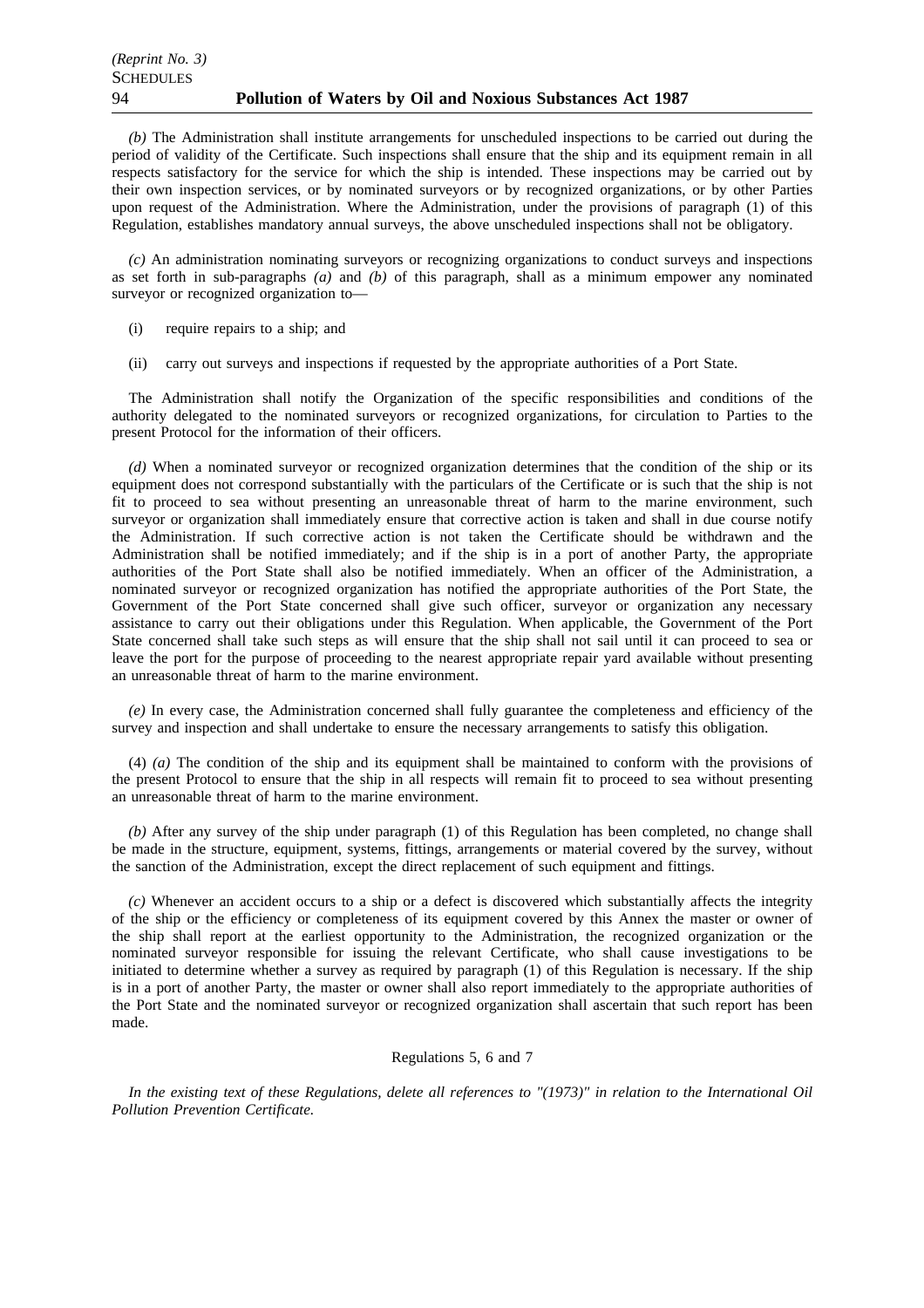# Regulation 8

#### *Duration of Certificate*

*The existing text of Regulation 8 is replaced by the following:*

(1) An International Oil Pollution Prevention Certificate shall be issued for a period specified by the Administration, which shall not exceed five years from the date of issue, provided that in the case of an oil tanker operating with dedicated clean ballast tanks for a limited period specified in Regulation 13(9) of this Annex, the period of validity of the Certificate shall not exceed such specified period.

(2) A Certificate shall cease to be valid if significant alterations have taken place in the construction, equipment, systems, fittings, arrangements or material required without the sanction of the Administration, except the direct replacement of such equipment or fittings, or if intermediate surveys as specified by the Administration under Regulation 4(1)*(c)* of this Annex are not carried out.

(3) A Certificate issued to a ship shall also cease to be valid upon transfer of the ship to the flag of another State. A new Certificate shall only be issued when the Government issuing the new Certificate is fully satisfied that the ship in full compliance with the requirements of Regulation  $4(4)(a)$  and *(b)* of this Annex. In the case of a transfer between Parties, if requested within three months after the transfer has taken place, the Government of the Party whose flag the ship was formerly entitled to fly shall transmit as soon as possible to the Administration a copy of the Certificate carried by the ship before the transfer and, if available, a copy of the relevant survey report.

#### Regulations 9 to 12—*No change*

*The existing text of Regulation 13 is replaced by the following Regulations:*

#### Regulation 13

*Segregated Ballast Tanks, Dedicated Clean Ballast Tanks and Crude Oil Washing*

Subject to the provisions of Regulations 13C and 13D of this Annex, oil tankers shall comply with the requirements of this Regulation.

# *New oil tankers of 20 000 tons deadweight and above*

(1) Every new crude oil tanker of 20 000 tons deadweight and above and every new product carrier of 30 000 tons deadweight and above shall be provided with segregated ballast tanks and shall comply with paragraphs (2), (3) and (4), or paragraph (5) as appropriate, of this Regulation.

(2) The capacity of the segregated ballast tanks shall be so determined that the ship may operate safely on ballast voyages without recourse to the use of cargo tanks for water ballast except as provided for in paragraph (3) or (4) of this Regulation. In all cases, however, the capacity of segregated ballast tanks shall be at least such that, in any ballast condition at any part of the voyage, including the conditions consisting of lightweight plus segregated ballast only, the ship's draughts and trim can meet each of the following requirements:

*(a)* The moulded draught amidships (dm) in metres (without taking into account any ship's deformation) shall not be less than:

 $dm = 2.0 + 0.02L$ ;

- *(b)* The draughts at the forward and after perpendiculars shall correspond to those determined by the draught amidships (dm) as specified in sub-paragraph *(a)* of this paragraph, in association with the trim by the stern of not greater than 0.015L; and
- *(c)* In any case the draught at the after perpendicular shall not be less than that which is necessary to obtain full immersion of the propeller(s).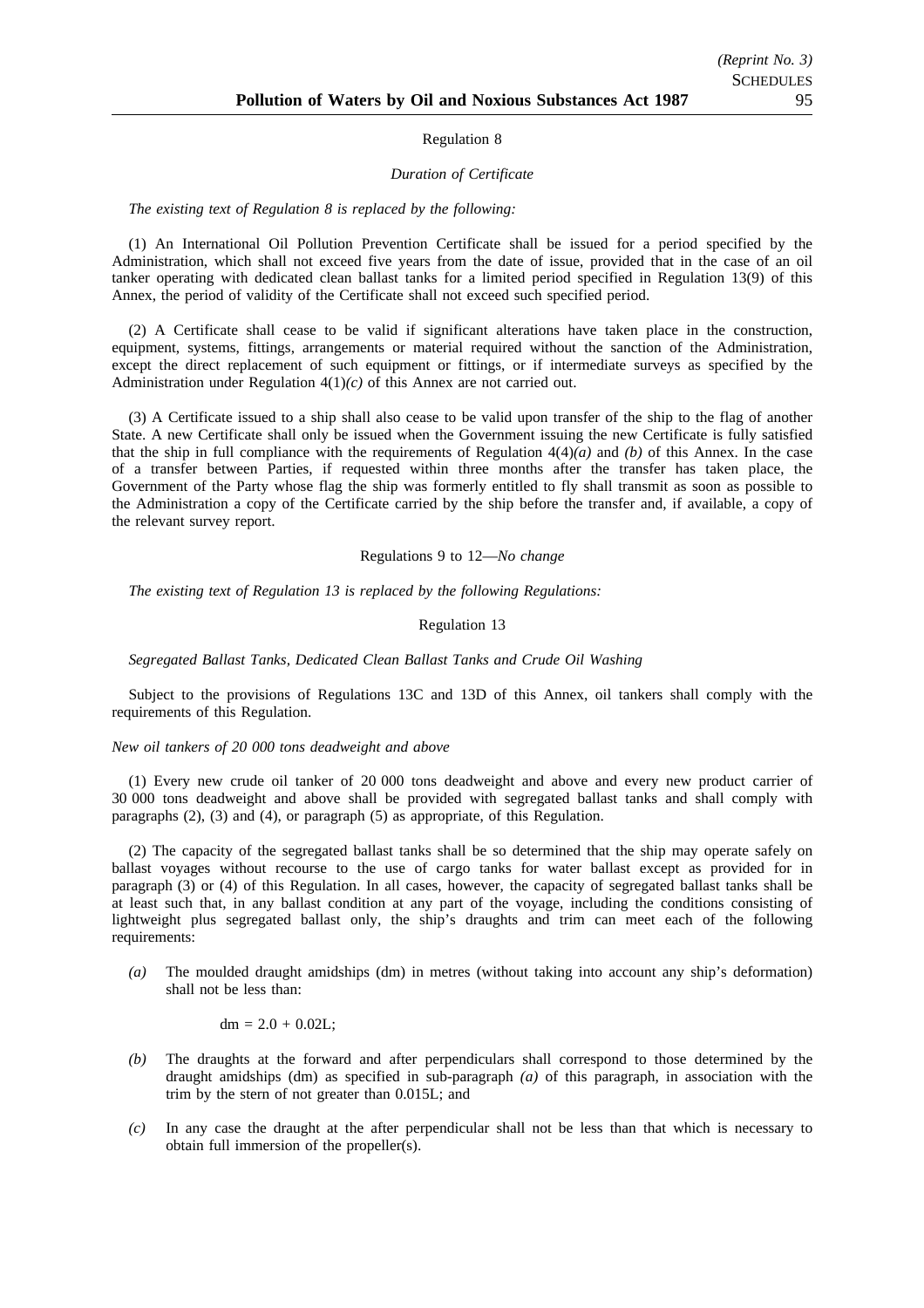(3) In no case shall ballast water be carried in cargo tanks except on those rare voyages when weather conditions are so severe that, in the opinion of the master, it is necessary to carry additional ballast water in cargo tanks for the safety of the ship. Such additional ballast water shall be processed and discharged in compliance with Regulation 9 of this Annex and in accordance with the requirements of Regulation 15 of this Annex and entry shall be made in the Oil Record Book referred to in Regulation 20 of this Annex.

(4) In the case of new crude oil tankers, the additional ballast permitted in paragraph (3) of this Regulation shall be carried in cargo tanks only if such tanks have been crude oil washed in accordance with Regulation 13B of this Annex before departure from an oil unloading port or terminal.

(5) Notwithstanding the provisions of paragraph (2) of this Regulation, the segregated ballast conditions for oil tankers less than 150 metres in length shall be to the satisfaction of the Administration.

(6) Every new crude oil tanker of 20 000 tons deadweight and above shall be fitted with a cargo tank cleaning system using crude oil washing. The Administration shall undertake to ensure that the system fully complies with the requirements of Regulation 13B of this Annex within one year after the tanker was first engaged in the trade of carrying crude oil or by the end of the third voyage carrying crude oil suitable for crude oil washing, whichever occurs later. Unless such oil tanker carriers crude oil which is not suitable for crude oil washing, the oil tanker shall operate the system in accordance with the requirements of that Regulation.

# *Existing crude oil tankers of 40 000 tons deadweight and above*

(7) Subject to the provisions of paragraphs (8) and (9) of this Regulation every existing crude oil tanker of 40 000 tons deadweight and above shall be provided with segregated ballast tanks and shall comply with the requirements of paragraphs (2) and (3) of this Regulation from the date of entry into force of the present Protocol.

(8) Existing crude oil tankers referred to in paragraph (7) of this Regulation may, in lieu of being provided with segregated ballast tanks, operate with a cargo tank cleaning procedure using crude oil washing in accordance with Regulation 13B of this Annex unless the crude oil tanker is intended to carry crude oil which is not suitable for crude oil washing.

(9) Existing crude oil tankers referred to in paragraph (7) or (8) of this Regulation may, in lieu of being provided with segregated ballast tanks or operating with a cargo tank cleaning procedure using crude oil washing, operate with dedicated clean ballast tanks in accordance with the provisions of Regulation 13A of this Annex for the following period:

- *(a)* For crude oil tankers of 70 000 tons deadweight and above, until two years after the date of entry into force of the present Protocol; and
- *(b)* For crude oil tankers of 40 000 tons deadweight and above but below 70 000 tons deadweight, until four years after the date of entry into force of the present Protocol.

# *Existing product carriers of 40 000 tons deadweight and above*

(10) From the date of entry into force of the present Protocol, every existing product carrier of 40 000 tons deadweight and above shall be provided with segregated ballast tanks and shall comply with the requirements of paragraphs (2) and (3) of this Regulation, or, alternatively, operate with dedicated clean ballast tanks in accordance with the provisions of Regulation 13A of this Annex.

#### *An oil tanker qualified as a segregated ballast oil tanker*

(11) Any oil tanker which is not required to be provided with segregated ballast tanks in accordance with paragraph (1), (7) or (10) of this Regulation may, however, be qualified as a segregated ballast tanker, provided that it complies with the requirements of paragraphs (2) and (3), or paragraph (5) as appropriate, of this Regulation.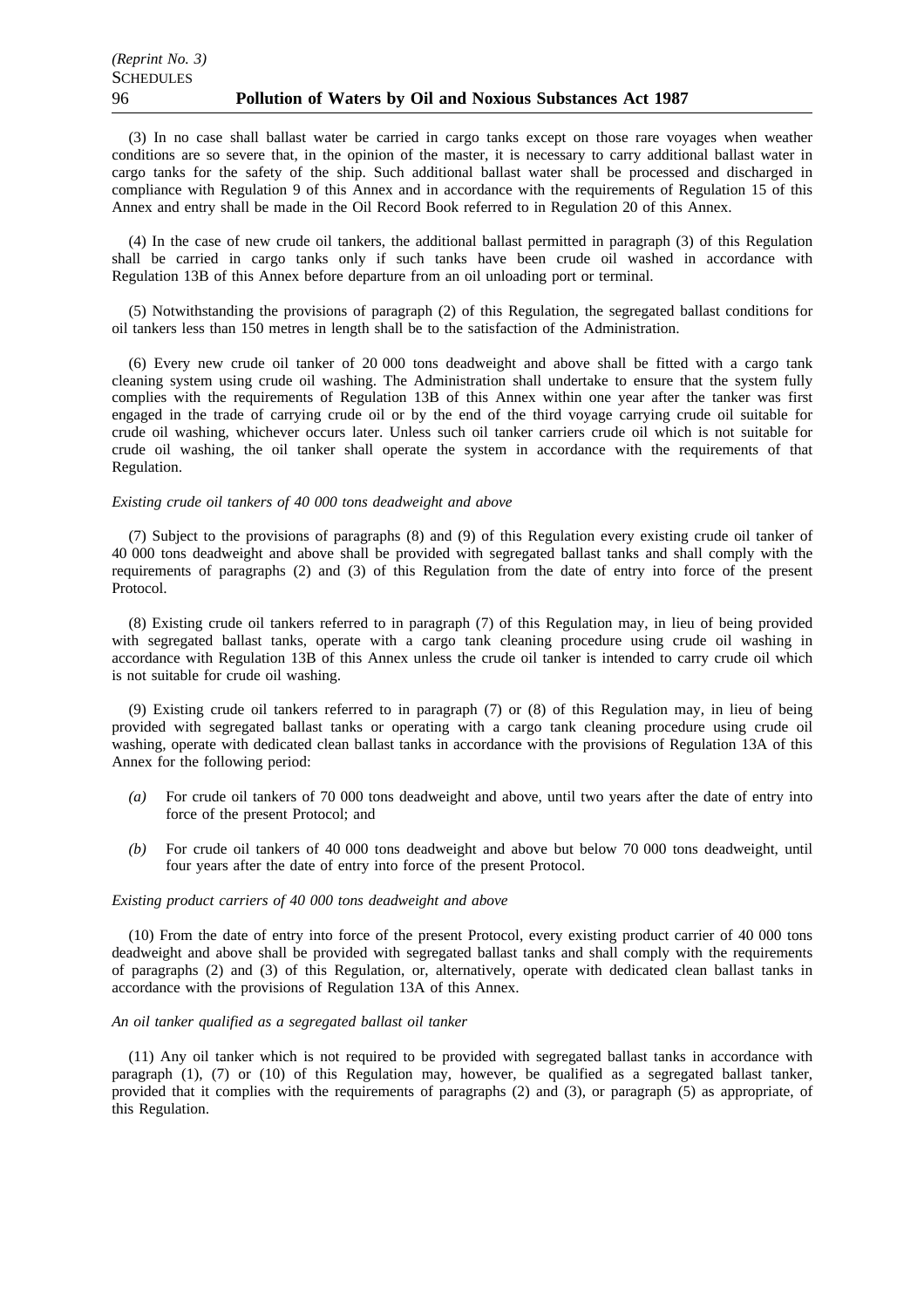# Regulation 13A

#### *Requirements for Oil Tankers with Dedicated Clean Ballast Tanks*

(1) An oil tanker operating with dedicated clean ballast tanks in accordance with the provisions of Regulation 13(9) or (10) of this Annex, shall have adequate tank capacity, dedicated solely to the carriage of clean ballast as defined in Regulation  $1(16)$  of this Annex, to meet the requirements of Regulation  $13(2)$  and (3) of this Annex.

(2) The arrangements and operational procedures for dedicated clean ballast tanks shall comply with the requirements established by the Administration. Such requirements shall contain at least all the provisions of the Specifications for Oil Tankers with Dedicated Clean Ballast Tanks adopted by the International Conference on Tanker Safety and Pollution Prevention, 1978, in Resolution 14 and as may be revised by the Organization.

(3) An oil tanker operating with dedicated clean ballast tanks shall be equipped with an oil content meter, approved by the Administration on the basis of specifications recommended by the Organization\*, to enable supervision of the oil content in ballast water being discharged. The oil content meter shall be installed no later than at the first scheduled shipyard visit of the tanker following the entry into force of the present Protocol. Until such time as the oil content meter is installed, it shall immediately before discharge of ballast be established by examination of the ballast water from dedicated tanks that no contamination with oil has taken place.

- \* Reference is made to the Recommendation on International Performance and Test Specifications for Oily-Water Separating Equipment and Oil Content Meters adopted by the Organization by Resolution A.393(X).
	- (4) Every oil tanker operating with dedicated clean ballast tanks shall be provided with—
	- *(a)* a Dedicated Clean Ballast Tank Operation Manual detailing the system and specifying operational procedures. Such a manual shall be to the satisfaction of the Administration and shall contain all the information set out in the Specifications referred to in paragraph (2) of this Regulation. If an alteration affecting the dedicated clean ballast tank system is made, the Operation Manual shall be revised accordingly; and
	- *(b)* a Supplement to the Oil Record Book referred to in Regulation 20 of this Annex as set out in Supplement 1 to Appendix III of this Annex. The Supplement shall be permanently attached to the Oil Record Book.

# Regulation 13B

#### *Requirements for Crude Oil Washing*

(1) Every crude oil washing system required to be provided in accordance with Regulation 13(6) and (8) of this Annex shall comply with the requirements of this Regulation.

(2) The crude oil washing installation and associated equipment and arrangements shall comply with the requirements established by the Administration. Such requirements shall contain at least all the provisions of the Specifications for the Design, Operation and Control of Crude Oil Washing Systems adopted by the International Conference on Tanker Safety and Pollution Prevention, 1978, in Resolution 15 and as may be revised by the Organization.

(3) An inert gas system shall be provided in every cargo tank and slop tank in accordance with the appropriate Regulations of Chapter II-2 of the International Convention for the Safety of Life at Sea, 1974, as modified and added to by the Protocol of 1978 Relating to the International Convention for the Safety of Life at Sea, 1974.

(4) With respect to the ballasting of cargo tanks, sufficient cargo tanks shall be crude oil washed prior to each ballast voyage in order that, taking into account the tanker's trading pattern and expected weather conditions, ballast water is put only into cargo tanks which have been crude oil washed.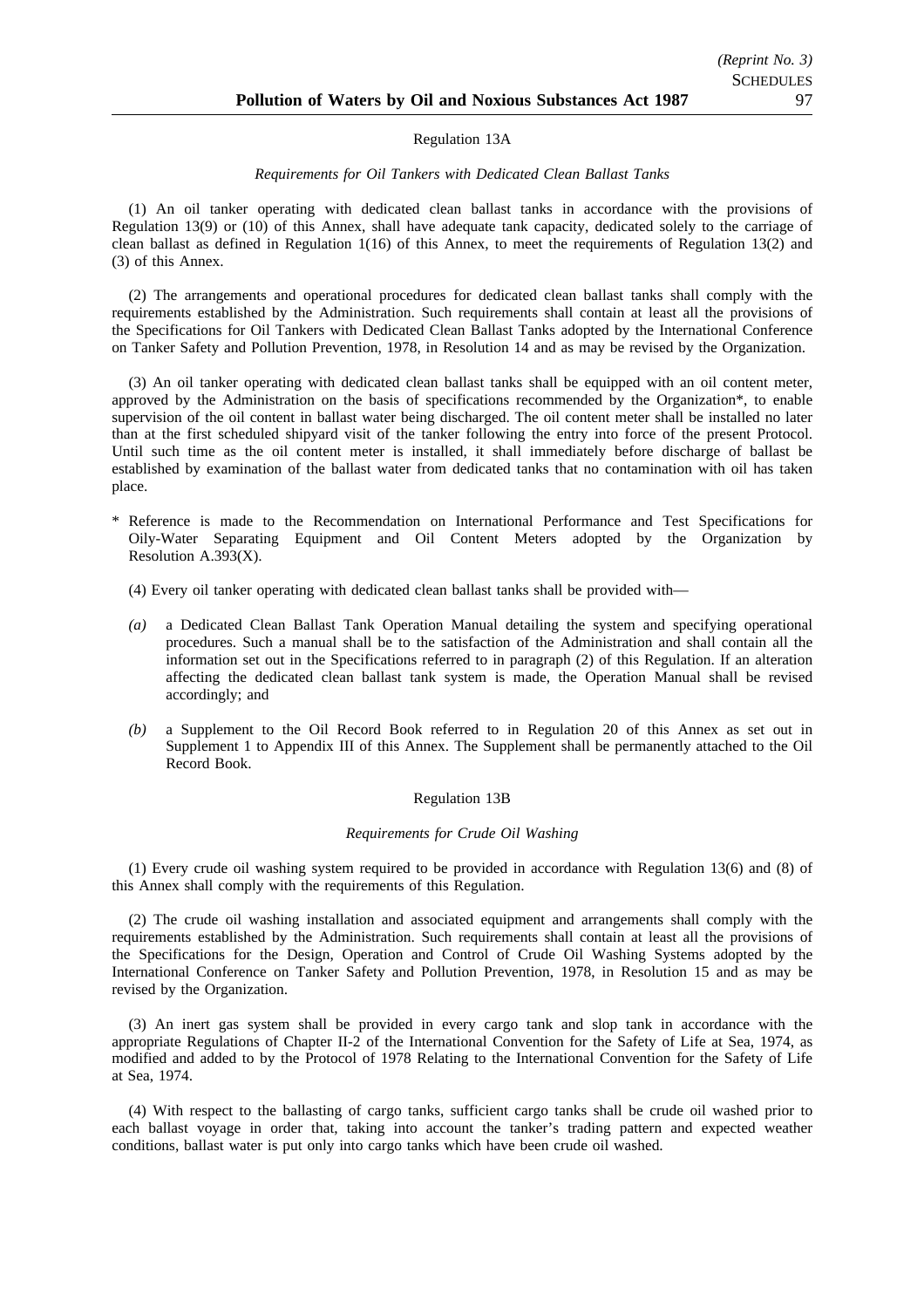(5) Every oil tanker operating with crude oil washing system shall be provided with—

- *(a)* an Operations and Equipment Manual detailing the system and equipment and specifying operational procedures. Such a Manual shall be to the satisfaction of the Administration and shall contain all the information set out in the Specifications referred to in paragraph (2) of this Regulation. If an alteration affecting the crude oil washing system is made, the Operations and Equipment Manual shall be revised accordingly; and
- *(b)* a Supplement to the Oil Record Book referred to in Regulation 20 of this Annex as set out in Supplement 2 to Appendix III of this Annex. The Supplement shall be permanently attached to the Oil Record Book.

# Regulation 13C

# *Existing Tankers Engaged in Specific Trades*

(1) Subject to the provisions of paragraphs (2) and (3) of this Regulation, Regulation 13(7) to (10) of this Annex shall not apply to an existing oil tanker solely engaged in specific trades between—

- *(a)* ports or terminals within a State Party to the present Protocol; or
- *(b)* ports or terminals of States Parties to the present Protocol, where—
	- $(i)$  the voyage is entirely within a Special Area as defined in Regulation 10(1) of this Annex; or
	- (ii) the voyage is entirely within limits designated by the Organization.

(2) The provisions of paragraph (1) of this Regulation shall only apply when the ports or terminals where cargo is loaded on such voyages are provided with reception facilities adequate for the reception and treatment of all the ballast and tank washing water from oil tankers using them and all the following conditions are complied with:

- *(a)* Subject to the exceptions provided for in Regulation 11 of this Annex, all ballast water, including clean ballast water, and tank washing residues are retained on board and transferred to the reception facilities and the entry in the appropriate Sections of the Supplement to the Oil Record Book referred to in paragraph (3) of this Regulation is endorsed by the competent Port State authority;
- *(b)* Agreement has been reached between the Administration and the Governments of the Port States referred to in sub-paragraph  $(1)(a)$  or *(b)* of this Regulation concerning the use of an existing oil tanker for a specific trade;
- *(c)* The adequacy of the reception facilities in accordance with the relevant provisions of this Annex at the ports or terminals referred to above, for the purpose of this Regulation, is approved by the Governments of the States Parties to the present Protocol within which such ports or terminals are situated; and
- *(d)* The International Oil Pollution Prevention Certificate is endorsed to the effect that the oil tanker is solely engaged in such specific trade.

(3) Every oil tanker engaged in a specific trade shall be provided with a Supplement to the Oil Record Book referred to in Regulation 20 of this Annex as set out in Supplement 3 to Appendix III of this Annex. The Supplement shall be permanently attached to the Oil Record Book.

# Regulation 13D

# *Existing Oil Tankers Having Special Ballast Arrangements*

(1) Where an existing oil tanker is so constructed or operates in such a manner that it complies at all times with the draught and trim requirements set out in Regulation 13(2) of this Annex without recourse to the use of ballast water, it shall be deemed to comply with the segregated ballast tank requirements referred to in Regulation 13(7) of this Annex, provided that all of the following conditions are complied with: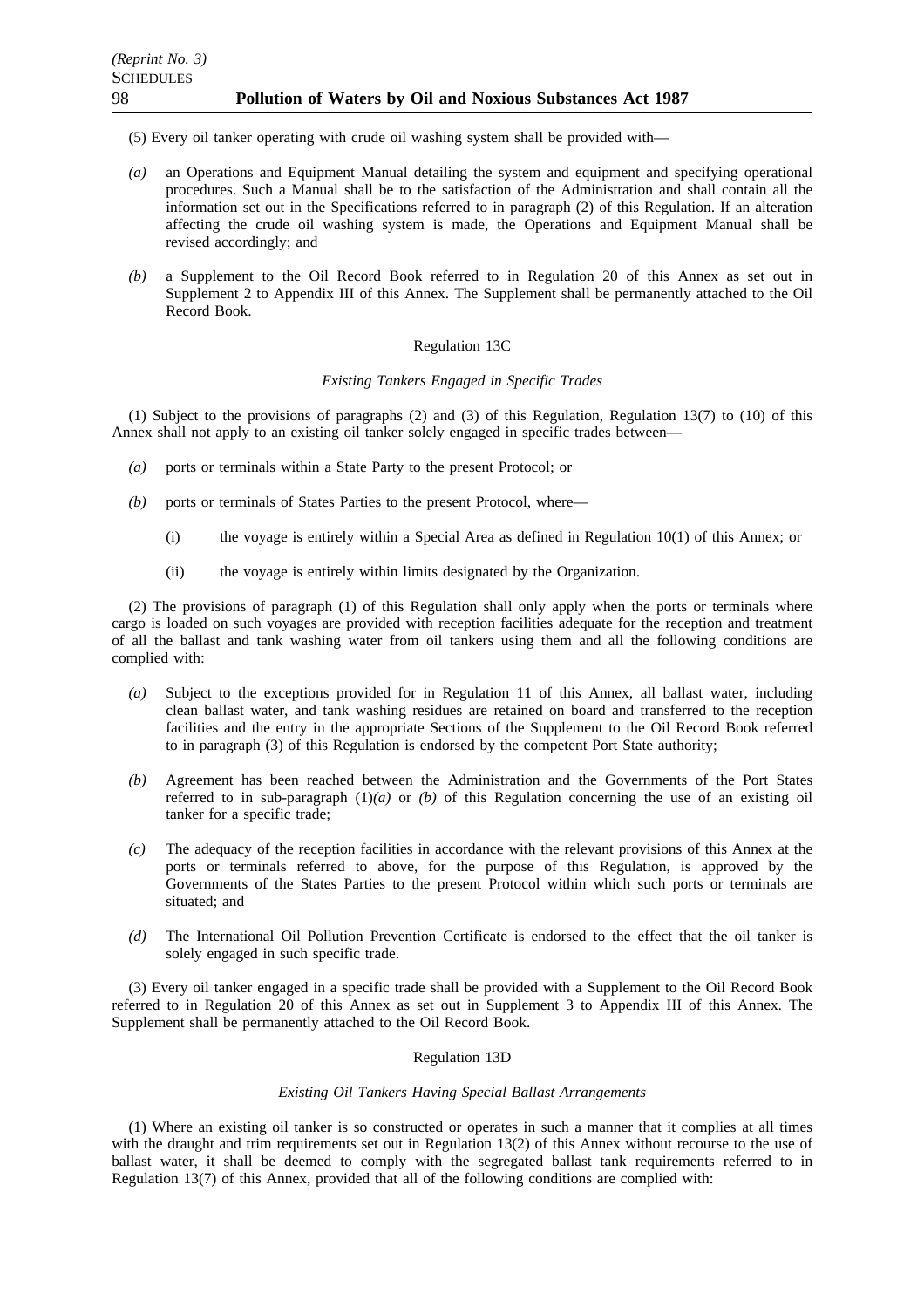- *(a)* Operational procedures and ballast arrangements are approved by the Administration;
- *(b)* Agreement is reached between the Administration and the Governments of the Port States Parties to the present Protocol concerned when the draught and trim requirements are achieved through an operational procedure; and
- *(c)* The International Oil Pollution Prevention Certificate is endorsed to the effect that the oil tanker is operating with special ballast arrangements.

(2) In no case shall ballast water be carried in oil tanks except on those rare voyages when weather conditions are so severe that, in the opinion of the master, it is necessary to carry additional ballast water in cargo tanks for the safety of the ship. Such additional ballast water shall be processed and discharged in compliance with Regulation 9 of this Annex and in accordance with the requirements of Regulation 15 of this Annex, and entry shall be made in the Oil Record Book referred to in Regulation 20 of this Annex.

(3) An Administration which has endorsed a Certificate in accordance with sub-paragraph (1)*(c)* of this Regulation shall communicate to the Organization the particulars thereof for circulation to the Parties to the present Protocol.

#### Regulation 13E

### *Protective Location of Segregated Ballast Spaces*

(1) In every new crude oil tanker of 20 000 tons deadweight and above and every new product carrier of 30 000 tons deadweight and above, the segregated ballast tanks required to provide the capacity to comply with the requirements of Regulation 13 of this Annex which are located within the cargo tank length, shall be arranged in accordance with the requirements of paragraphs (2), (3) and (4) of this Regulation to provide a measure of protection against oil outflow in the event of grounding or collision.

(2) Segregated ballast tanks and spaces other than oil tanks within the cargo tank length  $(L_t)$  shall be so arranged as to comply with the following requirement:

 $\Sigma PA_c + \Sigma PA_s \geq J[L_t(B + 2D)]$ 

- where:  $PA_c$  = the side shell area in square metres for each segregated ballast tank or space other than an oil tank based on projected moulded dimensions,
	- PAs = the bottom shell area in square metres for each such tank or space based on projected moulded dimensions,
	- $L_t$  = length in metres between the forward and after extremities of the cargo tanks,
	- $B =$  maximum breadth of the ship in metres as defined in Regulation 1(21) of this Annex,
	- D = moulded depth in metres measured vertically from the top of the keel to the top of the freeboard deck beam at side amidships. In ships having rounded gunwales, the moulded depth shall be measured to the point of intersection of the moulded lines of the deck and side shell plating, the lines extending as though the gunwale were of angular design,
	- $J = 0.45$  for oil tankers of 20 000 tons deadweight 0.30 for oil tankers of 200 000 tons deadweight and above, subject to the provisions of paragraph (3) of this Regulation.

For intermediate values of deadweight the value of "J" shall be determined by linear interpolation.

Whenever symbols given in this paragraph appear in this Regulation, they have the meaning as defined in this paragraph.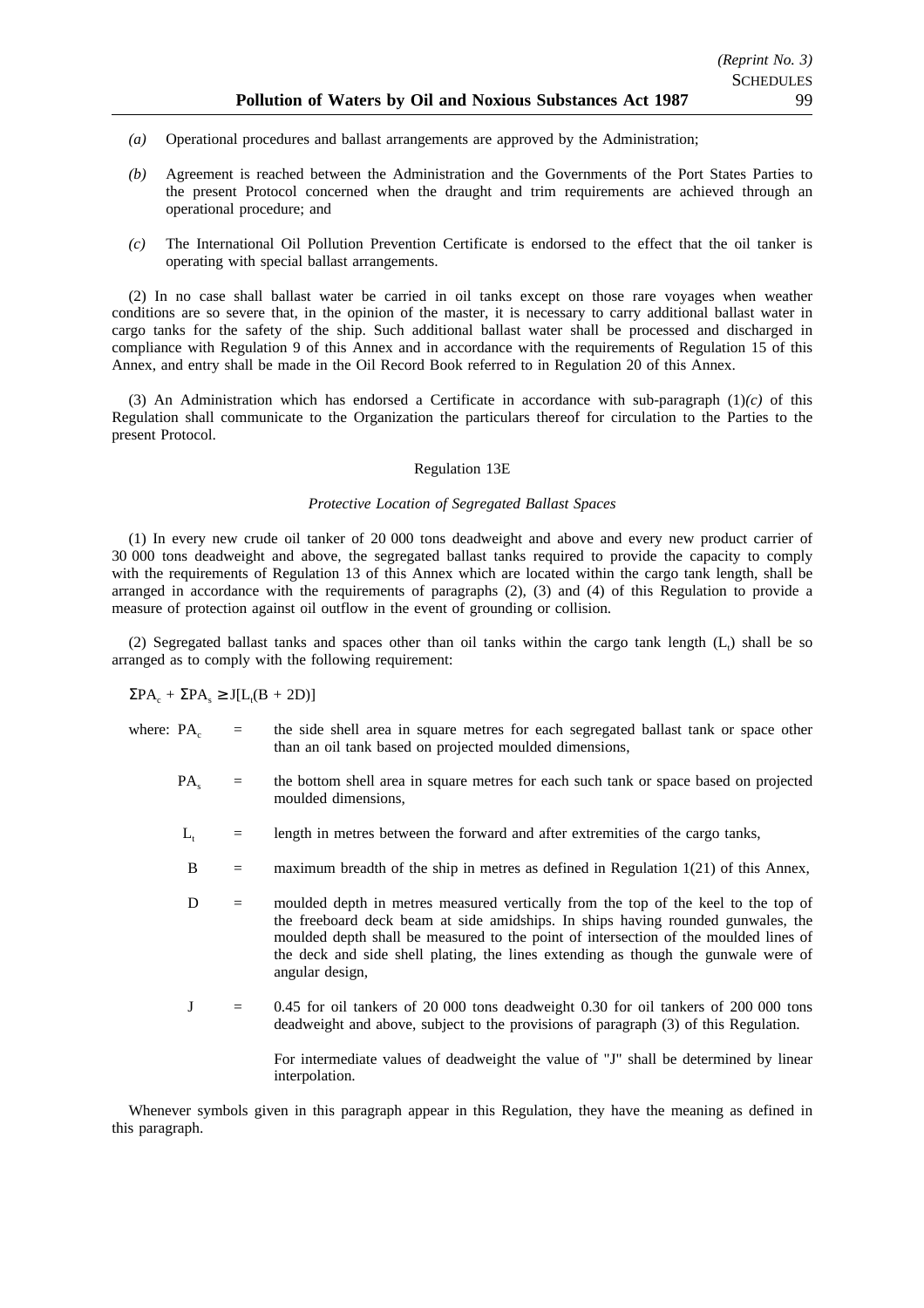(3) For tankers of 200 000 tons deadweight and above the value of "J" may be reduced as follows:

J reduced = 
$$
\left[J - \left(a + \frac{0_c + 0_s}{4}\right)\right]
$$
 or 0.2 whichever is greater

where:  $a = 0.25$  for oil tankers of 200 000 tons deadweight

 $a = 0.40$  for oil tankers of 300 000 tons deadweight

 $a = 0.50$  for oil tankers of 420 000 tons deadweight and above,

For intermediate values of deadweight the value of "a" shall be determined by linear interpolation.

- $0<sub>c</sub>$  = as defined in Regulation 23(1)(*a*) of this Annex,
- $0<sub>s</sub>$  = as defined in Regulation 23(1)*(b)* of this Annex,
- $0<sub>o</sub>$  = the allowable oil outflow as required by Regulation 24(2) of this Annex.

(4) In the determination of "PA<sub>c</sub>" and "PA<sub>s</sub>" for segregated ballast tanks and spaces other than oil tanks the following shall apply:

- *(a)* The minimum width of each wing tank or space either of which extends for the full depth of the ship's side or from the deck to the top of the double bottom shall be not less than 2 metres. The width shall be measured inboard from the ship's side at right angles to the centre line. Where a lesser width is provided the wing tank or space shall not be taken into account when calculating the protecting area  $"PA$ ; and
- *(b)* The minimum vertical depth of each double bottom tank or space shall be B/15 or 2 metres, whichever is the lesser. Where a lesser depth is provided the bottom tank or space shall not be taken into account when calculating the protecting area  $"PA$ ".

The minimum width and depth of wing tanks and double bottom tanks shall be measured clear of the bilge area and, in the case of minimum width, shall be measured clear of any rounded gunwale area.

Regulation 14—*No change*

Regulation 15

*In the existing text of this Regulation, delete reference to "(1973)" in relation to the International Oil Pollution Prevention Certificate*

Regulations 16 and 17—*No change*

### Regulation 18

*Pumping, Piping and Discharge Arrangements of Oil Tankers*

Paragraphs (1) to (4)—*No change*

*The following paragraphs are added to the existing text:*

(5) Every new oil tanker required to be provided with segregated ballast tanks, or fitted with a crude oil washing system shall comply with the following requirements:

*(a)* It shall be equipped with oil piping so designed and installed such that oil retention in the lines is minimized; and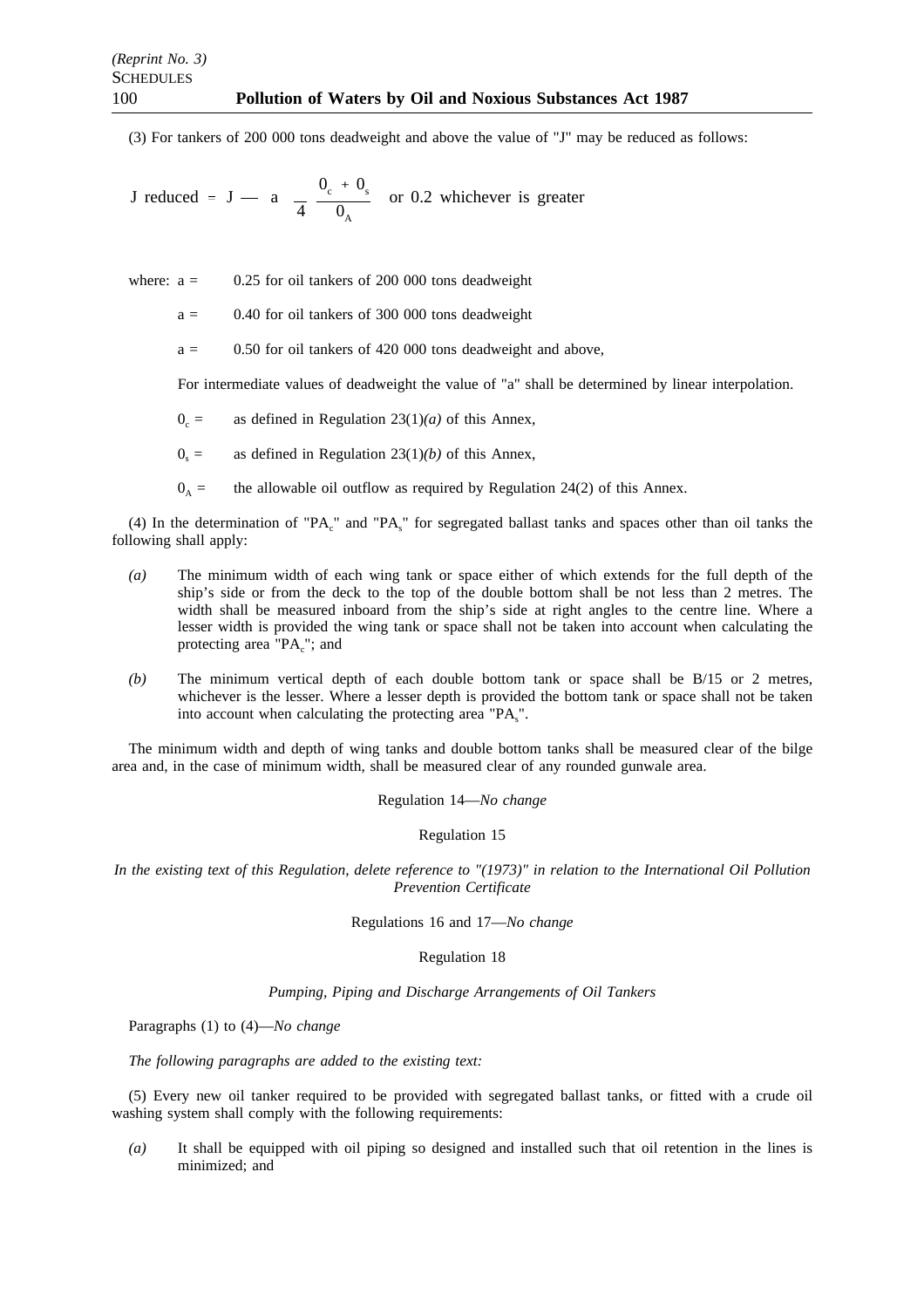*(b)* Means shall be provided to drain all cargo pumps and all oil lines at the completion of cargo discharge, where necessary by connexion to a stripping device. The line and pump drainings shall be capable of being discharged both ashore and to a cargo tank or a slop tank. For discharge ashore a special small diameter line shall be provided for that purpose and connected outboard of the ship's manifold valves.

(6) Every existing crude oil carrier required to be provided with segregated ballast tanks, or fitted with a crude oil washing system or operated with dedicated clean ballast tanks, shall comply with the provisions of paragraph (5)*(b)* of this Regulation.

Regulation 19—*No change*

Regulation 20

*In the existing text of this Regulation, delete reference to "(1973)" in relation to the International Oil Pollution Prevention Certificate*

Regulations 21 to 25—*No change*

Appendix I—LIST OF OILS

*No change*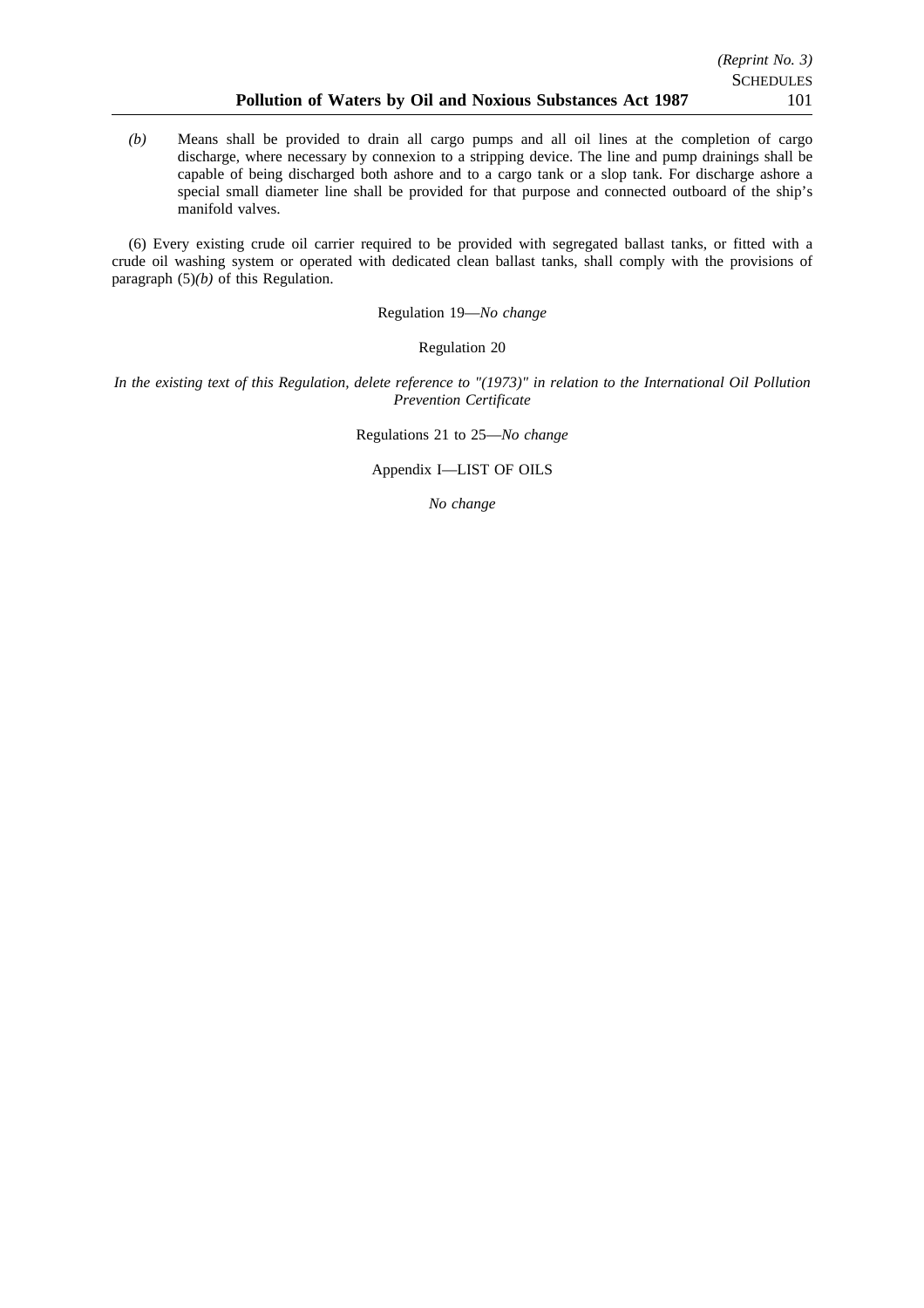# SCHEDULE 2—*continued*

#### Appendix II—FORM OF CERTIFICATE

*The existing form of Certificate is replaced by the following form:*

# INTERNATIONAL OIL POLLUTION PREVENTION CERTIFICATE

Issued under the provisions of the Protocol 1978 Relating to the International Convention for the Prevention of Pollution from Ships, 1973, under the Authority of the Government of

.................................................................... *(full designation of the country)*

by . . . . . . . . . . . . . . . . . . . . . . . . . . . . . . . . . . . . . . . . . . . . . . . . . . . . . . . . . . . . . . . . . . . . *(full designation of the competent person or organization authorized under the provisions of the Protocol of 1978 Relating to the International Convention for the Prevention of Pollution from Ships, 1973)*

| Name of Ship<br>Distinctive<br>Number or<br>Letters | Port of<br>Registry | Gross<br>Tonnage |
|-----------------------------------------------------|---------------------|------------------|
|-----------------------------------------------------|---------------------|------------------|

Type of ship:

Crude oil tanker\* Product carrier\* Crude oil/product carrier\* Ship other than an oil tanker with cargo tanks coming under Regulation 2(2) of Annex I of the Protocol\* Ship other than any of the above\*

Date of building or major conversion contract ..........................................

Date on which keel was laid or ship was at a similar stage of construction or on which major conversion was commenced ..................................................................

Date of delivery or completion of major conversion .....................................

# PART A ALL SHIPS

The ship is equipped with:

For ships of 400 tons gross tonnage and above—

- *(a)* oily-water separating equipment\* (capable of producing effluent with an oil content not exceeding 100 parts per million);
- *(b)* an oil filtering system\* (capable of producing effluent with an oil content not exceeding 100 parts per million);

For ships of 10 000 tons gross tonnage and above—

*(c)* an oil discharge monitoring and control system\* (additional to *(a)* or *(b)* above); or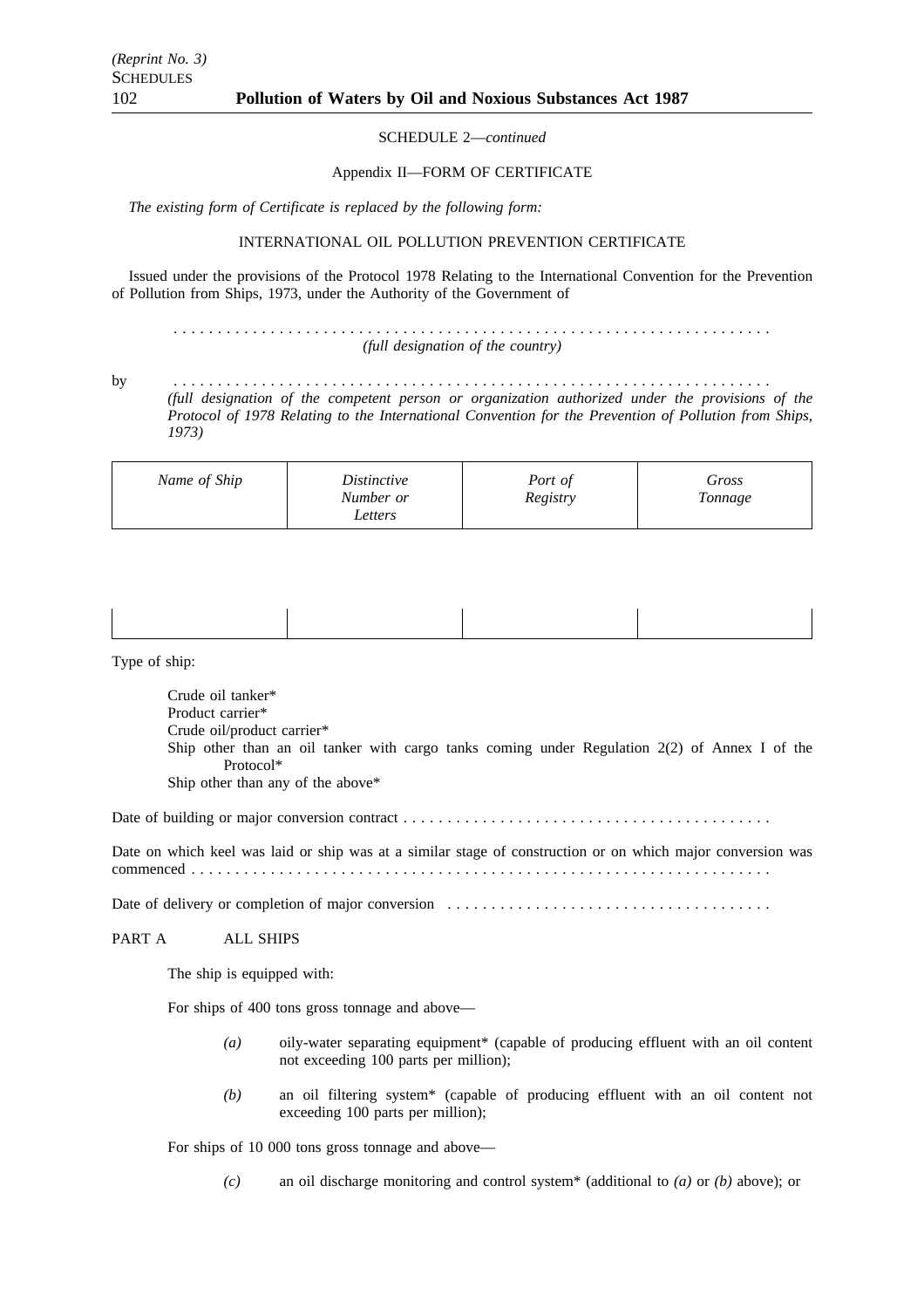*(d)* oily-water separating equipment and an oil filtering system\* (capable of producing effluent with an oil content not exceeding 15 parts per million) in lieu of *(a)* or *(b)* above.

Particulars of requirements from which exemption is granted under Regulation 2(2) and 2(4)*(a)* of Annex I of the Protocol:

.................................................................... ....................................................................

*Remarks:*

*Endorsement for existing ships\*\**

This is to certify that this ship has now been so equipped as to comply with the requirements of the Protocol of 1978 relating to the International Convention for the Prevention of Pollution from Ships, 1973, as relating to existing ships\*\*\*

| (Signature of duly authorized official)                                       |
|-------------------------------------------------------------------------------|
| Place $\ldots \ldots \ldots \ldots \ldots \ldots \ldots \ldots \ldots \ldots$ |
|                                                                               |

*(Seal or stamp of the Authority, as appropriate)*

Delete as appropriate.

- \*\* This entry need not be reproduced on a certificate other than the first Certificate issued to any ship.
- \*\*\* The period after the entry into force of the Protocol within which oily-water separating equipment, oil discharge control systems, oil filtering systems and/or slop tank arrangements must be provided is set out in Regulations 13A(3), 15(1) and 16(4) of Annex I of the Protocol.

PART B OIL TANKERS\*

| Carrying<br>Capacity<br>of Ship<br>$(m^3)$ | Deadweight<br>of Ship<br>(metric tons) | Length of<br>Ship<br>(m) |
|--------------------------------------------|----------------------------------------|--------------------------|
|                                            |                                        |                          |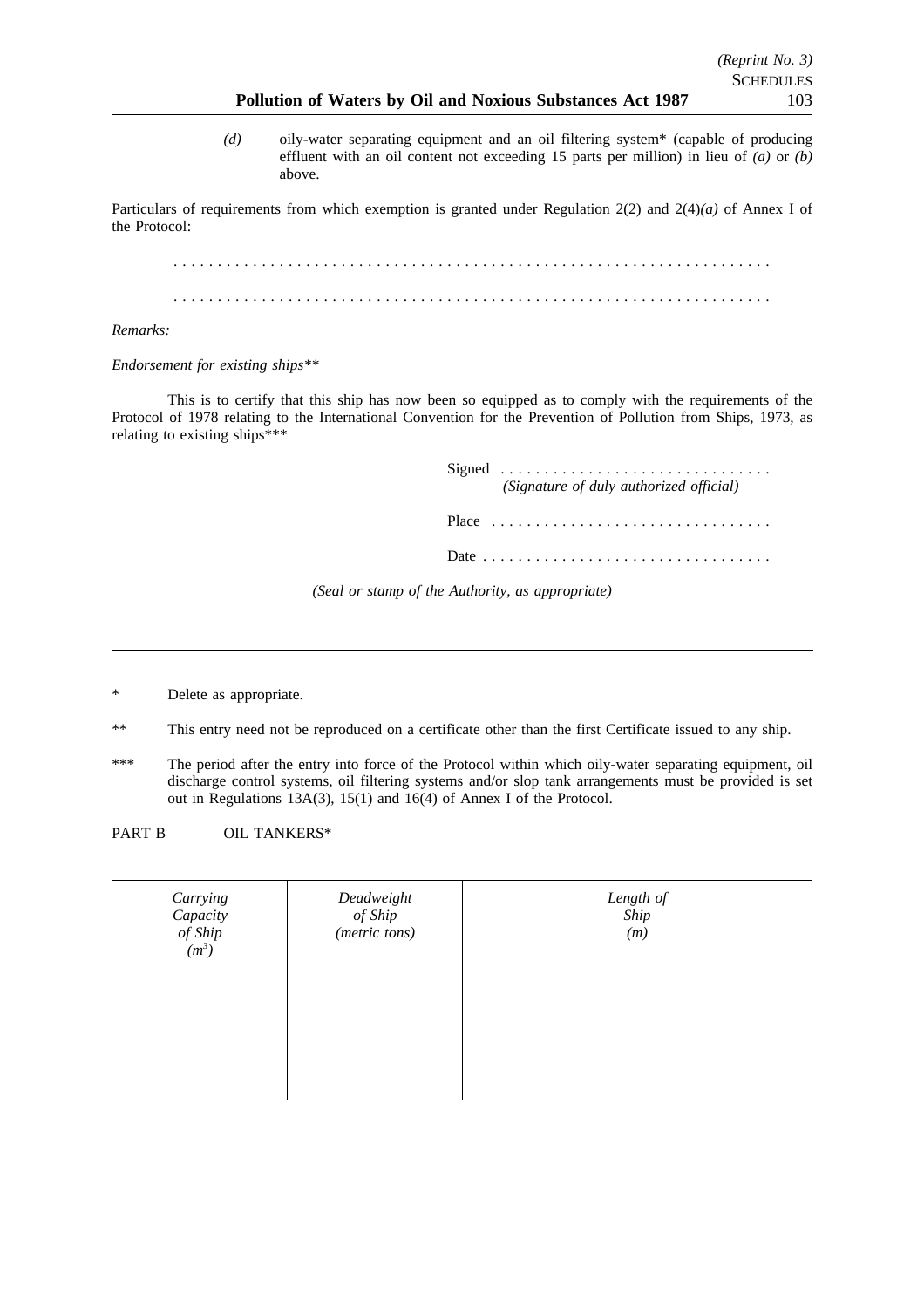It is certified that this ship is constructed and equipped, and must operate, in accordance with the following:

- 1. This ship is—
- *(a)* required to be constructed according to and complies with\*\*
- *(b)* not required to be constructed according to\*\*
- *(c)* not required to be constructed according to, but complies with\*\*

the requirements of Regulation 24 of Annex I of the Protocol.

2. This ship is:

- *(a)* required to be constructed according to and complies with\*\*
- *(b)* not required to be constructed according to\*\*

the requirements of Regulation 13E of Annex I of the Protocol.

- \* This Part should be completed for oil tankers including combination carriers, and those entries which are applicable should be completed for ships other than oil tankers which are constructed and utilized to carry oil in bulk of an aggregate capacity of 200 cubic metres or above.
- \*\* Delete as appropriate.
	- 3. This ship is—
	- (a) required to be provided with segregated ballast tanks according to, and complies with\*
	- *(b)* not required to be provided with segregated ballast tanks according to\*
	- *(c)* not required to be provided with segregated ballast tanks according to, but complies with\*
	- *(d)* in accordance with Regulation 13C or 13D of Annex I of the Protocol, and as specified in Part C of this Certificate, exempted from\*

the requirements of Regulation 13 of Annex I of the Protocol

- *(e)* fitted with a cargo tank cleaning system using crude oil washing in accordance with the provisions of Regulation 13B of Annex I of the Protocol, in lieu of being provided with segregated ballast tanks\*
- *(f)* provided with dedicated clean ballast tanks in accordance with the provisions of Regulation 13A of Annex I of the Protocol, in lieu of being either provided with segregated ballast tanks or fitted with a cargo tank cleaning system using crude oil washing\*

4. This ship is—

- *(a)* required to be fitted with a cargo tank cleaning system using crude oil washing according to, and complies with\*
- *(b)* not required to be fitted with a cargo tank cleaning system using crude oil washing according to\*

the requirements of Regulation 13(6) of Annex I of the Protocol.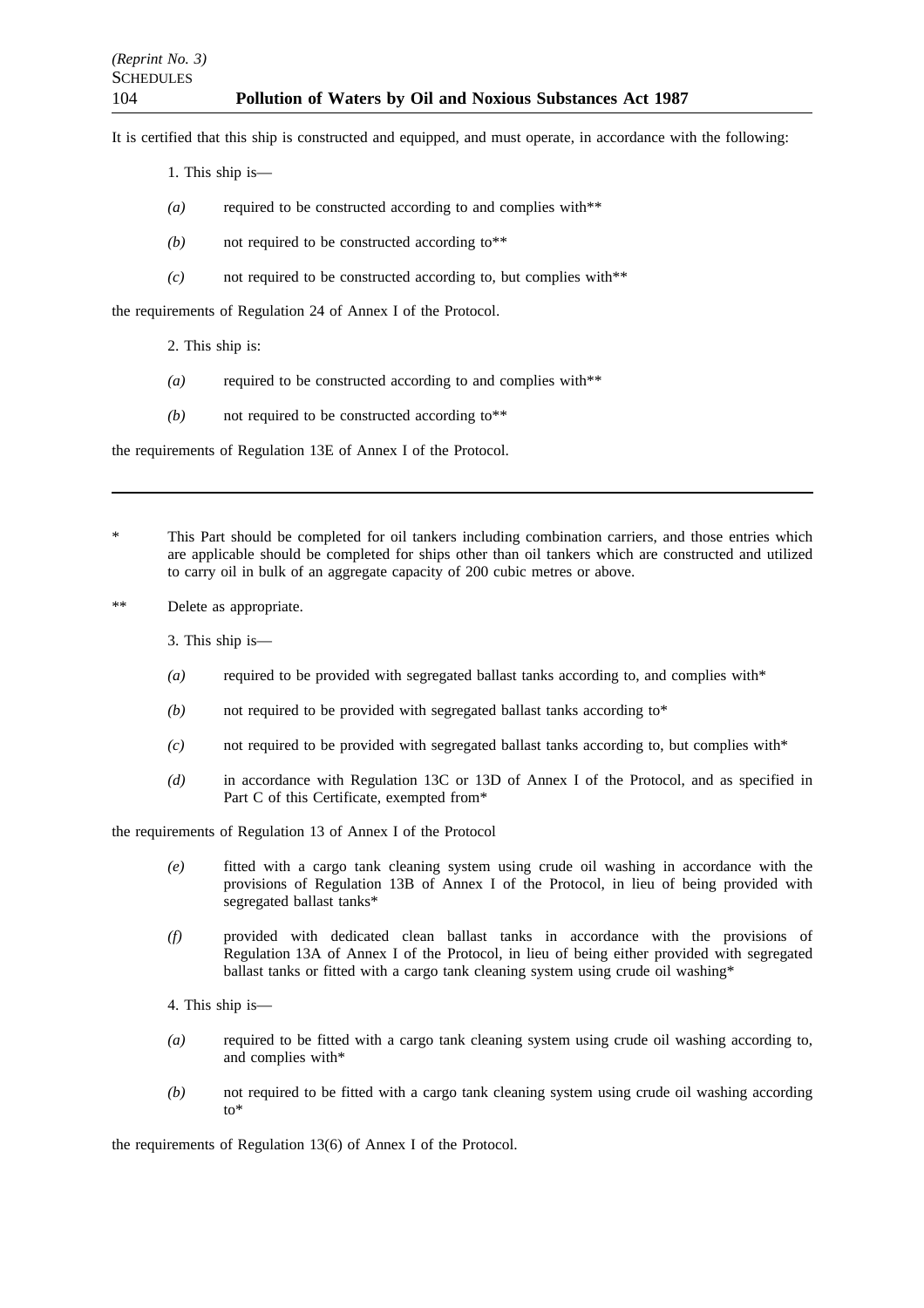*Segregated ballast tanks\*\**

The segregated ballast tanks are distributed as follows:

| Tank | Volume $(m^3)$ | Tank | Volume $(m^3)$ |
|------|----------------|------|----------------|
|      |                |      |                |
|      |                |      |                |
|      |                |      |                |

*Dedicated Clean Ballast Tanks\*\**

This ship is operating with dedicated clean ballast tanks until ................................... in accordance with the requirement of Regulation 13A of *(date)* Annex I of the Protocol.

The dedicated clean ballast tanks are designated as follows:

| Tank | Volume $(m^3)$ | Tank | Volume $(m^3)$ |
|------|----------------|------|----------------|
|      |                |      |                |
|      |                |      |                |
|      |                |      |                |

*Manual\**

This is to certify that this ship has been supplied with—

- *(a)* a valid Dedicated Clean Ballast Tank Operation Manual in accordance with Regulation 13A of Annex I of the Protocol\*\*
- *(b)* a valid Operations and Equipment Manual for Crude Oil Washing in accordance with Regulation 13B of Annex I of the Protocol\*\*

Delete as appropriate.

\*\* Delete if not applicable.

Identification of the valid Manual ..................................................

Signed ........................ *(Signature of duly authorized official)*

Place .............................

Date ............................

*(Seal or stamp of the Authority, as appropriate)*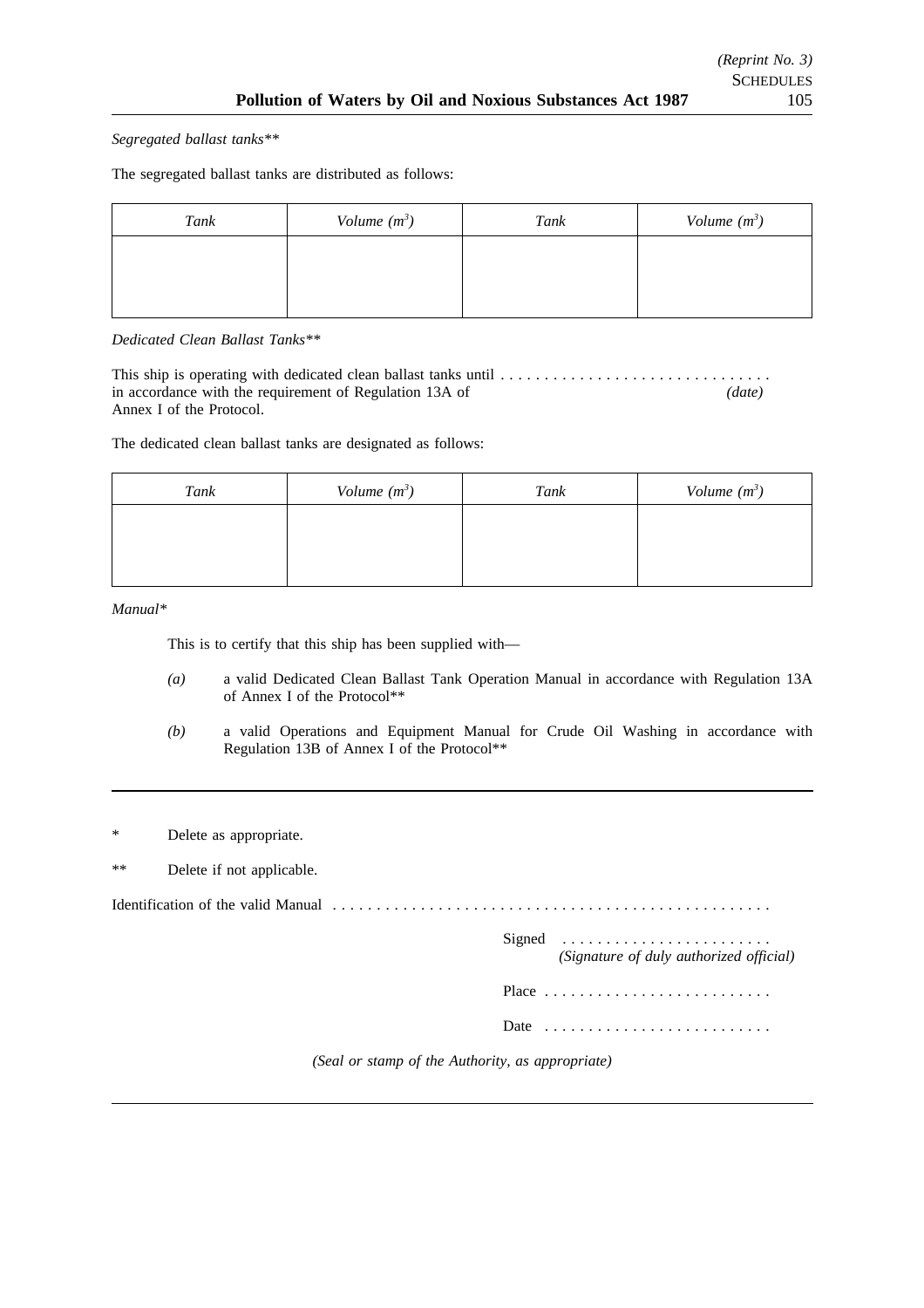| (Reprint No. $3$ ) |                                                            |
|--------------------|------------------------------------------------------------|
| <b>SCHEDULES</b>   |                                                            |
| 106                | Pollution of Waters by Oil and Noxious Substances Act 1987 |
|                    |                                                            |

Identification of the valid Manual ..................................................

|      |  |  |  |  |  |  |  |  |  |  |  |  |  | (Signature of duly authorized official) |  |
|------|--|--|--|--|--|--|--|--|--|--|--|--|--|-----------------------------------------|--|
|      |  |  |  |  |  |  |  |  |  |  |  |  |  |                                         |  |
| Date |  |  |  |  |  |  |  |  |  |  |  |  |  |                                         |  |

*(Seal or stamp of the Authority, as appropriate)*

Delete if not applicable.

\*\* Delete as appropriate.

# PART C EXEMPTIONS\*

This is to certify that this ship is—

- *(a)* solely engaged in trade between ....................................... and . . . . . . . . . . . . . . . . . . . . . . . . . . . . . . . . . . . . . . . . . . . . . . . . . . . . . in accordance with Regulation 13C of Annex I of the Protocol\*\*; or
- *(b)* operating with special ballast arrangements in accordance with Regulation 13D of Annex I of the Protocol\*\*

and is therefore exempted from the requirements of Regulation 13 of Annex I of the Protocol.

Signed .......................... *(Signature of duly authorized official)* Place .......................... Date ...........................

*(Seal or stamp of the Authority, as appropriate)*

Delete if not applicable.

\*\* Delete as appropriate.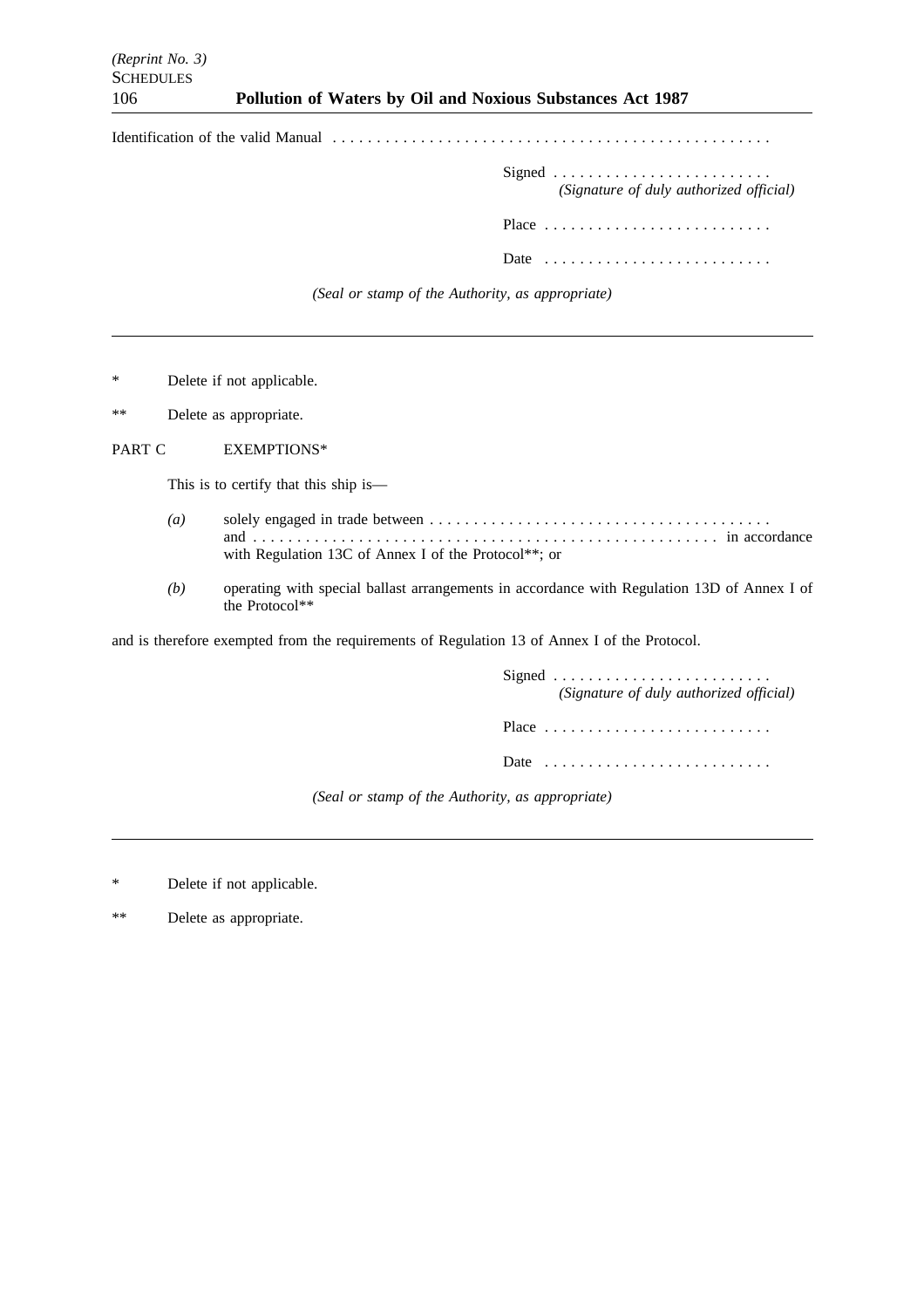# THIS IS TO CERTIFY:

That the ship has been surveyed in accordance with Regulation 4 of Annex I of the Protocol of 1978 Relating to the International Convention for the Prevention of Pollution from Ships, 1973, concerning the prevention of pollution by oil; and

That the survey shows that the structure, equipment, systems, fittings, arrangement and material of the ship and the condition thereof are in all respects satisfactory and that the ship complies with the applicable requirements of Annex I of that Protocol.

| subject to intermediate survey(s) at intervals of $\dots \dots \dots \dots \dots \dots \dots \dots \dots \dots \dots \dots$ |                                         |
|-----------------------------------------------------------------------------------------------------------------------------|-----------------------------------------|
|                                                                                                                             | (Place of issue of Certificate)         |
|                                                                                                                             | (Signature of duly authorized official) |

*(Seal or stamp of the Authority, as appropriate)*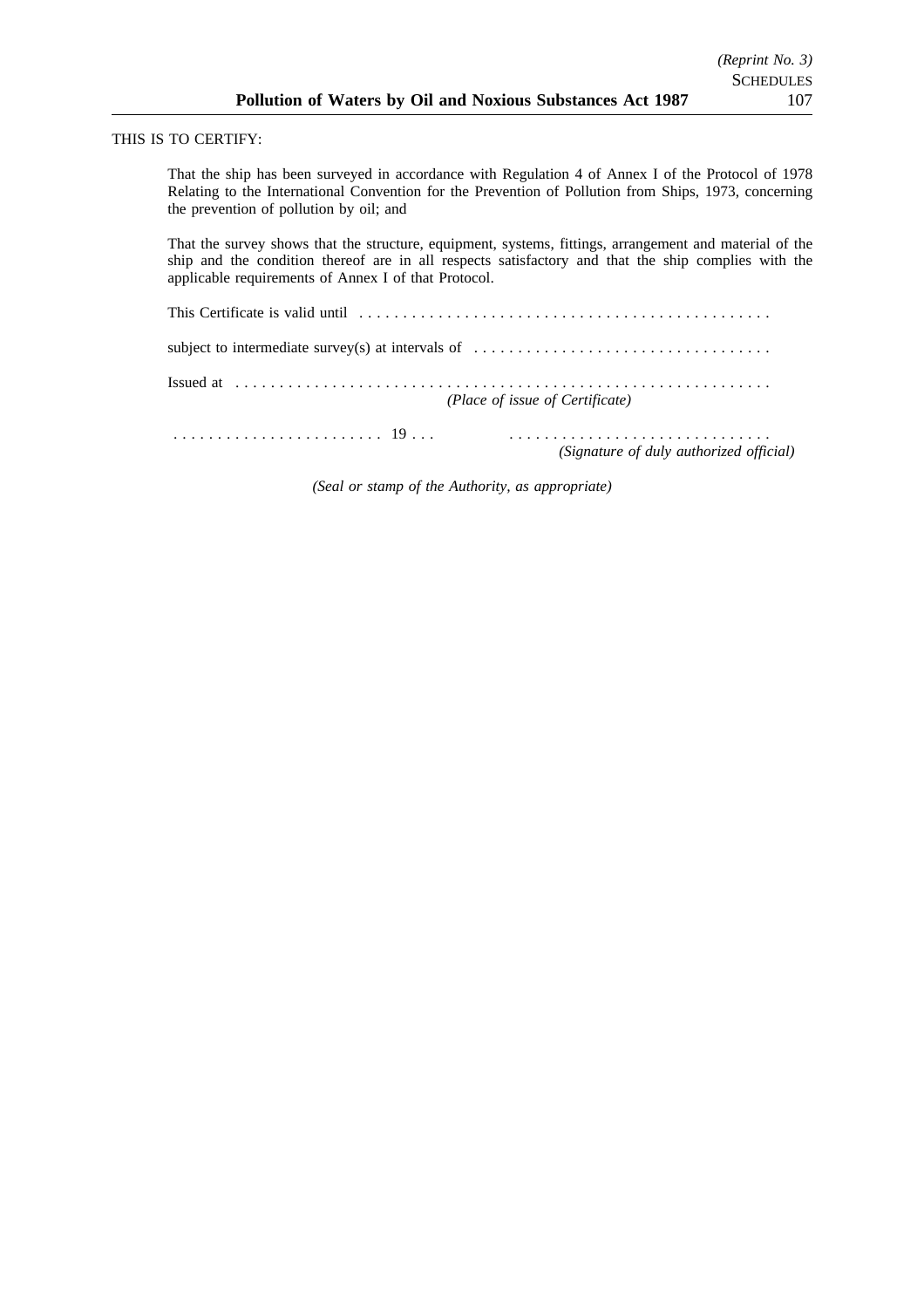# **Intermediate Survey**

This is to certify that at an intermediate survey required by Regulation 4(1)*(c)* of Annex I of the Protocol 1978 Relating to the International Convention for the Prevention of Pollution from Ships, 1973, this ship and the condition thereof were found to comply with the relevant provisions of that Protocol.

| (Signature of duly authorized official)                               |
|-----------------------------------------------------------------------|
|                                                                       |
| Date                                                                  |
| Next intermediate survey due                                          |
| (Seal or stamp of the Authority, as appropriate)                      |
| (Signature of duly authorized official)                               |
|                                                                       |
| Date $\ldots \ldots \ldots \ldots \ldots \ldots \ldots \ldots$        |
| Next intermediate survey due                                          |
| (Seal or stamp of the Authority, as appropriate)                      |
| (Signature of duly authorized official)                               |
| Place                                                                 |
| Date $\ldots \ldots \ldots \ldots \ldots \ldots \ldots \ldots \ldots$ |
| Next intermediate survey due                                          |
| (Seal or stamp of the Authority, as appropriate)                      |
| (Signature of duly authorized official)                               |
|                                                                       |
| Date                                                                  |
|                                                                       |

*(Seal or stamp of the Authority, as appropriate)*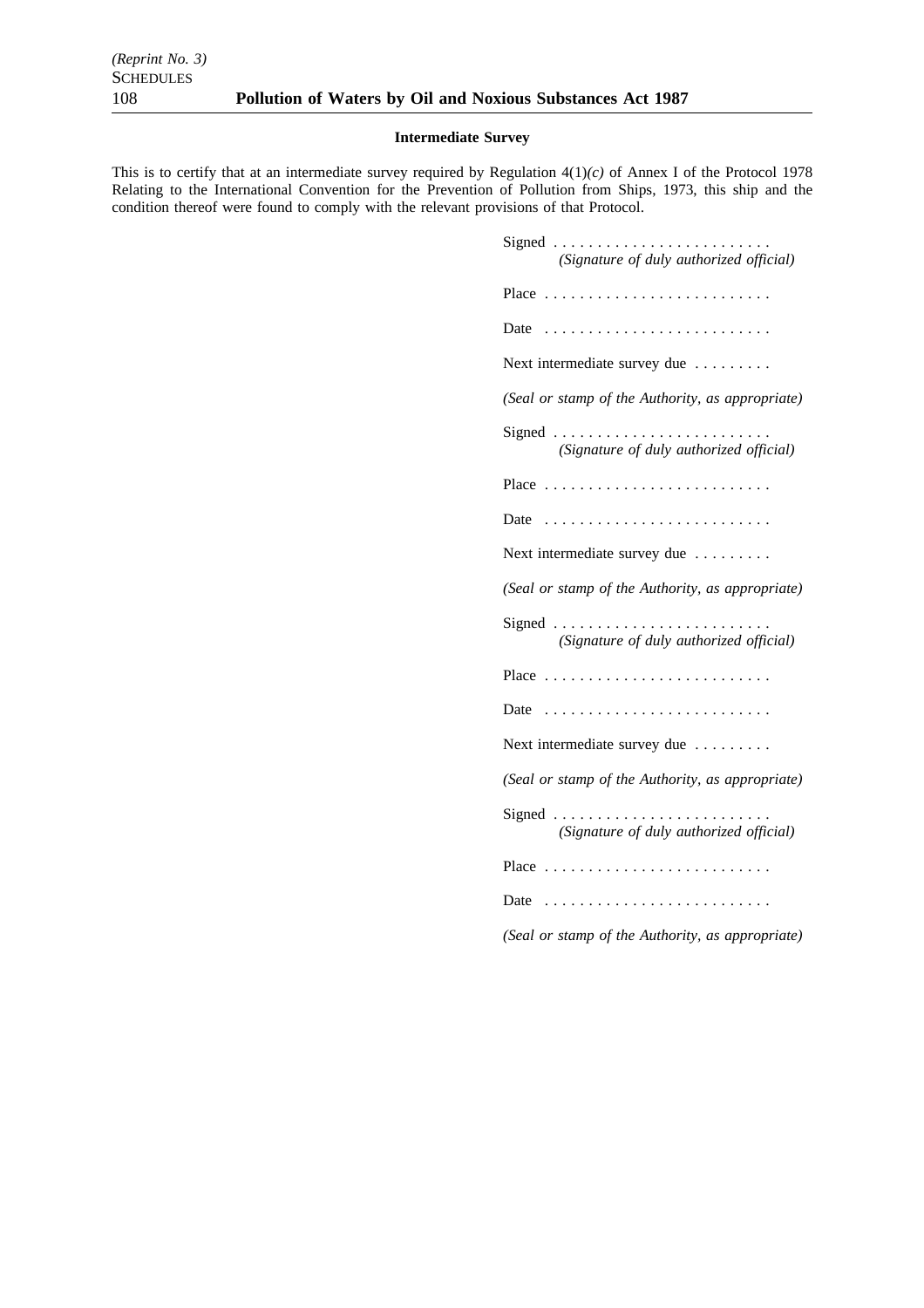# **Appendix III**

# FORM OF OIL RECORD BOOK

*The following forms of Supplements to the Oil Record Book are added to the existing form:*

*Supplement 1*

# FORM OF SUPPLEMENT TO OIL RECORD BOOK FOR OIL TANKERS OPERATED WITH DEDICATED CLEAN BALLAST TANKS\*

Name of ship ................................................................ Distinctive numbers or letters ..................................................... Total cargo carrying capacity ......................................... cubic metres Total dedicated clean ballast capacity ................................... cubic metres

The following tanks are designated as dedicated clean ballast tanks:

| $\sim$<br>$\overline{\phantom{a}}$<br>rank<br>Tank<br>(m <sup>3</sup> )<br>$m^{\circ}$<br>me<br>,,,,<br>$\cdots$<br>,,, |
|-------------------------------------------------------------------------------------------------------------------------|
|-------------------------------------------------------------------------------------------------------------------------|

NOTE: The periods covered by the Supplement should be consistent with the periods covered by the Oil Record Book.

\_\_\_\_\_\_\_\_\_\_\_\_\_\_\_\_\_\_\_\_\_\_\_\_\_\_\_\_\_\_\_\_\_\_\_\_\_\_\_\_\_\_\_\_\_\_\_\_\_\_\_\_\_\_\_\_\_\_\_\_\_\_\_\_\_\_\_\_\_\_\_\_\_\_\_\_\_\_\_\_\_\_\_\_\_\_\_\_\_

- \* This Supplement should be attached to the Oil Record Book for oil tankers operating with dedicated clean ballast tanks in accordance with Regulation 13A of Annex I of the Protocol of 1978 Relating to the International Convention for the Prevention of Pollution from Ships, 1973. Other information as required should be entered in the Oil Record Book.
- (A) *Ballasting of dedicated clean ballast tanks*

| 101. | Identity of tank(s) ballasted                                                                                                                                           |  |  |
|------|-------------------------------------------------------------------------------------------------------------------------------------------------------------------------|--|--|
| 102. | Date and position of ship when water<br>intended for flushing, or port ballast was<br>taken to dedicated clean ballast tank(s)                                          |  |  |
| 103. | Date and position of ship when $pump(s)$<br>and lines were flushed to slop tank                                                                                         |  |  |
| 104. | Date and position of ship when<br>additional ballast water was taken to<br>dedicated clean ballast $tank(s)$                                                            |  |  |
| 105. | Date, time and position of ship when $(a)$<br>valves to slop tank, $(b)$ valves to cargo<br>tanks, $(c)$ other valves affecting the clean<br>ballast system were closed |  |  |
| 106. | Quantity of clean ballast taken on board                                                                                                                                |  |  |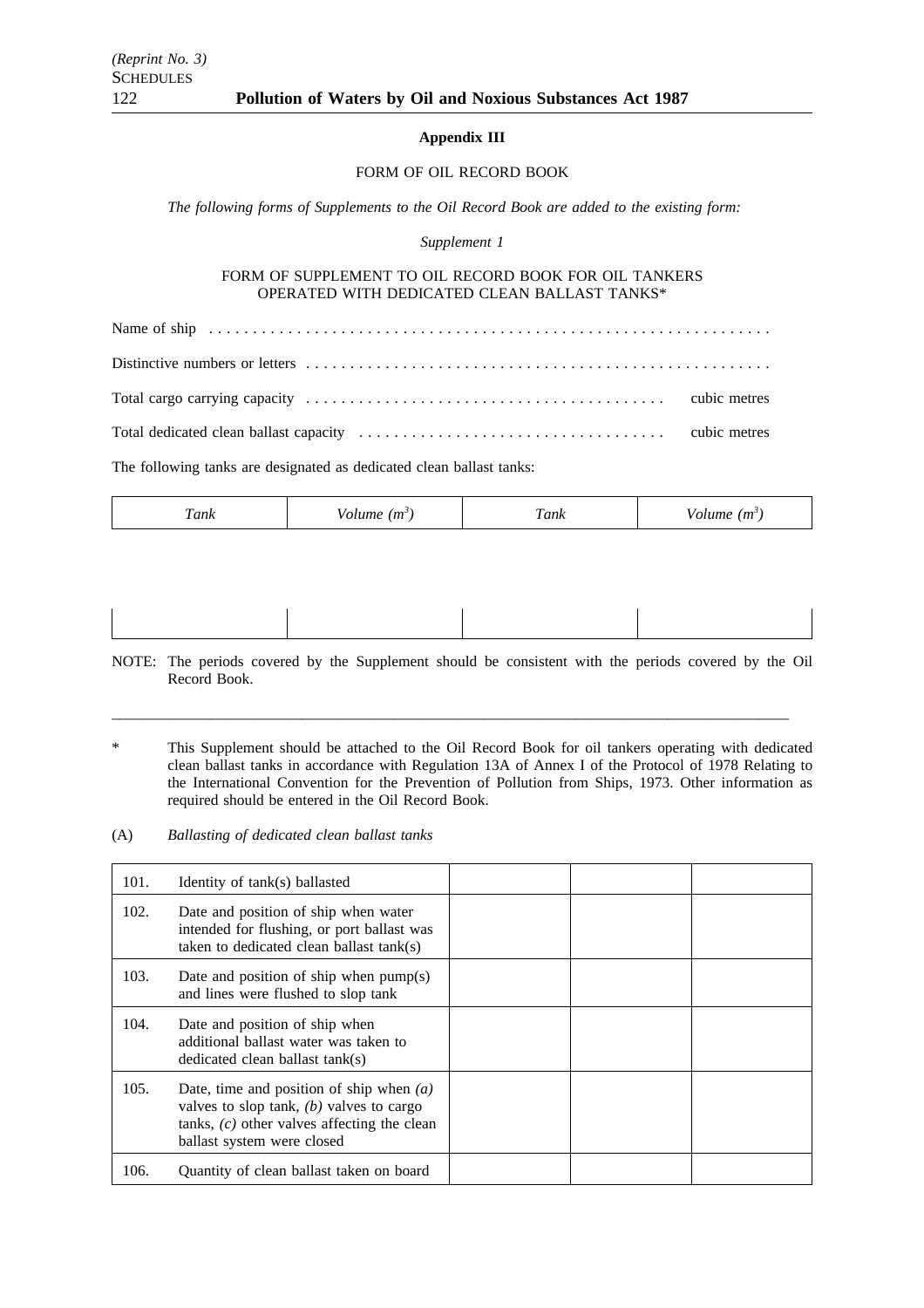The undersigned certifies that, in addition to the above, all sea valves, cargo tank and pipeline connexions and connexions between tanks or inter-tank connexions, were secured on the completion of ballasting of dedicated clean ballast tanks.

Date of entry ............... Officer in charge ..............................

Master ......................................

# (B) *Discharge of clean ballast*

| 107. | Identity of $tank(s)$                                                                                                                                                   |  |
|------|-------------------------------------------------------------------------------------------------------------------------------------------------------------------------|--|
| 108. | Date, time and position of ship at start of<br>discharge of clean ballast $(a)$ to sea, or<br>$(b)$ into reception facility                                             |  |
| 109. | Date, time and position of ship upon<br>completion of discharge to sea                                                                                                  |  |
| 110. | Quantity discharge $(a)$ to sea, or $(b)$ into<br>reception facility                                                                                                    |  |
| 111. | Was the ballast water checked for oil<br>contamination before discharge?                                                                                                |  |
| 112. | Was the discharge monitored during<br>discharge by an oil content meter?                                                                                                |  |
| 113. | Was there any indication of oil<br>contamination of the ballast water before<br>or during discharge?                                                                    |  |
| 114. | Date and position of ship when pump<br>and lines were flushed after loading                                                                                             |  |
| 115. | Date, time and position of ship when $(a)$<br>valves to slop tank, $(b)$ valves to cargo<br>tanks, $(c)$ other valves affecting the clean<br>ballast system were closed |  |
| 116. | Quantity of polluted water transferred to<br>slop tank(s). (Identify slop tank(s))                                                                                      |  |

The undersigned certifies that, in addition to the above, all sea valves overboard discharge valves, cargo tank and pipeline connexions and connexions between tanks or inter-tank connexions, were secured on completion of discharge of clean ballast and that the pump(s) and pipes designated for clean ballast operations were properly cleaned upon completion of discharge of clean ballast.

Date of entry ............... Officer in charge ..............................

Master ......................................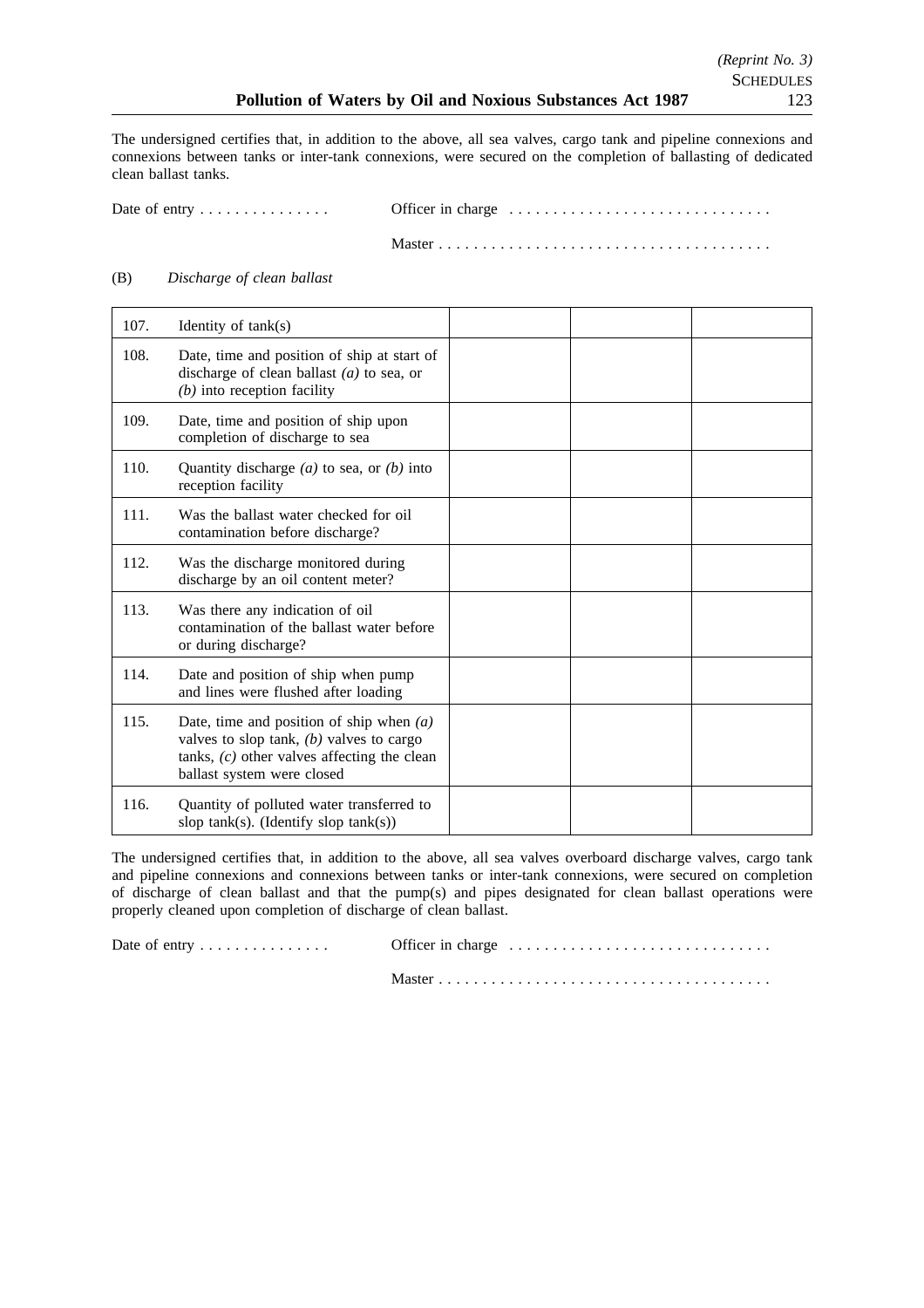#### *Supplement 2*

# FORM OF SUPPLEMENT TO OIL RECORD BOOK FOR CRUDE OIL TANKERS OPERATING WITH A CARGO TANK CLEANING PROCEDURE USING CRUDE OIL WASHING\*

|  |  |                                       | cubic metres |
|--|--|---------------------------------------|--------------|
|  |  | $(Port(s))$ (date) $(Port(s))$ (date) |              |

NOTES: The periods covered by the Supplement should be consistent with the periods covered by the Oil Record Book.

> The cargo tanks crude oil washed should be those laid down in the Operations and Equipment Manual required by Regulation 13B(5)*(a)* of the Protocol.

A separate column should be used for each tank washed or water rinsed.

- \* This Supplement should be attached to the Oil Record Book for crude oil tankers operating with a cargo tank cleaning procedure using crude oil washing in accordance with Regulation 13B of Annex I of the Protocol of 1978 Relating to the International Convention for the Prevention of Pollution from Ships, 1973, and is intended to replace Section *(e)* of the Oil Record Book. Details of ballasting and deballasting and other information required should be entered in the Oil Record Book.
- (A) *Crude oil washing* 201. Date when and port where crude oil washing was carried out or ship's position if carried out between two discharge ports 202. Identity of tank(s) washed (see Note 1) 203. Number of machines in use 204. Commenced washing *(a)* date and time *(b)* ullage 205. Washing pattern employed (see Note 2) 206. Washing line pressure 207. Completed or stopped washing *(a)* date and time *(b)* ullage 208. Remarks
- 

The tanks were washed in accordance with programmes given in the Operations and Equipment Manual (see Note 3) and confirmed dry on completion.

Date of entry .............. Officer in charge ........................

Master ......................................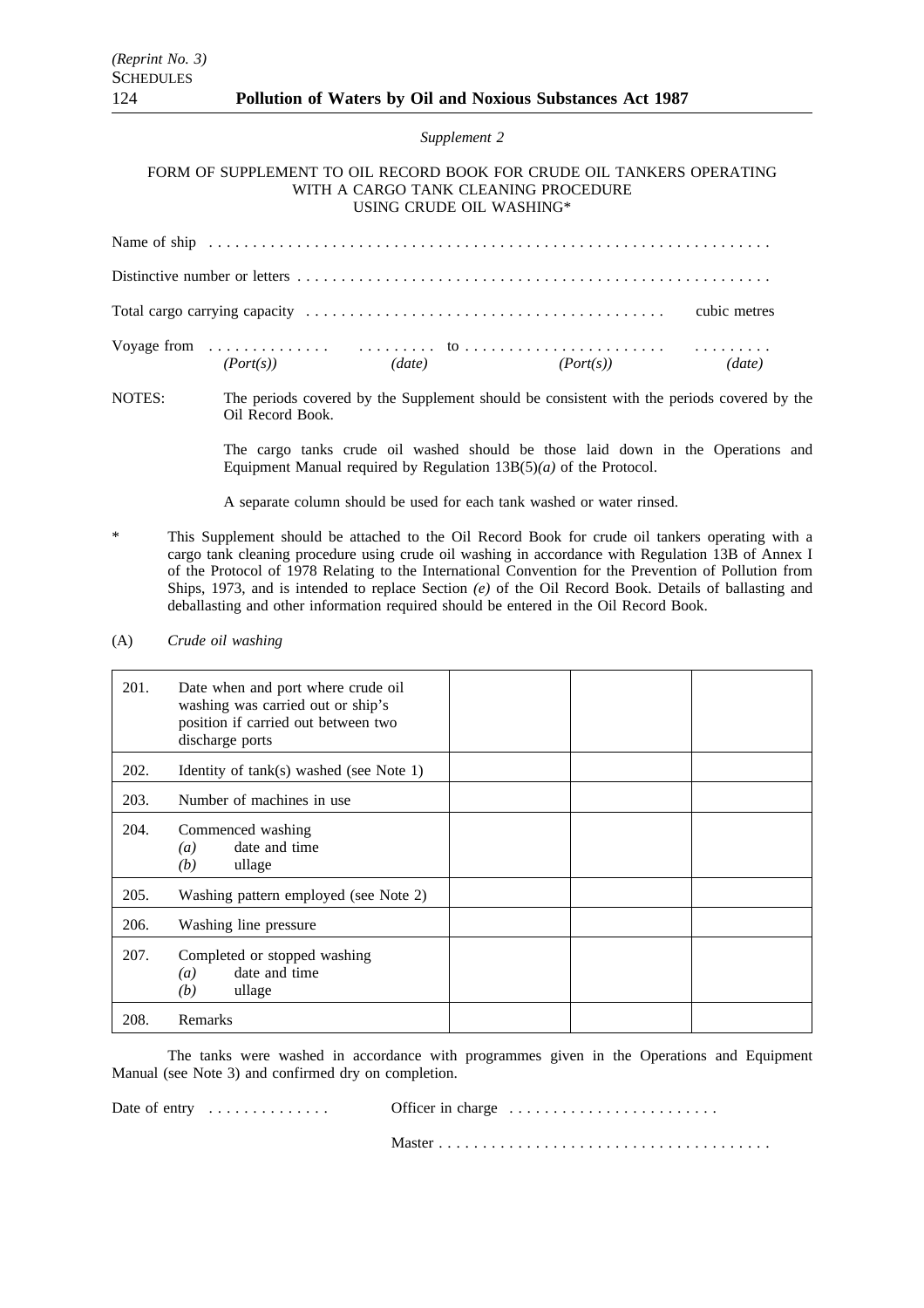- *Note 1* When an individual tank has more machines than can be operated simultaneously, as described in the Operations and Equipment Manual, then the section being crude oil washed should be identified, e.g. No. 2 centre, forward section.
- *Note 2* In accordance with the Operations and Equipment Manual, enter whether single-stage or multi-stage method of washing is employed. If multi-stage method is used, give the vertical arc covered by the machines and the number of times that arc is covered for that particular stage of the programme.
- *Note 3* If the programmes given in the Operations and Equipment Manual are not followed, then details must be given under Remarks.
- (B) *Water rinsing or Flushing of tank bottoms*

| 209. | Date and position of ship when rinsing<br>or flushing was carried out                                           |  |  |
|------|-----------------------------------------------------------------------------------------------------------------|--|--|
| 210. | Identity of tank(s) and date                                                                                    |  |  |
| 211. | Volume of water used                                                                                            |  |  |
| 212. | Transferred to--<br>reception facilities<br>$\left(a\right)$<br>slop $tank(s)$ (identify slop<br>(b)<br>tank(s) |  |  |

Date of entry .............. Officer in charge ........................

Master ......................................

## *Supplement 3*

# FORM OF SUPPLEMENT TO OIL RECORD BOOK FOR OIL TANKERS ENGAGED IN SPECIFIC TRADES\*

|                                                                                                                                                               | cubic metres |
|---------------------------------------------------------------------------------------------------------------------------------------------------------------|--------------|
| Total ballast water capacity required for compliance with<br>Regulation 13(2) and (3) of Annex I of the Protocol $\dots \dots \dots \dots \dots$ cubic metres |              |
| (Port(s))                                                                                                                                                     | (Port(s))    |

- NOTE: The periods covered by the Supplement should be consistent with the periods covered by the Oil Record Book.
- \* This Supplement should be attached to the Oil Record Book for oil tankers engaged in specific trades in accordance with Regulation 13C of Annex I of the Protocol of 1978 Relating to the International Convention for the Prevention of Pollution from Ships, 1973, and is intended to replace Sections *(d)*, *(f)*, *(g)* and *(i)* of the Oil Record Books. Other information required should be entered in the Oil Record Book.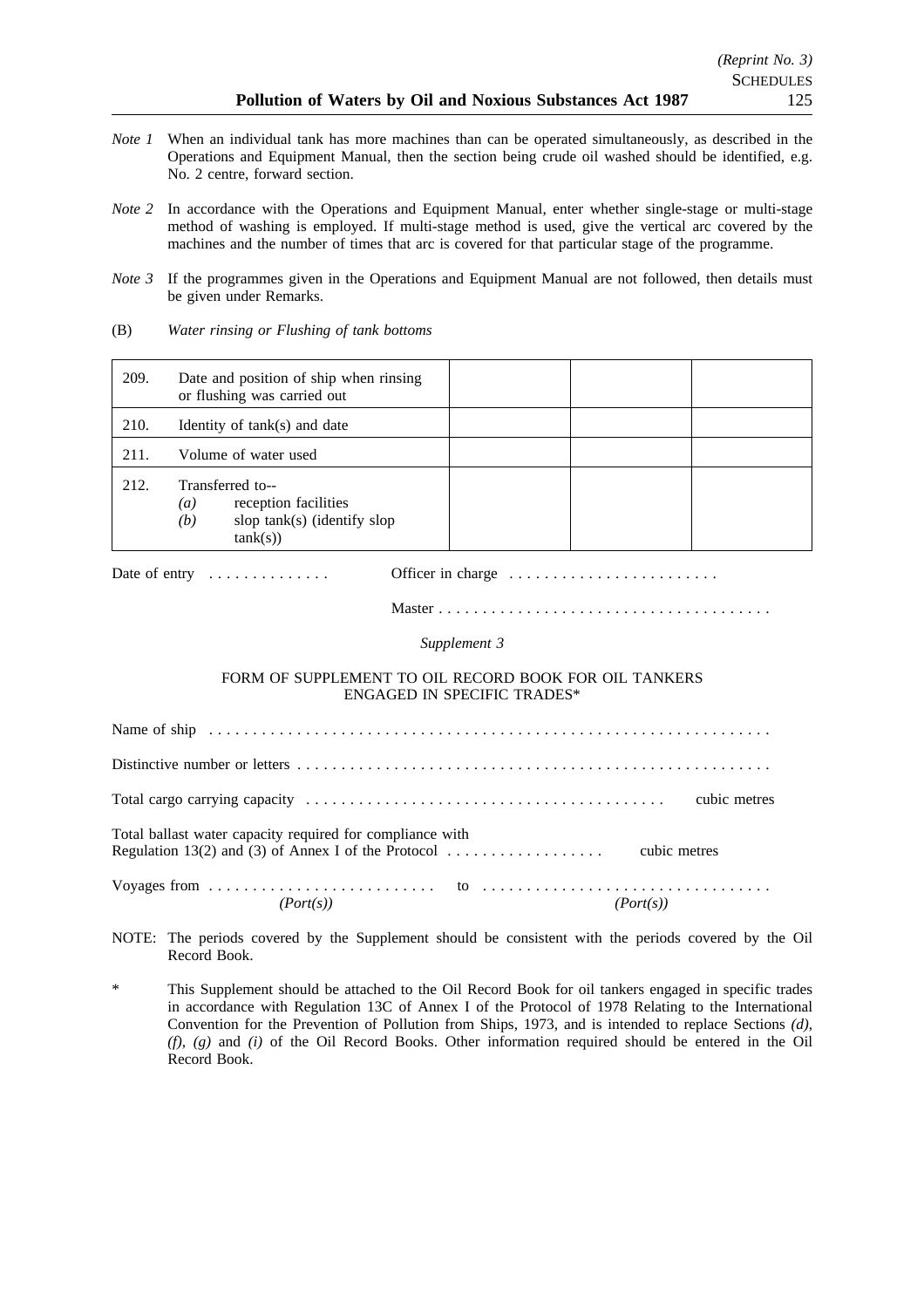# (A) *Loading of ballast water*

| 301. | Identity of tank(s) ballasted                       |  |  |
|------|-----------------------------------------------------|--|--|
| 302. | Date and position of ship when ballasted            |  |  |
| 303. | Total quantity of ballast loaded in cubic<br>metres |  |  |
| 304. | Method of calculating ballast quantity              |  |  |
| 305. | Remarks                                             |  |  |
| 306. | Date and signature of officer in charge             |  |  |
| 307. | Date and signature of Master                        |  |  |

(B) *Re-allocation of ballast water within the ship*

| 308<br>Reason for re-allocation |                                         |  |  |
|---------------------------------|-----------------------------------------|--|--|
| 309.                            | Date and signature of officer in charge |  |  |
| 310.                            | Date and signature of Master            |  |  |

# (C) *Ballast water discharge to reception facility*

| 311. | Date and port(s) where ballast water was<br>discharged        |  |  |
|------|---------------------------------------------------------------|--|--|
| 312. | Name or designation of reception facility                     |  |  |
| 313. | Total quantity of ballast water discharged<br>in cubic metres |  |  |
| 314. | Method of calculating ballast quantity                        |  |  |
| 315. | Date and signature of officer in charge                       |  |  |
| 316. | Date and signature of Master                                  |  |  |
| 317. | Date, signature and stamp of port<br>authority official       |  |  |

# **Annex II**

# REGULATIONS FOR THE CONTROL OF POLLUTION BY NOXIOUS LIQUID SUBSTANCES IN BULK

*No change*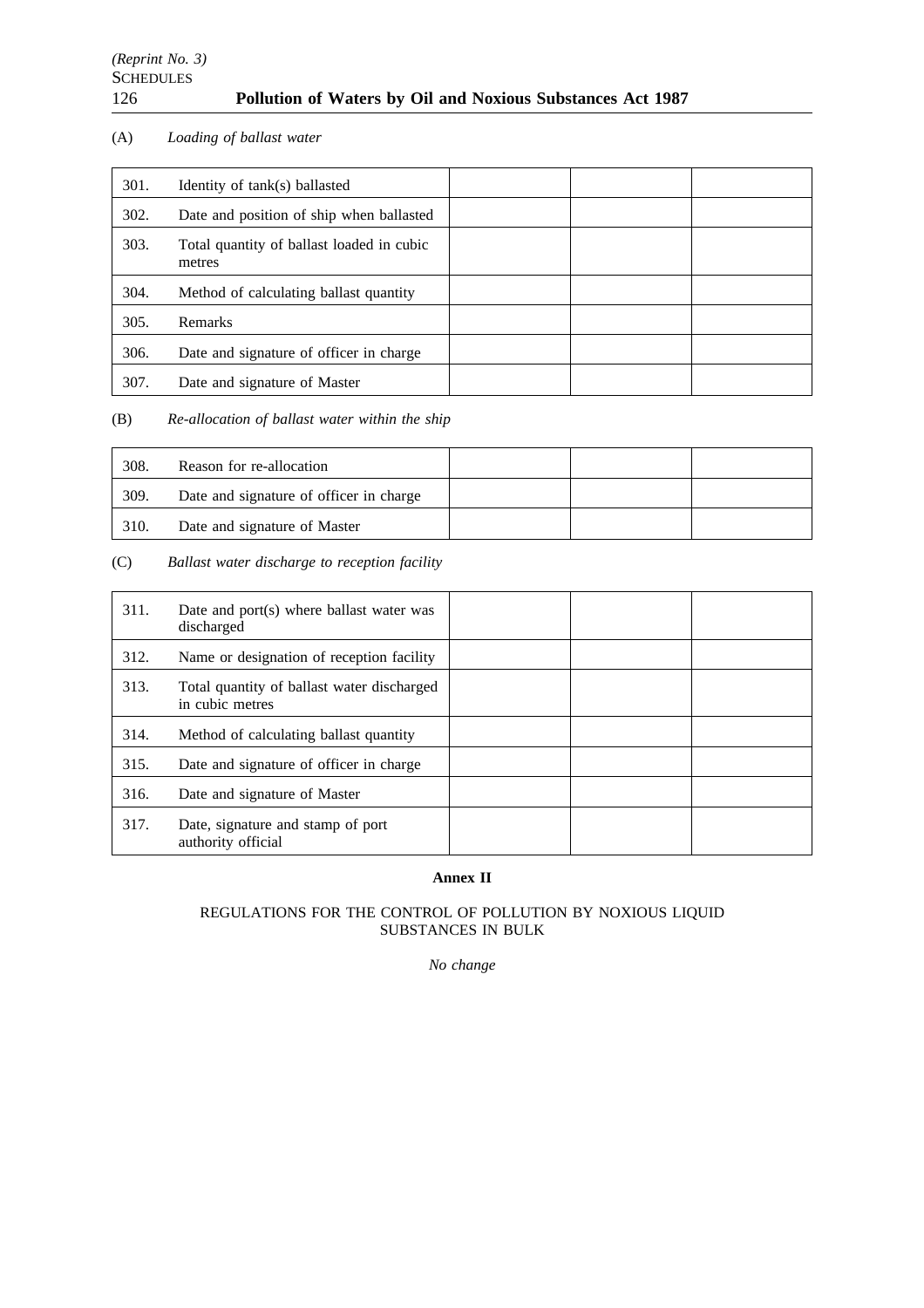#### **SCHEDULE 3** Section 3

# **AMENDMENTS TO THE ANNEX OF THE PROTOCOL OF 1978 RELATING TO THE INTERNATIONAL CONVENTION FOR THE PREVENTION OF POLLUTION FROM SHIPS, 1973**

#### THE MARINE ENVIRONMENT PROTECTION COMMITTEE,

NOTING the functions which Article 16 of the International Convention for the Prevention of Pollution from Ships, 1973 (hereinafter referred to as the "1973 Convention") and resolution A.297 (VIII) confer on the Marine Environment Protection Committee for the consideration and adoption of amendments to the 1973 Convention,

NOTING FURTHER Article VI of the Protocol of 1978 relating to the International Convention for the Prevention of Pollution from Ships, 1973 (hereinafter referred to as the "1978 Protocol"),

HAVING CONSIDERED at its twentieth session amendments to the 1978 Protocol proposed and circulated in accordance with Article 16(2)*(a)* of the 1973 Convention,

1. ADOPTS in accordance with Article 16(2)*(d)* of the 1973 Convention amendments to the Annex of the 1978 Protocol, the text of which is set out in the Annex to the present resolution;

2. DETERMINES in accordance with Article 16(2)*(f)*(iii) of the 1973 Convention that the amendments shall be deemed to have been accepted on 7 July 1985 unless prior to this date one third or more of the Parties or the Parties, the combined merchant fleets of which constitute fifty per cent or more of the gross tonnage of the world's merchant fleet, have communicated to the Organization their objections to the amendments;

3. INVITES the Parties to note that in accordance with Article 16(2)*(g)*(ii) of the 1973 Convention the amendments shall enter into force on 7 January 1986 upon their acceptance in accordance with paragraph 2 above;

4. REQUESTS the Secretary-General in conformity with Article 16(2)*(e)* of the 1973 Convention to transmit to all Parties to the 1978 Protocol certified copies of the present resolution and the text of the amendments contained in the Annex;

5. FURTHER REQUESTS the Secretary-General to transmit to the Members of the Organization which are not Parties to the 1978 Protocol copies of the resolution and its Annex.

#### **Annex**

## **AMENDMENTS TO THE ANNEX OF THE PROTOCOL OF 1978 RELATING TO THE INTERNATIONAL CONVENTION FOR THE PREVENTION OF POLLUTION FROM SHIPS, 1973**

#### **Annex I**

#### **REGULATIONS FOR THE PREVENTION OF POLLUTION BY OIL**

#### Regulation 1

#### *Definitions*

*The existing texts of paragraphs (26) and (27) are replaced by the following:*

'(26) Notwithstanding the provisions of paragraph (6) of this Regulation, for the purposes of Regulations 13, 13B, 13E and 18(4) of this Annex, "new oil tanker" means an oil tanker--

- *(a)* for which the building contract is placed after 1 June 1979; or
- *(b)* in the absence of a building contract, the keel of which is laid or which is at a similar stage of construction after 1 January 1980; or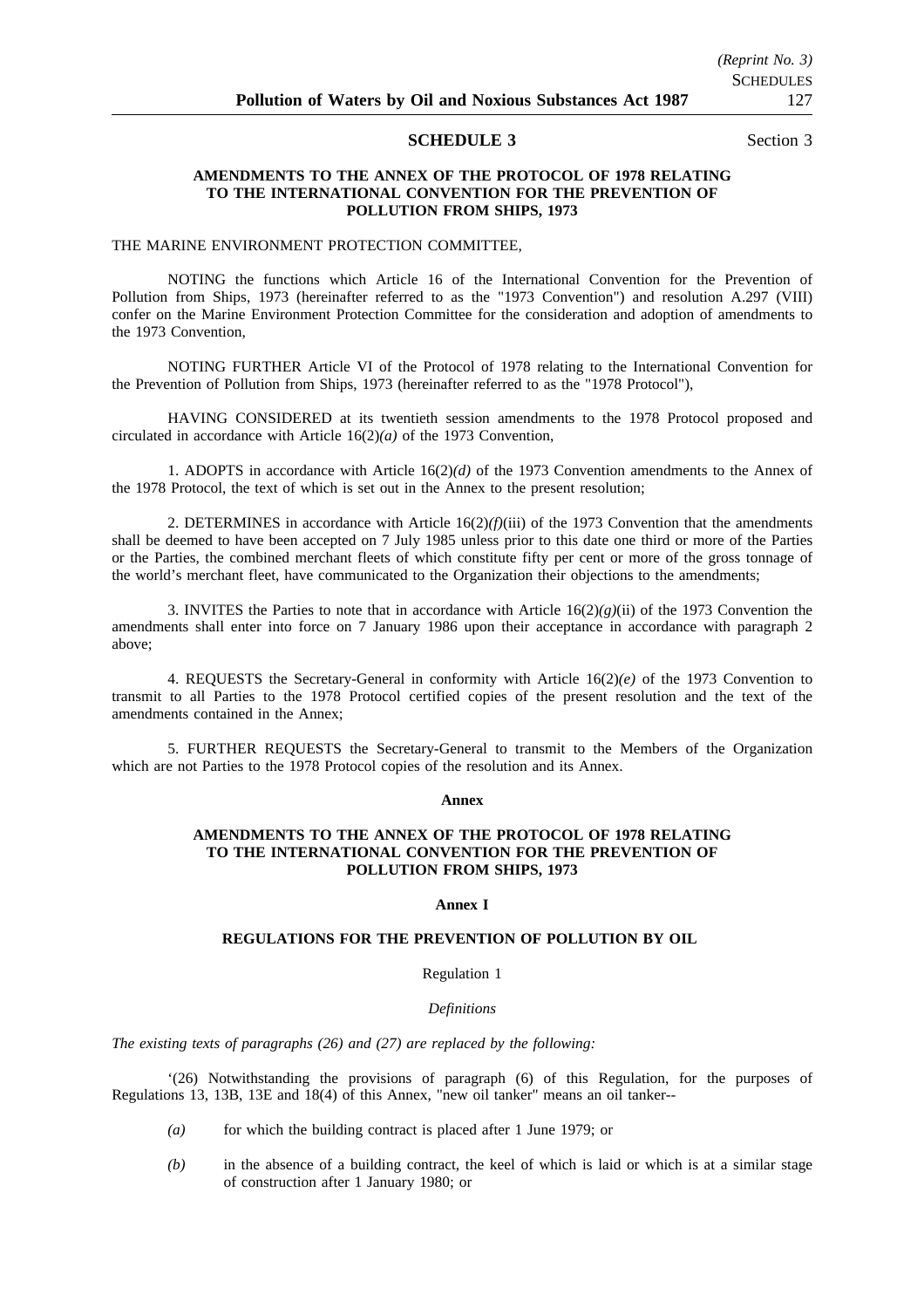- *(c)* the delivery of which is after 1 June 1982; or
- *(d)* which has undergone a major conversion--
	- (i) for which the contract is placed after 1 June 1979; or
	- (ii) in the absence of a contract, the construction work of which is begun after 1 January 1980; or
	- (iii) which is completed after 1 June 1982--

except that, for oil tankers of 70,,000 tons deadweight and above, the definition in paragraph (6) of this Regulation shall apply for the purposes of Regulation 13(1) of this Annex.

(27) Notwithstanding the provisions of paragraph (7) of this Regulation, for the purposes of Regulations 13, 13A, 13B, 13C, 13D, 18(5) and 18(6)*(c)* of this Annex, "existing oil tanker" means an oil tanker which is not a new oil tanker as defined in paragraph (26) of this Regulation.'.

## Regulation 9

## *Control of Discharge of Oil*

*The existing text of sub-paragraph (1)(a)(vi) is replaced by the following:*

"(vi) the tanker has in operation an oil discharge monitoring and control system and a slop tank arrangement as required by Regulation 15 of this Annex.".

*The existing text of sub-paragraph (1)(b)(v) is replaced by the following:*

"(v) the ship has in operation an oil discharge monitoring and control system, oily-water separating equipment, oil filtering equipment or other installation as required by Regulation 16 of this Annex.".

*The existing text of paragraph (4) is replaced by the following:*

"(4) The provisions of paragraph (1) of this Regulation shall not apply to the discharge of clean or segregated ballast or unprocessed oily mixtures which without dilution have an oil content not exceeding 15 parts per million and which do not originate from cargo pump-room bilges and are not mixed with oil cargo residues. The provisions of sub-paragraph  $(1)(b)$  of this Regulation shall not apply to the discharge of the processed oily mixture, provided that all of the following conditions are satisfied:

- *(a)* The oily mixture does not originate from cargo pump-room bilges;
- *(b)* The oily mixture is not mixed with oil cargo residues;
- *(c)* The oil content of the effluent without dilution does not exceed 15 parts per million; and
- *(d)* The ship has in operation oil filtering equipment complying with Regulation 16(7) of this Annex.".

#### Regulation 10

*Methods for the Prevention of Oil Pollution from Ships while Operating in Special Areas*

*The existing texts of paragraphs (2), (3) and (4) are replaced by the following:*

- "(2) Subject to the provisions of Regulation 11 of this Annex--
- *(a)* any discharge into the sea of oil or oily mixture from any oil tanker and any ship of 400 tons gross tonnage and above other than an oil tanker shall be prohibited while in a special area;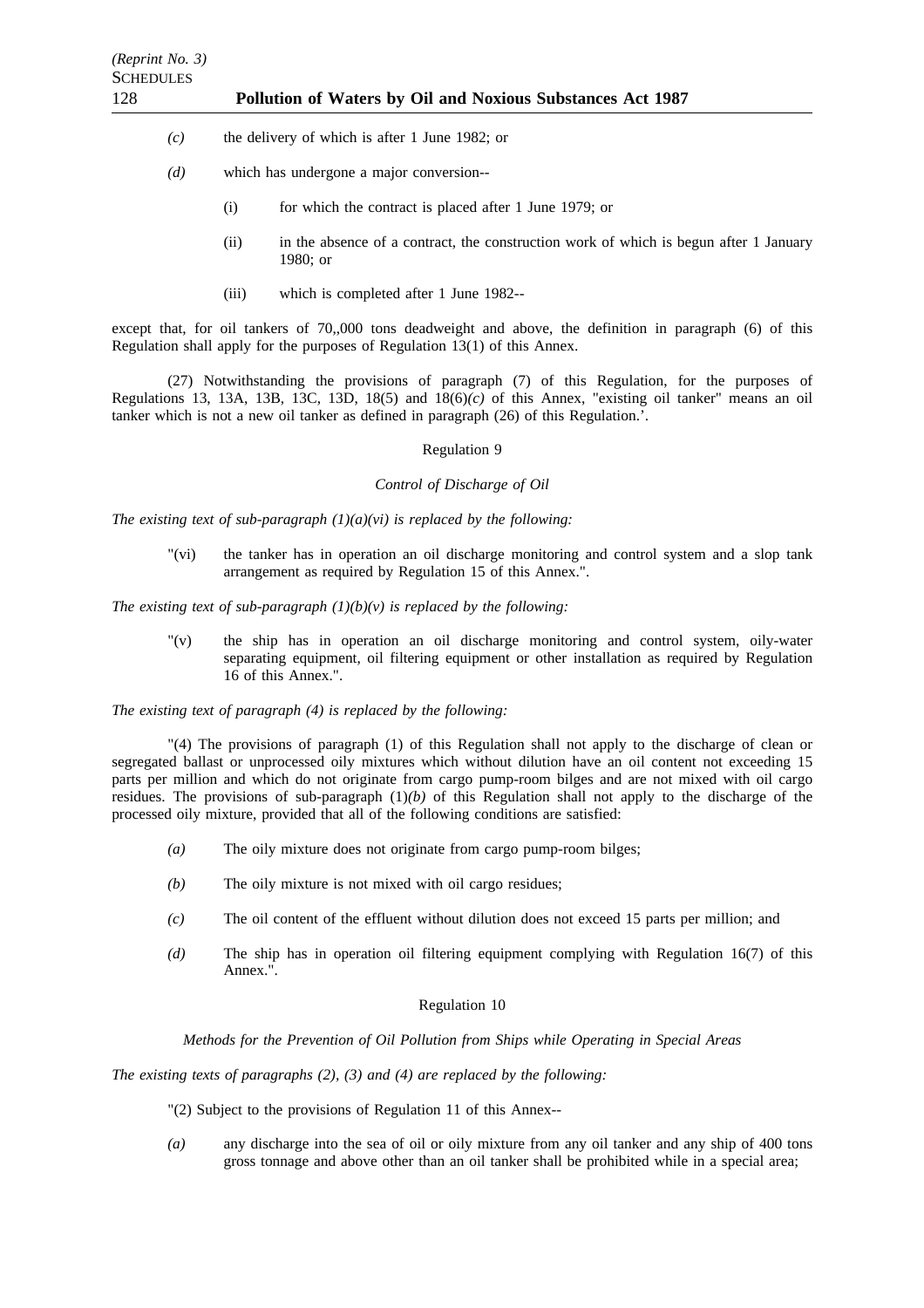- *(b)* any discharge into the sea of oil or oily mixture from a ship of less than 400 tons gross tonnage, other than an oil tanker, shall be prohibited while in a special area, except when the oil content of the effluent without dilution does not exceed 15 parts per million or alternatively when all of the following conditions are satisfied:
	- (i) The ship is proceeding en route;
	- (ii) The oil content of the effluent is less than 100 parts per million; and
	- (iii) The discharge is made as far as practicable from the land, but in no case less than 12 nautical miles from the nearest land.
- (3)*(a)* The provisions of paragraph (2) of this Regulation shall not apply to the discharge of clean or segregated ballast.

*(b)* The provisions of sub-paragraph (2)*(a)* of this Regulation shall not apply to the discharge of processed bilge water from machinery spaces, provided that all the following conditions are satisfied:

- (i) The bilge water does not originate from cargo pump-room bilges;
- (ii) The bilge water is not mixed with oil cargo residues;
- (iii) The ship is proceeding en route;
- (iv) The oil content of the effluent without dilution does not exceed 15 parts per million;
- (v) The ship has in operation oil filtering equipment complying with Regulation 16(7) of this Annex; and
- (vi) The filtering system is equipped with a stopping device which will ensure that the discharge is automatically stopped when the oil content of the effluent exceeds 15 parts per million.
- (4)*(a)* No discharge into the sea shall contain chemicals or other substances in quantities or concentrations which are hazardous to the marine environment or chemicals or other substances introduced for the purpose of circumventing the conditions of discharge specified in this Regulation.
- *(b)* The oil residues which cannot be discharged into the sea in compliance with paragraph (2) or (3) of this Regulation shall be retained on board or discharged to reception facilities.

#### Regulation 13

*Segregated Ballast Tanks, Dedicated Clean Ballast Tanks and Crude Oil Washing*

*The existing text of paragraph (3) is replaced by the following:*

- "(3) In no case shall ballast water be carried in cargo tanks, except--
- *(a)* on those rare voyages when weather conditions are so severe that, in the opinion of the master, it is necessary to carry additional ballast water in cargo tanks for the safety of the ship;
- *(b)* in exceptional cases where the particular character of the operation of an oil tanker renders it necessary to carry ballast water in excess of the quantity required under paragraph (2) of this Regulation, provided that such operation of the oil tanker falls under the category of exceptional cases as established by the Organization.

Such additional ballast water shall be processed and discharged in compliance with Regulation 9 of this Annex and in accordance with the requirements of Regulation 15 of this Annex and an entry shall be made in the Oil Record Book referred to in Regulation 20 of this Annex.".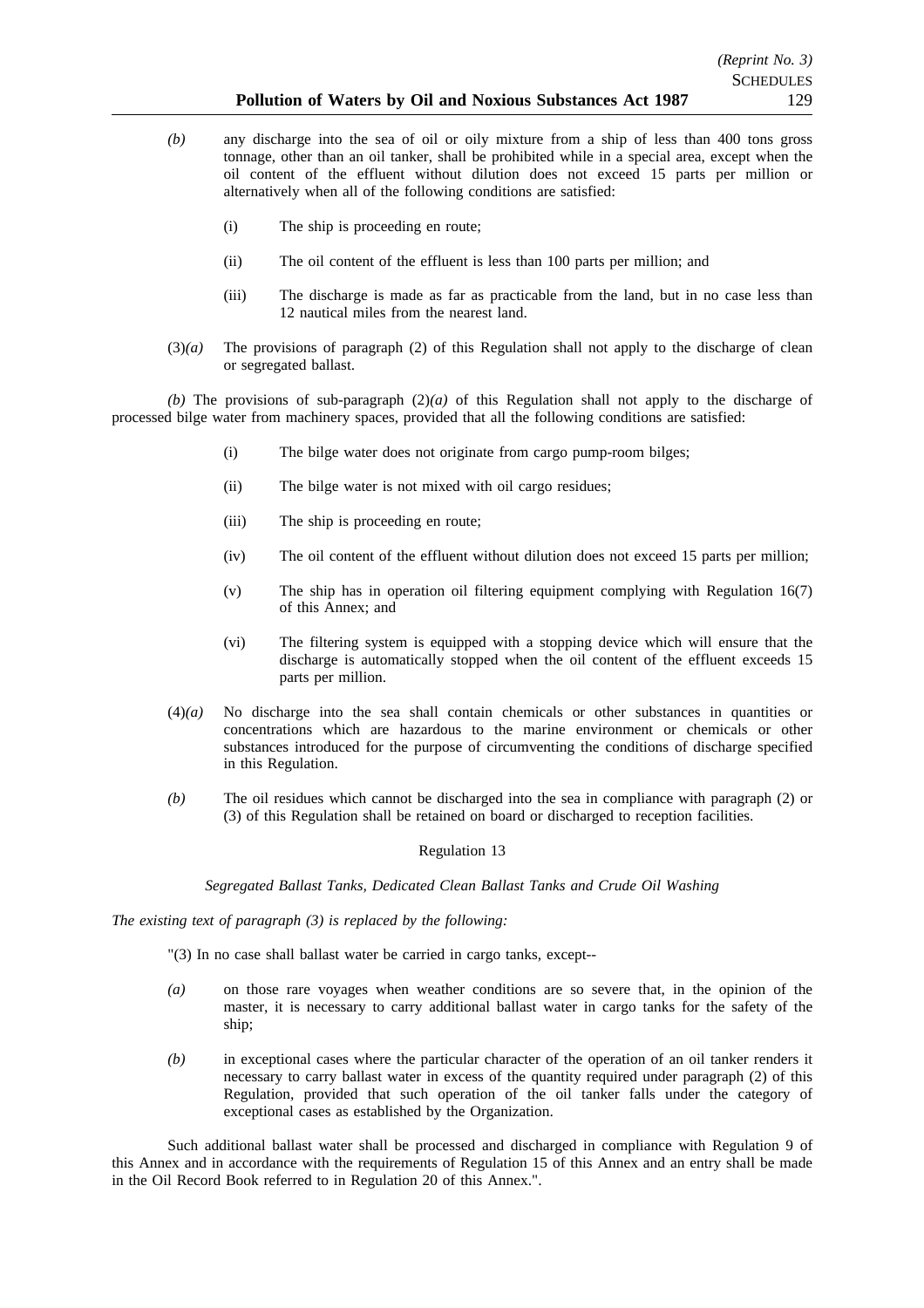# Regulation 13A

#### *Requirements for Oil Tankers with Dedicated Clean Ballast Tanks*

*Paragraph (4)(b) is deleted and paragraph (4)(a) is renumbered as (4).*

#### Regulation 13B

## *Requirements for Crude Oil Washing*

*The following words are added to the end of paragraph (3):*

"and as may be further amended.".

*Paragraph (5)(b) is deleted and paragraph (5)(a) is renumbered as (5).*

# Regulation 13C

#### *Existing Tankers Engaged in Specific Trades*

*The first phrase of paragraph (1) is amended to read as follows:*

"(1) Subject to the provisions of paragraph (2) of this Regulation, Regulation 13(7) to (10) of this Annex shall not apply to an existing oil tanker solely engaged in specific trades between:".

*The existing text of paragraph (2)(a) is replaced by the following:*

"*(a)* subject to the exceptions provided for in Regulation 11 of this Annex, all ballast water, including clean ballast water, and tank washing residues are retained on board and transferred to the reception facilities and the appropriate entry in the Oil Record Book referred to in Regulation 20 of this Annex is endorsed by the competent Port State Authority;".

*Paragraph (3) is deleted.*

#### Regulation 14

*The title of the Regulation is replaced by the following:*

*"Segregation of Oil and Water Ballast and Carriage of Oil in Forepeak Tanks"*

*The following new paragraphs are added to the existing text:*

"(4) In a ship of 400 tons gross tonnage and above, for which the building contract is placed after 1 January 1982 or, in the absence of a building contract, the keel of which is laid or which is at a similar stage of construction after 1 July 1982, oil shall not be carried in a forepeak tank or a tank forward of the collision bulkhead.

(5) All ships other than those subject to paragraph (4) of this Regulation shall comply with the provisions of that paragraph, as far as is reasonable and practicable.".

#### Regulation 15

#### *Retention of Oil on board*

*The existing text of paragraph (2)(c) is replaced by the following:*

"*(c)* The arrangements of the slop tank or combination of slop tanks shall have a capacity necessary to retain the slop generated by tank washings, oil residues and dirty ballast residues. The total capacity of the slop tank or tanks shall not be less than 3 per cent of the oil carrying capacity of the ships, except that the Administration may accept--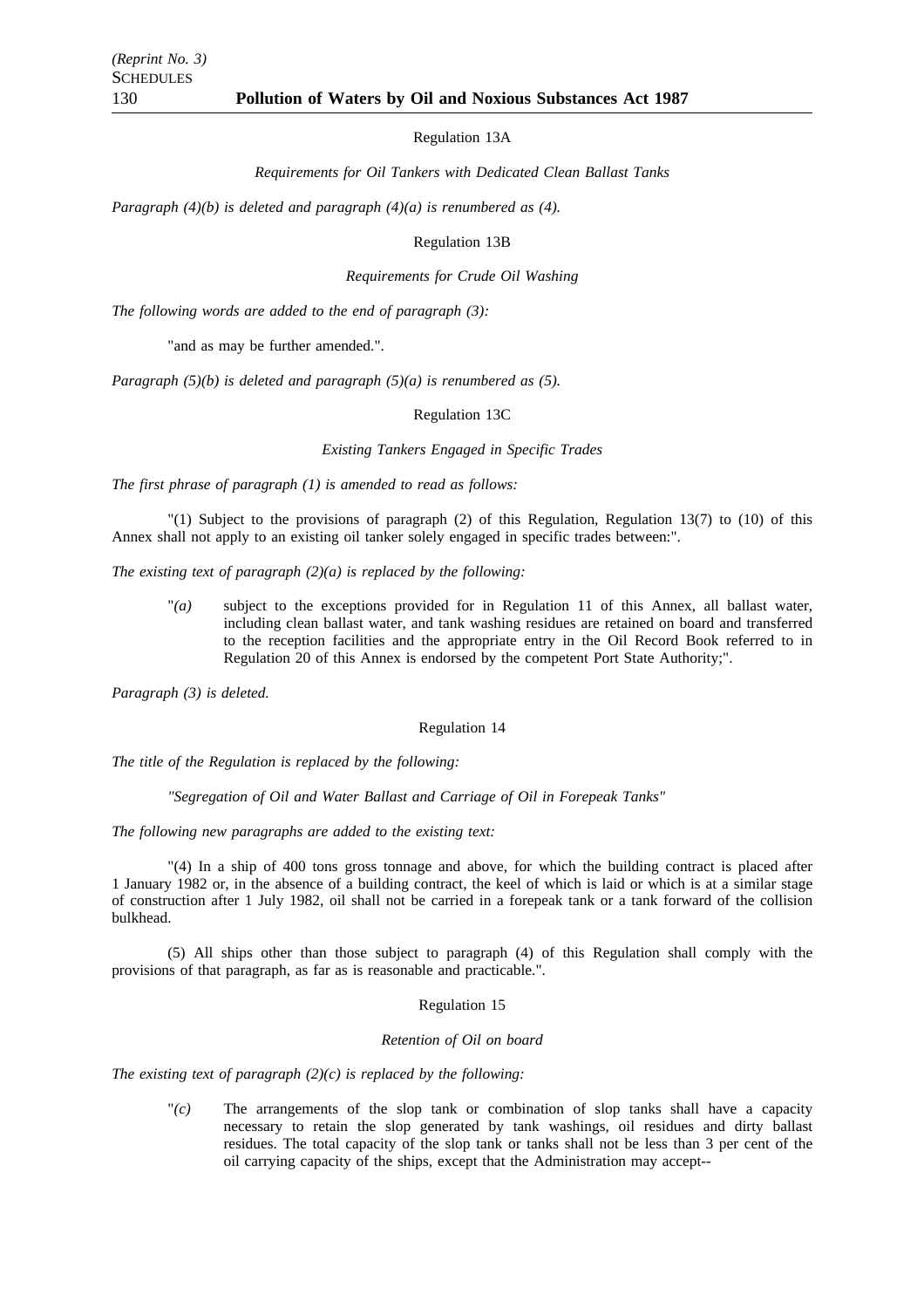- (i) 2 per cent for such oil tankers where the tank washing arrangements are such that once the slop tank or tanks are charged with washing water, this water is sufficient for tank washing and, where applicable, for providing the driving fluid for eductors, without the introduction of additional water into the system;
- (ii) 2 per cent where segregated ballast tanks or dedicated clean ballast tanks are provided in accordance with Regulation 13 of this Annex, or where a cargo tank cleaning system using crude oil washing is fitted in accordance with Regulation 13B of this Annex. This capacity may be further reduced to 1.5 per cent for such oil tankers where the tank washing arrangements are such that once the slop tank or tanks are charged with washing water, this water is sufficient for tank washing and, where applicable, for providing the driving fluid for eductors, without the introduction of additional water into the system;
- (iii) 1 per cent for combination carriers where oil cargo is only carried in tanks with smooth walls. This capacity may be further reduced to 0.8 per cent where the tank washing arrangements are such that once the slop tank or tanks are charged with washing water, this water is sufficient for tank washing and, where applicable, for providing the driving fluid for eductors, without the introduction of additional water into the system.

New oil tankers of 70,,000 tons deadweight and above shall be provided with at least two slop tanks.".

*The last sentence of the existing text of paragraph (3)(a) is replaced by the following:*

"*(a)* The oil discharge monitoring and control system shall be designed and installed in compliance with the Guidelines and Specifications for Oil Discharge Monitoring and Control Systems for Oil Tankers developed by the Organization.\* Administrations may accept such specific arrangements as detailed in the Guidelines and Specifications.".

*The following footnote is added to paragraph (3)(a):*

"\* Reference is made to the Guidelines and Specifications for Oil Discharge Monitoring and Control Systems for Oil Tankers adopted by the Organization by Resolution A.496 (XII).".

*The existing text of paragraph (5) is replaced by the following:*

"(5) *(a)* The Administration may waive the requirements of paragraphs (1), (2) and (3) of this Regulation for any oil tanker which engages exclusively on voyages both of 72 hours or less in duration and within 50 miles from the nearest land, provided that the oil tanker is engaged exclusively in trades between ports or terminals within a State Party to the present Convention. Any such waiver shall be subject to the requirement that the oil tankers shall retain on board all oily mixtures for subsequent discharge to reception facilities and to the determination by the Administration that facilities available to receive such oily mixtures are adequate.

*(b)* The Administration may waive the requirements of paragraph (3) of this Regulation for oil tankers other than those referred to in sub-paragraph *(a)* of this paragraph in cases where--

- (i) the tanker is an existing oil tanker of 40,,000 tons deadweight or above, as referred to in Regulation 13C(1) of this Annex, engaged in specific trades, and the conditions specified in Regulation 13C(2) are complied with; or
- (ii) the tanker is engaged exclusively in one or more of the following categories of voyages:
	- (1) Voyages within special areas; or
	- (2) Voyages within 50 miles from the nearest land outside special areas where the tanker is engaged in--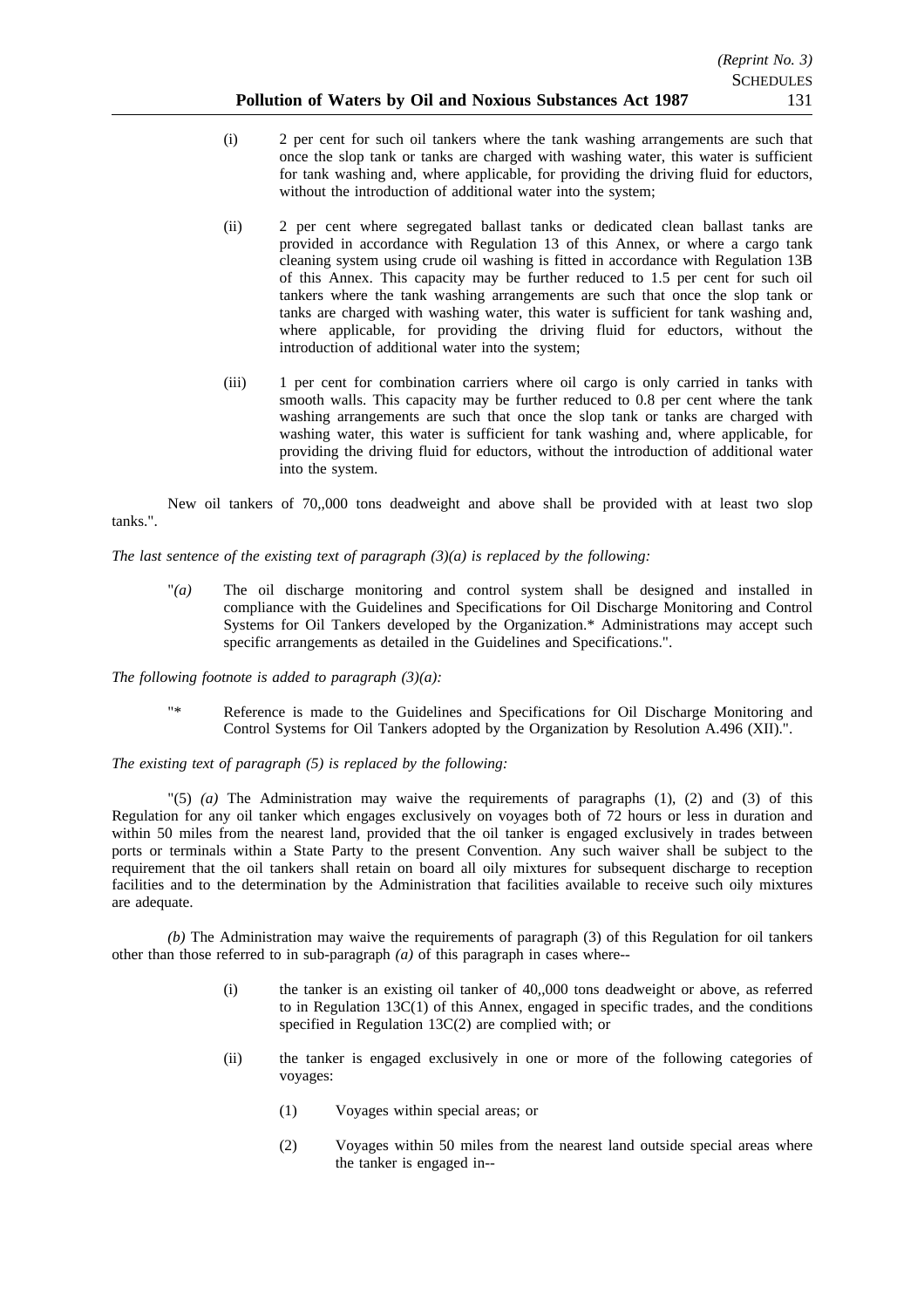- *(aa)* trades between ports or terminals of a State Party to the present Convention; or
- *(bb)* restricted voyages as determined by the Administration, and of 72 hours or less in duration--

provided that all of the following conditions are complied with:

- (3) All oily mixtures are retained on board for subsequent discharge to reception facilities;
- (4) For voyages specified in sub-paragraph *(b)*(ii)(2) of this paragraph, the Administration has determined that adequate reception facilities are available to receive such oily mixtures in those oil loading ports or terminals the tanker calls at;
- (5) The International Oil Pollution Prevention Certificate, when required, is endorsed to the effect that the ship is exclusively engaged in one or more of the categories of voyages specified in sub-paragraphs *(b)*(ii)(1) and *(b)*(ii)(2)*(bb)* of this paragraph; and
- (6) the quantity, time, and port of the discharge are recorded in the Oil Record Book.".

*The existing text of paragraph (7) is replaced by the following:*

"(7) The requirements of paragraphs (1), (2) and (3) of this Regulation shall not apply to oil tankers carrying asphalt or other products subject to the provisions of this Annex, which through their physical properties inhibit effective product/water separation and monitoring, for which the control of discharge under Regulation 9 of this Annex shall be effected by the retention of residues on board with discharge of all contaminated washings to reception facilities.".

#### Regulation 16

*The existing text of Regulation 16 is replaced by the following:*

#### *"Oil Discharge Monitoring and Control System and Oily-Water Separating and Oil Filtering Equipment*

(1) Any ship of 400 tons gross tonnage and above but less than 10,,000 tons gross tonnage shall be fitted with oily-water separating equipment (100 ppm equipment) complying with paragraph (6) of this Regulation. Any such ship which carries large quantities of oil fuel shall comply with paragraph (2) of this Regulation or paragraph (1) of Regulation 14.

(2) Any ship of 10,,000 tons gross tonnage and above shall be fitted either--

- *(a)* with oily-water separating equipment (100 ppm equipment) complying with paragraph (6) of this Regulation and with an oil discharge monitoring and control system complying with paragraph (5) of this Regulation; or
- *(b)* with oil filtering equipment (15 ppm equipment) complying with paragraph (7) of this Regulation.

(3) *(a)* The Administration may waive the requirements of paragraphs (1) and (2) of this Regulation for any ship engaged exclusively on--

- (i) voyages within special areas; or
- (ii) voyages within 12 miles of the nearest land outside special areas, provided the ship is in--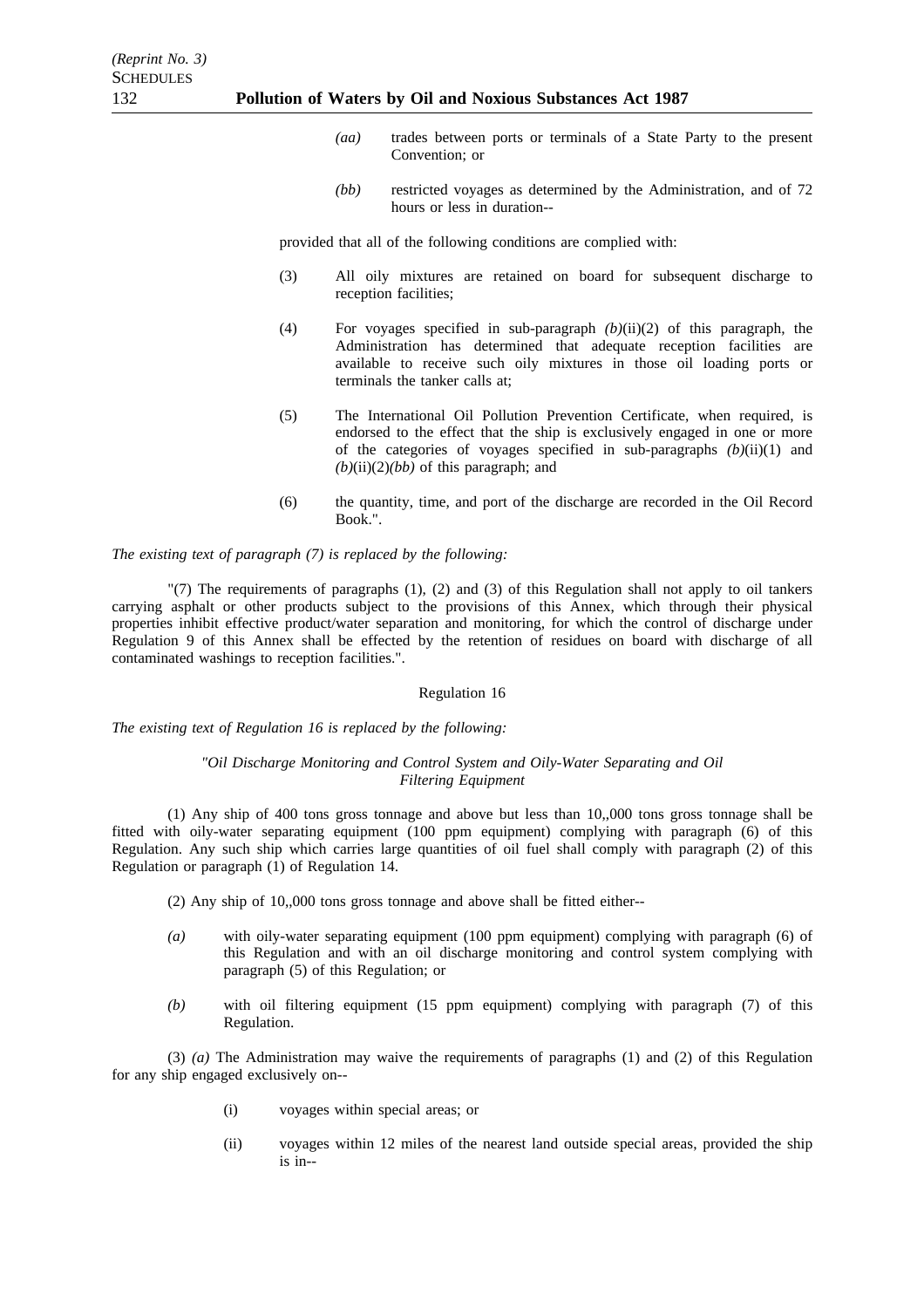- (1) trade between ports or terminals within a State Party to the present Convention; or
- (2) restricted voyages as determined by the Administration--

provided that all of the following conditions are complied with:

- (iii) The ship is fitted with a holding tank having a volume adequate, to the satisfaction of the Administration, for the total retention on board of the oily bilge water;
- (iv) All oily bilge water is retained on board for subsequent discharge to reception facilities;
- (v) The Administration has determined that adequate reception facilities are available to receive such oily bilge water in a sufficient number of ports or terminals the ship calls at;
- (vi) The International Oil Pollution Prevention Certificate, when required, is endorsed to the effect that the ship is exclusively engaged on the voyages specified in subparagraph  $(a)(i)$  or  $(a)(ii)(2)$  of this paragraph; and
- (vii) The quantity, time, and port of the discharge are recorded in the Oil Record Book.

*(b)* The Administration shall ensure that ships of less than 400 tons gross tonnage are equipped, as far as practicable, to retain on board oil or oily mixtures or discharge them in accordance with the requirements of Regulation 9(1)*(b)* of this Annex.

(4) For existing ships the requirements of paragraphs (1), (2) and (3) of this Regulation shall apply three years after the date of entry into force of the present Convention.

(5) An oil discharge monitoring and control system shall be of a design approved by the Administration. In considering the design of the oil content meter to be incorporated into the system, the Administration shall have regard to the specification recommended by the Organization.\* The system shall be fitted with a recording device to provide a continuous record of the oil content in parts per million. This record shall be identifiable as to time and date and shall be kept for at least three years. The system shall come into operation when there is any discharge of effluent into the sea and shall be such as will ensure that any discharge of oily mixture is automatically stopped when the oil content of effluent exceeds that permitted by Regulation 9(1)*(b)* of this Annex. Any failure of the system shall stop the discharge and be noted in the Oil Record Book. The defective unit shall be made operable before the ship commences its next voyage unless it is proceeding to a repair port. Existing ships shall comply with all of the provisions specified above except that the stopping of the discharge may be performed manually.

(6) Oily-water separating equipment referred to in paragraphs (1) and (2)*(a)* of this Regulation shall be of a design approved by the Administration and shall be such as will ensure that any oily mixture discharged into the sea after passing through the system has an oil content of less than 100 parts per million. In considering the design of such equipment, the Administration shall have regard to the specification recommended by the Organization.\*

(7) Oil filtering equipment referred to in paragraph  $(2)(b)$  of this Regulation shall be of a design approved by the Administration and shall be such as will ensure that any oily mixture discharged into the sea after passing through the system or systems has an oil content not exceeding 15 parts per million. It shall be provided with alarm arrangements to indicate when this level cannot be maintained. In considering the design of such equipment, the Administration shall have regard to the specification recommended by the Organization.\* In the case of ships less than 10,,000 tons gross tonnage, other than those carrying large quantities of oil fuel or those discharging bilge water under Regulation  $10(3)(b)$ , which are provided with oil filtering equipment in lieu of oily-water separating equipment, the requirements for the alarm arrangements shall be complied with as far as reasonable and practicable.".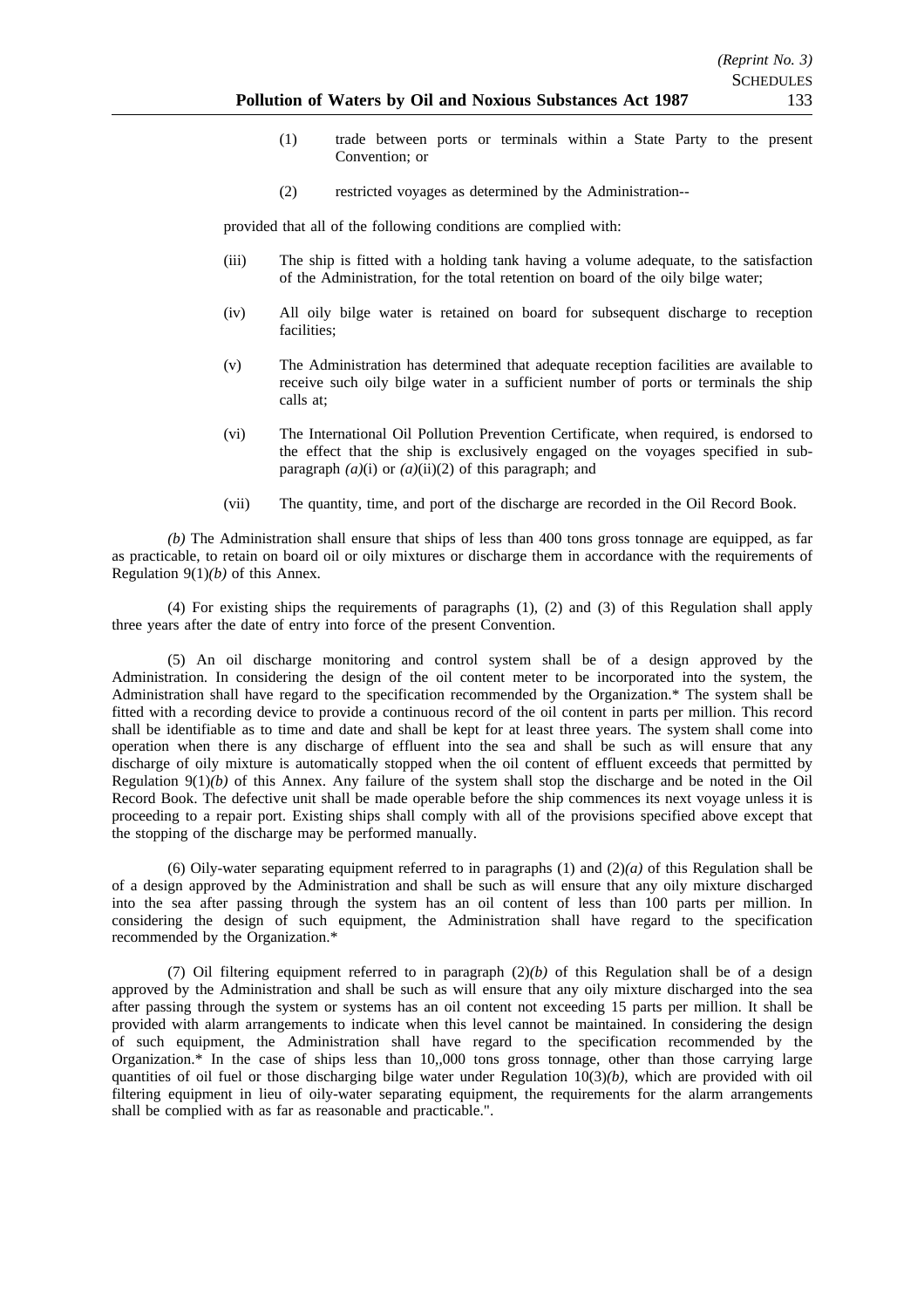*The following footnote is added to paragraphs (5), (6) and (7) of Regulation 16:*

"\* Reference is made to the Recommendation on International Performance and Test Specifications for Oily-Water Separating Equipment and Oil Content Meters adopted by the Organization by Resolution A.393 $(X)$ .".

#### Regulation 18

#### *Pumping, Piping and Discharge Arrangements of Oil Tankers*

#### *The existing text of Regulation 18 is replaced by the following:*

"(1) In every oil tanker, a discharge manifold for connexion to reception facilities for the discharge of dirty ballast water or oil contaminated water shall be located on the open deck on both sides of the ship.

(2) In every oil tanker, pipelines for the discharge to the sea of ballast water or oil contaminated water from cargo tank areas which may be permitted under Regulation 9 or Regulation 10 of this Annex shall be led to the open deck or to the ship's side above the waterline in the deepest ballast condition. Different piping arrangements to permit operation in the manner permitted in sub-paragraphs (6)*(a)* to *(e)* of this Regulation may be accepted.

(3) In new oil tankers means shall be provided for stopping the discharge into the sea of ballast water or oil contaminated water from cargo tank areas other than those discharges below the waterline permitted under paragraph (6) of this Regulation, from a position on the upper deck or above located so that the manifold in use referred to in paragraph (1) of this Regulation and the discharge to the sea from the pipelines referred to in paragraph (2) of this Regulation may be visually observed. Means for stopping the discharge need not be provided at the observation position if a positive communication system such as a telephone or radio system is provided between the observation position and the discharge control position.

(4) Every new oil tanker required to be provided with segregated ballast tanks or fitted with a crude oil washing system shall comply with the following requirements:

- *(a)* It shall be equipped with oil piping so designed and installed that oil retention in the lines is minimized; and
- *(b)* Means shall be provided to drain all cargo pumps and all oil lines at the completion of cargo discharge, where necessary by connexion to a stripping device. The line and pump drainings shall be capable of being discharged both ashore and to a cargo tank or a slop tank. For discharge ashore a special small diameter line shall be provided and shall be connected outboard of the ship's manifold valves.

(5) Every existing crude oil tanker required to be provided with segregated ballast tanks, or to be fitted with a crude oil washing system, or to operate with dedicated clean ballast tanks, shall comply with the provisions of paragraph (4)*(b)* of this Regulation.

(6) On every oil tanker the discharge of ballast water or oil contaminated water from cargo tank areas shall take place above the waterline, except as follows:

- *(a)* Segregated ballast and clean ballast may be discharged below the waterline--
	- (i) in ports or at offshore terminals, or
	- (ii) at sea by gravity,

provided that the surface of the ballast water has been examined immediately before the discharge to ensure that no contamination with oil has taken place.

*(b)* Existing oil tankers which, without modification, are not capable of discharging segregated ballast above the waterline may discharge segregated ballast below the waterline at sea, provided that the surface of the ballast water has been examined immediately before the discharge to ensure that no contamination with oil has taken place.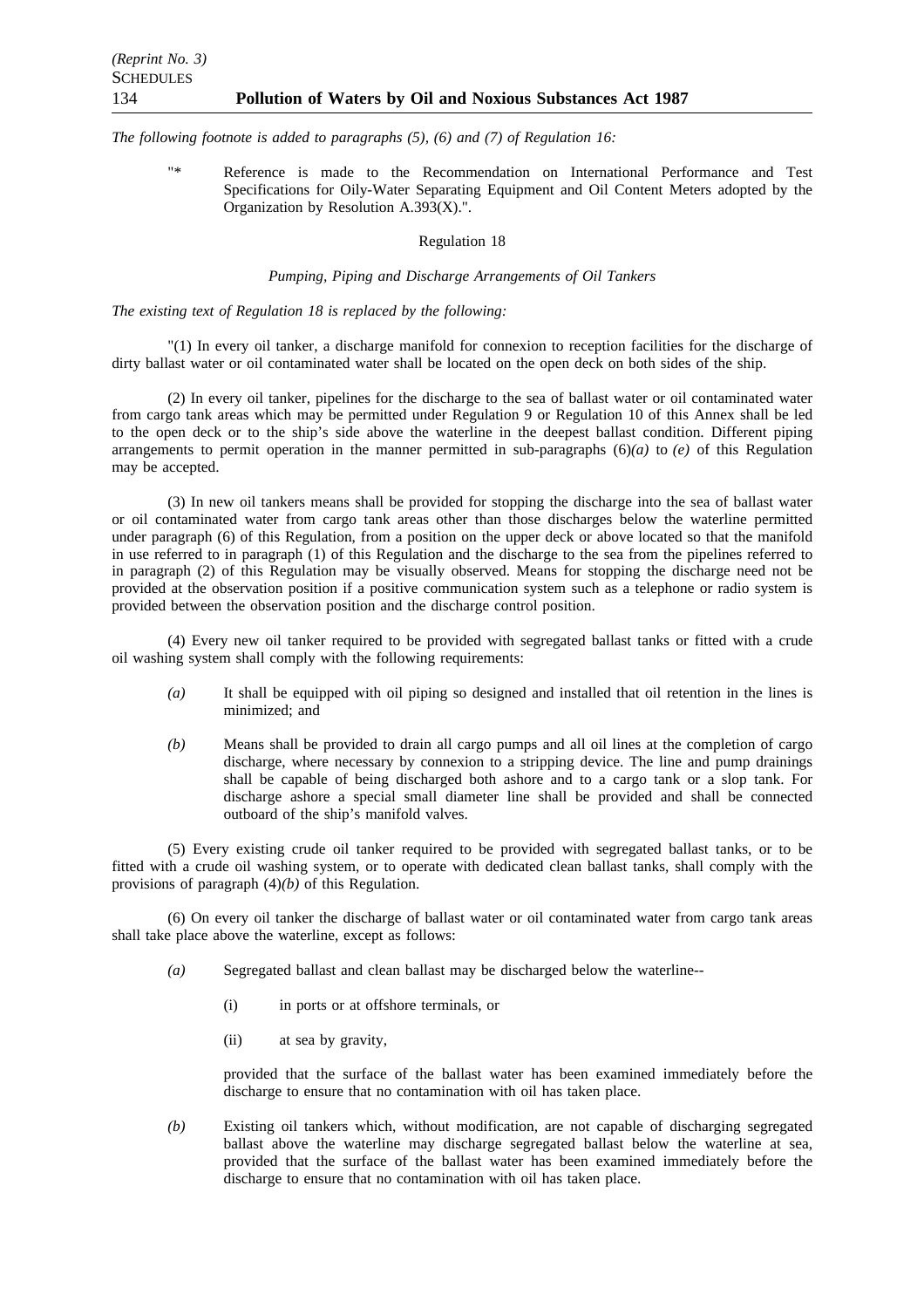- *(c)* Existing oil tankers operating with dedicated clean ballast tanks, which without modification are not capable of discharging ballast water from dedicated clean ballast tanks above the waterline, may discharge this ballast below the waterline provided that the discharge of the ballast water is supervised in accordance with Regulation 13A(3) of this Annex.
- *(d)* On every oil tanker at sea, dirty ballast water or oil contaminated water from tanks in the cargo area, other than slop tanks, may be discharged by gravity below the waterline, provided that sufficient time has elapsed in order to allow oil/water separation to have taken place and the ballast water has been examined immediately before the discharge with an oil/water interface detector referred to in Regulation  $15(3)(b)$  of this Annex, in order to ensure that the height of the interface is such that the discharge does not involve any increased risk of harm to the marine environment.
- *(e)* On existing oil tankers at sea, dirty ballast water or oil contaminated water from cargo tank areas may be discharged below the waterline, subsequent to or in lieu of the discharge by the method referred to in sub-paragraph *(d)* of this paragraph, provided that--
	- (i) a part of the flow of such water is led through permanent piping to a readily accessible location on the upper deck or above where it may be visually observed during the discharge operation; and
	- (ii) such part flow arrangements comply with the requirements established by the Administration, which shall contain at least all the provisions of the Specifications for the Design, Installation and Operation of a Part Flow System for Control of Overboard Discharges adopted by the Organization.".

# Regulation 20

# *Oil Record Book*

# *The existing texts of paragraphs (1) and (2) are replaced by the following:*

"(1) Every oil tanker of 150 tons gross tonnage and above and every ship of 400 tons gross tonnage and above other than an oil tanker shall be provided with an Oil Record Book Part I (Machinery Space Operations). Every oil tanker of 150 tons gross tonnage and above shall also be provided with an Oil Record Book Part II (Cargo/Ballast Operations). The Oil Record Book(s), whether as a part of the ship's official log book or otherwise, shall be in the Form(s) specified in Appendix III to this Annex.

(2) The Oil Record Book shall be completed on each occasion, on a tank to tank basis if appropriate, whenever any of the following operations take place in the ship:

- *(a)* For machinery space operations (all ships)--
	- (i) ballasting or cleaning of oil fuel tanks;
	- (ii) discharge of dirty ballast or cleaning water from tanks referred to under (i) of the sub-paragraph;
	- (iii) disposal of oily residues (sludge);
	- (iv) discharge overboard or disposal otherwise of bilge water which has accumulated in machinery spaces.
- *(b)* For cargo/ballast operations (oil tankers)--
	- (i) loading of oil cargo;
	- (ii) internal transfer of oil cargo during voyage;
	- (iii) unloading of oil cargo;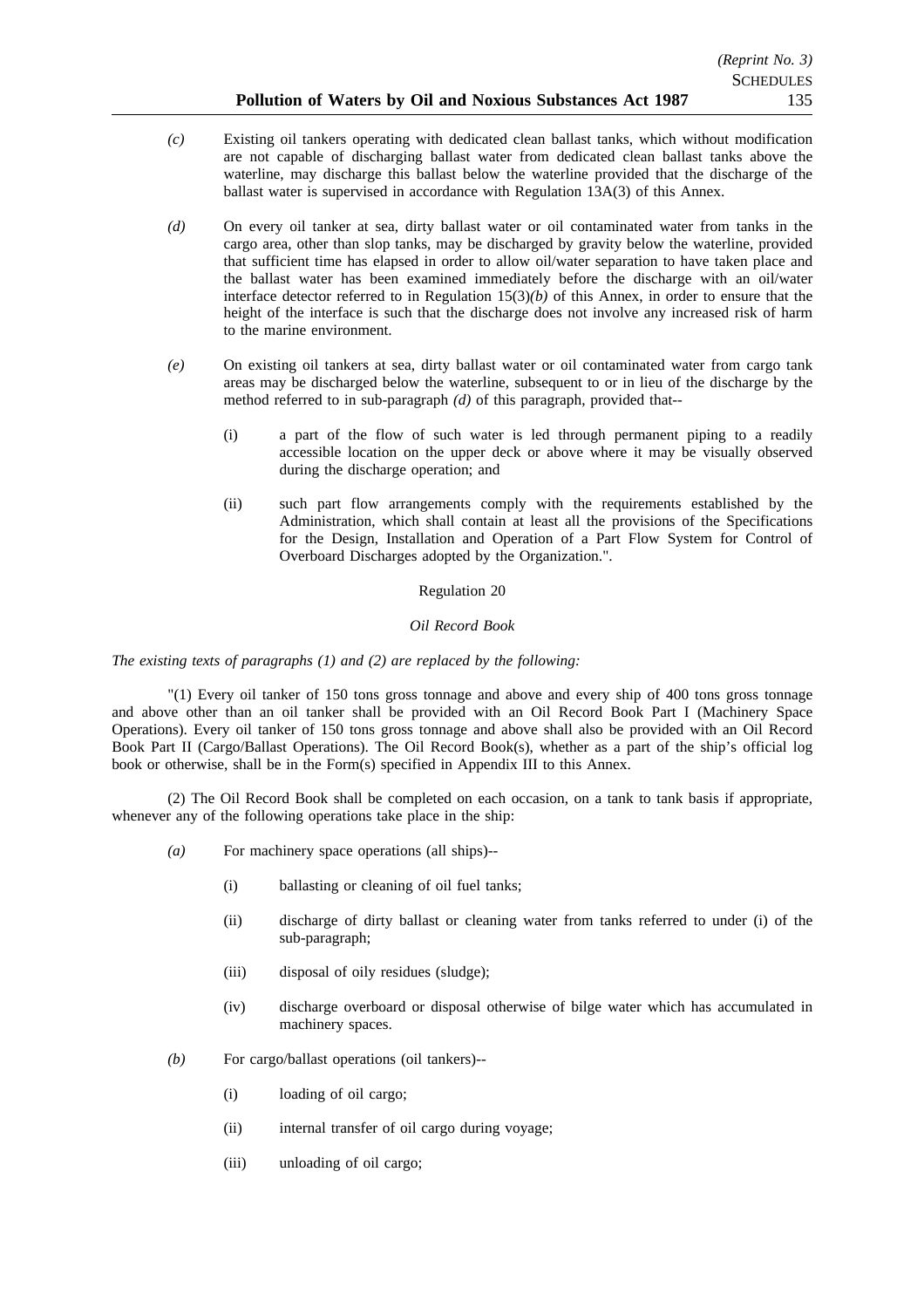- (iv) ballasting of cargo tanks and dedicated clean ballast tanks;
- (v) cleaning of cargo tanks including crude oil washing;
- (vi) discharge of ballast except from segregated ballast tanks;
- (vii) discharge of water from slop tanks;
- (viii) closing of all applicable valves or similar devices after slop tank discharge operations;
- (ix) closing of valves necessary for isolation of dedicated clean ballast tanks from cargo and stripping lines after slop tank discharge operations;
- (x) disposal of residues.".

*The second sentence of paragraph (4) is replaced by the following:*

"Each completed operation shall be signed by the officer or officers in charge of the operations concerned and each completed page shall be signed by the master of the ship.".

# *The following new paragraph is added to the existing text:*

"(7) For oil tankers of less than 150 tons gross tonnage operating in accordance with Regulation 15(4) of this Annex an appropriate Oil Record Book should be developed by the Administration.".

# Regulation 21

# *Special Requirements for Drilling Rigs and other Platforms*

*The following new sub-paragraph is added to the existing text:*

"*(d)* Outside special areas and more than 12 nautical miles from the nearest land and subject to the provisions of Regulation 11 of this Annex, the discharge from such drilling rigs and platforms when stationary into the sea of oil or oily mixtures shall be prohibited except when the oil content of the discharges without dilution does not exceed 100 parts per million unless there are appropriate national regulations which are more stringent, in which case the appropriate national regulations shall apply.".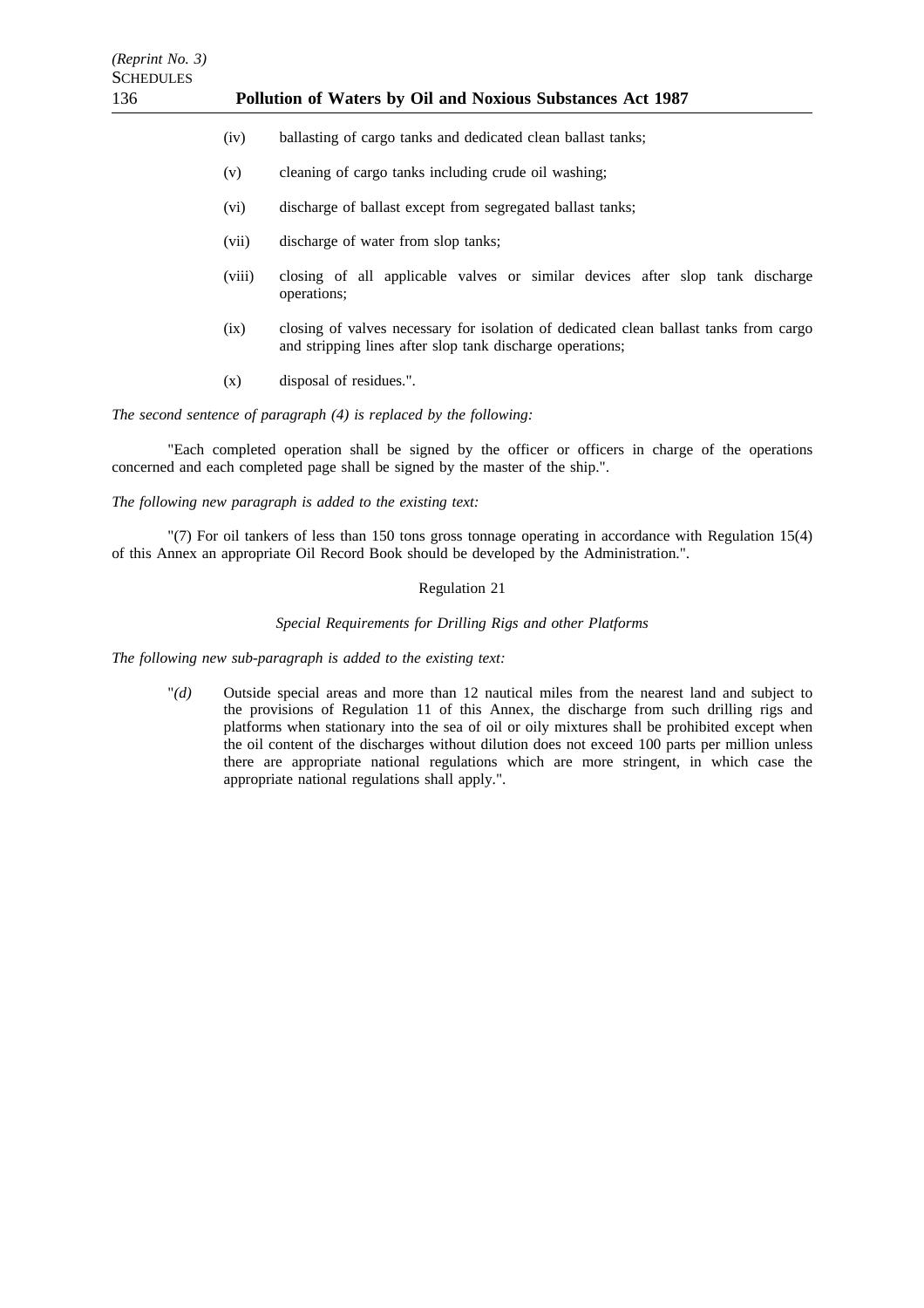# Regulation 25

#### *Subdivision and Stability*

*The existing text of sub-paragraph (a) of paragraph (2) is replaced by the following and sub-paragraphs (b), (c) and (d) are renumbered as (d), (e) and (f):*

- (i) Longitudinal extent  $1/3$  ( $L^{\frac{2}{3}}$ ) or 14.5 metres, whichever is less (ii) Transverse extent B/5 or 11.5 metres, whichever is less (Inboard from the ship's side at right angles to the centreline at the level of the summer load line) (iii) Vertical extent From the moulded line of the bottom shell plating at centreline, upwards without limit *(b)* Bottom damage For 0.3L from the Any other part of the ship forward perpendicular of the ship (i) Longitudinal  $1/3(L^{2k})$  or 14.5 metres,  $1/3(L^{2k})$  or 5 metres, extent whichever is less whichever is less whichever is less (ii) Transverse  $B/6$  or 10 metres,  $B/6$  or 5 metres, whichever extent whichever is less is less whichever is less (iii) Vertical extent B/15 or 6 metres, B/15 or 6 metres, whichever whichever is less, is less, measured from the measured from the moulded line of the bottom moulded line of the shell plating at centreline bottom shell plating at centreline
- *(c)* If any damage of a lesser extent than the maximum extent of damage specified in sub-paragraphs  $(a)$  and  $(b)$  of this paragraph would result in a more severe condition, such damage shall be considered.".

*The existing text of sub-paragraph (3)(c) is replaced by the following:*

"*(a)* Side damage

"*(c)* The stability in the final stage of flooding shall be investigated and may be regarded as sufficient if the righting lever curve has at least a range of 20 degrees beyond the position of equilibrium in association with a maximum residual righting lever of at least 0.1 metre within the 20 degrees range; the area under the curve within this range shall not be less than 0.0175 metre radians. Unprotected openings shall not be immersed within this range unless the space concerned is assumed to be flooded. Within this range, the immersion of any of the openings listed in sub-paragraph *(a)* of this paragraph and other openings capable of being closed weathertight may be permitted.".

*The following new sub-paragraph is added to the existing text of paragraph (3):*

"*(e)* Equalization arrangements requiring mechanical aids such as valves or cross-levelling pipes, if fitted, shall not be considered for the purpose of reducing an angle of heel or attaining the minimum range of residual stability to meet the requirements of sub-paragraphs *(a)*, *(b)* and *(c)* of this paragraph and sufficient residual stability shall be maintained during all stages were equalization is used. Spaces which are linked by ducts of a large cross-sectional area may be considered to be common."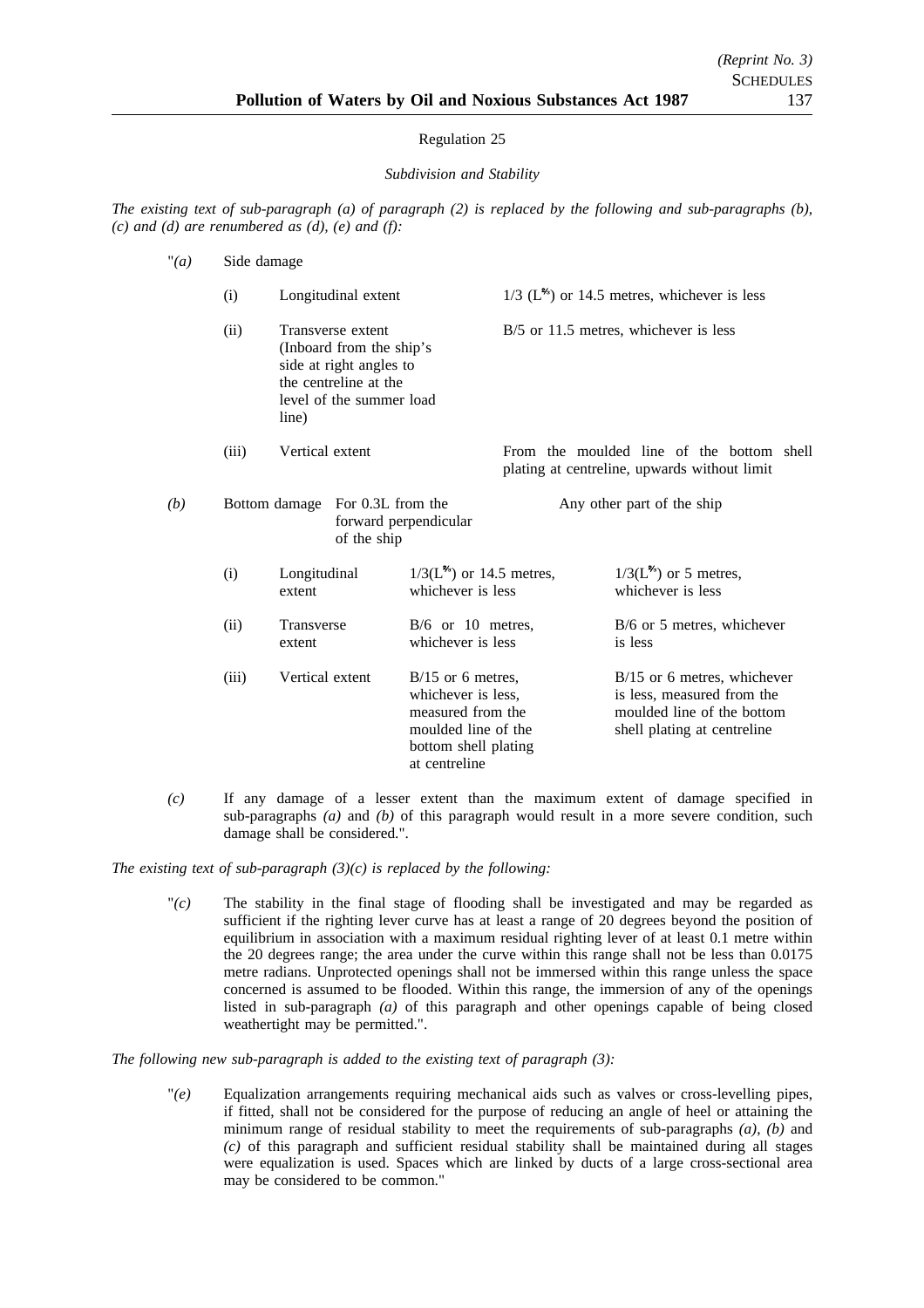*The existing text of paragraph (4)(b) is replaced by the following:*

"*(b)* The permeabilities assumed for spaces flooded as a result of damage shall be as follows:

| <i>Permeabilities</i> |
|-----------------------|
| 0.60                  |
| 0.95                  |
| 0.85                  |
| 0.95                  |
| 0 to $0.95*$          |
| 0 to $0.95*$          |
|                       |

\* The permeability of partially filled compartments shall be consistent with the amount of liquid carried in the compartment. Whenever damage penetrates a tank containing liquids, it shall be assumed that the contents are completely lost from that compartment and replaced by salt water up to the level of the final plane of equilibrium.".

\_\_\_\_\_\_\_\_\_\_\_\_\_\_\_\_\_\_\_\_\_\_\_\_\_\_\_\_\_\_\_\_\_\_\_\_\_\_\_\_\_\_\_\_\_\_\_\_\_\_\_\_\_\_\_\_\_\_\_\_\_\_\_\_\_\_\_\_\_\_\_\_\_\_\_\_\_\_\_\_\_\_\_\_\_\_\_\_\_\_\_

*The first phrase of paragraph (5) is amended to read--*

"(5) The Master of every new oil tanker and the person in charge of a new non-self-propelled oil tanker to which this Annex applies shall be supplied in an approved form with:".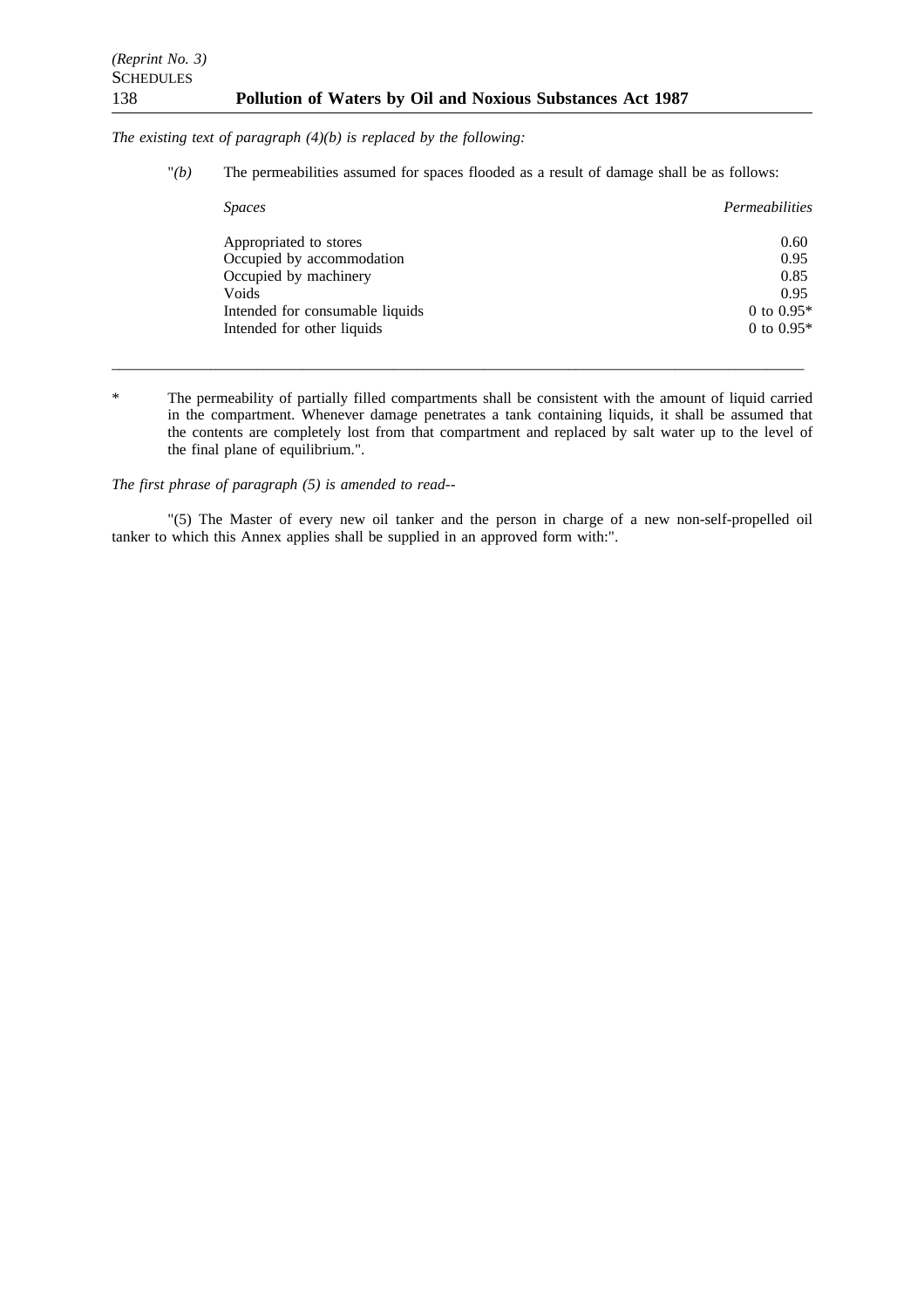*(Reprint No. 3)*

# **Appendix II**

*The existing form of Certificate is replaced by the following forms:*

#### "FORMS OF CERTIFICATE AND SUPPLEMENTS

#### **INTERNATIONAL OIL POLLUTION PREVENTION CERTIFICATE**

(Note: This Certificate shall be supplemented by a Record of Construction and Equipment)

Issued under the provisions of the International Convention for the Prevention of Pollution from Ships, 1973, as modified by the Protocol of 1978 relating thereto (hereinafter referred to as "the Convention") under the authority of the Government of:

.................................................................... *(full designation of the country)*

by . . . . . . . . . . . . . . . . . . . . . . . . . . . . . . . . . . . . . . . . . . . . . . . . . . . . . . . . . . . . . . . . . . . . *(full designation of the competent person or organization authorized under the provisions of the Convention)*

| Name of ship | <i>Distinctive</i><br>number or<br>letters | Port of<br>registry | Gross<br>tonnage |
|--------------|--------------------------------------------|---------------------|------------------|
|--------------|--------------------------------------------|---------------------|------------------|

Type of ship:

Oil tanker\*

Ship other than an oil tanker with cargo tanks coming under Regulation 2(2) of Annex I of the Convention\*

Ship other than any of the above\*

\* Delete as appropriate.

#### THIS IS TO CERTIFY:

- 1. That the ship has been surveyed in accordance with Regulation 4 of Annex I of the Convention; and
- 2. That the survey shows that the structure, equipment, systems, fittings, arrangement and material of the ship and the condition thereof are in all respects satisfactory and that the ship complies with the applicable requirements of Annex I of the Convention.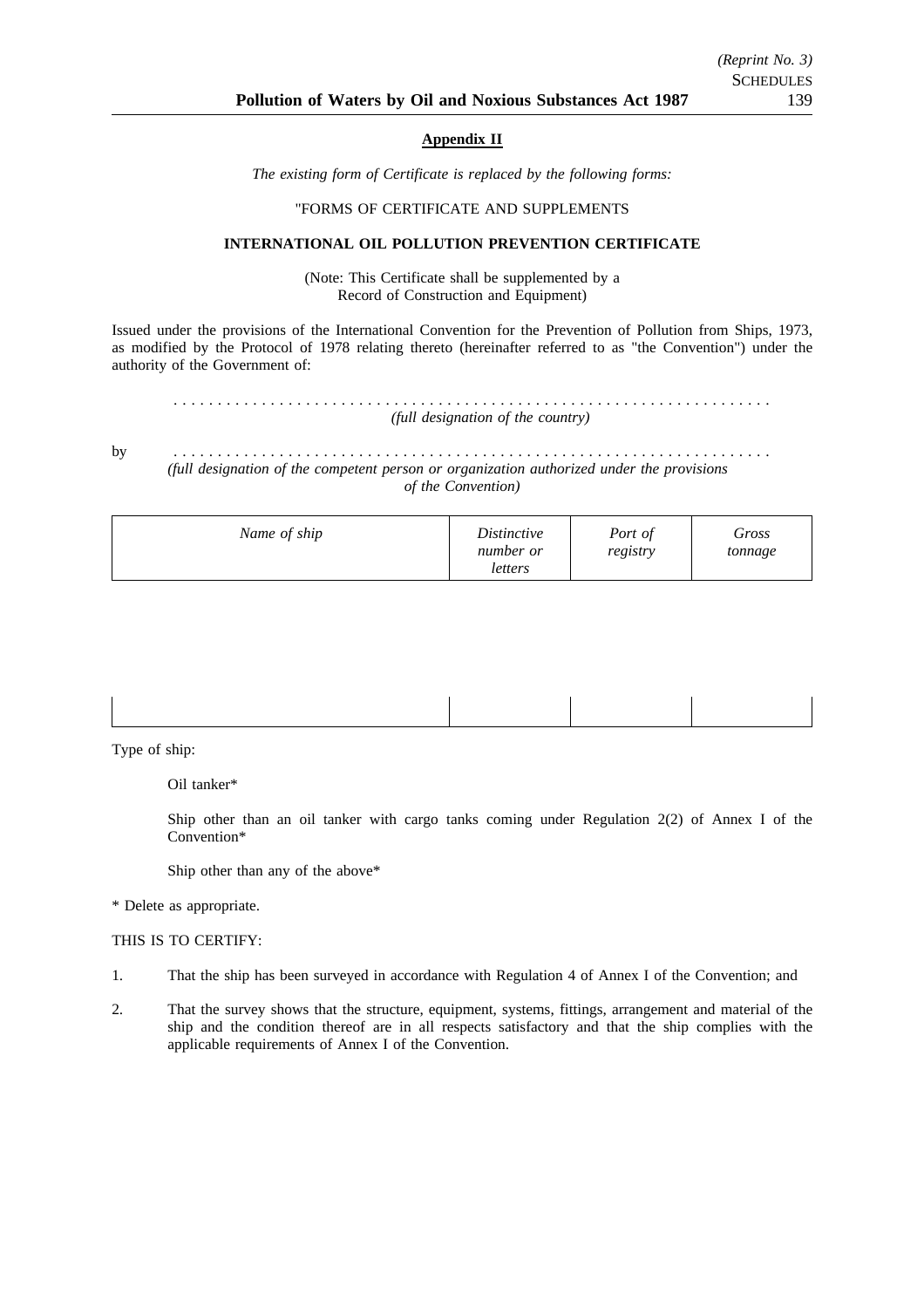| (Reprint No. 3)  |                                                            |
|------------------|------------------------------------------------------------|
| <b>SCHEDULES</b> |                                                            |
| 140              | Pollution of Waters by Oil and Noxious Substances Act 1987 |

This Certificate is valid until ...................................................... subject to surveys in accordance with Regulation 4 of Annex I of the Convention.

|                 | (Place of issue of Certificate)           |
|-----------------|-------------------------------------------|
|                 |                                           |
| (Date of issue) | (Signature of duly authorized)            |
|                 | <i>official issuing the Certificate</i> ) |

*(Seal or stamp of the Authority, as appropriate)*

#### **ENDORSEMENT FOR ANNUAL AND INTERMEDIATE SURVEYS**

THIS IS TO CERTIFY that at a survey required by Regulation 4 of Annex I of the Convention the ship was found to comply with the relevant provisions of the Convention:

| Date $\ldots \ldots \ldots \ldots \ldots \ldots \ldots \ldots \ldots$        |
|------------------------------------------------------------------------------|
|                                                                              |
|                                                                              |
| (Seal or stamp of the Authority, as appropriate)                             |
| (Signature of duly authorized official)                                      |
|                                                                              |
| Date $\ldots \ldots \ldots \ldots \ldots \ldots \ldots \ldots \ldots$        |
| (Seal or stamp of the Authority, as appropriate)                             |
| (Signature of duly authorized official)                                      |
|                                                                              |
| Date $\ldots \ldots \ldots \ldots \ldots \ldots \ldots \ldots \ldots \ldots$ |
| (Seal or stamp of the Authority, as appropriate)                             |
| (Signature of duly authorized official)                                      |
|                                                                              |
|                                                                              |
| (Seal or stamp of the Authority, as appropriate)                             |
|                                                                              |

\*Delete as appropriate.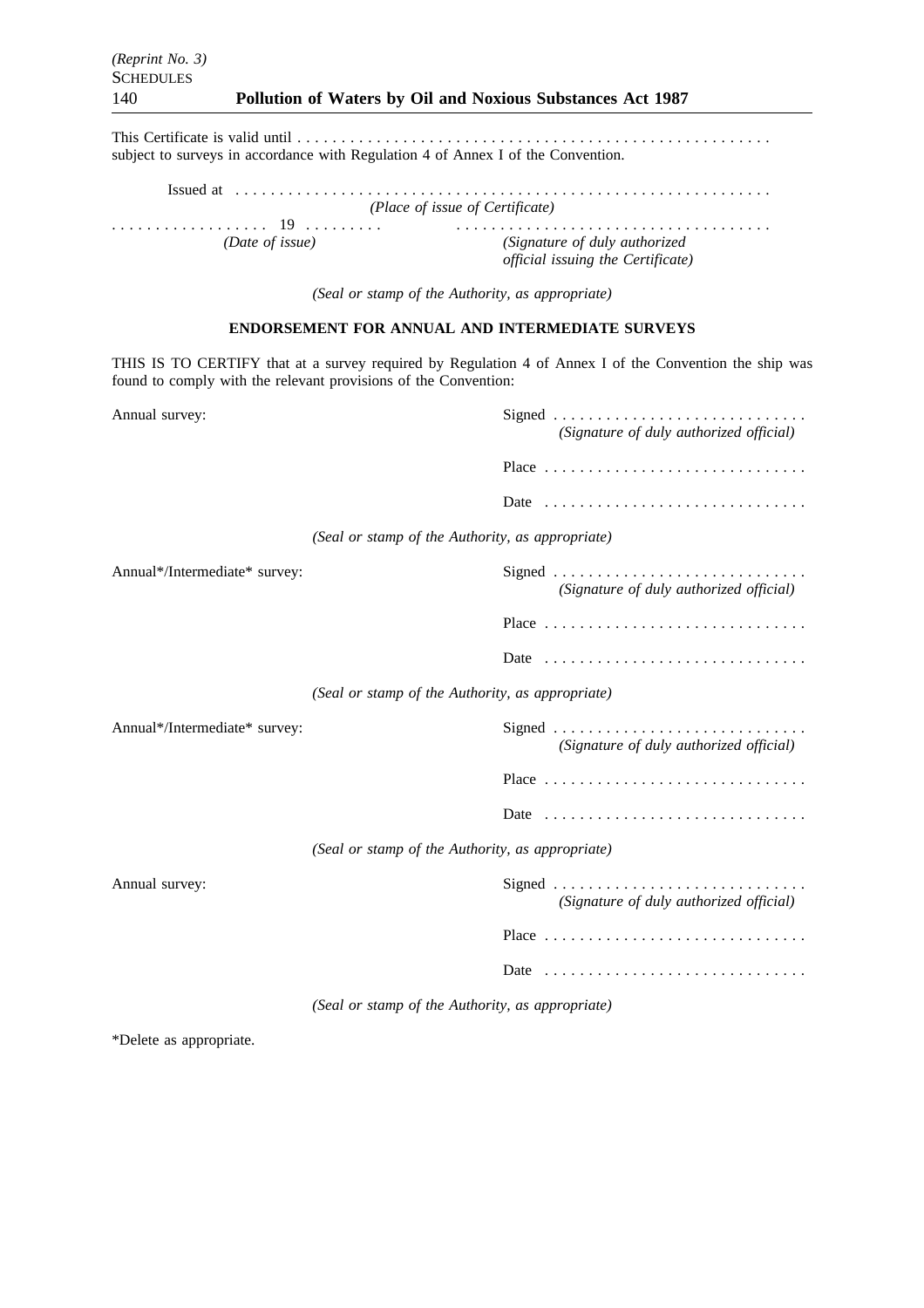# FORM A

# SUPPLEMENT TO THE INTERNATIONAL OIL POLLUTION PREVENTION CERTIFICATE (IOPP CERTIFICATE)

# RECORD OF CONSTRUCTION AND EQUIPMENT FOR SHIPS OTHER THAN OIL TANKERS

In respect of the provisions of Annex I of the International Convention for the Prevention of Pollution from Ships, 1973, as modified by the Protocol of 1978 relating thereto (hereinafter referred to as "the Convention")

|                                          | Notes:                                                                                                                                                                             |                                                                                                                                                                                                                                                                                                   |                                                                                                                                            |  |  |
|------------------------------------------|------------------------------------------------------------------------------------------------------------------------------------------------------------------------------------|---------------------------------------------------------------------------------------------------------------------------------------------------------------------------------------------------------------------------------------------------------------------------------------------------|--------------------------------------------------------------------------------------------------------------------------------------------|--|--|
|                                          | 1.                                                                                                                                                                                 | This form is to be used for the third type of ships as categorized in the IOPP Certificate, i.e.<br>"ships other than any of the above". For oil tankers and ships other than oil tankers with<br>cargo tanks coming under Regulation 2(2) of Annex I of the convention, Form B shall be<br>used. |                                                                                                                                            |  |  |
|                                          | 2.                                                                                                                                                                                 | This Record shall be permanently attached to the IOPP Certificate. The IOPP Certificate<br>shall be available on board the ship at all times.                                                                                                                                                     |                                                                                                                                            |  |  |
|                                          | 3.                                                                                                                                                                                 |                                                                                                                                                                                                                                                                                                   | If the language of the original Record is neither English nor French, the text shall include a<br>translation into one of these languages. |  |  |
|                                          | 4.                                                                                                                                                                                 | Entries in boxes shall be made by inserting either a cross (x) for the answers "yes" and<br>"applicable" or a dash (--) for the answers "no" and "not applicable" as appropriate.                                                                                                                 |                                                                                                                                            |  |  |
|                                          | 5.<br>Regulations mentioned in this Record refer to Regulations of Annex I of the Convention and<br>resolutions refer to those adopted by the International Maritime Organization. |                                                                                                                                                                                                                                                                                                   |                                                                                                                                            |  |  |
| 1                                        |                                                                                                                                                                                    |                                                                                                                                                                                                                                                                                                   | PARTICULARS OF SHIP                                                                                                                        |  |  |
|                                          | 1.1                                                                                                                                                                                |                                                                                                                                                                                                                                                                                                   |                                                                                                                                            |  |  |
|                                          |                                                                                                                                                                                    |                                                                                                                                                                                                                                                                                                   |                                                                                                                                            |  |  |
|                                          | 1.2                                                                                                                                                                                |                                                                                                                                                                                                                                                                                                   |                                                                                                                                            |  |  |
|                                          | 1.3                                                                                                                                                                                |                                                                                                                                                                                                                                                                                                   |                                                                                                                                            |  |  |
|                                          | 1.4                                                                                                                                                                                |                                                                                                                                                                                                                                                                                                   |                                                                                                                                            |  |  |
|                                          | 1.5                                                                                                                                                                                |                                                                                                                                                                                                                                                                                                   | Date of build:                                                                                                                             |  |  |
|                                          |                                                                                                                                                                                    | 1.5.1                                                                                                                                                                                                                                                                                             |                                                                                                                                            |  |  |
|                                          |                                                                                                                                                                                    | 1.5.2                                                                                                                                                                                                                                                                                             | Date on which keel was laid or ship was                                                                                                    |  |  |
|                                          |                                                                                                                                                                                    | 1.5.3                                                                                                                                                                                                                                                                                             | Date of delivery                                                                                                                           |  |  |
| 1.6<br>Major conversion (if applicable): |                                                                                                                                                                                    |                                                                                                                                                                                                                                                                                                   |                                                                                                                                            |  |  |
|                                          |                                                                                                                                                                                    | 1.6.1                                                                                                                                                                                                                                                                                             |                                                                                                                                            |  |  |
|                                          |                                                                                                                                                                                    | 1.6.2                                                                                                                                                                                                                                                                                             | Date on which conversion was commenced                                                                                                     |  |  |
|                                          |                                                                                                                                                                                    | 1.6.3                                                                                                                                                                                                                                                                                             |                                                                                                                                            |  |  |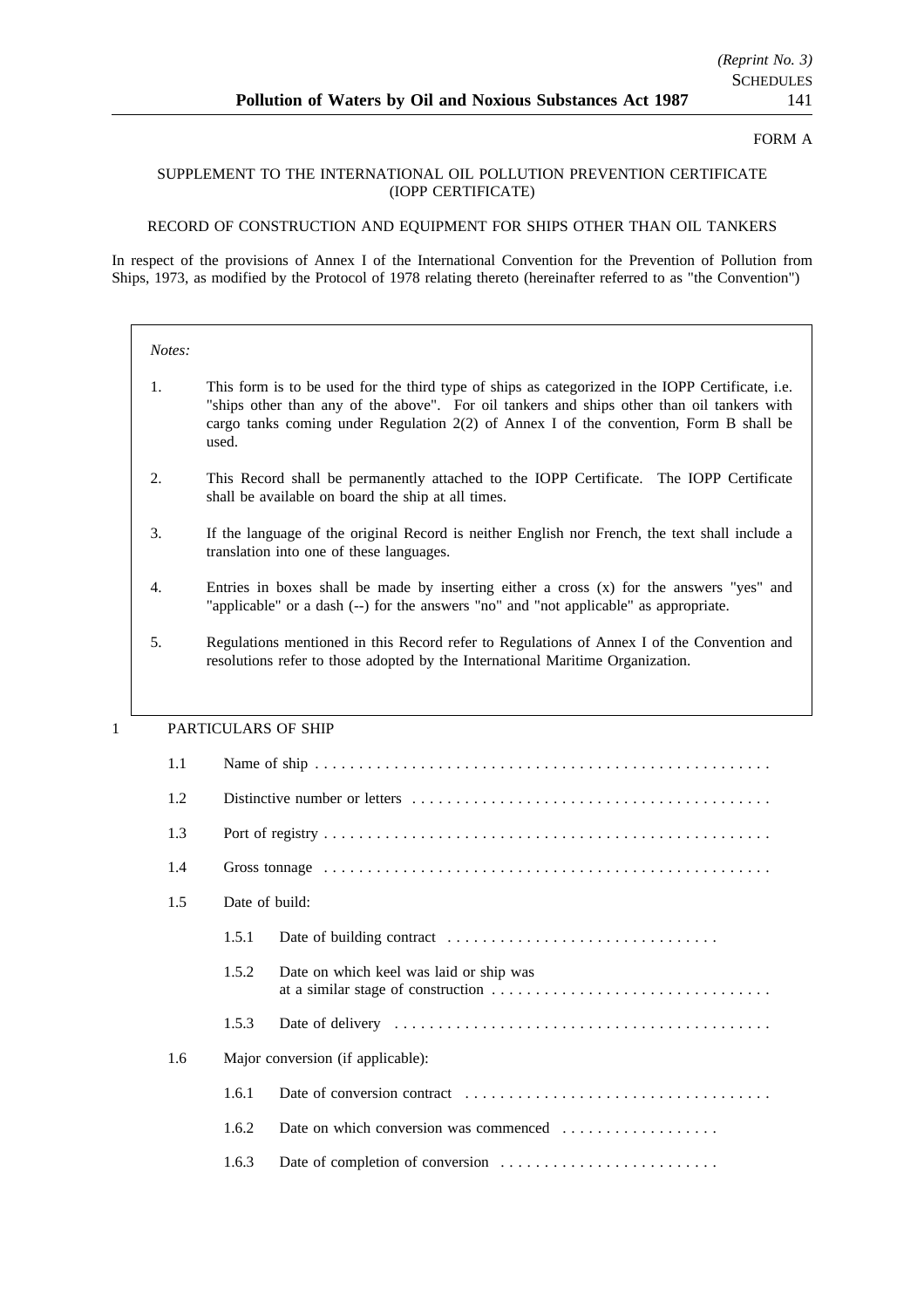|                | 1.7 | Status of ship:         |                                                                                                                                                                                                                         |                  |  |  |  |  |
|----------------|-----|-------------------------|-------------------------------------------------------------------------------------------------------------------------------------------------------------------------------------------------------------------------|------------------|--|--|--|--|
|                |     | 1.7.1                   | New ship in accordance with Regulation $1(6)$                                                                                                                                                                           | $\Box$           |  |  |  |  |
|                |     | 1.7.2                   | Existing ship in accordance with Regulation $1(7)$                                                                                                                                                                      | □                |  |  |  |  |
|                |     | 1.7.3                   | The ship has been accepted by the Administration as an "existing ship"<br>under Regulation $1(7)$ due to unforeseen delay in delivery                                                                                   | □                |  |  |  |  |
| $\overline{c}$ |     |                         | EQUIPMENT FOR THE CONTROL OF OIL DISCHARGE FROM MACHINERY SPACE BILGES<br>AND OIL FUEL TANKS (Regulations 10 and 16)                                                                                                    |                  |  |  |  |  |
|                | 2.1 |                         | Carriage of ballast water in oil fuel tanks:                                                                                                                                                                            |                  |  |  |  |  |
|                |     | 2.1.1                   | The ship may under normal conditions carry ballast water<br>in oil fuel tanks                                                                                                                                           | $\Box$           |  |  |  |  |
|                |     | 2.1.2                   | The ship does not under normal conditions carry ballast water<br>in oil fuel tanks                                                                                                                                      | $\Box$           |  |  |  |  |
|                | 2.2 |                         | Type of separating/filtering equipment fitted:                                                                                                                                                                          |                  |  |  |  |  |
|                |     | 2.2.1                   | Equipment capable of producing effluent with oil content less<br>than 100 ppm;                                                                                                                                          | $\Box$           |  |  |  |  |
|                |     | 2.2.2                   | Equipment capable of producing effluent with oil content not<br>exceeding 15 ppm                                                                                                                                        | $\Box$           |  |  |  |  |
|                | 2.3 | Type of control system: |                                                                                                                                                                                                                         |                  |  |  |  |  |
|                |     | 2.3.1                   | Discharge monitoring and control system (Regulation $16(5)$ )                                                                                                                                                           |                  |  |  |  |  |
|                |     |                         | with automatic stopping device<br>$\cdot$<br>$\cdot$ .2<br>with manual stopping device                                                                                                                                  | $\Box$<br>$\Box$ |  |  |  |  |
|                |     | 2.3.2                   | 15 ppm alarm (Regulation $16(7)$ )                                                                                                                                                                                      | $\Box$           |  |  |  |  |
|                |     | 2.3.3                   | Automatic stopping device for discharges in special areas<br>(Regulation $10(3)(b)(vi)$ )                                                                                                                               | $\Box$           |  |  |  |  |
|                |     | 2.3.4                   | Oil content meter (resolution A.444 (XI))                                                                                                                                                                               |                  |  |  |  |  |
|                |     |                         | with recording device<br>$\cdot$<br>$\cdot$ .2<br>without recording device                                                                                                                                              | □<br>$\Box$      |  |  |  |  |
|                | 2.4 |                         | Approval standards:                                                                                                                                                                                                     |                  |  |  |  |  |
|                |     | 2.4.1                   | The separating/filtering equipment:                                                                                                                                                                                     |                  |  |  |  |  |
|                |     |                         | has been approved in accordance with resolution $A.393(X)$<br>$\cdot$<br>$\cdot$<br>has been approved in accordance with resolution A.233 (VII)<br>$\cdot$ 3<br>has been approved in accordance with national standards | ⊔<br>$\Box$      |  |  |  |  |
|                |     |                         | not based upon resolution A.393 (X) or A.233 (VII)<br>$\mathcal{A}$<br>has not been approved                                                                                                                            | □<br>$\Box$      |  |  |  |  |
|                |     | 2.4.2                   | The process unit has been approved in accordance with resolution<br>A.444 (XI)                                                                                                                                          | □                |  |  |  |  |
|                |     | 2.4.3                   | The oil content meter has been approved in accordance with resolution<br>A.393 $(X)$                                                                                                                                    | $\Box$           |  |  |  |  |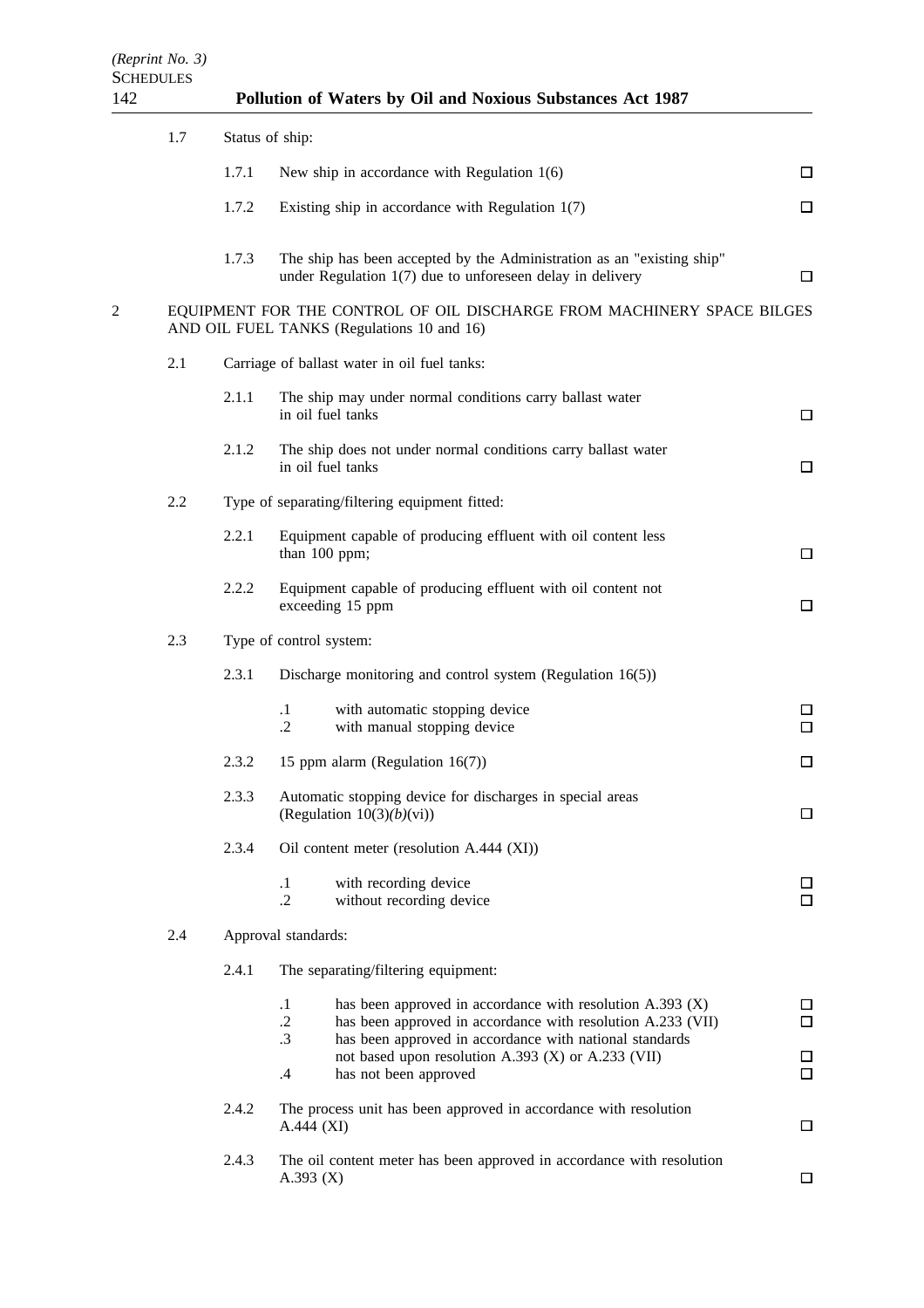|                                                    |     |                                                                                                                                                                                                      |                                                   | (Reprint No. 3)<br><b>SCHEDULES</b> |  |
|----------------------------------------------------|-----|------------------------------------------------------------------------------------------------------------------------------------------------------------------------------------------------------|---------------------------------------------------|-------------------------------------|--|
|                                                    |     | Pollution of Waters by Oil and Noxious Substances Act 1987                                                                                                                                           |                                                   | 143                                 |  |
|                                                    | 2.5 | Maximum throughput of the system is $\dots \dots \dots \dots \dots \dots \dots \dots \dots$ m <sup>3</sup> /h                                                                                        |                                                   |                                     |  |
|                                                    | 2.6 | Application:                                                                                                                                                                                         |                                                   |                                     |  |
|                                                    |     | 2.6.1<br>The ship is not required to be fitted with the above equipment<br>until 19 * in accordance with Regulation 16(4)                                                                            |                                                   | $\Box$                              |  |
| 3                                                  |     | TANKS FOR OIL RESIDUES (SLUDGE) (Regulation 17)                                                                                                                                                      |                                                   |                                     |  |
|                                                    | 3.1 | The ship is provided with oil residue (sludge) tanks with the total capacity                                                                                                                         |                                                   | $\Box$                              |  |
|                                                    | 3.2 | Means for the disposal of oil residue in addition to the provision of sludge                                                                                                                         |                                                   | □                                   |  |
| STANDARD DISCHARGE CONNECTION (Regulation 19)<br>4 |     |                                                                                                                                                                                                      |                                                   |                                     |  |
|                                                    | 4.1 | The ship is provided with a pipeline for the discharge of residues from<br>machinery bilges to reception facilities, fitted with a standard discharge<br>connection in accordance with Regulation 19 |                                                   | □                                   |  |
| ∗                                                  |     | Insert the date three years after the date of entry into force of the Convention.                                                                                                                    |                                                   |                                     |  |
| 5                                                  |     | <b>EXEMPTION</b>                                                                                                                                                                                     |                                                   |                                     |  |
|                                                    | 5.1 | Exemptions have been granted by the Administration from the requirements of Chapter II of<br>Annex I of the Convention in accordance with Regulation $2(4)(a)$ on those items listed under           |                                                   |                                     |  |
| 6                                                  |     | EQUIVALENTS (Regulation 3)                                                                                                                                                                           |                                                   |                                     |  |
|                                                    | 6.1 | Equivalents have been approved by the Administration for certain requirements of Annex I                                                                                                             |                                                   |                                     |  |
|                                                    |     |                                                                                                                                                                                                      |                                                   |                                     |  |
|                                                    |     | THIS IS TO CERTIFY that this Record is correct in all respects.                                                                                                                                      |                                                   |                                     |  |
|                                                    |     | (Place of issue of the Record)                                                                                                                                                                       |                                                   |                                     |  |
|                                                    |     | Record)                                                                                                                                                                                              | (Signature of duly authorized officer issuing the |                                     |  |

*(Seal or stamp of the issuing Authority, as appropriate)*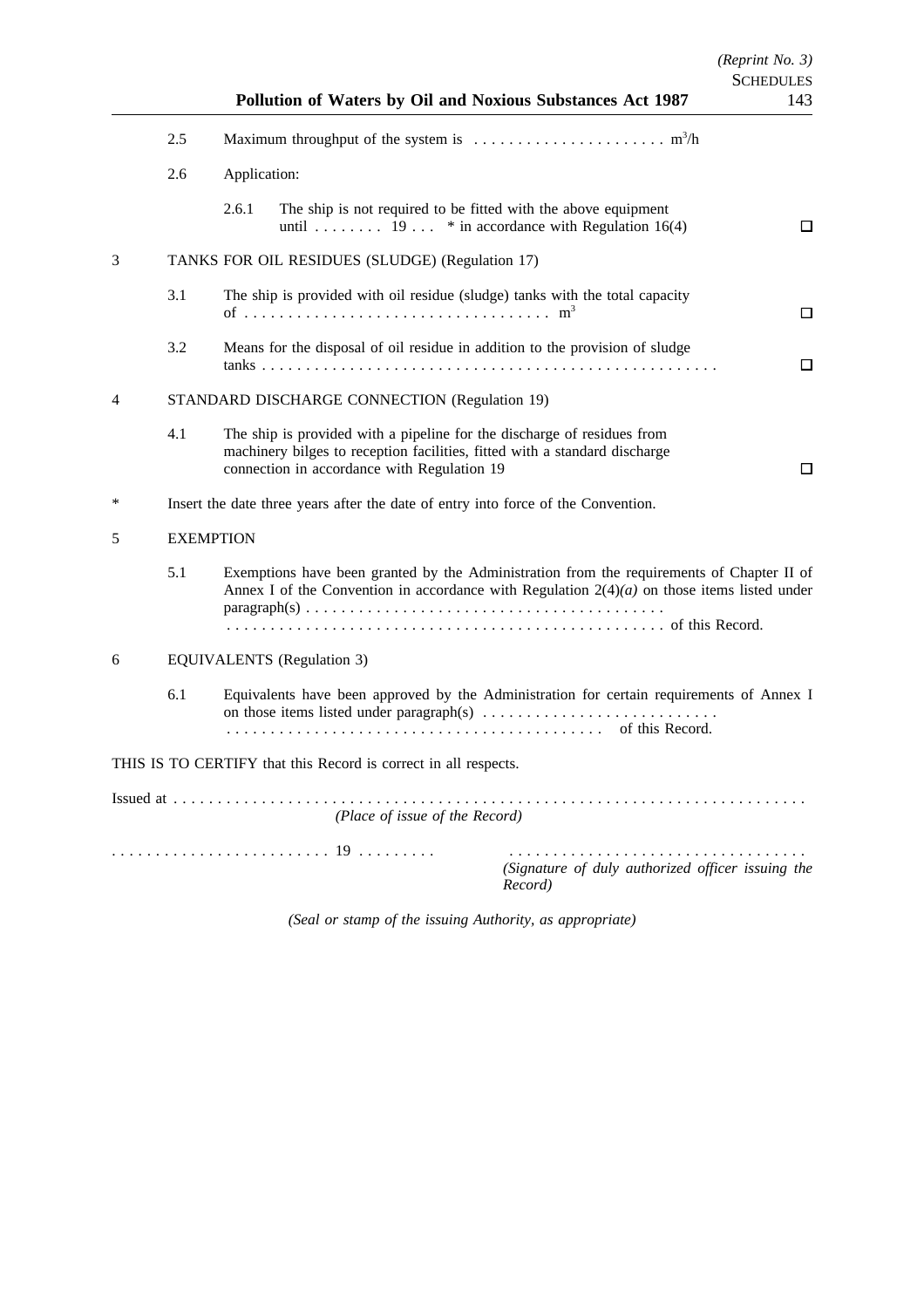#### FORM B

# SUPPLEMENT TO THE INTERNATIONAL OIL POLLUTION PREVENTION CERTIFICATE (IOPP CERTIFICATE)

# RECORD OF CONSTRUCTION AND EQUIPMENT FOR OIL TANKERS

in respect of the provisions of the International Convention for the Prevention of Pollution from Ships, 1973, as modified by the Protocol of 1978 relating thereto (hereinafter referred to as "the Convention")

| Notes: |                                                                                                                                                                                                                                                                                                                                     |
|--------|-------------------------------------------------------------------------------------------------------------------------------------------------------------------------------------------------------------------------------------------------------------------------------------------------------------------------------------|
| 1.     | This form is to be used for the first two types of ships as categorized in the IOPP<br>Certificate, i.e. oil tankers and ships other than oil tankers with cargo tanks coming under<br>Regulation $2(2)$ of Annex I of the Convention. For the third type of ships as categorized in<br>the IOPP Certificate, Form A shall be used. |
| 2.     | This Record shall be permanently attached to the IOPP Certificate. The IOPP Certificate<br>shall be available on board the ship at all times.                                                                                                                                                                                       |
| 3.     | If the language of the original Record is neither English nor French, the text shall include a<br>translation into one of these languages.                                                                                                                                                                                          |
| 4.     | Entries in boxes shall be made by inserting either a cross $(x)$ for the answers "yes" and<br>"applicable" or a dash (--) for the answers "no" and "not applicable" as appropriate.                                                                                                                                                 |
| 5.     | Regulations mentioned in this Record refer to Regulations of Annex I of the Convention and<br>resolutions refer to those adopted by the International Maritime Organization.                                                                                                                                                        |
|        |                                                                                                                                                                                                                                                                                                                                     |

# 1 PARTICULARS OF SHIP

| 1.1 |                                                                                                       |                                                                                                                       |  |  |  |  |
|-----|-------------------------------------------------------------------------------------------------------|-----------------------------------------------------------------------------------------------------------------------|--|--|--|--|
| 1.2 |                                                                                                       |                                                                                                                       |  |  |  |  |
| 1.3 |                                                                                                       |                                                                                                                       |  |  |  |  |
| 1.4 |                                                                                                       |                                                                                                                       |  |  |  |  |
| 1.5 | (m <sup>3</sup> )                                                                                     |                                                                                                                       |  |  |  |  |
| 1.6 | Deadweight of ship $\dots \dots \dots \dots \dots \dots \dots$<br>(metric tons) (Regulation $1(22)$ ) |                                                                                                                       |  |  |  |  |
| 1.7 |                                                                                                       | Length of ship $\ldots \ldots \ldots \ldots \ldots \ldots \ldots \ldots \ldots \ldots$<br>$(m)$ (Regulation $1(18)$ ) |  |  |  |  |
| 1.8 | Date of build:                                                                                        |                                                                                                                       |  |  |  |  |
|     | 1.8.1                                                                                                 |                                                                                                                       |  |  |  |  |
|     | 1.8.2                                                                                                 | Date on which keel was laid or ship was                                                                               |  |  |  |  |
|     |                                                                                                       |                                                                                                                       |  |  |  |  |
|     | 1.8.3                                                                                                 |                                                                                                                       |  |  |  |  |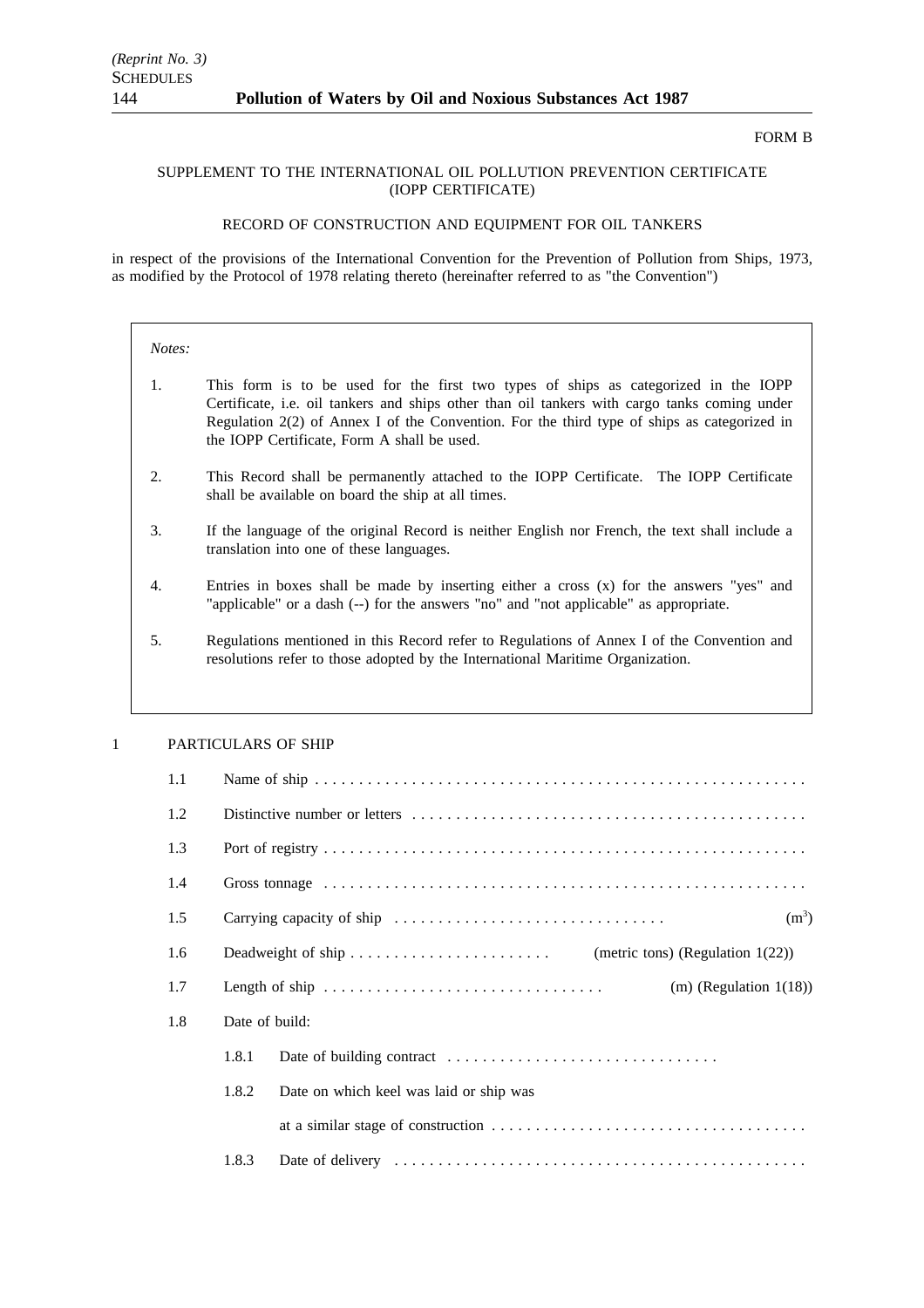|   | 1.9  |                 | Major conversion (if applicable):                                                                                                                                                                     |        |
|---|------|-----------------|-------------------------------------------------------------------------------------------------------------------------------------------------------------------------------------------------------|--------|
|   |      | 1.9.1           |                                                                                                                                                                                                       |        |
|   |      | 1.9.2           | Date on which conversion was commenced                                                                                                                                                                |        |
|   |      | 1.9.3           |                                                                                                                                                                                                       |        |
|   | 1.10 | Status of ship: |                                                                                                                                                                                                       |        |
|   |      | 1.10.1          | New ship in accordance with Regulation $1(6)$                                                                                                                                                         | $\Box$ |
|   |      | 1.10.2          | Existing ship in accordance with Regulation $1(7)$                                                                                                                                                    | □      |
|   |      | 1.10.3          | New oil tanker in accordance with Regulation $1(26)$                                                                                                                                                  | □      |
|   |      | 1.10.4          | Existing oil tanker in accordance with Regulation $1(27)$                                                                                                                                             | □      |
|   |      | 1.10.5          | The ship has been accepted by the Administration as an "existing"<br>ship" under Regulation $1(7)$ due to unforeseen delay in delivery                                                                | □      |
|   |      | 1.10.6          | The ship has been accepted by the Administration as an "existing<br>oil tanker" under Regulation $1(27)$ due to unforeseen delay in<br>delivery                                                       | □      |
|   |      | 1.10.7          | The ship is not required to comply with the provisions of<br>Regulation 24 due to the unforeseen delay in delivery                                                                                    | □      |
|   | 1.11 | Type of ship:   |                                                                                                                                                                                                       |        |
|   |      | 1.11.1          | Crude oil tanker                                                                                                                                                                                      | □      |
|   |      | 1.11.2          | Product carrier                                                                                                                                                                                       | $\Box$ |
|   |      | 1.11.3          | Crude oil/product carrier                                                                                                                                                                             | $\Box$ |
|   |      | 1.11.4          | Combination carrier                                                                                                                                                                                   | $\Box$ |
|   |      | 1.11.5          | Ship, other than an oil tanker, with cargo tanks coming under<br>Regulation $2(2)$ of Annex I of the Convention                                                                                       | $\Box$ |
|   |      | 1.11.6          | Oil tanker dedicated to the carriage of products referred to<br>in Regulation $15(7)$                                                                                                                 | $\Box$ |
|   |      | 1.11.7          | The ship, being designated as a "crude oil tanker" operating<br>with COW, is also designated as a "product carrier" operating<br>with CBT, for which a separate IOPP Certificate has also been issued | $\Box$ |
|   |      | 1.11.8          | The ship, being designated as a "product carrier" operating with<br>CBT, is also designated as a "crude oil tanker" operating with<br>COW, for which a separate IOPP Certificate has also been issued | $\Box$ |
|   |      | 1.11.9          | Chemical tanker carrying oil                                                                                                                                                                          | □      |
| 2 |      |                 | EQUIPMENT FOR THE CONTROL OF OIL DISCHARGE FROM MACHINERY SPACE BILGES<br>AND OIL FUEL TANKS (Regulations 10 and 16)                                                                                  |        |
|   | 2.1  |                 | Carriage of ballast water in oil fuel tanks                                                                                                                                                           |        |

2.1.1 The ship may under normal conditions carry ballast water in oil fuel tanks

 $\Box$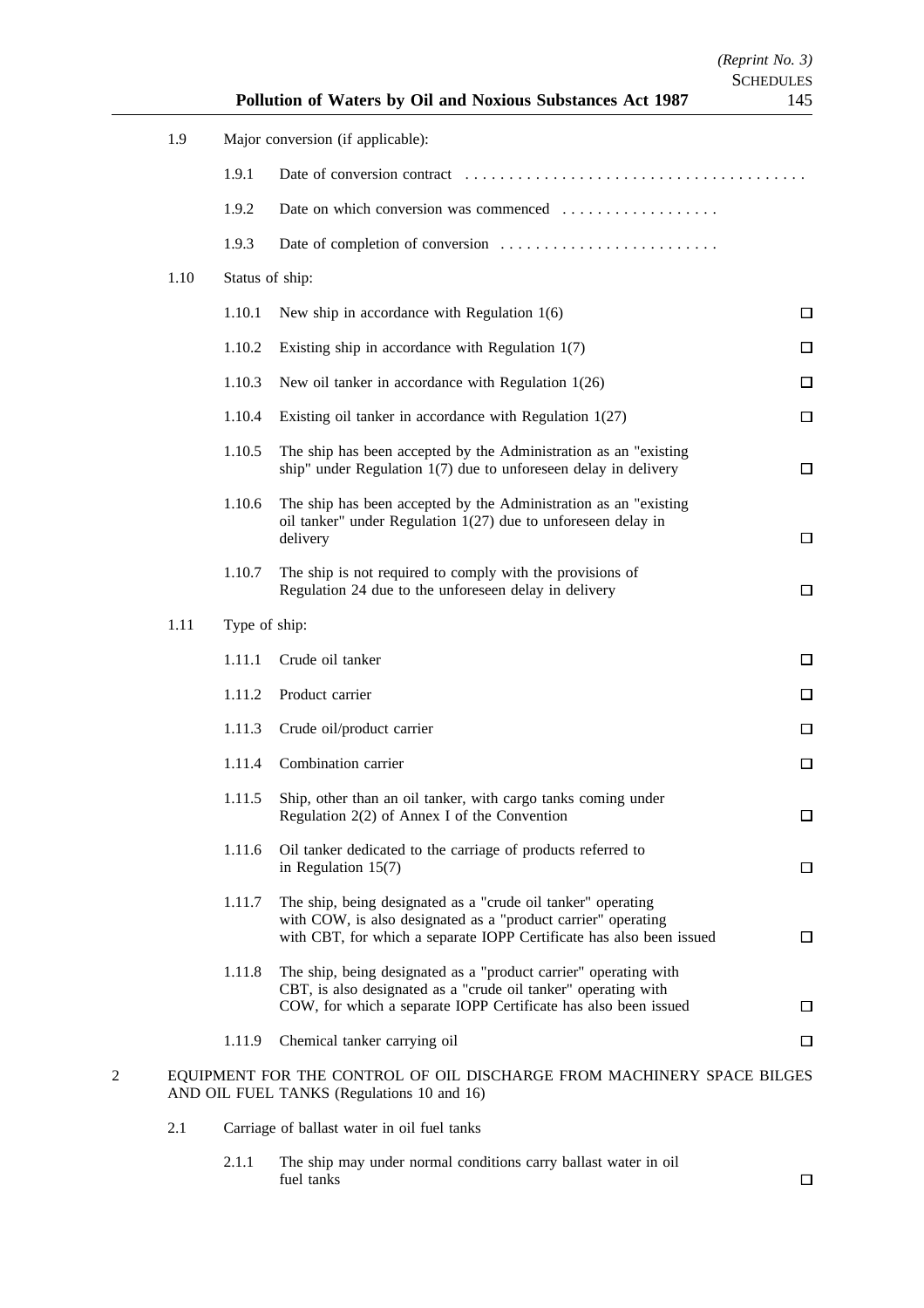|   |     | 2.1.2        | The ship does not under normal conditions carry ballast water in<br>oil fuel tanks                                                                             | □                |  |  |  |  |
|---|-----|--------------|----------------------------------------------------------------------------------------------------------------------------------------------------------------|------------------|--|--|--|--|
|   | 2.2 |              | Type of separating/filtering equipment fitted:                                                                                                                 |                  |  |  |  |  |
|   |     | 2.2.1        | Equipment capable of producing effluent with oil content less<br>than 100 ppm                                                                                  | □                |  |  |  |  |
|   |     | 2.2.2        | Equipment capable of producing effluent with oil content not<br>exceeding 15 ppm                                                                               | □                |  |  |  |  |
|   | 2.3 |              | Type of control system                                                                                                                                         |                  |  |  |  |  |
|   |     | 2.3.1        | Discharge monitoring and control system (Regulation $16(5)$ )                                                                                                  |                  |  |  |  |  |
|   |     |              | $\cdot$<br>with automatic stopping device<br>$\cdot$ .2<br>with manual stopping device                                                                         | □<br>$\Box$      |  |  |  |  |
|   |     | 2.3.2        | 15 ppm alarm (Regulation $16(7)$ )                                                                                                                             | $\Box$           |  |  |  |  |
|   |     | 2.3.3        | Automatic stopping device for discharges in special areas<br>(Regulation $10(3)(b)(vi)$ )                                                                      | $\Box$           |  |  |  |  |
|   |     | 2.3.4        | Oil content meter (resolution A.444 (XI))                                                                                                                      |                  |  |  |  |  |
|   |     |              | with recording device<br>$\cdot$<br>$\cdot$ .2<br>without recording device                                                                                     | $\Box$<br>$\Box$ |  |  |  |  |
|   | 2.4 |              | Approval standards:                                                                                                                                            |                  |  |  |  |  |
|   |     | 2.4.1        | The separating/filtering system:                                                                                                                               |                  |  |  |  |  |
|   |     |              | has been approved in accordance with resolution<br>$\cdot$<br>A.393 $(X)$                                                                                      | $\Box$           |  |  |  |  |
|   |     |              | $\cdot$<br>has been approved in accordance with resolution<br>A.233 (VII)                                                                                      | □                |  |  |  |  |
|   |     |              | $\cdot$ 3<br>has been approved in accordance with national<br>standards not based upon resolution A.393 (X) or A.233 (VII)<br>$\cdot$<br>has not been approved | □<br>$\Box$      |  |  |  |  |
|   |     | 2.4.2        | The process unit has been approved in accordance with resolution<br>A.444 (XI)                                                                                 | □                |  |  |  |  |
|   |     | 2.4.3        | The oil content meter has been approved in accordance with<br>resolution A.393 $(X)$                                                                           | □                |  |  |  |  |
|   | 2.5 |              | Maximum throughput of the system is $\dots \dots \dots \dots \dots \dots \dots \dots \dots \dots \dots \dots \dots$ <sup>3</sup> /h                            |                  |  |  |  |  |
|   | 2.6 | Application: |                                                                                                                                                                |                  |  |  |  |  |
|   |     | 2.6.1        | The ship is not required to be fitted with the above equipment<br>until $\dots \dots \dots \dots$ 19 $\dots$ * in accordance with Regulation 16(4)             | $\Box$           |  |  |  |  |
| 3 |     |              | TANKS FOR OIL RESIDUES (SLUDGE) (Regulation 17)                                                                                                                |                  |  |  |  |  |
|   | 3.1 |              | The ship is provided with oil residue (sludge) tanks with the total                                                                                            | □                |  |  |  |  |
|   | 3.2 |              | Means for the disposal of oil residue in addition to the provision of                                                                                          |                  |  |  |  |  |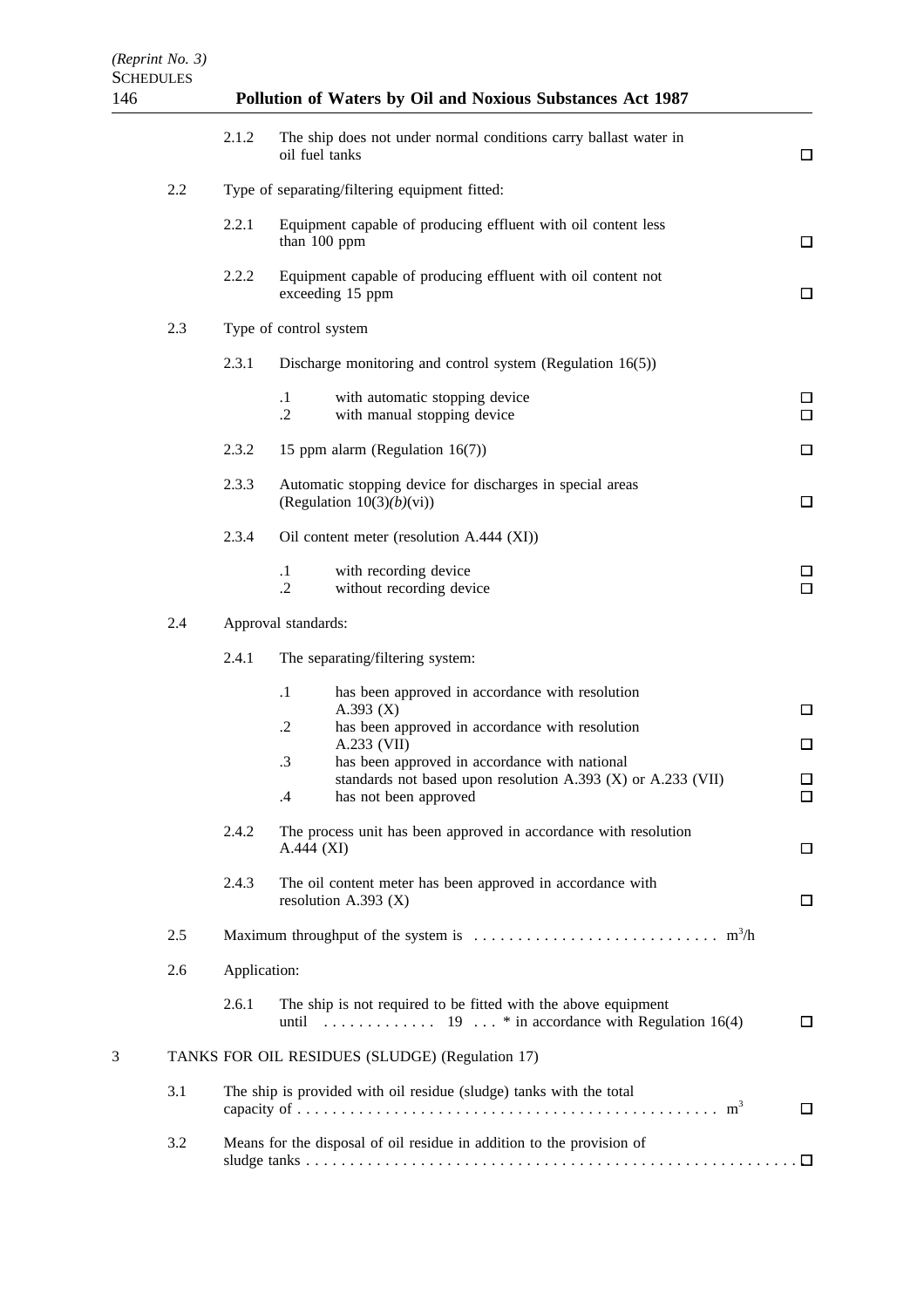|        |                                                                                   |       | Pollution of Waters by Oil and Noxious Substances Act 1987                                                                                                                                           | (Reprint No. 3)<br><b>SCHEDULES</b><br>147 |
|--------|-----------------------------------------------------------------------------------|-------|------------------------------------------------------------------------------------------------------------------------------------------------------------------------------------------------------|--------------------------------------------|
| 4      |                                                                                   |       | STANDARD DISCHARGE CONNECTION (Regulation 19)                                                                                                                                                        |                                            |
|        | 4.1                                                                               |       | The ship is provided with a pipeline for the discharge of residues from<br>machinery bilges to reception facilities, fitted with a standard discharge<br>connection in compliance with Regulation 19 | □                                          |
| 5      |                                                                                   |       | CONSTRUCTION (Regulations 13, 24 and 25)                                                                                                                                                             |                                            |
|        | 5.1                                                                               |       | In accordance with the requirements of Regulation 13, the ship is                                                                                                                                    |                                            |
|        |                                                                                   | 5.1.1 | Required to be provided with SBT, PL and COW                                                                                                                                                         | $\Box$                                     |
|        |                                                                                   | 5.1.2 | Required to be provided with SBT and PL                                                                                                                                                              | $\Box$                                     |
|        |                                                                                   | 5.1.3 | Required to be provided with SBT                                                                                                                                                                     | $\Box$                                     |
| $\ast$ | Insert the date three years after the date of entry into force of the Convention. |       |                                                                                                                                                                                                      |                                            |
|        |                                                                                   | 5.1.4 | Required to be provided with SBT, CBT or COW                                                                                                                                                         | □                                          |
|        |                                                                                   | 5.1.5 | Required to be provided with SBT or CBT                                                                                                                                                              | $\Box$                                     |
|        |                                                                                   | 5.1.6 | Not required to comply with the requirements of Regulation 13                                                                                                                                        | $\Box$                                     |
|        | 5.2                                                                               |       | Segregated ballast tanks (SBT)                                                                                                                                                                       |                                            |
|        |                                                                                   | 5.2.1 | The ship is provided with SBT in compliance with Regulation 13                                                                                                                                       | $\Box$                                     |
|        |                                                                                   | 5.2.2 | The ship is provided with SBT which are arranged in protective<br>locations (PL) in compliance with Regulation 13E                                                                                   | □                                          |

5.2.3 SBT are distributed as follows:

| $\sim$<br>-<br>Tank<br>Tank<br>(m <sup>2</sup> )<br>(m <sup>2</sup> )<br>olume<br>'olume |  |  |  |  |
|------------------------------------------------------------------------------------------|--|--|--|--|
|------------------------------------------------------------------------------------------|--|--|--|--|

| Total |  |
|-------|--|

5.3 Dedicated clean ballast tanks (CBT)

5.3.1 The ship is provided with CBT in compliance with Regulation 13A, and may operate:

| as a product carrier                    |  |  |
|-----------------------------------------|--|--|
| as a crude oil tanker until $\ldots$ 19 |  |  |

\* Insert the date two years or four years after the date of entry into force of the Convention as appropriate.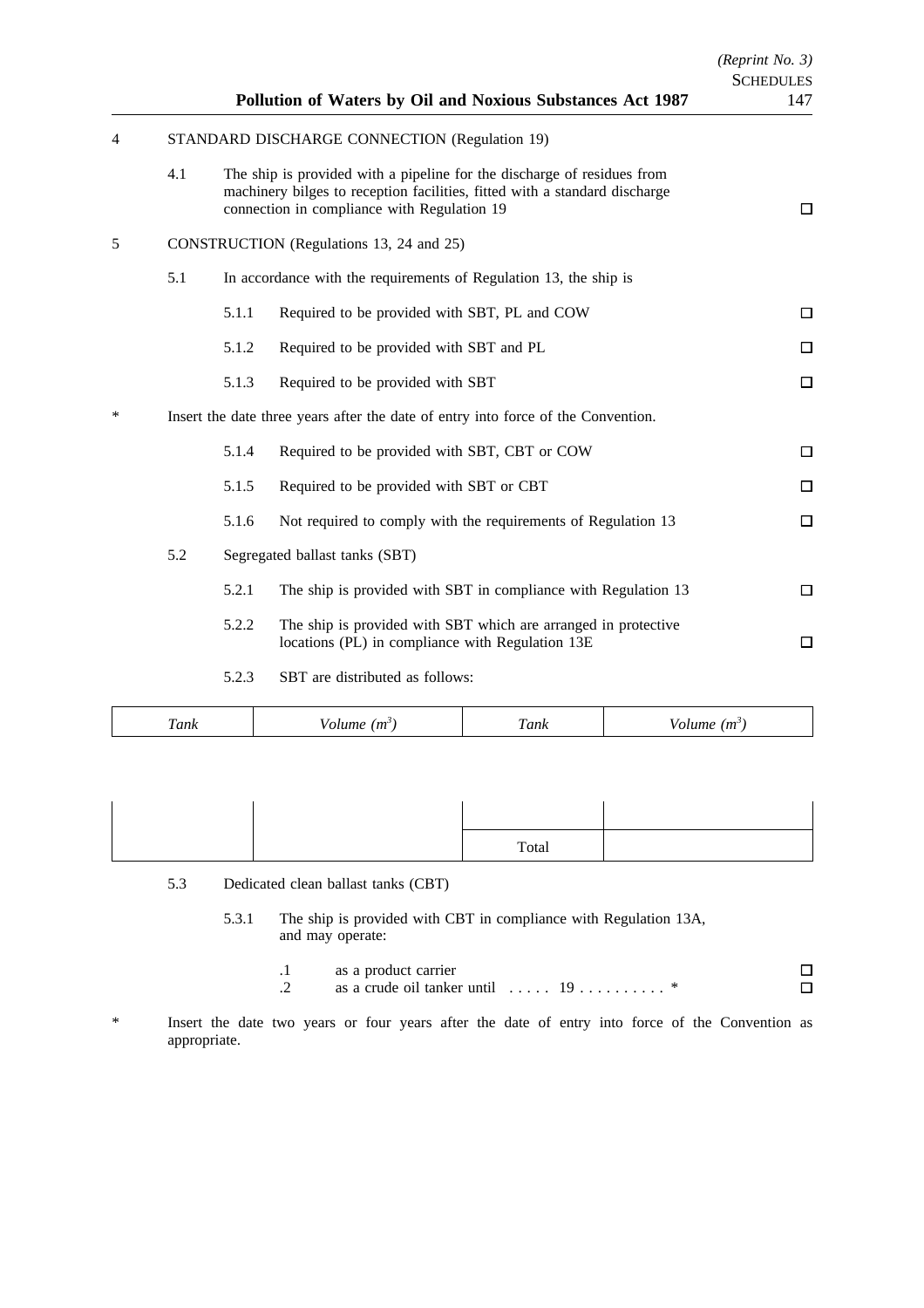5.3.2 CBT are distributed as follows:

| ~<br>Tank<br>(m <sup>2</sup> )<br>Tank<br>(m <sup>2</sup> )<br>1333.<br>Aume<br>оните |
|---------------------------------------------------------------------------------------|
|---------------------------------------------------------------------------------------|

|     |       |                                                                                                                                                                                                                                                                            | Total |        |
|-----|-------|----------------------------------------------------------------------------------------------------------------------------------------------------------------------------------------------------------------------------------------------------------------------------|-------|--------|
|     | 5.3.3 | The ship has been supplied with a valid Dedicated Clean Ballast<br>Tank Operation Manual, which is dated                                                                                                                                                                   |       | □      |
|     | 5.3.4 | The ship has common piping and pumping arrangements for<br>ballasting the CBT and handling cargo oil                                                                                                                                                                       |       | $\Box$ |
|     | 5.3.5 | The ship has separate independent piping and pumping<br>arrangements for ballasting the CBT                                                                                                                                                                                |       | □      |
| 5.4 |       | Crude oil washing (COW)                                                                                                                                                                                                                                                    |       |        |
|     | 5.4.1 | The ship is equipped with a COW system in compliance with<br>Regulation 13B                                                                                                                                                                                                |       | □      |
|     | 5.4.2 | The ship is equipped with a COW system in compliance with<br>Regulation 13B except that the effectiveness of the system<br>has not been confirmed in accordance with Regulation 13(6)<br>and paragraph 4.2.10 of the Revised COW Specifications<br>(resolution A.446 (XI)) |       | $\Box$ |
|     | 5.4.3 | The ship has been supplied with a valid Crude Oil Washing<br>Operations and Equipment Manual, which is dated                                                                                                                                                               |       | $\Box$ |
|     | 5.4.4 | The ship is not required to be but is equipped with COW in<br>compliance with the safety aspects of Revised COW<br>Specifications (resolution A.446 (XI))                                                                                                                  |       | $\Box$ |
| 5.5 |       | Exemption from Regulation 13:                                                                                                                                                                                                                                              |       |        |
|     | 5.5.1 | in accordance with Regulation 13C is therefore exempted<br>from the requirements of Regulation 13                                                                                                                                                                          |       | □      |
|     | 5.5.2 | The ship is operating with special ballast arrangements in<br>accordance with Regulation 13D and is therefore exempted<br>from the requirements of Regulation 13                                                                                                           |       | $\Box$ |
| 5.6 |       | Limitation of size and arrangements of cargo tanks (Regulation 24)                                                                                                                                                                                                         |       |        |
|     | 5.6.1 | The ship is required to be constructed according to, and<br>complies with, the requirements of Regulation 24                                                                                                                                                               |       | □      |
|     | 5.6.2 | The ship is required to be constructed according to, and complies<br>with, the requirements of Regulation $24(4)$ (see Regulation $2(2)$ )                                                                                                                                 |       | $\Box$ |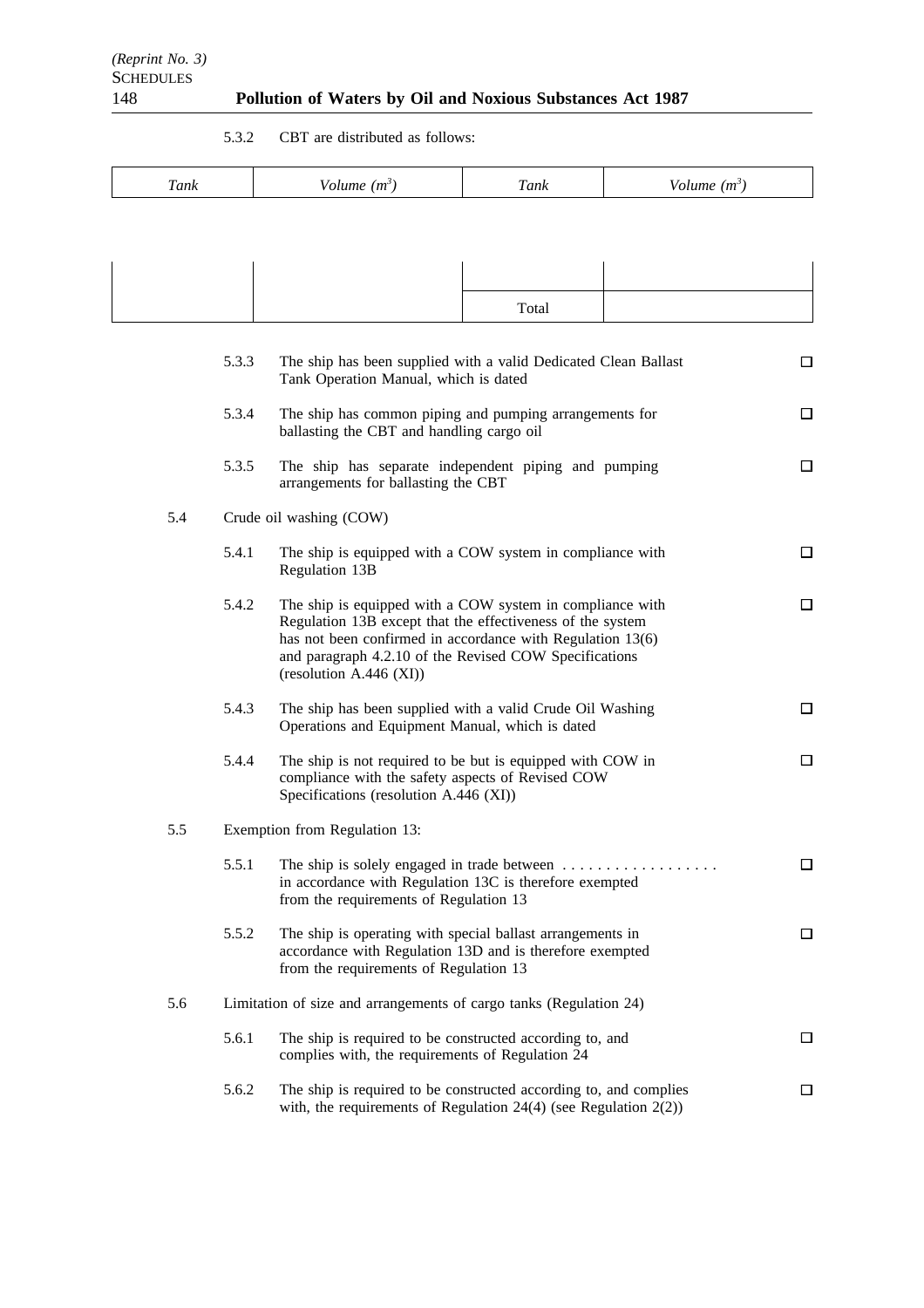|   |     |                                                                                                                       | Pollution of Waters by Oil and Noxious Substances Act 1987                                                                                                                                                                                  | $(\text{Neprint}$ ivo. $\sigma$<br><b>SCHEDULES</b><br>149 |  |  |
|---|-----|-----------------------------------------------------------------------------------------------------------------------|---------------------------------------------------------------------------------------------------------------------------------------------------------------------------------------------------------------------------------------------|------------------------------------------------------------|--|--|
|   | 5.7 | Subdivision and stability (Regulation 25)                                                                             |                                                                                                                                                                                                                                             |                                                            |  |  |
|   |     | 5.7.1<br>The ship is required to be constructed according to, and complies<br>with, the requirements of Regulation 25 |                                                                                                                                                                                                                                             | □                                                          |  |  |
|   |     | 5.7.2                                                                                                                 | Information and data required under Regulation 25(5) in an<br>approved form have been supplied to the ship                                                                                                                                  | □                                                          |  |  |
| 6 |     | RETENTION OF OIL ON BOARD (Regulation 15)                                                                             |                                                                                                                                                                                                                                             |                                                            |  |  |
|   | 6.1 | Oil discharge monitoring and control system                                                                           |                                                                                                                                                                                                                                             |                                                            |  |  |
|   |     | 6.1.1                                                                                                                 | □                                                                                                                                                                                                                                           |                                                            |  |  |
|   |     | 6.1.2                                                                                                                 |                                                                                                                                                                                                                                             |                                                            |  |  |
|   |     |                                                                                                                       | control unit<br>$\cdot$<br>$\cdot$ .2<br>computing unit<br>$\cdot$ 3<br>calculating unit                                                                                                                                                    | $\Box$<br>□<br>$\Box$                                      |  |  |
|   |     | 6.1.3                                                                                                                 |                                                                                                                                                                                                                                             |                                                            |  |  |
|   |     |                                                                                                                       | fitted with a starting interlock<br>$\cdot$<br>$\cdot$ .2<br>fitted with automatic stopping device                                                                                                                                          | □<br>$\Box$                                                |  |  |
|   |     | 6.1.4                                                                                                                 |                                                                                                                                                                                                                                             |                                                            |  |  |
|   |     |                                                                                                                       | $\cdot$ 1<br>crude oil<br>black products<br>$\cdot$<br>$\cdot$ 3<br>white products                                                                                                                                                          | □<br>□<br>$\Box$                                           |  |  |
|   |     | 6.1.5                                                                                                                 | □                                                                                                                                                                                                                                           |                                                            |  |  |
|   |     | 6.1.6                                                                                                                 | The ship is not required to be fitted with an oil discharge monitoring<br>and control system, until $\dots \dots \dots \dots$ 19 $\dots \dots \dots$ * in<br>accordance with Regulation $15(1)$                                             | $\Box$                                                     |  |  |
|   | 6.2 | Slop tanks                                                                                                            |                                                                                                                                                                                                                                             |                                                            |  |  |
|   |     | 6.2.1                                                                                                                 | The ship is provided with $\dots \dots \dots$ dedicated<br>slop tank(s) with the total capacity of $\dots \dots \dots \dots \dots$<br>m <sup>3</sup><br>which is $\dots \dots \dots$ % of the oil carrying capacity, in<br>accordance with: |                                                            |  |  |
|   |     |                                                                                                                       | $\cdot$<br>Regulation $15(2)(c)$<br>$\cdot$ .2<br>Regulation $15(2)(c)(i)$<br>Regulation $15(2)(c)(ii)$<br>$\cdot$ 3<br>Regulation $15(2)(c)(iii)$<br>$\cdot$                                                                               | □<br>П<br>□<br>□                                           |  |  |
|   |     | 6.2.2                                                                                                                 | Cargo tanks have been designated as slop tanks                                                                                                                                                                                              | □                                                          |  |  |
|   |     | 6.2.3                                                                                                                 | The ship is not required to be provided with slop tank arrangements<br>until $\dots \dots \dots \dots \dots$ 19 $\dots \dots \dots$ * in accordance with<br>Regulation $15(1)$                                                              | □                                                          |  |  |
|   | 6.3 |                                                                                                                       | Oil/water interface detectors                                                                                                                                                                                                               |                                                            |  |  |

\* Insert the date three years after the date of entry into force of the Convention.

*(Reprint No. 3)*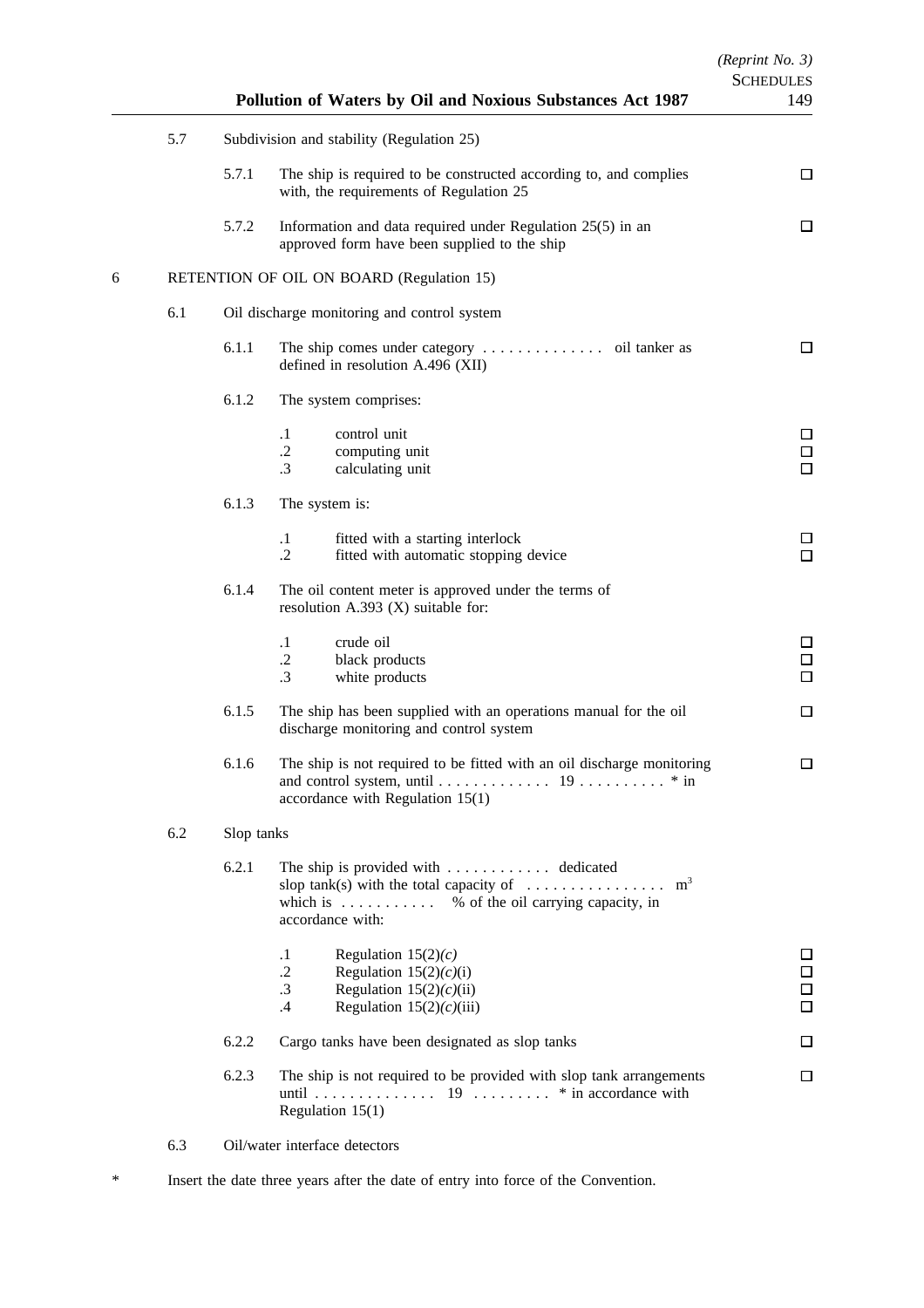|    |                                                            | 6.3.1                                                                                                                                                                                                                               | The ship is provided with oil/water interface detectors approved<br>under the terms of resolution MEPC.5 (XIII)        | □      |  |  |
|----|------------------------------------------------------------|-------------------------------------------------------------------------------------------------------------------------------------------------------------------------------------------------------------------------------------|------------------------------------------------------------------------------------------------------------------------|--------|--|--|
|    | 6.4                                                        |                                                                                                                                                                                                                                     |                                                                                                                        |        |  |  |
|    |                                                            | Exemptions from Regulation 15                                                                                                                                                                                                       |                                                                                                                        |        |  |  |
|    |                                                            | 6.4.1                                                                                                                                                                                                                               | The ship is exempted from the requirements of Regulation<br>$15(1)$ , (2) and (3) in accordance with Regulation 15(7)  | ◻      |  |  |
|    |                                                            | 6.4.2                                                                                                                                                                                                                               | The ship is exempted from the requirements of Regulation<br>$15(1)$ , (2) and (3) in accordance with Regulation 2(2)   | □      |  |  |
| 7  | PUMPING, PIPING AND DISCHARGE ARRANGEMENTS (Regulation 18) |                                                                                                                                                                                                                                     |                                                                                                                        |        |  |  |
|    | 7.1                                                        |                                                                                                                                                                                                                                     | The overboard discharge outlets for segregated ballast are located:                                                    |        |  |  |
|    |                                                            | 7.1.1                                                                                                                                                                                                                               | above the waterline                                                                                                    | □      |  |  |
|    |                                                            | 7.1.2                                                                                                                                                                                                                               | below the waterline                                                                                                    | $\Box$ |  |  |
|    | 7.2                                                        |                                                                                                                                                                                                                                     | The overboard discharge outlets, other than the discharge manifold,<br>for clean ballast are located:**                |        |  |  |
| ** |                                                            |                                                                                                                                                                                                                                     | Only those outlets which can be monitored are to be indicated.                                                         |        |  |  |
|    |                                                            | 7.2.1                                                                                                                                                                                                                               | above the waterline                                                                                                    | □      |  |  |
|    |                                                            | 7.2.2                                                                                                                                                                                                                               | below the waterline                                                                                                    | $\Box$ |  |  |
|    | 7.3                                                        | The overboard discharge outlets, other than the discharge manifold,<br>for dirty ballast are located:**                                                                                                                             |                                                                                                                        |        |  |  |
|    |                                                            | 7.3.1                                                                                                                                                                                                                               | above the waterline                                                                                                    | $\Box$ |  |  |
|    |                                                            | 7.3.2                                                                                                                                                                                                                               | below the waterline in conjunction with the part flow arrangements<br>in compliance with Regulation $18(6)(e)$         | □      |  |  |
|    |                                                            | 7.3.3                                                                                                                                                                                                                               | below the waterline                                                                                                    | □      |  |  |
|    | 7.4                                                        | Discharge of oil from cargo pumps and oil lines (Regulation $18(4)$ and $(5)$ ):                                                                                                                                                    |                                                                                                                        |        |  |  |
|    |                                                            | 7.4.1                                                                                                                                                                                                                               | Means to drain all cargo pumps and oil lines at the completion<br>of cargo discharge:                                  |        |  |  |
|    |                                                            |                                                                                                                                                                                                                                     | drainings capable of being discharged to a cargo tank or slop<br>$\cdot$<br>tank                                       | □      |  |  |
|    |                                                            |                                                                                                                                                                                                                                     | $\cdot$ .2<br>for discharge ashore a special small diameter line is provided                                           | □      |  |  |
| 8  | EQUIVALENT ARRANGEMENTS FOR CHEMICAL TANKERS CARRYING OIL  |                                                                                                                                                                                                                                     |                                                                                                                        |        |  |  |
|    | 8.1                                                        | As equivalent arrangements for the carriage of oil by a chemical tanker,<br>the ship is fitted with the following equipment in lieu of slop tanks<br>(paragraph 6.2 above) and oil/water interface detectors (paragraph 6.3 above): |                                                                                                                        |        |  |  |
|    |                                                            | 8.1.1                                                                                                                                                                                                                               | oily-water separating equipment capable of producing effluent<br>with oil content less than 100 ppm, with the capacity | $\Box$ |  |  |
|    |                                                            | 8.1.2                                                                                                                                                                                                                               | a holding tank with the capacity of $\dots \dots \dots \dots \dots \dots \dots \dots \dots$                            | $\Box$ |  |  |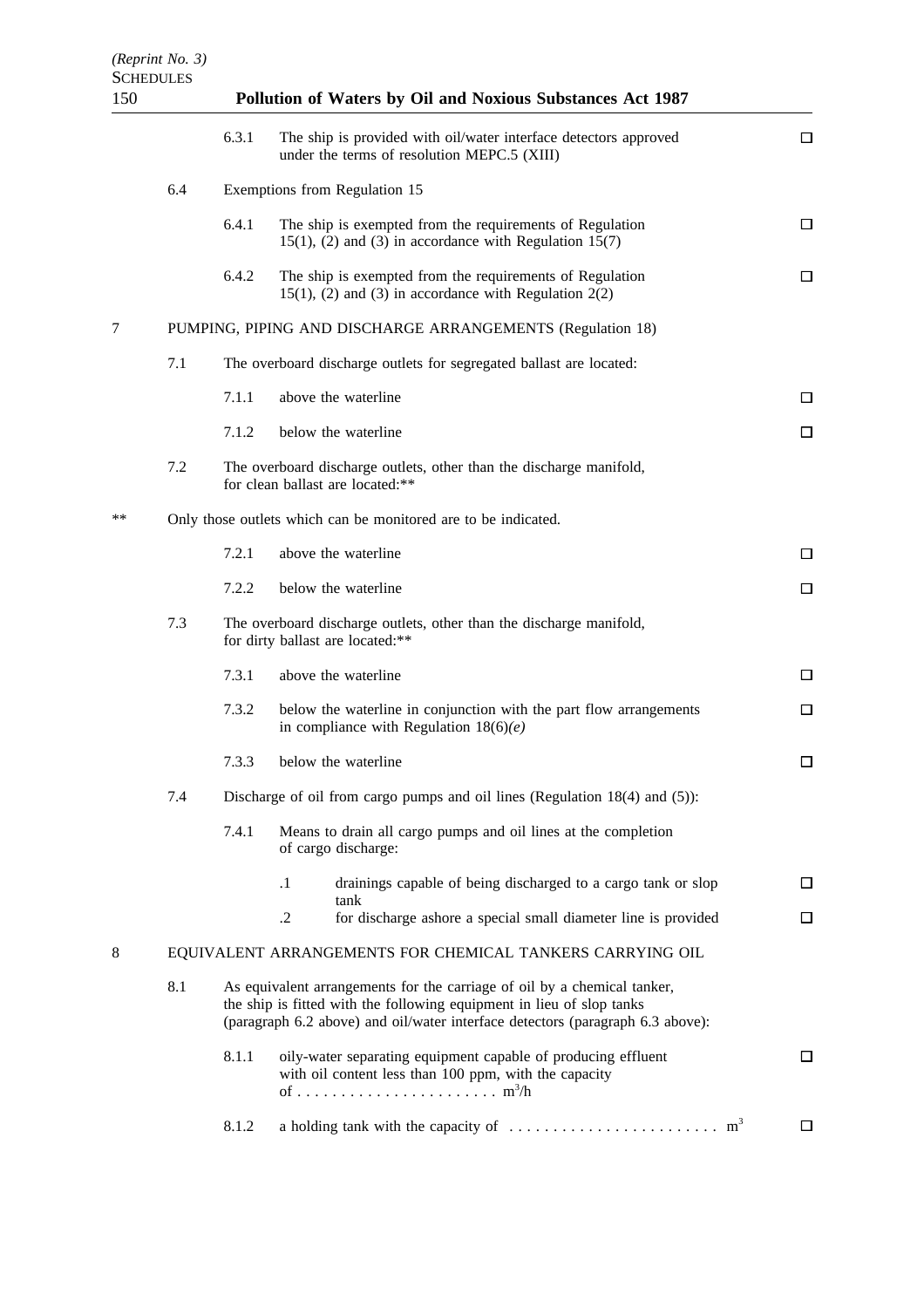|    |                                   |                  |                                                                                                                                                                                                        | Pollution of Waters by Oil and Noxious Substances Act 1987                                                                                                           | <b>SCHEDULES</b><br>151 |  |  |
|----|-----------------------------------|------------------|--------------------------------------------------------------------------------------------------------------------------------------------------------------------------------------------------------|----------------------------------------------------------------------------------------------------------------------------------------------------------------------|-------------------------|--|--|
|    |                                   | 8.1.3            | a tank for collecting tank washings which is:                                                                                                                                                          |                                                                                                                                                                      |                         |  |  |
|    |                                   |                  | a dedicated tank<br>$\cdot$ 1<br>a cargo tank designated as a collecting tank<br>$\cdot$                                                                                                               |                                                                                                                                                                      | □<br>$\Box$             |  |  |
|    |                                   | 8.1.4            |                                                                                                                                                                                                        | a permanently installed transfer pump for overboard discharge of<br>effluent containing oil through the oily-water separating equipment                              | □                       |  |  |
|    | 8.2                               | products         | The oily-water separating equipment has been approved under the terms<br>of resolution $A.393(X)$ and is suitable for the full range of Annex I                                                        |                                                                                                                                                                      |                         |  |  |
|    | 8.3                               |                  | Chemicals in Bulk                                                                                                                                                                                      | The ship holds a valid Certificate of Fitness for the Carriage of Dangerous                                                                                          | □                       |  |  |
| 9  |                                   | <b>EXEMPTION</b> |                                                                                                                                                                                                        |                                                                                                                                                                      |                         |  |  |
|    | 9.1                               |                  | Exemptions have been granted by the Administration from the<br>requirements of Chapters II and III of Annex I of the Convention in<br>accordance with Regulation $2(4)(a)$ on those items listed under |                                                                                                                                                                      |                         |  |  |
| 10 | <b>EQUIVALENTS</b> (Regulation 3) |                  |                                                                                                                                                                                                        |                                                                                                                                                                      |                         |  |  |
|    | 10.1                              |                  |                                                                                                                                                                                                        | Equivalents have been approved by the Administration for certain requirements<br>of Annex I on those items listed under paragraph(s) $\dots \dots \dots \dots \dots$ |                         |  |  |
|    |                                   |                  | THIS IS TO CERTIFY that this Record is correct in all respects.                                                                                                                                        |                                                                                                                                                                      |                         |  |  |
|    |                                   |                  | (Place of issue of the Record)                                                                                                                                                                         |                                                                                                                                                                      |                         |  |  |
|    |                                   |                  |                                                                                                                                                                                                        | (Signature of duly authorized officer<br>issuing the Record)                                                                                                         |                         |  |  |

*(Reprint No. 3)*

*(Seal or stamp of the issuing Authority, as appropriate)*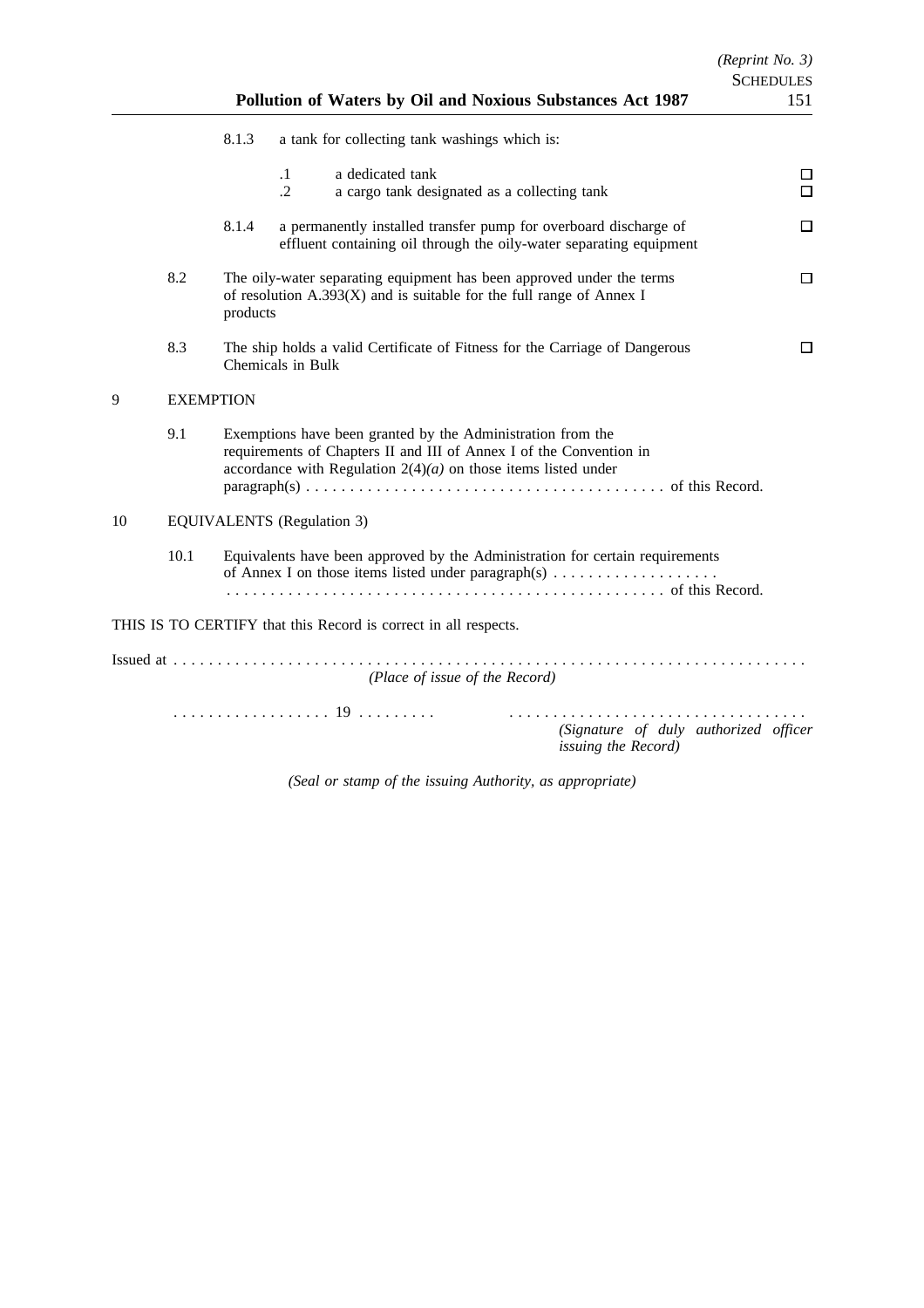#### **Appendix III**

*The existing Forms of Oil Record Books and Supplements are replaced by the following forms:*

# **"FORMS OF OIL RECORD BOOKS**

#### **OIL RECORD BOOK**

#### **Part I--Machinery space operations**

(All ships)

Name of ship:

Distinctive number or letters:

Gross tonnage:

Period from: to: to:

Note: Oil Record Book Part I shall be provided to every oil tanker of 150 tons gross tonnage and above and every ship of 400 tons gross tonnage and above, other than oil tankers, to record relevant machinery space operations. For oil tankers, Oil Record Book Part II shall also be provided to record relevant cargo/ballast operations.

#### **INTRODUCTION**

The following pages of this section show a comprehensive list of items of machinery space operations which are, when appropriate, to be recorded in the Oil Record Book in accordance with Regulation 20 of Annex I of the International Convention for the Prevention of Pollution from Ships, 1973, as modified by the Protocol of 1978 relating thereto (MARPOL 73/78). The items have been grouped into operational sections, each of which is denoted by a letter code.

When making entries in the Oil Record Book, the date, operational code and item number shall be inserted in the appropriate columns and the required particulars shall be recorded chronologically in the blank spaces.

Each completed operation shall be signed for and dated by the officer or officers in charge. Each completed page shall be signed by the master of the ship.

#### **LIST OF ITEMS TO BE RECORDED**

- (A) *BALLASTING OR CLEANING OF OIL FUEL TANKS*
	- 1. Identity of tank(s) ballasted.
	- 2. Whether cleaned since they last contained oil and, if not type of oil previously carried.
	- 3. Position of ship at start of cleaning.
	- 4. Position of ship at start of ballasting.

# (B) *DISCHARGE OF DIRTY BALLAST OR CLEANING WATER FROM OIL FUEL TANKS REFERRED TO UNDER SECTION (A)*

- 5. Identity of tank(s).
- 6. Position of ship at start of discharge.
- 7. Position of ship on completion of discharge.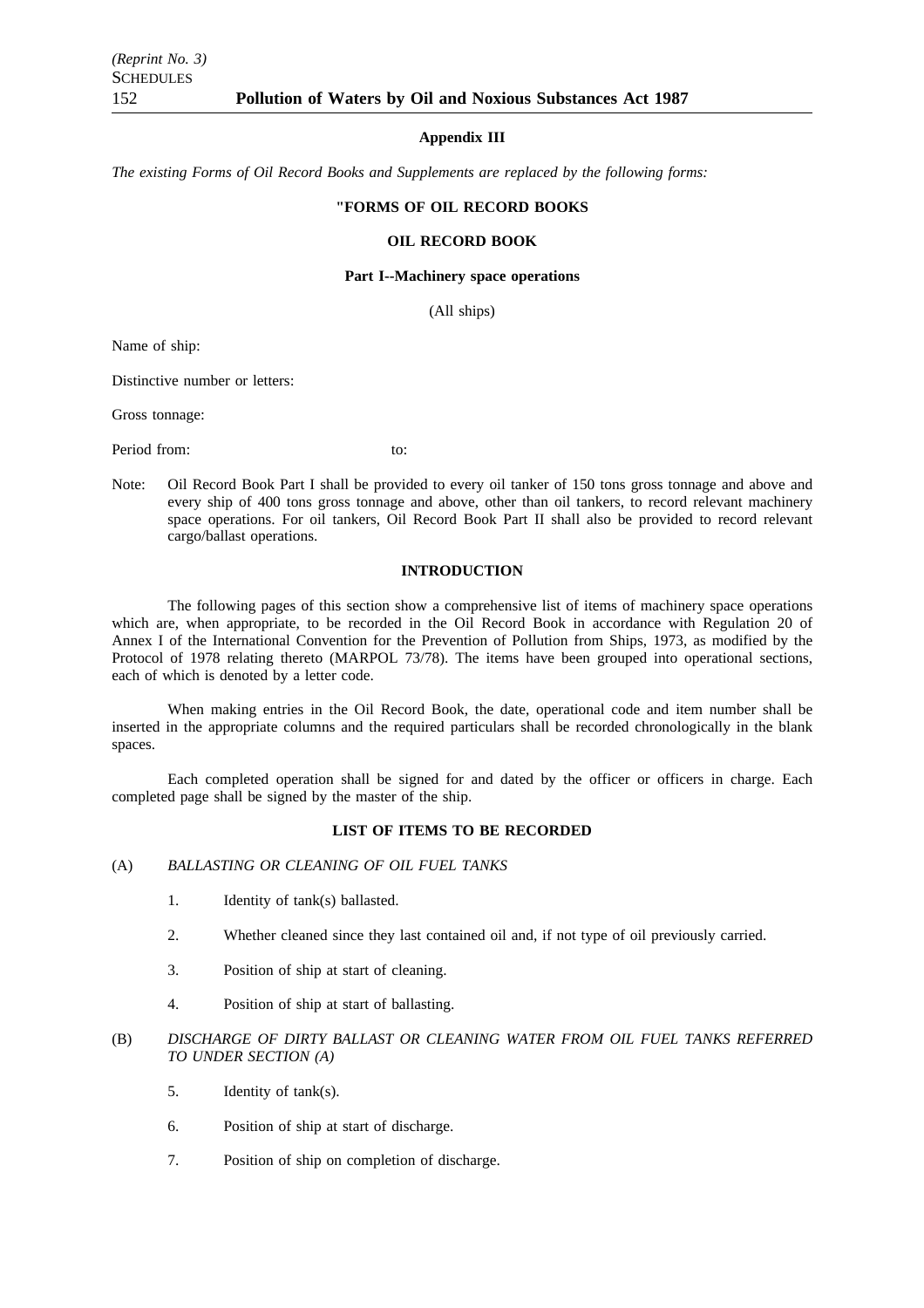- 8. Ship's speed(s) during discharge.
- 9. Method of discharge:
	- .1 Through 100 ppm equipment;
	- .2 Through 15 ppm equipment;<br>.3 To reception facilities.
	- To reception facilities.
- 10. Quantity discharged.
- (C) *DISPOSAL OF OIL RESIDUES (SLUDGE)*
	- 11. Quantity of residue retained on board for disposal.
	- 12. Methods of disposal of residue:
		- .1 To reception facilities (identify port);<br>2 Mixed with bunkers:
		- .2 Mixed with bunkers;<br>.3 Transferred to anothe
		- .3 Transferred to another (other) tank(s) (identify tank(s));<br>.4 Other method (state which).
		- Other method (state which).

# (D) *NON-AUTOMATIC DISCHARGE OVERBOARD OR DISPOSAL OTHERWISE OF BILGE WATER WHICH HAS ACCUMULATED IN MACHINERY SPACES*

- 13. Quantity discharged.
- 14. Time of discharge.
- 15. Method of discharge or disposal:
	- .1 Through 100 ppm equipment;
	- .2 Through 15 ppm equipment;
	- .3 To reception facilities (identity port);<br>4 To slop or collecting tank (identify ta
	- To slop or collecting tank (identify tank).

## (E) *AUTOMATIC DISCHARGE OVERBOARD OR DISPOSAL OTHERWISE OF BILGE WATER WHICH HAS ACCUMULATED IN MACHINERY SPACES*

- 16. Time when the system has been put into automatic mode of operation for discharge overboard.
- 17. Time when the system has been put into automatic mode of operation for transfer of bilge water to collecting (slop) tank (identify tank).
- 18. Time when the system has been put to manual operation.
- 19. Method of discharge overboard:
	- .1 Through 100 ppm equipment;
	- .2 Through 15 ppm equipment.

# (F) *CONDITION OF OIL DISCHARGE MONITORING AND CONTROL SYSTEM*

- 20. Time of system failure.
- 21. Time when system has been made operational.
- 22. Reasons for failure.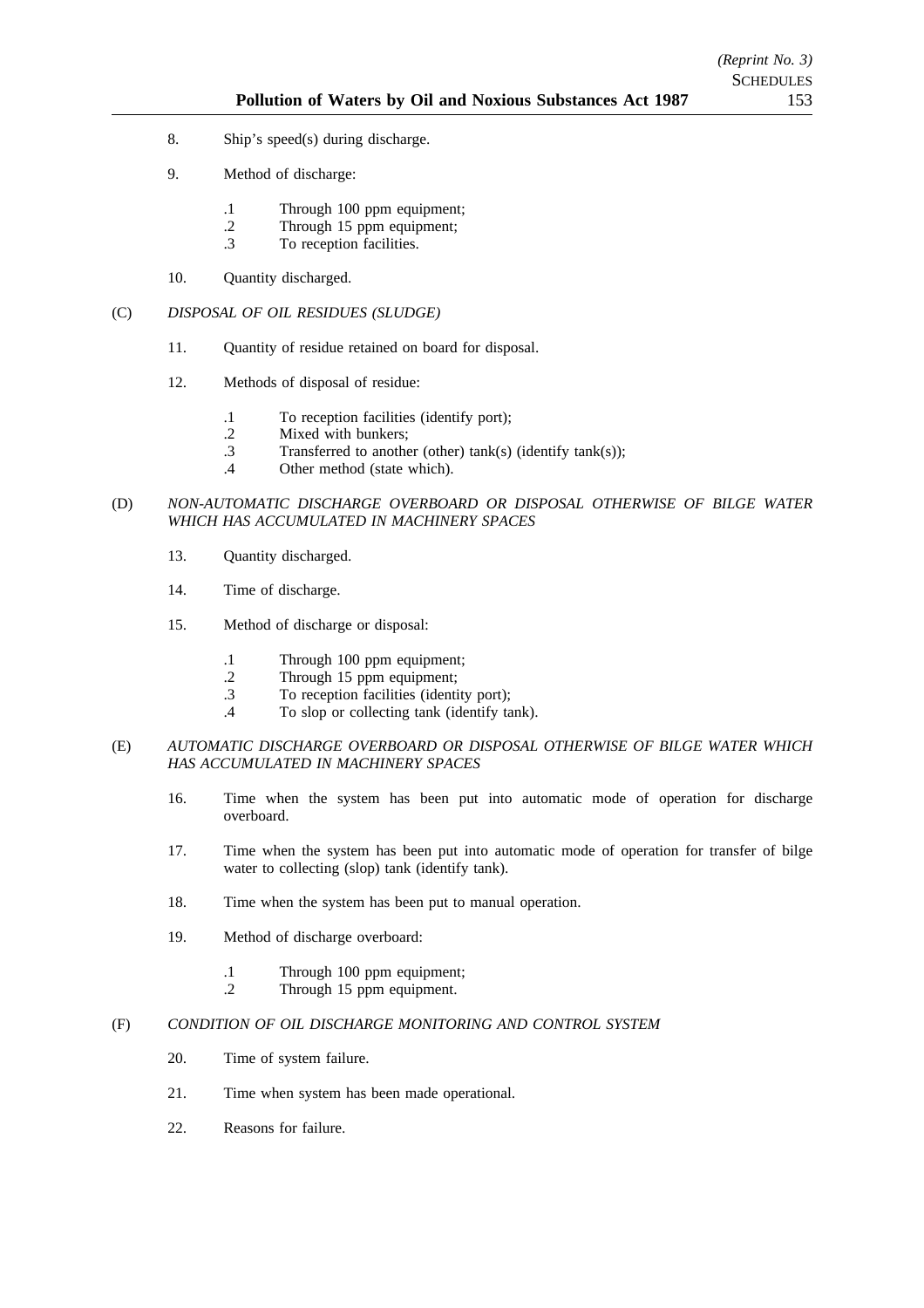# (G) *ACCIDENTAL OR OTHER EXCEPTIONAL DISCHARGES OF OIL*

- 23. Time of occurrence.
- 24. Place or position of ship at time of occurrence.
- 25. Approximate quantity and type of oil.
- 26. Circumstances of discharge or escape, the reasons therefore and general remarks.
- (H) *ADDITIONAL OPERATIONAL PROCEDURES AND GENERAL REMARKS.*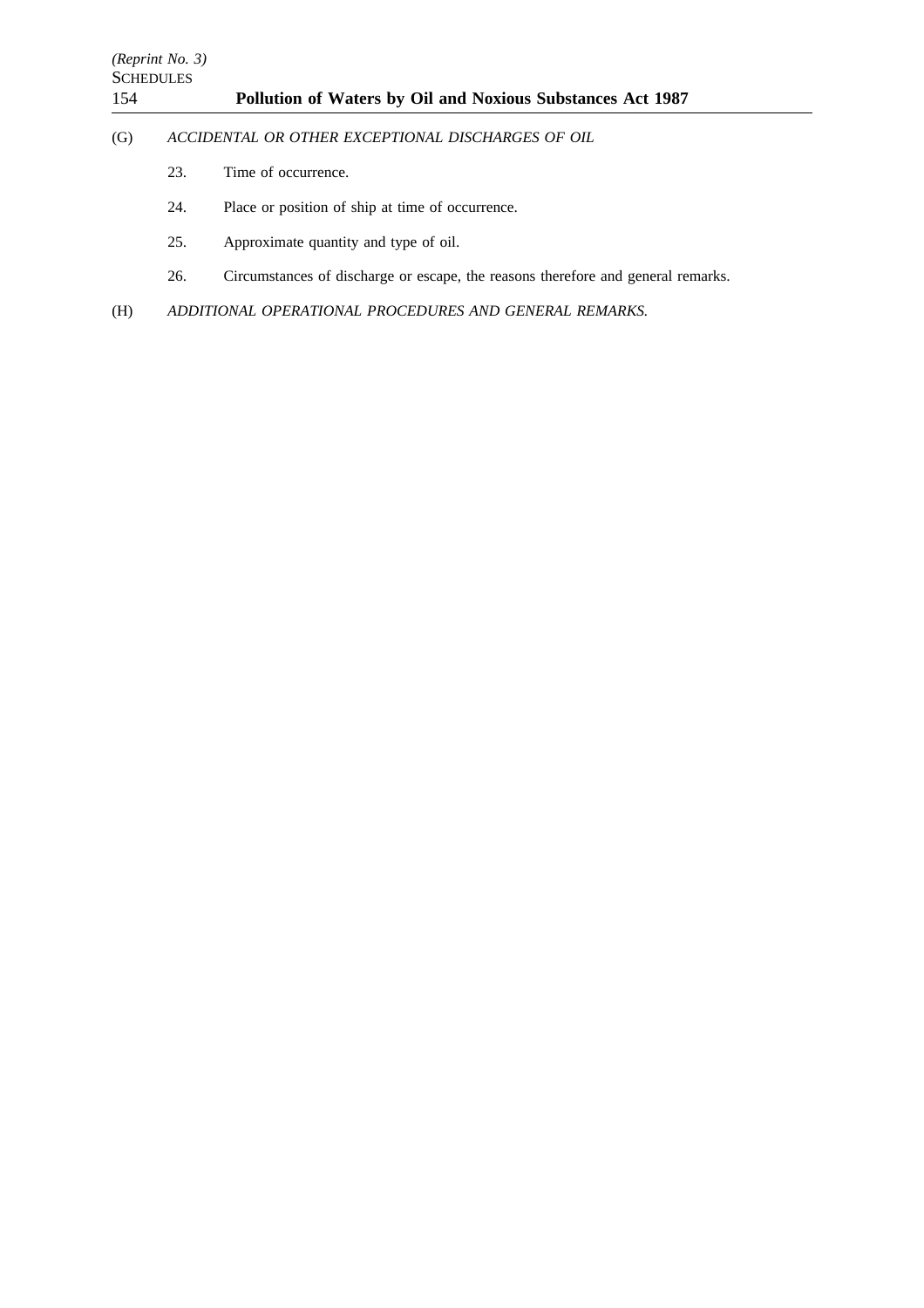# SCHEDULE 3--*continued*

# NAME OF SHIP: .................................................................

# DISTINCTIVE NUMBER OR LETTERS: ...................................................................

# CARGO/BALLAST OPERATIONS (OIL TANKERS)\*/MACHINERY SPACE OPERATIONS (ALL SHIPS)\*

| Date | Code<br>(lefter) | $Item$<br>(number) | $\emph{Record}$ of operations/<br>signature of officer in<br>$charge$ |  |
|------|------------------|--------------------|-----------------------------------------------------------------------|--|
|      |                  |                    |                                                                       |  |
|      |                  |                    |                                                                       |  |
|      |                  |                    |                                                                       |  |
|      |                  |                    |                                                                       |  |
|      |                  |                    |                                                                       |  |
|      |                  |                    |                                                                       |  |
|      |                  |                    |                                                                       |  |
|      |                  |                    |                                                                       |  |
|      |                  |                    |                                                                       |  |
|      |                  |                    |                                                                       |  |
|      |                  |                    |                                                                       |  |
|      |                  |                    |                                                                       |  |
|      |                  |                    |                                                                       |  |
|      |                  |                    |                                                                       |  |
|      |                  |                    |                                                                       |  |
|      |                  |                    |                                                                       |  |
|      |                  |                    |                                                                       |  |
|      |                  |                    |                                                                       |  |
|      |                  |                    |                                                                       |  |
|      |                  |                    |                                                                       |  |

Signature of Master .......................................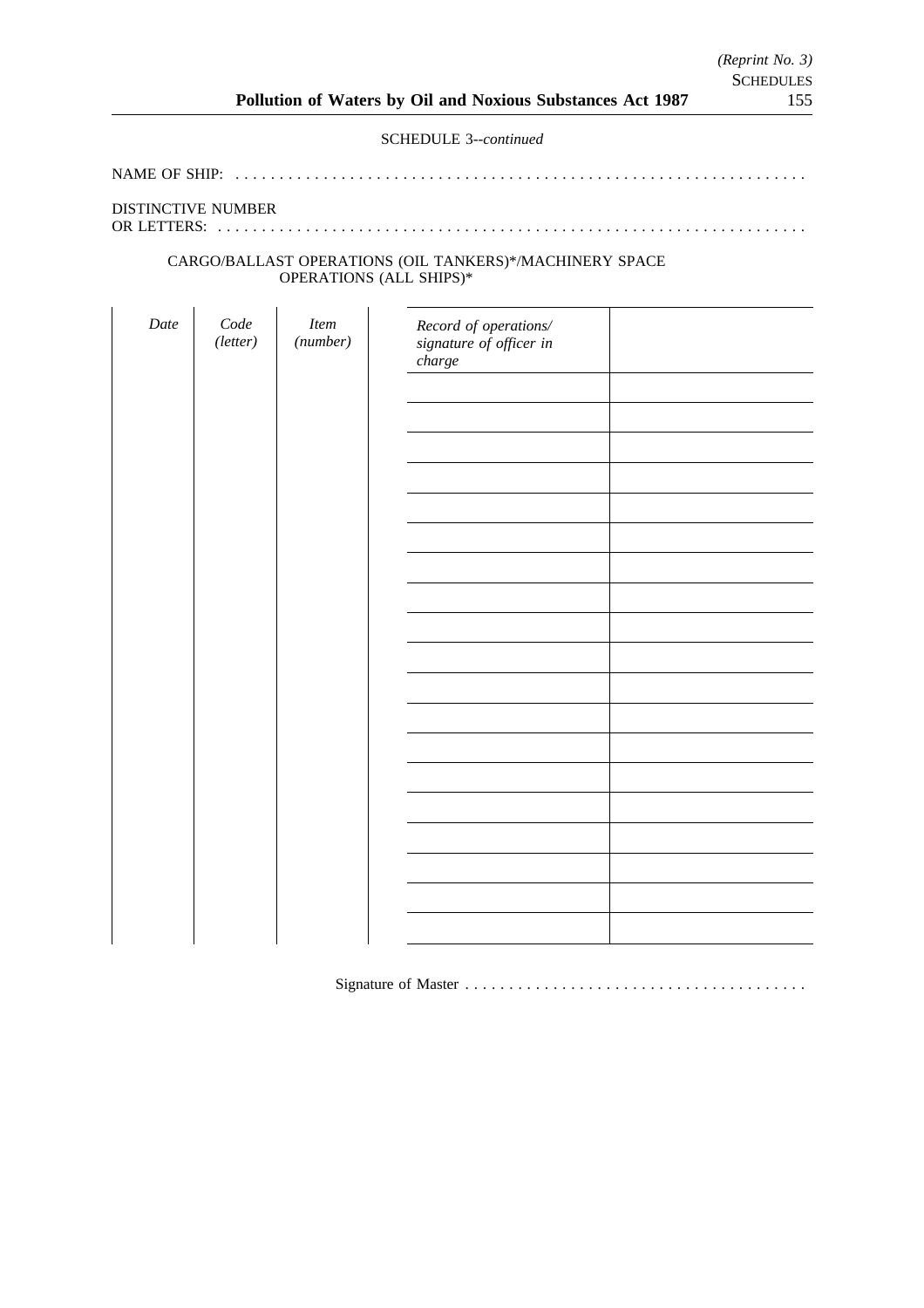#### **OIL RECORD BOOK**

# **Part II--Cargo/ballast operations** (Oil tankers)

Name of ship: Distinctive number or letters: Gross tonnage: Period from: to: to: NAME OF SHIP: ................................................................. DISTINCTIVE NUMBER OR LETTERS: ...................................................................

# **INTRODUCTION**

The following pages of this section show a comprehensive list of items of cargo and ballast operations which are, when appropriate, to be recorded in the Oil Record Book in accordance with Regulation 20 of Annex I of the International Convention for the Prevention of Pollution from Ships, 1973, as modified by the Protocol of 1978 relating thereto (MARPOL 73/78). The items have been grouped into operational sections, each of which is denoted by a letter code.

When making entries in the Oil Record Book, the date, operational code and item number shall be inserted in the appropriate columns and the required particulars shall be recorded chronologically in the blank spaces.

Each completed operation shall be signed for and dated by the officer or officers in charge. Each completed page shall be countersigned by the Master of the ship. In respect of the oil tankers engaged in specific trades in accordance with Regulation 13C of Annex I of MARPOL 73/78, appropriate entry in the Oil Record Book shall be endorsed by the competent Port State authority.\*

# **LIST OF ITEMS TO BE RECORDED**

#### (A) *LOADING OF OIL CARGO*

- 1. Place of loading.<br>2. Type of oil loade
- Type of oil loaded and identity of tank(s).
- 3. Total quantity of oil loaded.

#### (B) *INTERNAL TRANSFER OF OIL CARGO DURING VOYAGE*

- 4. Identity of tank(s):
	- $\frac{.1}{.2}$  From:
	- To:
- 5. Was (were) tank(s) in 4 (1) emptied?

# (C) *UNLOADING OF OIL CARGO*

- 6. Place of unloading.
- 7. Identity of tank(s) unloaded.
- 8. Was (were) tank(s) emptied?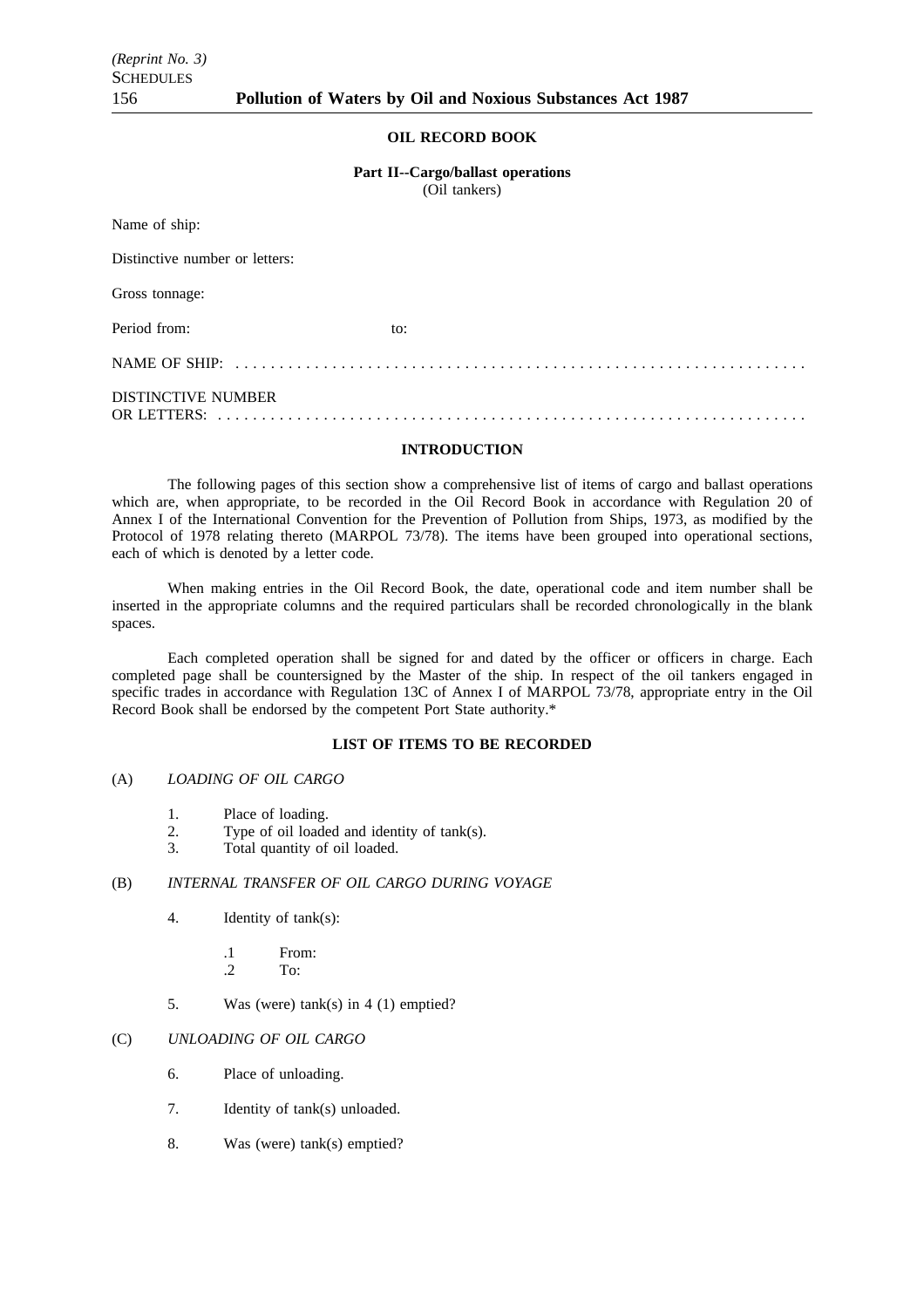#### (D) *CRUDE OIL WASHING (COW TANKERS ONLY)*

*(To be completed for each tank being crude oil washed)*

- 9. Port where crude oil washing was carried out or ship's position if carried out between two discharge ports.
- 10. Identity of  $tank(s)$  washed.<sup>1</sup>
- 11. Number of machines in use.
- 12. Time of start of washing.
- 13. Washing pattern employed.<sup>2</sup>
- 14. Washing line pressure.
- 15. Time completed or stopped washing.
- 16. State method of establishing that tank(s) was (were) dry.
- 17. Remarks.<sup>3</sup>
- \* Delete as appropriate.
- Note: Every oil tanker of 150 tons gross tonnage and above shall be provided with Oil Record Book Part II to record relevant cargo/ballast operations. Such a tanker shall also be provided with Oil Record Book Part I to record relevant machinery space operations.
- \* This sentence should only be inserted for the Oil Record Book of a tanker engaged in a specific trade.
- <sup>1</sup> When an individual tank has more machines than can be operated simultaneously, as described in the Operations and Equipment Manual, then the section being crude oil washed should be identified, e.g. No. 2 centre, forward section.
- <sup>2</sup> In accordance with the Operations and Equipment Manual, enter whether single-stage or multi-stage method of washing is employed. If multi-stage method is used, give the vertical arc covered by the machines and the number of times that arc is covered for that particular stage of the programme.
- <sup>3</sup> If the programmes given in the Operations and Equipment Manual are not followed, then the reasons must be given under Remarks.
- (E) *BALLASTING OF CARGO TANKS*
	- 18. Identity of tank(s) ballasted.
	- 19. Position of ship at start of ballasting.
- (F) *BALLASTING OF DEDICATED CLEAN BALLAST TANKS (CBT TANKERS ONLY)*
	- 20. Identity of tank(s) ballasted.
	- 21. Position of ship when water intended for flushing, or port ballast was taken to dedicated clean ballast tank(s).
	- 22. Position of ship when pump(s) and lines were flushed to slop tank.
	- 23. Quantity of oily water resulting from line flushing transferred to slop tanks (identify slop  $tank(s)$ ).
	- 24. Position of ship when additional ballast water was taken to dedicated clean ballast tank(s).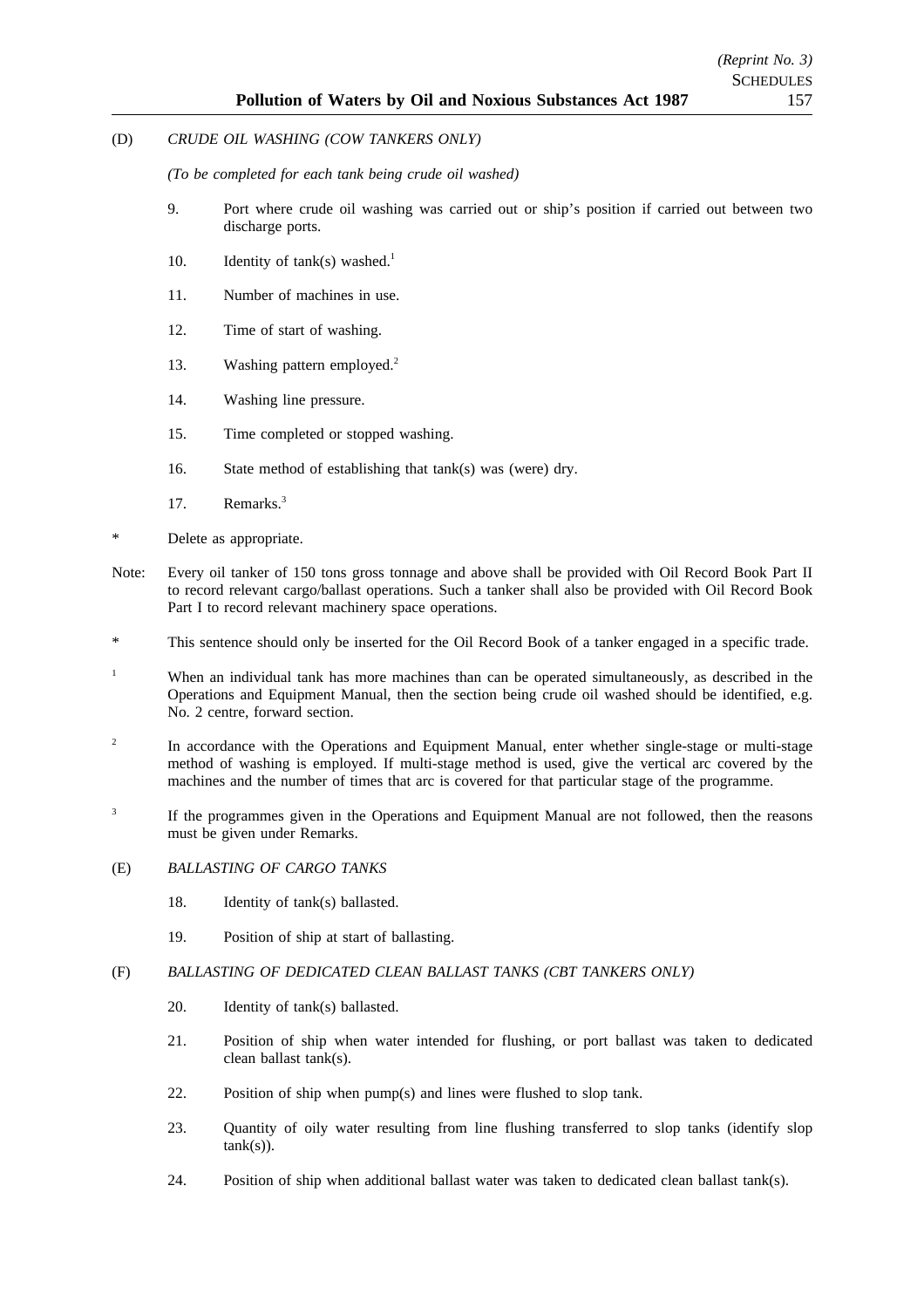- 25. Time and position of ship when valves separating the dedicated clean ballast tanks from cargo and stripping lines were closed.
- 26. Quantity of clean ballast taken on board.

# (G) *CLEANING OF CARGO TANKS*

- 27. Identity of tank(s) cleaned.
- 28. Port or ship's position.
- 29. Duration of cleaning.
- 30. Method of cleaning.4
- 31. Tank washings transferred to:
	- .1 Reception facilities;
	- .2 Slop tank(s) or cargo tank(s) designated as slop tank(s) (identify tank(s)).<sup>4</sup> Hand hosing, machine washing and/or chemical cleaning. Where chemically cleaned, the chemical concerned and amount used should be stated.

# (H) *DISCHARGE OF DIRTY BALLAST*

- 32. Identity of tank(s).
- 33. Position of ship at start of discharge into the sea.
- 34. Position of ship on completion of discharge into the sea.
- 35. Quantity discharged into the sea.
- 36. Ship's speed(s) during discharge.
- 37. Was the discharge monitoring and control system in operation during the discharge?
- 38. Was a regular check kept on the effluent and the surface of the water in the locality of the discharge?
- 39. Quantity of oily water transferred to slop tank(s) (identify slop tank(s)).
- 40. Discharged to shore reception facilities (identify port if applicable).

# (I) *DISCHARGE OF WATER FROM SLOP TANKS INTO THE SEA*

- 41. Identity of slop tanks.
- 42. Time of settling from last entry of residues, or
- 43. Time of settling from last discharge.
- 44. Time and position of ship at start of discharge.
- 45. Ullage of total contents at start of discharge.
- 46. Ullage of oil/water interface at start of discharge.
- 47. Bulk quantity discharged and rate of discharge.
- 48. Final quantity discharged and rate of discharge.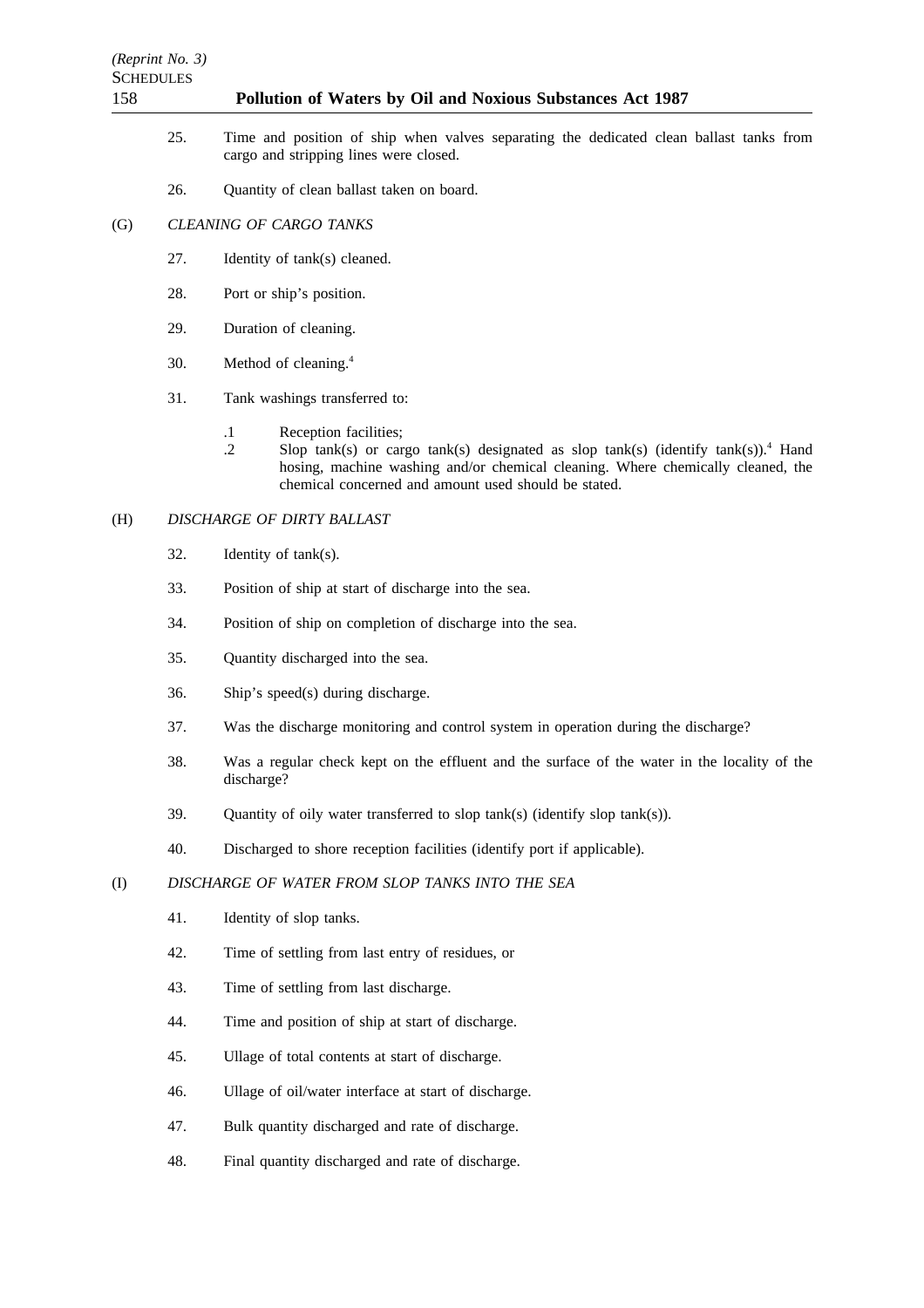- 49. Time and position of ship on completion of discharge.
- 50. Was the discharge monitoring and control system in operation during the discharge?
- 51. Ullage of oil/water interface on completion of discharge.
- 52. Ship's speed(s) during discharge.
- 53. Was a regular check kept on the effluent and the surface of the water in the locality of the discharge?
- 54. Confirm that all applicable valves in the ship's piping system have been closed on completion of discharge from the slop tanks.

#### (J) *DISPOSAL OF RESIDUES AND OILY MIXTURES NOT OTHERWISE DEALT WITH*

- 55. Identity of tank(s).
- 56. Quantity disposed of from each tank.
- 57. Method of disposal:
	- .1 To reception facilities (identify port);
	- .2 Mixed with cargo;<br>3 Transferred to anot
	- .3 Transferred to another tank(s) (identify tank(s));<br>4 Other method (state which).
	- Other method (state which).

# (K) *DISCHARGE OF CLEAN BALLAST CONTAINED IN CARGO TANKS*

- 58. Position of ship at start of discharge of clean ballast.
- 59. Identity of tank(s) discharged.
- 60. Was (were) the tank(s) empty on completion?
- 61. Position of ship on completion if different from 58.
- 62. Was a regular check kept on the effluent and the surface of the water in the locality of the discharge?
- (L) *DISCHARGE OF BALLAST FROM DEDICATED CLEAN BALLAST TANKS (CBT TANKERS ONLY)*
	- 63. Identity of tank(s) discharged.
	- 64. Time and position of ship at start of discharge of clean ballast into the sea.
	- 65. Time and position of ship on completion of discharge into the sea.
	- 66. Quantity discharged:
		- .1 Into the sea; or
		- .2 To reception facility (identify port).
	- 67. Was there any indication of oil contamination of the ballast water before or during discharge into the sea?
	- 68. Was the discharge monitored by an oil content meter?
	- 69. Time and position of ship when valves separating dedicated clean ballast tanks from the cargo and stripping lines were closed on completion of deballasting.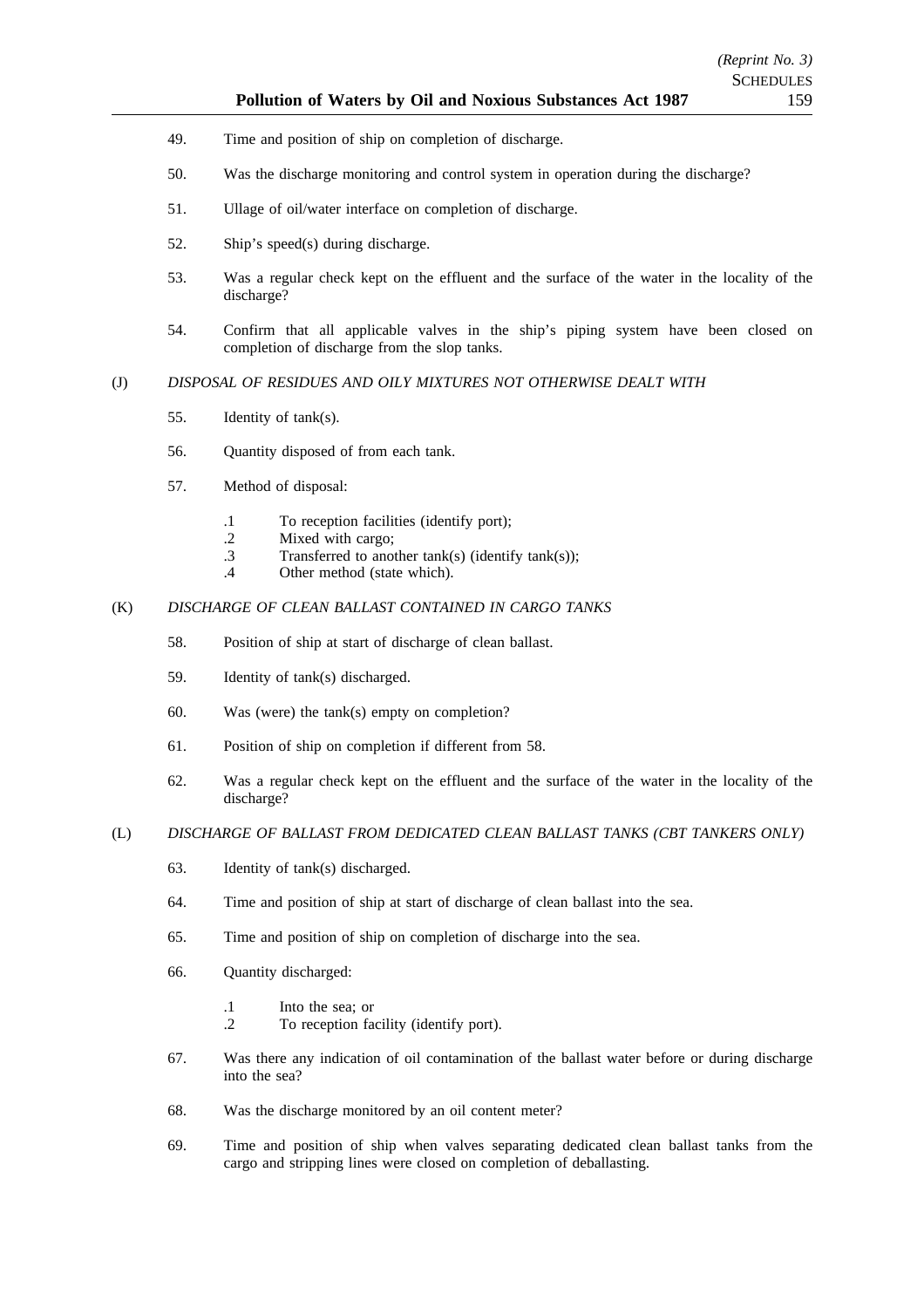# (M) *CONDITION OF OIL DISCHARGE MONITORING AND CONTROL SYSTEM*

- 70. Time of system failure.
- 71. Time when system has been made operational.
- 72. Reasons for failure.

# (N) *ACCIDENTAL OR OTHER EXCEPTIONAL DISCHARGES OF OIL*

- 73. Time of occurrence.
- 74. Port or ship's position at time of occurrence.
- 75. Approximate quantity and type of oil.
- 76. Circumstances of discharge or escape, the reasons therefor and general remarks.
- (O) *ADDITIONAL OPERATIONAL PROCEDURES AND GENERAL REMARKS*

# **TANKERS ENGAGED IN SPECIFIC TRADES**

- (P) *LOADING OF BALLAST WATER*
	- 77. Identity of tank(s) ballasted.
	- 78. Position of ship when ballasted.
	- 79. Total quantity of ballast loaded in cubic metres.
	- 80. Remarks.
- (Q) *RE-ALLOCATION OF BALLAST WATER WITHIN THE SHIP*
	- 81. Reasons for re-allocation.
- (R) *BALLAST WATER DISCHARGE TO RECEPTION FACILITY*
	- 82. Port(s) where ballast water was discharged.
	- 83. Name or designation of reception facility.
	- 84. Total quantity of ballast water discharged in cubic metres.
	- 85. Date, signature and stamp of port authority official.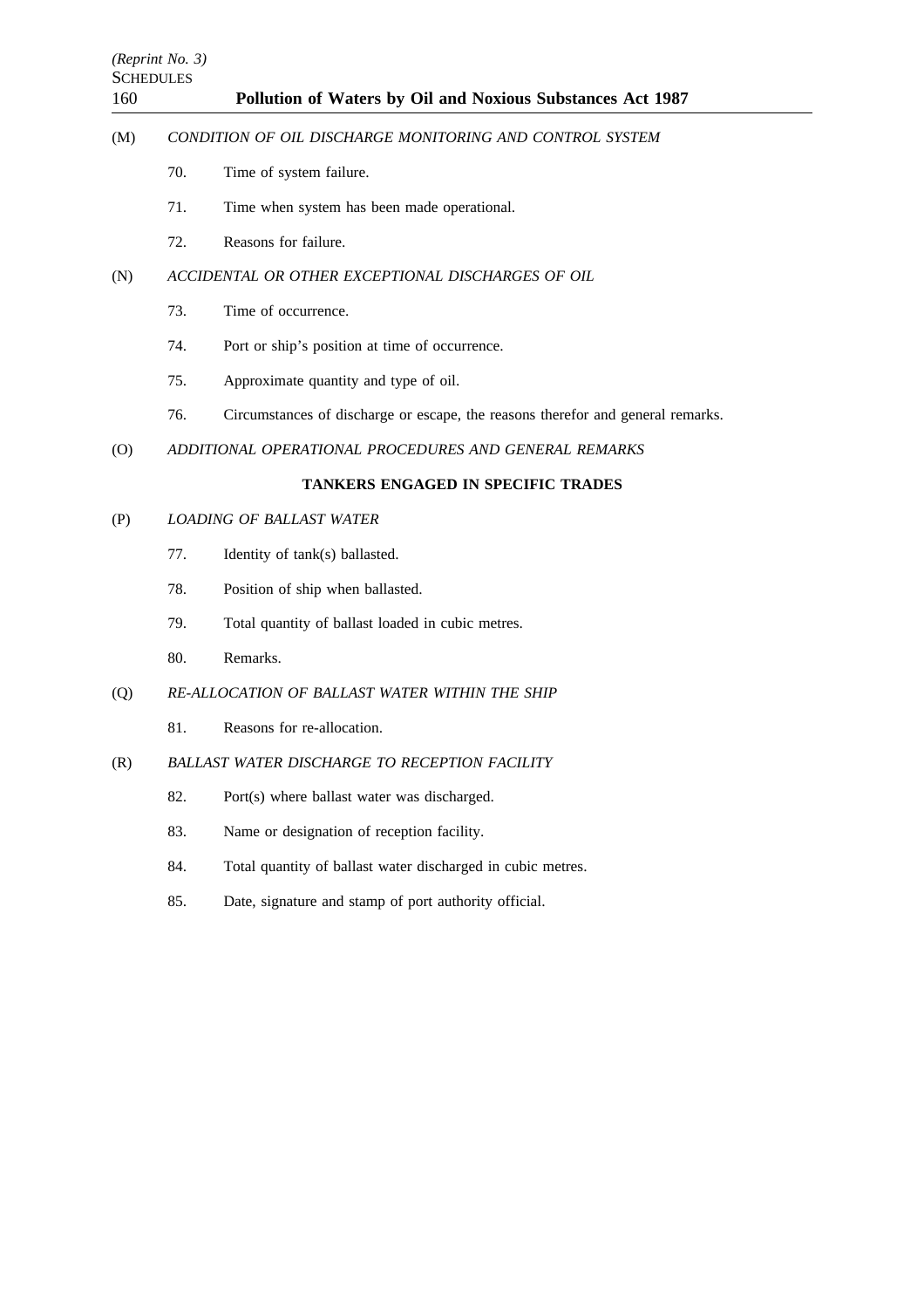#### NAME OF SHIP: .................................................................

# DISTINCTIVE NUMBER OR LETTERS: ...................................................................

#### CARGO/BALLAST OPERATIONS (OIL TANKERS)\*/MACHINERY SPACE OPERATIONS (ALL SHIPS)\*

| Date | $Code$<br>(lefter) | $Item$<br>(number) | Record of operations/<br>signature of officer in<br>$charge$ |  |
|------|--------------------|--------------------|--------------------------------------------------------------|--|
|      |                    |                    |                                                              |  |
|      |                    |                    |                                                              |  |
|      |                    |                    |                                                              |  |
|      |                    |                    |                                                              |  |
|      |                    |                    |                                                              |  |
|      |                    |                    |                                                              |  |
|      |                    |                    |                                                              |  |
|      |                    |                    |                                                              |  |
|      |                    |                    |                                                              |  |
|      |                    |                    |                                                              |  |
|      |                    |                    |                                                              |  |
|      |                    |                    |                                                              |  |
|      |                    |                    |                                                              |  |
|      |                    |                    |                                                              |  |
|      |                    |                    |                                                              |  |
|      |                    |                    |                                                              |  |
|      |                    |                    |                                                              |  |
|      |                    |                    |                                                              |  |
|      |                    |                    |                                                              |  |

Signature of Master .......................................

\* Delete as appropriate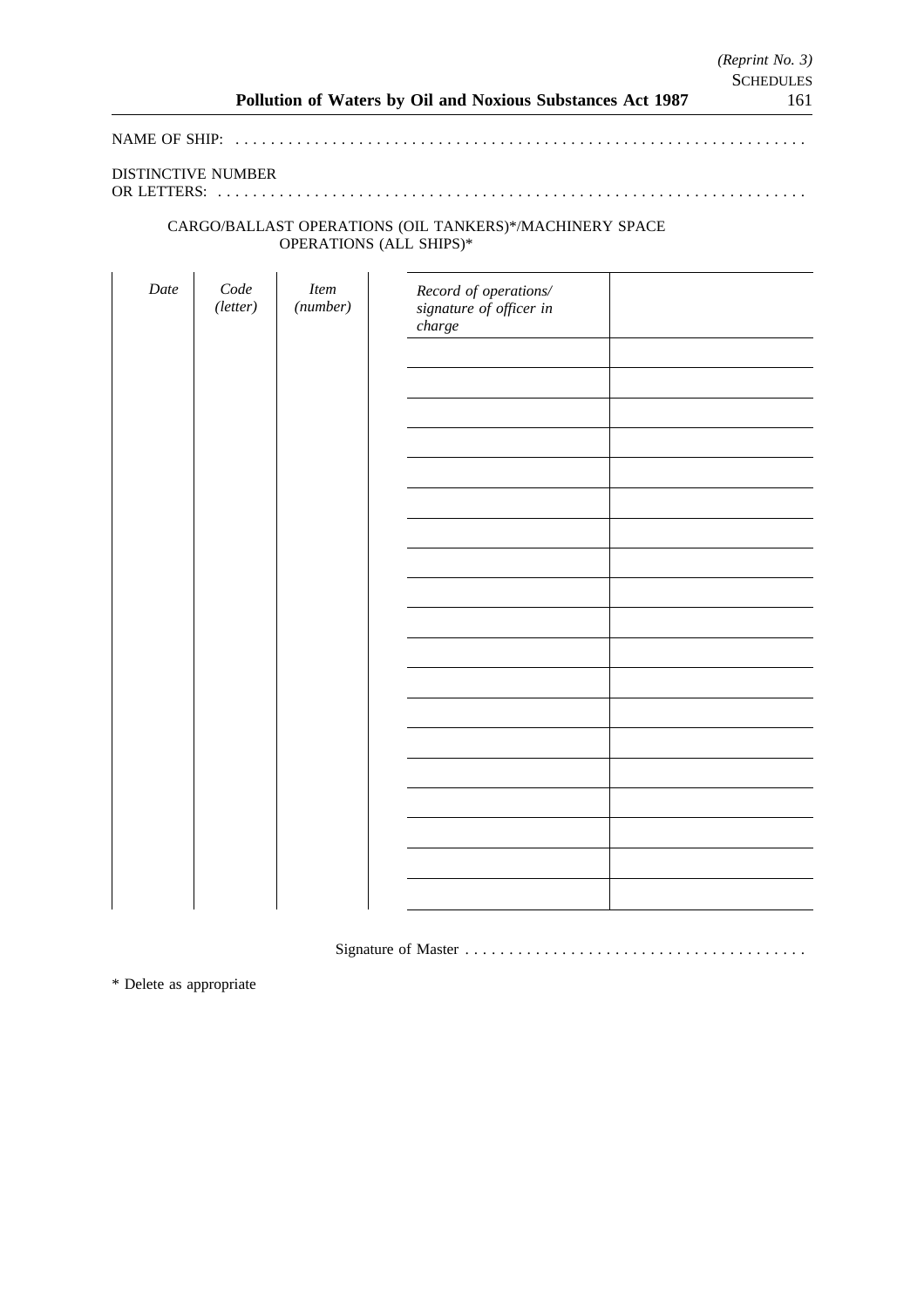#### **SCHEDULE 4**

Section 3

# ADOPTION OF AMENDMENTS TO THE ANNEX OF THE PROTOCOL OF 1978 RELATING TO THE INTERNATIONAL CONVENTION FOR THE PREVENTION

#### OF POLLUTION FROM SHIPS, 1973 (RELATING TO ANNEX II OF THE INTERNATIONAL CONVENTION FOR THE PREVENTION OF POLLUTION FROM SHIPS, 1973 AS MODIFIED BY THE PROTOCOL OF 1978 RELATING THERETO)

#### adopted on 5 December 1985

#### THE MARINE ENVIRONMENT PROTECTION COMMITTEE,

RECALLING Article 38*(a)* of the Convention of the International Maritime Organization concerning the function of the Committee conferred upon it by international conventions for the prevention and control of marine pollution from ships,

NOTING Article 16 of the International Convention for the Prevention of Pollution from Ships, 1973 (herinafter referred to as the "1973 Convention") and Article VI of the Protocol of 1978 relating to the 1973 Convention (hereinafter referred to as the "1978 Protocol") which together specify the amendment procedure of the 1978 Protocol and confers upon the appropriate body of the Organization the function of considering and adopting amendments to the 1973 Convention, as modified by the 1978 Protocol (MARPOL 73/78),

HAVING CONSIDERED at its twenty-second session amendments to the 1978 Protocol proposed and circulated in accordance with article 16(2)*(a)* of the 1973 Convention,

1. ADOPTS in accordance with article 16(2)*(d)* of the 1973 Convention amendments to the Annex of the 1978 Protocol (relating to Annex II of MARPOL 73/78), the text of which is set out in the Annex to the present resolution;

2. DETERMINES in accordance with article  $16(2)/(iii)$  of the 1973 Convention that the amendments shall be deemed to have been accepted on 5 October 1986 unless prior to this date one third or more of the Parties or the Parties the combined merchant fleets of which constitute fifty per cent or more of the gross tonnage of the world's merchant fleet, have communicated to the Organization their objections to the amendments;

3. INVITES the Parties to note that in accordance with article  $16(2)(g)(ii)$  of the 1973 Convention the amendments shall enter into force on 6 April 1987 upon their acceptance in accordance with paragraph 2 above;

4. REQUESTS the Secretary-General in conformity with article 16(2)*(e)* of the 1973 Convention to transmit to all Parties to the 1978 Protocol certified copies of the present resolution and the text of the amendments contained in the Annex;

5. FURTHER REQUESTS the Secretary-General to transmit to the Members of the Organization which are not Parties to the 1978 Protocol copies of the resolution and its Annex.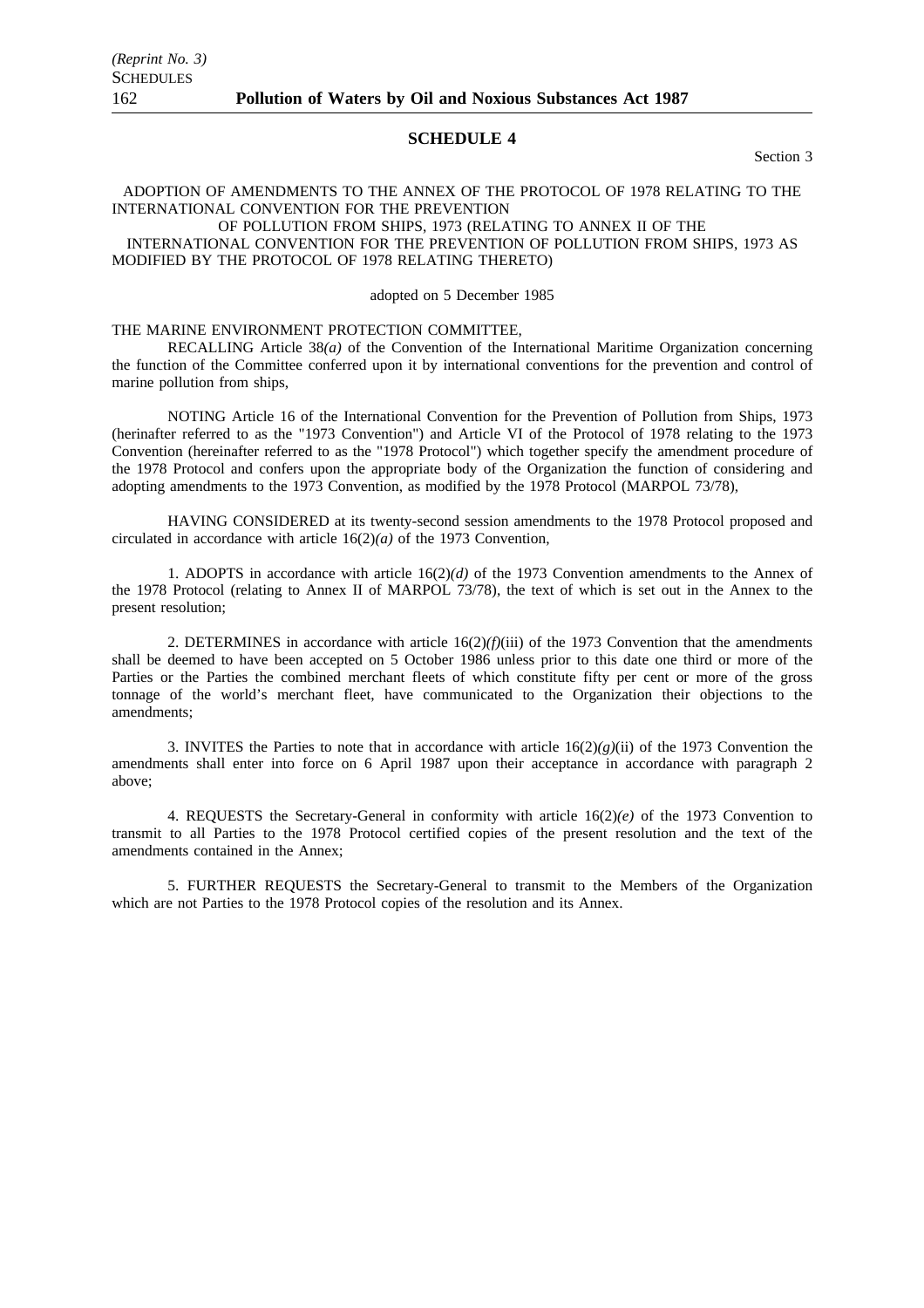#### **Annex**

### **AMENDMENTS TO THE ANNEX OF THE PROTOCOL OF 1978 RELATING TO THE INTERNATIONAL CONVENTION FOR THE PREVENTION OF POLLUTION FROM SHIPS, 1973**

#### **Annex II**

#### **REGULATIONS FOR THE CONTROL OF POLLUTION BY NOXIOUS LIQUID SUBSTANCES IN BULK**

#### Regulation 1

# *Definitions*

#### *The following new paragraphs (10) to (14) are added to the existing text:*

"(10) 'International Bulk Chemical Code' means the International Code for the Construction and Equipment of Ships Carrying Dangerous Chemicals in Bulk adopted by the Marine Environment Protection Committee of the Organization by resolution MEPC 19(22), as may be amended by the Organization, provided that such amendments are adopted and brought into force in accordance with the provisions of Article 16 of the present Convention concerning amendment procedures applicable to an Appendix to an Annex.

(11) 'Bulk Chemical Code' means the Code for the Construction and Equipment of Ships Carrying Dangerous Chemicals in Bulk adopted by the Marine Environment Protection Committee of the Organization by resolution MEPC 20(22), as may be amended by the Organization, provided that such amendments are adopted and brought into force in accordance with the provisions of Article 16 of the present Convention concerning amendment procedures applicable to an Appendix to an Annex.

(12) 'Ship constructed' means a ship the keel of which is laid or which is at a similar stage of construction. A ship converted to a chemical tanker, irrespective of the date of construction, shall be treated as a chemical tanker constructed on the date on which such conversion commenced. This conversion provision shall not apply to the modification of a ship which complies with all of the following conditions:

- *(a)* the ship is constructed before 1 July 1986; and
- *(b)* the ship is certified under the Bulk Chemical Code to carry only those products identified by the Code as substances with pollution hazards only.
- (13) 'Similar stage of construction' means the stage at which:
- *(a)* construction identifiable with a specific ship begins; and
- *(b)* assembly of that ship has commenced comprising at least 50 tons or one per cent of the estimated mass of all structural material, whichever is less.

#### Regulation 2

#### *Application*

#### *The following new paragraphs (4), (5), and (6) are added to the existing text:*

"(4) For ships constructed before 1 July 1986, the provisions of Regulation 5 of this Annex in respect of the requirement to discharge below the waterline and maximum concentration in the wake astern of the ship shall apply as from 1 January 1988.

(5) The Administration may allow any fitting, material, appliance or apparatus to be fitted in a ship as an alternative to that required by this Annex if such fitting, material, appliance or apparatus is at least as effective as that required by this Annex. This authority of the Administration shall not extend to the substitution of operational methods to effect the control of discharge of noxious liquid substances as equivalent to those design and construction features which are prescribed by Regulations in this Annex.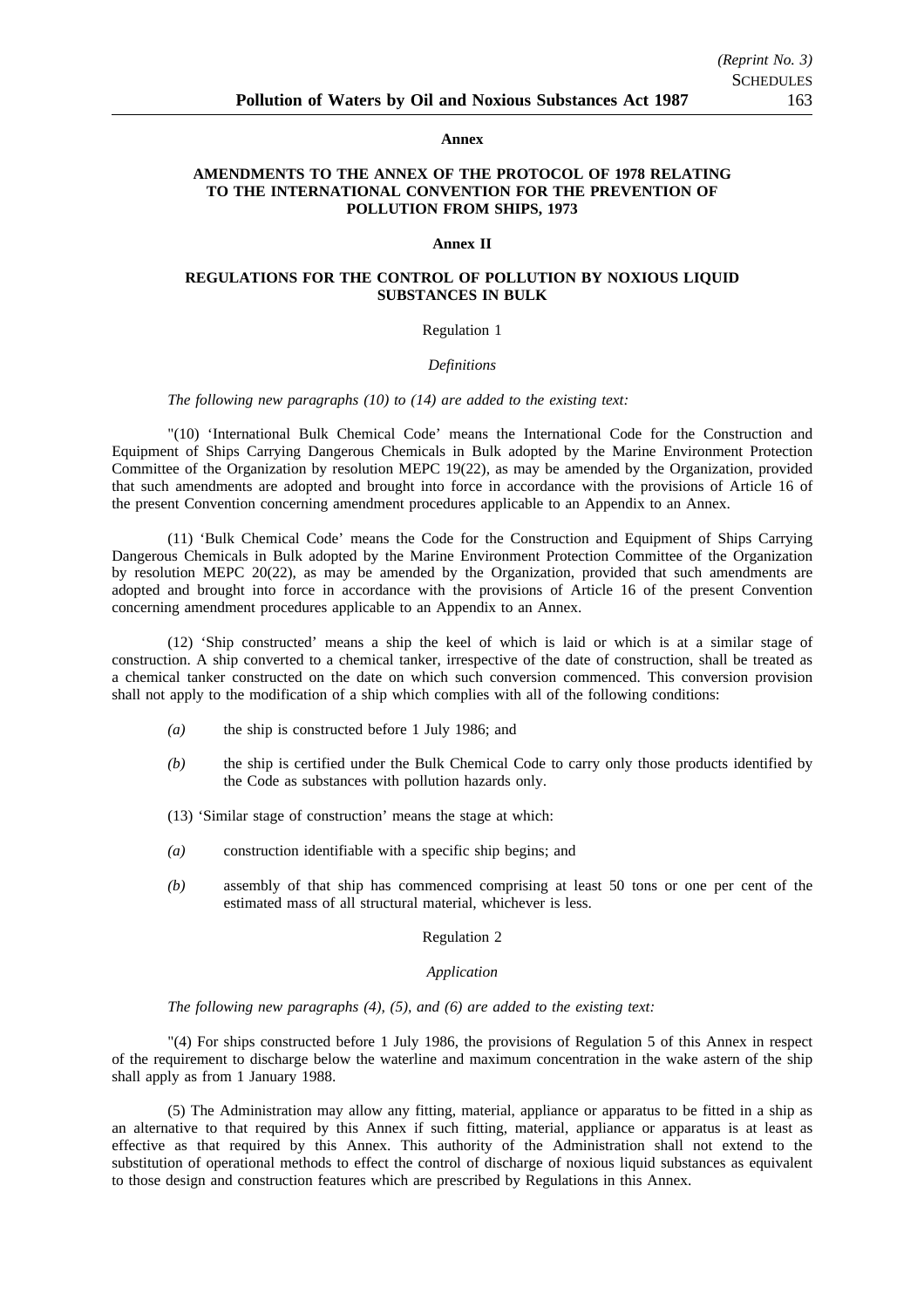(6) The Administration which allows a fitting, material, appliance or apparatus as alternative to that required by this Annex, under paragraph (5) of this Regulation, shall communicate to the Organization for circulation to the Parties to the Convention, particulars thereof, for their information and appropriate action, if any."

#### Regulation 3

*Categorization and Listing of Noxious Liquid Substances*

*In paragraph (1) of the existing text, the phrase "except Regulation 13", is deleted.*

#### Regulation 5

#### *Discharge of Noxious Liquid Substances*

*In paragraph (1) of the existing text of the last sentence before sub-paragraph (a) is replaced by:* "Any water subsequently added to the tank may be discharged into the sea when all the following conditions are satisfied:"

*In paragraph (5) of the existing text of the third sentence is replaced by:* "Any water subsequently introduced into the tank shall be regarded as clean and shall not be subject to paragraph (1), (2), (3) or (4) of this Regulation."

*In paragraph (7) of the existing text of the last sentence before sub-paragraph (a) is replaced by:* "Any water subsequently added to the tank may be discharged into the sea when all the following conditions are satisfied:"

*In paragraph (8) the existing text of paragraph (a) is replaced by:*

"*(a)* the tank has been prewashed in accordance with the procedure approved by the Administration and based on standards developed by the Organization and the resulting tank washings have been discharged to a reception facility."

*In paragraph (10) the third sentence of the existing text is replaced by:* "Any water subsequently introduced into the tank shall be regarded as clean and shall not be subject to paragraph (7), (8) or (9) of this Regulation."

*The following new Regulation 5A is added to the existing text:*

### "Regulation 5A

#### *Pumping, Piping and Unloading Arrangements*

(1) Every ship constructed on or after 1 July 1986 shall be provided with pumping and piping arrangements to ensure, through testing under favourable pumping conditions, that each tank designated for the carriage of a Category B substance does not retain a quantity of residue in excess of 0.1 cubic metres in the tank's associated piping and in the immediate vicinity of that tank's suction point.

(2)*(a)* Subject to the provisions of sub-paragraph *(b)* of this paragraph, every ship constructed before 1 July 1986 shall be provided with pumping and piping arrangements to ensure, through testing under favourable pumping conditions, that each tank designated for the carriage of a Category B substance does not retain a quantity of residue in excess of 0.3 cubic metres in the tank's associated piping and in the immediate vicinity of that tank's suction point.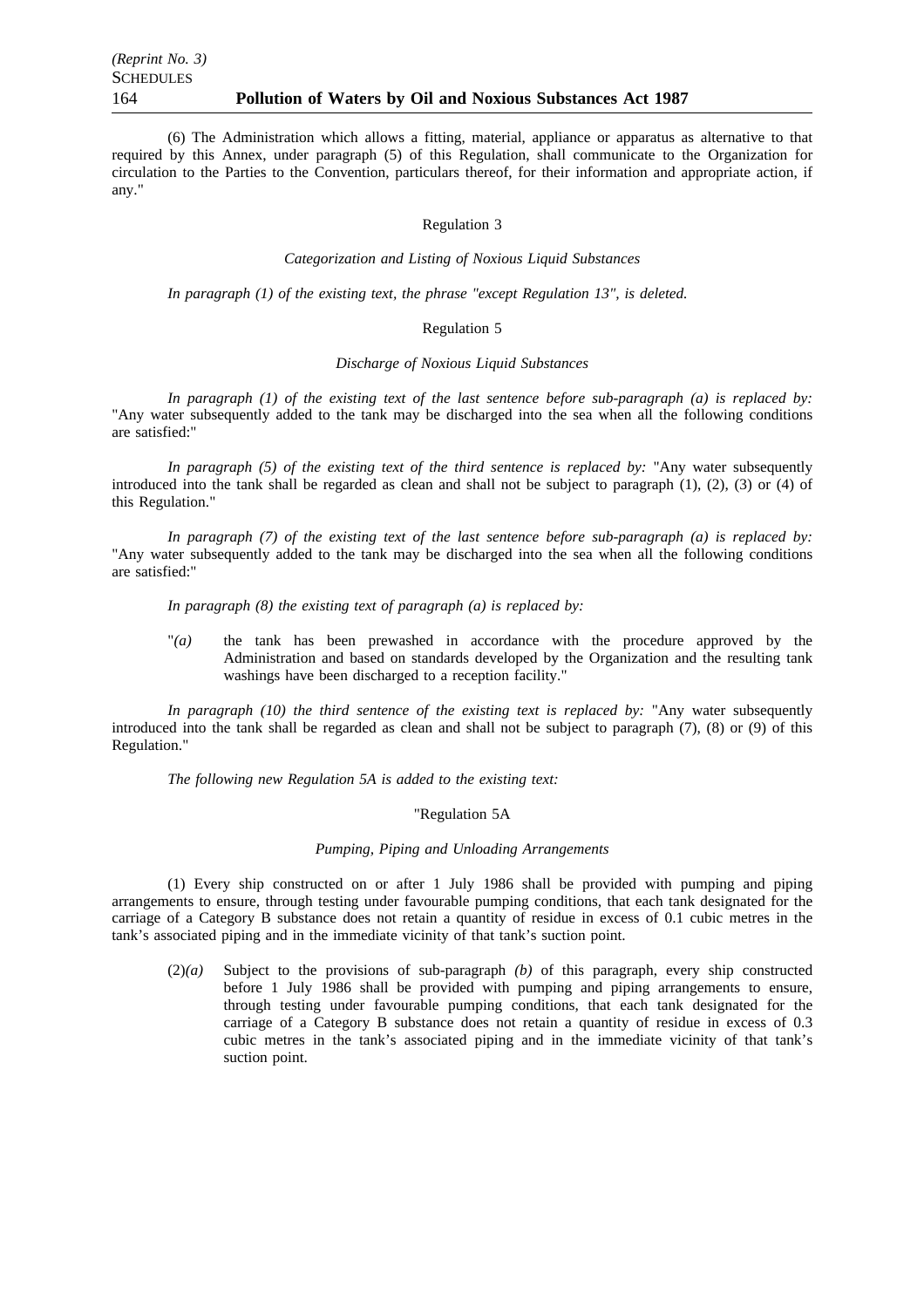*(b)* Until 2 October 1994 ships referred to in sub-paragraph *(a)* of this paragraph if not in compliance with the requirements of that sub-paragraph shall, as a minimum, be provided with pumping and piping arrangements to ensure, through testing under favourable pumping conditions and surface residue assessment, that each tank designated for the carriage of a Category B substance does not retain a quantity of residue in excess of 1 cubic metre or 1/3000 of the tank capacity in cubic metres, whichever is greater, in that tank and the associated piping.

(3) Every ship constructed on or after 1 July 1986 shall be provided with pumping and piping arrangements to ensure, through testing under favourable pumping conditions, that each tank designated for the carriage of a Category C substance does not retain a quantity of residue in excess of 0.3 cubic metres in the tank's associated piping and in the immediate vicinity of that tank's suction point.

- (4) *(a)* Subject to the provisions of sub-paragraph *(b)* of this paragraph, every ship constructed before 1 July 1986 shall be provided with pumping and piping arrangements to ensure, through testing under favourable pumping conditions, that each tank designated for the carriage of a Category C substance does not retain a quantity of residue in excess of 0.9 cubic metres in the tank's associated piping and in the immediate vicinity of that tank's suction point.
	- *(b)* Until 2 October 1994 the ships referred to in sub-paragraph *(a)* of this paragraph if not in compliance with the requirements of that sub-paragraph shall as a minimum, be provided with pumping and piping arrangements to ensure, through testing under favourable pumping conditions and surface residue assessment, that each tank designated for the carriage of a Category C substance does not retain a uantity of residue in excess of 3 cubic metres or 1/1000 of the tank capacity in cubic metres, whichever is greater, in that tank and the associated piping.

(5) Pumping conditions referred to in paragraphs (1), (2), (3) and (4) of this Regulation shall be approved by the Administration and based on standards developed by the Organization. Pumping efficiency tests referred to in paragraphs (1), (2), (3) and (4) of this Regulation shall use water as the test medium and shall be approved by the Administration and based on standards developed by the Organization. The residues on cargo tank surfaces, referred to in paragraphs (2)*(b)* and (4)*(b)* of this Regulation shall be determined based on standards developed by the Organization.

- (6) *(a)* Subject to the provision of sub-paragraph *(b)* of this paragraph, the provisions of paragraphs (2) and (4) of this Regulation need not apply to a ship constructed before 1 July 1986 which is engaged in restricted voyages as determined by the Administration between:
	- (i) ports or terminals within a State Party to the present Convention; or
	- (ii) ports or terminals of States Parties to the present Convention.
	- *(b)* The provisions of sub-paragraph *(a)* of this paragraph shall only apply to a ship constructed before 1 July 1986 if:
		- (i) each time a tank containing Category B or C substances or mixtures is to be washed or ballasted, the tank is washed in accordance with a prewash procedure approved by the Administration and based on Standards developed by the Organization and the tank washings are discharged to a reception facility;
		- (ii) subsequent washings or ballast water are discharged to a reception facility or at sea in accordance with other provisions of this Annex;
		- (iii) the adequacy of the reception facilities at the ports or terminals referred to above, for the purpose of this paragraph, is approved by the Governments of the States Parties to the present Convention within which such ports or terminals are situated;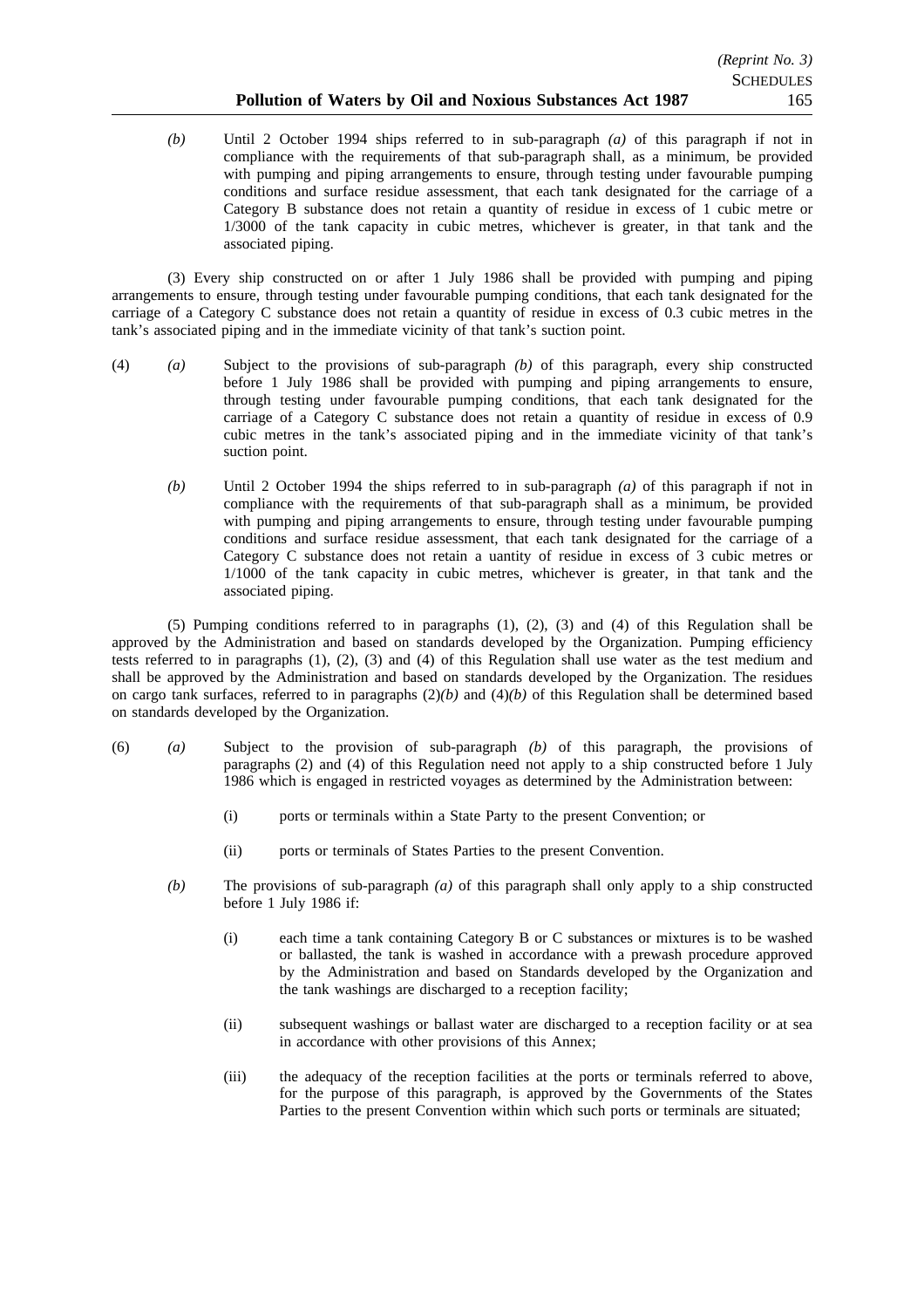- (iv) in the case of ships engaged in voyages to ports or terminals under the jurisdiction of other States Parties to the present Convention, the Administration communicates to the Organization, for circulation to the Parties to the Convention, particulars of the exemption, for their information and appropriate action, if any; and
- (v) the Certificate required under this Annex is endorsed to the effect that the ship is solely engaged in such restricted voyages.

(7) For a ship whose constructional and operational features are such that ballasting of cargo tanks is not required and cargo tank washing is only required for repair or drydocking, the Administration may allow exemption from the provisions of paragraphs (1), (2), (3) and (4) of this Regulation, provided that all of the following conditions are complied with:

- *(a)* the design, construction and equipment of the ship are approved by the Administration, having regard to the service for which it is intended;
- *(b)* any effluent from tank washings which may be carried out before a repair or drydocking is discharged to a reception facility, the adequacy of which is ascertained by the Administration;
- *(c)* the Certificate required under this Annex indicates:
	- (i) that each cargo tank is certified for the carriage of only one named substance; and
	- (ii) the particulars of the exemption;
- *(d)* the ship carries a suitable operational manual approved by the Administration; and
- *(e)* in the case of ships engaged in voyages to ports or terminals under the jurisdiction of other States Parties to the present convention, the Administration communicates to the Organization, for circulation to the Parties to the Convention, particulars of the exemption, for their information and appropriate action, if any."

#### Regulation 7

## *The existing title of this Regulation is replaced by "Reception Facilities and Cargo Unloading Terminal Arrangements"*

## *The following new paragraph (3) is added to the existing text:*

"(3) The Government of each Party to the Convention shall undertake to ensure that cargo unloading terminals shall provide arrangements to facilitate stripping of cargo tanks of ships unloading noxious liquid substances at these terminals. Cargo hoses and piping systems of the terminal, containing noxious liquid substances received from ships unloading these substances at the terminal, shall not be drained back to the ship."

#### *The existing text of paragraph (3) is renumbered as (4) and replaced by the following:*

"(4) Each Party shall notify the Organization, for transmission to the Parties concerned, of any case where facilities required under paragraph (1) or arrangements required under paragraph (3) of this Regulation are alleged to be inadequate."

*The existing text of Regulation 8 is replaced by the following:*

# "Regulation 8

### *Measures of Control*

(1) *(a)* The Government of each party to the Convention shall appoint or authorize surveyors for the purpose of implementing this Regulation. The surveyors shall execute control in accordance with control procedures developed by the Organization.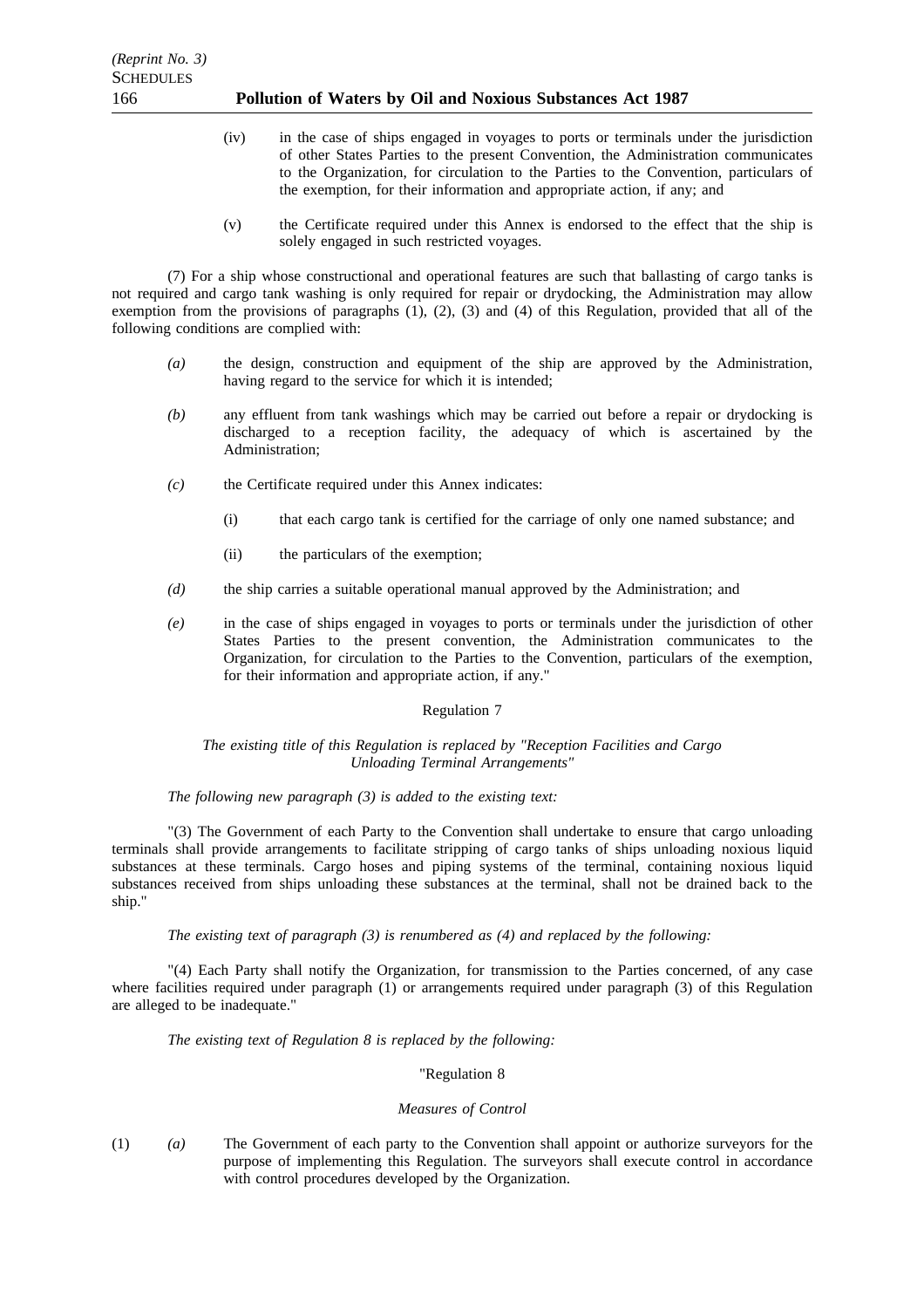- *(b)* The master of a ship carrying noxious liquid substances in bulk shall ensure that the provisions of Regulation 5 and this Regulation have been complied with and that the Cargo Record Book is completed in accordance with Regulation 9 of this Annex whenever operations as referred to in that Regulation take place.
- $(c)$  An exemption referred to in paragraph  $(2)(b)$ ,  $(5)(b)$ ,  $(6)(c)$  or  $(7)(c)$  of this Regulation may only be granted by the Government of the receiving Party to a ship engaged in voyages to ports or terminals under the jurisdiction of other States Parties to the present Convention. When such an exemption has been granted, the appropriate entry made in the Cargo Record Book shall be endorsed by the surveyor referred to in sub-paragraph *(a)* of this paragraph.

## **Category A substances in all areas**

- (2) With respect to Category A substances the following provisions shall apply in all areas:
- *(a)* A tank which has been unloaded shall, subject to the provisions of sub-paragraph *(b)* of this paragraph, be washed in accordance with the requirements of paragraph (3) or (4) of this Regulation before the ship leaves the port of unloading.
- *(b)* At the request of the ship's master, the Government of the receiving Party may exempt the ship from the requirements referred to in sub-paragraph  $(a)$  of this paragraph, where it is satisfied that:
	- (i) the tank unloaded is to be reloaded with the same substance or another substance compatible with the previous one and that the tank will not be washed or ballasted prior to loading; or
	- (ii) the tank unloaded is neither washed nor ballasted at sea and the provisions of paragraph (3) or (4) of this Regulation are complied with at another port provided that it has been confirmed in writing that a reception facility at that port is available and is adequate for such a purpose; or
	- (iii) the cargo residues will be removed by a ventilation procedure approved by the Administration and based on standards developed by the Organization.

(3) If the tank is to be washed in accordance with sub-paragraph  $(2)(a)$  of this Regulation, the effluent from the tank washing operation shall be discharged to a reception facility at least until the concentration of the substance in the discharge, as indicated by analyses of samples of the effluent taken by the surveyor, has fallen to the residual concentration specified for that substance in Appendix II to this Annex. When the required residual concentration has been achieved, remaining tank washings shall continue to be discharged to the reception facility until the tank is empty. Appropriate entries of these operations shall be made in the Cargo Record Book and endorsed by the surveyor referred to under paragraph  $(1)(a)$  of this Regulation.

(4) Where the Government of the receiving party is satisfied that it is impracticable to measure the concentration of the substance in the effluent without causing undue delay to the ship, that Party may accept an alternative procedure as being equivalent to paragraph (3) of this Regulation provided that:

- *(a)* The tank is prewashed in accordance with a procedure approved by the Administration and based on standards developed by the Organization; and
- *(b)* The surveyor referred to under paragraph  $(1)(a)$  certifies in the Cargo Record Book that:
	- (i) the tank, its pump and piping systems have been emptied; and
	- (ii) the prewash has been carried out in accordance with the prewash procedure approved by the Administration for that tank and that substance; and
	- (iii) the tank washings resulting from such prewash have been discharged to a reception facility and the tank is empty.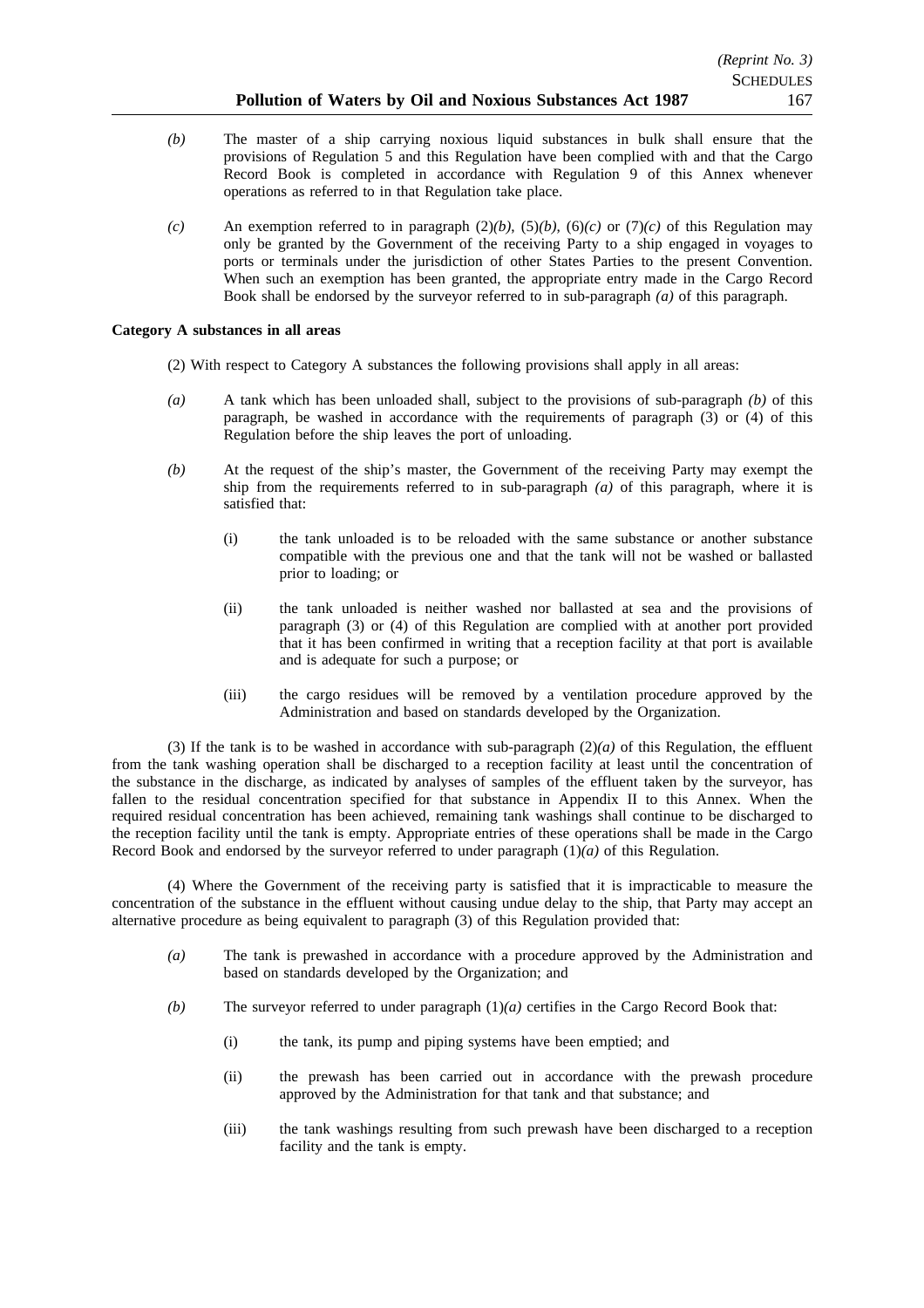#### **Category B and C substances outside Special Areas**

(5) With respect to Category B and C substances, the following provisions shall apply outside Special Areas:

- *(a)* A tank which has been unloaded shall, subject to the provisions of sub-paragraph *(b)* of this paragraph, be prewashed before the ship leaves the port of unloading, whenever;
	- (i) the substance unloaded is identified in the standards developed by the Organization as resulting in a residue quantity exceeding the maximum quantity which may be discharged into the sea under Regulation 5(2) or (3) of this Annex in case of Category B or C substances respectively; or
	- (ii) the unloading is not carried out in accordance with the pumping conditions for the tank approved by the Administration and based on standards developed by the Organization as referred to under Regulation 5A(5) of this Annex, unless alternative measures are taken to the satisfaction of the surveyor referred to in paragraph (1)*(a)* of this Regulation, to remove the cargo residues from the ship to quantities specified in Regulation 5A of this Annex as applicable.

The prewash procedure used shall be approved by the Administration and based on standards developed by the Organization and the resulting tank washings shall be discharged to a reception facility at the port of unloading.

- *(b)* At the request of the ship's master, the Government of the receiving party may exempt the ship from the requirements of sub-paragraph *(a)* of this paragraph, where it is satisfied that:
	- (i) the tank unloaded is to be reloaded with the same substance or another substance compatible with the previous one and that the tank will not be washed nor ballasted prior to loading; or
	- (ii) the tank unloaded is neither washed nor ballasted at sea and the tank is prewashed in accordance with a procedure approved by the Administration and based on standards developed by the Organization and resulting tank washings are discharged to a reception facility at another port, provided that it has been confirmed in writing that a reception facility at that port is available and adequate for such a purpose; or
	- (iii) the cargo residues will be removed by a ventilation procedure approved by the Administration and based on standards developed by the Organization.

#### **Category B substances within Special Areas**

- (6) With respect of Category B substances, the following provisions shall apply within Special Areas:
- *(a)* A tank which has been unloaded shall, subject to the provisions of sub-paragraphs *(b)* and *(c)*, be prewashed before the ship leaves the port of unloading. The prewash procedure used shall be approved by the Administration and based on standards developed by the Organization and the resulting tank washings shall be discharged to a reception facility at the port of unloading.
- *(b)* The requirements of sub-paragraph *(a)* of this paragraph do not apply when all the following conditions are satisfied:
	- (i) the Category B substance unloaded is identified in the standards developed by the Organization as resulting in a residue quantity not exceeding the maximum quantity which may be discharged into the sea outside Special Areas under Regulation 5(2) of this Annex, and the residues are retained on board for subsequent discharge into the sea outside the Special Area in compliance with Regulation 5(2) of this Annex; and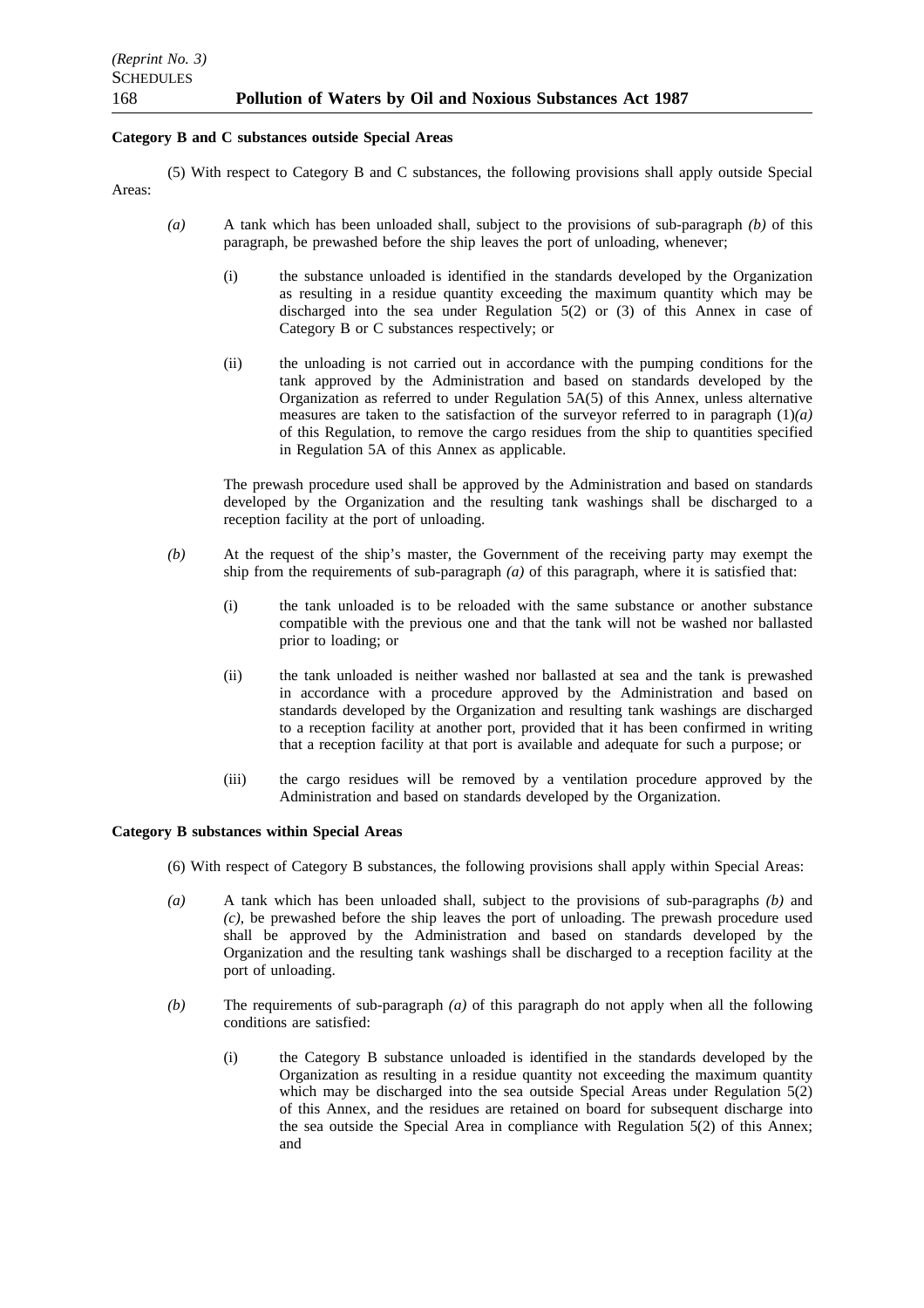- (ii) the unloading is carried out in accordance with the pumping conditions for the tank approved by the Administration based on standards developed by the Organization as referred to under Regulation 5A(5) of this Annex, or failing to comply with the approved pumping conditions, alternative measures are taken to the satisfaction of the surveyor referred to in paragraph  $(1)(a)$  of this Regulation, to remove the cargo residues from the ship to quantities specified in Regulation 5A of this Annex as applicable.
- *(c)* At the request of the ship's master, the Government of the receiving party may exempt the ship from the requirements of sub-paragraph *(a)* of this paragraph, where it is satisfied that:
	- (i) the tank unloaded is to be reloaded with the same substance or another substance compatible with the previous one and that the tank will not be washed or ballasted prior to loading; or
	- (ii) the tank unloaded is neither washed nor ballasted at sea and the tank is prewashed in accordance with a procedure approved by the Administration and based on standards developed by the Organization and resulting tank washings are discharged to a reception facility at another port, provided that it has been confirmed in writing that a reception facility at that port is available and adequate for such a purpose; or
	- (iii) the cargo residues will be removed by a ventilation procedure approved by the Administration and based on standards developed by the Organization.

# **Category C substances within Special Areas**

- (7) With respect to Category C substances, the following provisions shall apply within Special Areas:
- *(a)* A tank which has been unloaded shall, subject to the provisions of sub-paragraphs *(b)* and *(c)* of this paragraph, be prewashed before the ship leaves the port of unloading, whenever:
	- (i) the Category C substance unloaded is identified in the standards developed by the Organization as resulting in a residue quantity exceeding the maximum quantity which may be discharged into the sea under Regulation 5(9) of this Annex; or
	- (ii) the unloading is not carried out in accordance with the pumping conditions for the tank approved by the Administration and based on standards developed by the Organization as referred to under Regulation 5A(5) of this Annex, unless alternative measures are taken to the satisfaction of the surveyor referred to in paragraph 1*(a)* of this Regulation, to remove the cargo residues from the ship to quantities specified in Regulation 5A of this Annex as applicable.

The prewash procedure used shall be approved by the Administration and based on standards developed by the Organization and the resulting tank washings shall be discharged to a reception facility at the port of unloading.

- *(b)* The requirements of sub-paragraph *(a)* of this paragraph do not apply when all the following conditions are satisfied:
	- (i) the Category C substance unloaded is identified in the standards developed by the Organization as resulting in a residue quantity not exceeding the maximum quantity which may be discharged into the sea outside Special Areas under Regulation 5(3) of this Annex, and the residues are retained on board for subsequent discharge into the sea outside the Special Area in compliance with Regulation 5(3) of this Annex; and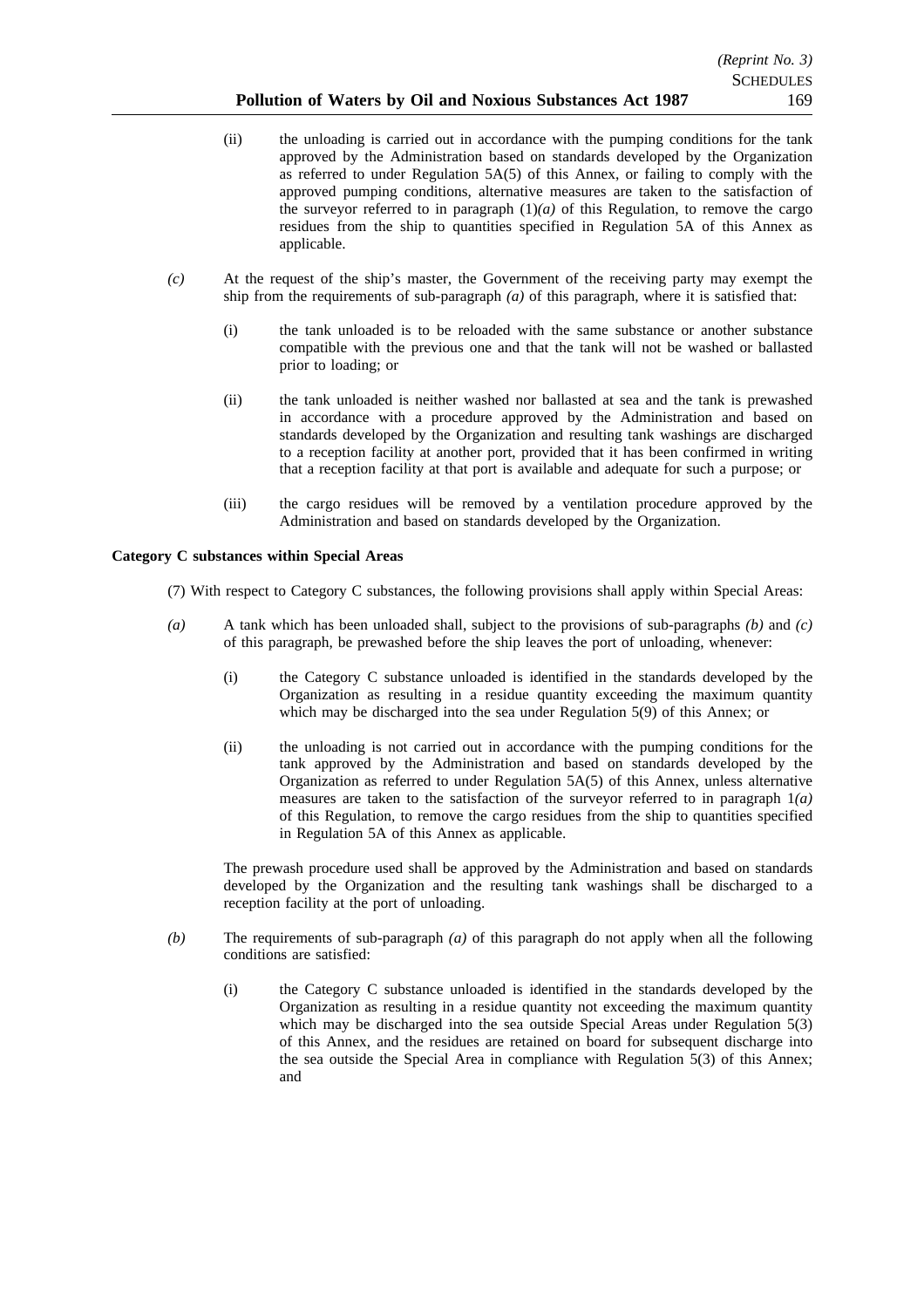- (ii) the unloading is carried out in accordance with the pumping conditions for the tank approved by the Administration and based on standards developed by the Organization as referred to under Regulation 5A(5) of this Annex, or failing to comply with the approved pumping conditions, alternative measures are taken to the satisfaction of the surveyor referred to in paragraph  $(1)(a)$  of this Regulation, to remove the cargo residues from the ship to quantities specified in Regulation 5A of this Annex as applicable.
- *(c)* At the request of the ship's master, the Government of the receiving party may exempt the ship from the requirements of sub-paragraph *(a)* of this paragraph, where it is satisfied that:
	- (i) the tank unloaded is to be reloaded with the same substance or another substance compatible with the previous one and that the tank will not be washed or ballasted prior to loading; or
	- (ii) the tank unloaded is neither washed nor ballasted at sea and the tank is prewashed in accordance with a procedure approved by the Administration and based on standards developed by the Organization and resulting tank washings are discharged to a reception facility at another port, provided that it has been confirmed in writing that a reception facility at that port is available and adequate for such a purpose; or
	- (iii) the cargo residues will be removed by a ventilation procedure approved by the Administration and based on standards developed by the Organization.

#### **Category D substances in all areas**

(8) With respect to Category D substances, a tank which has been unloaded shall either be washed and the resulting tank washings shall be discharged to a reception facility, or the remaining residues in the tank shall be diluted and discharged into the sea in accordance with Regulation 5(4) of this Annex.

#### **Discharge from a slop tank**

(9) Any residues retained on board in a slop tank, including those from cargo pump room bilges, which contain a Category A substance, or within a special area either a Category A or a Category B substance, shall be discharged to a reception facility in accordance with the provisions of Regulation 5(1), (7) or (8) of this Annex, whichever is applicable."

#### Regulation 9

#### *Cargo Record Book*

*The existing text of sub-paragraph (2)(i) to (ix) is replaced by the following:*

- "(i) loading cargo;
- (ii) internal transfer of cargo;
- (iii) unloading of cargo;
- (iv) cleaning of cargo tanks;
- (v) ballasting of cargo tanks;
- (vi) discharge of ballast from cargo tanks;
- (vii) disposal of residues to reception facilities;
- (viii) discharge into the sea or removal by ventilation of residues in accordance with Regulation 5 of this Annex."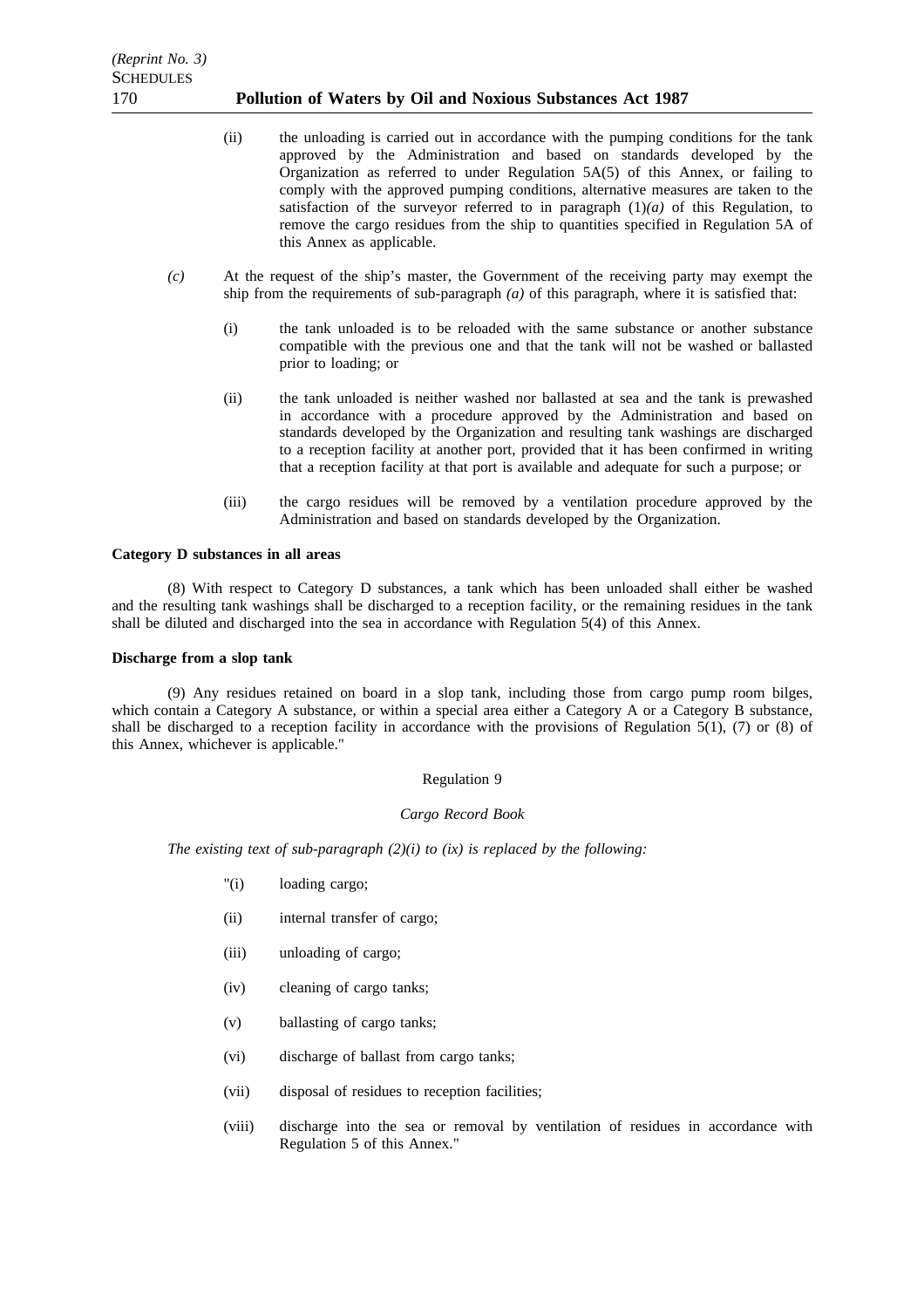*In the existing text of paragraph (3), reference to "Article 7" is replaced by "Article 8". In the second sentence of the existing text of paragraph (5), the words "when the ship is manned" are deleted.*

*In the third sentence of the existing text of paragraph (5), "(1973)" is deleted and the words "or a Certificate referred to in Regulation 12A of this Annex" are inserted.*

*In the second sentence of the existing text of paragraph (6), the word "two" is replaced by the word "three".*

*The existing texts of Regulations 10 to 12 is replaced by the following:*

#### "Regulation 10

#### *Surveys*

(1) Ships carrying noxious liquid substances in bulk shall be subject to the surveys specified below:

- *(a)* An initial survey before the ship is put in service or before the Certificate required under Regulation 11 of this Annex is issued for the first time, and which shall include a complete survey of its structure, equipment, systems, fittings, arrangements and material in so far as the ship is covered by this Annex. This survey shall be such as to ensure that the structure, equipment, systems, fittings, arrangements and materials fully comply with the applicable requirements of this Annex.
- *(b)* Periodical surveys at intervals specified by the Administration, but not exceeding five years, and which shall be such as to ensure that the structure, equipment, systems, fittings, arrangements and material fully comply with the requirements of this Annex.
- *(c)* A minimum of one intermediate survey during the period of validity of the Certificate and which shall be such as to ensure that the equipment and associated pump and piping systems fully comply with the applicable requirements of this Annex and are in good working order. In cases where only one such intermediate survey is carried out in any one Certificate validity period, it shall be held not before six months prior to, nor later than six months after the halfway date of the Certificate's period of validity. Such intermediate surveys shall be endorsed on the Certificate issued under Regulation 11 of this Annex.
- *(d)* An annual survey within 3 months before or after the day and the month of the date of issue of the Certificate and which shall include a general examination to ensure that the structure, fittings, arrangements and materials remain in all respects satisfactory for the service for which the ship is intended. Such annual surveys shall be endorsed on the Certificate issued under Regulation 11 of this Annex.
- (2)*(a)* Surveys of ships as regards the enforcement of the provisions of this Annex shall be carried out by officers of the Administration. The Administration may, however, entrust the surveys either to surveyors nominated for the purpose or to organizations recognized by it.
- *(b)* An Administration nominating surveyors or recognizing organizations to conduct surveys and inspections as set forth in sub-paragraph *(a)* of this paragraph, shall as a minimum empower any nominated surveyor or recognized organization to:
	- (i) require repairs to a ship; and
	- (ii) carry out surveys and inspections if requested by the appropriate authorities of a port State.

The Administration shall notify the Organization of the specific responsibilities and conditions of the authority delegated to the nominated surveyors or recognized organizations, for circulation to Parties to the present Convention for the information of their officers.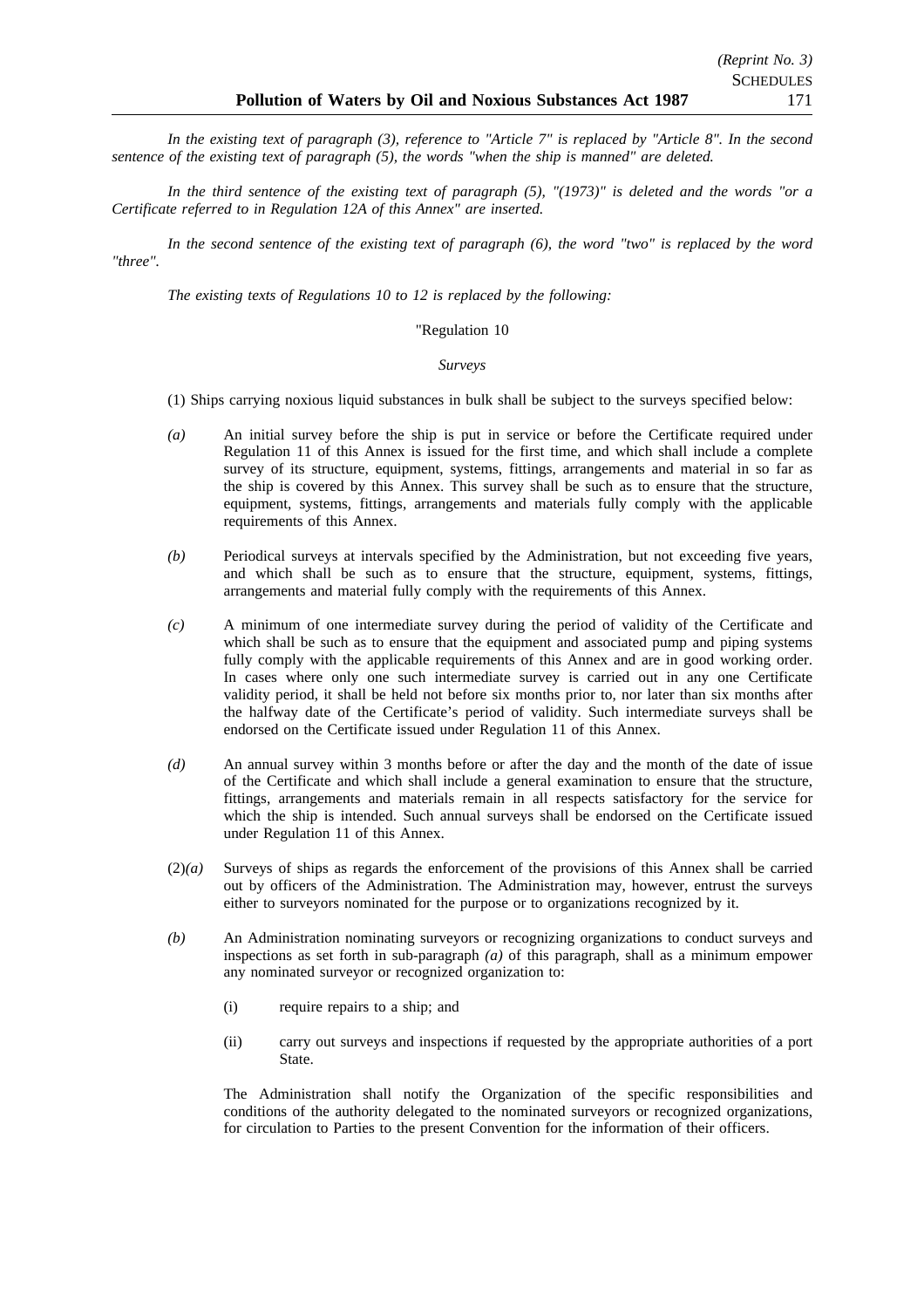- *(c)* When a nominated surveyor or recognized organization determines that the condition of the ship or its equipment does not correspond substantially with the particulars of the Certificate, or is such that the ship is not fit to proceed to sea without presenting an unreasonable threat of harm to the marine environment, such surveyor or organization shall immediately ensure that corrective action is taken and shall in due course notify the Administration. If such corrective action is not taken the Certificate should be withdrawn and the Administration shall be notified immediately; and if the ship is in a port of another Party, the appropriate authorities of the port State shall also be notified immediately. When an officer of the Administration, a nominated surveyor or recognized organization has notified the appropriate authorities of the port State, the Government of the port State concerned shall give such officer, surveyor, or organization any necessary assistance to carry out their obligations under this Regulation. When applicable, the Government of the port State concerned shall take such steps as will ensure that the ship shall not sail until it can proceed to sea or leave the port for the purpose of proceeding to the nearest appropriate repair yard available without presenting an unreasonable threat of harm to the marine environment.
- *(d)* In every case, the Administration concerned shall fully guarantee the completeness and efficiency of the survey and inspection and shall undertake to ensure the necessary arrangements to satisfy this obligation.
- (3)*(a)* The condition of the ship and its equipment shall be maintained to conform with the provisions of the present Convention to ensure that the ship in all respects will remain fit to proceed to sea without presenting an unreasonable threat of harm to the marine environment.
- *(b)* After any survey of the ship under paragraph (1) of this Regulation has been completed, no change shall be made in the structure, equipment, systems, fittings, arrangements or material covered by the survey, without the sanction of the Administration, except the direct replacement of such equipment and fittings.
- *(c)* Whenever an accident occurs to a ship or a defect is discovered which substantially affects the integrity of the ship or the efficiency or completeness of its equipment covered by this Annex, the master or owner of the ship shall report at the earliest opportunity to the Administration, the recognized organization or the nominated surveyor responsible for issuing the relevant Certificate, who shall cause investigations to be initiated to determine whether a survey as required by paragraph (1) of this Regulation is necessary. If the ship is in a port of another Party, the master or owner shall also report immediately to the appropriate authorities of the port State and the nominated surveyor or recognized organization shall ascertain that such report has been made.

#### Regulation 11

#### *Issue of Certificate*

(1) An International Pollution Prevention Certificate for the Carriage of Noxious Liquid Substances in Bulk shall be issued, after survey in accordance with the provisions of Regulation 10 of this Annex, to any ship carrying noxious liquid substances in bulk and which is engaged in voyages to ports or terminals under the jurisdiction of other Parties to the Convention.

(2) Such Certificate shall be issued either by the Administration or by any person or organization duly authorized by it. In every case, the Administration assumes full responsibility for the Certificate.

- (3)*(a)* The Government of a Party to the Convention may, at the request of the Administration, cause a ship to be surveyed and, if satisfied that the provisions of this Annex are complied with, shall issue or authorize the issue of an International Pollution Prevention Certificate for the Carriage of Noxious Liquid Substances in Bulk to the ship in accordance with this Annex.
- *(b)* A copy of the Certificate and a copy of the survey report shall be transmitted as soon as possible to the requesting Administration.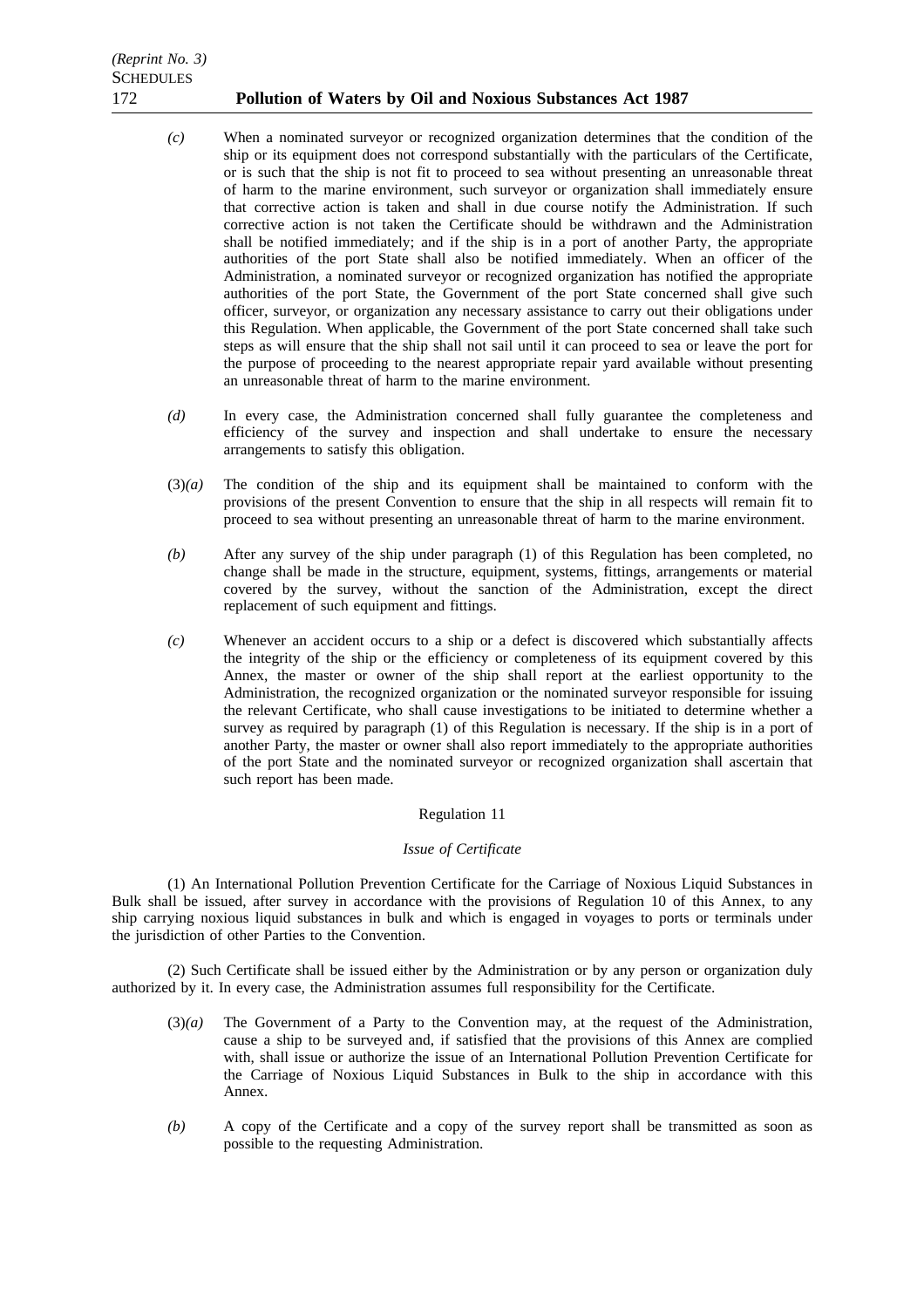- *(c)* A Certificate so issued shall contain a statement to the effect that it has been issued at the request of the Administration and it shall have the same force and receive the same recognition as the Certificate issued under paragraph (1) of this Regulation.
- *(d)* No International Pollution Prevention Certificate for the Carriage of Noxious Liquid Substances in Bulk shall be issued to a ship which is entitled to fly the flag of a State which is not a Party.

(4) The International Pollution Prevention Certificate for the Carriage of Noxious Liquid Substances in Bulk shall be drawn up in an official language of the issuing country in the form corresponding to the model given in Appendix V to this Annex. If the language used is neither English nor French, the text shall include a translation into one of these languages.

## Regulation 12

#### *Duration of Certificate*

(1) An International Pollution Prevention Certificate for the Carriage of Noxious Liquid Substances in Bulk shall be issued for a period specified by the Administration, which shall not exceed five years from the date of issue.

(2) A Certificate shall cease to be valid if significant alterations have taken place in the construction, equipment, systems, fittings, arrangements or material required without the sanction of the Administration, except the direct replacement of such equipment or fittings, or if intermediate or annual surveys as specified by the Administration under Regulation  $10(1)(c)$  or  $(d)$  of this Annex are not carried out.

(3) A Certificate issued to a ship shall also cease to be valid upon transfer of the ship to the flag of another State. A new Certificate shall be issued only when the Government issuing the new Certificate is fully satisfied that the ship is in full compliance with the requirements of Regulation  $10(3)(a)$  and *(b)* of this Annex. In the case of a transfer between Parties, if requested within three months after the transfer has taken place, the Government of the Party whose flag the ship was formerly entitled to fly shall transmit as soon as possible to the Administration a copy of the Certificate carried by the ship before the transfer and, if available, a copy of the relevant survey report."

*The following new Regulation 12A is added to the existing text:*

## "Regulation 12A

# *Survey and Certification of Chemical Tankers*

Notwithstanding the provisions of Regulations 10, 11 and 12 of this Annex, chemical tankers which have been surveyed and certified by States Parties to the present Convention in accordance with the provisions of the International Bulk Chemical Code or the Bulk Chemical Code, as applicable, shall be deemed to have complied with the provisions of the said Regulations, and the Certificate issued under that Code shall have the same force and receive the same recognition as the Certificate issued under Regulation 11 of this Annex."

#### Regulation 13

#### *Requirements for Minimizing Accidental Pollution*

#### *The existing text of Regulation 13 is replaced by the following:*

"(1) The design, construction, equipment and operation of ships carrying noxious liquid substances of Category A, B or C in bulk, shall be such as to minimize the uncontrolled discharge into the sea of such substances.

(2) Chemical tankers constructed on or after 1 July 1986 shall comply with the requirements of the International Bulk Chemical Code.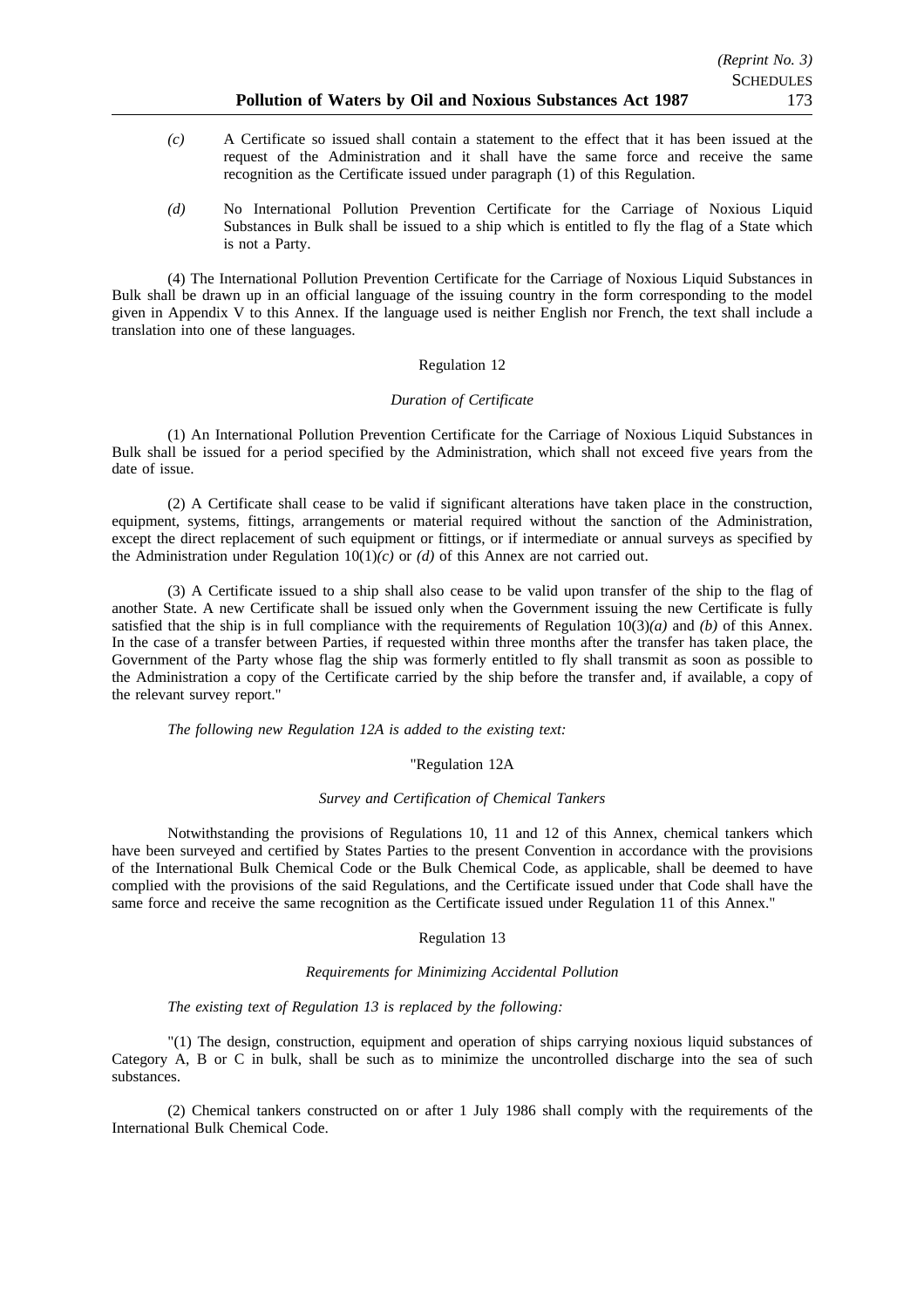- (3) Chemical tankers constructed before 1 July 1986 shall comply with the following requirements:
- *(a)* The following chemical tankers shall comply with the requirements of the Bulk Chemical Code as applicable to ships referred to in 1.7.2 of that Code:
	- (i) ships for which the building contract is placed on or after 2 November 1973 and which are engaged on voyages to ports or terminals under the jurisdiction of other States Parties to the Convention; and
	- (ii) ships constructed on or after 1 July 1983 which are engaged solely on voyages between ports or terminals within the State the flag of which the ship is entitled to fly;
- *(b)* The following chemical tankers shall comply with the requirements of the Bulk Chemical Code as applicable to ships referred to in 1.7.3 of that Code:
	- (i) ships for which the building contract is placed before 2 November 1973 and which are engaged on voyages to ports or terminals under the jurisdiction of other States Parties to the Convention; and
	- (ii) ships constructed before 1 July 1983 which are engaged on voyages between ports or terminals within the State the flag of which the ship is entitled to fly, except that for ships of less than 1,600 tons gross tonnage compliance with the Code in respect of construction and equipment shall take effect not later than 1 July 1994.

(4) In respect of ships other than chemical tankers carrying noxious liquid substances of Category A, B or C in bulk, the Administration shall establish appropriate measures based on the Guidelines developed by the Organization in order to ensure that the provisions of paragraph (1) of this Regulation are complied with."

*The following new Regulation 14 is added to the existing text:*

#### "Regulation 14

## *Carriage and Discharge of Oil-like Substances*

Notwithstanding the provisions of other Regulations of this Annex, noxious liquid substances designated in Appendix II of this Annex as falling under Category C or D and identified by the Organization as oil-like substances under the criteria developed by the Organization, may be carried on an oil tanker as defined in Annex I of the Convention and discharged in accordance with the provisions of Annex I of the present Convention, provided that all of the following conditions are complied with:

- *(a)* the ship complies with the provisions of Annex I of the present Convention as applicable to product carriers as defined in that Annex;
- *(b)* this ship carries an International Oil Pollution Prevention Certificate and its Supplement B and the Certificate is endorsed to indicate that the ship may carry oil-like substances in conformity with this Regulation and the endorsement includes a list of oil-like substances the ship is allowed to carry;
- *(c)* in the case of Category C substances the ship complies with the ship type 3 damage stability requirements of:
	- (i) the International Bulk Chemical Code in the case of a ship constructed on or after 1 July 1986; or
	- (ii) the Bulk Chemical Code, as applicable under Regulation 13 of this Annex, in the case of a ship constructed before 1 July 1986; and
- *(d)* the oil content meter in the oil discharge monitoring and control system of the ship is approved by the Administration for use in monitoring the oil-like substances to be carried."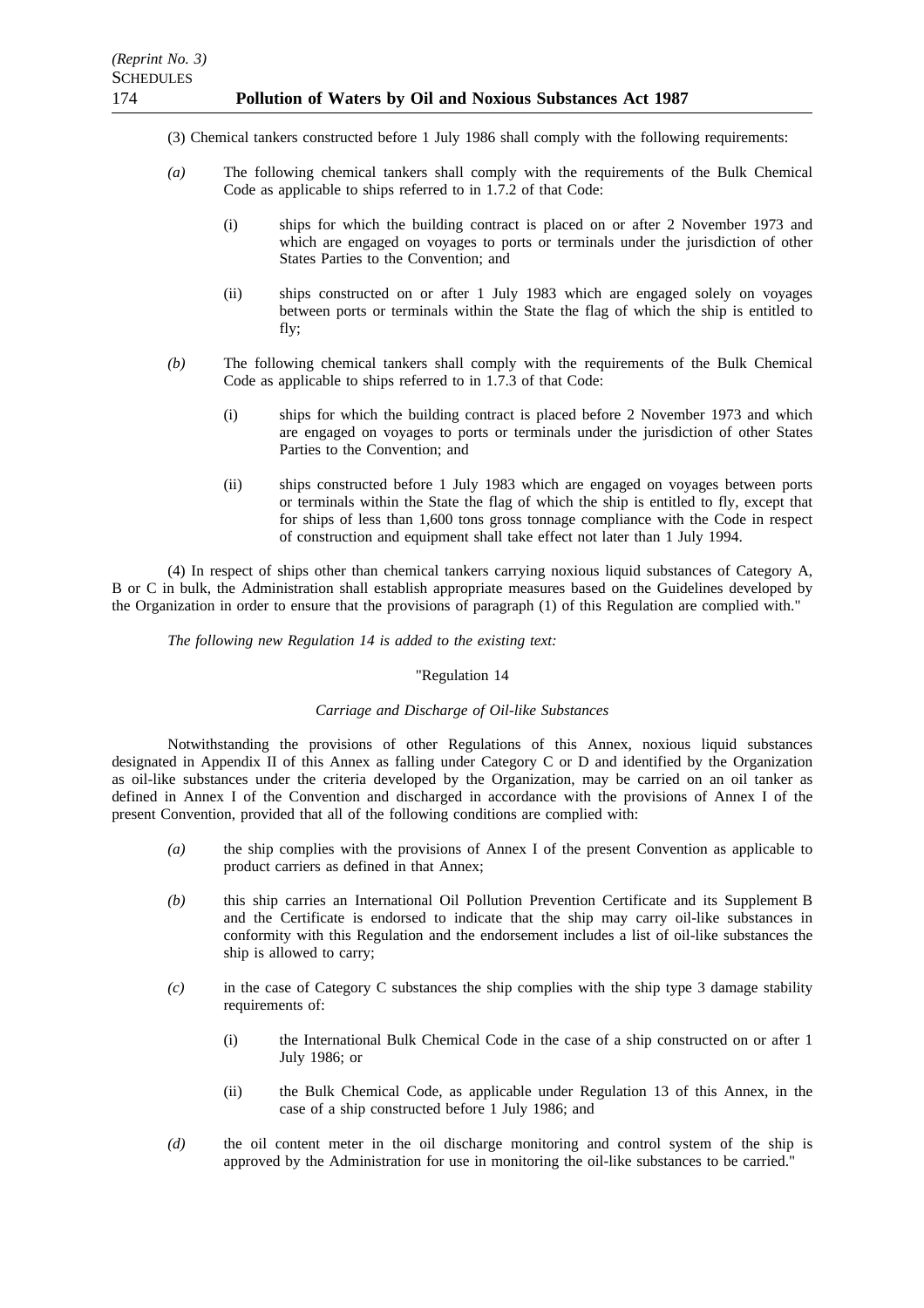# **LIST OF NOXIOUS LIQUID SUBSTANCES CARRIED IN BULK**

*Existing list is replaced by the following:*

|                                                            | <b>UN</b><br>Number    | Pollution<br>Category<br>for<br>operational<br>discharge |                                           | Residual concentration<br>(per cent by weight) |
|------------------------------------------------------------|------------------------|----------------------------------------------------------|-------------------------------------------|------------------------------------------------|
| Substance                                                  |                        | (Regulation<br>$3 \text{ of}$<br>Annex $II$ )            | (Regulation)<br>$5(1)$ of<br>Annex $II$ ) | (Regulation)<br>$5(7)$ of<br>Annex $II$ )      |
|                                                            | Ι                      | $_{\rm II}$                                              | III<br>Outside<br>special<br>areas        | IV<br>Within<br>special<br>areas               |
|                                                            | 1089<br>2789*<br>2790* | $\mathsf{C}$<br>$\mathsf{C}$                             |                                           |                                                |
| Acetic anhydride                                           | 1715                   | $\mathcal{C}$                                            |                                           |                                                |
| Acetone cyanohydrin                                        | 1541                   | A                                                        | 0.1                                       | 0.05                                           |
| Acetophenone                                               |                        | D                                                        |                                           |                                                |
| Acetyl chloride                                            | 1717                   | $\mathsf{C}$                                             |                                           |                                                |
| Acrylamide solution $(50\% \text{ or } \text{less}) \dots$ | 2074                   | D                                                        |                                           |                                                |
|                                                            | 2218                   | D                                                        |                                           |                                                |
| Acrylonitrile                                              | 1093                   | B                                                        |                                           |                                                |
|                                                            | 2205                   | D                                                        |                                           |                                                |

Pollution Category in brackets indicates that the substance has been provisionally included in this list and that further data are necessary in order to complete the evaluation of its environmental hazards, particularly in relation to living resources. Until the hazard evaluation is completed the Pollution Category assigned shall be used.

|                                                                                          | П | Ш | IV |
|------------------------------------------------------------------------------------------|---|---|----|
| Alcohols, $C_4$ , $C_5$ , $C_6$ , mixtures<br>Alcohols, $C_5$ , $C_6$ as individual      | D |   |    |
|                                                                                          | D |   |    |
| Alcohols $C_7$ , $C_8$ , $C_9$ as individuals                                            | C |   |    |
| Alcohols $C_{10}$ , $C_{11}$ , $C_{12}$ as individuals                                   | B |   |    |
| Alcohol ethoxylate (higher                                                               | D |   |    |
| Alcohol $(C_{13}/C_{15})$ poly(3-11)<br>ethoxylates $\ldots \ldots \ldots \ldots \ldots$ | В |   |    |

|  |  |  |  | UN Number 2789 refers to more than 80% solution and 2790 between 10% and 80% solution. |
|--|--|--|--|----------------------------------------------------------------------------------------|
|--|--|--|--|----------------------------------------------------------------------------------------|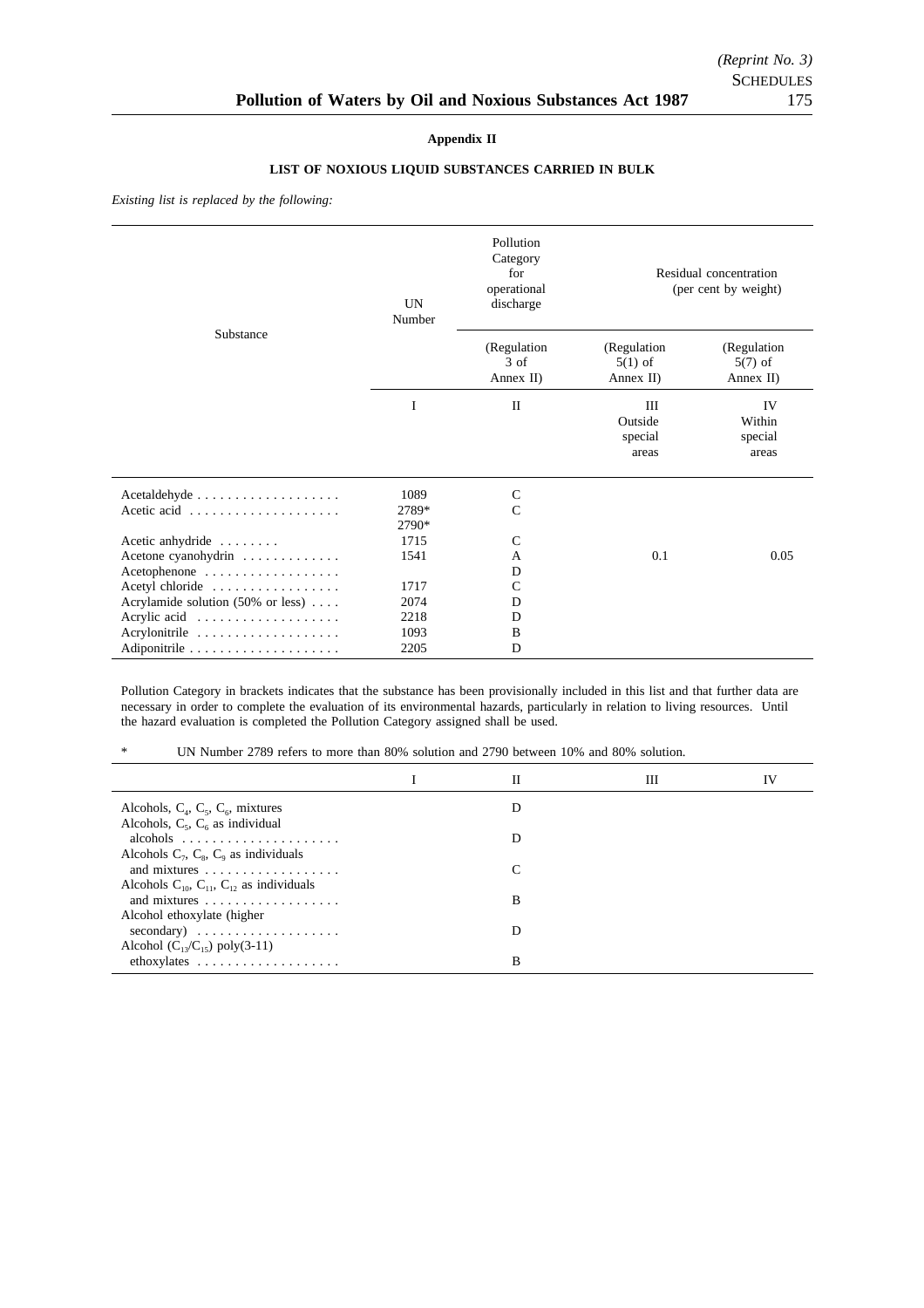# *(Reprint No. 3)* SCHEDULES<br>176

# 176 **Pollution of Waters by Oil and Noxious Substances Act 1987**

|                                                        | I        | П            | Ш | IV |
|--------------------------------------------------------|----------|--------------|---|----|
| Alkyl acrylate vinyl pyridine                          |          |              |   |    |
| copolymer in toluene $\dots \dots \dots$               |          | (C)          |   |    |
| Alkylamine mixtures                                    |          | C            |   |    |
| Alkyl $(C_q-C_{17})$ benzene mixtures                  |          |              |   |    |
| (straight or branched chain)                           |          | D            |   |    |
| Alkyl benzene sulphonate                               |          |              |   |    |
| $(branched chain) \dots \dots$                         |          | B            |   |    |
| Alkyl benzene sulphonate                               |          |              |   |    |
| $(\text{straight chain}) \dots \dots$                  |          | C            |   |    |
| Alkyl benzene sulphonic acid                           | 2584     |              |   |    |
|                                                        | 2586     | C            |   |    |
|                                                        | 1098     | B            |   |    |
| Allyl chloride $\dots \dots \dots \dots \dots$         | 1100     | B            |   |    |
| $2-(2-Aminoethoxy)$ ethanol                            | 3055     | D            |   |    |
| Aminoethylethanolamine                                 |          | (D)          |   |    |
| N-Aminoethylpiperazine                                 | 2815     | D            |   |    |
| Ammonia aqueous $(28\% \text{ or } \text{less}) \dots$ | $2672*$  | C            |   |    |
| * UN number refers to 10-35%                           |          |              |   |    |
| Ammonium nitrate solution                              |          |              |   |    |
| $(93\% \text{ or less}) \dots \dots \dots \dots \dots$ | 2426     | D            |   |    |
| Ammonium sulphate solution                             |          | D            |   |    |
| Ammonium sulphide solution (45%                        |          |              |   |    |
| or less) $\ldots \ldots \ldots \ldots$                 | 2683     | B            |   |    |
| Amyle acetate, commercial.                             | 1104     | $\mathsf{C}$ |   |    |
| n-Amyl acetate                                         | 1104     | $\mathsf{C}$ |   |    |
| sec-Amyl acetate                                       | 1104     | C            |   |    |
|                                                        | 1105     | D            |   |    |
| sec-Amyl alcohol $\dots \dots$                         | 1105     | D            |   |    |
| Amyl alcohol, primary $\dots \dots \dots$              | 1105     | D            |   |    |
|                                                        | 1547     | C            |   |    |
| Benzaldehyde                                           |          | $\mathsf{C}$ |   |    |
| Benzene and mixtures having 10%                        |          |              |   |    |
| benzene or more $\dots$                                | 1114*    | $\mathsf{C}$ |   |    |
| Benzene sulphonyl chloride.                            | 2225     | D            |   |    |
| Benzyl acetate                                         |          | C            |   |    |
| Benzyl alcohol $\ldots \ldots \ldots \ldots$           |          | $\mathsf{C}$ |   |    |
| Benzyl chloride                                        | 1738     | B            |   |    |
| Butene oligomer                                        |          | D            |   |    |
| n-Butyl acetate                                        | 1123     | $\mathsf{C}$ |   |    |
| sec-Butyl acetate $\dots\dots$                         | 1123     | D            |   |    |
| n-Butyl acrylate                                       | 2348     | D            |   |    |
| Butylamine (all isomers)                               | 1125     |              |   |    |
|                                                        | (normal) |              |   |    |
|                                                        |          |              |   |    |

\* UN number 1114 applies to Benzene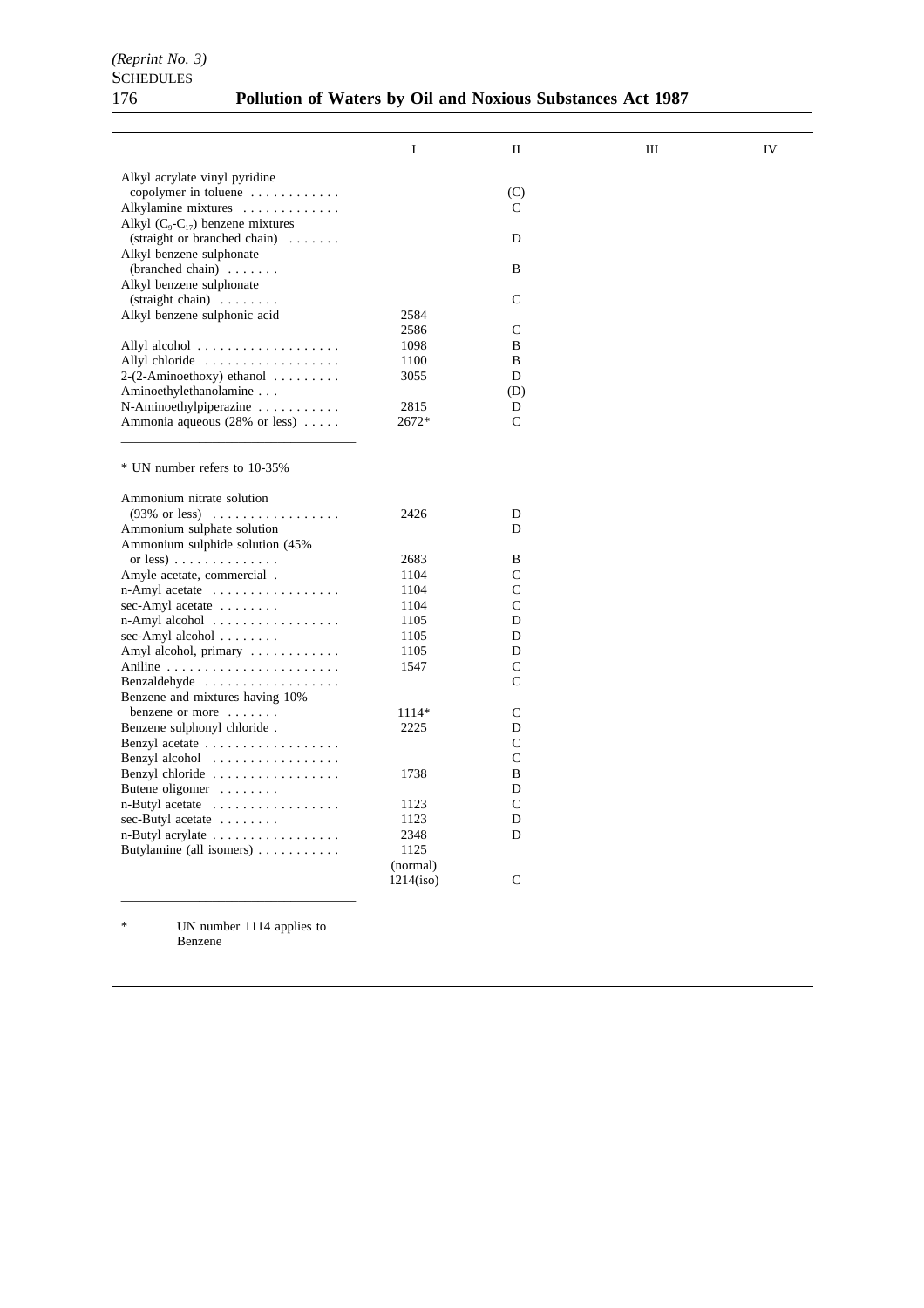**SCHEDULES Pollution of Waters by Oil and Noxious Substances Act 1987** 177

|                                                     | I    | П             | Ш    | IV    |
|-----------------------------------------------------|------|---------------|------|-------|
| Butyl benzyl phthalate                              |      | A             | 0.1  | 0.05  |
| n-Butyl butyrate                                    |      | (B)           |      |       |
| Butyl/Decyl/Cetyl/Eiocosyl                          |      |               |      |       |
| Methacrylate mixture                                |      | D             |      |       |
| Butylene clycol                                     |      | D             |      |       |
| 1, 2-Butylene oxide $\dots$                         | 3022 | C             |      |       |
|                                                     | 1149 | $\mathcal{C}$ |      |       |
| Butyl lactate $\dots \dots \dots \dots \dots \dots$ |      | D             |      |       |
| Butyl methacrylate                                  | 2227 | D             |      |       |
| $n$ -Butyraldehyde                                  | 1129 | B             |      |       |
|                                                     | 2820 | B             |      |       |
| gamma-Butyrolactone                                 |      | D             |      |       |
| Calcium alkyl salicylate                            |      | D             |      |       |
| Calcium chloride solution                           |      | D             |      |       |
| Calcium hydroxide solution.                         |      | D             |      |       |
| Calcium hypochlorite solution                       |      | B             |      |       |
| Calcium naphthenate in mineral oil                  |      | А             | 0.1  | 0.05  |
|                                                     | 1130 | B             |      |       |
|                                                     |      | D             |      |       |
|                                                     |      | A             | 0.1  | 0.05  |
| Carbon disulphide $\ldots$                          | 1131 | A             | 0.01 | 0.005 |
| Carbon tetrachloride                                | 1846 | B             |      |       |
| Cashew nut shell oil (untreated)                    |      | D             |      |       |
|                                                     |      | D             |      |       |
| Chloroacetic acid                                   | 1750 | $\mathcal{C}$ |      |       |
| Chloroacetone                                       | 1695 | $\mathbf C$   |      |       |
| Chlorobenzene                                       | 1134 | B             |      |       |
|                                                     | 1888 | B             |      |       |
| 1-Chloroheptane                                     |      | A             | 0.1  | 0.05  |
| Chlorohydrins, crude                                |      | (D)           |      |       |
| o-Chloronitrobenzene                                | 1578 | B             |      |       |
| 2-Chloropropionic acid                              | 2511 | (C)           |      |       |
| 3-Chloropropionic acid                              |      | (C)           |      |       |
| Chlorosulphonic acid                                | 1754 | C             |      |       |
| m-Chlorotoluene                                     | 2238 | B             |      |       |
| o-Chlorotoluene                                     | 2238 | A             | 0.1  | 0.05  |
| $p$ -Chlorotoluene                                  | 2238 | B             |      |       |
| Chlorotoluene (mixed isomers) $\dots$ .             | 2238 | А             | 0.1  | 0.05  |
| Choline chloride solution                           |      | D             |      |       |
|                                                     |      | D             |      |       |
| Coal tar naphtha solvent                            |      | B             |      |       |
|                                                     |      |               |      |       |
| Cobalt naphtenate in solvent                        |      |               |      |       |
| naphtha                                             |      | A             | 0.1  | 0.05  |
| $Coconut$ oil $\ldots \ldots \ldots \ldots \ldots$  |      | D             |      |       |
| Coconut oil, fatty acid methyl ester                |      | D             |      |       |
|                                                     |      | D             |      |       |
| Corn oil                                            |      | D             |      |       |
| Cotton seed oil                                     |      | D             |      |       |
| Creosote (coal tar)                                 |      | (C)           |      |       |
| $C$ reosote (wood) $\ldots \ldots$                  |      | A             | 0.1  | 0.05  |
| $Cresol$ (mixed isomers)                            | 2076 | A             | 0.1  | 0.05  |
| Cresyl diphenyl phosphate .                         |      | A             | 0.1  | 0.05  |

*(Reprint No. 3)*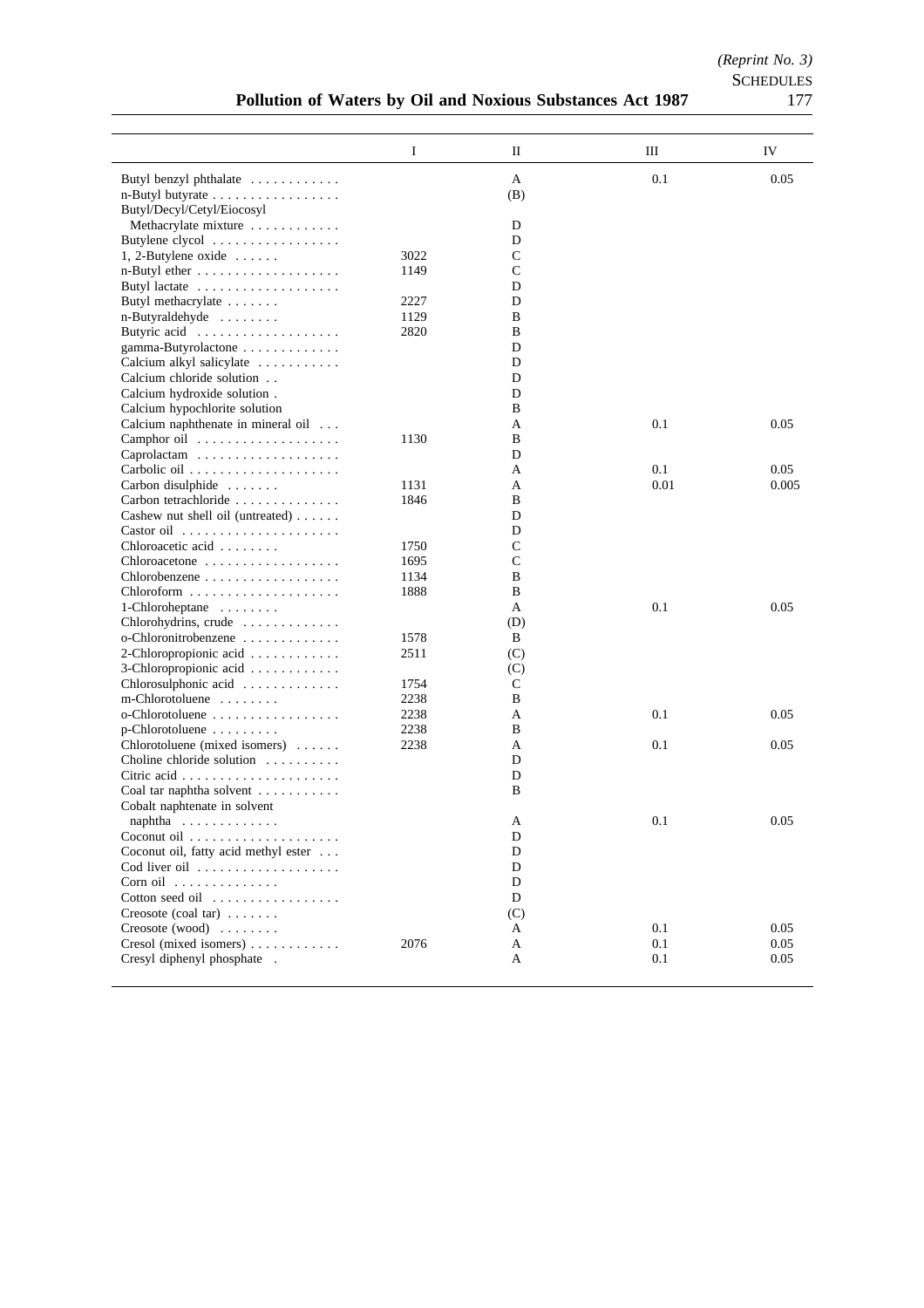# *(Reprint No. 3)* SCHEDULES<br>178

# 178 **Pollution of Waters by Oil and Noxious Substances Act 1987**

|                                                                                               | I    | П             | Ш   | IV   |
|-----------------------------------------------------------------------------------------------|------|---------------|-----|------|
|                                                                                               | 2022 | A             | 0.1 | 0.05 |
| Crotonaldehyde                                                                                | 1143 | B             |     |      |
| $Cycloheptane \ldots \ldots \ldots \ldots \ldots \ldots$                                      | 2241 | D             |     |      |
|                                                                                               | 1145 | $\mathbf C$   |     |      |
| Cyclohexane/Cyclohexanol mixture                                                              |      | C             |     |      |
| Cyclohexanol                                                                                  |      | $\mathcal{C}$ |     |      |
| Cyclohexanone                                                                                 | 1915 | D             |     |      |
| Cyclohexylamine                                                                               | 2357 | C             |     |      |
|                                                                                               | 2046 | $\mathbf C$   |     |      |
| Decahydronaphthalene                                                                          | 1147 | (D)           |     |      |
| n-Decaldehyde                                                                                 |      | B             |     |      |
| Decane $\ldots \ldots \ldots \ldots \ldots \ldots \ldots$                                     |      | (D)           |     |      |
|                                                                                               |      | B             |     |      |
| Decyl acrylate $\dots \dots \dots \dots \dots$                                                |      | A             | 0.1 | 0.05 |
| Decyl alcohol (all isomers)                                                                   |      | B             |     |      |
| Diacetone alcohol                                                                             | 1148 | D             |     |      |
| Dialkyl $(C_7-C_9)$ phthalates                                                                |      | (D)           |     |      |
| Dialkyl $(C_9-C_{13})$ phthalates.                                                            |      | D             |     |      |
| Dibenzyl ether                                                                                |      | (C)           |     |      |
| Dibutylamine $\ldots \ldots \ldots \ldots \ldots \ldots$                                      |      | C             |     |      |
| Dibutyl phthalate $\ldots \ldots$                                                             |      | A             | 0.1 | 0.05 |
| m-Dichlorobenzene                                                                             |      | B             |     |      |
| o-Dichlorobenzene                                                                             | 1591 | B             |     |      |
| 1,1-Dichloroethane                                                                            | 2362 | B             |     |      |
| $1,2$ -Dichloroethylene                                                                       | 1150 | (D)           |     |      |
| Dichloroethyl ether                                                                           | 1916 | B             |     |      |
| $1,6$ -Dichlorohexane                                                                         |      | B             |     |      |
| 2,2-Dichloroisopropyl ether.                                                                  | 2490 | $\mathbf C$   |     |      |
| Dichloromethane $\ldots \ldots$                                                               | 1593 | D             |     |      |
| $2,4$ -Dichlorophenol                                                                         | 2021 | A             | 0.1 | 0.05 |
| 2,4-Dichlorophenoxy-acetic acid                                                               |      | (A)           | 0.1 | 0.05 |
| 2,4-Dichlorophenoxy-acetic acid,                                                              |      |               |     |      |
| diethanolamine salt solution                                                                  |      | (A)           | 0.1 | 0.05 |
| 2,4-Dichlorophenoxy-acetic acid,                                                              |      |               |     |      |
| dimethylamine salt (70% or less)                                                              |      |               |     |      |
| solution                                                                                      |      | (A)           | 0.1 | 0.05 |
| 2,4-Dichlorophenoxy-acetic acid,                                                              |      |               |     |      |
| triiso-propanolamine salt solution                                                            |      | (A)           | 0.1 | 0.05 |
|                                                                                               |      | B             |     |      |
| $1,2$ -Dichloropropane                                                                        | 1279 | B             |     |      |
| 1,3-Dichloropropane                                                                           |      | B             |     |      |
| 1.3-Dichloropropene                                                                           | 2047 | B             |     |      |
| Dichloropropene/Dichloropropane<br>$mixtures \dots \dots \dots \dots \dots \dots \dots \dots$ |      | B             |     |      |
| 2.2-Dichloropropionic acid                                                                    |      | $\mathbf D$   |     |      |
| Dichloropropyl ether                                                                          |      | (B)           |     |      |
|                                                                                               | 1154 | $\mathsf{C}$  |     |      |
| Diethylaminoethanol                                                                           | 2686 | $\mathbf C$   |     |      |
| Diethylbenzene                                                                                | 2049 | C             |     |      |
| Diethyl carbonate                                                                             | 2366 | D             |     |      |
| Diethylene glycol dibutyl ether                                                               |      | D             |     |      |
|                                                                                               |      |               |     |      |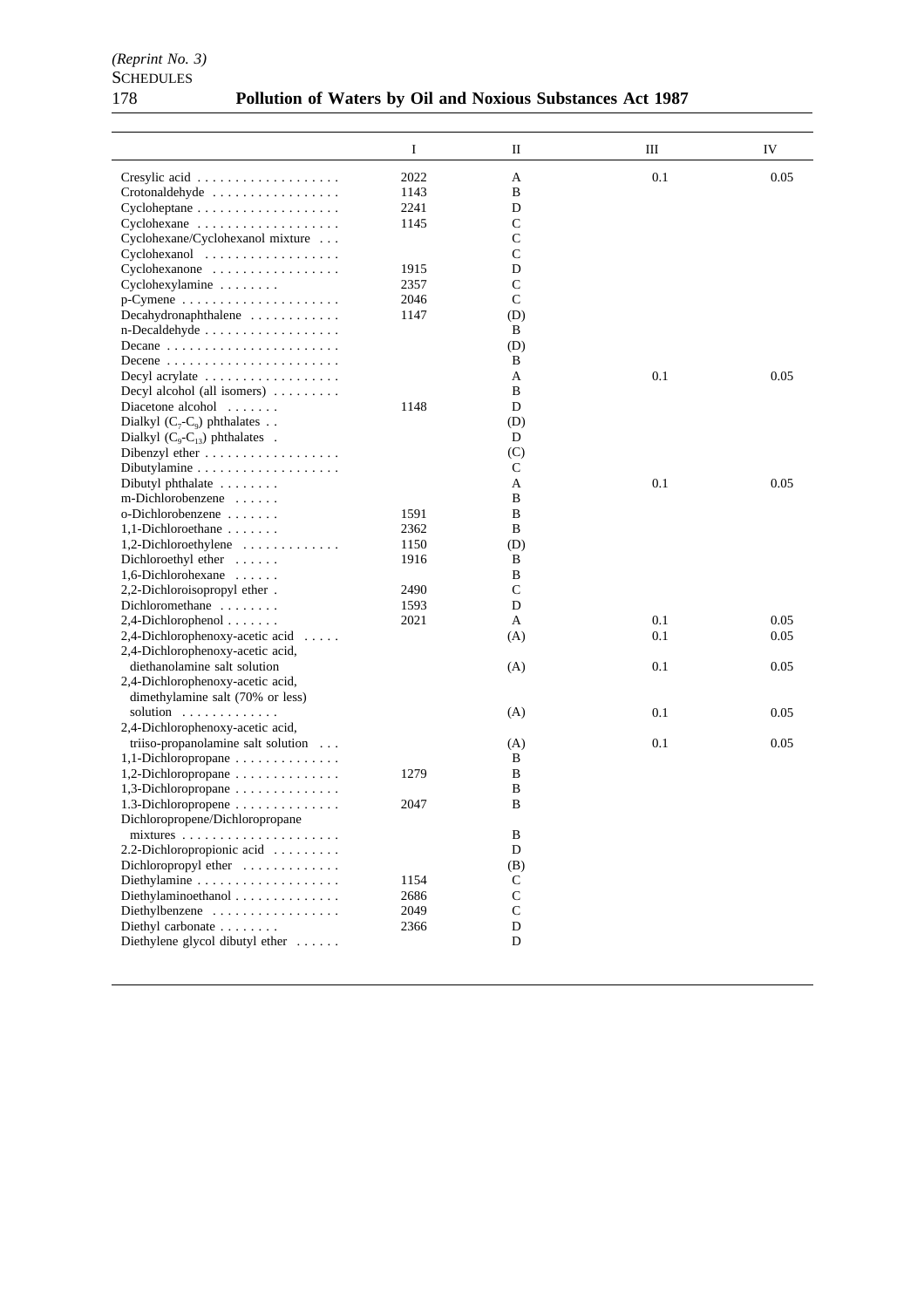**Pollution of Waters by Oil and Noxious Substances Act 1987** 179

|                                                                             | I    | П             | П   | IV   |
|-----------------------------------------------------------------------------|------|---------------|-----|------|
| Diethylene glycol butyl ether                                               |      |               |     |      |
| $acetate \dots \dots \dots \dots$                                           |      | (D)           |     |      |
| Diethylene glycol ethyl ether                                               |      |               |     |      |
| $acetate \dots \dots \dots \dots$                                           |      | (D)           |     |      |
| Diethylene glycol methyl ether<br>$\sim$ $\sim$ $\sim$ $\sim$ $\sim$ $\sim$ |      | C             |     |      |
| Diethylene glycol methyl ether                                              |      |               |     |      |
| $acetate \dots \dots \dots \dots$                                           |      | (D)           |     |      |
| Diethylenetriamine                                                          | 2079 | (D)           |     |      |
| $Di(2-ethylhexyl)$ adipate $\ldots \ldots \ldots$                           |      | D             |     |      |
| $Di(2-ethylhexyl)$ phosphoric acid                                          | 1902 | $\mathsf{C}$  |     |      |
| $Di(2-ethylhexyl)$ phthalate $\ldots$                                       |      | D             |     |      |
| Diethyl malonate                                                            |      | $\mathbf C$   |     |      |
| Diethyl phthalate $\dots \dots$                                             |      | $\mathbf C$   |     |      |
| Diethyl sulphate $\ldots \ldots$                                            | 1594 | (B)           |     |      |
| Diglycidyl ether of Bisphenol A                                             |      | B             |     |      |
| 1,4-Dihydro-9, 10-dihydroxy                                                 |      |               |     |      |
| anthracene, disodium salt solution                                          |      | D             |     |      |
| Diisobutylamine                                                             | 2361 | (C)           |     |      |
| Diisobutylene $\ldots \ldots \ldots \ldots \ldots$                          | 2050 | B             |     |      |
| Diisobutyl ketone                                                           | 1157 | D             |     |      |
| Diisobutyl phthalate                                                        |      | B             |     |      |
| Dissodecyl phthalate                                                        |      | D             |     |      |
| Diisononyl adipate $\ldots$                                                 |      | (D)           |     |      |
| Diisononyl phthalate                                                        |      | D             |     |      |
| Diisopropanolamine $\ldots$                                                 |      | $\mathcal{C}$ |     |      |
| Diisopropylamine                                                            | 1158 | $\mathbf C$   |     |      |
| Diisopropylbenzene (all isomers) $\dots$ .                                  |      | A             | 0.1 | 0.05 |
| Diisopropyl naphthalene                                                     |      | D             |     |      |
| Dimethyl acetamide                                                          |      | (B)           |     |      |
| Dimethylamine solution                                                      |      |               |     |      |
| $(45\% \text{ or less}) \dots \dots \dots \dots \dots$                      | 1160 | C             |     |      |
| Dimethylamine solution (greater                                             |      |               |     |      |
| than 45% but not greater than                                               |      |               |     |      |
| $55\%)$                                                                     | 1160 | C             |     |      |
| Dimethylamine solution (greater)                                            |      |               |     |      |
| than 55% but not greater than                                               |      |               |     |      |
|                                                                             | 1160 | $\mathsf{C}$  |     |      |
| N,N-Dimethylcyclohexylamine                                                 | 2264 | C             |     |      |
| Dimethylethanolamine                                                        | 2051 | D             |     |      |
| Dimethylformamide                                                           | 2265 | D             |     |      |
| Dimethyl phthalate $\dots$                                                  |      | $\mathcal{C}$ |     |      |
| Dinitrotoluene (molten)                                                     | 1600 | B             |     |      |
| Dinonyl phthalate                                                           |      | D             |     |      |
| $1,4$ -Dioxane                                                              | 1165 | D             |     |      |
| Dipentene $\ldots \ldots \ldots \ldots \ldots \ldots$                       | 2052 | $\mathsf{C}$  |     |      |
| Diphenyl/Diphenyl oxide mixtures                                            |      | A             | 0.1 | 0.05 |
| Diphenyl ether                                                              |      | A             | 0.1 | 0.05 |
| Diphenylmethane diisolcyanate                                               | 2489 | (B)           |     |      |
| Diphenyl oxide/Diphenyl phenyl                                              |      |               |     |      |
| ether mixture                                                               |      | A             | 0.1 | 0.05 |
| $Di$ -n-propylamine                                                         | 2383 | $\mathsf{C}$  |     |      |
| Dipropylene glycol methyl ether                                             |      | (D)           |     |      |
| Ditridecyl phthalate                                                        |      | D             |     |      |

*(Reprint No. 3)* **SCHEDULES**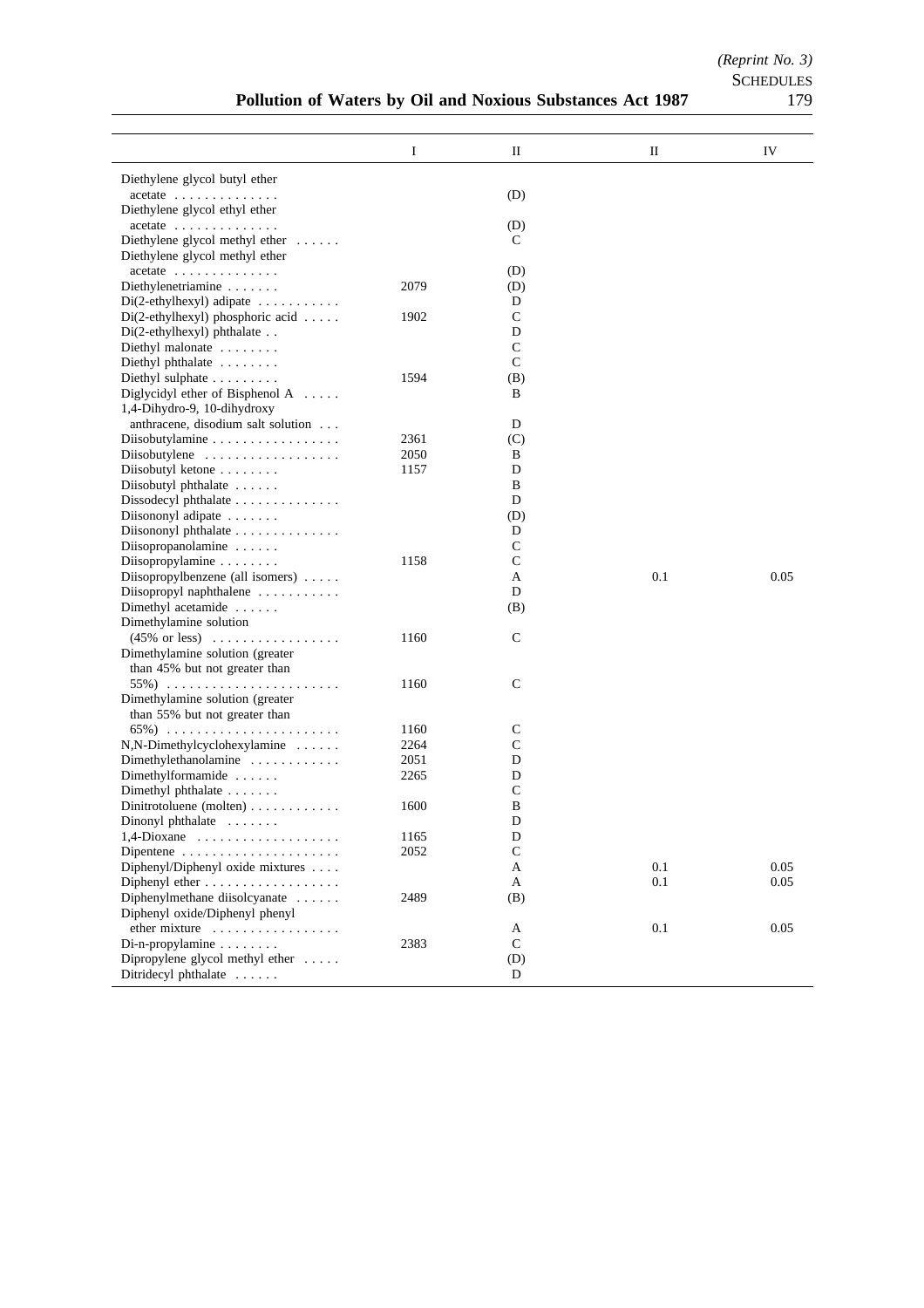# 180 **Pollution of Waters by Oil and Noxious Substances Act 1987**

|                                                     | I    | П             | Ш   | IV   |
|-----------------------------------------------------|------|---------------|-----|------|
| Diundecyl phthalate                                 |      | ${\bf D}$     |     |      |
| Divinyl acetylene $\ldots \ldots$                   |      | (D)           |     |      |
| Dodecane                                            |      | (D)           |     |      |
| Dodecene (all isomers) $\dots \dots \dots$          |      | B             |     |      |
| Dodecyl alcohol                                     |      | B             |     |      |
| Dodecylbenzene                                      |      | $\mathcal{C}$ |     |      |
| Dodecyl diphenyl oxide                              |      |               |     |      |
| disulphonate solution                               |      | B             |     |      |
| Dodecylphenol                                       |      | A             | 0.1 | 0.05 |
| Epichlorohydrin                                     | 2023 | C             |     |      |
| Ethanolamine                                        | 2491 | D             |     |      |
| 2-Ethoxyethanol                                     | 1171 | D             |     |      |
| 2-Ethoxyethyl acetate                               | 1172 | C             |     |      |
|                                                     | 1173 | D             |     |      |
| Ethyl acetate $\dots \dots \dots \dots \dots \dots$ |      |               |     |      |
| Ethyl acetoacetate                                  | 1917 | (D)           |     |      |
| Ethyl acrylate                                      |      | B             |     |      |
| Ethylamine                                          | 1036 | $\mathbf C$   |     |      |
| Ethylamine solutions (72% or less) $\dots$          | 2270 | $\mathsf C$   |     |      |
| Ethyl amyl ketone $\dots \dots \dots \dots$         | 2271 | $\mathbf C$   |     |      |
|                                                     | 1175 | $\mathsf{C}$  |     |      |
| $N$ -Ethylbutylamine                                |      | (C)           |     |      |
| Ethylcyclohexane                                    |      | D             |     |      |
| N-Ethylcyclohexylamine                              |      | D             |     |      |
| Ethylene chlorohydrin                               | 1135 | C             |     |      |
| Ethylene cyanohydrin                                |      | (D)           |     |      |
| Ethylenediamine                                     | 1604 | C             |     |      |
| Ethylenediamine, tetraacetic acid,                  |      |               |     |      |
| tetrasodium salt solution.                          |      | D             |     |      |
| Ethylene dibromide                                  | 1605 | B             |     |      |
| Ethylene dichloride                                 | 1184 | B             |     |      |
| Ethylene glycol $\dots \dots \dots \dots \dots$     |      | D             |     |      |
| Ethylene glycol methyl butyl ether                  |      | D             |     |      |
| Ethylene glycol acetate                             |      | (D)           |     |      |
| Ethylene glycol butyl ether acetate                 |      | D             |     |      |
| Ethylene glycol methyl ether                        | 1188 | D             |     |      |
| Ethylene glycol methyl ether                        |      |               |     |      |
| $acetate \dots \dots \dots \dots \dots$             | 1189 | D             |     |      |
| Ethylene glycol phenyl ether                        |      | D             |     |      |
| Ethylene glycol phenyl ether/                       |      |               |     |      |
| Diethylene glycol phenyl ether                      |      |               |     |      |
| mixture                                             |      | D             |     |      |
| Ethylene oxide/Propylene oxide                      |      |               |     |      |
| mixtures with an ethylene oxide                     |      |               |     |      |
| content of not more than 30% by                     |      |               |     |      |
| weight $\dots\dots\dots\dots\dots$                  | 2983 | D             |     |      |
| 2-Ethylhexanoic acid                                |      | D             |     |      |
| 2-Ethylhexyl acrylate                               |      | D             |     |      |
| 2-Ethylhexylamine                                   | 2276 | B             |     |      |
| Ethylidene norbornene                               |      | $\bf{B}$      |     |      |
|                                                     | 1192 | D             |     |      |
| Ethyl methacrylate                                  | 2277 | (D)           |     |      |
| o-Ethyl phenol                                      |      | (A)           | 0.1 | 0.05 |
| 2-Ethyl-3-propylacrolein                            |      | B             |     |      |
|                                                     |      |               |     |      |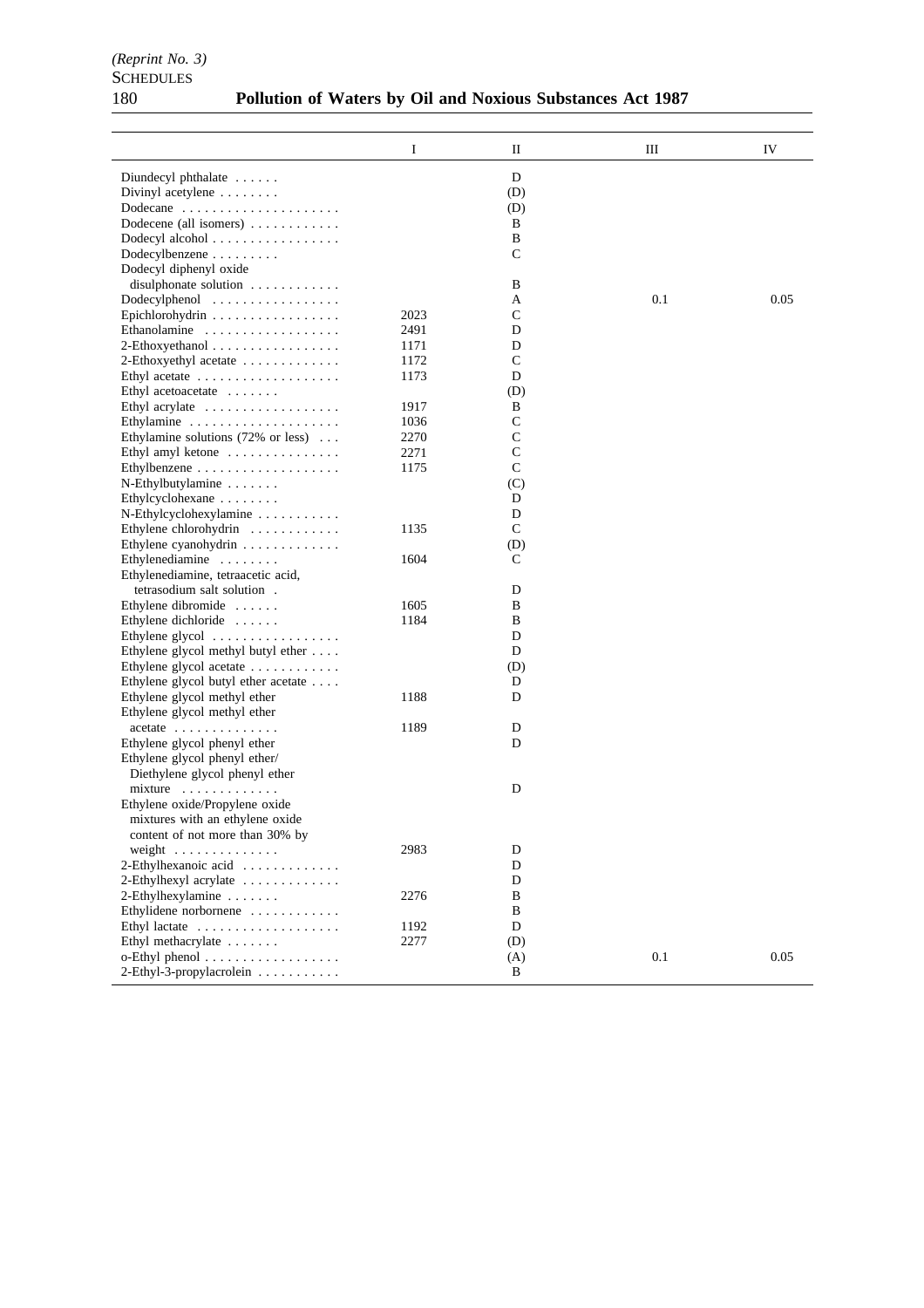|                                                            | (Reprint No. $3$ ) |
|------------------------------------------------------------|--------------------|
|                                                            | <b>SCHEDULES</b>   |
| Pollution of Waters by Oil and Noxious Substances Act 1987 | 181                |
|                                                            |                    |

|                                                                       | I    | П            | Ш   | IV   |
|-----------------------------------------------------------------------|------|--------------|-----|------|
| Ethyltoluene                                                          |      | (B)          |     |      |
| Fatty alcohols $(C_{12}-C_{20}) \ldots \ldots \ldots$                 |      | B            |     |      |
| Ferric chloride solution                                              | 2582 | C            |     |      |
| Ferric hydroxyethyl ethylenediamine<br>triacetic acid, trisodium salt |      |              |     |      |
| solution $\ldots \ldots \ldots$                                       |      | D            |     |      |
|                                                                       |      | D            |     |      |
| Formaldehyde solutions (45% or                                        | 1198 |              |     |      |
| $less) \ldots \ldots \ldots \ldots \ldots \ldots \ldots \ldots$       | 2209 | C            |     |      |
|                                                                       |      | D            |     |      |
|                                                                       | 1779 | D            |     |      |
| Fumaric adduct of rosin, water                                        |      |              |     |      |
|                                                                       |      | B            |     |      |
| Furfural                                                              | 1199 | C            |     |      |
| Fufuryl alcohol $\dots\dots\dots\dots\dots\dots$                      | 2874 | C            |     |      |
| Glutaraldehyde solutions                                              |      |              |     |      |
| $(50\% \text{ or less}) \dots \dots \dots \dots \dots$                |      | D            |     |      |
| Glycidyl ester of C10 tryalkyl                                        |      |              |     |      |
|                                                                       |      | B            |     |      |
| Ground nut oil                                                        |      | D            |     |      |
| Heptanoic acid                                                        |      | (D)          |     |      |
| Heptanol (all isomers)                                                |      | C            |     |      |
| Heptene (mixed isomers)                                               |      | C            |     |      |
| Heptyl acetate                                                        |      | (B)          |     |      |
| Hexahydrocymene                                                       |      | (C)          |     |      |
| Hexamethylenediamine solution                                         | 1783 | C            |     |      |
| Hexamethylenediamine adipate                                          |      |              |     |      |
| $(50\% \text{ in water}) \dots \dots$                                 |      | D            |     |      |
| Hexemethyleneimine                                                    | 2493 | C            |     |      |
|                                                                       | 2282 | D            |     |      |
| $1$ -Hexene                                                           | 2370 | C            |     |      |
| Hexyl acetate                                                         | 1233 | B            |     |      |
| Hydrochloric acid                                                     | 1789 | D            |     |      |
| Hydrogen peroxide solutions                                           |      |              |     |      |
| (over 60% but not over 70%) $\dots$ .                                 | 2015 | C            |     |      |
| Hydrogen peroxide solutions                                           | 2014 |              |     |      |
| (over $8\%$ but not over $60\%)$                                      | 2984 | C            |     |      |
| 2-Hydroxyethyl acrylate                                               |      | B            |     |      |
| N-(Hydroxyethyl) ethylene                                             |      |              |     |      |
| diamine triacetic acid,                                               |      |              |     |      |
| trisodium salt solution                                               |      | D            |     |      |
| Iron chloride, copper                                                 |      |              |     |      |
| chloride mixture                                                      |      | A            | 0.1 | 0.05 |
| Isoamyl acetate $\dots \dots \dots \dots \dots$                       | 1104 | $\mathsf{C}$ |     |      |
| Isoamyl alcohol                                                       | 1105 | D            |     |      |
| Isobutyl acetate $\dots \dots \dots \dots \dots$                      | 1213 | C            |     |      |
| Isobutyl acrylate                                                     | 2527 | D            |     |      |
| Isobutyl formate                                                      | 2393 | D            |     |      |
| Isobutyl formate/Isobutanol                                           |      |              |     |      |
| $mixtures \ldots \ldots \ldots \ldots \ldots$                         |      | (C)          |     |      |
| Isobutyl methacrylate                                                 | 2283 | D            |     |      |
| Isobutyraldehyde                                                      | 2045 | $\mathsf{C}$ |     |      |
| Isodecaldehyde                                                        |      | $\mathbf C$  |     |      |
|                                                                       |      |              |     |      |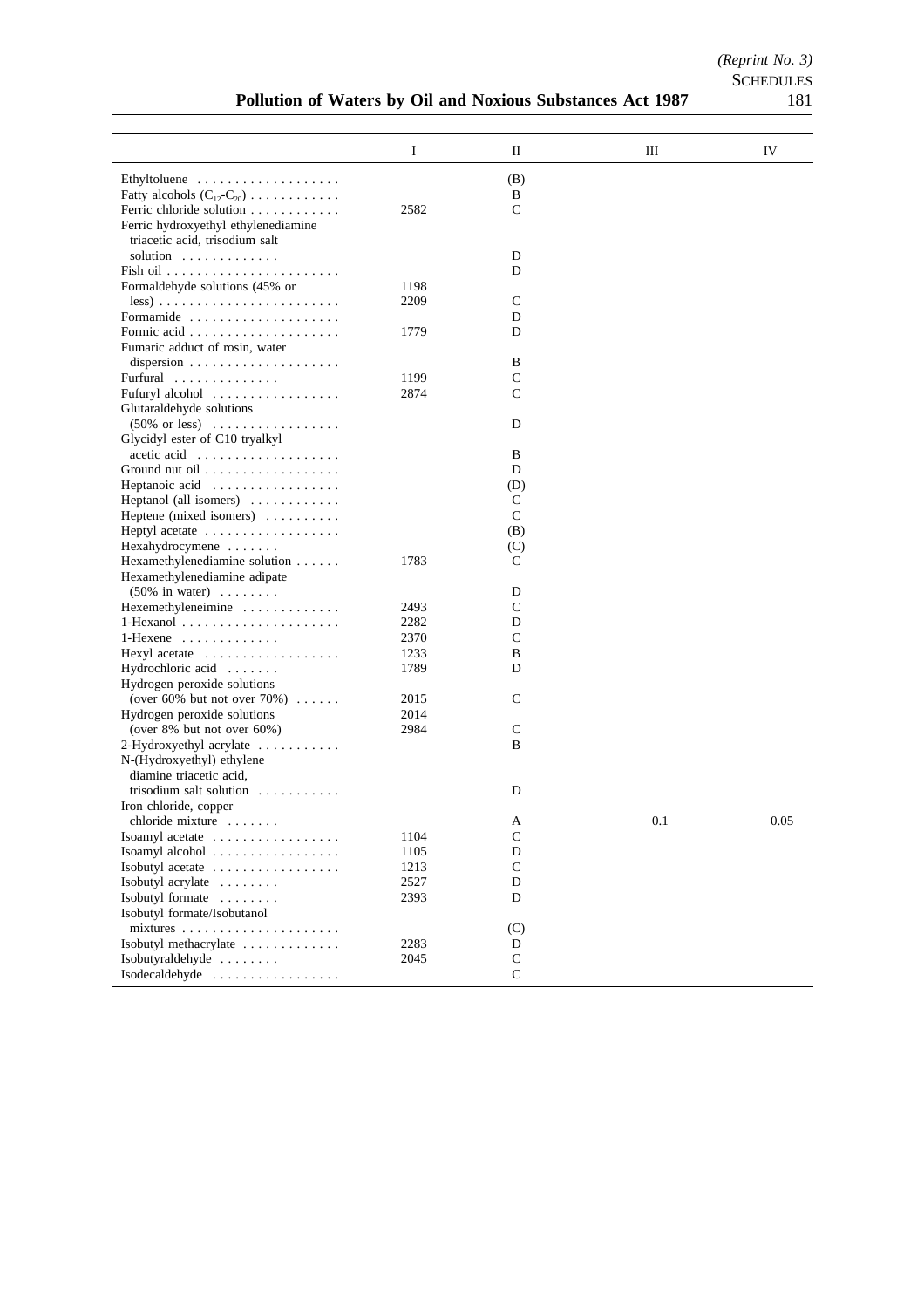# *(Reprint No. 3)* SCHEDULES<br>182

# 182 **Pollution of Waters by Oil and Noxious Substances Act 1987**

|                                                        | I    | П            | Ш   | IV   |
|--------------------------------------------------------|------|--------------|-----|------|
| Isodecyl acrylate                                      |      | A            | 0.1 | 0.05 |
| Isononanoic acid                                       |      | D            |     |      |
| $Isooctane$                                            | 1262 | (D)          |     |      |
| Isopentane $\ldots \ldots \ldots \ldots \ldots \ldots$ | 1265 | D            |     |      |
| Isophorone                                             |      | D            |     |      |
| Isophorone diamine                                     | 2289 | D            |     |      |
| Isophorone diisocyanate                                | 2290 | B            |     |      |
| Isoprene                                               | 1218 | $\mathbf C$  |     |      |
| Isopropanolamine $\ldots \ldots$                       |      | $\mathbf C$  |     |      |
| Isopropylamine                                         | 1221 | C            |     |      |
| $Isopropylbenzene \ldots \ldots$                       | 1918 | B            |     |      |
| Isopropyl cyclohexane $\dots\dots\dots\dots$           |      | D            |     |      |
| Isopropyl ether                                        | 1159 | D            |     |      |
| Isovaleraldehyde                                       | 2058 | C            |     |      |
| Lactic acid                                            |      | D            |     |      |
| Lactonitrile solution $(80\% \text{ or } less) \dots$  |      | B            |     |      |
| Latex (ammonia inhibited).                             |      | D            |     |      |
|                                                        |      | D            |     |      |
| Maleic anhydride                                       | 2215 | D            |     |      |
| Mercaptobenzothiazol, sodium salt                      |      |              |     |      |
| solution                                               |      | (B)          |     |      |
| Mesityl oxide                                          | 1229 | D            |     |      |
| Methacrylic acid                                       | 2531 | D            |     |      |
| Methacrylic resin in 1,                                |      |              |     |      |
| 2-Dichloroethane solution.                             |      | (D)          |     |      |
| Methacrylonitrile                                      |      | (B)          |     |      |
|                                                        |      | A            | 0.1 | 0.05 |
| 3-Methoxybutyl acetate                                 | 2708 | D            |     |      |
| Methyl acrylate                                        | 1919 | $\mathsf{C}$ |     |      |
| Methylamine solutions (42%                             |      |              |     |      |
| or less) $\dots \dots \dots \dots$                     | 1235 | C            |     |      |
| Methylamyl acetate                                     | 1233 | (C)          |     |      |
| Methylamyl alcohol                                     | 2053 | (C)          |     |      |
| Methyl amyl ketone                                     | 1110 | (C)          |     |      |
| Methyl benzoate                                        | 2938 | B            |     |      |
| Methyl tert-butyl ether                                | 2398 | D            |     |      |
| 2-Methyl butyraldehyde                                 |      | (C)          |     |      |
| 4,4'-Methylene dianiline and its                       |      |              |     |      |
| higher molecular weight                                |      |              |     |      |
| polymers/o-Dichlorobenzene                             |      |              |     |      |
|                                                        |      | B            |     |      |
| Methylethanolamine                                     |      | $\mathbf C$  |     | 3    |
| 2-Methyl-6-ethylaniline                                |      | $\mathsf{C}$ |     |      |
| Methyl ethyl ketone                                    | 1193 | D            |     |      |
| 2-Methyl-5-ethyl pyridine                              | 2300 | (B)          |     |      |
| Methyl formate                                         | 1243 | D            |     |      |
| Methyl isobutyl ketone                                 | 1245 | D            |     |      |
| Methyl methacrylate                                    | 1247 | D            |     |      |
| alpha-Methylnaphthalene                                |      | A            | 0.1 | 0.05 |
| beta-Methylnaphthalene                                 |      | (A)          | 0.1 | 0.05 |
| Methyl napthalene                                      |      | A            | 0.1 | 0.05 |
| 2-Methyl-1-penetene                                    | 2288 | $\mathsf{C}$ |     |      |
| Methylpropyl ketone                                    | 1249 | D            |     |      |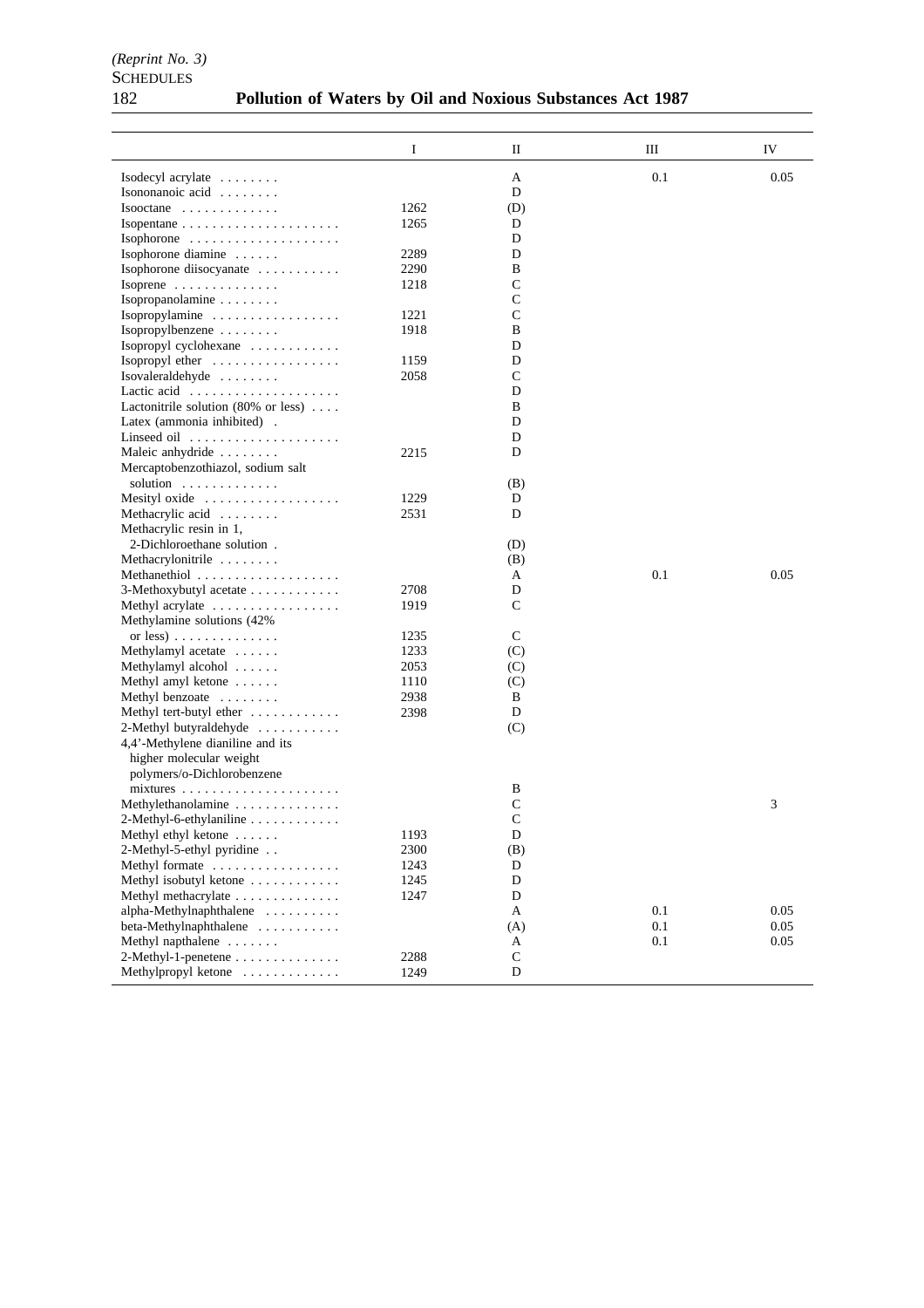*(Reprint No. 3)* LES<br>183

|                                 | (Reprint No.   |
|---------------------------------|----------------|
|                                 | <b>SCHEDUI</b> |
| and Noxious Substances Act 1987 |                |

|                                                           | I    | П            | Ш    | IV   |
|-----------------------------------------------------------|------|--------------|------|------|
| 2-Methylpyridine                                          | 2313 | B            |      |      |
| 4-Methylpyridine                                          | 2313 | B            |      |      |
| $N-Methyl-2-pyrrolidone$                                  |      | B            |      |      |
| Methyl salicylate                                         |      | (B)          |      |      |
| alpha-Methylstyrene                                       | 2303 | A            | 0.1  | 0.05 |
| Morpholine                                                | 2054 | D            |      |      |
| Motor fuel anti-knock compounds                           | 1649 | A            | 0.1  | 0.05 |
| Naphthalene (molten)                                      | 2304 | A            | 0.1  | 0.05 |
| Naphthenic acids                                          |      | (A)          | 0.1  | 0.05 |
| Neodecanoic acid                                          |      | (B)          |      |      |
| Nitrating acid (mixture of sulphuric                      |      |              |      |      |
| and nitric acids) $\ldots$                                | 1796 | (C)          |      |      |
| Nitric acid (less than 70%).                              | 2031 | C            |      |      |
| Nitric acid (70% and over).                               | 2031 |              |      |      |
|                                                           | 2032 | C            |      |      |
| Nitrilotriacetic acid, trisodium                          |      |              |      |      |
| salt solution                                             |      | D            |      |      |
|                                                           | 1662 | B            |      |      |
|                                                           |      |              |      |      |
|                                                           | 2842 | (D)          |      |      |
|                                                           | 1261 | (D)          |      |      |
| o-Nitrophenol (molten) $\dots \dots \dots$                | 1663 | B            |      |      |
| 1- or 2-Nitropropane                                      | 2608 | D            |      |      |
| Nitropropane (60%)/Nitroethane                            |      |              |      |      |
| $(40\%)$ mixture                                          | 1993 | D            |      |      |
|                                                           | 1664 | C            |      |      |
| Nonane $\ldots \ldots \ldots \ldots$                      | 1920 | (D)          |      |      |
| Nonanoic acid                                             |      | D            |      |      |
| Nonene $\dots \dots \dots \dots$                          |      | B            |      |      |
| Nonyl alcohol                                             |      | A            |      |      |
|                                                           |      | $\mathsf{C}$ | 0.1A | 0.05 |
| Nonylphenol poly (4-12) ethoxylates                       |      | B            |      |      |
| 9, 12-Octadecadienoic acid                                |      |              |      |      |
| $(Linoleic acid) \ldots \ldots \ldots \ldots \ldots$      |      | D            |      |      |
| 9, 12, 15-Octadecatrienoic acid                           |      |              |      |      |
| (Linolenic acid) $\ldots \ldots$                          |      | D            |      |      |
| Octane $\ldots \ldots \ldots \ldots \ldots \ldots \ldots$ | 1262 | (D)          |      |      |
| Octanol (all isomers)                                     |      | C            |      |      |
| Octene (all isomers)                                      |      | B            |      |      |
| n-Octyl acetate                                           |      | (D)          |      |      |
| Octyl decyl phthalate                                     |      | D            |      |      |
| Olefins, straight chain, mixtures                         |      | B            |      |      |
| Olefins $(C_6-C_8 \text{ mixtures}) \dots \dots \dots$    |      | B            |      |      |
| alpha-Olefins ( $C_6$ - $C_{18}$ mixtures)                |      | B            |      |      |
|                                                           |      | (D)          |      |      |
|                                                           | 1831 | C            |      |      |
| Olive oil $\ldots \ldots \ldots \ldots$                   |      | D            |      |      |
| Oxalic acid $(10-25%) \ldots \ldots \ldots$               |      | D            |      |      |
|                                                           |      | D            |      |      |
| Palm oil $\dots \dots \dots \dots$                        |      | D            |      |      |
| Palm oil, methyl ester                                    |      | D            |      |      |
|                                                           |      | D            |      |      |
| n-Paraffins $(C_{10}$ - $C_{20})$                         |      | (D)          |      |      |

**Pollution of Waters by Oil**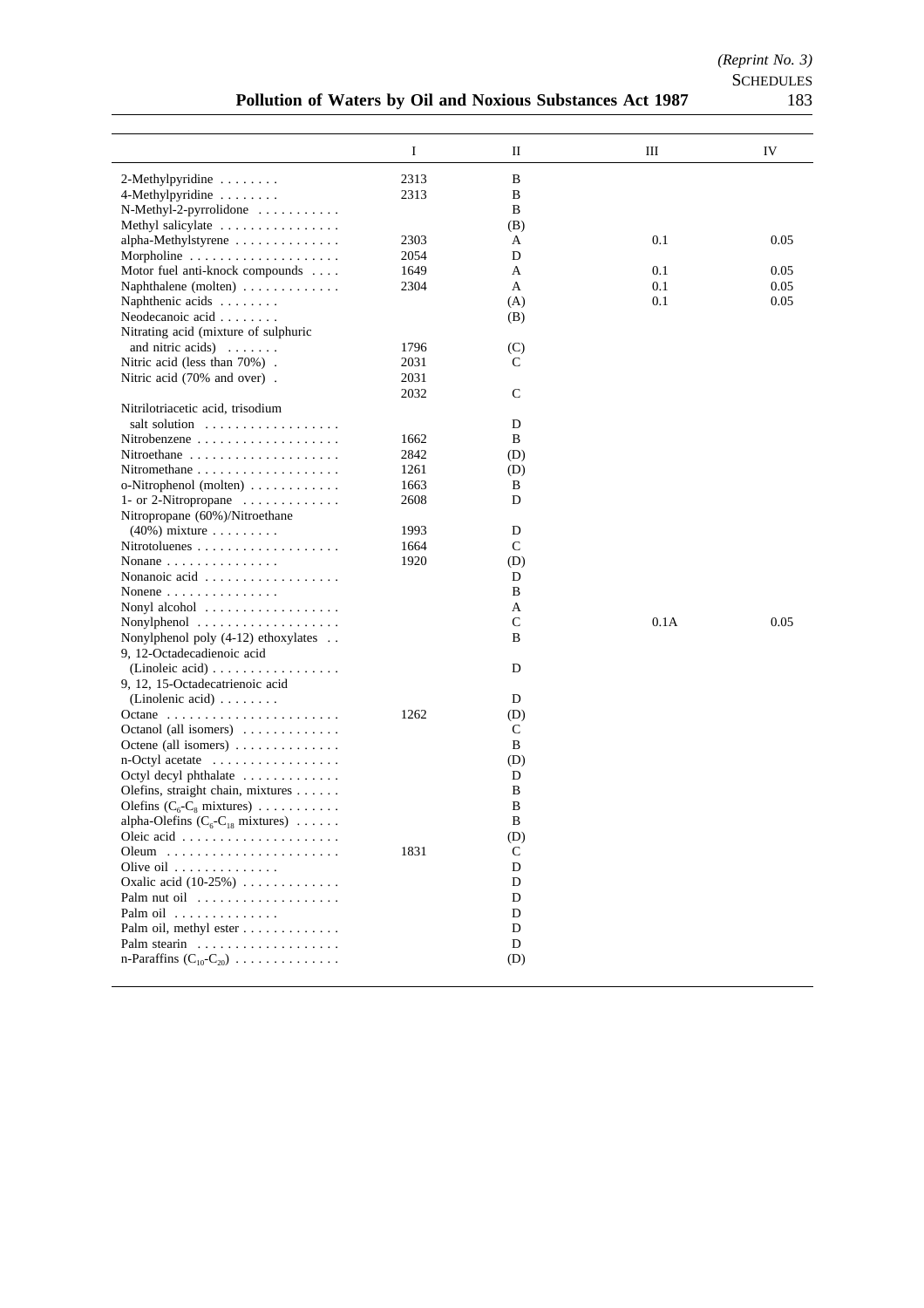# *(Reprint No. 3)* SCHEDULES<br>184

# 184 **Pollution of Waters by Oil and Noxious Substances Act 1987**

|                                                      | I    | П             | Ш    | IV    |
|------------------------------------------------------|------|---------------|------|-------|
|                                                      | 1264 | $\mathsf{C}$  |      |       |
| Pentachloroethane                                    | 1669 | B             |      |       |
| 1. 3-Pentadiene $\ldots \ldots \ldots \ldots \ldots$ |      | C             |      |       |
| Pentaethylenehaxamine/                               |      |               |      |       |
| Tetraethylenepentamine mixture                       |      | D             |      |       |
|                                                      | 1265 | C             |      |       |
|                                                      | 1105 | D             |      |       |
|                                                      | 1105 | (D)           |      |       |
|                                                      | 1105 | (D)           |      |       |
| Pentene (all isomers) $\dots \dots \dots$            |      | C             |      |       |
| Perchloroethylene                                    | 1897 | B             |      |       |
|                                                      | 2312 | B             |      |       |
| 1-Phenyl-1-xylyl ethane $\ldots \ldots \ldots$       |      | $\mathcal{C}$ |      |       |
| Phosphoric acid                                      | 1805 | D             |      |       |
| Phosphorus, yellow or white $\dots\dots$             | 2447 | A             | 0.01 | 0.005 |
| Phosphorus oxychloride                               | 1810 | D             |      |       |
| Phosphorus trichloride                               | 1809 | D             |      |       |
| Phthalic anhydride                                   | 2214 | $\mathbf C$   |      |       |
| Pinene                                               | 2368 | A             | 0.1  | 0.05  |
| Polyalkylene glycol butyl ether                      |      | (D)           |      |       |
| Polyethylene polyamines                              | 2734 | (C)           |      |       |
|                                                      | 2735 |               |      |       |
| Polymethylene polyphenyl isocynate                   | 2206 | D             |      |       |
|                                                      | 2207 |               |      |       |
| Polypropylene glycols                                |      | D             |      |       |
| Potassium hydroxide solution                         | 1814 | $\mathbf C$   |      |       |
| Potassium silicate solution.                         |      | (D)           |      |       |
| n-Propanolamine                                      |      | C             |      |       |
| $beta$ -Propiolactone                                |      | D             |      |       |
| Propionaldehyde                                      | 1275 | D             |      |       |
| Propionic acid                                       | 1848 | D             |      |       |
| Propionic anhydride                                  | 2496 | $\mathbf C$   |      |       |
| Propionitrile                                        | 2404 | $\mathcal{C}$ |      |       |
| $n$ -Propyl acetate $\dots \dots$                    | 1276 | D             |      |       |
| $n$ -Propyl alcohol $\dots \dots$                    | 1274 | D             |      |       |
| n-Propylamine                                        | 1277 | $\mathbf C$   |      |       |
| $n$ -Propyl benzene $\dots \dots$                    | 2364 | (C)           |      |       |
| $n$ -Propyl chloride                                 | 1278 | B             |      |       |
| Propylene dimer                                      |      | (C)           |      |       |
| Propylene glycol ethyl ether                         |      | (D)           |      |       |
| Propylene glycol methyl ether                        |      | (D)           |      |       |
| Propylene oxide                                      | 1280 | D             |      |       |
| Propylene trimer                                     | 2057 | $\, {\bf B}$  |      |       |
| Pyridine                                             | 1282 | B             |      |       |
| Rape seed oil                                        |      | D             |      |       |
|                                                      |      | D             |      |       |
|                                                      |      | A             | 0.1  | 0.05  |
| Rosin soap                                           |      |               |      |       |
| (disproportionated) solution                         |      | B             |      |       |
|                                                      |      | D             |      |       |
|                                                      |      | D             |      |       |
| Silicon tetrachloride                                | 1818 | D             |      |       |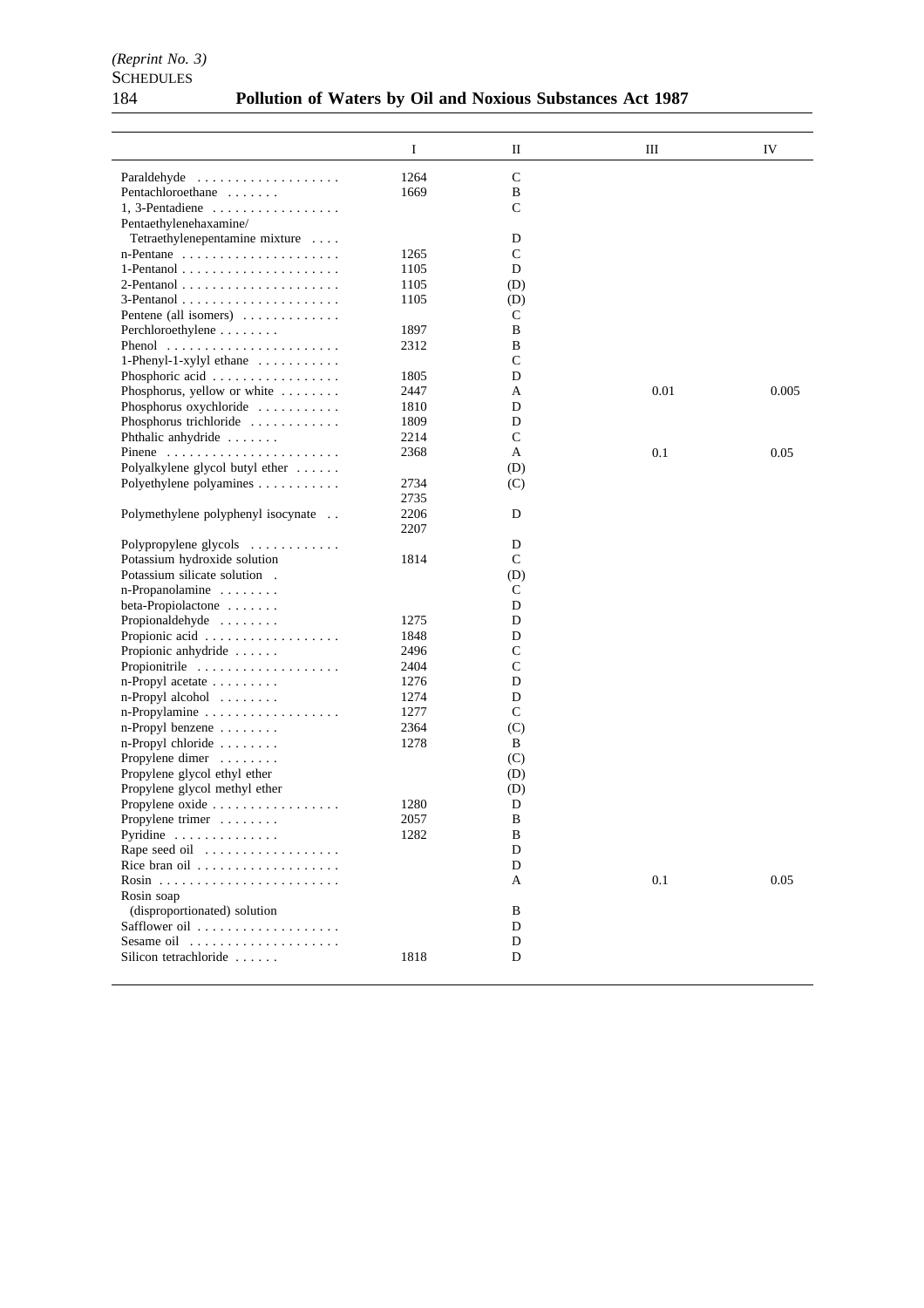**Pollution of Waters by Oil and Noxious Substances Act 1987** 185

|                                                              | I    | П             | Ш   | IV   |
|--------------------------------------------------------------|------|---------------|-----|------|
| Sodium aluminate solution.                                   | 1819 | $\mathbf C$   |     |      |
| Sodium borohydride (15% or less)/                            |      |               |     |      |
| Sodium hydroxide solution                                    |      | C             |     |      |
| Sodium dichromate solution                                   |      |               |     |      |
| $(70\% \text{ or less}) \dots \dots \dots \dots \dots \dots$ |      | B             |     |      |
| Sodium hydrogen sulphite solution                            | 2693 | D             |     |      |
| Sodium hydrosulphide solution                                |      |               |     |      |
| $(45\% \text{ or less}) \dots \dots \dots \dots \dots$       | 2949 | B             |     |      |
| Sodium hydrosulphide/                                        |      |               |     |      |
| Ammonium sulphide solution                                   |      | B             |     |      |
| Sodium hydroxide solution.                                   | 1824 | D             |     |      |
| Sodium hypochlorite solution                                 |      |               |     |      |
| $(15\% \text{ or less}) \dots \dots \dots \dots \dots$       | 1791 | B             |     |      |
| Sodium nitrate solution                                      | 1577 | B             |     |      |
| Sodium silicate solution                                     |      | D             |     |      |
| Sodium sulphide solution                                     | 1849 | B             |     |      |
| Sodium sulphite solution                                     |      | (C)           |     |      |
| Soya bean oil                                                |      | D             |     |      |
| Sperm oil $\dots \dots \dots \dots \dots \dots$              |      | D             |     |      |
| Styrene monomer                                              | 2055 | B             |     |      |
| Sulphuric acid                                               | 1830 | $\mathcal{C}$ |     |      |
| Sulphuric acid, spent                                        | 1832 | C             |     |      |
| Sulphurous acid                                              | 1833 | (C)           |     |      |
| Sunflower oil                                                |      | D             |     |      |
| Tall oil, crude and distilled.                               |      | A             | 0.1 | 0.05 |
| Tall oil fatty acid (resin acids                             |      |               |     |      |
| less than $20\%$                                             |      | (C)           |     |      |
| Tall oil soap                                                |      |               |     |      |
| (disproportionated) solution                                 |      | B             |     |      |
|                                                              |      | D             |     |      |
|                                                              |      | C             |     |      |
| Tetrachloroethane                                            | 1702 | B             |     |      |
| Tetraethylenepentamine                                       | 2320 | D             |     |      |
| Tetrahydrofuran                                              | 2056 | D             |     |      |
| Tetrahydronaphthalene                                        |      | C             |     |      |
| 1,2,3,5-Tetramethyl benzene                                  |      | (C)           |     |      |
| Titanium tetrachloride                                       | 1838 | D             |     |      |
| Toluene $\ldots \ldots \ldots \ldots$                        | 1294 | C             |     |      |
| Toluenediamine                                               | 1709 | C             |     |      |
| Toluene diisocyanate                                         | 2078 | C             |     |      |
|                                                              | 1708 | $\mathcal{C}$ |     |      |
| Tributyl phosphate $\ldots \ldots$                           |      | B             |     |      |
| 1,2,4-Trichlorobenzene                                       | 2321 | B             |     |      |
| 1,1,1-Trichloroethane                                        | 2831 | B             |     |      |
| $1,1,2$ -Trichloroethane                                     |      | B             |     |      |
|                                                              | 1710 | B             |     |      |
| Trichloroethylene                                            |      |               |     |      |
| $1,2,3$ -Trichloropropane                                    |      | B             |     |      |
| 1,1,2-Trichloro-1,2,2-                                       |      |               |     |      |
| trifluoroethane                                              |      | $\mathbf C$   |     |      |
| Tricresyl phosphate                                          |      |               | 0.1 | 0.05 |
| (containing less than 1% ortho-                              |      |               |     |      |
| $isomer) \ldots \ldots \ldots \ldots$                        |      | A             |     |      |

*(Reprint No. 3)* **SCHEDULES**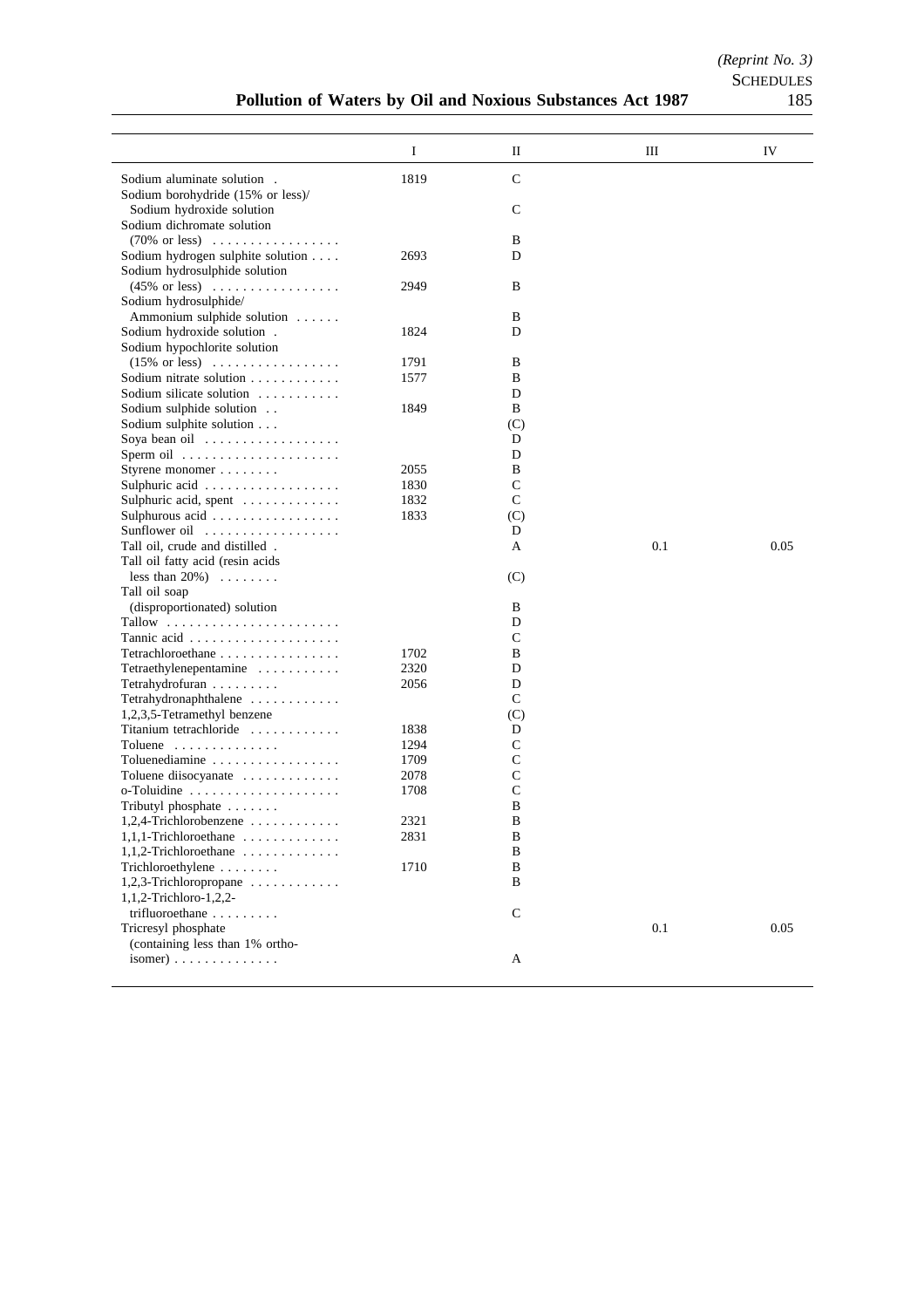# *(Reprint No. 3)* SCHEDULES<br>186

# 186 **Pollution of Waters by Oil and Noxious Substances Act 1987**

|                                                               | I     | П             | Ш   | IV   |
|---------------------------------------------------------------|-------|---------------|-----|------|
| Tricresyl phosphate                                           |       |               | 0.1 | 0.05 |
| (containing 1% or more ortho-                                 |       |               |     |      |
| $isomer) \ldots \ldots \ldots \ldots$                         | 2574* | A             |     |      |
| Triethanolamine                                               |       | D             |     |      |
| $Triethylamine \dots \dots \dots \dots \dots \dots$           | 1296  | C             |     |      |
|                                                               |       | A             | 0.1 | 0.05 |
| Triethylene glycol methyl ether $\dots$ .                     |       | (D)           |     |      |
| Triethylenetetramine                                          | 2259  | D             |     |      |
| Triethyl phosphate $\dots \dots$                              |       | D             |     |      |
| Triisopropanolamine                                           |       | D             |     |      |
| Trimethylacetic acid                                          |       | D             |     |      |
| Trimethylamine                                                |       | $\mathcal{C}$ |     |      |
| $1,2,3$ -Trimethylbenzene                                     |       | (B)           |     |      |
| $1,2,4$ -Trimethylbenzene                                     |       | B             |     |      |
| $1,3,5$ -Trimethylbenzene                                     | 2325  | (B)           |     |      |
| Trimethylhexamethylene diamine                                |       |               |     |      |
| $(2,2,4-$ and $2,4,4-$ isomers).                              | 2327  | D             |     |      |
| Trimethylhexamethylene                                        |       |               |     |      |
| diisocyanate $(2,2,4-$ and $2,4,4-$                           | 2328  | B             |     |      |
| isomers) $\ldots \ldots \ldots \ldots \ldots \ldots$          |       | D             |     |      |
| Trimethylol propane polyethoxylate                            |       |               |     |      |
| 2,24-Trimethyl-1, 3-pentanediol-1                             |       | $\mathbf C$   |     |      |
| $-iso$ -butyrate                                              |       | (D)           |     |      |
|                                                               |       | A             | 0.1 | 0.05 |
| Tripropylene glycol methyl ether                              |       | D             |     |      |
| Trixylyl phosphate $\ldots \ldots$                            | 1299  | B             |     |      |
| Tung oil                                                      |       |               |     |      |
| Turpentine $\ldots \ldots \ldots \ldots \ldots \ldots$        | 2330  | (D)           |     |      |
| Undecane                                                      |       | B             |     |      |
|                                                               |       | B             |     |      |
| Undecyl alcohol $\ldots \ldots \ldots \ldots \ldots$          |       | D             |     |      |
| Urea, Ammonium nitrate solution                               |       |               |     |      |
| Urea, Ammonium phosphate                                      |       | D             |     |      |
| solution                                                      |       |               |     |      |
| Urea, Ammonium nitrate solution                               |       | C             |     |      |
| (containing aqua Ammonia)                                     | 2058  | D             |     |      |
| $n$ -Valeraldehyde                                            | 1301  | C             |     |      |
| Vinyl acetate $\ldots \ldots \ldots \ldots \ldots$            | 1302  | C             |     |      |
| Vinyl ethyl ether                                             | 1303  | B             |     |      |
| Vinylidene chloride                                           |       | C             |     |      |
| Vinyl neodecanoate $\dots$                                    | 2618  | A             | 0.1 | 0.05 |
| Vinyl toluene $\dots \dots \dots \dots \dots$                 | 1300  | (B)           |     |      |
| White spirit, low $(15{\text -}20\%)$ aromatic                | 1307  | C             |     |      |
| $X$ y lene $\ldots \ldots \ldots \ldots \ldots \ldots \ldots$ | 2261  | B             |     |      |
|                                                               |       |               |     |      |

\* UN number 2574 applies to Tricresyl phosphate containing more than 3% ortho-isomer.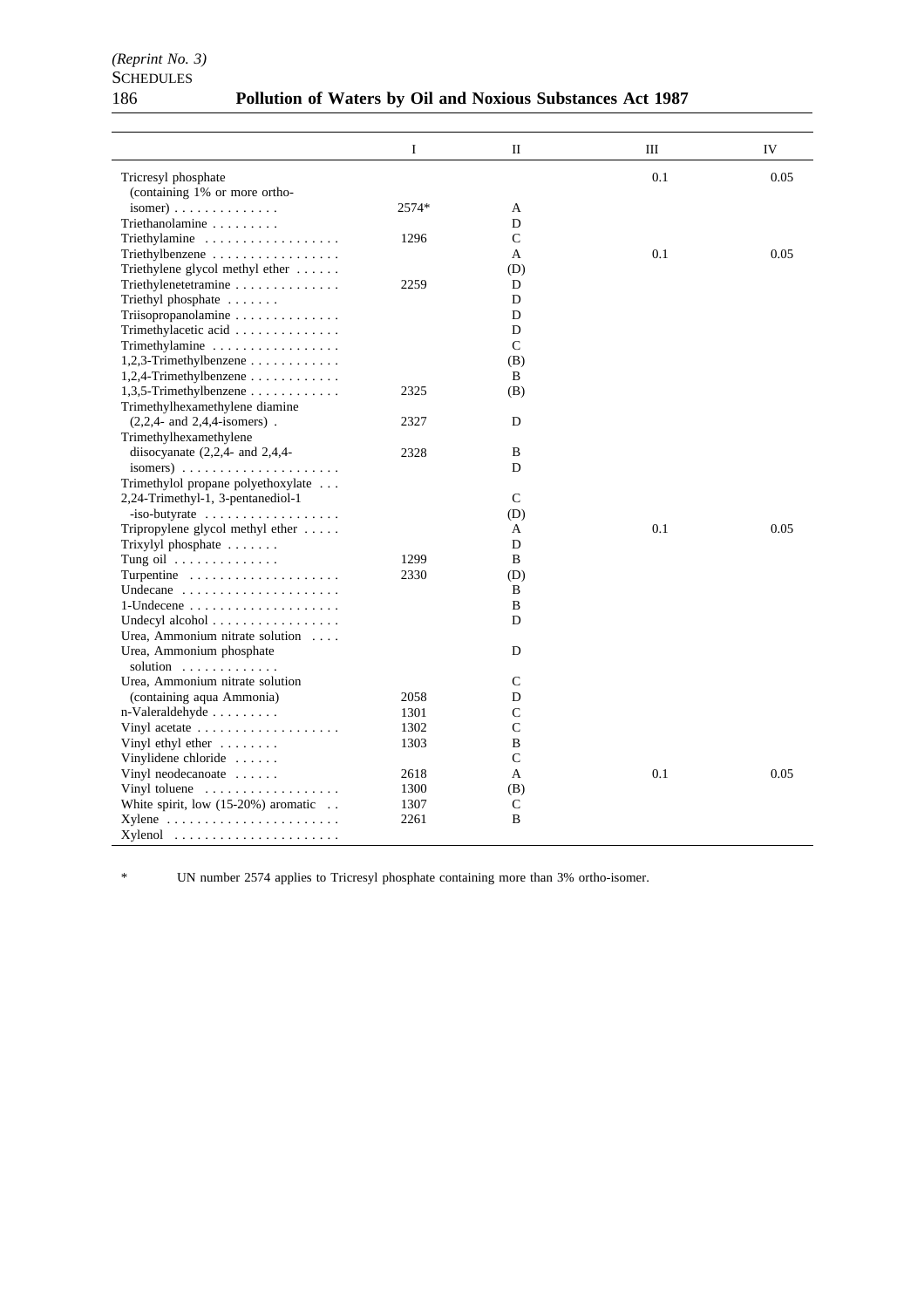# **Appendix III**

# **LIST OF OTHER LIQUID SUBSTANCES**

 $\overline{\phantom{a}}$  , and the contribution of the contribution of the contribution of the contribution of the contribution of the contribution of the contribution of the contribution of the contribution of the contribution of the

*Existing list is replaced by the following:*

| Substance                                                      | <b>UN</b> Number |
|----------------------------------------------------------------|------------------|
|                                                                | 1090             |
|                                                                | 1648             |
| Alcohols, $C_1$ , $C_2$ , $C_3$ as individuals and mixtures    |                  |
| Alcohols, $C_4$                                                |                  |
| Alcohols, $C_{13}$ and above as individuals and mixtures       |                  |
| Alum (15% solution)                                            |                  |
|                                                                | 1105             |
|                                                                | 1120             |
|                                                                | 1120             |
|                                                                | 1120             |
| Butyl stearate                                                 |                  |
| Calcium bromide solution                                       |                  |
| Cetyl/Eicosyl methacrylate mixture                             |                  |
|                                                                |                  |
| Citric juice<br>Dextrose solution                              |                  |
| Dibutyl sebacate                                               |                  |
|                                                                | 2048             |
| Diethanolamine                                                 |                  |
|                                                                |                  |
| Diethylene glycol                                              |                  |
| Diethylene glycol diethyl ether                                |                  |
| Diethylene glycol butyl ether                                  |                  |
| Diethylene glycol ethyl ether                                  |                  |
| Diethylenetriamine pentaacetic acid, pentasodium salt solution |                  |
|                                                                | 1155             |
|                                                                | 1156             |
| Diheptyl phthalate                                             |                  |
| Dihexyl phthalate                                              |                  |
| Diisooctyl phthalate                                           |                  |
| Dioctyl phthalate                                              |                  |
| Dipropylene glycol                                             |                  |
| Dodecyl methacrylate                                           |                  |
| Dodecyl/Pentadecyl methacrylate mixture                        |                  |
|                                                                | 1170             |
| Ethylene carbonate                                             |                  |
|                                                                | 2369             |
| Ethylene glycol tertiary butyl ether                           |                  |
| Ethylene-vinylacetate copolymer (emulsion)                     |                  |
| Glycerin                                                       |                  |
| Glycine sodium salt solution                                   |                  |
| 1-Heptadecene                                                  |                  |
|                                                                | 1206             |
| 1-Hexadecene                                                   |                  |
|                                                                | 1208             |
| Hexylene glycol                                                |                  |
|                                                                | 1212             |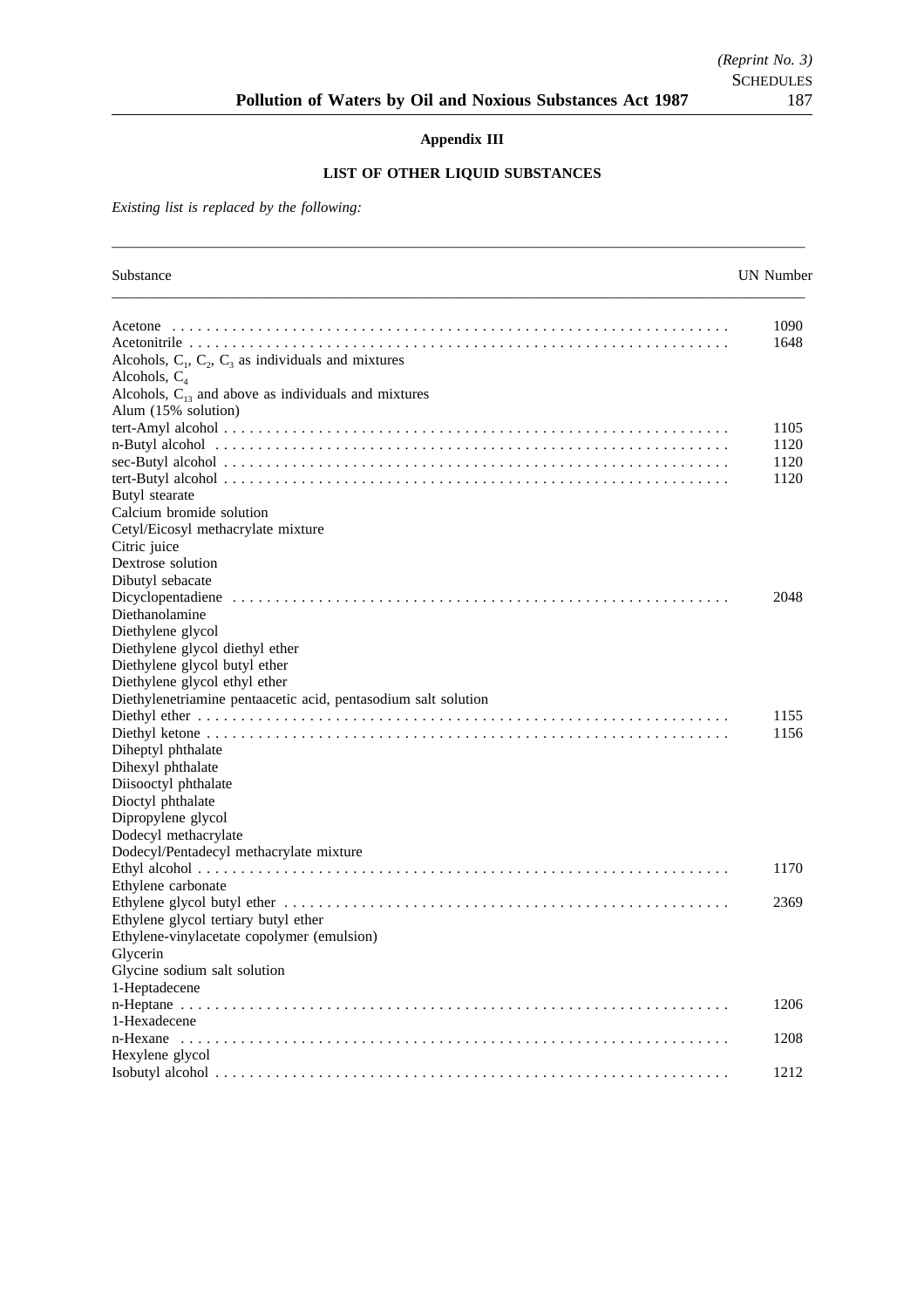| Substance | <b>UN Number</b> |
|-----------|------------------|
|           | 1220             |
|           | 1219             |
| Lard      |                  |
|           |                  |
|           |                  |
|           |                  |
|           |                  |
|           |                  |
|           | 1231             |
|           | 1230             |
|           |                  |
|           |                  |
|           |                  |
|           | 1208             |
|           |                  |
|           |                  |
|           |                  |
|           |                  |
|           |                  |
|           |                  |
|           | 1271             |
|           |                  |
|           |                  |
|           |                  |
|           |                  |
|           |                  |
|           |                  |
|           |                  |
|           |                  |
|           | 2850             |
|           |                  |
|           | 2428             |
|           |                  |
| Sorbitol  |                  |
|           |                  |
|           | 2448             |
|           |                  |
|           |                  |
|           |                  |
|           |                  |
|           |                  |
|           |                  |
|           | 2324             |
|           |                  |
|           |                  |
|           |                  |
|           |                  |
| Wine      |                  |

 $\ast$ Asterisk indicates that the substance has been provisionally included in this list and that further data are necessary in order to complete the evaluation of its environmental hazards, particularly in relation to living resources.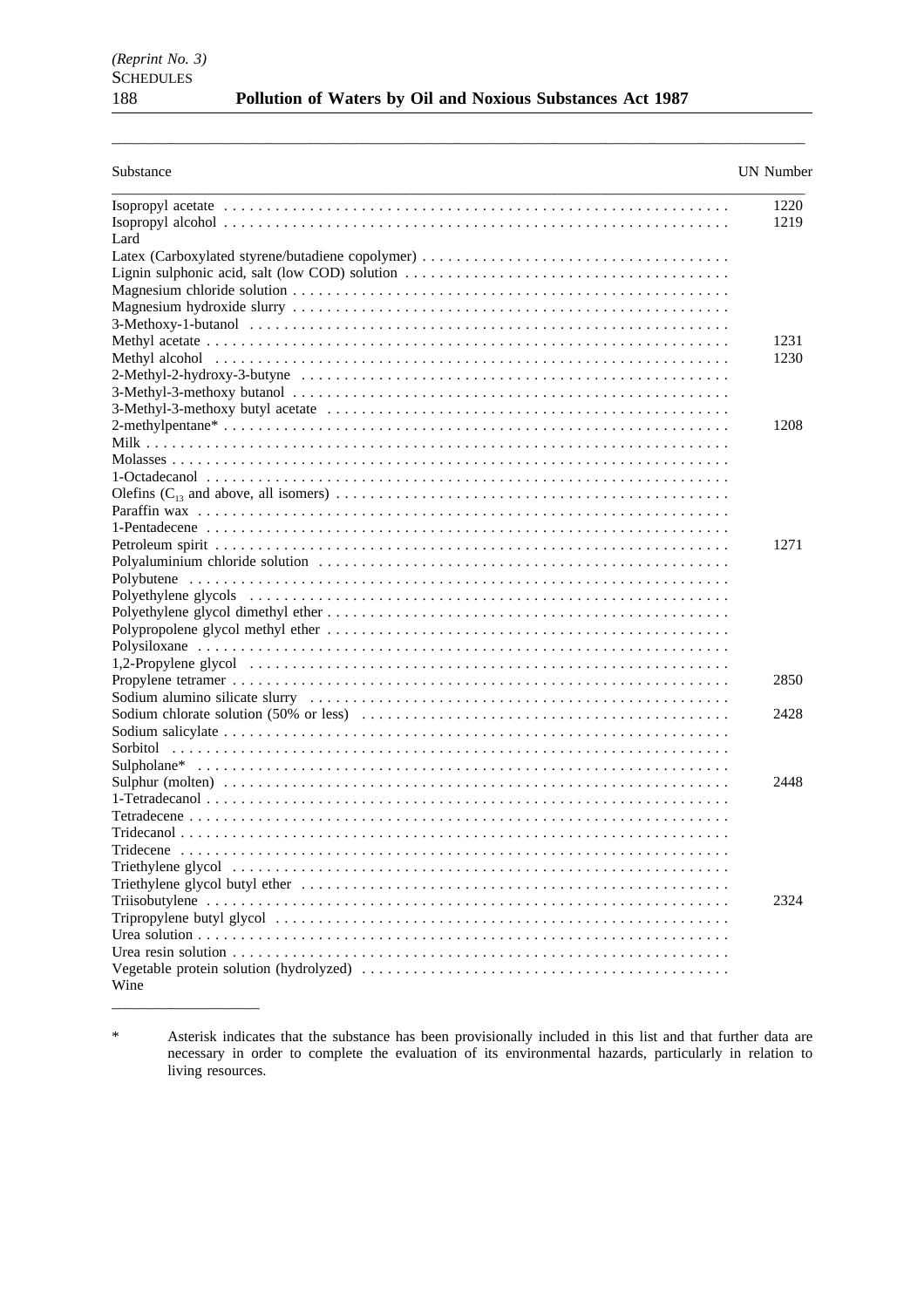# **Appendix IV**

# **CARGO RECORD BOOK FOR SHIPS CARRYING NOXIOUS LIQUID SUBSTANCES IN BULK**

*The existing Appendix IV is replaced by the following:*

## **"Appendix IV**

#### **FORM OF CARGO RECORD BOOK**

# **CARGO RECORD BOOK FOR SHIPS CARRYING NOXIOUS LIQUID SUBSTANCES IN BULK**

| Name of ship                  | ٠<br>$\cdot$ |     |
|-------------------------------|--------------|-----|
| Distinctive number or letters | ٠<br>$\cdot$ |     |
| Gross tonnage                 | ÷            |     |
| Period from:                  |              | to: |
|                               |              |     |

Note: Every ship carrying noxious liquid substances in bulk shall be provided with a Cargo Record Book to record relevant cargo/ballast operations. NAME OF SHIP: ...............................................................

\_\_\_\_\_\_\_\_\_\_\_\_\_\_\_\_\_\_\_\_\_\_\_\_\_\_\_\_\_\_\_\_\_\_\_\_\_\_\_\_\_\_\_\_\_\_\_\_\_\_\_\_\_\_\_\_\_\_\_\_\_\_\_\_\_\_\_\_\_\_\_\_\_\_\_\_\_\_\_\_\_\_\_\_\_\_\_\_\_\_\_\_\_\_

DISTINCTIVE NUMBER OR LETTERS: ........................................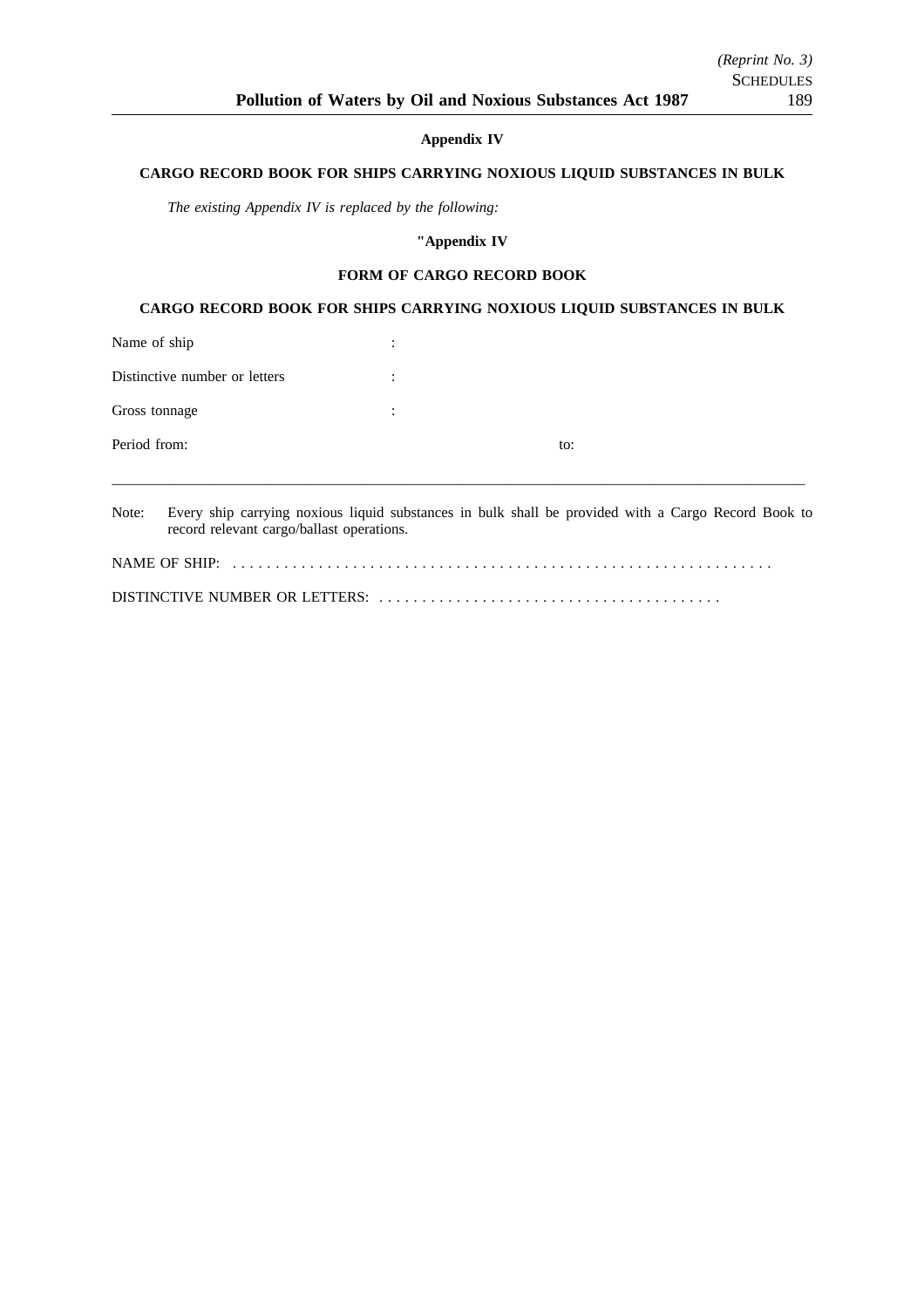PLAN VIEW OF CARGO AND SLOP TANKS (to be completed on board)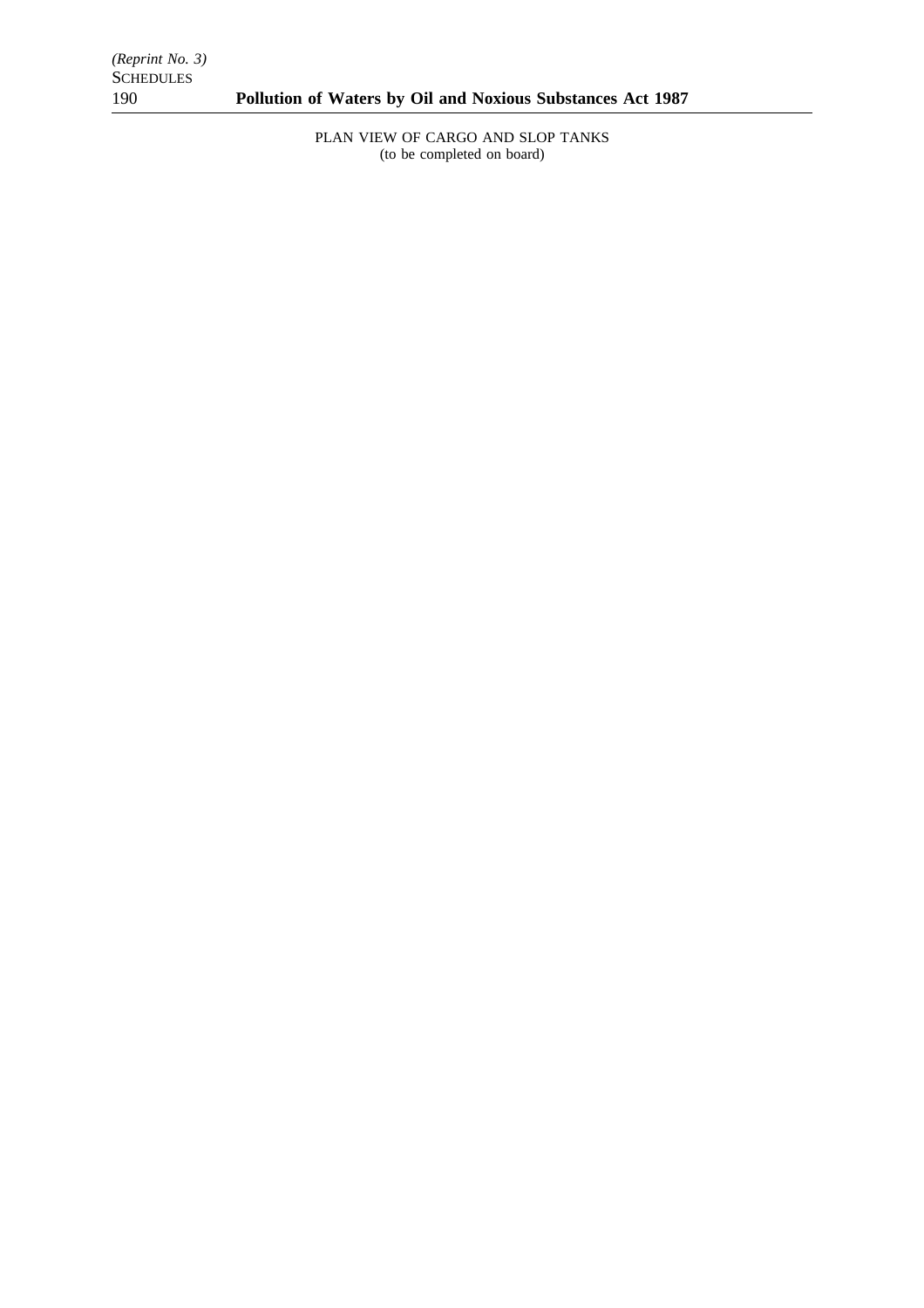#### **INTRODUCTION**

The following pages show a comprehensive list of items of cargo and ballast operations which are, when appropriate, to be recorded in the Cargo Record Book on tank-to-tank basis in accordance with paragraph 2 of Regulation 9 of Annex II of the International Convention for the Prevention of Pollution from Ships, 1973, as modified by the Protocol of 1978 relating thereto, as amended. The items have been grouped into operational sections, each of which is denoted by a letter.

When making entries in the Cargo Record Book, the date, operational code and item number shall be inserted in the appropriate columns and the required particulars shall be recorded chronologically in the blank spaces.

Each completed operation shall be signed for and dated by the officer or officers in charge and, if applicable, by a surveyor authorized by the competent authority of the State in which the ship is unloading. Each completed page shall be countersigned by the master of the ship.

Entries in the Cargo Record Book are required only for operations involving Categories A, B, C and D substances.

#### **LIST OF ITEMS TO BE RECORDED**

Entries are required only for operations involving Categories A, B, C and D substances.

## *(A) LOADING OF CARGO*

- 1. Place of loading
- 2. Identify tank(s), name of substance(s) and category(ies).

## *(B) INTERNAL TRANSFER OF CARGO*

- 3. Name and category of cargo(es) transferred.
- 4. Identity of tanks.
	- .1 From: .2 To:
- 5. Was (were) tank(s) in 4.1 emptied?
- 6. If not, quantity remaining in  $tank(s)$ .

# *(C) UNLOADING OF CARGO*

- 7. Place of unloading
- 8. Identity of tank(s) unloaded.
- 9. Was (were) tank(s) emptied?
	- .1 If yes, confirm that the procedure for emptying and stripping has been performed in accordance with the ship's Procedures and Arrangements Manual (i.e., list, trim, stripping temperature).
	- .2 If not, quantity remaining in tank(s).
- 10. Does the ship's Procedures and Arrangements Manual require a prewash with subsequent disposal to reception facilities?
- 11. Failure of pumping and/or stripping system.
	- .1 Time and nature of failure.<br>2 Reasons for failure.
	- Reasons for failure.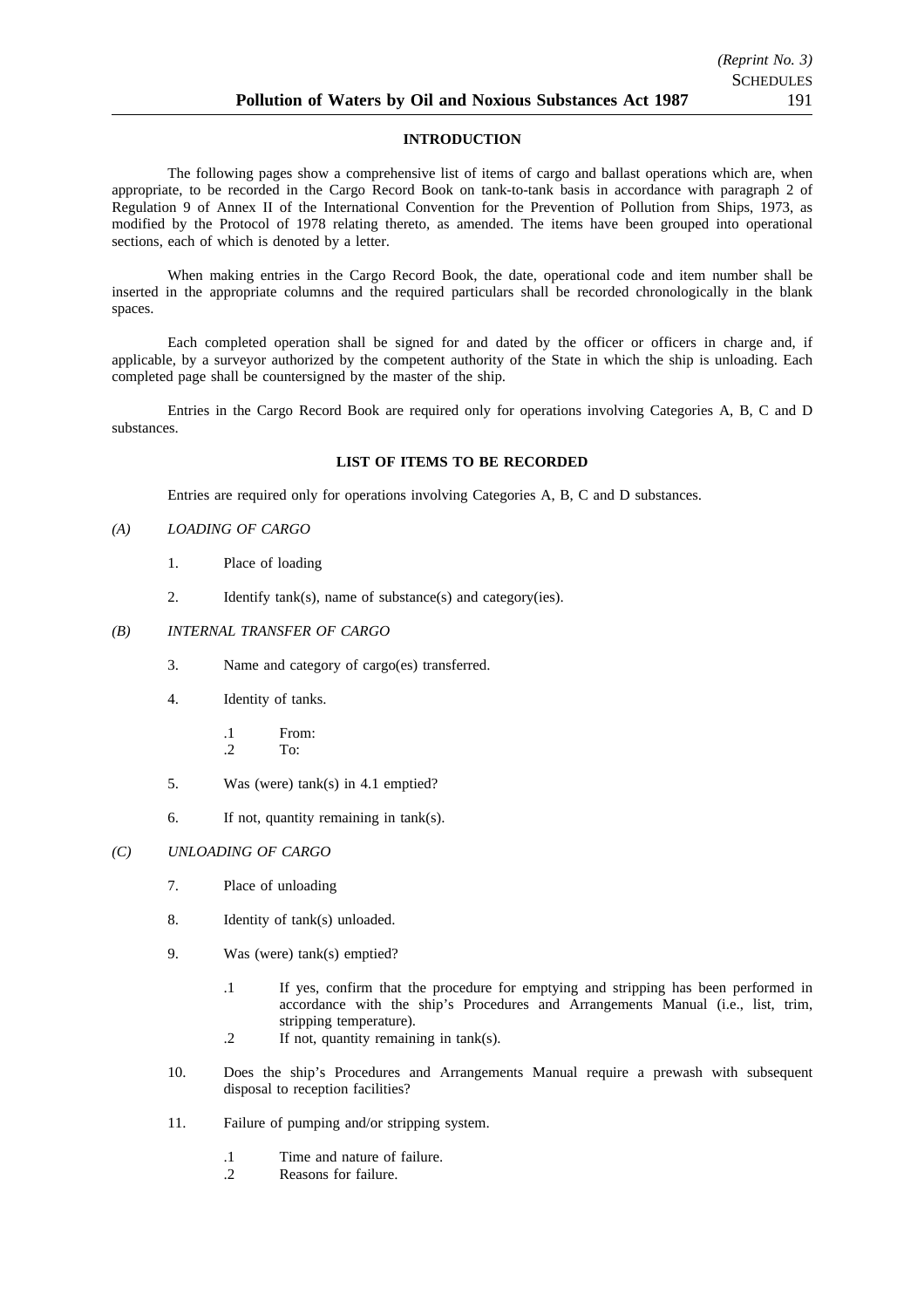- .3 Time when system has been made operational.
- *(D) MANDATORY PREWASH IN ACCORDANCE WITH THE SHIP'S PROCEDURES AND ARRANGEMENTS MANUAL*
	- 12. Identify tank(s), substance(s) and category(ies).
	- 13. Washing method:
		- .1 Number of washing machines per tank.<br>2 Duration of was/washing cycles.
		- 2 Duration of was/washing cycles.<br>3 Hot/cold wash.
		- Hot/cold wash.
	- 14. Prewash slops transferred to:
		- .1 Reception facility in unloading port (identify port).
		- Reception facility otherwise (identify port).
- *(E) CLEANING OF CARGO TANKS EXCEPT MANDATORY PREWASH (OTHER PREWASH OPERATIONS, FINAL WASH, VENTILATION ETC.)*
	- 15. State time, identify tank(s), substance(s) and category(ies) and state:
		- .1 Washing procedure used.
		- .2 Cleaning agent(s) (identify agent(s) and quantities).<br>3 Dilution of cargo residues with water, state how in
		- Dilution of cargo residues with water, state how much water used (only Category D substances).
		- .4 Ventilation procedure used (state number of fans used, duration of ventilation).
	- 16. Tank washings transferred:
		- .1 Into the sea.
		- .2 To reception facility (identify port).<br>3 To slops collecting tank (identify ta
		- To slops collecting tank (identify tank).

# *(F) DISCHARGE INTO THE SEA OF TANK WASHINGS*

- 17. Identify tank(s).
	- .1 Were tank washings discharged during cleaning of tank(s), if so at what rate?
	- .2 Were tank washing(s) discharged from a slops collecting tank? If so, state quantity and rate of discharge.
- 18. Time commenced and stopped pumping.
- 19. Ship's speed during discharge.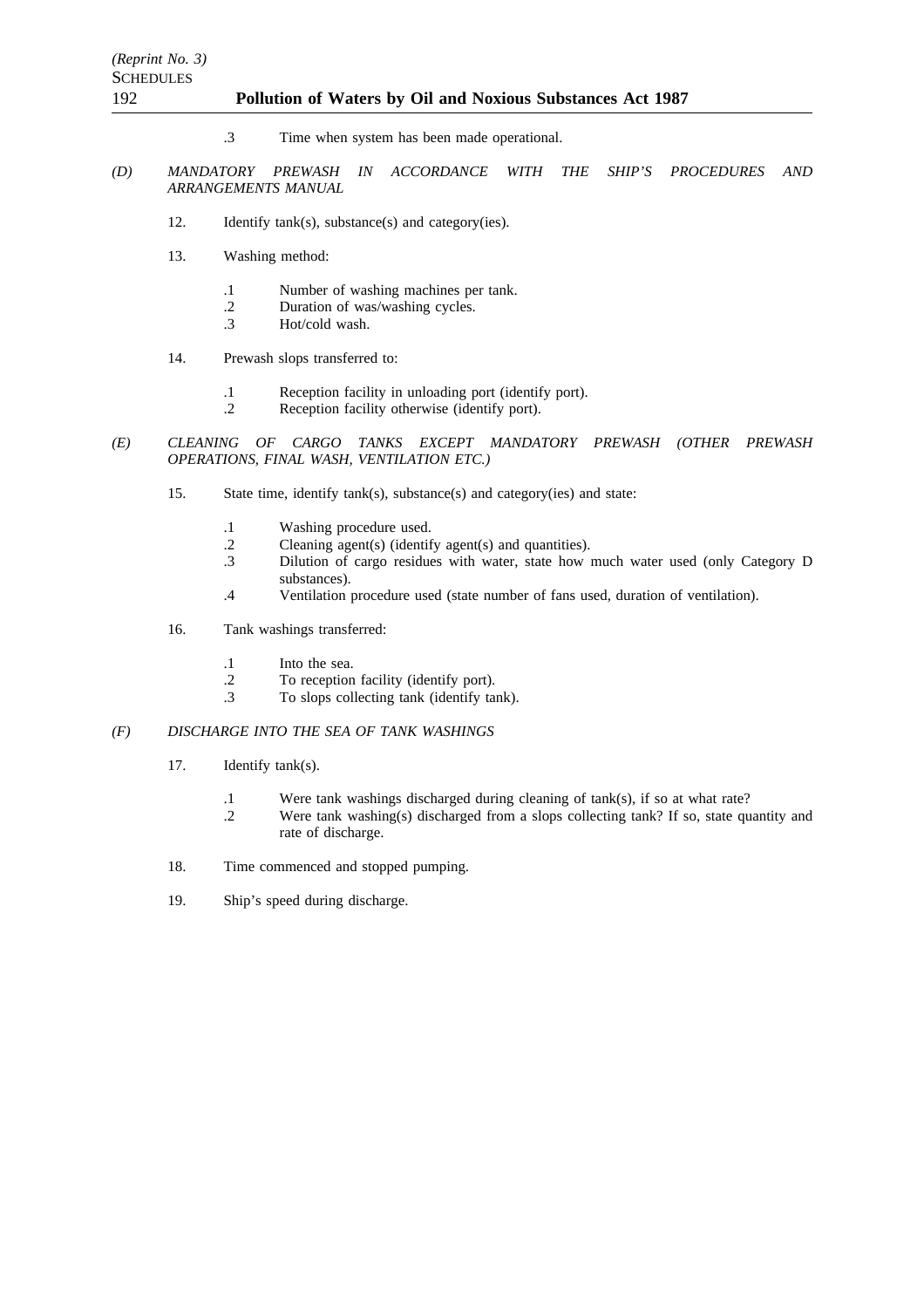- *(G) BALLASTING OF CARGO TANKS*
	- 20. Identity of tank(s) ballasted.
	- 21. Time at start of ballasting.

### *(H) DISCHARGE OF BALLAST WATER FROM CARGO TANKS*

- 22. Identity of tank(s).
- 23. Discharge of ballast:
	- .1 Into the sea.<br>.2 To reception
	- To reception facilities (identify port).
- 24. Time commenced and stopped ballast discharge.
- 25. Ship's speed during discharge.

#### *(I) ACCIDENTAL OR OTHER EXCEPTIONAL DISCHARGE*

- 26. Time of occurrence.
- 27. Approximate quantity, substance(s) and category(ies).
- 28. Circumstances of discharge or escape and general remarks.

#### *(J) CONTROL BY AUTHORIZED SURVEYORS*

- 29. Identify port.
- 30. Identify tank(s), substance(s), category(ies) discharged ashore.
- 31. Have tank(s), pump(s), and piping system(s) been emptied?
- 32. Has a prewash in accordance with the ship's Procedures and Arrangements Manual been carried out?
- 33. Have tank washings resulting from the prewash been discharged ashore and is the tank empty?
- 34. An exemption has been granted from mandatory prewash.
- 35. Reasons for exemption.
- 36. Name and signature of authorized surveyor.
- 37. Organization, company, government agency for which surveyor works.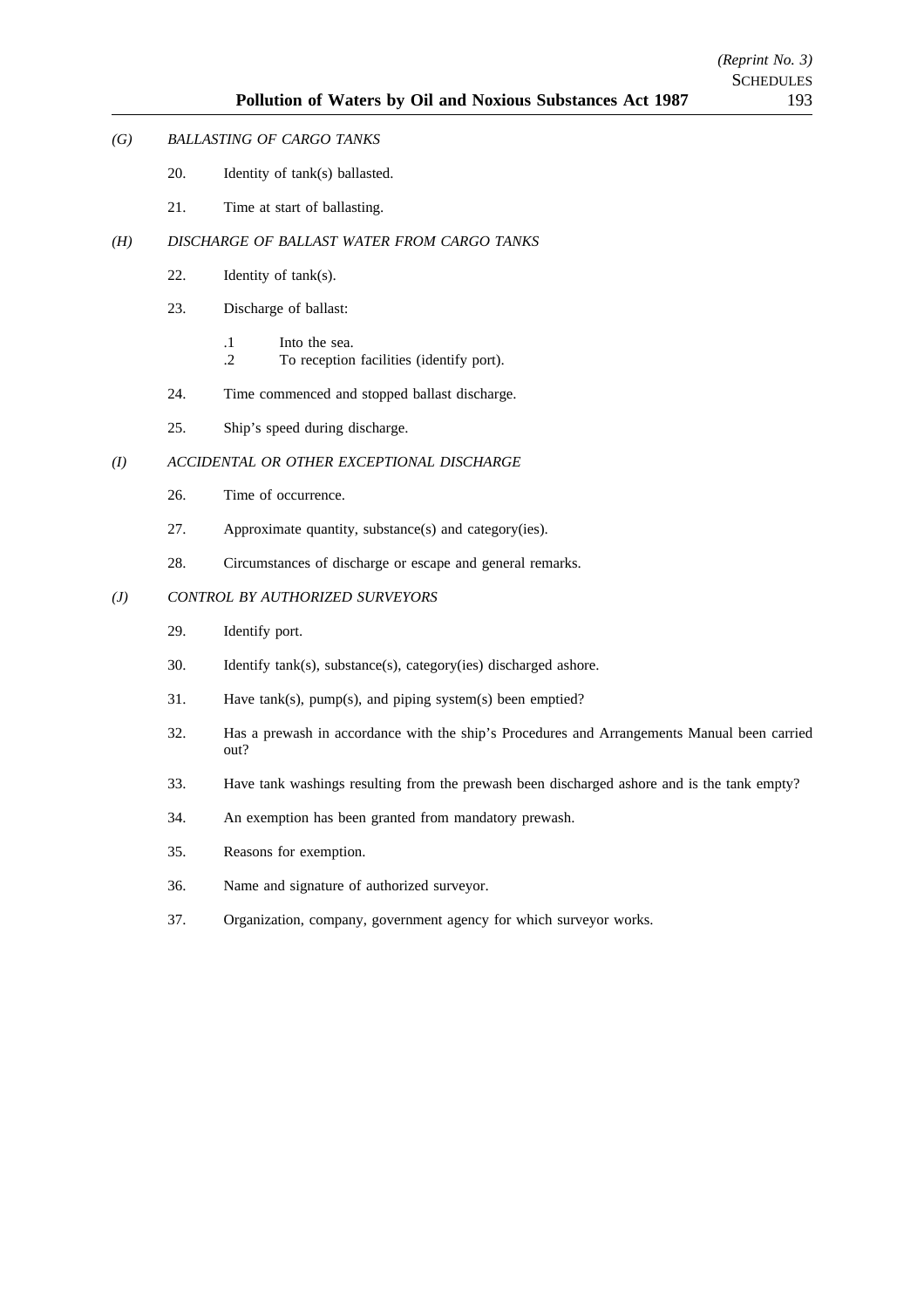# *(K) ADDITIONAL OPERATIONAL PROCEDURES AND REMARKS*

NAME OF SHIP: ............................................................... DISTINCTIVE NUMBER OR LETTERS: ................................................................. CARGO/BALLAST OPERATIONS

| Date | Code<br>(letter) | Item<br>(number) | Record of operations/signature of officer<br>in charge/name of and signature of<br>authorized surveyor |
|------|------------------|------------------|--------------------------------------------------------------------------------------------------------|
|      |                  |                  |                                                                                                        |
|      |                  |                  |                                                                                                        |
|      |                  |                  |                                                                                                        |
|      |                  |                  |                                                                                                        |
|      |                  |                  |                                                                                                        |
|      |                  |                  |                                                                                                        |
|      |                  |                  |                                                                                                        |
|      |                  |                  |                                                                                                        |
|      |                  |                  |                                                                                                        |
|      |                  |                  |                                                                                                        |
|      |                  |                  |                                                                                                        |
|      |                  |                  |                                                                                                        |
|      |                  |                  |                                                                                                        |
|      |                  |                  |                                                                                                        |
|      |                  |                  |                                                                                                        |
|      |                  |                  |                                                                                                        |
|      |                  |                  |                                                                                                        |
|      |                  |                  |                                                                                                        |
|      |                  |                  |                                                                                                        |

Signature of Master .......................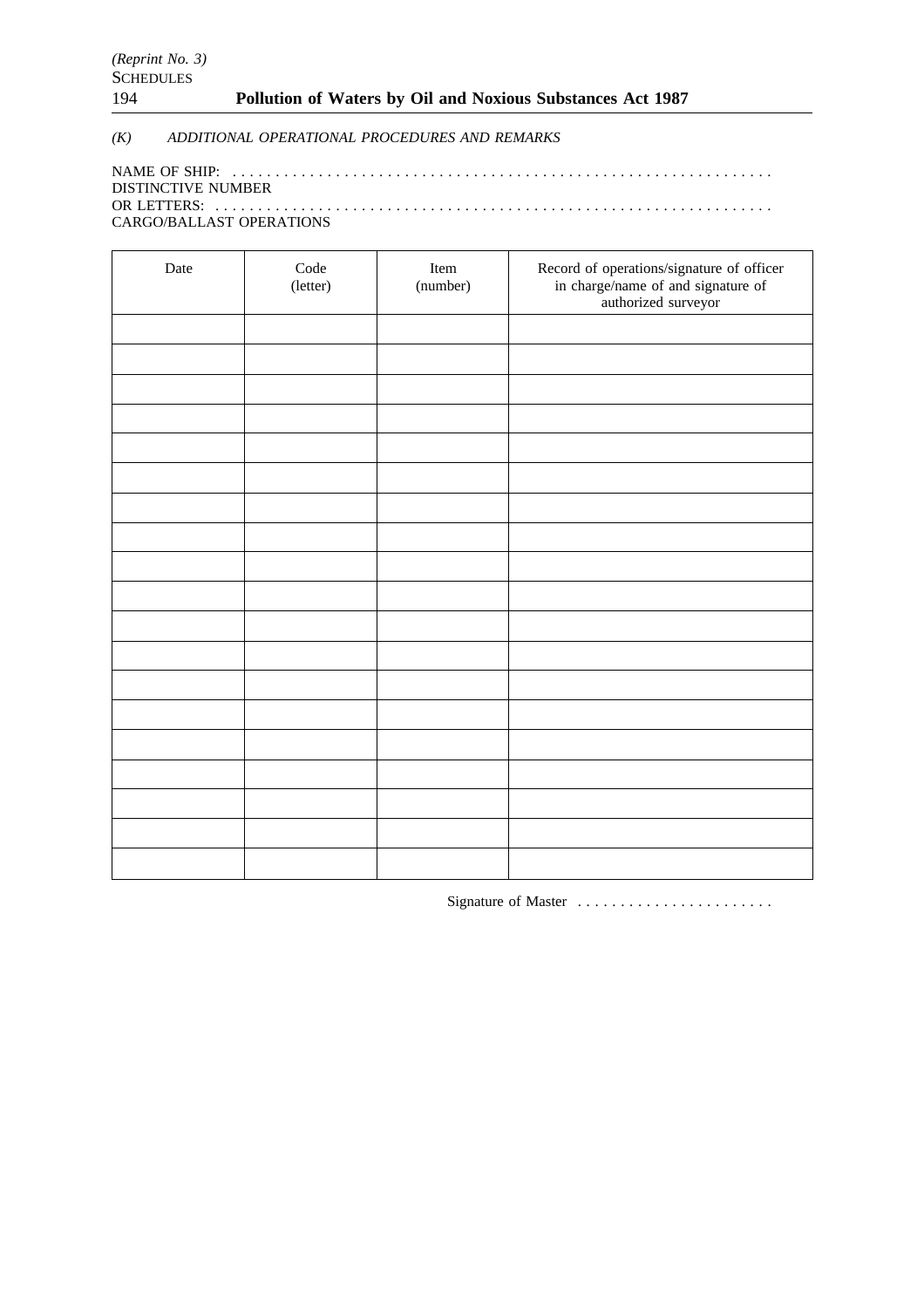#### **Appendix V**

#### **FORM OF CERTIFICATE**

*The existing form of the Certificate is replaced by the following:*

## "INTERNATIONAL POLLUTION PREVENTION CERTIFICATE FOR THE CARRIAGE OF NOXIOUS LIQUID SUBSTANCES IN BULK

Issued under the provisions of the International Convention for the Prevention of Pollution from Ships, 1973, as modified by the Protocol of 1978 relating thereto as amended (hereinafter referred to as "the Convention") under the authority of the Government of

................................................................................. (full official designation of the country)

by

#### ................................................................................. (full official designation of the competent person or organization authorized under the provisions of the Convention)

| Name of ship | Distinctive number or<br>letters | Port of Registry | Gross tonnage |
|--------------|----------------------------------|------------------|---------------|
|              |                                  |                  |               |
|              |                                  |                  |               |

# THIS IS TO CERTIFY:

- 1. That the ship has been surveyed in accordance with the provisions of Regulation 10 of Annex II of the Convention.
- 2. That the survey showed that the structure, equipment, systems, fitting, arrangements and material of the ship and the condition thereof are in all respects satisfactory and that the ship complies with the applicable requirements of Annex II of the Convention.
- 3. That the ship has been provided with a manual in accordance with the standards for procedures and arrangements as called for by Regulation 5, 5A and 8 of Annex II of the Convention, and that the arrangements and equipment of the ship prescribed in the manual are in all respects satisfactory and comply with the applicable requirements of the said Standards.
- 4. That the ship is suitable for the carriage in bulk of the following noxious liquid substances, provided that all relevant operational provisions of Annex II of the Convention are observed.

| Noxious liquid substances                         | Conditions of carriage<br>(tank numbers etc.) |  |
|---------------------------------------------------|-----------------------------------------------|--|
|                                                   |                                               |  |
|                                                   |                                               |  |
|                                                   |                                               |  |
| * Continued on additional signed and dated sheets |                                               |  |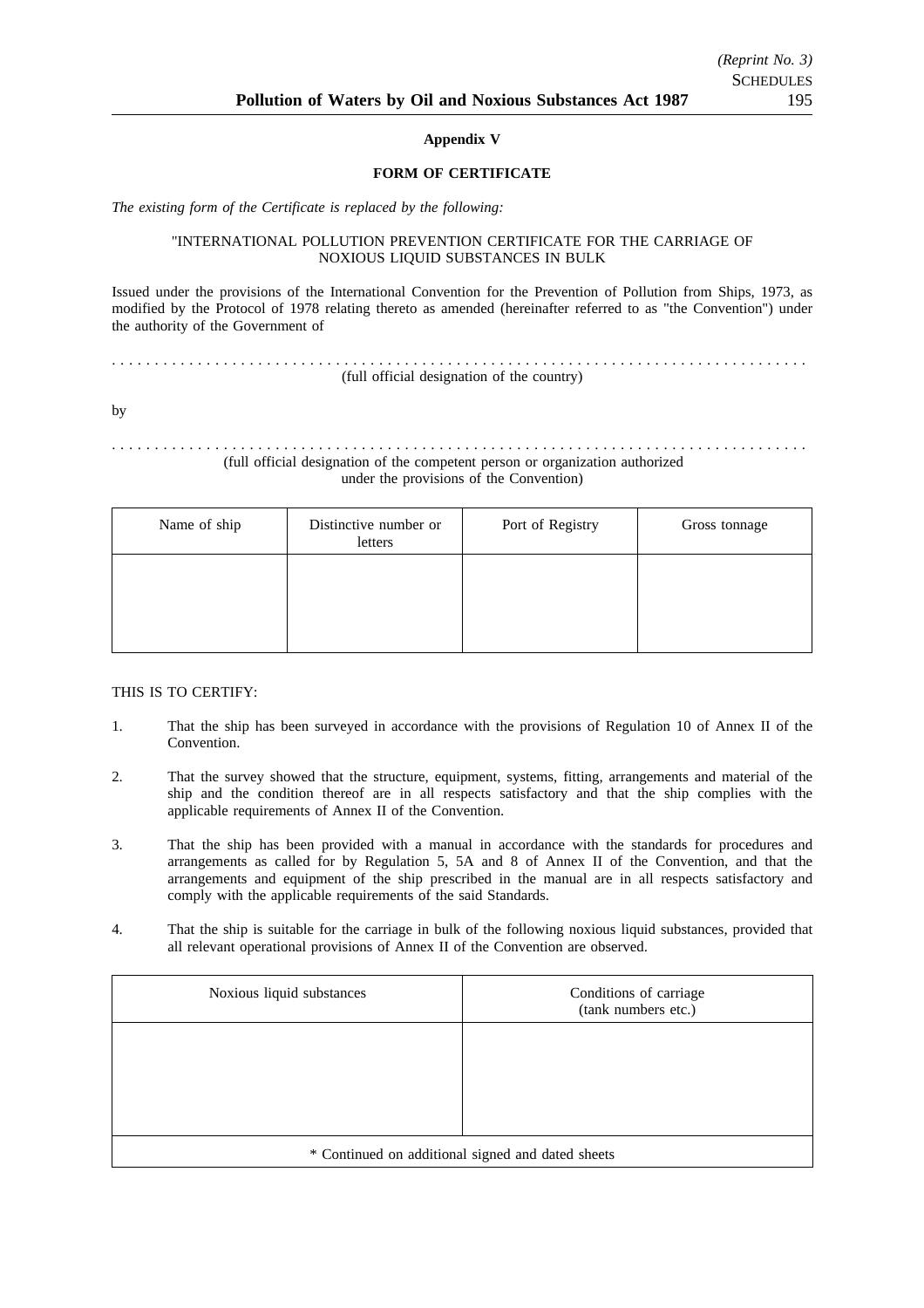| (Reprint No. 3)<br><b>SCHEDULES</b><br>196 |                                                                                   | Pollution of Waters by Oil and Noxious Substances Act 1987                                               |
|--------------------------------------------|-----------------------------------------------------------------------------------|----------------------------------------------------------------------------------------------------------|
|                                            |                                                                                   |                                                                                                          |
|                                            | subject to surveys in accordance with Regulation 10 of Annex II of the Convention |                                                                                                          |
|                                            | (place of issue of Certificate)                                                   |                                                                                                          |
|                                            | (Date of issue)                                                                   | (Signature of duly authorized official issuing<br>the Certificate)                                       |
|                                            |                                                                                   | (Seal or stamp of the issuing Authority, as appropriate)                                                 |
| * Delete as necessary                      |                                                                                   |                                                                                                          |
|                                            |                                                                                   | ENDORSEMENT FOR ANNUAL AND INTERMEDIATE SURVEYS                                                          |
|                                            | found to comply with the relevant provisions of the Convention:                   | THIS IS TO CERTIFY that at a survey required by Regulation 10 of Annex II of the Convention the ship was |
| Annual survey:                             |                                                                                   | (signature of duly authorized official)                                                                  |
|                                            |                                                                                   |                                                                                                          |
|                                            |                                                                                   |                                                                                                          |
|                                            |                                                                                   | (seal or stamp of the Authority, as appropriate)                                                         |
| Annual*/Intermediate* survey:              |                                                                                   | (signature of duly authorized official)                                                                  |
|                                            |                                                                                   |                                                                                                          |
|                                            |                                                                                   |                                                                                                          |
|                                            |                                                                                   | (seal or stamp of the Authority, as appropriate)                                                         |
| Annual*/Intermediate* survey:              |                                                                                   | (signature of duly authorized official)                                                                  |
|                                            |                                                                                   |                                                                                                          |
|                                            |                                                                                   | Date: $\ldots \ldots \ldots \ldots \ldots \ldots \ldots \ldots \ldots \ldots$                            |
|                                            |                                                                                   | (seal or stamp of the Authority, as appropriate)                                                         |
| Annual survey:                             |                                                                                   | (signature of duly authorized official)                                                                  |
|                                            |                                                                                   | Place: $\ldots \ldots \ldots \ldots \ldots \ldots \ldots \ldots \ldots$                                  |
|                                            |                                                                                   |                                                                                                          |
|                                            |                                                                                   | (seal or stamp of the Authority, as appropriate)                                                         |

\* Delete as appropriate